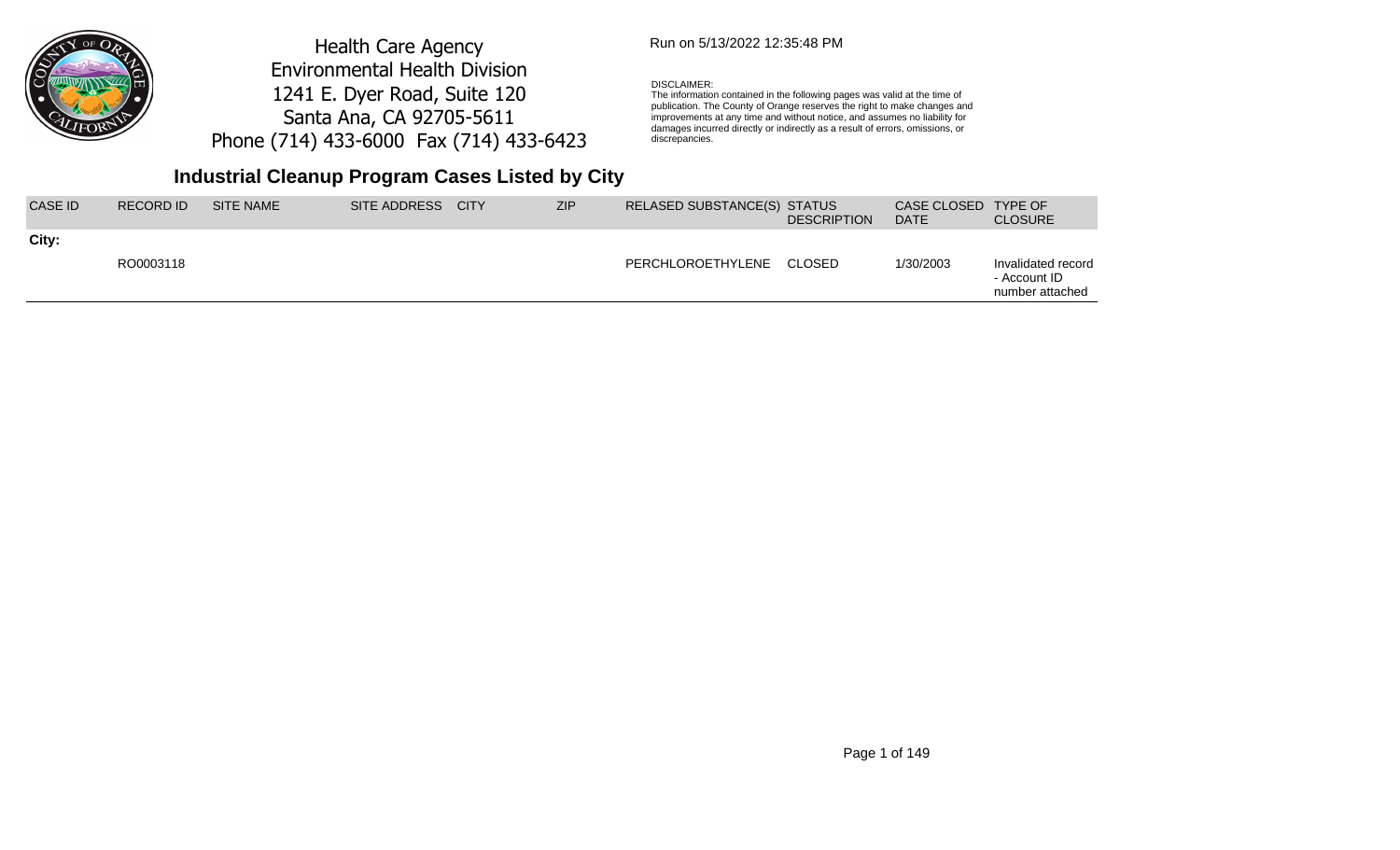

## Run on 5/13/2022 12:35:48 PM

#### DISCLAIMER:

The information contained in the following pages was valid at the time of publication. The County of Orange reserves the right to make changes and improvements at any time and without notice, and assumes no liability for damages incurred directly or indirectly as a result of errors, omissions, or discrepancies.

| CASE ID                  | RECORD ID | <b>SITE NAME</b>                   | SITE ADDRESS                    | <b>CITY</b> | ZIP   | RELASED SUBSTANCE(S) STATUS                   | <b>DESCRIPTION</b> | CASE CLOSED<br><b>DATE</b> | <b>TYPE OF</b><br><b>CLOSURE</b>            |
|--------------------------|-----------|------------------------------------|---------------------------------|-------------|-------|-----------------------------------------------|--------------------|----------------------------|---------------------------------------------|
| <b>City: ALISO VIEJO</b> |           |                                    |                                 |             |       |                                               |                    |                            |                                             |
| 96IC035                  | RO0000557 | A S A P CLEANERS                   | 26876 LA PAZ<br>RD              | ALISO VIEJO | 92656 | PERCHLOROETHYLENE<br><b>TRICHLOROETHYLENE</b> | <b>CLOSED</b>      | 3/4/1997                   | Closure<br>certification<br>issued          |
| 98IC015                  | RO0000645 | <b>PRESTIGE</b><br><b>CLEANERS</b> | 23411 LAGUNA<br><b>HILLS DR</b> | ALISO VIEJO | 92656 | PERCHLOROETHYLENE                             | CLOSED             | 5/20/1998                  | Closure<br>certification<br>issued          |
| 08IC026                  | RO0003499 | 76 STATION 2705946                 | 24281 PACIFIC<br><b>PARK DR</b> | ALISO VIEJO | 92656 | WASTE (OR SLOP) OIL                           | <b>CLOSED</b>      | 12/22/2008                 | Voluntary<br>Cleanup Program<br>Termination |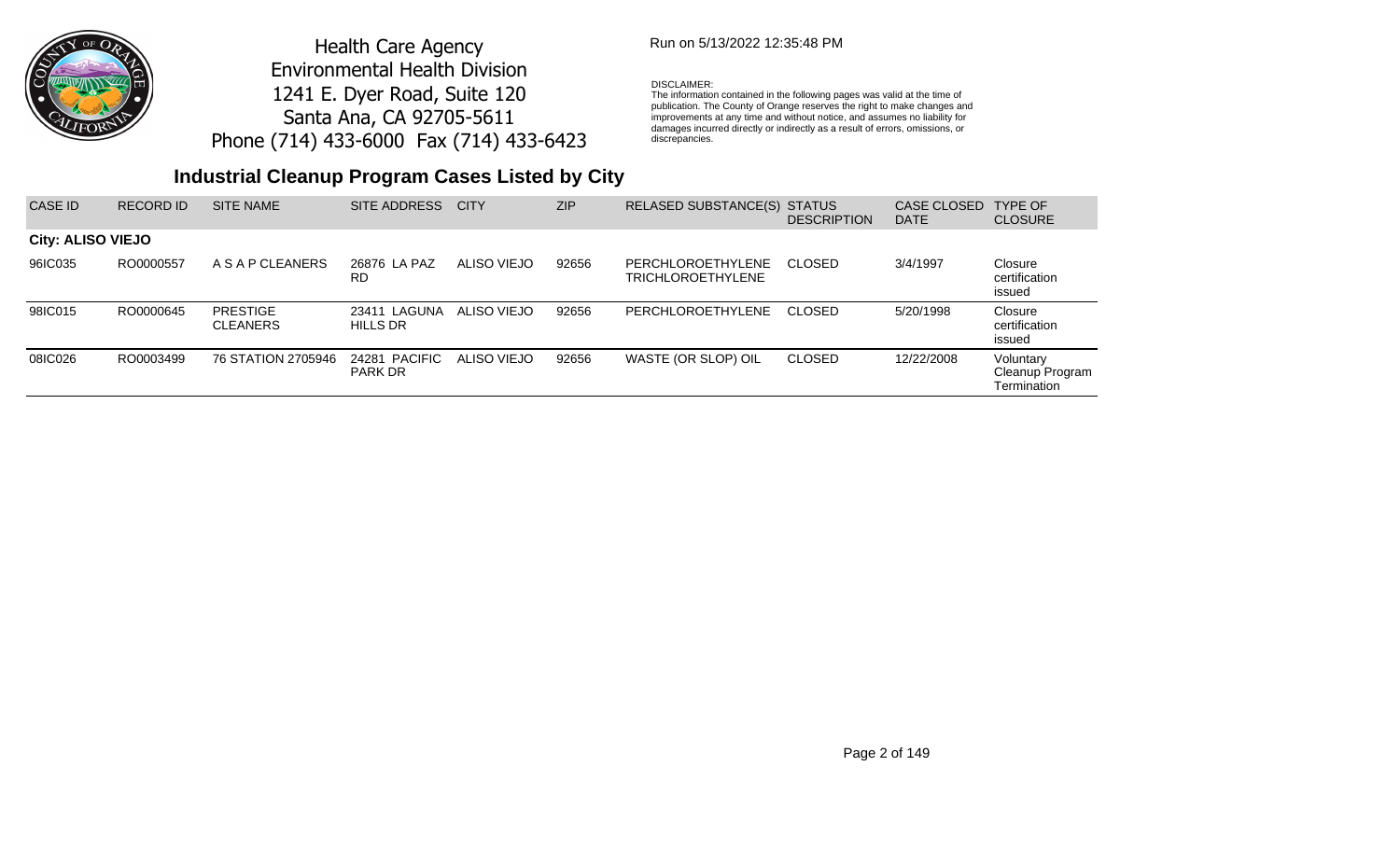

## Run on 5/13/2022 12:35:48 PM

#### DISCLAIMER:

The information contained in the following pages was valid at the time of publication. The County of Orange reserves the right to make changes and improvements at any time and without notice, and assumes no liability for damages incurred directly or indirectly as a result of errors, omissions, or discrepancies.

# **Industrial Cleanup Program Cases Listed by City**

| <b>CASE ID</b>       | <b>RECORD ID</b> | <b>SITE NAME</b>                                    | SITE ADDRESS                          | <b>CITY</b> | <b>ZIP</b> | <b>RELASED SUBSTANCE(S) STATUS</b>             | <b>DESCRIPTION</b> | CASE CLOSED<br><b>DATE</b> | <b>TYPE OF</b><br><b>CLOSURE</b>                                            |
|----------------------|------------------|-----------------------------------------------------|---------------------------------------|-------------|------------|------------------------------------------------|--------------------|----------------------------|-----------------------------------------------------------------------------|
| <b>City: ANAHEIM</b> |                  |                                                     |                                       |             |            |                                                |                    |                            |                                                                             |
| 89IC001              | RO0000183        | <b>SOUTHERN PACIFIC</b><br><b>TRANSPORTATION</b>    | 200 S ADAMS ST ANAHEIM                |             | 92802      | <b>FUEL WASTE</b>                              | <b>CLOSED</b>      | 1/6/1998                   | Closure<br>certification<br>issued                                          |
| 93IC020              | RO0000433        | ANAHEIM DODGE                                       | 1120 S ANAHEIM ANAHEIM<br><b>BLVD</b> |             | 92805      | <b>FUEL WASTE</b>                              | <b>CLOSED</b>      | 6/9/1994                   | Closure<br>certification<br>issued                                          |
| 92IC011              | RO0000356        | <b>WONDRIES TOYOTA</b><br>OF ANAHEIM                | 1601 S ANAHEIM ANAHEIM<br><b>BLVD</b> |             | 92805      | PAINT / STAIN / THINNER CLOSED<br><b>WASTE</b> |                    | 10/20/1992                 | Closed pre 1994,<br>file review<br>required to<br>determine closure<br>type |
| 94IC010              | RO0000456        | <b>RYDER TRUCK</b><br><b>RENTAL</b>                 | 1730 S ANAHEIM ANAHEIM<br><b>BLVD</b> |             | 92805      | <b>LEAD COMPOUNDS</b>                          | <b>CLOSED</b>      | 3/22/1995                  | Closure<br>certification<br>issued                                          |
| 93IC002              | RO0000432        | <b>JOHN DAVID</b><br><b>INTERNATIONAL</b>           | 1858 S ANAHEIM ANAHEIM<br><b>BLVD</b> |             | 92802      | <b>LEAD COMPOUNDS</b>                          | <b>CLOSED</b>      | 8/4/1993                   | Transferred to<br>City Program                                              |
| 93IC030              | RO0000444        | <b>SUNWEST METALS</b><br><b>INC</b>                 | 1874 S ANAHEIM ANAHEIM<br><b>BLVD</b> |             | 92805      | POLYCHLORINATED<br><b>BIPHENYLS</b>            | <b>CLOSED</b>      | 6/9/1995                   | Closure<br>certification<br>issued                                          |
| 93IC022              | RO0000435        | <b>WESTERN BRAKE</b><br><b>SALES &amp; SERVICE</b>  | 1904 S ANAHEIM ANAHEIM<br><b>BLVD</b> |             | 92805      | WASTE (OR SLOP) OIL                            | <b>CLOSED</b>      | 1/3/1994                   | Closure<br>certification<br>issued                                          |
| 92IC007              | RO0000414        | <b>KEESE TANK CO</b>                                | 1928 S ANAHEIM ANAHEIM<br><b>BLVD</b> |             | 92805      | WASTE (OR SLOP) OIL                            | <b>CLOSED</b>      | 3/19/1992                  | Closed pre 1994,<br>file review<br>required to<br>determine closure<br>type |
| 93IC028              | RO0000441        | <b>TRUCK STORAGE &amp;</b><br><b>MAINTENANCE YA</b> | 351 N ANAHEIM<br><b>BLVD</b>          | ANAHEIM     | 92805      | WASTE (OR SLOP) OIL                            | <b>CLOSED</b>      | 1/18/1994                  | Closure<br>certification<br>issued                                          |

Page 3 of 149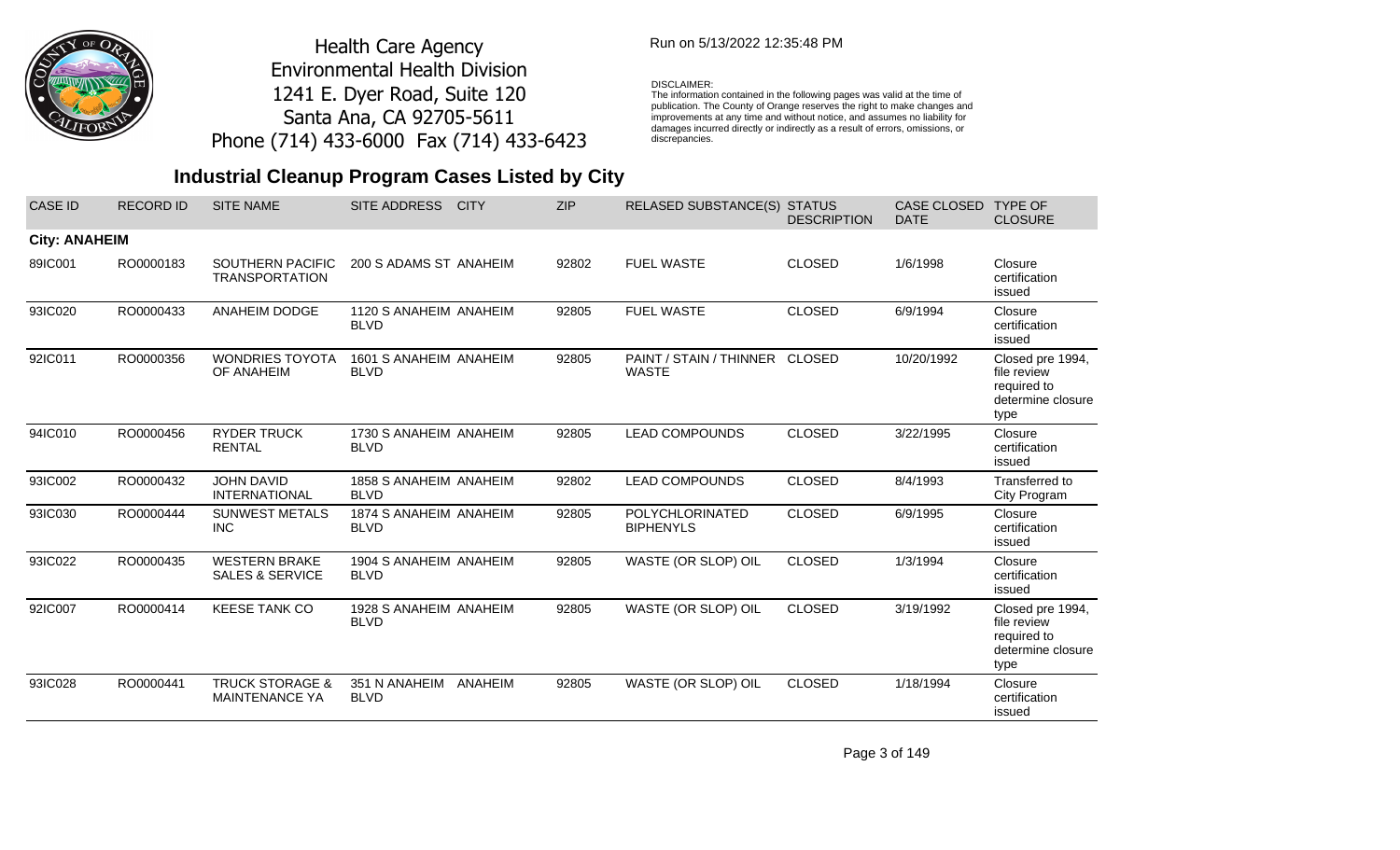

## Run on 5/13/2022 12:35:48 PM

#### DISCLAIMER:

The information contained in the following pages was valid at the time of publication. The County of Orange reserves the right to make changes and improvements at any time and without notice, and assumes no liability for damages incurred directly or indirectly as a result of errors, omissions, or discrepancies.

# **Industrial Cleanup Program Cases Listed by City**

| <b>CASE ID</b>       | <b>RECORD ID</b> | <b>SITE NAME</b>                                                  | SITE ADDRESS                     | <b>CITY</b> | <b>ZIP</b> | <b>RELASED SUBSTANCE(S)</b>                                                          | <b>STATUS</b><br><b>DESCRIPTION</b> | <b>CASE CLOSED</b><br><b>DATE</b> | <b>TYPE OF</b><br><b>CLOSURE</b>                                            |
|----------------------|------------------|-------------------------------------------------------------------|----------------------------------|-------------|------------|--------------------------------------------------------------------------------------|-------------------------------------|-----------------------------------|-----------------------------------------------------------------------------|
| <b>City: ANAHEIM</b> |                  |                                                                   |                                  |             |            |                                                                                      |                                     |                                   |                                                                             |
| 07IC020              | RO0003451        | <b>FORMER LIGHT &amp;</b><br><b>WATERWORKS</b><br><b>FACILITY</b> | 518 S ANAHEIM<br><b>BLVD</b>     | ANAHEIM     | 92805      | WASTE (OR SLOP) OIL                                                                  | <b>CLOSED</b>                       | 4/15/2011                         | Closure<br>certification<br>issued                                          |
| 96IC040              | RO0000563        | <b>ANAHEIM</b><br><b>SUBSTATION</b>                               | 518 S ANAHEIM<br><b>BLVD</b>     | ANAHEIM     | 92805      | <b>POLYCHLORINATED</b><br><b>BIPHENYLS</b>                                           | <b>CLOSED</b>                       | 4/21/1997                         | Closure<br>certification<br>issued                                          |
| 09IC003              | RO0003507        | <b>ANAHEIM HILLS</b><br>PLAZA DRY<br><b>CLEANERS</b>              | 456 S ANAHEIM<br><b>HILLS RD</b> | ANAHEIM     | 92807      | PERCHLOROETHYLENE<br><b>TRICHLOROETHYLENE</b><br><b>BENZENE</b><br>ORGANIC COMPOUNDS | <b>CLOSED</b>                       | 9/14/2009                         | Voluntary<br>Cleanup Program<br>Termination                                 |
| 09IC017              | RO0003529        | <b>ANAHEIM HILLS</b><br>PLAZA DRY<br><b>CLEANERS</b>              | 456 S ANAHEIM<br><b>HILLS RD</b> | ANAHEIM     | 92807      | <b>PERCHLOROETHYLENE</b><br><b>TRICHLOROETHYLENE</b>                                 | <b>CLOSED</b>                       | 12/28/2011                        | Closure<br>certification<br>issued                                          |
| 98IC004              | RO0000671        | <b>ANAHEIM HILLS</b><br><b>CLEANERS</b>                           | 456 S ANAHEIM<br><b>HILLS RD</b> | ANAHEIM     | 92807      | PERCHLOROETHYLENE                                                                    | <b>CLOSED</b>                       | 9/17/1998                         | Closure<br>certification<br>issued                                          |
| 87IC022              | RO0000104        | <b>SARGENT WELCH</b><br><b>SCIENTIFIC</b>                         | 1617 E BALL RD ANAHEIM           |             | 92805      | PERCHLOROETHYLENE                                                                    | <b>CLOSED</b>                       | 2/28/1992                         | Closed pre 1994,<br>file review<br>required to<br>determine closure<br>type |
| 92IC046              | RO0000394        | NOORZADYS ARCO<br>(ARCO #6132)                                    | 2445 E BALL RD                   | ANAHEIM     | 92806      | WASTE (OR SLOP) OIL                                                                  | <b>CLOSED</b>                       | 9/21/1992                         | Closed pre 1994,<br>file review<br>required to<br>determine closure<br>type |
| 07IC027              | RO0003459        | <b>ANAHEIM FAMILY</b><br><b>APARTMENTS</b>                        | 9541 W BALL RD ANAHEIM           |             | 92804      | <b>TOLUENE</b><br><b>BENZENE</b><br><b>GASOLINE</b>                                  | <b>CLOSED</b>                       | 1/23/2008                         | Closure<br>certification<br>issued                                          |

Page 4 of 149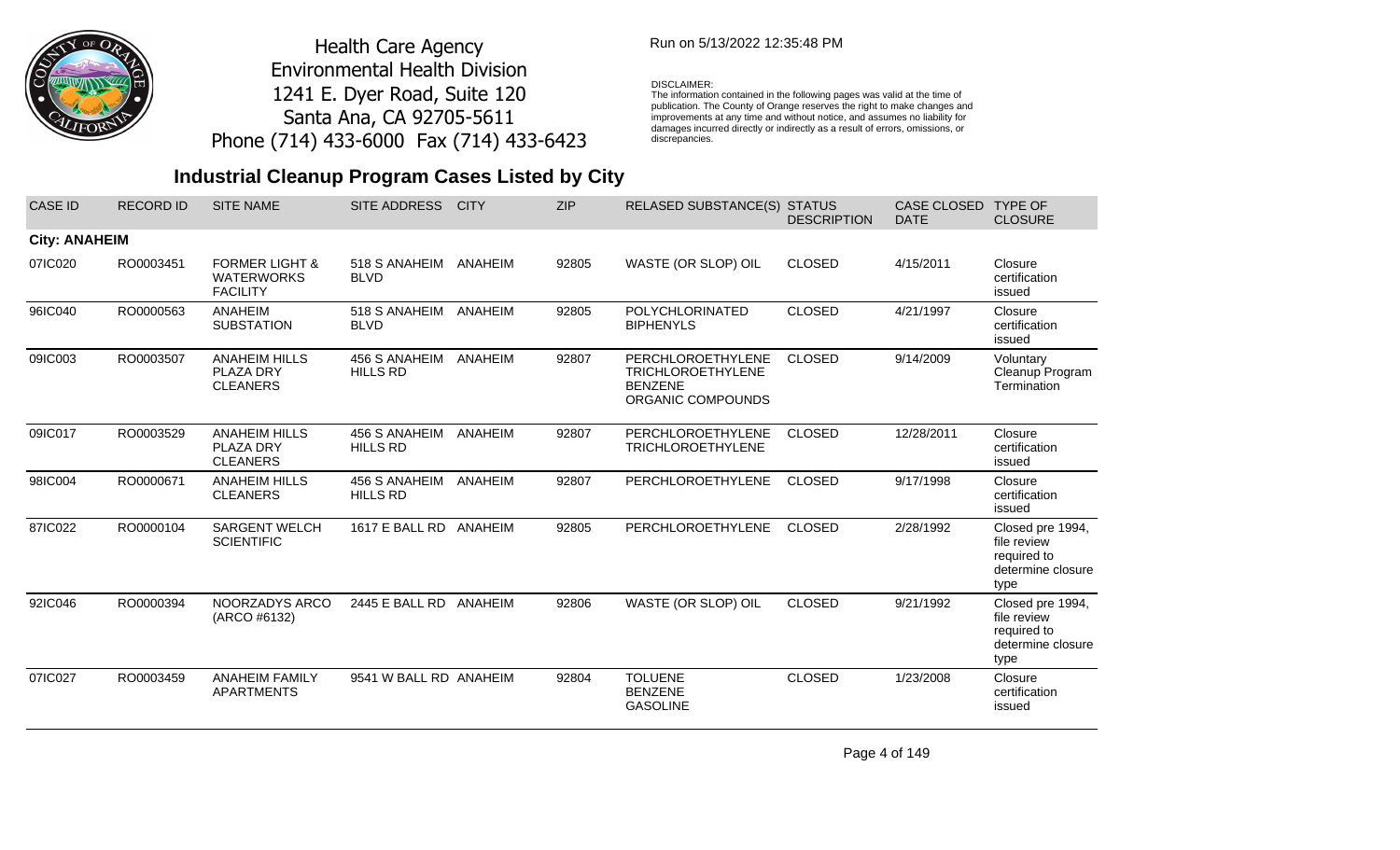

## Run on 5/13/2022 12:35:48 PM

#### DISCLAIMER:

The information contained in the following pages was valid at the time of publication. The County of Orange reserves the right to make changes and improvements at any time and without notice, and assumes no liability for damages incurred directly or indirectly as a result of errors, omissions, or discrepancies.

| <b>CASE ID</b>       | <b>RECORD ID</b> | <b>SITE NAME</b>                          | <b>SITE ADDRESS</b>                     | <b>CITY</b>    | <b>ZIP</b> | <b>RELASED SUBSTANCE(S)</b>                   | <b>STATUS</b><br><b>DESCRIPTION</b> | <b>CASE CLOSED</b><br><b>DATE</b> | <b>TYPE OF</b><br><b>CLOSURE</b>                                            |
|----------------------|------------------|-------------------------------------------|-----------------------------------------|----------------|------------|-----------------------------------------------|-------------------------------------|-----------------------------------|-----------------------------------------------------------------------------|
| <b>City: ANAHEIM</b> |                  |                                           |                                         |                |            |                                               |                                     |                                   |                                                                             |
| 89IC038              | RO0000214        | <b>SOUTHERN TANK</b><br><b>LINES</b>      | UNK BALL RD                             | ANAHEIM        | 92806      | DATA NOT ENTERED,<br><b>SEE FILE</b>          | <b>CLOSED</b>                       | 6/13/1990                         | Closed pre 1994,<br>file review<br>required to<br>determine closure<br>type |
| 88IC089              | RO0000170        | THE BATTERY<br><b>FACTORY</b>             | 301 N<br><b>BROOKHURST</b><br><b>ST</b> | <b>ANAHEIM</b> | 92804      | <b>ACID WASTE WITH</b><br><b>HEAVY METALS</b> | <b>CLOSED</b>                       | 9/13/1990                         | Closed pre 1994,<br>file review<br>required to<br>determine closure<br>type |
| 97IC059              | RO0000631        | HOME DEPOT SITE                           | 806 N<br><b>BROOKHURST</b><br><b>ST</b> | <b>ANAHEIM</b> | 92801      | WASTE (OR SLOP) OIL                           | <b>CLOSED</b>                       | 1/23/1998                         | Closure<br>certification<br>issued                                          |
| 93IC012              | RO0000424        | <b>BOBS WELDING</b>                       | 1419 W CENTER ANAHEIM<br><b>ST</b>      |                | 92802      | WASTE (OR SLOP) OIL                           | <b>CLOSED</b>                       | 8/12/1993                         | Closure<br>certification<br>issued                                          |
| 85IC012              | RO0000067        | NEVILLE CHEMICAL<br><b>COMPANY</b>        | 2201 E<br><b>CERRITOS AVE</b>           | <b>ANAHEIM</b> | 92806      | DATA NOT ENTERED,<br><b>SEE FILE</b>          | <b>CLOSED</b>                       | 4/30/1988                         | Closed pre 1994,<br>file review<br>required to<br>determine closure<br>type |
| 88IC094              | RO0000175        | <b>NEVILLE CHEMICAL</b><br><b>COMPANY</b> | 2201 E<br><b>CERRITOS AVE</b>           | ANAHEIM        | 92806      | PETROLEUM DISTILLANT CLOSED<br><b>SOLVENT</b> |                                     | 6/26/1992                         | Referred to<br><b>Regional Board</b>                                        |
| 89IC028              | RO0000203        | <b>NEVILLE CHEMICAL</b><br><b>COMPANY</b> | 2201 E<br><b>CERRITOS AVE</b>           | ANAHEIM        | 92806      | PETROLEUM DISTILLANT CLOSED<br><b>SOLVENT</b> |                                     | 4/29/1991                         | Closed pre 1994,<br>file review<br>required to<br>determine closure<br>type |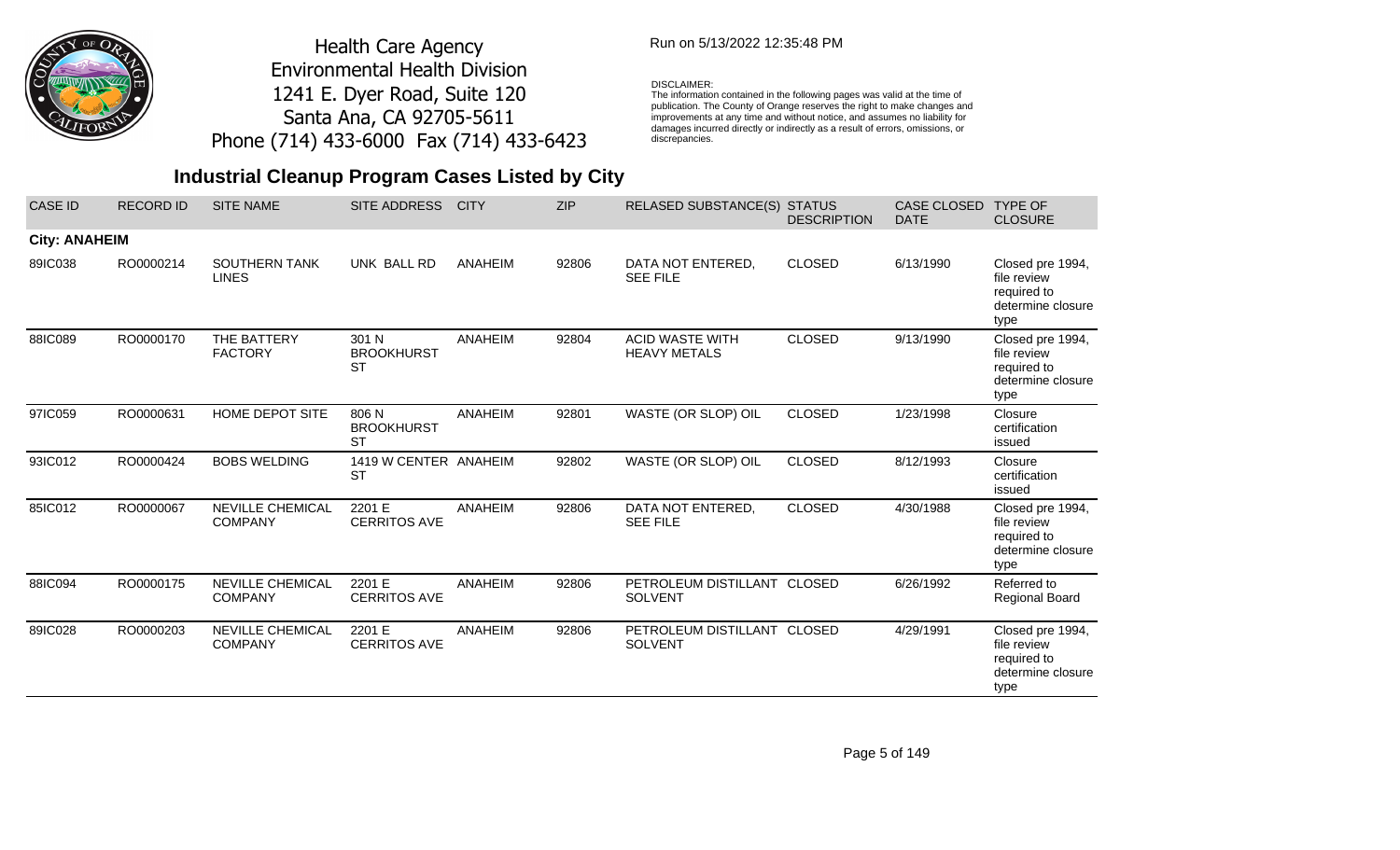

## Run on 5/13/2022 12:35:48 PM

#### DISCLAIMER:

The information contained in the following pages was valid at the time of publication. The County of Orange reserves the right to make changes and improvements at any time and without notice, and assumes no liability for damages incurred directly or indirectly as a result of errors, omissions, or discrepancies.

| <b>CASE ID</b>       | <b>RECORD ID</b> | <b>SITE NAME</b>                                           | <b>SITE ADDRESS</b>                  | <b>CITY</b>    | <b>ZIP</b> | <b>RELASED SUBSTANCE(S)</b>                          | <b>STATUS</b><br><b>DESCRIPTION</b> | <b>CASE CLOSED</b><br><b>DATE</b> | <b>TYPE OF</b><br><b>CLOSURE</b>                                            |
|----------------------|------------------|------------------------------------------------------------|--------------------------------------|----------------|------------|------------------------------------------------------|-------------------------------------|-----------------------------------|-----------------------------------------------------------------------------|
| <b>City: ANAHEIM</b> |                  |                                                            |                                      |                |            |                                                      |                                     |                                   |                                                                             |
| 01IC006              | RO0000058        | <b>SILGAN PLASTICS</b>                                     | 611 E CERRITOS ANAHEIM<br><b>AVE</b> |                | 92805      | PERCHLOROETHYLENE<br>SOLVENTS-<br><b>HALOGENATED</b> | <b>CLOSED</b>                       | 8/2/2002                          | Closure<br>certification<br>issued                                          |
| 95IC009              | RO0000528        | <b>CITY OF ANAHEIM</b><br><b>SUBSTATION</b>                | 826 E CERRITOS ANAHEIM<br><b>AVE</b> |                | 92802      | <b>POLYCHLORINATED</b><br><b>BIPHENYLS</b>           | <b>CLOSED</b>                       | 4/19/1996                         | Closure<br>certification<br>issued                                          |
| 91IC040              | RO0000327        | AIRPORT COACH                                              | 851 E CERRITOS ANAHEIM<br><b>AVE</b> |                | 92805      | WASTE (OR SLOP) OIL                                  | <b>CLOSED</b>                       | 3/6/1992                          | Closed pre 1994,<br>file review<br>required to<br>determine closure<br>type |
| 95IC019              | RO0000497        | <b>DENAR</b><br><b>CORPORATION</b>                         | 901 E CERRITOS ANAHEIM<br><b>AVE</b> |                | 92805      | SOLVENTS-<br><b>HALOGENATED</b>                      | <b>CLOSED</b>                       | 9/28/1995                         | Closure<br>certification<br>issued                                          |
| 89IC009              | RO0000238        | <b>BENNER SITE</b>                                         | 210-214 W<br><b>CHESTNUT ST</b>      | <b>ANAHEIM</b> | 92805      | DATA NOT ENTERED,<br><b>SEE FILE</b>                 | <b>CLOSED</b>                       | 2/16/1990                         | Closed pre 1994,<br>file review<br>required to<br>determine closure<br>type |
| 92IC003              | RO0000376        | <b>AEROSCIENTIFIC</b><br>CORP (NOW SMTEK)                  | 1244 S<br><b>CLAUDINA ST</b>         | ANAHEIM        | 92805      | <b>COPPER ETCHANTS</b>                               | <b>CLOSED</b>                       | 9/14/2010                         | Referred to<br>Regional Board                                               |
| 07IC004              | RO0003432        | <b>HILTON &amp; ELLIS LLC</b><br><b>PROPERTY</b>           | 1721-1759 S<br><b>CLAUDINA WAY</b>   | <b>ANAHEIM</b> | 92805      | PERCHLOROETHYLENE<br><b>TRICHLOROETHYLENE</b>        | <b>CLOSED</b>                       | 6/23/2008                         | Closure<br>certification<br>issued                                          |
| 14IC002              | RO0003613        | <b>CLEMENTINE</b><br><b>PROPERTY DRY</b><br><b>CLEANER</b> | 1730 S<br><b>CLEMENTINE</b>          | ANAHEIM        | 92802-     | DATA NOT ENTERED,<br><b>SEE FILE</b>                 | <b>CLOSED</b>                       | 5/27/2014                         | Referred to<br>Department of<br><b>Toxic Substance</b><br>Control           |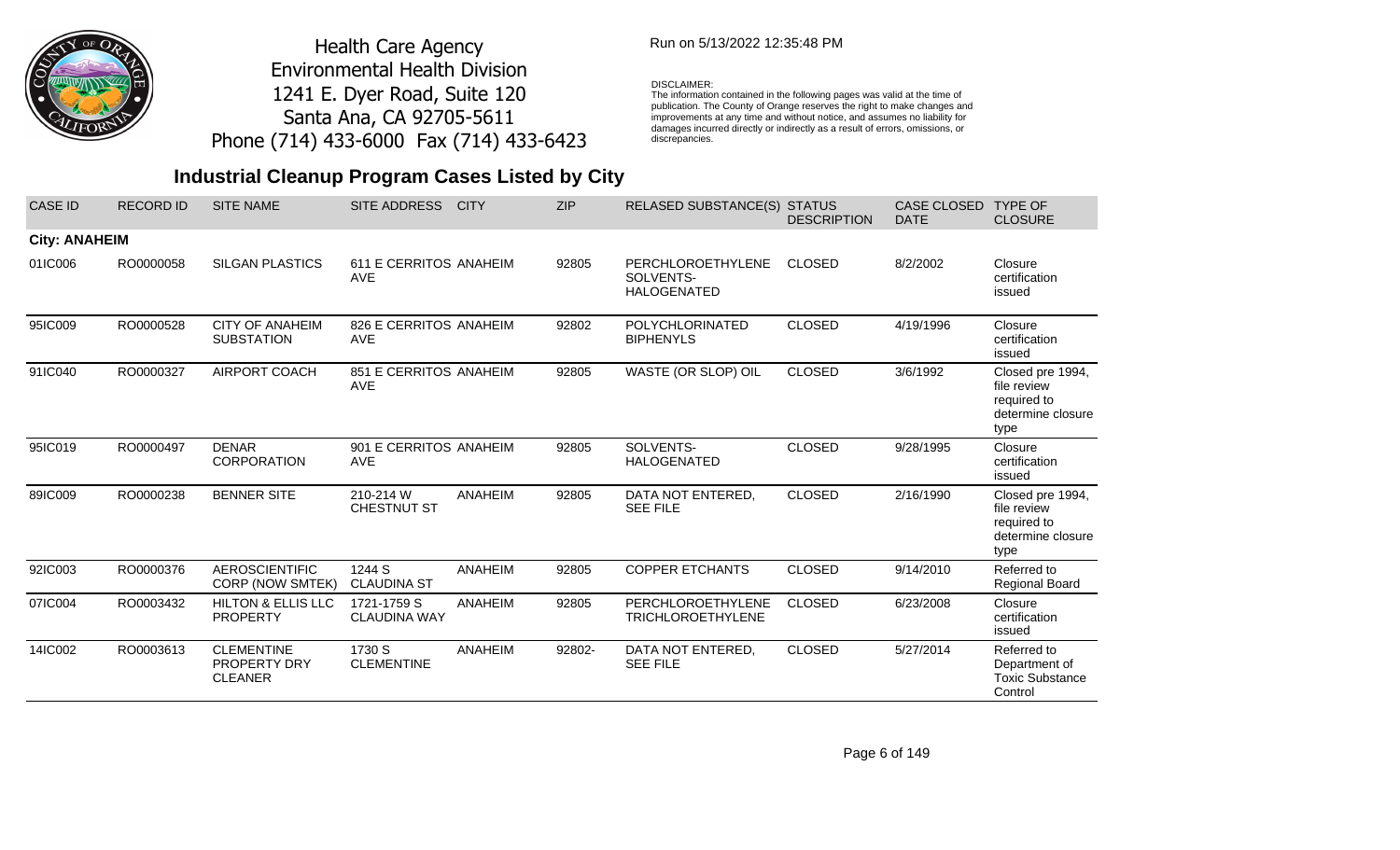

## Run on 5/13/2022 12:35:48 PM

#### DISCLAIMER:

The information contained in the following pages was valid at the time of publication. The County of Orange reserves the right to make changes and improvements at any time and without notice, and assumes no liability for damages incurred directly or indirectly as a result of errors, omissions, or discrepancies.

# **Industrial Cleanup Program Cases Listed by City**

| <b>CASE ID</b>       | <b>RECORD ID</b> | <b>SITE NAME</b>                                  | SITE ADDRESS                          | <b>CITY</b> | <b>ZIP</b> | <b>RELASED SUBSTANCE(S)</b>               | <b>STATUS</b><br><b>DESCRIPTION</b> | CASE CLOSED<br><b>DATE</b> | <b>TYPE OF</b><br><b>CLOSURE</b>                                            |
|----------------------|------------------|---------------------------------------------------|---------------------------------------|-------------|------------|-------------------------------------------|-------------------------------------|----------------------------|-----------------------------------------------------------------------------|
| <b>City: ANAHEIM</b> |                  |                                                   |                                       |             |            |                                           |                                     |                            |                                                                             |
| 93IC021              | RO0000434        | <b>ANAHEIM FOUNDRY</b>                            | 125<br><b>COMMERCIAL</b><br><b>ST</b> | ANAHEIM     | 92801      | WASTE (OR SLOP) OIL                       | <b>CLOSED</b>                       | 10/24/1995                 | Closure<br>certification<br>issued                                          |
| 96IC004              | RO0000562        | <b>ANAHEIM FOUNDRY</b>                            | 125<br><b>COMMERCIAL</b><br><b>ST</b> | ANAHEIM     | 92801      | WASTE (OR SLOP) OIL                       | <b>CLOSED</b>                       | 2/22/1996                  | Closure<br>certification<br>issued                                          |
| 88IC036              | RO0000122        | SPRAY-ON<br>PRODUCTS INC                          | 3818 E<br><b>CORONADO ST</b>          | ANAHEIM     | 92807      | SOLVENTS-<br><b>HALOGENATED</b>           | <b>CLOSED</b>                       | 5/25/1989                  | Closed pre 1994,<br>file review<br>required to<br>determine closure<br>type |
| 98IC012              | RO0000642        | <b>CITY OF ANAHEIM</b><br><b>TRANSFORMER SI</b>   | 3845<br><b>CORONADO ST</b>            | ANAHEIM     | 92807      | WASTE (OR SLOP) OIL                       | <b>CLOSED</b>                       | 9/25/1998                  | Closure<br>certification<br>issued                                          |
| 96IC012              | RO0000532        | <b>DISC</b><br><b>MANUFACTURING</b><br><b>INC</b> | 1120 N COSBY<br><b>WAY</b>            | ANAHEIM     | 92806      | <b>HEAVY METAL WASTE -</b><br>NON-PLATING | <b>CLOSED</b>                       | 9/16/1996                  | Closure<br>certification<br>issued                                          |
| 92IC010              | RO0000355        | <b>AEROSCIENTIFIC</b><br><b>CORP III</b>          | 223N<br><b>CRESCENT WAY</b>           | ANAHEIM     | 92801      | <b>ETCHANT / STRIPPER</b>                 | <b>CLOSED</b>                       | 5/20/1992                  | Closed pre 1994,<br>file review<br>required to<br>determine closure<br>type |
| 08IC027              | RO0003500        | OC PUBLIC WORKS<br><b>KATELLA YARD</b>            | 1750<br><b>DOUGLASS RD</b>            | ANAHEIM     | 92806      | WASTE (OR SLOP) OIL                       | <b>CLOSED</b>                       | 11/24/2008                 | Closure<br>certification<br>issued                                          |
| 89IC027              | RO0000202        | <b>DIXCO DIVERSIFIED</b><br><b>CHEMICAL</b>       | 847 S EAST ST                         | ANAHEIM     | 92805      | <b>OXIDIZERS</b>                          | <b>CLOSED</b>                       | 8/3/1990                   | Closed pre 1994,<br>file review<br>required to<br>determine closure<br>type |

Page 7 of 149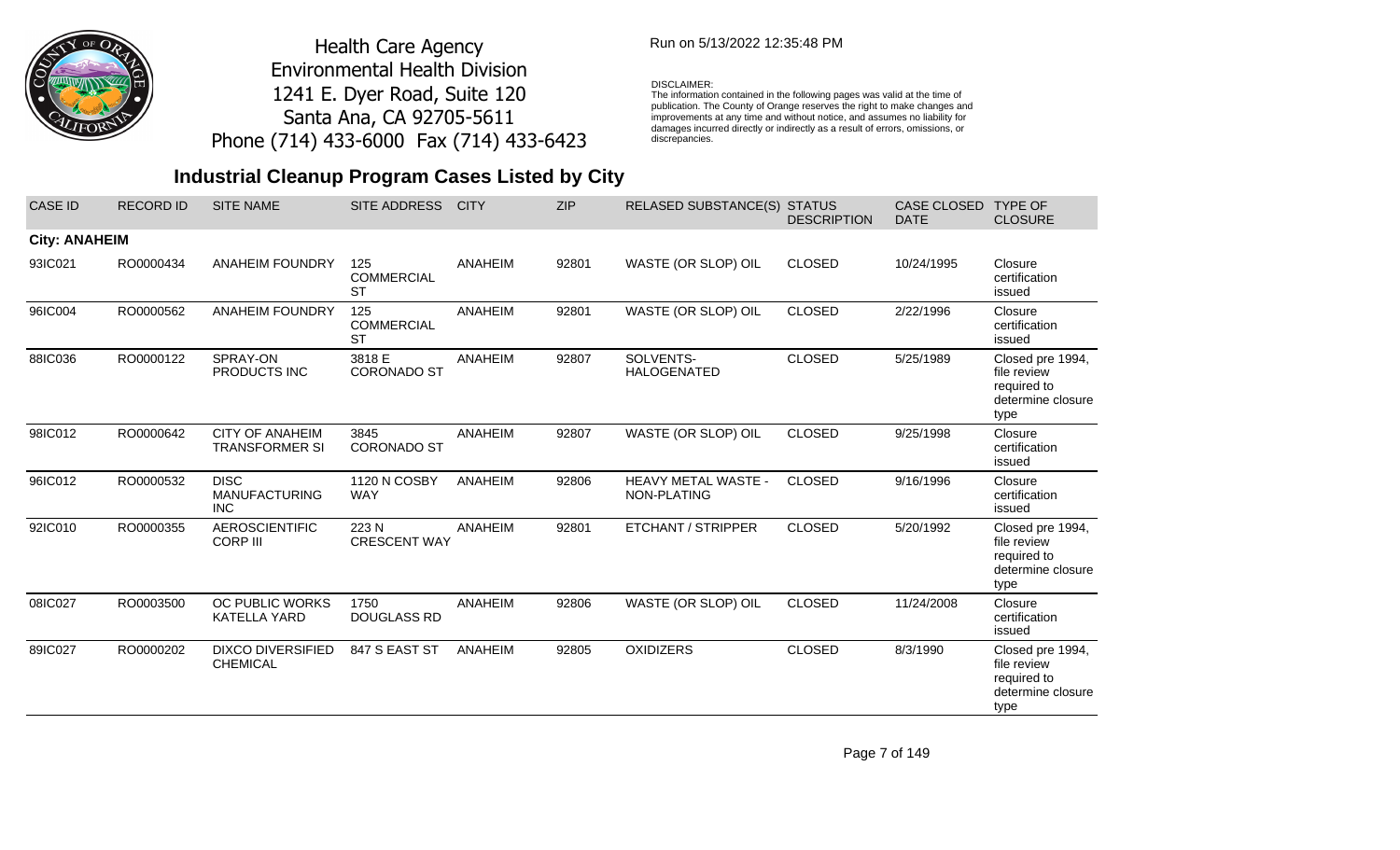

## Run on 5/13/2022 12:35:48 PM

#### DISCLAIMER:

The information contained in the following pages was valid at the time of publication. The County of Orange reserves the right to make changes and improvements at any time and without notice, and assumes no liability for damages incurred directly or indirectly as a result of errors, omissions, or discrepancies.

# **Industrial Cleanup Program Cases Listed by City**

| <b>CASE ID</b>       | <b>RECORD ID</b> | <b>SITE NAME</b>                               | <b>SITE ADDRESS</b>            | <b>CITY</b>    | <b>ZIP</b> | RELASED SUBSTANCE(S) STATUS                                                                                    | <b>DESCRIPTION</b> | <b>CASE CLOSED</b><br><b>DATE</b> | <b>TYPE OF</b><br><b>CLOSURE</b>                                  |
|----------------------|------------------|------------------------------------------------|--------------------------------|----------------|------------|----------------------------------------------------------------------------------------------------------------|--------------------|-----------------------------------|-------------------------------------------------------------------|
| <b>City: ANAHEIM</b> |                  |                                                |                                |                |            |                                                                                                                |                    |                                   |                                                                   |
| 95IC030              | RO0000510        | <b>VIP RUBBER</b><br><b>COMPANY</b>            | 945 S EAST ST                  | ANAHEIM        | 92805      | WASTE (OR SLOP) OIL                                                                                            | <b>CLOSED</b>      | 9/15/1995                         | Voluntary<br>Cleanup Program<br>Termination                       |
| 06IC008              | RO0003384        | SADI, LLC (ELM<br>STREET)<br><b>APARTMENTS</b> | 111 W ELM ST                   | ANAHEIM        | 92805      | WASTE (OR SLOP) OIL<br><b>PERCHLOROETHYLENE</b><br><b>LEAD COMPOUNDS</b>                                       | <b>CLOSED</b>      | 10/9/2019                         | Referred to<br>Department of<br><b>Toxic Substance</b><br>Control |
| 91IC017              | RO0000302        | <b>HARBOR PALLET</b><br><b>COMPANY</b>         | 1516 W<br><b>EMBASSY ST</b>    | <b>ANAHEIM</b> | 92804      | DIOXIN / PCBs                                                                                                  | <b>CLOSED</b>      | 7/8/1992                          | Transferred to<br>City Program                                    |
| 01IC002              | RO0000040        | ANAWOOD<br><b>CLEANERS</b>                     | 1223 S EUCLID<br><b>ST</b>     | ANAHEIM        | 92802      | PERCHLOROETHYLENE                                                                                              | <b>CLOSED</b>      | 3/28/2001                         | Closure<br>certification<br>issued                                |
| 93IC019              | RO0000431        | ONE DAY PAINT &<br><b>BODY</b>                 | 205 N EUCLID<br><b>ST</b>      | ANAHEIM        | 92801      | PERCHLOROETHYLENE                                                                                              | <b>CLOSED</b>      | 3/22/1995                         | Closure<br>certification<br>issued                                |
| 95IC022              | RO0000501        | LUCKY STORE 15-497 235 S EUCLID                | <b>ST</b>                      | <b>ANAHEIM</b> | 92804      | PERCHLOROETHYLENE                                                                                              | <b>CLOSED</b>      | 3/7/1996                          | Closure<br>certification<br>issued                                |
| 93IC025              | RO0000438        | <b>J &amp; H DEBURRING</b><br><b>INC</b>       | 307 N EUCLID<br><b>ST</b>      | ANAHEIM        | 92801      | PERCHLOROETHYLENE                                                                                              | <b>CLOSED</b>      | 6/6/1995                          | Closure<br>certification<br>issued                                |
| 07IC018              | RO0003449        | <b>TOWER PARK</b><br><b>INDUSTRIAL</b>         | 313-353 N<br><b>EUCLID WAY</b> | <b>ANAHEIM</b> | 92801      | PERCHLOROETHYLENE<br><b>TRICHLOROETHYLENE</b><br><b>CHROMIUM COMPOUNDS</b><br><b>DICHLOROETHYLENE</b><br>(1,2) | <b>CLOSED</b>      | 7/29/2014                         | Referred to<br>Department of<br><b>Toxic Substance</b><br>Control |
| 13IC014              | RO0003603        | PERTH CLEANERS                                 | 928 S EUCLID<br><b>ST</b>      | ANAHEIM        | 92802-     | <b>BENZENE</b><br>PERCHLOROETHYLENE<br><b>CHLOROFORM</b>                                                       | <b>OPEN</b>        |                                   |                                                                   |

Page 8 of 149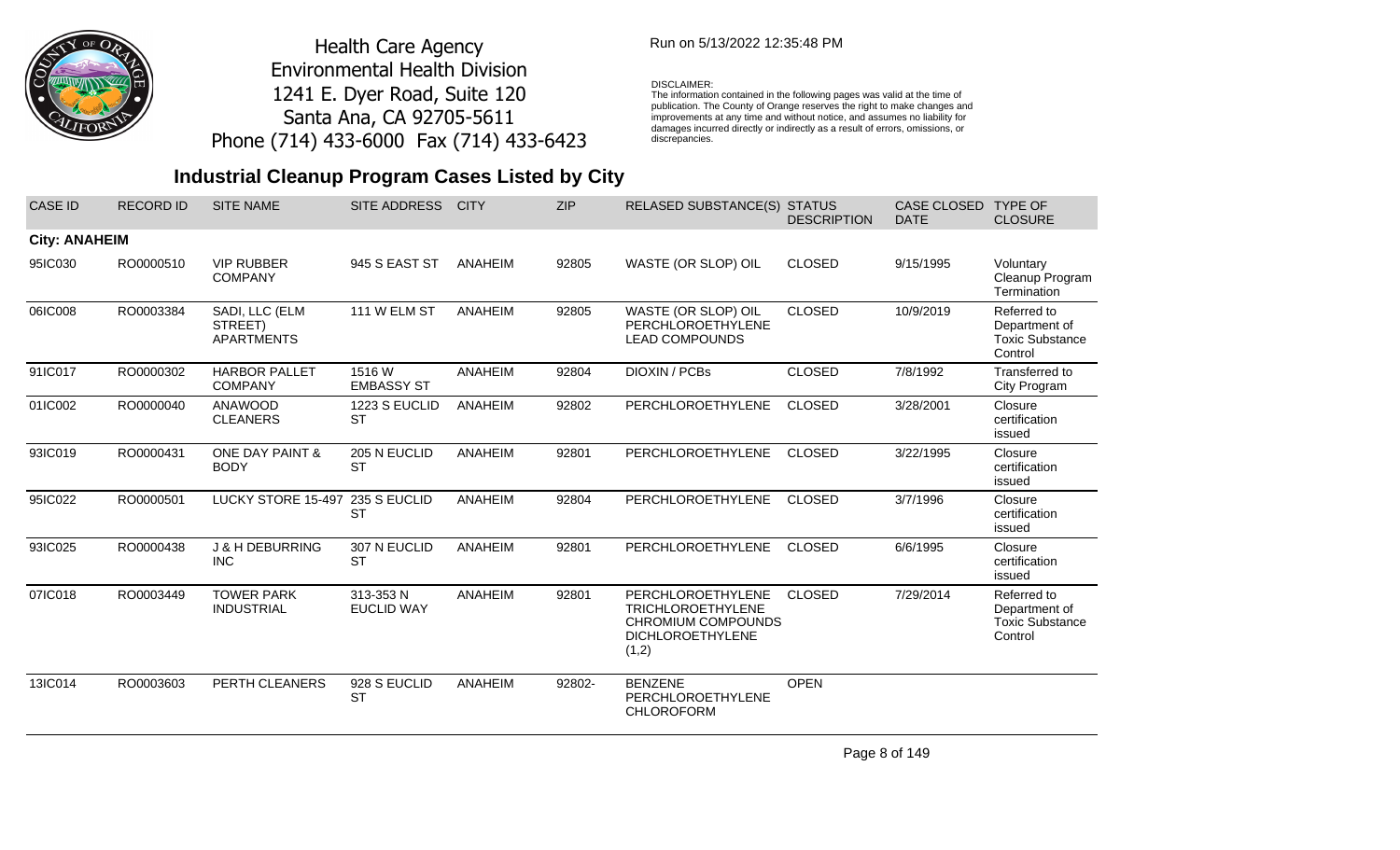

## Run on 5/13/2022 12:35:48 PM

#### DISCLAIMER:

The information contained in the following pages was valid at the time of publication. The County of Orange reserves the right to make changes and improvements at any time and without notice, and assumes no liability for damages incurred directly or indirectly as a result of errors, omissions, or discrepancies.

| <b>CASE ID</b>       | <b>RECORD ID</b> | <b>SITE NAME</b>                                   | <b>SITE ADDRESS</b>                       | <b>CITY</b>    | <b>ZIP</b> | <b>RELASED SUBSTANCE(S) STATUS</b>                                                | <b>DESCRIPTION</b> | <b>CASE CLOSED</b><br><b>DATE</b> | <b>TYPE OF</b><br><b>CLOSURE</b>                                            |
|----------------------|------------------|----------------------------------------------------|-------------------------------------------|----------------|------------|-----------------------------------------------------------------------------------|--------------------|-----------------------------------|-----------------------------------------------------------------------------|
| <b>City: ANAHEIM</b> |                  |                                                    |                                           |                |            |                                                                                   |                    |                                   |                                                                             |
| 05IC002              | RO0003328        | EL RANCHO PLAZA<br>DRY CLEANER                     | 100-168<br><b>FAIRMONT</b><br><b>BLVD</b> | ANAHEIM        | 92808      | PERCHLOROETHYLENE<br><b>TRICHLOROETHYLENE</b><br><b>DICHLOROETHYLENE</b><br>(1,2) | <b>CLOSED</b>      | 12/12/2005                        | Closure<br>certification<br>issued                                          |
| 85IC008              | RO0000075        | <b>QUALITY CONTROL</b><br><b>LITHO PRODUCTS</b>    | 2940<br><b>FRONTERA ST</b>                | <b>ANAHEIM</b> | 92806      | DATA NOT ENTERED,<br><b>SEE FILE</b>                                              | <b>CLOSED</b>      | 1/1/1989                          | Invalidated                                                                 |
| 88IC055              | RO0000139        | <b>QUALITY CONTROL</b><br><b>LITHO PRODUCTS</b>    | 2940<br><b>FRONTERA ST</b>                | <b>ANAHEIM</b> | 92806      | DATA NOT ENTERED,<br><b>SEE FILE</b>                                              | <b>CLOSED</b>      | 11/19/1985                        | Transferred to<br><b>OCLOP Program</b>                                      |
| 88IC041              | RO0003085        | ORANGE COUNTY<br><b>STEEL SALVAGE</b>              | 3200 E<br><b>FRONTERA RD</b>              | ANAHEIM        | 92806      | AUTO SHREDDER WASTE CLOSED                                                        |                    | 1/1/1965                          | Referred to<br>Department of<br><b>Toxic Substance</b><br>Control           |
| 90IC018              | RO0000248        | <b>RESIDENCE</b>                                   | 1768 S<br><b>GARDENAIRE</b><br>LN         | ANAHEIM        | 92804      | NON - HALOGENATED<br><b>SOLVENTS</b>                                              | <b>CLOSED</b>      | 8/22/1991                         | Closed pre 1994,<br>file review<br>required to<br>determine closure<br>type |
| 87IC012              | RO0000093        | <b>AMERICAN</b><br>PRECISION METAL<br><b>WORKS</b> | 2725 E GRETTA ANAHEIM<br>LN.              |                | 92806      | PLATING WASTE - OTHER CLOSED<br><b>METALS</b>                                     |                    | 10/23/1991                        | Closed pre 1994,<br>file review<br>required to<br>determine closure<br>type |
| 96IC023              | RO0000544        | <b>INDUSTRIAL</b><br><b>FACILITY</b>               | 1070 GROVE ST ANAHEIM                     |                | 92806      | WASTE (OR SLOP) OIL                                                               | <b>CLOSED</b>      | 10/25/1996                        | Closure<br>certification<br>issued                                          |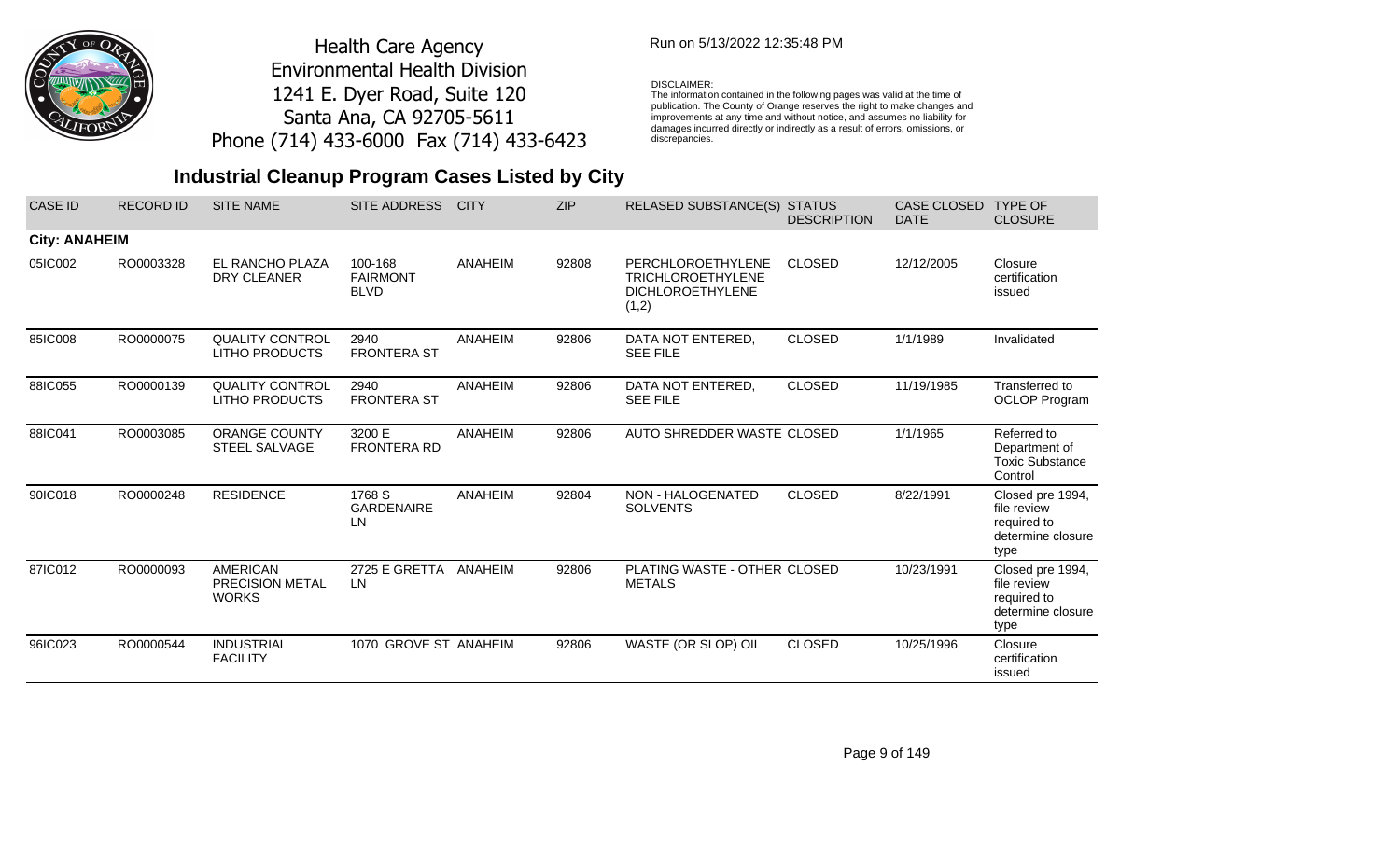

## Run on 5/13/2022 12:35:48 PM

#### DISCLAIMER:

The information contained in the following pages was valid at the time of publication. The County of Orange reserves the right to make changes and improvements at any time and without notice, and assumes no liability for damages incurred directly or indirectly as a result of errors, omissions, or discrepancies.

| <b>CASE ID</b>       | <b>RECORD ID</b> | <b>SITE NAME</b>                                          | <b>SITE ADDRESS</b>                  | <b>CITY</b> | <b>ZIP</b> | <b>RELASED SUBSTANCE(S)</b>                             | <b>STATUS</b><br><b>DESCRIPTION</b> | <b>CASE CLOSED</b><br><b>DATE</b> | <b>TYPE OF</b><br><b>CLOSURE</b>                                            |
|----------------------|------------------|-----------------------------------------------------------|--------------------------------------|-------------|------------|---------------------------------------------------------|-------------------------------------|-----------------------------------|-----------------------------------------------------------------------------|
| <b>City: ANAHEIM</b> |                  |                                                           |                                      |             |            |                                                         |                                     |                                   |                                                                             |
| 92IC013              | RO0000358        | X CELL CIRCUIT<br><b>TECHNOLOGY INC</b>                   | <b>1166 N GROVE</b><br><b>ST</b>     | ANAHEIM     | 92806      | <b>COPPER ETCHANTS</b>                                  | <b>CLOSED</b>                       | 5/20/1992                         | Closed pre 1994,<br>file review<br>required to<br>determine closure<br>type |
| 94IC028              | RO0000475        | <b>GROVE STREET</b><br><b>INDUSTRIAL</b>                  | 1166 GROVE ST ANAHEIM                |             | 92806      | <b>LEAD COMPOUNDS</b>                                   | <b>CLOSED</b>                       | 12/29/1994                        | Closure<br>certification<br>issued                                          |
| 02IC014              | RO0003096        | <b>HARBOR CAMPUS</b><br><b>ACSD</b>                       | 1000 S HARBOR ANAHEIM<br><b>BLVD</b> |             | 92805      | HEAVY METAL WASTE -<br>NON-PLATING<br><b>FUEL WASTE</b> | <b>CLOSED</b>                       | 11/25/2002                        | Closure<br>certification<br>issued                                          |
| 00IC010              | RO0000003        | <b>FORMER</b><br><b>AGRICULTURAL</b><br><b>COMMISSION</b> | 1010 S HARBOR ANAHEIM<br><b>BLVD</b> |             | 92805      | WASTE (OR SLOP) OIL                                     | <b>CLOSED</b>                       | 7/3/2000                          | Closure<br>certification<br>issued                                          |
| 88IC068              | RO0000152        | <b>DISNEYLAND</b>                                         | 1313 S HARBOR ANAHEIM<br><b>BLVD</b> |             | 92802      | WASTE (OR SLOP) OIL                                     | <b>CLOSED</b>                       | 9/14/1990                         | Closed pre 1994,<br>file review<br>required to<br>determine closure<br>type |
| 89IC007              | RO0000236        | <b>DISNEYLAND</b>                                         | 1313 S HARBOR ANAHEIM<br><b>BLVD</b> |             | 92803      | WASTE (OR SLOP) OIL                                     | <b>CLOSED</b>                       | 10/22/1991                        | Closed pre 1994,<br>file review<br>required to<br>determine closure<br>type |
| 89IC011              | RO0000185        | <b>DISNEYLAND</b>                                         | 1313 S HARBOR ANAHEIM<br><b>BLVD</b> |             | 92802      | <b>LEAD COMPOUNDS</b>                                   | <b>CLOSED</b>                       | 8/14/1991                         | Closed pre 1994,<br>file review<br>required to<br>determine closure<br>type |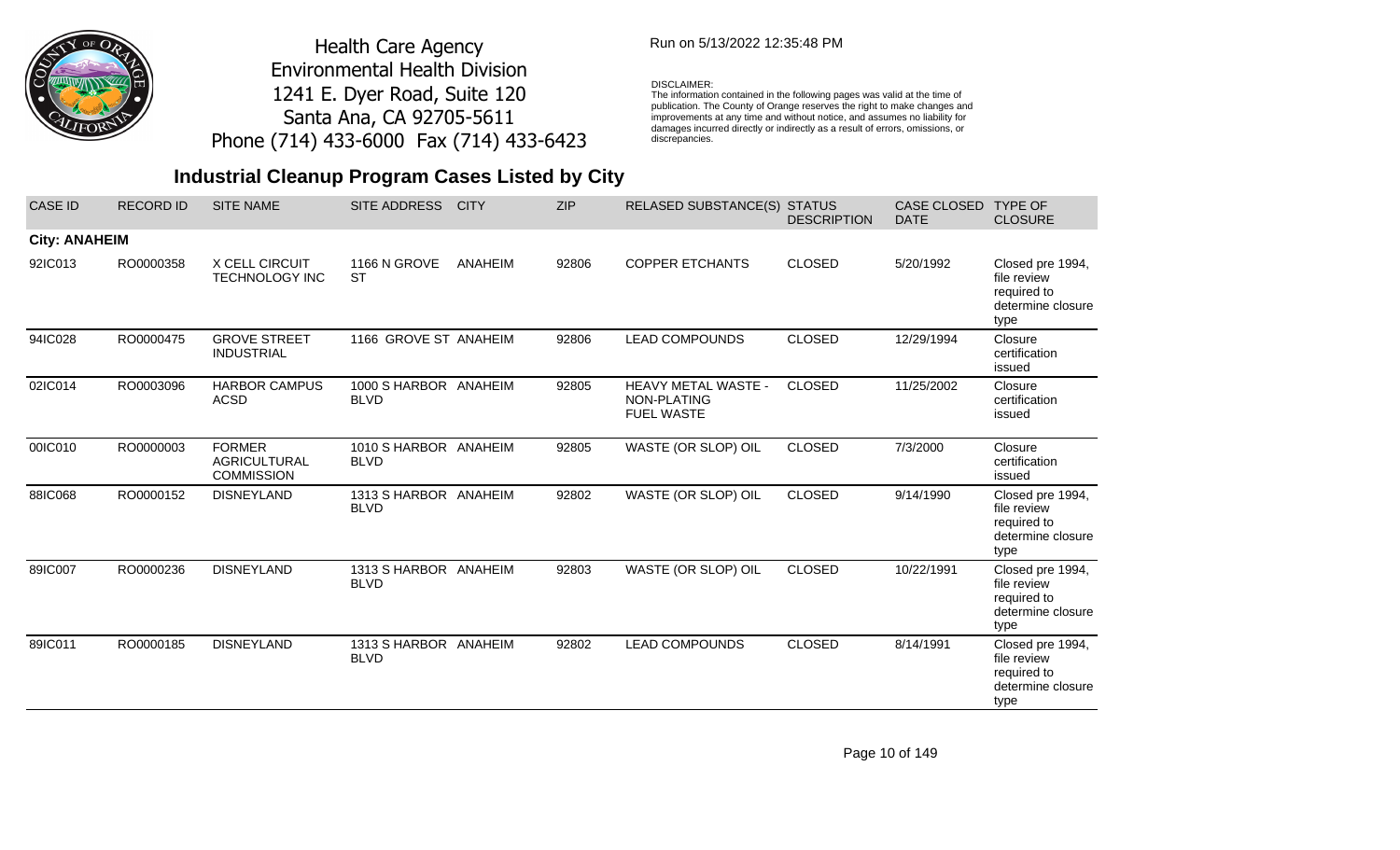

## Run on 5/13/2022 12:35:48 PM

#### DISCLAIMER:

The information contained in the following pages was valid at the time of publication. The County of Orange reserves the right to make changes and improvements at any time and without notice, and assumes no liability for damages incurred directly or indirectly as a result of errors, omissions, or discrepancies.

# **Industrial Cleanup Program Cases Listed by City**

| <b>CASE ID</b>       | <b>RECORD ID</b> | <b>SITE NAME</b>                                              | <b>SITE ADDRESS</b>                    | <b>CITY</b>    | <b>ZIP</b> | <b>RELASED SUBSTANCE(S) STATUS</b>     | <b>DESCRIPTION</b> | <b>CASE CLOSED</b><br><b>DATE</b> | <b>TYPE OF</b><br><b>CLOSURE</b>                                            |
|----------------------|------------------|---------------------------------------------------------------|----------------------------------------|----------------|------------|----------------------------------------|--------------------|-----------------------------------|-----------------------------------------------------------------------------|
| <b>City: ANAHEIM</b> |                  |                                                               |                                        |                |            |                                        |                    |                                   |                                                                             |
| 03IC026              | RO0003265        | <b>FUJISHIGE FARMS</b>                                        | 1854 S HARBOR ANAHEIM<br><b>BLVD</b>   |                | 92802      | <b>DDT</b><br><b>TOXAPHENE</b>         | <b>CLOSED</b>      | 12/22/2003                        | Closure<br>certification<br>issued                                          |
| 89IC035              | RO0000211        | <b>ANAHEIM CITY-</b><br><b>MAINTENANCE YARD</b>               | 300 S HARBOR<br><b>BLVD</b>            | ANAHEIM        | 92805      | WASTE (OR SLOP) OIL                    | <b>CLOSED</b>      | 10/3/1991                         | Closed pre 1994,<br>file review<br>required to<br>determine closure<br>type |
|                      | RO0003399        | <b>D AIRCRAFT</b><br>PRODUCTS, INC.                           | 1191 HAWK CIR ANAHEIM                  |                | 92807      | <b>STYRENE</b>                         | <b>CLOSED</b>      | 3/13/2007                         | Invalidated                                                                 |
| 06IC011              | RO0003398        | <b>D AIRCRAFT</b><br>PRODUCTS, INC.                           | 1191 HAWK CIR ANAHEIM                  |                | 92807      | <b>STYRENE</b>                         | <b>CLOSED</b>      | 6/7/2006                          | Closure<br>certification<br>issued                                          |
| 09IC010              | RO0003518        | <b>MORNINGSTAR</b><br><b>STRIP MALL</b>                       | 2181 W<br>KATELLA AVE                  | <b>ANAHEIM</b> | 92804      | PERCHLOROETHYLENE<br><b>FUEL WASTE</b> | <b>CLOSED</b>      | 4/1/2011                          | Closure<br>certification<br>issued                                          |
| 92IC061              | RO0000411        | <b>KATELLA</b><br><b>SUBSTATION</b>                           | 500 E KATELLA<br><b>AVE</b>            | ANAHEIM        | 92802      | POLYCHLORINATED<br><b>BIPHENYLS</b>    | <b>CLOSED</b>      | 4/27/1993                         | Closed pre 1994,<br>file review<br>required to<br>determine closure<br>type |
| 93IC029              | RO0000442        | <b>TRACTOR &amp;</b><br><b>INDUSTRIAL</b><br><b>EQUIPMENT</b> | 620 E KATELLA<br><b>AVE</b>            | ANAHEIM        | 92802      | WASTE (OR SLOP) OIL                    | <b>CLOSED</b>      | 1/18/1994                         | Closure<br>certification<br>issued                                          |
| 95IC037              | RO0000517        | <b>BATTERIES WEST</b>                                         | 1165<br><b>KNOLLWOOD</b><br><b>CIR</b> | <b>ANAHEIM</b> | 92801      | <b>LEAD COMPOUNDS</b>                  | <b>CLOSED</b>      | 11/7/1996                         | Closure<br>certification<br>issued                                          |

Page 11 of 149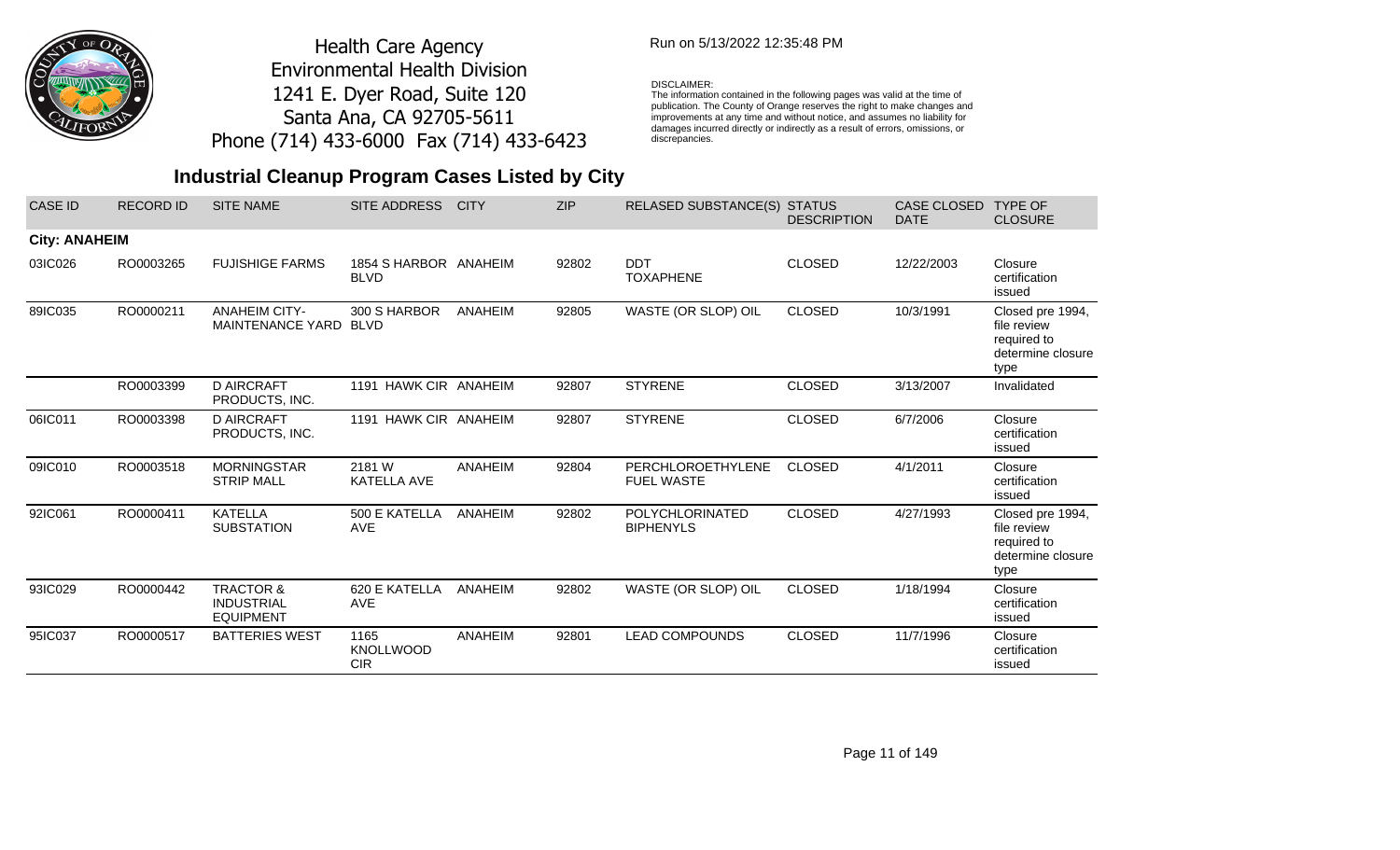

## Run on 5/13/2022 12:35:48 PM

#### DISCLAIMER:

The information contained in the following pages was valid at the time of publication. The County of Orange reserves the right to make changes and improvements at any time and without notice, and assumes no liability for damages incurred directly or indirectly as a result of errors, omissions, or discrepancies.

# **Industrial Cleanup Program Cases Listed by City**

| <b>CASE ID</b>       | <b>RECORD ID</b> | <b>SITE NAME</b>                                          | <b>SITE ADDRESS</b>                      | <b>CITY</b>    | <b>ZIP</b> | <b>RELASED SUBSTANCE(S)</b>                                | <b>STATUS</b><br><b>DESCRIPTION</b> | <b>CASE CLOSED</b><br><b>DATE</b> | <b>TYPE OF</b><br><b>CLOSURE</b>                                            |
|----------------------|------------------|-----------------------------------------------------------|------------------------------------------|----------------|------------|------------------------------------------------------------|-------------------------------------|-----------------------------------|-----------------------------------------------------------------------------|
| <b>City: ANAHEIM</b> |                  |                                                           |                                          |                |            |                                                            |                                     |                                   |                                                                             |
| 90IC013              | RO0000243        | <b>CENTURY</b><br><b>LAMINATORS INC</b>                   | 1182<br><b>KNOLLWOOD</b><br><b>CIR</b>   | ANAHEIM        | 92801      | <b>COPPER ETCHANTS</b>                                     | <b>CLOSED</b>                       | 12/19/1990                        | Closed pre 1994,<br>file review<br>required to<br>determine closure<br>type |
| 90IC031              | RO0000263        | <b>CENTURY</b><br><b>LAMINATORS INC</b>                   | 1182<br><b>KNOLLWOOD</b><br><b>CIR</b>   | <b>ANAHEIM</b> | 92801      | PLATING WASTE - OTHER CLOSED<br><b>METALS</b>              |                                     | 3/25/1991                         | Closed pre 1994,<br>file review<br>required to<br>determine closure<br>type |
| 90IC037              | RO0000269        | <b>EXEC-U-LIFT INC</b>                                    | 1205 N<br><b>KNOLLWOOD</b><br><b>CIR</b> | <b>ANAHEIM</b> | 92801      | DATA NOT ENTERED,<br><b>SEE FILE</b>                       | <b>CLOSED</b>                       | 4/24/1992                         | Closed pre 1994,<br>file review<br>required to<br>determine closure<br>type |
| 05IC013              | RO0003349        | LA PALMA PARK                                             | 1151 N LA<br><b>PALMA PKWY</b>           | ANAHEIM        | 92805      | PERCHLORIC ACID<br><b>LEAD OXIDE</b><br>CHROMIUM COMPOUNDS | <b>CLOSED</b>                       | 12/19/2005                        | Closure<br>certification<br>issued                                          |
| 87IC020              | RO0000102        | <b>CALIFORNIA</b><br><b>COMPUTER</b><br><b>PRODUCTS</b>   | 2411 W LA<br>PALMA AVE                   | ANAHEIM        | 92801      | SOLVENTS-<br>HALOGENATED                                   | <b>CLOSED</b>                       | 4/18/1991                         | Closed pre 1994,<br>file review<br>required to<br>determine closure<br>type |
| 98IC002              | RO0000649        | <b>DUNKEL BROS</b><br><b>MACHINERY MOVING</b>             | 2475 W LA<br>PALMA AVE                   | <b>ANAHEIM</b> | 92801      | PERCHLOROETHYLENE<br><b>TRICHLOROETHYLENE</b>              | <b>CLOSED</b>                       | 5/8/1998                          | Closure<br>certification<br>issued                                          |
| 98IC013              | RO0000643        | <b>ECONOLITE</b><br><b>CONTROL</b><br><b>PRODUCTS INC</b> | 3360 E LA<br>PALMA AVE                   | <b>ANAHEIM</b> | 92806      | SOLVENTS-<br><b>HALOGENATED</b><br>PERCHLOROETHYLENE       | <b>CLOSED</b>                       | 12/9/1998                         | Closure<br>certification<br>issued                                          |

Page 12 of 149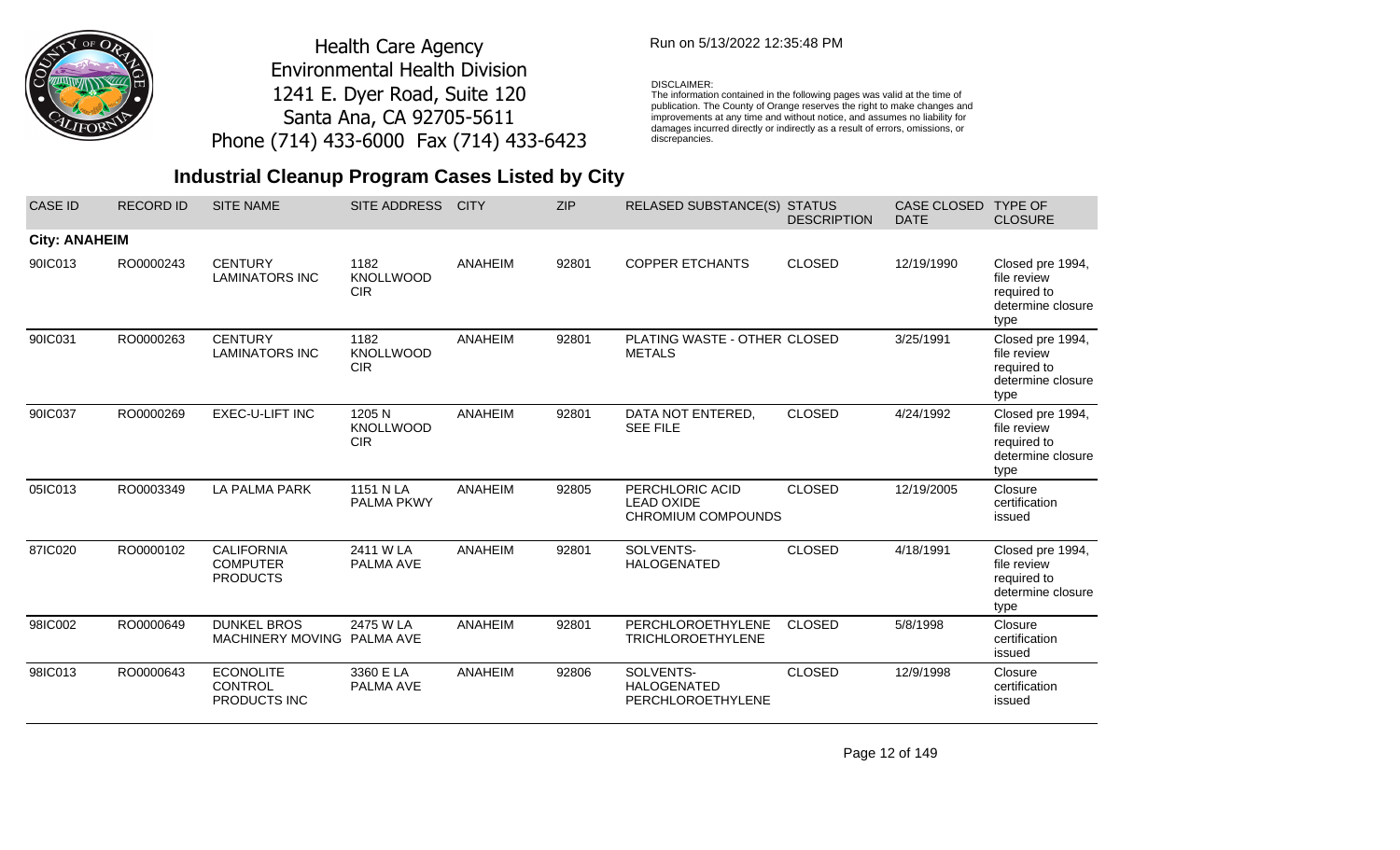

## Run on 5/13/2022 12:35:48 PM

#### DISCLAIMER:

The information contained in the following pages was valid at the time of publication. The County of Orange reserves the right to make changes and improvements at any time and without notice, and assumes no liability for damages incurred directly or indirectly as a result of errors, omissions, or discrepancies.

# **Industrial Cleanup Program Cases Listed by City**

| <b>CASE ID</b>       | <b>RECORD ID</b> | <b>SITE NAME</b>                                         | <b>SITE ADDRESS</b>       | <b>CITY</b>    | <b>ZIP</b> | <b>RELASED SUBSTANCE(S)</b>                  | <b>STATUS</b><br><b>DESCRIPTION</b> | <b>CASE CLOSED</b><br><b>DATE</b> | <b>TYPE OF</b><br><b>CLOSURE</b>                                            |
|----------------------|------------------|----------------------------------------------------------|---------------------------|----------------|------------|----------------------------------------------|-------------------------------------|-----------------------------------|-----------------------------------------------------------------------------|
| <b>City: ANAHEIM</b> |                  |                                                          |                           |                |            |                                              |                                     |                                   |                                                                             |
| 90IC003              | RO0000261        | <b>GENERAL ELECTRIC</b><br>- ASD FACILIT                 | 3601 E LA<br>PALMA AVE    | <b>ANAHEIM</b> | 92806      | <b>DIOXIN / PCBs</b>                         | <b>CLOSED</b>                       | 3/1/1990                          | Closed pre 1994,<br>file review<br>required to<br>determine closure<br>type |
| 91IC037              | RO0000323        | NORTHWEST MOTOR 519 E LA PALMA ANAHEIM<br><b>WELDING</b> | <b>AVE</b>                |                | 92801      | <b>PLATING WASTE -</b><br><b>NICKEL</b>      | <b>CLOSED</b>                       | 10/13/1991                        | Closed pre 1994,<br>file review<br>required to<br>determine closure<br>type |
| 95IC031              | RO0000511        | <b>CEROMET INC</b>                                       | 5500 E LA<br>PALMA AVE    | <b>ANAHEIM</b> | 92807      | WASTE (OR SLOP) OIL<br>PERCHLOROETHYLENE     | <b>CLOSED</b>                       | 2/2/1996                          | Closure<br>certification<br>issued                                          |
| 98IC037              | RO0000668        | <b>CEROMET INC</b>                                       | 5500 E LA<br>PALMA AVE    | <b>ANAHEIM</b> | 92807      | PERCHLOROETHYLENE                            | <b>CLOSED</b>                       | 1/19/1999                         | Closure<br>certification<br>issued                                          |
| 85IC009              | RO0000076        | CAL FLEX INC                                             | 1220 LANCE LN ANAHEIM     |                | 92806      | DATA NOT ENTERED,<br><b>SEE FILE</b>         | <b>CLOSED</b>                       | 7/26/1988                         | Closed pre 1994,<br>file review<br>required to<br>determine closure<br>type |
| 96IC017              | RO0000537        | BASF<br>CORP/COATINGS<br>AND COLO                        | 1244 N LEMON<br><b>ST</b> | <b>ANAHEIM</b> | 92801      | ORGANIC COMPOUNDS                            | <b>CLOSED</b>                       | 9/9/1999                          | Closure<br>certification<br>issued                                          |
| 96IC005              | RO0000572        | <b>KINSBURSKY</b><br><b>BROTHERS SUPPLY</b>              | 1314 N LEMON<br><b>ST</b> | ANAHEIM        | 92801      | WASTE (OR SLOP) OIL<br><b>LEAD COMPOUNDS</b> | <b>CLOSED</b>                       | 2/22/1996                         | Closure<br>certification<br>issued                                          |
| 08IC016              | RO0003483        | <b>UPTOWN ANAHEIM</b><br>APARTMENTS                      | 200 N LEMON ST ANAHEIM    |                | 92805      | <b>LEAD COMPOUNDS</b>                        | <b>CLOSED</b>                       | 1/4/2018                          | Closure<br>certification<br>issued                                          |

Page 13 of 149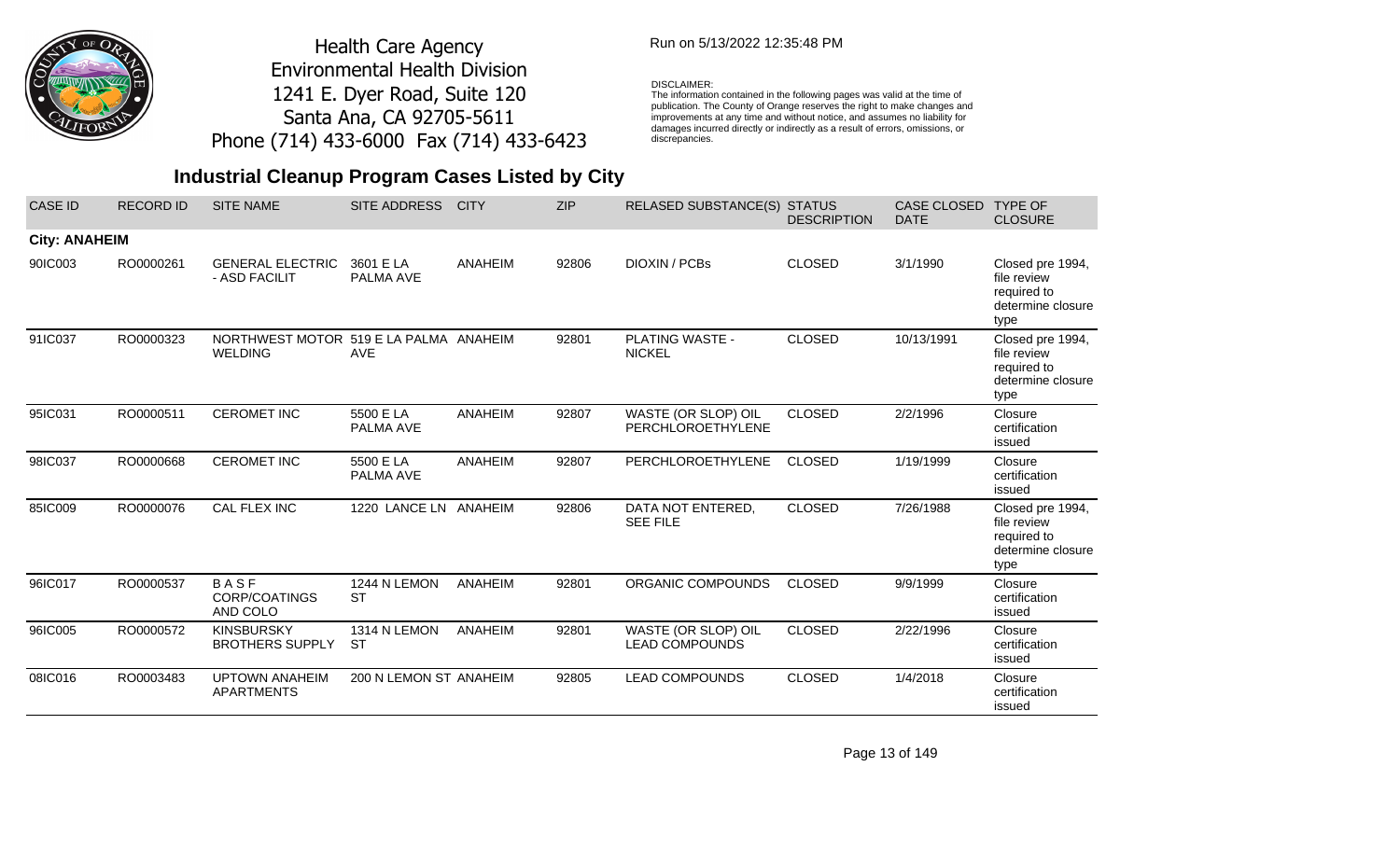

## Run on 5/13/2022 12:35:48 PM

#### DISCLAIMER:

The information contained in the following pages was valid at the time of publication. The County of Orange reserves the right to make changes and improvements at any time and without notice, and assumes no liability for damages incurred directly or indirectly as a result of errors, omissions, or discrepancies.

| <b>CASE ID</b>       | <b>RECORD ID</b> | <b>SITE NAME</b>                          | SITE ADDRESS                             | <b>CITY</b>    | <b>ZIP</b> | <b>RELASED SUBSTANCE(S)</b>          | <b>STATUS</b><br><b>DESCRIPTION</b> | <b>CASE CLOSED</b><br><b>DATE</b> | <b>TYPE OF</b><br><b>CLOSURE</b>                                            |
|----------------------|------------------|-------------------------------------------|------------------------------------------|----------------|------------|--------------------------------------|-------------------------------------|-----------------------------------|-----------------------------------------------------------------------------|
| <b>City: ANAHEIM</b> |                  |                                           |                                          |                |            |                                      |                                     |                                   |                                                                             |
| 93IC023              | RO0000436        | <b>TSM DESIGN</b>                         | <b>1875 S LEWIS</b><br>ST                | ANAHEIM        | 92805      | WASTE (OR SLOP) OIL                  | <b>CLOSED</b>                       | 12/13/1993                        | Closure<br>certification<br>issued                                          |
| 88IC037              | RO0000123        | SOUTHERN PACIFIC<br><b>TRANSPORTATION</b> | <b>UNK LEWIS &amp;</b><br><b>PACIFIC</b> | <b>ANAHEIM</b> | 92805      | WASTE (OR SLOP) OIL                  | <b>CLOSED</b>                       | 11/29/1990                        | Closed pre 1994,<br>file review<br>required to<br>determine closure<br>type |
| 87IC013              | RO0000094        | <b>AEROSCIENTIFIC</b>                     | 184 E LIBERTY<br>LN.                     | ANAHEIM        | 92801      | DATA NOT ENTERED,<br><b>SEE FILE</b> | <b>CLOSED</b>                       | 10/21/1987                        | Closed pre 1994,<br>file review<br>required to<br>determine closure<br>type |
| 92IC040              | RO0000388        | <b>MULLER MUFFLER</b><br><b>SHOP</b>      | 1455 W LINCOLN ANAHEIM<br><b>AVE</b>     |                | 92805      | WASTE (OR SLOP) OIL                  | <b>CLOSED</b>                       | 8/10/1992                         | Closed pre 1994,<br>file review<br>required to<br>determine closure<br>type |
| 89IC029              | RO0000204        | A & W<br><b>TRANSMISSIONS</b>             | 1514 LINCOLN<br><b>AVE</b>               | ANAHEIM        | 92801      | WASTE (OR SLOP) OIL                  | <b>CLOSED</b>                       | 3/13/1990                         | Closed pre 1994,<br>file review<br>required to<br>determine closure<br>type |
| 94IC002              | RO0000466        | <b>METRIC AUTO</b><br><b>REPAIR</b>       | 1514 W LINCOLN ANAHEIM<br><b>AVE</b>     |                | 92801      | WASTE (OR SLOP) OIL                  | <b>CLOSED</b>                       | 5/21/1996                         | Voluntary<br>Cleanup Program<br>Termination                                 |
| 94IC006              | RO0000483        | <b>AAMCO</b><br><b>TRANSMISSIONS</b>      | 1541 W LINCOLN ANAHEIM<br><b>AVE</b>     |                | 92801      | WASTE (OR SLOP) OIL                  | <b>CLOSED</b>                       | 3/31/1994                         | Closure<br>certification<br>issued                                          |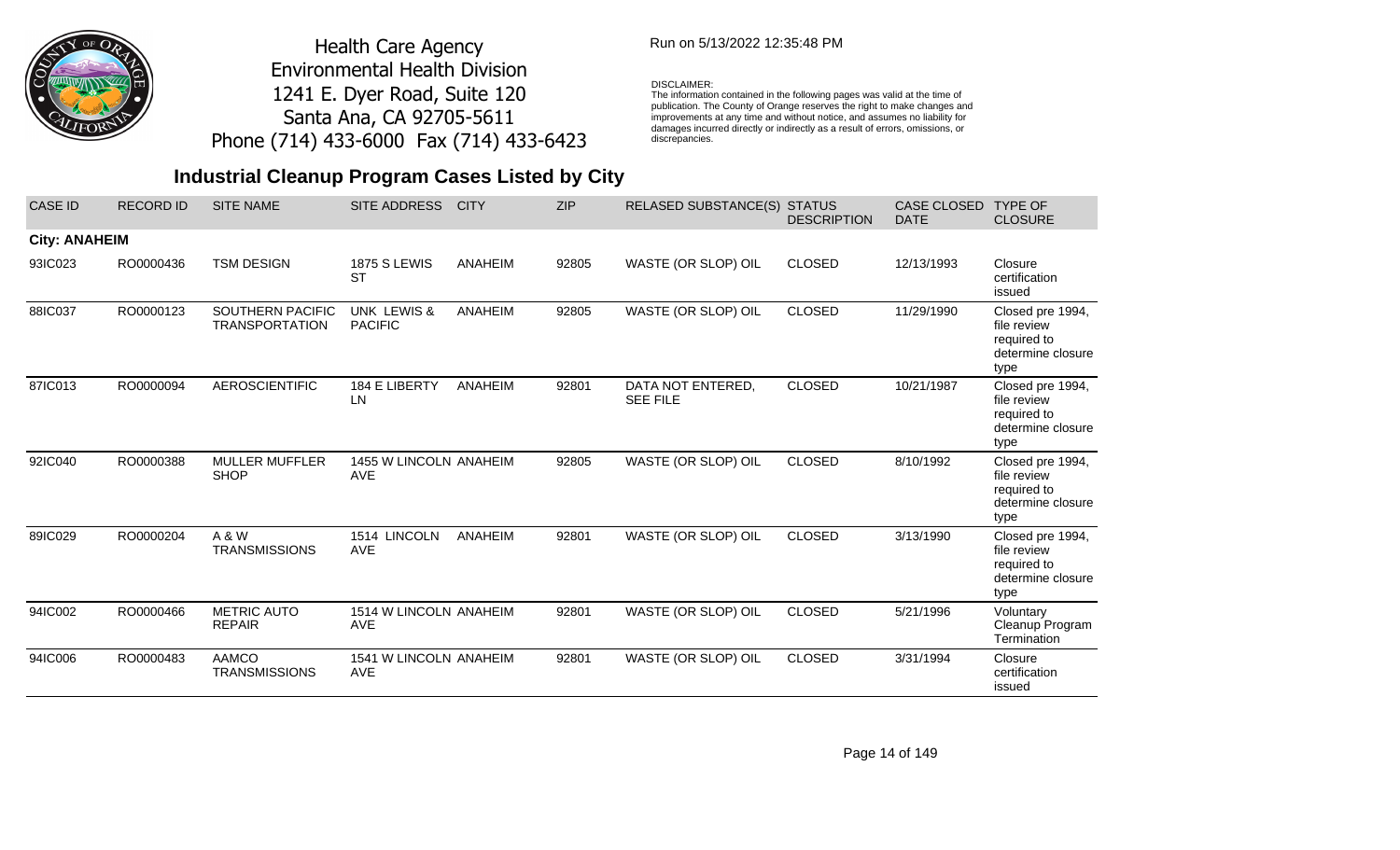

## Run on 5/13/2022 12:35:48 PM

#### DISCLAIMER:

The information contained in the following pages was valid at the time of publication. The County of Orange reserves the right to make changes and improvements at any time and without notice, and assumes no liability for damages incurred directly or indirectly as a result of errors, omissions, or discrepancies.

# **Industrial Cleanup Program Cases Listed by City**

| <b>CASE ID</b>       | <b>RECORD ID</b> | <b>SITE NAME</b>                                   | <b>SITE ADDRESS</b>                      | <b>CITY</b> | <b>ZIP</b> | <b>RELASED SUBSTANCE(S)</b>                   | <b>STATUS</b><br><b>DESCRIPTION</b> | <b>CASE CLOSED</b><br><b>DATE</b> | <b>TYPE OF</b><br><b>CLOSURE</b>                                  |
|----------------------|------------------|----------------------------------------------------|------------------------------------------|-------------|------------|-----------------------------------------------|-------------------------------------|-----------------------------------|-------------------------------------------------------------------|
| <b>City: ANAHEIM</b> |                  |                                                    |                                          |             |            |                                               |                                     |                                   |                                                                   |
| 06IC024              | RO0003414        | W. LINCOLN<br>ANAHEIM PROPERTY AVE                 | 1701 W LINCOLN ANAHEIM                   |             | 92801      | <b>PERCHLOROETHYLENE</b>                      | <b>CLOSED</b>                       | 8/22/2017                         | Voluntary<br>Cleanup Program<br>Termination                       |
| 09IC004              | RO0003510        | SUPERB CLEANERS                                    | 230 W LINCOLN<br><b>AVE</b>              | ANAHEIM     | 92805      | PERCHLOROETHYLENE<br><b>TRICHLOROETHYLENE</b> | <b>CLOSED</b>                       | 8/4/2010                          | Closure<br>certification<br>issued                                |
| 05IC003              | RO0003329        | <b>JOHN'S CLEANERS</b>                             | 2790 E LINCOLN ANAHEIM<br><b>AVE</b>     |             | 92806      | PERCHLOROETHYLENE                             | <b>CLOSED</b>                       | 3/14/2005                         | Closure<br>certification<br>issued                                |
| 13IC018              | RO0003608        | <b>DUCKETT REALTY</b><br>ANAHEIM PROPERTY AVE      | 2811 LINCOLN                             | ANAHEIM     | 92806-     | <b>TRICHLOROETHYLENE</b><br><b>FUEL WASTE</b> | <b>CLOSED</b>                       | 1/8/2014                          | Referred to<br>Department of<br><b>Toxic Substance</b><br>Control |
| 11IC011              | RO0003563        | <b>ANAHEIM WEST</b><br><b>PLAZA</b>                | 3150 W LINCOLN ANAHEIM<br><b>AVE</b>     |             | 92801-     | PERCHLOROETHYLENE<br><b>TRICHLOROETHYLENE</b> | <b>CLOSED</b>                       | 9/29/2017                         | Closure<br>certification<br>issued                                |
| 91IC027              | RO0000312        | U S POSTAL SERVICE 701 N LOARA ST ANAHEIM<br>(VMF) |                                          |             | 92801      | WASTE (OR SLOP) OIL                           | <b>CLOSED</b>                       | 7/14/1994                         | Closure<br>certification<br>issued                                |
| 88IC080              | RO0000161        | <b>DELCO REMY</b>                                  | 1201 N<br><b>MAGNOLIA AVE</b>            | ANAHEIM     | 92801      | <b>LEAD COMPOUNDS</b>                         | <b>CLOSED</b>                       | 3/3/2000                          | Closure<br>certification<br>issued                                |
| 97IC016              | RO0000584        | <b>CLAIR SUBSTATION -</b><br><b>ANAHEIM PUB</b>    | 1211 S<br><b>MAGNOLIA AVE</b>            | ANAHEIM     | 92804      | <b>POLYCHLORINATED</b><br><b>BIPHENYLS</b>    | <b>CLOSED</b>                       | 12/9/1998                         | Closure<br>certification<br>issued                                |
| 96IC021              | RO0000542        | <b>IMPORT AUTO</b><br><b>SUPPLY FACILITY</b>       | 101 N<br><b>MANCHESTER</b><br><b>AVE</b> | ANAHEIM     | 92805      | WASTE (OR SLOP) OIL<br>ORGANIC COMPOUNDS      | <b>CLOSED</b>                       | 1/16/1997                         | Closure<br>certification<br>issued                                |

Page 15 of 149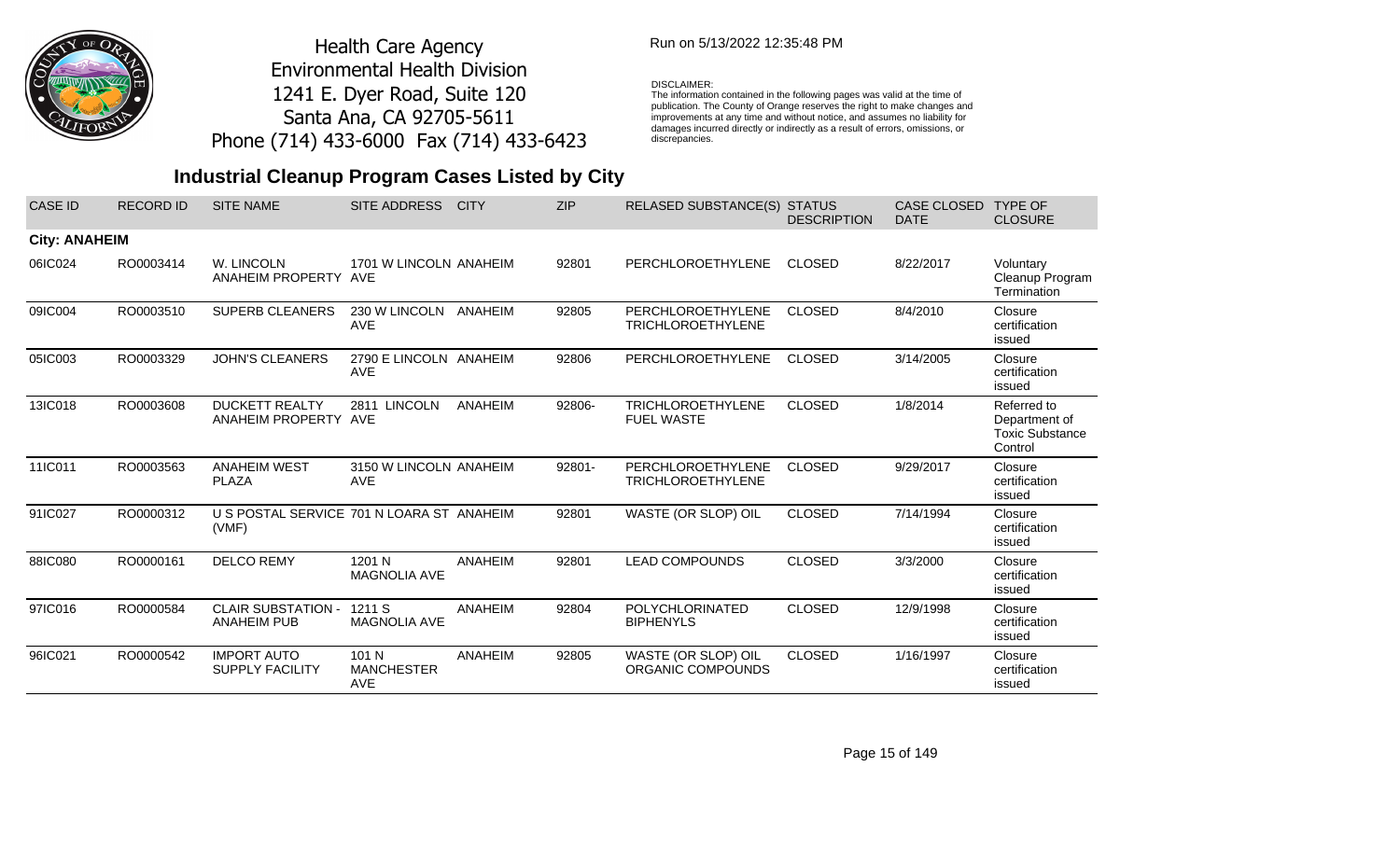

## Run on 5/13/2022 12:35:48 PM

#### DISCLAIMER:

The information contained in the following pages was valid at the time of publication. The County of Orange reserves the right to make changes and improvements at any time and without notice, and assumes no liability for damages incurred directly or indirectly as a result of errors, omissions, or discrepancies.

| <b>CASE ID</b>       | <b>RECORD ID</b> | <b>SITE NAME</b>                                  | <b>SITE ADDRESS</b>                      | <b>CITY</b> | <b>ZIP</b> | <b>RELASED SUBSTANCE(S) STATUS</b>                                                                                           | <b>DESCRIPTION</b> | <b>CASE CLOSED</b><br><b>DATE</b> | <b>TYPE OF</b><br><b>CLOSURE</b>                                            |
|----------------------|------------------|---------------------------------------------------|------------------------------------------|-------------|------------|------------------------------------------------------------------------------------------------------------------------------|--------------------|-----------------------------------|-----------------------------------------------------------------------------|
| <b>City: ANAHEIM</b> |                  |                                                   |                                          |             |            |                                                                                                                              |                    |                                   |                                                                             |
| 91IC019              | RO0000304        | PRECISIONED SPEED 112 N                           | <b>MANCHESTER</b><br><b>AVE</b>          | ANAHEIM     | 92802      | DATA NOT ENTERED,<br><b>SEE FILE</b>                                                                                         | <b>CLOSED</b>      | 5/15/1991                         | Closed pre 1994,<br>file review<br>required to<br>determine closure<br>type |
| 93IC009              | RO0000451        | M J SERVICES                                      | 114 N<br><b>MANCHESTER</b><br><b>AVE</b> | ANAHEIM     | 92802      | WASTE (OR SLOP) OIL                                                                                                          | <b>CLOSED</b>      | 8/12/1993                         | Closure<br>certification<br>issued                                          |
| 93IC003              | RO0000443        | <b>DISCOUNT</b><br><b>AUTOMART</b>                | 200 N<br><b>MANCHESTER</b><br>AVE        | ANAHEIM     | 92801      | WASTE (OR SLOP) OIL                                                                                                          | <b>CLOSED</b>      | 1/28/1993                         | Closed pre 1994,<br>file review<br>required to<br>determine closure<br>type |
| 99IC011              | RO0003089        | <b>MUCKENTHALER</b><br><b>TRUST PROPERTY</b>      | 303 N<br><b>MANCHESTER</b><br>AVE        | ANAHEIM     | 92801      | <b>POLYCHLORINATED</b><br><b>BIPHENYLS</b><br>HEAVY METAL WASTE -<br>NON-PLATING<br>ORGANIC COMPOUNDS<br>WASTE (OR SLOP) OIL | <b>CLOSED</b>      | 1/1/1965                          | Invalidated                                                                 |
| 89IC002              | RO0000194        | S & S POLISHING &<br><b>PLATING</b>               | 1503 N MILLER<br><b>ST</b>               | ANAHEIM     | 92806      | <b>PLATING WASTE -</b><br><b>NICKEL</b>                                                                                      | <b>CLOSED</b>      | 1/8/1993                          | Closed pre 1994,<br>file review<br>required to<br>determine closure<br>type |
| 95IC010              | RO0000488        | <b>PRECISION</b><br>ANODIZING PLTNG<br><b>INC</b> | 1601 N MILLER<br><b>ST</b>               | ANAHEIM     | 92806      | <b>CADMIUM COMPOUNDS</b>                                                                                                     | <b>CLOSED</b>      | 1/18/1996                         | Closure<br>certification<br>issued                                          |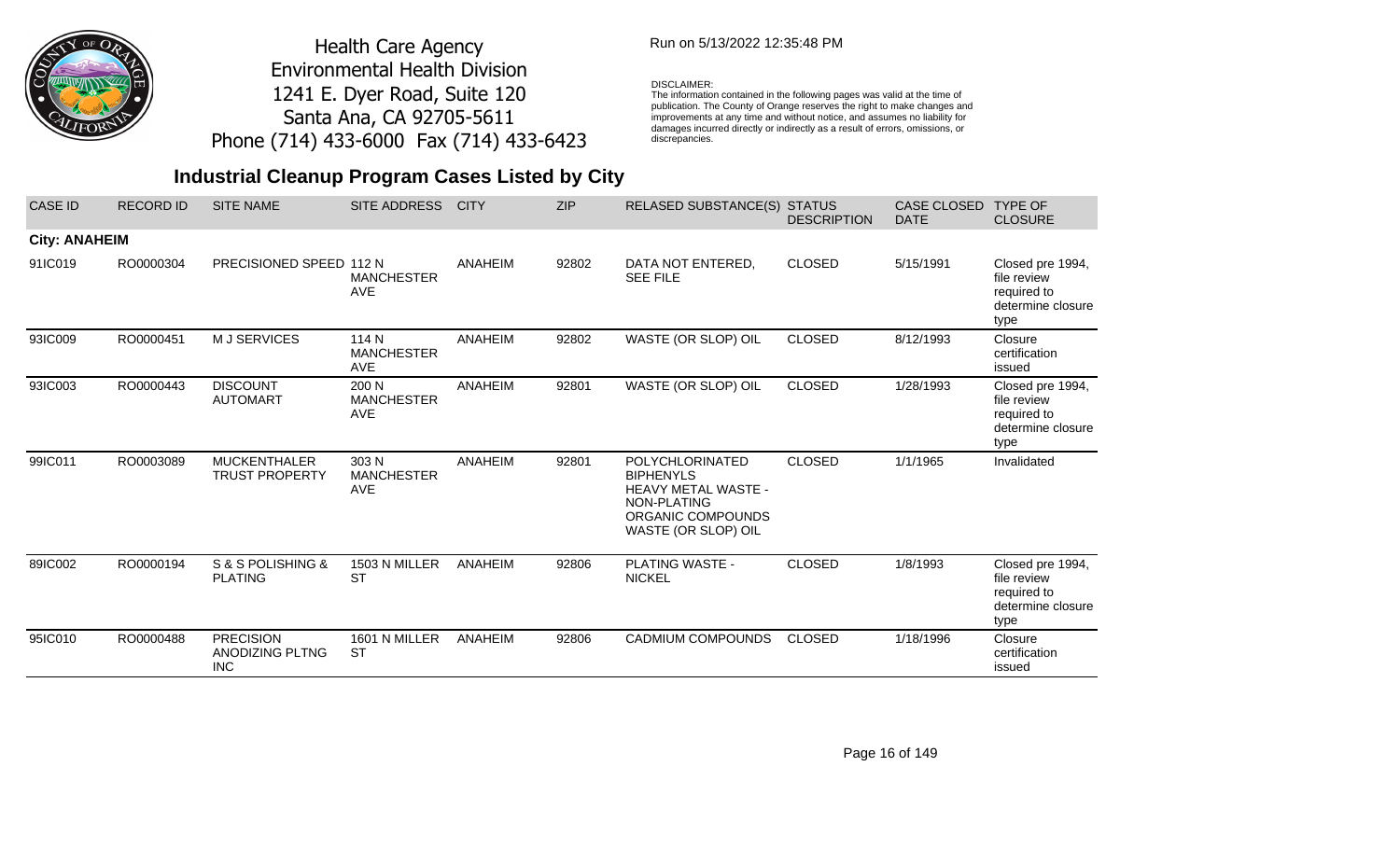

## Run on 5/13/2022 12:35:48 PM

#### DISCLAIMER:

The information contained in the following pages was valid at the time of publication. The County of Orange reserves the right to make changes and improvements at any time and without notice, and assumes no liability for damages incurred directly or indirectly as a result of errors, omissions, or discrepancies.

| <b>CASE ID</b>       | <b>RECORD ID</b> | <b>SITE NAME</b>                                             | SITE ADDRESS                             | <b>CITY</b> | <b>ZIP</b> | <b>RELASED SUBSTANCE(S) STATUS</b>                                                                         | <b>DESCRIPTION</b> | <b>CASE CLOSED</b><br><b>DATE</b> | <b>TYPE OF</b><br><b>CLOSURE</b>                                            |
|----------------------|------------------|--------------------------------------------------------------|------------------------------------------|-------------|------------|------------------------------------------------------------------------------------------------------------|--------------------|-----------------------------------|-----------------------------------------------------------------------------|
| <b>City: ANAHEIM</b> |                  |                                                              |                                          |             |            |                                                                                                            |                    |                                   |                                                                             |
| 08IC015              | RO0003482        | <b>CANYON POWER</b><br><b>PLANT</b>                          | 3071 E<br>MIRALOMA AVE                   | ANAHEIM     | 92806      | WASTE (OR SLOP) OIL<br><b>LEAD COMPOUNDS</b><br><b>FUEL WASTE</b>                                          | <b>CLOSED</b>      | 1/25/2013                         | Closure<br>certification<br>issued                                          |
| 94IC017              | RO0000463        | <b>ROCKWELL</b><br>INTERNATIONAL-DEO                         | 3370 E<br><b>MIRALOMA AVE</b>            | ANAHEIM     | 92806      | WASTE (OR SLOP) OIL                                                                                        | <b>CLOSED</b>      | 8/31/1994                         | Closure<br>certification<br>issued                                          |
| 05IC021              | RO0003368        | <b>BOEING ANAHEIM</b><br><b>REDEVELOPMENT</b><br><b>AREA</b> | 3400 E<br><b>MIRALOMA</b><br><b>BLVD</b> | ANAHEIM     | 92806      | <b>FUEL WASTE</b><br>WASTE (OR SLOP) OIL<br><b>HEAVY METAL WASTE -</b><br>NON-PLATING<br>ORGANIC COMPOUNDS | <b>CLOSED</b>      | 12/17/2010                        | Closure<br>certification<br>issued                                          |
| 92IC052              | RO0000401        | <b>JOSTENS INC</b>                                           | 305 N MULLER<br><b>ST</b>                | ANAHEIM     | 92801      | WASTE (OR SLOP) OIL                                                                                        | <b>CLOSED</b>      | 1/23/1993                         | Closed pre 1994,<br>file review<br>required to<br>determine closure<br>type |
| 09IC015              | RO0003526        | <b>SEVILLE CLEANERS</b>                                      | 536 N.<br><b>MAGNOLIA AVE</b>            | ANAHEIM     | 92801      | PERCHLOROETHYLENE                                                                                          | <b>OPEN</b>        |                                   |                                                                             |
| 91IC025              | RO0000310        | W C RICHARDS CO<br>OF CA                                     | 1116 N OLIVE ST ANAHEIM                  |             | 92801      | SOLVENTS-<br><b>HALOGENATED</b>                                                                            | <b>CLOSED</b>      | 8/2/1994                          | Closed pre 1994,<br>file review<br>required to<br>determine closure<br>type |
| 07IC010              | RO0003438        | <b>MAXWELL PARK</b><br><b>EXTENSION</b>                      | 2655 W ORANGE ANAHEIM<br><b>AVE</b>      |             | 92805      | CHROMIUM COMPOUNDS CLOSED<br><b>DDT</b>                                                                    |                    | 1/16/2008                         | Closure<br>certification<br>issued                                          |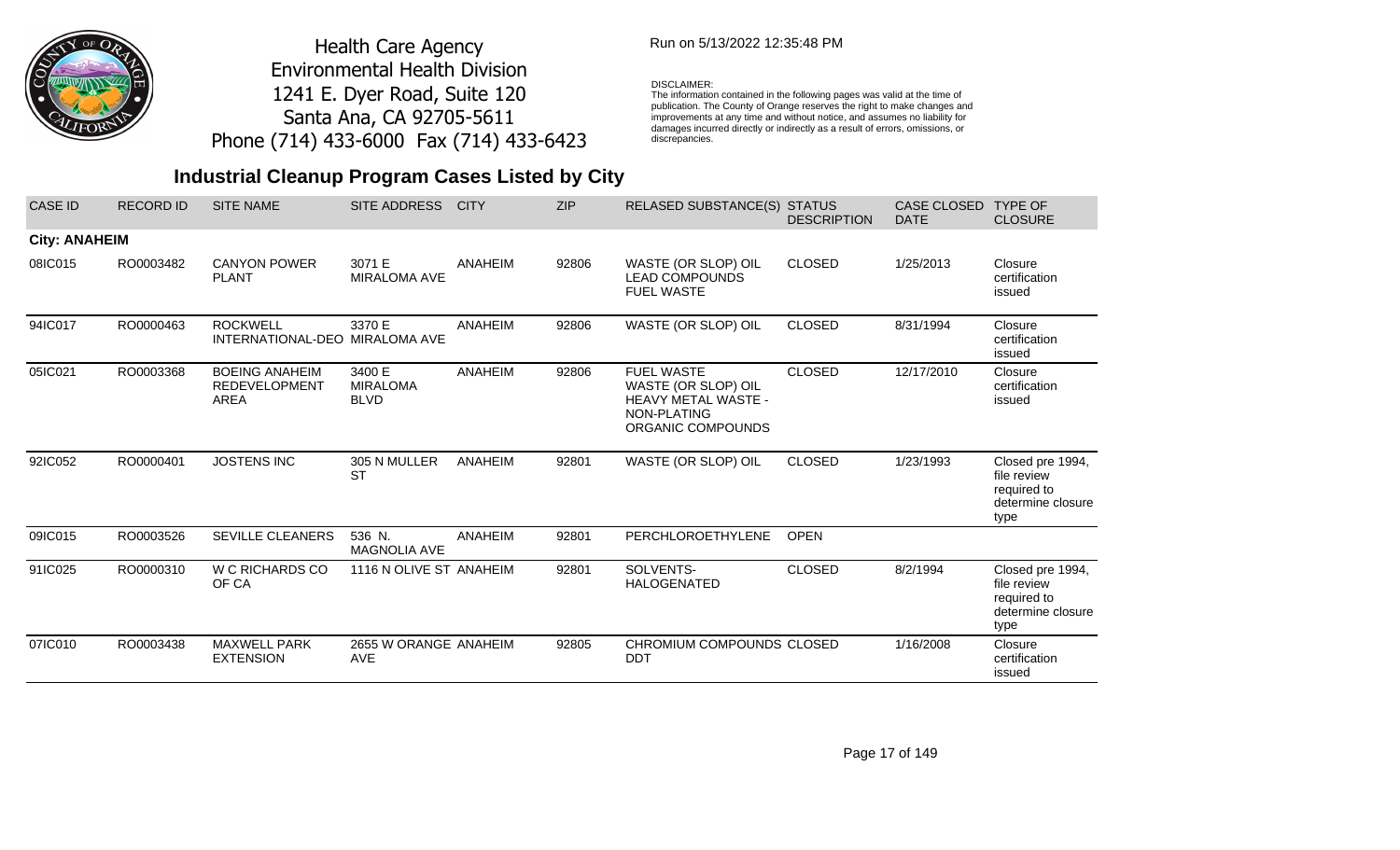

## Run on 5/13/2022 12:35:48 PM

#### DISCLAIMER:

The information contained in the following pages was valid at the time of publication. The County of Orange reserves the right to make changes and improvements at any time and without notice, and assumes no liability for damages incurred directly or indirectly as a result of errors, omissions, or discrepancies.

| <b>CASE ID</b>       | <b>RECORD ID</b> | <b>SITE NAME</b>                                            | <b>SITE ADDRESS</b>                    | <b>CITY</b>    | <b>ZIP</b> | <b>RELASED SUBSTANCE(S)</b>            | <b>STATUS</b><br><b>DESCRIPTION</b> | <b>CASE CLOSED</b><br><b>DATE</b> | <b>TYPE OF</b><br><b>CLOSURE</b>                                            |
|----------------------|------------------|-------------------------------------------------------------|----------------------------------------|----------------|------------|----------------------------------------|-------------------------------------|-----------------------------------|-----------------------------------------------------------------------------|
| <b>City: ANAHEIM</b> |                  |                                                             |                                        |                |            |                                        |                                     |                                   |                                                                             |
| 85IC010              | RO0000065        | NORTHROP CORP<br>ELECTRO MECH DIV                           | 500 E<br><b>ORANGETHORP</b><br>E AVE   | ANAHEIM        | 92801      | DATA NOT ENTERED,<br><b>SEE FILE</b>   | <b>CLOSED</b>                       | 10/6/1986                         | Closed pre 1994,<br>file review<br>required to<br>determine closure<br>type |
| 88IC063              | RO0000147        | NORTHROP CORP<br>ELECTRO MECH DIV                           | 500 E<br>ORANGETHORP<br>E AVE          | <b>ANAHEIM</b> | 92801      | SOLVENTS-<br><b>HALOGENATED</b>        | <b>CLOSED</b>                       | 9/14/1994                         | Closed pre 1994,<br>file review<br>required to<br>determine closure<br>type |
| 03IC015              | RO0003197        | <b>CORPORATE IMAGE</b><br><b>CLEANERS</b>                   | 5679<br><b>ORANGETHORP</b><br>E AVE    | <b>ANAHEIM</b> | 92807      | PERCHLOROETHYLENE                      | <b>CLOSED</b>                       | 8/29/2005                         | Closure<br>certification<br>issued                                          |
| 03IC024              | RO0003256        | <b>KESTER DIVISION OF</b><br><b>LITTON SYSTEMS,</b><br>INC. | 1730 N<br><b>ORANGETHORP</b><br>E PARK | <b>ANAHEIM</b> | 92801      | PERCHLOROETHYLENE<br>ORGANIC COMPOUNDS | <b>CLOSED</b>                       | 6/13/2005                         | Referred to<br>Regional Board                                               |
| 12IC007              | RO0003579        | <b>FORMER</b><br>CATHEDRAL<br><b>MINISTRIES</b>             | 2211 E<br>ORANGEWOOD<br><b>AVE</b>     | <b>ANAHEIM</b> | 92806-     | DATA NOT ENTERED,<br><b>SEE FILE</b>   | <b>CLOSED</b>                       | 7/19/2013                         | Closure<br>certification<br>issued                                          |
| 95IC027              | RO0000506        | MICEL INC                                                   | 1176 N OSPREY<br><b>CIR</b>            | ANAHEIM        | 92807      | PERCHLOROETHYLENE                      | <b>CLOSED</b>                       | 8/8/1995                          | Closure<br>certification<br>issued                                          |
| 92IC038              | RO0000385        | <b>MIKES AUTOMOTIVE</b>                                     | <b>PACIFICO</b><br>1091<br><b>AVE</b>  | ANAHEIM        | 92805      | WASTE (OR SLOP) OIL                    | <b>CLOSED</b>                       | 9/22/1993                         | Closure<br>certification<br>issued                                          |
| 95IC039              | RO0000519        | <b>ESSEX GROUP</b>                                          | 1075 N PATT ST ANAHEIM                 |                | 92801      | WASTE (OR SLOP) OIL                    | <b>CLOSED</b>                       | 5/13/1996                         | Closure<br>certification<br>issued                                          |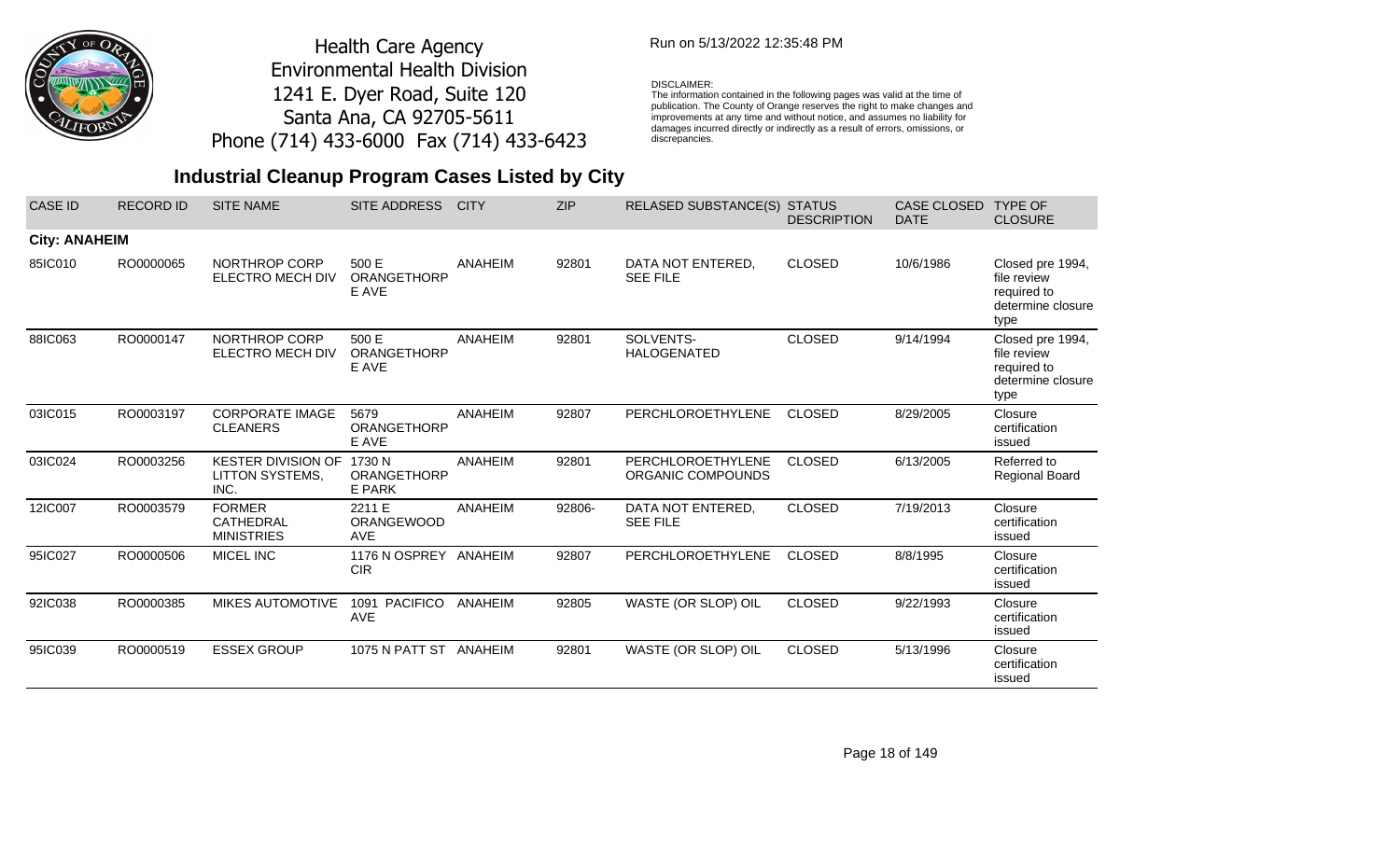

## Run on 5/13/2022 12:35:48 PM

#### DISCLAIMER:

The information contained in the following pages was valid at the time of publication. The County of Orange reserves the right to make changes and improvements at any time and without notice, and assumes no liability for damages incurred directly or indirectly as a result of errors, omissions, or discrepancies.

| <b>CASE ID</b>       | <b>RECORD ID</b> | <b>SITE NAME</b>                         | SITE ADDRESS                           | <b>CITY</b>    | <b>ZIP</b> | <b>RELASED SUBSTANCE(S)</b>                          | <b>STATUS</b><br><b>DESCRIPTION</b> | <b>CASE CLOSED</b><br><b>DATE</b> | <b>TYPE OF</b><br><b>CLOSURE</b>                                            |
|----------------------|------------------|------------------------------------------|----------------------------------------|----------------|------------|------------------------------------------------------|-------------------------------------|-----------------------------------|-----------------------------------------------------------------------------|
| <b>City: ANAHEIM</b> |                  |                                          |                                        |                |            |                                                      |                                     |                                   |                                                                             |
| 87IC026              | RO0000108        | <b>STEPAN COMPANY</b>                    | 1208 N PATT ST ANAHEIM                 |                | 92801      | <b>TITANIUM SULFATE</b>                              | <b>CLOSED</b>                       | 3/8/1996                          | Referred to<br>Department of<br><b>Toxic Substance</b><br>Control           |
| 97IC017              | RO0000585        | <b>SHARP SUBSTATION</b><br>- ANAHEIM PUB | 1030 N PAULINE ANAHEIM<br><b>ST</b>    |                | 92801      | <b>POLYCHLORINATED</b><br><b>BIPHENYLS</b>           | <b>CLOSED</b>                       | 2/3/2000                          | Closure<br>certification<br>issued                                          |
| 97IC031              | RO0000601        | <b>B C CLEANERS</b>                      | 1501 N<br><b>RAYMOND AVE</b>           | ANAHEIM        | 92801      | PERCHLOROETHYLENE                                    | <b>CLOSED</b>                       | 6/29/2005                         | Referred to<br>Regional Board                                               |
| 06IC003              | RO0003377        | <b>B C CLEANERS</b>                      | 1501 N<br><b>RAYMOND</b><br>SUITE N ST | ANAHEIM        | 92801      | PERCHLOROETHYLENE<br>SOLVENTS-<br><b>HALOGENATED</b> | <b>OPEN</b>                         |                                   |                                                                             |
| 86IC001              | RO0000078        | LOADHOLTZ RUBBER 1330 N RED              | <b>GUM ST</b>                          | <b>ANAHEIM</b> | 92806      | DATA NOT ENTERED,<br><b>SEE FILE</b>                 | <b>CLOSED</b>                       | 6/8/1988                          | Closed pre 1994,<br>file review<br>required to<br>determine closure<br>type |
| 08IC025              | RO0003498        | <b>V/H CONTRACTORS</b>                   | 1463 N RED<br><b>GUM ST</b>            | ANAHEIM        | 92806      | WASTE (OR SLOP) OIL                                  | <b>CLOSED</b>                       | 10/27/2008                        | Closure<br>certification<br>issued                                          |
| 95IC015              | RO0000493        | <b>BORAL RESOURCES</b><br><b>INC</b>     | 1101 N<br><b>RICHFIELD RD</b>          | ANAHEIM        | 92807      | <b>FUEL WASTE</b>                                    | <b>CLOSED</b>                       | 9/28/1995                         | Closure<br>certification<br>issued                                          |
| 92IC043              | RO0000391        | <b>BILAL KHATIB (ARCO</b><br># 6079)     | 3901 E<br><b>RIVERDALE AVE</b>         | ANAHEIM        | 92807      | WASTE (OR SLOP) OIL                                  | <b>CLOSED</b>                       | 9/21/1992                         | Closed pre 1994,<br>file review<br>required to<br>determine closure<br>type |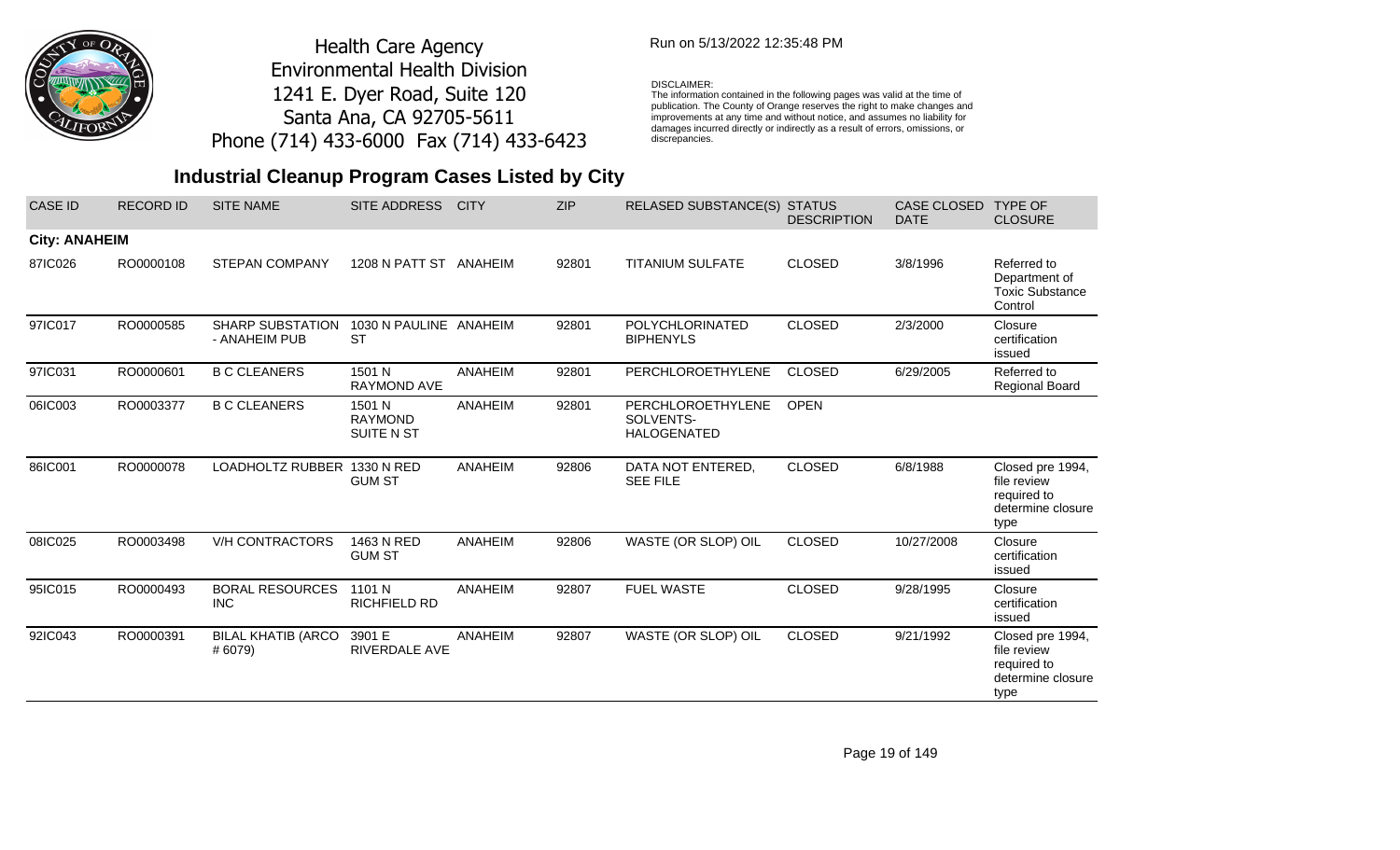

## Run on 5/13/2022 12:35:48 PM

#### DISCLAIMER:

The information contained in the following pages was valid at the time of publication. The County of Orange reserves the right to make changes and improvements at any time and without notice, and assumes no liability for damages incurred directly or indirectly as a result of errors, omissions, or discrepancies.

# **Industrial Cleanup Program Cases Listed by City**

| <b>CASE ID</b>       | <b>RECORD ID</b> | <b>SITE NAME</b>                                                                   | <b>SITE ADDRESS</b>                                   | <b>CITY</b>    | <b>ZIP</b> | <b>RELASED SUBSTANCE(S)</b>                   | <b>STATUS</b><br><b>DESCRIPTION</b> | <b>CASE CLOSED</b><br><b>DATE</b> | <b>TYPE OF</b><br><b>CLOSURE</b>                                            |
|----------------------|------------------|------------------------------------------------------------------------------------|-------------------------------------------------------|----------------|------------|-----------------------------------------------|-------------------------------------|-----------------------------------|-----------------------------------------------------------------------------|
| <b>City: ANAHEIM</b> |                  |                                                                                    |                                                       |                |            |                                               |                                     |                                   |                                                                             |
| 87IC035              | RO0000117        | <b>INDUSTRIAL</b><br><b>PROPERTY</b>                                               | 448 S ROSE ST                                         | ANAHEIM        | 92805      | DATA NOT ENTERED,<br><b>SEE FILE</b>          | <b>CLOSED</b>                       | 8/1/1988                          | Closed pre 1994,<br>file review<br>required to<br>determine closure<br>type |
| 88IC040              | RO0003084        | <b>UNKNOWN</b>                                                                     | 448 S ROSE ST                                         | ANAHEIM        | 92805      | DATA NOT ENTERED.<br><b>SEE FILE</b>          | <b>CLOSED</b>                       | 1/1/1965                          | Invalidated                                                                 |
| 88IC082              | RO0000163        | PORTER PLATING                                                                     | 510 S ROSE ST                                         | ANAHEIM        | 92805      | PLATING WASTE - OTHER CLOSED<br><b>METALS</b> |                                     | 1/25/1996                         | Referred to<br>Department of<br><b>Toxic Substance</b><br>Control           |
| 21IC002              | RO0003665        | THE SALVATION<br><b>ARMY ANAHEIM</b><br><b>CENTER OF HOPE</b><br><b>APARTMENTS</b> | 1401 S<br><b>SALVATION PL</b>                         | <b>ANAHEIM</b> | 92805      | <b>ARSENIC</b>                                | <b>OPEN</b>                         |                                   |                                                                             |
| 87IC023              | RO0000105        | <b>KWIKSET CORP</b><br>EMHART HARDWARE ANA ST                                      | 516 E SANTA                                           | <b>ANAHEIM</b> | 92805      | PERCHLOROETHYLENE                             | <b>CLOSED</b>                       | 4/21/1994                         | Closed pre 1994,<br>file review<br>required to<br>determine closure<br>type |
| 98IC042              | RO0000674        | <b>HILLSIDE CLEANERS</b>                                                           | <b>5565 E SANTA</b><br><b>ANA CANYON</b><br><b>RD</b> | ANAHEIM        | 92807      | PERCHLOROETHYLENE<br><b>TRICHLOROETHYLENE</b> | <b>CLOSED</b>                       | 9/22/1999                         | Closure<br>certification<br>issued                                          |
| 98IC030              | RO0000661        | <b>CANYON PLAZA</b><br><b>CLEANERS</b>                                             | 5765 E SANTA<br><b>ANA CANYON</b><br><b>RD</b>        | <b>ANAHEIM</b> | 92807      | SOLVENTS-<br><b>HALOGENATED</b>               | <b>CLOSED</b>                       | 8/8/2000                          | Closure<br>certification<br>issued                                          |
| 04IC019              | RO0003322        | <b>STAR ROCK PLANT</b>                                                             | 9010 E SANTA<br><b>ANA CANYON</b><br><b>RD</b>        | <b>ANAHEIM</b> | 92805      | <b>FUEL WASTE</b>                             | <b>CLOSED</b>                       | 11/22/2005                        | Closure<br>certification<br>issued                                          |

Page 20 of 149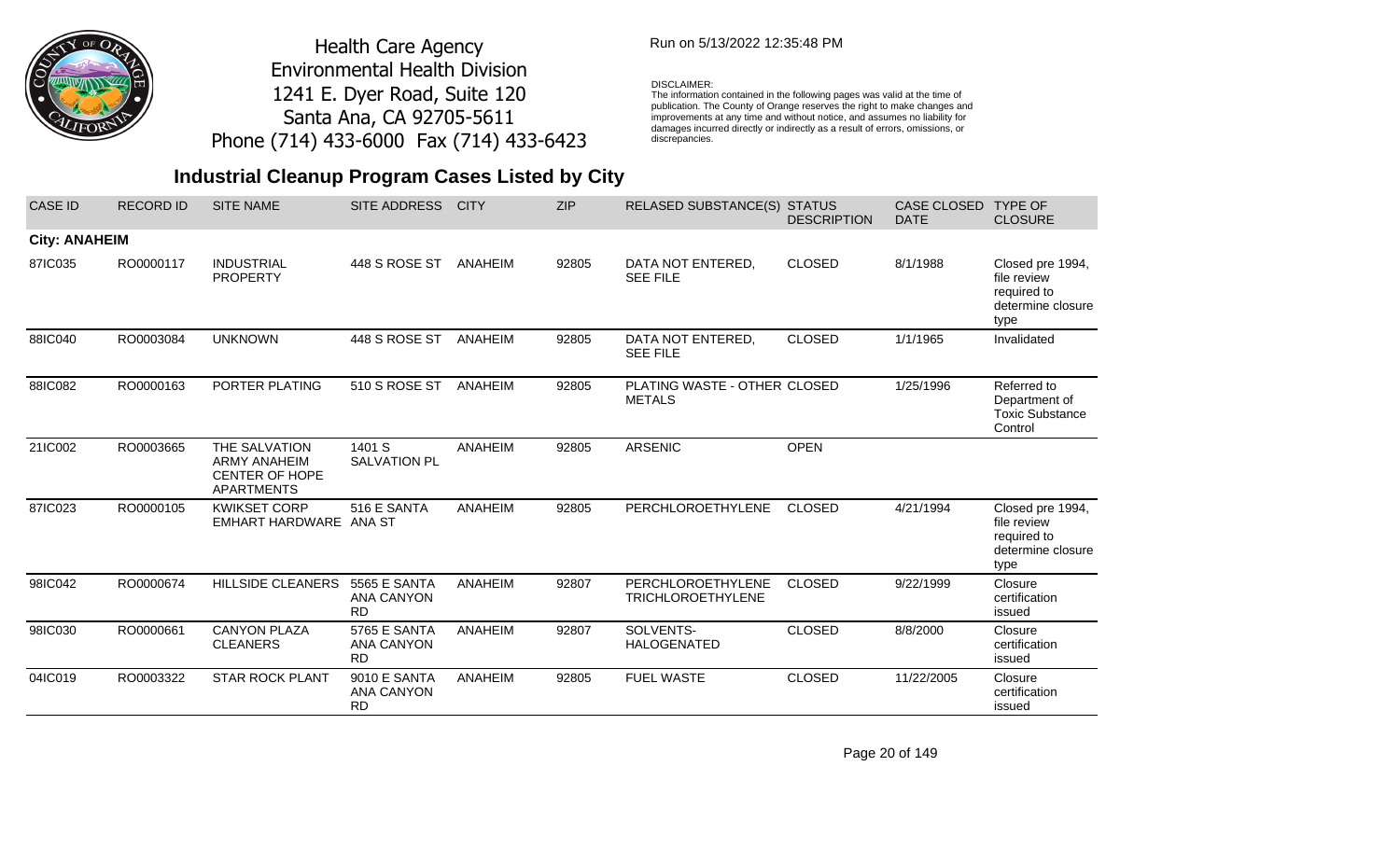

## Run on 5/13/2022 12:35:48 PM

#### DISCLAIMER:

The information contained in the following pages was valid at the time of publication. The County of Orange reserves the right to make changes and improvements at any time and without notice, and assumes no liability for damages incurred directly or indirectly as a result of errors, omissions, or discrepancies.

| <b>CASE ID</b>       | <b>RECORD ID</b> | <b>SITE NAME</b>                               | SITE ADDRESS                               | <b>CITY</b> | <b>ZIP</b> | <b>RELASED SUBSTANCE(S) STATUS</b>            | <b>DESCRIPTION</b> | CASE CLOSED<br><b>DATE</b> | <b>TYPE OF</b><br><b>CLOSURE</b>                                            |
|----------------------|------------------|------------------------------------------------|--------------------------------------------|-------------|------------|-----------------------------------------------|--------------------|----------------------------|-----------------------------------------------------------------------------|
| <b>City: ANAHEIM</b> |                  |                                                |                                            |             |            |                                               |                    |                            |                                                                             |
| 89IC051              | RO0000229        | <b>ANAHEIM PLATING</b>                         | 928 E SOUTH ST ANAHEIM                     |             | 92805      | PLATING WASTE - OTHER CLOSED<br><b>METALS</b> |                    | 5/24/1994                  | Closure<br>certification<br>issued                                          |
| 92IC044              | RO0000392        | SMOG PROS (ARCO # 1000 N STATE<br>163)         | <b>COLLEGE BLVD</b>                        | ANAHEIM     | 92806      | WASTE (OR SLOP) OIL                           | <b>CLOSED</b>      | 9/21/1992                  | Closed pre 1994,<br>file review<br>required to<br>determine closure<br>type |
| 97IC022              | RO0000591        | PACIFIC SCENTIFIC<br><b>SITE</b>               | <b>1350 S STATE</b><br><b>COLLEGE BLVD</b> | ANAHEIM     | 92806      | ORGANIC COMPOUNDS                             | <b>CLOSED</b>      | 11/2/2005                  | Voluntary<br>Cleanup Program<br>Termination                                 |
| 89IC047              | RO0000224        | <b>LARRY FRICKER CO</b><br><b>INC</b>          | 1421 N STATE<br><b>COLLEGE BLVD</b>        | ANAHEIM     | 92806      | <b>ACID WASTE</b>                             | <b>CLOSED</b>      | 4/9/1991                   | Closed pre 1994,<br>file review<br>required to<br>determine closure<br>type |
| 06IC017              | RO0003405        | <b>GATEWAY CENTRE</b>                          | <b>2045 S STATE</b><br><b>COLLEGE BLVD</b> | ANAHEIM     | 92806      | <b>WASTE PESTICIDES</b>                       | <b>CLOSED</b>      | 2/13/2007                  | Closure<br>certification<br>issued                                          |
| 07IC006              | RO0003434        | <b>CURRIE</b><br><b>ENTERPRISES</b>            | 1480 N TUSTIN<br><b>AVE</b>                | ANAHEIM     | 92807      | WASTE (OR SLOP) OIL<br>ORGANIC COMPOUNDS      | <b>CLOSED</b>      | 10/10/2007                 | Closure<br>certification<br>issued                                          |
| 98IC020              | RO0000650        | <b>ANAHEIM STAR</b><br><b>TOWING</b>           | 512 E VERMONT ANAHEIM<br><b>AVE</b>        |             | 92805      | WASTE (OR SLOP) OIL                           | <b>CLOSED</b>      | 5/26/1998                  | Closure<br>certification<br>issued                                          |
| 95IC004              | RO0000520        | <b>DIVERSIFIED CPC</b><br><b>INTERNATIONAL</b> | 1455 S VERNON ANAHEIM<br><b>ST</b>         |             | 92805      | <b>FUEL WASTE</b>                             | <b>CLOSED</b>      | 2/14/1995                  | Closure<br>certification<br>issued                                          |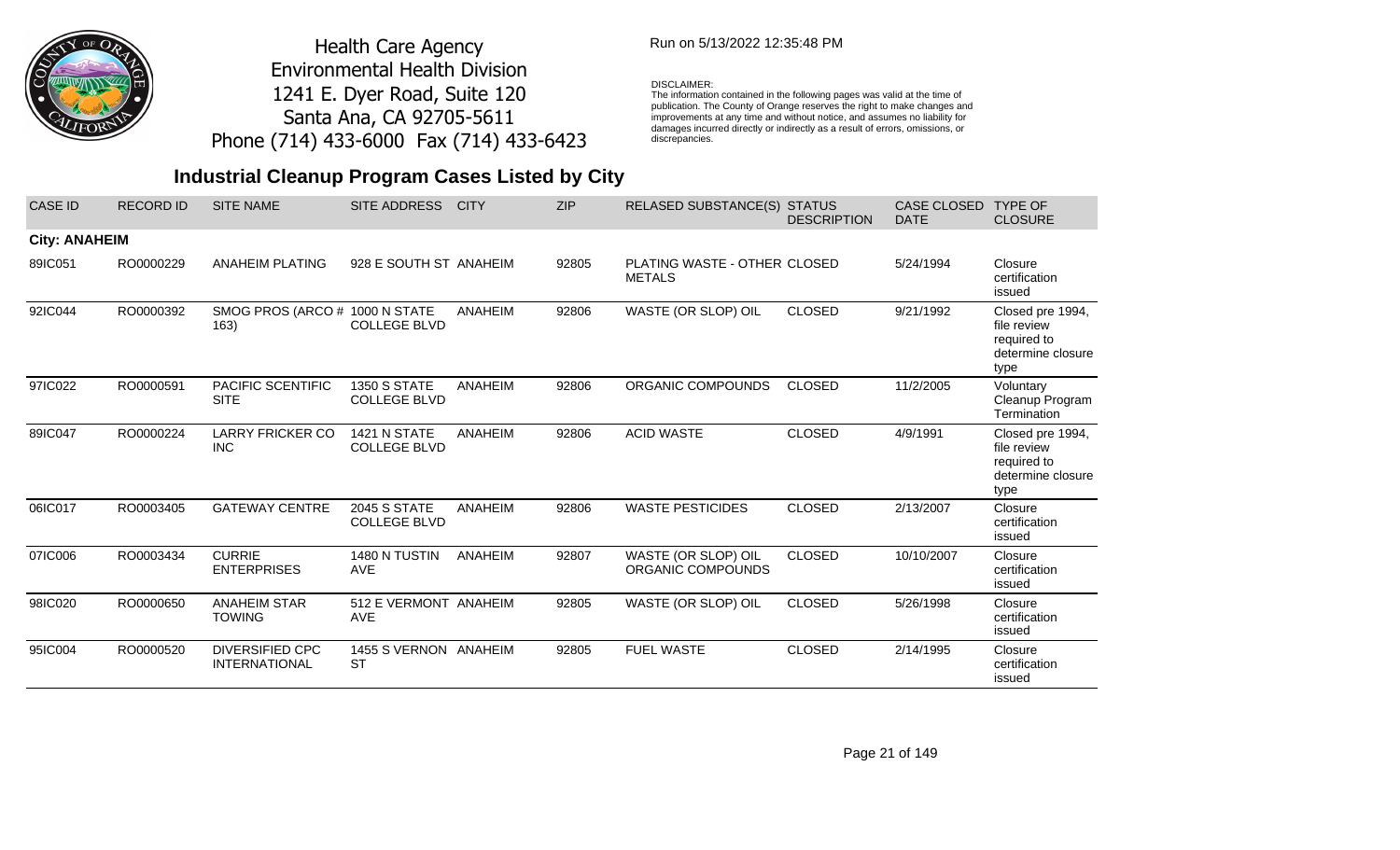

## Run on 5/13/2022 12:35:48 PM

#### DISCLAIMER:

The information contained in the following pages was valid at the time of publication. The County of Orange reserves the right to make changes and improvements at any time and without notice, and assumes no liability for damages incurred directly or indirectly as a result of errors, omissions, or discrepancies.

| CASE ID              | <b>RECORD ID</b> | <b>SITE NAME</b>                          | <b>SITE ADDRESS</b>    | <b>CITY</b> | <b>ZIP</b> | <b>RELASED SUBSTANCE(S)</b>                                                                       | <b>STATUS</b><br><b>DESCRIPTION</b> | CASE CLOSED<br><b>DATE</b> | <b>TYPE OF</b><br><b>CLOSURE</b>                                            |
|----------------------|------------------|-------------------------------------------|------------------------|-------------|------------|---------------------------------------------------------------------------------------------------|-------------------------------------|----------------------------|-----------------------------------------------------------------------------|
| <b>City: ANAHEIM</b> |                  |                                           |                        |             |            |                                                                                                   |                                     |                            |                                                                             |
| 93IC026              | RO0000439        | <b>CAL TRANS VACANT</b><br>LOT            | 365 S WALNUT<br>ST     | ANAHEIM     | 92802      | <b>GASOLINE</b><br><b>BENZENE</b><br><b>TOLUENE</b><br><b>FUEL WASTE</b><br><b>LEAD COMPOUNDS</b> | <b>CLOSED</b>                       | 11/13/1995                 | Closure<br>certification<br>issued                                          |
| 15IC001              | RO0003630        | <b>JEFFERSON</b><br>PLATINUM TRIANGLE CIR | 1551 E WRIGHT          | ANAHEIM     | 92806-     | <b>FUEL WASTE</b><br>ARSENIC                                                                      | <b>CLOSED</b>                       | 12/23/2015                 | Closure<br>certification<br>issued                                          |
| 87IC027              | RO0000109        | <b>MOTOR MART</b>                         | 1733 S ZEYN ST ANAHEIM |             | 92802      | DATA NOT ENTERED,<br><b>SEE FILE</b>                                                              | <b>CLOSED</b>                       | 12/30/1987                 | Closed pre 1994,<br>file review<br>required to<br>determine closure<br>type |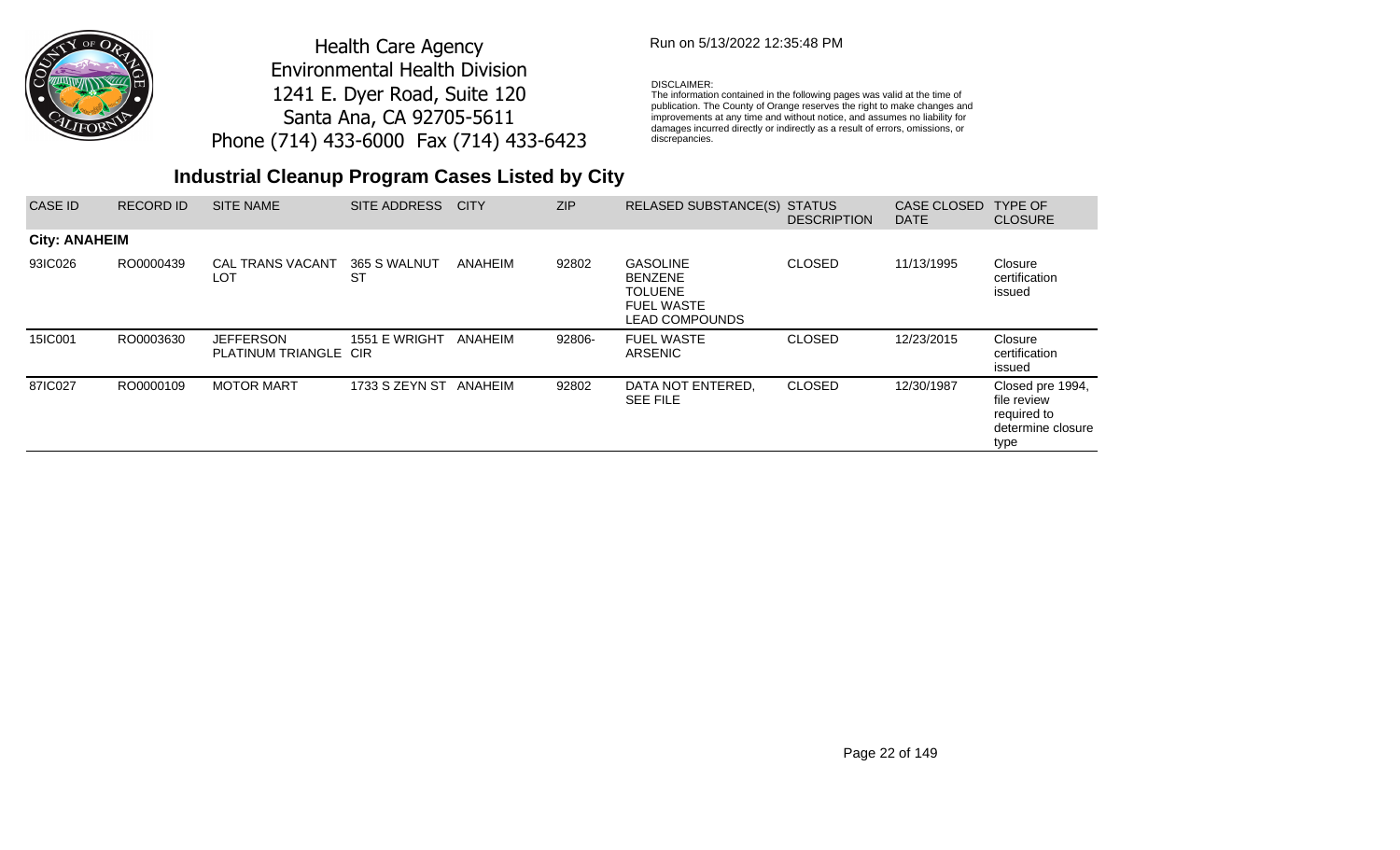

## Run on 5/13/2022 12:35:48 PM

#### DISCLAIMER:

The information contained in the following pages was valid at the time of publication. The County of Orange reserves the right to make changes and improvements at any time and without notice, and assumes no liability for damages incurred directly or indirectly as a result of errors, omissions, or discrepancies.

# **Industrial Cleanup Program Cases Listed by City**

| <b>CASE ID</b>    | <b>RECORD ID</b> | <b>SITE NAME</b>                             | <b>SITE ADDRESS</b>     | <b>CITY</b> | <b>ZIP</b> | <b>RELASED SUBSTANCE(S) STATUS</b>                                                                | <b>DESCRIPTION</b> | <b>CASE CLOSED</b><br><b>DATE</b> | <b>TYPE OF</b><br><b>CLOSURE</b>                                            |
|-------------------|------------------|----------------------------------------------|-------------------------|-------------|------------|---------------------------------------------------------------------------------------------------|--------------------|-----------------------------------|-----------------------------------------------------------------------------|
| <b>City: BREA</b> |                  |                                              |                         |             |            |                                                                                                   |                    |                                   |                                                                             |
| 88IC073           | RO0000156        | EQUITY DIRECTIONS 589 APOLLO ST BREA         |                         |             | 92621      | DATA NOT ENTERED,<br><b>SEE FILE</b>                                                              | <b>CLOSED</b>      | 6/22/1988                         | Closed pre 1994,<br>file review<br>required to<br>determine closure<br>type |
| 09IC016           | RO0003528        | AUDIOBAHN/NCR<br><b>SITE</b>                 | 114 S BERRY ST BREA     |             | 92821      | <b>INK/SOLVENT</b><br>PERCHLOROETHYLENE<br><b>ETHYLBENZENE</b><br><b>TOLUENE</b><br><b>XYLENE</b> | <b>CLOSED</b>      | 9/25/2009                         | Closure<br>certification<br>issued                                          |
|                   | RO0003335        | <b>GCM PROPERTY</b>                          | 428 BERRY<br><b>WAY</b> | <b>BREA</b> | 92821      | WASTE (OR SLOP) OIL<br><b>NAPHTHALENE</b><br><b>TOLUENE</b>                                       | <b>CLOSED</b>      | 4/7/2005                          | Invalidated record<br>- Account ID<br>number attached                       |
| 05IC006           | RO0003337        | <b>GCM PROPERTY</b>                          | 428 BERRY<br><b>WAY</b> | <b>BREA</b> | 92821      | WASTE (OR SLOP) OIL<br>NAPHTHALENE<br><b>TOLUENE</b>                                              | <b>CLOSED</b>      | 1/11/2006                         | Voluntary<br>Cleanup Program<br>Termination                                 |
| 90IC014           | RO0000244        | <b>BREA OLINDA</b><br><b>SCHOOL DISTRICT</b> | 565 N BERRY ST BREA     |             | 92621      | WASTE (OR SLOP) OIL                                                                               | <b>CLOSED</b>      | 7/23/1991                         | Closed pre 1994,<br>file review<br>required to<br>determine closure<br>type |
| 99IC022           | RO0000696        | <b>TOSCO STEWART</b><br><b>PUMP STATION</b>  | 585 BERRY ST            | <b>BREA</b> | 92821      | WASTE (OR SLOP) OIL<br><b>BENZENE</b><br>ORGANIC COMPOUNDS                                        | <b>CLOSED</b>      | 11/6/2002                         | Closure<br>certification<br>issued                                          |
| 00IC016           | RO0000009        | <b>THOMPSON DRILL</b><br><b>SITE</b>         | 16500 BIRCH ST BREA     |             | 92821      | WASTE (OR SLOP) OIL<br><b>FUEL WASTE</b><br>ORGANIC COMPOUNDS                                     | <b>OPEN</b>        |                                   |                                                                             |

Page 23 of 149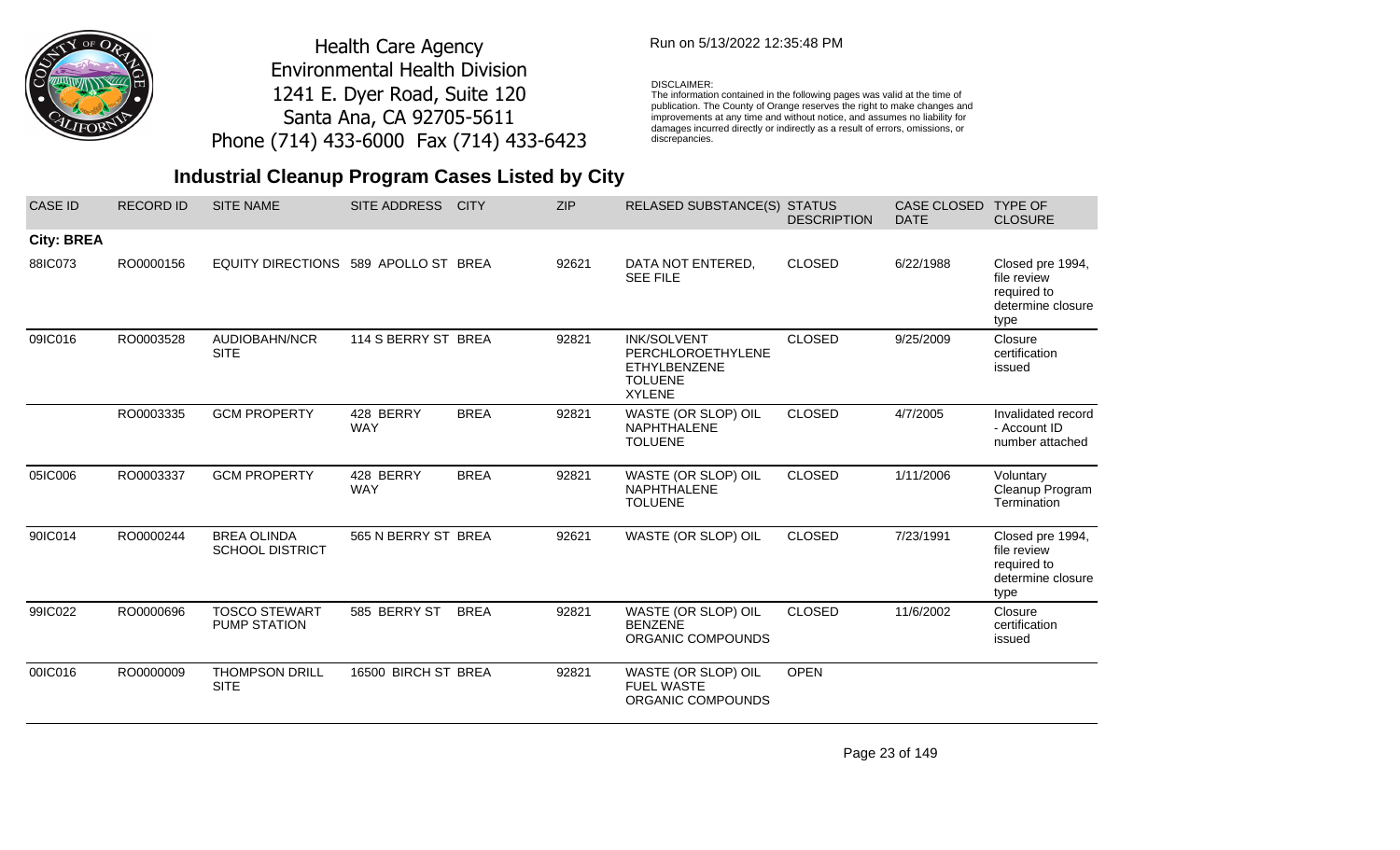

## Run on 5/13/2022 12:35:48 PM

#### DISCLAIMER:

The information contained in the following pages was valid at the time of publication. The County of Orange reserves the right to make changes and improvements at any time and without notice, and assumes no liability for damages incurred directly or indirectly as a result of errors, omissions, or discrepancies.

| <b>CASE ID</b>    | <b>RECORD ID</b> | <b>SITE NAME</b>                                               | <b>SITE ADDRESS</b>                                      | <b>CITY</b> | <b>ZIP</b> | <b>RELASED SUBSTANCE(S)</b>                              | <b>STATUS</b><br><b>DESCRIPTION</b> | <b>CASE CLOSED</b><br><b>DATE</b> | <b>TYPE OF</b><br><b>CLOSURE</b>                                            |
|-------------------|------------------|----------------------------------------------------------------|----------------------------------------------------------|-------------|------------|----------------------------------------------------------|-------------------------------------|-----------------------------------|-----------------------------------------------------------------------------|
| <b>City: BREA</b> |                  |                                                                |                                                          |             |            |                                                          |                                     |                                   |                                                                             |
| 11IC005           | RO0003557        | <b>BREA BIRCH HILLS</b><br><b>GOLF COURSE</b>                  | <b>2250 E BIRCH</b><br><b>ST</b>                         | <b>BREA</b> | 92821-     | <b>POLYCHLORINATED</b><br><b>BIPHENYLS</b>               | <b>CLOSED</b>                       | 4/20/2020                         | Closure<br>certification<br>issued                                          |
| 11IC008           | RO0003560        | BREA MARKETPLACE 975 E BIRCH ST<br>- FORMER<br><b>CLEANERS</b> |                                                          | BREA        | 92821-     | PERCHLOROETHYLENE<br><b>TRICHLOROETHYLENE</b>            | <b>CLOSED</b>                       | 7/6/2012                          | Closure<br>certification<br>issued                                          |
| 88IC074           | RO0000157        | <b>WINSTON TIRE CO</b><br>#156                                 | 331 S BREA<br><b>BLVD</b>                                | <b>BREA</b> | 92621      | WASTE (OR SLOP) OIL                                      | <b>CLOSED</b>                       | 10/11/1993                        | Invalidated                                                                 |
| 11IC003           | RO0003555        | BREA 30                                                        | <b>519 S BREA</b><br><b>BLVD</b>                         | <b>BREA</b> | 92821-     | DATA NOT ENTERED,<br><b>SEE FILE</b>                     | <b>CLOSED</b>                       | 8/22/2011                         | Closure<br>certification<br>issued                                          |
| 99IC037           | RO0000712        | <b>BREA HEIGHTS</b><br><b>SHOPPING CENTER</b>                  | 600 S BREA<br><b>BLVD</b>                                | <b>BREA</b> | 92821      | <b>PERCHLOROETHYLENE</b>                                 | <b>CLOSED</b>                       | 12/28/1999                        | Closure<br>certification<br>issued                                          |
| 92IC016           | RO0000361        | K L LTD CLEANERS                                               | <b>790 N BREA</b><br><b>BLVD</b>                         | <b>BREA</b> | 92621      | PERCHLOROETHYLENE                                        | <b>CLOSED</b>                       | 10/29/1992                        | Closed pre 1994,<br>file review<br>required to<br>determine closure<br>type |
| 10IC002           | RO0003541        | <b>RAILS TO TRAILS</b><br><b>PROJECT SITE</b>                  | ONE N BREA<br><b>BLVD</b>                                | <b>BREA</b> | 92821-     | <b>FUEL WASTE</b><br><b>ARSENIC</b><br>ORGANIC COMPOUNDS | <b>CLOSED</b>                       | 4/30/2019                         | Closure<br>certification<br>issued                                          |
| 94IC015           | RO0000461        | <b>BREA CITY</b><br><b>PROPERTY</b>                            | <b>NW CORNER</b><br>BREA BLVD, &<br><b>IMPERIAL HGWY</b> | <b>BREA</b> | 92621      | ORGANIC COMPOUNDS                                        | <b>CLOSED</b>                       | 6/28/1994                         | Closure<br>certification<br>issued                                          |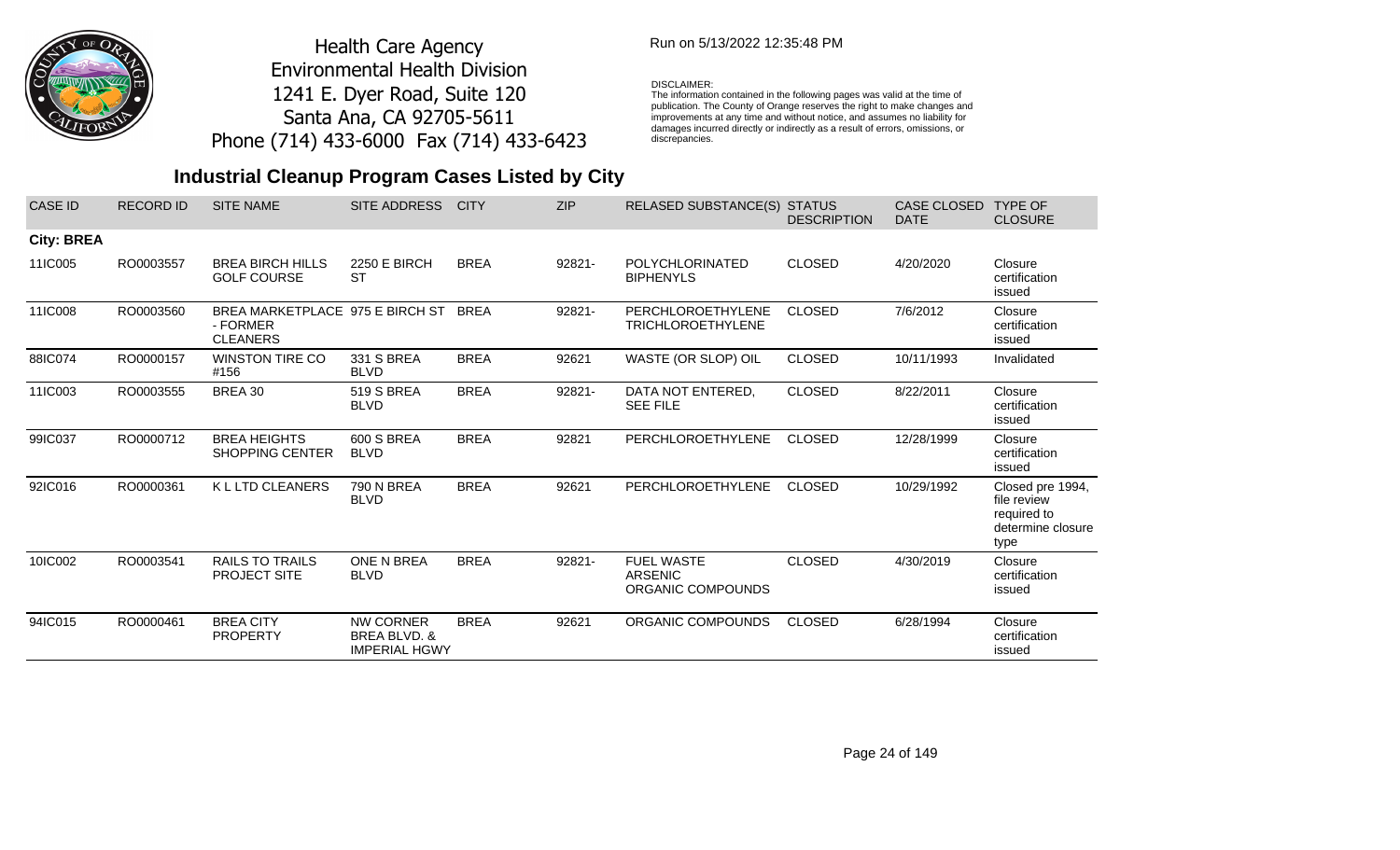

## Run on 5/13/2022 12:35:48 PM

#### DISCLAIMER:

The information contained in the following pages was valid at the time of publication. The County of Orange reserves the right to make changes and improvements at any time and without notice, and assumes no liability for damages incurred directly or indirectly as a result of errors, omissions, or discrepancies.

| <b>CASE ID</b>    | <b>RECORD ID</b> | <b>SITE NAME</b>                              | SITE ADDRESS                     | <b>CITY</b> | <b>ZIP</b> | <b>RELASED SUBSTANCE(S) STATUS</b>                                                                                                  | <b>DESCRIPTION</b> | <b>CASE CLOSED</b><br><b>DATE</b> | <b>TYPE OF</b><br><b>CLOSURE</b>                                            |
|-------------------|------------------|-----------------------------------------------|----------------------------------|-------------|------------|-------------------------------------------------------------------------------------------------------------------------------------|--------------------|-----------------------------------|-----------------------------------------------------------------------------|
| <b>City: BREA</b> |                  |                                               |                                  |             |            |                                                                                                                                     |                    |                                   |                                                                             |
| 99IC026           | RO0000700        | <b>BREA CANYON OIL</b><br><b>FLD</b>          | 1531 BREA<br><b>CANYON RD</b>    | <b>BREA</b> | 92821      | WASTE (OR SLOP) OIL<br>ORGANIC COMPOUNDS<br><b>HEAVY METAL WASTE -</b><br>NON-PLATING<br><b>POLYCHLORINATED</b><br><b>BIPHENYLS</b> | <b>CLOSED</b>      | 8/5/2013                          | Voluntary<br>Cleanup Program<br>Termination                                 |
| 01IC020           | RO0000041        | LOWER TANK FARM-<br><b>BREA OLINDA</b>        | 17001 CARBON<br><b>CANYON RD</b> | <b>BREA</b> | 92823      | <b>FUEL WASTE</b>                                                                                                                   | <b>CLOSED</b>      | 9/30/2004                         | Closure<br>certification<br>issued                                          |
| 91IC056           | RO0000344        | <b>TEXACO BREA-</b><br><b>OLINDA PROPERTY</b> | 17001 CARBON<br><b>CANYON RD</b> | <b>BREA</b> | 92821      | WASTE (OR SLOP) OIL                                                                                                                 | <b>CLOSED</b>      | 7/15/2003                         | Closure<br>certification<br>issued                                          |
| 90IC036           | RO0000268        | <b>BREA CENTRAL</b><br><b>BUSINESS CENTER</b> | 580 W CENTRAL BREA<br><b>AVE</b> |             | 92621      | WASTE (OR SLOP) OIL                                                                                                                 | <b>CLOSED</b>      | 5/14/1991                         | Closed pre 1994,<br>file review<br>required to<br>determine closure<br>type |
| 88IC081           | RO0000162        | <b>KIRKHILL RUBBER</b><br><b>COMPANY</b>      | 300 E CYPRESS BREA<br><b>ST</b>  |             | 92621      | SOLVENTS-<br><b>HALOGENATED</b>                                                                                                     | <b>CLOSED</b>      | 3/23/1998                         | Closure<br>certification<br>issued                                          |
| 91IC055           | RO0000343        | <b>BLAISDELL MFG</b>                          | 3160<br><b>ENTERPRISE ST</b>     | <b>BREA</b> | 92621      | SOLVENTS-<br><b>HALOGENATED</b>                                                                                                     | <b>CLOSED</b>      | 3/17/1992                         | Closed pre 1994,<br>file review<br>required to<br>determine closure<br>type |
| 12IC012           | RO0003589        | <b>WILD WEST</b><br><b>CLEANERS</b>           | 1080 E<br><b>IMPERIAL HWY</b>    | <b>BREA</b> | 92821-     | DATA NOT ENTERED,<br><b>SEE FILE</b>                                                                                                | <b>CLOSED</b>      | 4/29/2013                         | Closure<br>certification<br>issued                                          |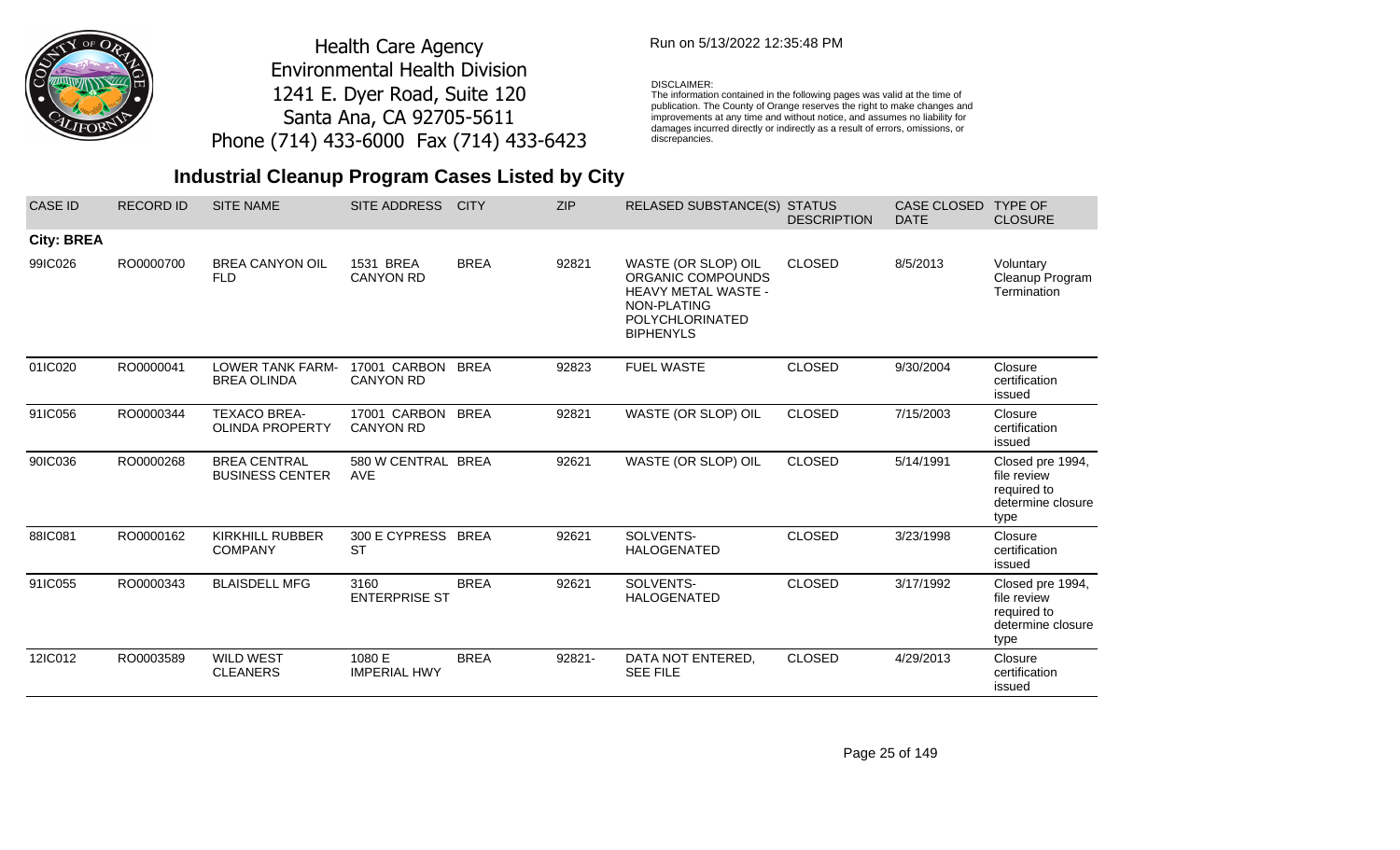

## Run on 5/13/2022 12:35:48 PM

#### DISCLAIMER:

The information contained in the following pages was valid at the time of publication. The County of Orange reserves the right to make changes and improvements at any time and without notice, and assumes no liability for damages incurred directly or indirectly as a result of errors, omissions, or discrepancies.

| <b>CASE ID</b>    | <b>RECORD ID</b> | <b>SITE NAME</b>                                | SITE ADDRESS                                             | <b>CITY</b> | <b>ZIP</b> | <b>RELASED SUBSTANCE(S) STATUS</b>                                                                         | <b>DESCRIPTION</b> | CASE CLOSED<br><b>DATE</b> | <b>TYPE OF</b><br><b>CLOSURE</b>   |
|-------------------|------------------|-------------------------------------------------|----------------------------------------------------------|-------------|------------|------------------------------------------------------------------------------------------------------------|--------------------|----------------------------|------------------------------------|
| <b>City: BREA</b> |                  |                                                 |                                                          |             |            |                                                                                                            |                    |                            |                                    |
| 97IC010           | RO0000578        | <b>IMPERIAL GOLF</b><br><b>COURSE</b>           | 2200 E<br><b>IMPERIAL HWY</b>                            | <b>BREA</b> | 92621      | <b>GASOLINE</b><br><b>BENZENE</b><br><b>TOLUENE</b><br><b>ETHYLBENZENE</b><br><b>XYLENE</b>                | <b>CLOSED</b>      | 4/21/1997                  | Closure<br>certification<br>issued |
| 98IC011           | RO0000641        | <b>IMPERIAL GOLF</b><br><b>COURSE</b>           | 2200 IMPERIAL<br><b>HWY</b>                              | <b>BREA</b> | 92621      | WASTE (OR SLOP) OIL<br>ORGANIC COMPOUNDS                                                                   | <b>CLOSED</b>      | 7/3/2000                   | Closure<br>certification<br>issued |
| 98IC021           | RO0000651        | <b>UNOCAL BIRCH</b><br><b>HILLS PROJECT</b>     | 2601 E<br><b>IMPERIAL HWY</b>                            | <b>BREA</b> | 92821      | <b>INORGANIC WASTES</b><br>WASTE (OR SLOP) OIL                                                             | <b>CLOSED</b>      | 6/23/1998                  | Closure<br>certification<br>issued |
| 99IC032           | RO0000707        | <b>SATURN BUSINESS</b><br><b>PARK</b>           | 2929 & 2767 E<br><b>IMPERIAL HWY</b>                     | <b>BREA</b> | 92821      | <b>BENZENE</b><br>ORGANIC COMPOUNDS                                                                        | <b>CLOSED</b>      | 8/12/1999                  | Closure<br>certification<br>issued |
| 03IC009           | RO0003143        | <b>BREA PARK CENTRE</b><br>- BLDG A             | 500 S KRAEMER BREA<br><b>BLVD</b>                        |             | 92821      | WASTE (OR SLOP) OIL                                                                                        | <b>CLOSED</b>      | 8/14/2003                  | Closure<br>certification<br>issued |
| 92IC024           | RO0000370        | <b>UNOCAL STEARN'S</b><br><b>LEASE PROPERTY</b> | 500 N KRAEMER BREA<br><b>BLVD</b>                        |             | 92621      | <b>FUEL WASTE</b>                                                                                          | <b>CLOSED</b>      | 6/6/1995                   | Closure<br>certification<br>issued |
| 98IC039           | RO0000670        | <b>UNOCAL STEARN'S</b><br><b>LEASE PROPERTY</b> | 500 N KRAEMER BREA<br><b>BLVD</b>                        |             | 92621      | <b>HEAVY METAL WASTE -</b><br>NON-PLATING<br><b>FUEL WASTE</b><br>WASTE (OR SLOP) OIL<br>ORGANIC COMPOUNDS | <b>CLOSED</b>      | 7/27/2001                  | Closure<br>certification<br>issued |
| 95IC025           | RO0000504        | <b>UNOCAL BIRCH</b><br><b>HILLS PROJECT</b>     | <b>UNK NW</b><br><b>KRAEMER &amp;</b><br><b>IMPERIAL</b> | <b>BREA</b> | 92621      | <b>INORGANIC WASTES</b>                                                                                    | <b>CLOSED</b>      | 8/27/1996                  | Closure<br>certification<br>issued |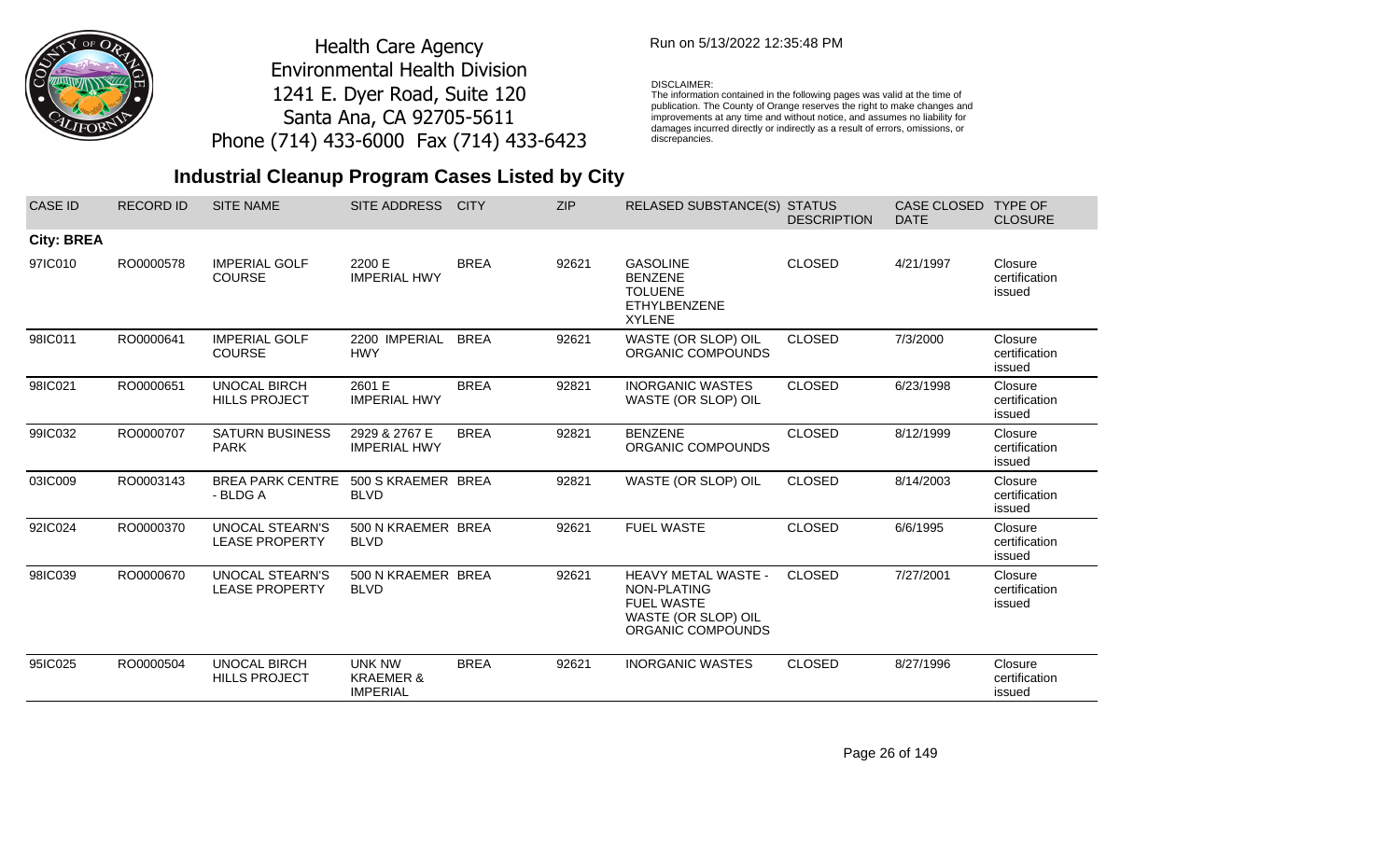

## Run on 5/13/2022 12:35:48 PM

#### DISCLAIMER:

The information contained in the following pages was valid at the time of publication. The County of Orange reserves the right to make changes and improvements at any time and without notice, and assumes no liability for damages incurred directly or indirectly as a result of errors, omissions, or discrepancies.

| <b>CASE ID</b>    | <b>RECORD ID</b> | <b>SITE NAME</b>                                   | SITE ADDRESS                               | <b>CITY</b> | <b>ZIP</b> | RELASED SUBSTANCE(S) STATUS                                                                                                           | <b>DESCRIPTION</b> | CASE CLOSED<br><b>DATE</b> | <b>TYPE OF</b><br><b>CLOSURE</b>                                            |
|-------------------|------------------|----------------------------------------------------|--------------------------------------------|-------------|------------|---------------------------------------------------------------------------------------------------------------------------------------|--------------------|----------------------------|-----------------------------------------------------------------------------|
| <b>City: BREA</b> |                  |                                                    |                                            |             |            |                                                                                                                                       |                    |                            |                                                                             |
| 91IC060           | RO0000349        | <b>KAISER</b><br><b>PERMANENTE</b>                 | 1900 E<br><b>LAMBERT ST</b>                | <b>BREA</b> | 92621      | <b>FUEL WASTE</b>                                                                                                                     | <b>CLOSED</b>      | 2/14/1995                  | Closure<br>certification<br>issued                                          |
| 01IC016           | RO0000036        | <b>NUEVO ENERGY</b><br>STEARNS PROPERTY LAMBERT RD | 2601 E                                     | <b>BREA</b> | 92821      | <b>FUEL WASTE</b><br>ORGANIC COMPOUNDS<br>HEAVY METAL WASTE -<br>NON-PLATING<br>ARSENIC<br><b>POLYCHLORINATED</b><br><b>BIPHENYLS</b> | <b>CLOSED</b>      | 3/10/2008                  | Closure<br>certification<br>issued                                          |
| 99IC046           | RO0000722        | <b>NUEVO ENERGY</b><br>STEARNS PROPERTY RD         | 2601 LAMBERT                               | <b>BREA</b> | 92821      | WASTE (OR SLOP) OIL<br>ORGANIC COMPOUNDS<br>HEAVY METAL WASTE -<br>NON-PLATING                                                        | <b>CLOSED</b>      | 5/8/2014                   | Closure<br>certification<br>issued                                          |
| 92IC020           | RO0000366        | <b>BRISTOL</b><br><b>INDUSTRIES</b>                | 630 E LAMBERT BREA<br><b>ST</b>            |             | 92621      | HEAVY METAL WASTE -<br>NON-PLATING                                                                                                    | <b>CLOSED</b>      | 8/29/2001                  | Closure<br>certification<br>issued                                          |
| 86IC012           | RO0003365        | <b>LINPRO</b><br><b>DEVELOPMENT</b>                | 0 LAMBERT @<br><b>ASSOCIATED</b>           | <b>BREA</b> | 92821      | <b>ACETONE</b>                                                                                                                        | <b>CLOSED</b>      | 11/13/1986                 | Closed pre 1994,<br>file review<br>required to<br>determine closure<br>type |
| 02IC016           | RO0003100        | <b>FORMER BREA GUN</b><br><b>CLUB</b>              | 0 LAMBERT RD<br>@ KRAEMER<br><b>BLVD</b>   | <b>BREA</b> | 92821      | <b>LEAD COMPOUNDS</b>                                                                                                                 | <b>CLOSED</b>      | 6/20/2003                  | Closure<br>certification<br>issued                                          |
| 97IC030           | RO0000600        | <b>BREA GUN CLUB-</b><br><b>STEARNS LEASE</b>      | UNK LAMBERT<br>RD @ KRAEMER<br><b>BLVD</b> | <b>BREA</b> | 92821      | <b>LEAD COMPOUNDS</b>                                                                                                                 | <b>CLOSED</b>      | 8/8/2002                   | Voluntary<br>Cleanup Program<br>Termination                                 |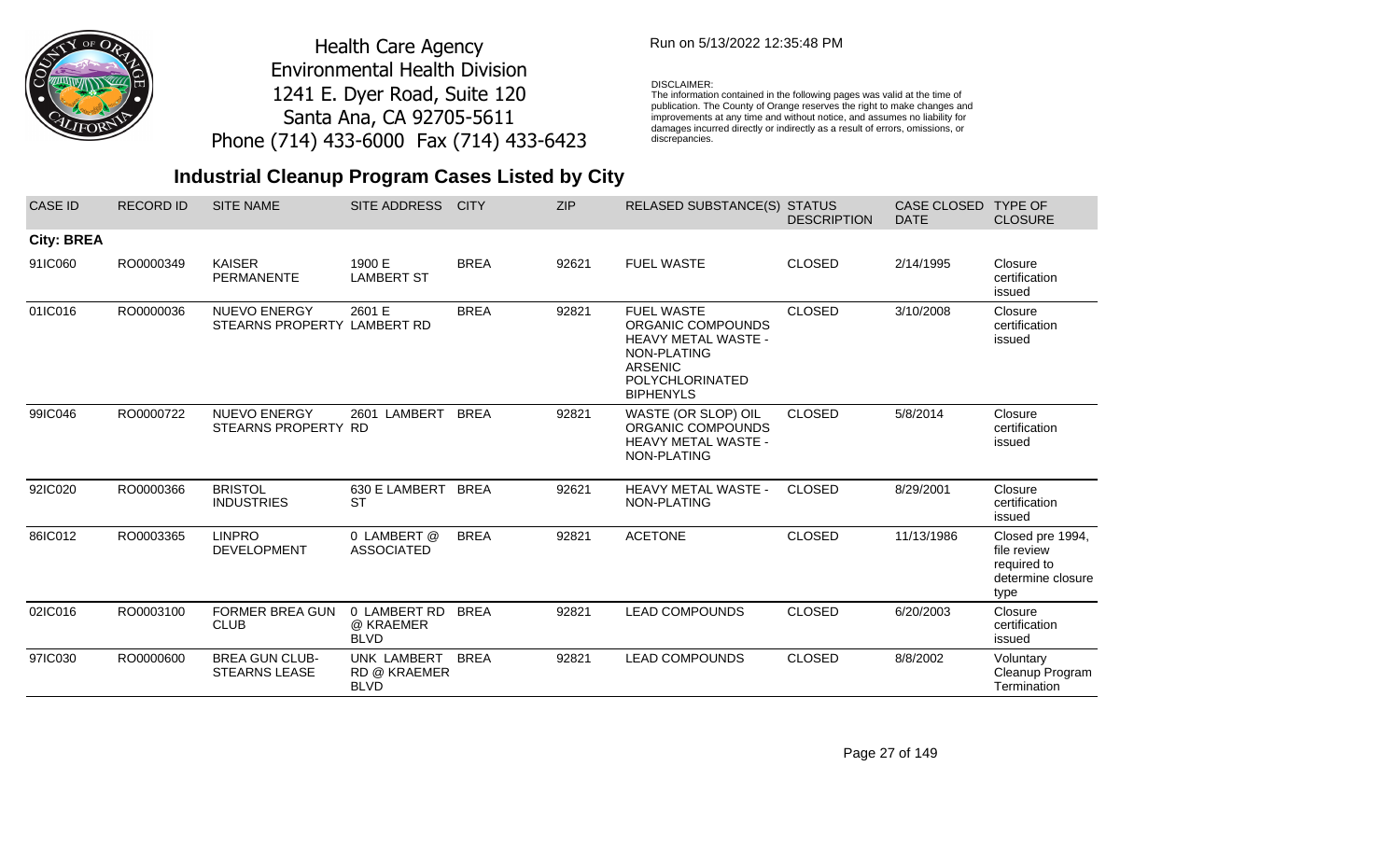

## Run on 5/13/2022 12:35:48 PM

#### DISCLAIMER:

The information contained in the following pages was valid at the time of publication. The County of Orange reserves the right to make changes and improvements at any time and without notice, and assumes no liability for damages incurred directly or indirectly as a result of errors, omissions, or discrepancies.

| <b>CASE ID</b>    | <b>RECORD ID</b> | <b>SITE NAME</b>                                | <b>SITE ADDRESS</b>                                     | <b>CITY</b> | <b>ZIP</b> | <b>RELASED SUBSTANCE(S)</b>                                        | <b>STATUS</b><br><b>DESCRIPTION</b> | <b>CASE CLOSED</b><br><b>DATE</b> | <b>TYPE OF</b><br><b>CLOSURE</b>            |
|-------------------|------------------|-------------------------------------------------|---------------------------------------------------------|-------------|------------|--------------------------------------------------------------------|-------------------------------------|-----------------------------------|---------------------------------------------|
| <b>City: BREA</b> |                  |                                                 |                                                         |             |            |                                                                    |                                     |                                   |                                             |
| 89IC016           | RO0000190        | UNOCAL (NARANJAL<br>$\vert \vert$               | <b>UNK NW</b><br><b>NORTHWOOD &amp;</b><br><b>BERRY</b> | <b>BREA</b> | 92621      | WASTE (OR SLOP) OIL                                                | <b>CLOSED</b>                       | 6/5/1995                          | Closure<br>certification<br>issued          |
| 95IC016           | RO0000494        | <b>D &amp; D VENTURE</b><br><b>FACILITY</b>     | 2650 ORBITER<br><b>ST</b>                               | <b>BREA</b> | 92621      | SOLVENTS-<br><b>HALOGENATED</b>                                    | <b>CLOSED</b>                       | 5/18/1995                         | Closure<br>certification<br>issued          |
| 90IC017           | RO0000247        | PETROLITE CORP                                  | 200 S PUENTE<br><b>ST</b>                               | <b>BREA</b> | 92621      | ORGANIC COMPOUNDS                                                  | <b>CLOSED</b>                       | 3/15/2000                         | Closure<br>certification<br>issued          |
| 98IC034           | RO0000665        | ALBERTSONS INC                                  | 200 N PUENTE<br><b>ST</b>                               | <b>BREA</b> | 92621      | WASTE (OR SLOP) OIL                                                | <b>CLOSED</b>                       | 4/5/2001                          | Voluntary<br>Cleanup Program<br>Termination |
| 08IC018           | RO0003488        | <b>BREA TANK FARM</b>                           | 1000 SITE DR                                            | <b>BREA</b> | 92821      | WASTE (OR SLOP) OIL<br><b>LEAD COMPOUNDS</b><br><b>NAPHTHALENE</b> | <b>CLOSED</b>                       | 12/5/2012                         | Closure<br>certification<br>issued          |
| 99IC003           | RO0000704        | <b>TONNER CANYON</b><br><b>PROPERTY</b>         | 15000 TONNER<br><b>CANYON RD</b>                        | <b>BREA</b> | 92821      | <b>FUEL WASTE</b><br>WASTE (OR SLOP) OIL                           | <b>CLOSED</b>                       | 6/22/2005                         | Voluntary<br>Cleanup Program<br>Termination |
| 01IC022           | RO0000043        | <b>OLINDA LANDFILL</b><br><b>GAS PLANT</b>      | 1942 VALENCIA BREA<br><b>AVE</b>                        |             | 92821      | DATA NOT ENTERED,<br><b>SEE FILE</b>                               | <b>CLOSED</b>                       | 9/13/2001                         | Transferred to<br><b>OCUST Program</b>      |
| 08IC006           | RO0003469        | PEPPER TREE<br><b>CORRIDOR</b>                  | 3202 VALENCIA BREA<br><b>AVE</b>                        |             | 92821      | WASTE (OR SLOP) OIL                                                | <b>CLOSED</b>                       | 3/26/2009                         | Closure<br>certification<br>issued          |
| 02IC020           | RO0003110        | <b>UNOCAL HARTLEY</b><br><b>RESEARCH CENTER</b> | 376 S VALENCIA BREA<br><b>AVE</b>                       |             | 92821      | <b>FUEL WASTE</b>                                                  | <b>CLOSED</b>                       | 3/21/2012                         | Closure<br>certification<br>issued          |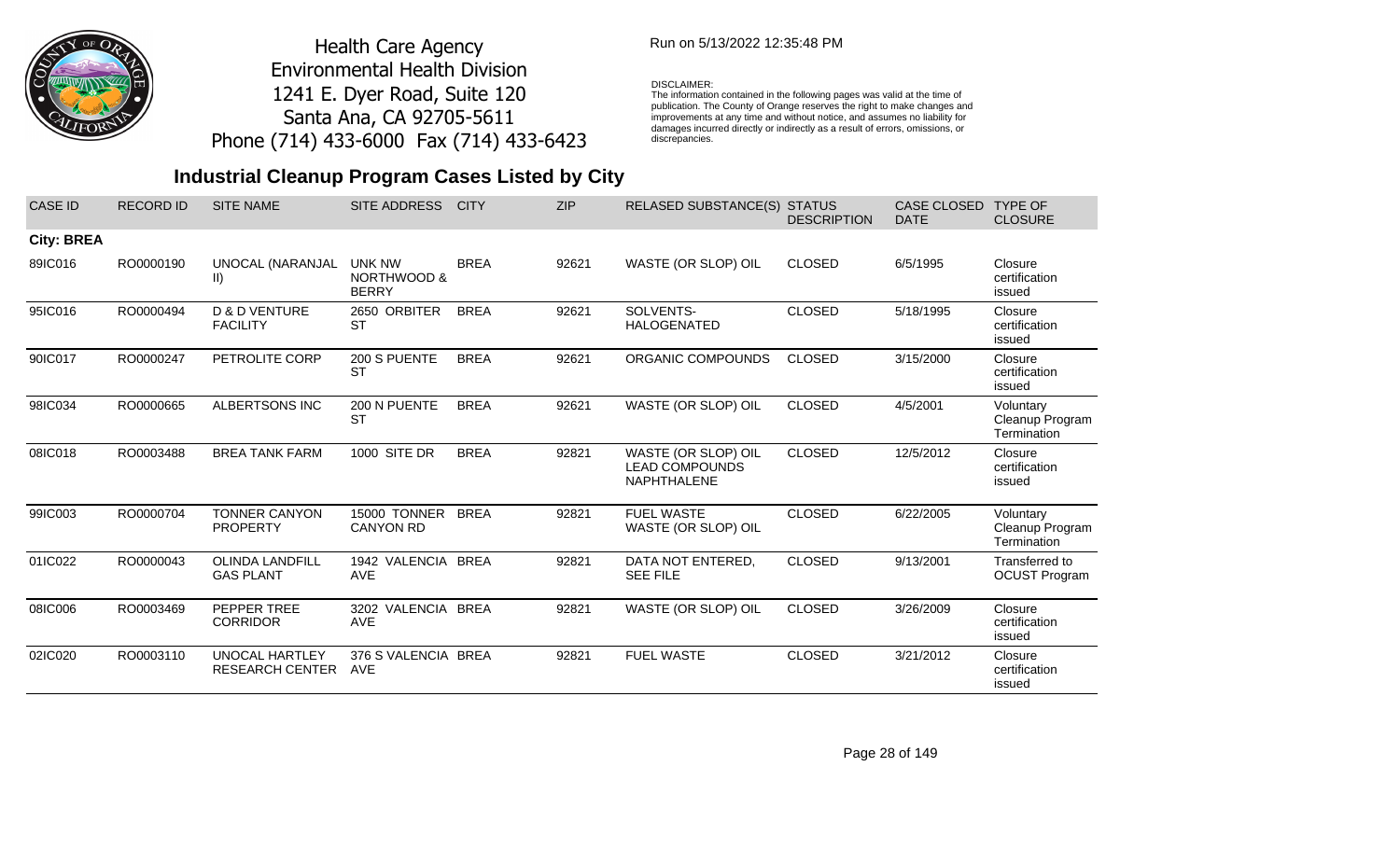

## Run on 5/13/2022 12:35:48 PM

#### DISCLAIMER:

The information contained in the following pages was valid at the time of publication. The County of Orange reserves the right to make changes and improvements at any time and without notice, and assumes no liability for damages incurred directly or indirectly as a result of errors, omissions, or discrepancies.

| <b>CASE ID</b>    | <b>RECORD ID</b> | <b>SITE NAME</b>                                 | SITE ADDRESS                                                      | <b>CITY</b> | <b>ZIP</b> | RELASED SUBSTANCE(S) STATUS                                   | <b>DESCRIPTION</b> | <b>CASE CLOSED</b><br><b>DATE</b> | TYPE OF<br><b>CLOSURE</b>                                                   |
|-------------------|------------------|--------------------------------------------------|-------------------------------------------------------------------|-------------|------------|---------------------------------------------------------------|--------------------|-----------------------------------|-----------------------------------------------------------------------------|
| <b>City: BREA</b> |                  |                                                  |                                                                   |             |            |                                                               |                    |                                   |                                                                             |
| 90IC006           | RO0000289        | UNION SCIENCE &<br><b>TECHNOLOGY DIV</b>         | 376 S VALENCIA BREA<br><b>AVE</b>                                 |             | 92621      | <b>FUEL WASTE</b>                                             | <b>CLOSED</b>      | 6/4/1990                          | Closed pre 1994,<br>file review<br>required to<br>determine closure<br>type |
| 96IC008           | RO0000575        | <b>UNOCAL SCIENCE &amp;</b><br><b>TECHNOLOGY</b> | 376 S VALENCIA BREA<br>AVE                                        |             | 92621      | <b>FUEL WASTE</b>                                             | <b>CLOSED</b>      | 11/8/1996                         | Closure<br>certification<br>issued                                          |
| 98IC044           | RO0000676        | <b>ORANGE COUNTY</b><br><b>ROAD WIDENING PR</b>  | UNK VALENCIA BREA<br><b>AVE</b>                                   |             | 92821      | WASTE (OR SLOP) OIL                                           | <b>CLOSED</b>      | 9/25/2001                         | Closure<br>certification<br>issued                                          |
| 96IC045           | RO0000568        | <b>BREA OLINDA</b><br><b>VENTURE PROPERTY</b>    | UNK NE<br><b>VALENCIA &amp;</b><br><b>CARBON</b><br><b>CANYON</b> | <b>BREA</b> | 92823      | NON-HAZARDOUS                                                 | <b>CLOSED</b>      | 4/10/2003                         | Closure<br>certification<br>issued                                          |
| 01IC007           | RO0000059        | <b>CARBON CYN RD</b><br><b>WIDENING PROJECT</b>  | UNK VALENCIA<br>@ CARBON CYN                                      | <b>BREA</b> | 92821      | WASTE (OR SLOP) OIL<br><b>FUEL WASTE</b><br>ORGANIC COMPOUNDS | <b>CLOSED</b>      | 3/3/2003                          | Closure<br>certification<br>issued                                          |
| 21IC001           | RO0003664        | <b>BREA 265 PROPERTY</b>                         | <b>VALENCIA</b><br><b>AVENUE AND</b><br><b>LAMBERT ROAD</b>       | <b>BREA</b> | 92821      |                                                               | <b>OPEN</b>        |                                   |                                                                             |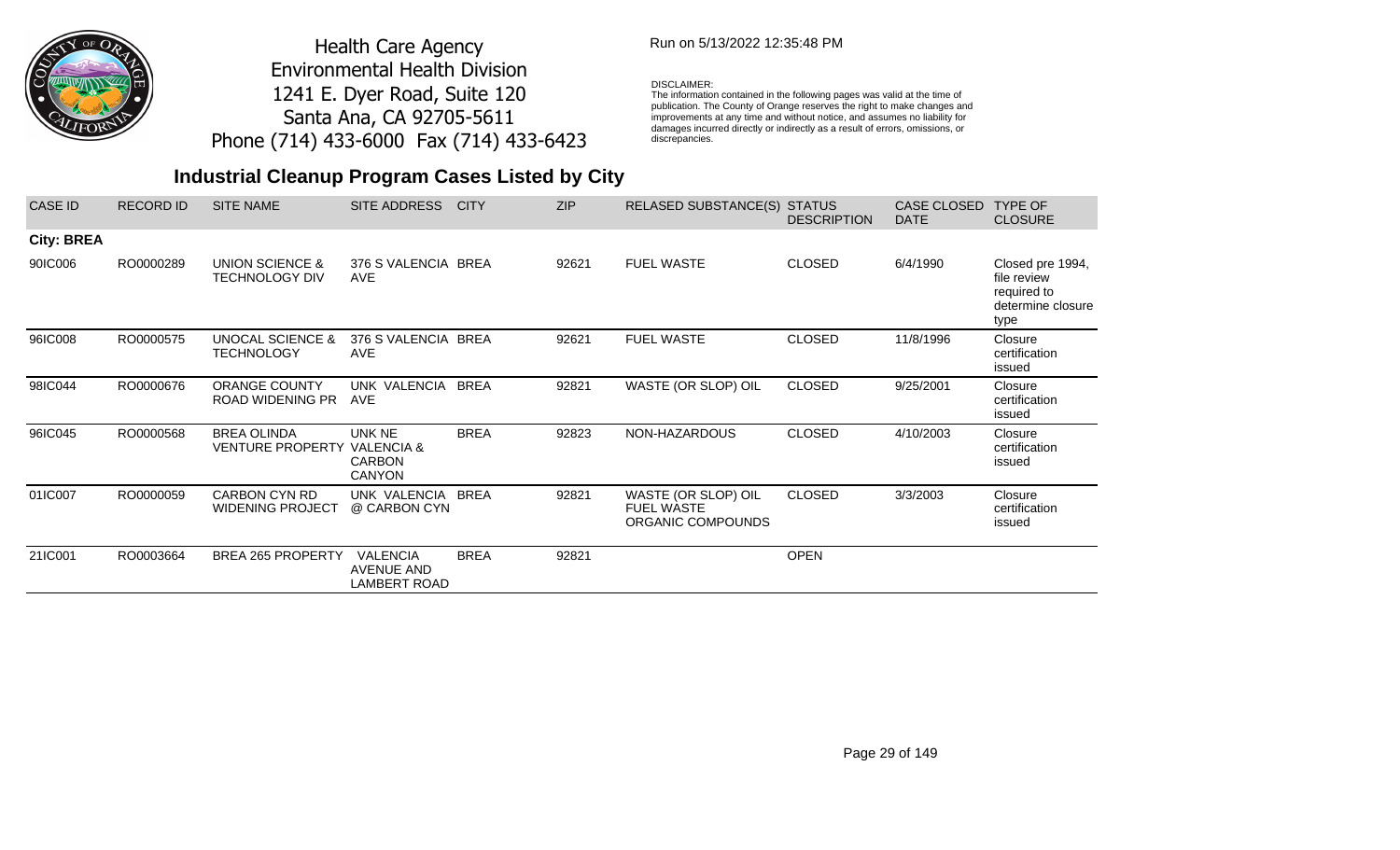

## Run on 5/13/2022 12:35:48 PM

#### DISCLAIMER:

The information contained in the following pages was valid at the time of publication. The County of Orange reserves the right to make changes and improvements at any time and without notice, and assumes no liability for damages incurred directly or indirectly as a result of errors, omissions, or discrepancies.

# **Industrial Cleanup Program Cases Listed by City**

| <b>CASE ID</b>          | <b>RECORD ID</b> | <b>SITE NAME</b>                                           | SITE ADDRESS                     | <b>CITY</b>       | <b>ZIP</b> | <b>RELASED SUBSTANCE(S) STATUS</b>            | <b>DESCRIPTION</b> | CASE CLOSED<br><b>DATE</b> | <b>TYPE OF</b><br><b>CLOSURE</b>                                            |
|-------------------------|------------------|------------------------------------------------------------|----------------------------------|-------------------|------------|-----------------------------------------------|--------------------|----------------------------|-----------------------------------------------------------------------------|
| <b>City: BUENA PARK</b> |                  |                                                            |                                  |                   |            |                                               |                    |                            |                                                                             |
| 92IC056                 | RO0000405        | <b>KRAFT USA</b><br><b>OPERATIONS</b>                      | 6950 ARTESIA<br><b>BLVD</b>      | <b>BUENA PARK</b> | 90620      | <b>FUEL WASTE</b>                             | <b>CLOSED</b>      | 5/16/1995                  | Closure<br>certification<br>issued                                          |
| 14IC012                 | RO0003626        | <b>BUENA PARK1</b>                                         | 7301 ARTESIA<br><b>BLVD</b>      | <b>BUENA PARK</b> |            | DATA NOT ENTERED,<br><b>SEE FILE</b>          | <b>CLOSED</b>      | 8/17/2014                  | Referred to<br>Department of<br><b>Toxic Substance</b><br>Control           |
| 88IC075                 | RO0000158        | SANTA FE RAILROAD<br><b>RXR TRACKS</b>                     | 8331 ARTESIA<br><b>BLVD</b>      | <b>BUENA PARK</b> | 90621      | CHROMIUM COMPOUNDS CLOSED                     |                    | 2/24/2005                  | Closure<br>certification<br>issued                                          |
| 08IC017                 | RO0003487        | <b>FORMER NEW</b><br><b>FASHION DRY</b><br><b>CLEANERS</b> | 4548 BEACH<br><b>BLVD</b>        | <b>BUENA PARK</b> | 90621      | <b>TRICHLOROETHYLENE</b>                      | <b>CLOSED</b>      | 6/15/2011                  | Referred to<br>Department of<br><b>Toxic Substance</b><br>Control           |
| 02IC010                 | RO0003064        | <b>CHERRY CLEANERS</b>                                     | 5402 BEACH<br><b>BLVD</b>        | <b>BUENA PARK</b> | 90621      | PERCHLOROETHYLENE<br><b>TRICHLOROETHYLENE</b> | <b>CLOSED</b>      | 5/30/2003                  | Closure<br>certification<br>issued                                          |
| 93IC018                 | RO0000430        | <b>WELCHS CLEANERS</b>                                     | 6346 BEACH<br><b>BLVD</b>        | <b>BUENA PARK</b> | 90621      | PERCHLOROETHYLENE                             | <b>CLOSED</b>      | 10/20/1993                 | Closure<br>certification<br>issued                                          |
| 10IC005                 | RO0003544        | <b>BUENA PARK POLICE</b><br><b>HEADQUARTERS</b>            | 6650 BEACH<br><b>BLVD</b>        | <b>BUENA PARK</b> | 90622-     | <b>LEAD COMPOUNDS</b>                         | <b>CLOSED</b>      | 12/28/2011                 | Closure<br>certification<br>issued                                          |
| 92IC019                 | RO0000364        | <b>KNOTTS BERRY</b><br><b>FARM</b>                         | 8039 BEACH<br><b>BLVD</b>        | <b>BUENA PARK</b> | 90620      | <b>GASOLINE</b>                               | <b>CLOSED</b>      | 9/28/1994                  | Closure<br>certification<br>issued                                          |
| 90IC030                 | RO0000262        | <b>CAL TRANS</b>                                           | <b>UNK BEACH</b><br>BLVD & 5 FWY | <b>BUENA PARK</b> | 90621      | <b>XYLENE</b>                                 | <b>CLOSED</b>      | 10/31/1990                 | Closed pre 1994,<br>file review<br>required to<br>determine closure<br>type |

Page 30 of 149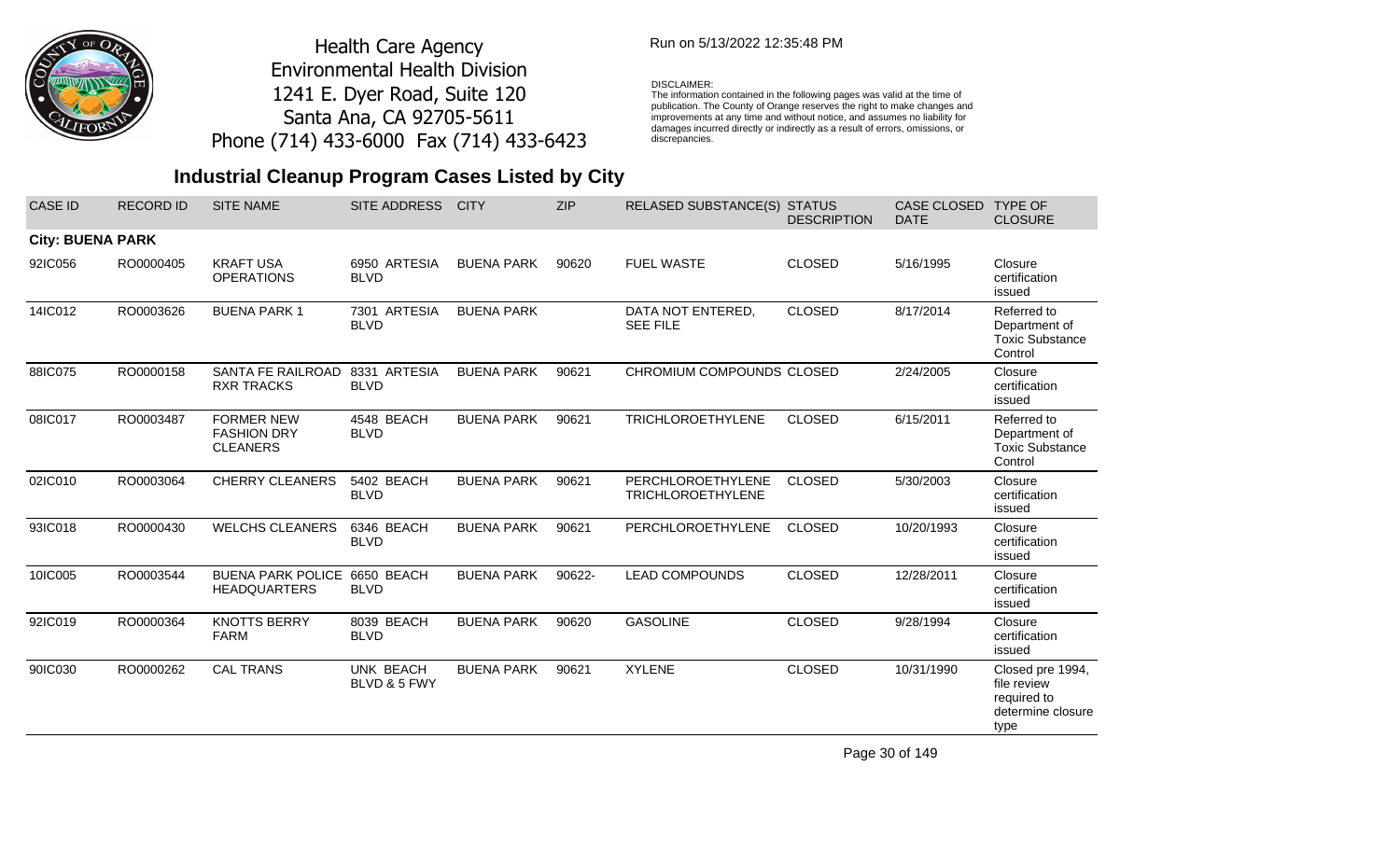

## Run on 5/13/2022 12:35:48 PM

#### DISCLAIMER:

The information contained in the following pages was valid at the time of publication. The County of Orange reserves the right to make changes and improvements at any time and without notice, and assumes no liability for damages incurred directly or indirectly as a result of errors, omissions, or discrepancies.

| <b>CASE ID</b>          | <b>RECORD ID</b> | <b>SITE NAME</b>                                                    | <b>SITE ADDRESS</b>                 | <b>CITY</b>       | <b>ZIP</b> | <b>RELASED SUBSTANCE(S)</b>                                   | <b>STATUS</b><br><b>DESCRIPTION</b> | <b>CASE CLOSED</b><br><b>DATE</b> | <b>TYPE OF</b><br><b>CLOSURE</b>                                            |
|-------------------------|------------------|---------------------------------------------------------------------|-------------------------------------|-------------------|------------|---------------------------------------------------------------|-------------------------------------|-----------------------------------|-----------------------------------------------------------------------------|
| <b>City: BUENA PARK</b> |                  |                                                                     |                                     |                   |            |                                                               |                                     |                                   |                                                                             |
| 05IC023                 | RO0003373        | <b>ACCESS BUSINESS</b><br><b>GROUP NUTRILITE</b><br><b>DIVISION</b> | 5600 BEACH<br><b>BOULEVARD</b>      | <b>BUENA PARK</b> | 90621      | <b>ACID WASTE</b>                                             | <b>CLOSED</b>                       | 4/3/2006                          | Closure<br>certification<br>issued                                          |
| 08IC007                 | RO0003470        | MONTY'S CLEANERS                                                    | 8226<br><b>COMMONWEAL</b><br>TH AVE | <b>BUENA PARK</b> | 90621      | <b>TRICHLOROETHANE</b><br>PERCHLOROETHYLENE                   | <b>OPEN</b>                         |                                   |                                                                             |
| 92IC057                 | RO0000406        | ARCO #1583                                                          | 7760<br><b>CRESCENT AVE</b>         | <b>BUENA PARK</b> | 90620      | WASTE (OR SLOP) OIL                                           | <b>CLOSED</b>                       | 6/30/1993                         | Closed pre 1994,<br>file review<br>required to<br>determine closure<br>type |
| 96IC030                 | RO0000552        | MALVERN/DALE<br><b>PLANNED</b><br><b>DEVELOPME</b>                  | UNK DALE ST                         | <b>BUENA PARK</b> | 90621      | <b>DDT</b>                                                    | <b>CLOSED</b>                       | 1/13/1998                         | Closure<br>certification<br>issued                                          |
| 06IC021                 | RO0003411        | <b>LENNAR HOMES</b><br><b>DEVELOPMENT SITE</b>                      | 8922 & 8932<br><b>HOLDER ST</b>     | <b>BUENA PARK</b> | 90620      | <b>DIELDRIN</b><br><b>TOXAPHENE</b>                           | <b>CLOSED</b>                       | 1/25/2013                         | Closure<br>certification<br>issued                                          |
| 97IC023                 | RO0000592        | <b>VILLAGE RV</b>                                                   | <b>7015 KNOTT</b><br><b>AVE</b>     | <b>BUENA PARK</b> | 90620      | <b>FUEL WASTE</b><br>ORGANIC COMPOUNDS<br>WASTE (OR SLOP) OIL | <b>CLOSED</b>                       | 7/22/1997                         | Closure<br>certification<br>issued                                          |
| 92IC058                 | RO0000407        | ARCO #1969                                                          | 7990 KNOTT<br><b>AVE</b>            | <b>BUENA PARK</b> | 90620      | WASTE (OR SLOP) OIL                                           | <b>CLOSED</b>                       | 6/30/1993                         | Closed pre 1994,<br>file review<br>required to<br>determine closure<br>type |
| 20IC001                 | RO0003653        | <b>Knott Center</b>                                                 | 8858 Knott AVE                      | <b>BUENA PARK</b> | 90620      | PERCHLOROETHYLENE                                             | <b>OPEN</b>                         |                                   |                                                                             |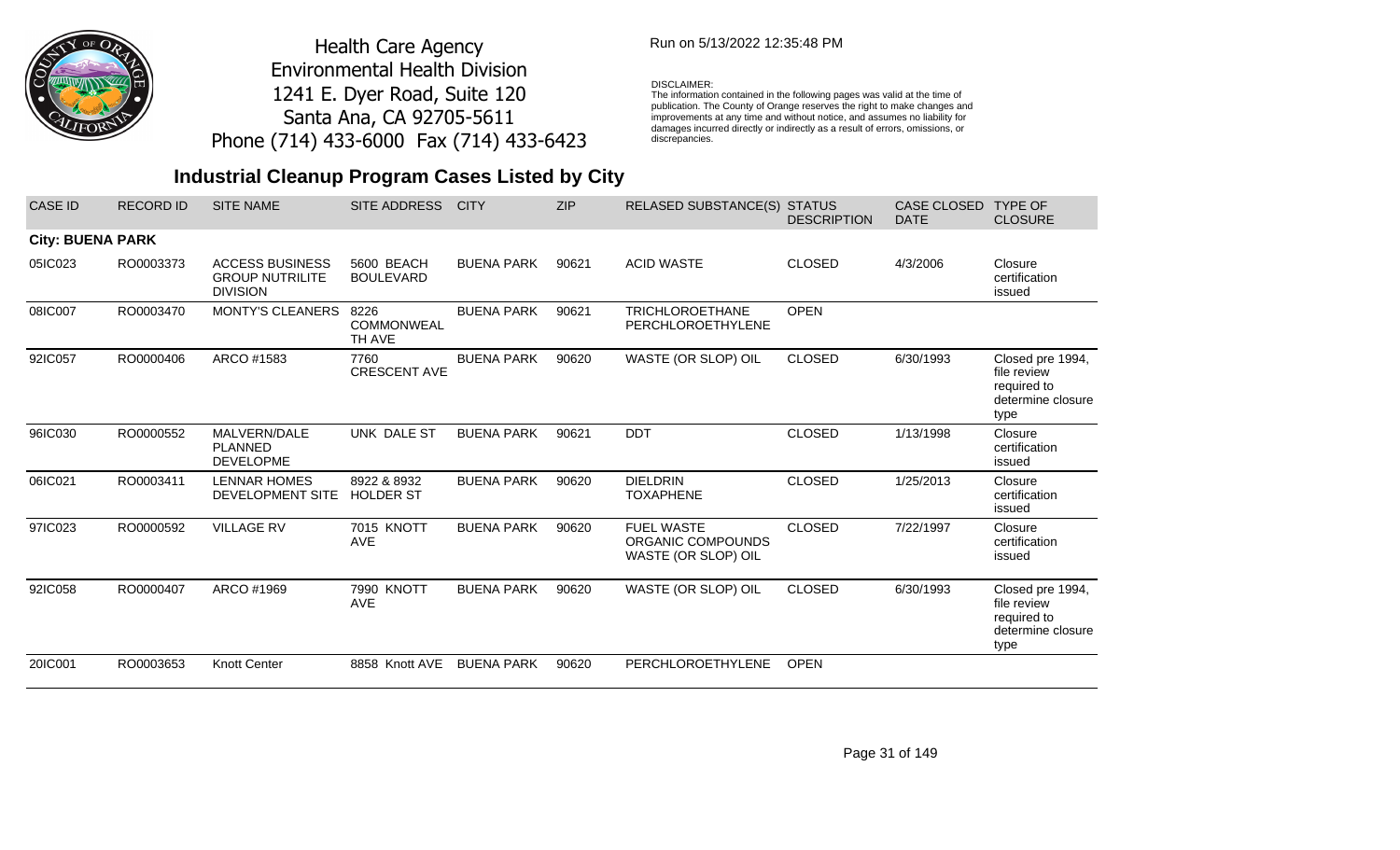

## Run on 5/13/2022 12:35:48 PM

#### DISCLAIMER:

The information contained in the following pages was valid at the time of publication. The County of Orange reserves the right to make changes and improvements at any time and without notice, and assumes no liability for damages incurred directly or indirectly as a result of errors, omissions, or discrepancies.

# **Industrial Cleanup Program Cases Listed by City**

| <b>CASE ID</b>          | <b>RECORD ID</b> | <b>SITE NAME</b>                        | SITE ADDRESS                              | <b>CITY</b>       | <b>ZIP</b> | <b>RELASED SUBSTANCE(S)</b>          | <b>STATUS</b><br><b>DESCRIPTION</b> | CASE CLOSED TYPE OF<br><b>DATE</b> | <b>CLOSURE</b>                                                              |
|-------------------------|------------------|-----------------------------------------|-------------------------------------------|-------------------|------------|--------------------------------------|-------------------------------------|------------------------------------|-----------------------------------------------------------------------------|
| <b>City: BUENA PARK</b> |                  |                                         |                                           |                   |            |                                      |                                     |                                    |                                                                             |
| 88IC076                 | RO0000159        | <b>CITY OF BUENA</b><br><b>PARK</b>     | 6622<br><b>MANCHESTER</b><br><b>BLVD</b>  | <b>BUENA PARK</b> | 90621      | DATA NOT ENTERED,<br><b>SEE FILE</b> | <b>CLOSED</b>                       | 5/25/1989                          | Closed pre 1994,<br>file review<br>required to<br>determine closure<br>type |
| 92IC018                 | RO0000363        | <b>KABMOTORS</b>                        | 6636<br><b>MANCHESTER</b><br><b>BLVD</b>  | <b>BUENA PARK</b> | 90621      | WASTE (OR SLOP) OIL                  | <b>CLOSED</b>                       | 3/30/1993                          | Closed pre 1994,<br>file review<br>required to<br>determine closure<br>type |
| 94IC016                 | RO0000462        | RAILROAD RIGHT OF<br>WAY (SPTC)         | UNK S<br><b>MANCHESTER</b><br><b>BLVD</b> | <b>BUENA PARK</b> | 90621      | WASTE (OR SLOP) OIL                  | <b>CLOSED</b>                       | 7/15/2004                          | Voluntary<br>Cleanup Program<br>Termination                                 |
| 94IC019                 | RO0000465        | MATERIAL HANDLING 8221<br><b>SUPPLY</b> | ORANGETHORP<br>E AVE                      | <b>BUENA PARK</b> | 90621      | <b>TRICHLOROETHANE</b>               | <b>CLOSED</b>                       | 10/24/1995                         | Closure<br>certification<br>issued                                          |
| 15IC003                 | RO0003632        | <b>OLSON - BUENA</b><br><b>PARK</b>     | 8242<br>ORANGETHORP<br>E AVE              | <b>BUENA PARK</b> |            | NAPHTHALENE                          | <b>CLOSED</b>                       | 4/27/2020                          | Closure<br>certification<br>issued                                          |
| 19IC005                 | RO0003651        | <b>MAGNOLIA SQUARE</b>                  | 8925<br>ORANGETHORP<br>E AVE              | <b>BUENA PARK</b> | 90621      | CHLORDAN                             | <b>CLOSED</b>                       | 2/26/2021                          | Closure<br>certification<br>issued                                          |
| 03IC020                 | RO0003240        | <b>STAGE ROAD</b><br><b>PROPERTY</b>    | 7650 STAGE RD BUENA PARK                  |                   | 90620      | PERCHLOROETHYLENE                    | <b>CLOSED</b>                       | 10/6/2008                          | Closure<br>certification<br>issued, City now<br>has UST<br>jurisdiction     |
| 98IC019                 | RO0000648        | <b>BUENA PARK</b><br><b>CLEANERS</b>    | 6522 STANTON<br><b>AVE</b>                | <b>BUENA PARK</b> | 90621      | PERCHLOROETHYLENE                    | <b>CLOSED</b>                       | 10/27/2008                         | Referred to<br>Department of<br><b>Toxic Substance</b><br>Control           |

Page 32 of 149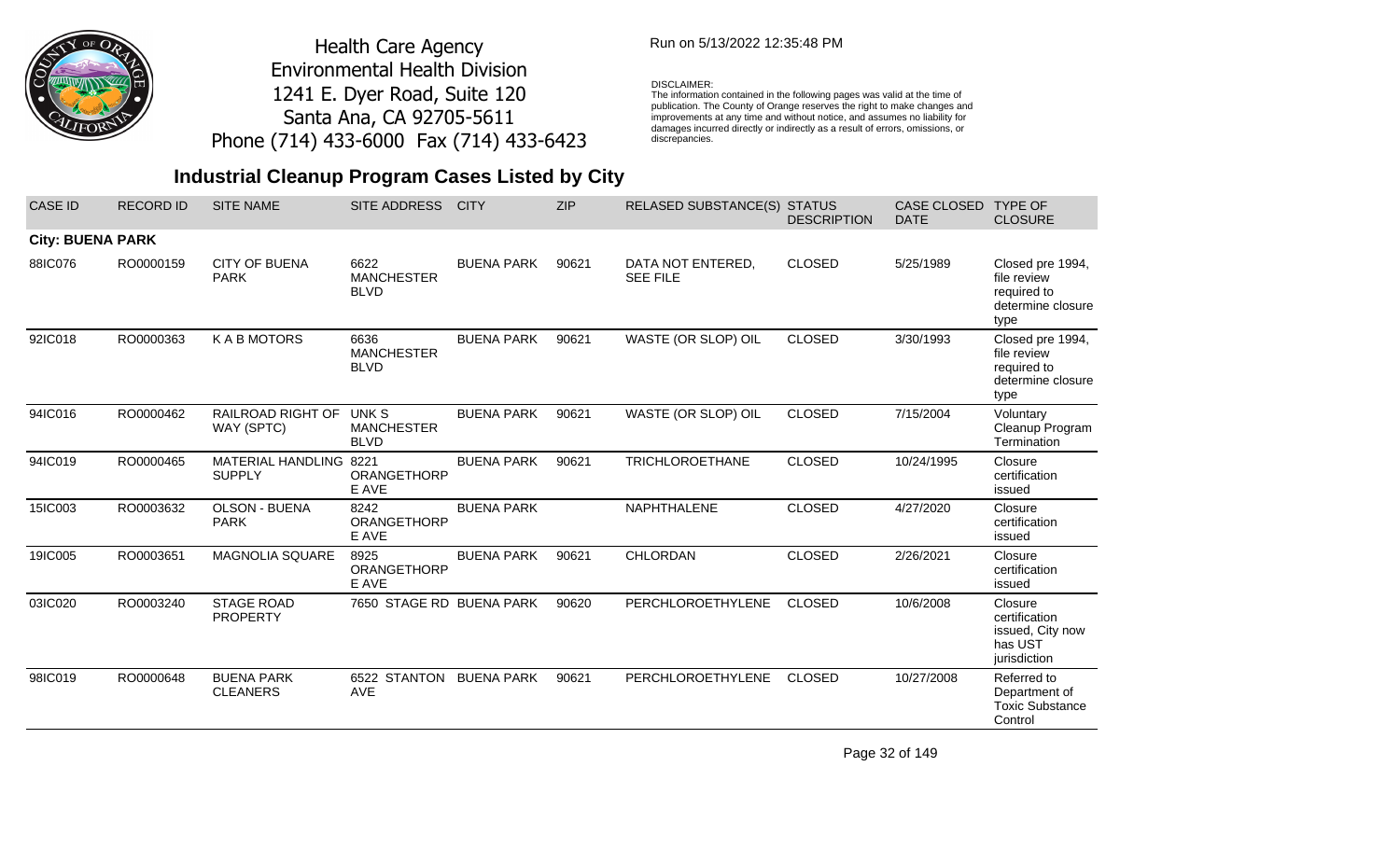

## Run on 5/13/2022 12:35:48 PM

#### DISCLAIMER:

The information contained in the following pages was valid at the time of publication. The County of Orange reserves the right to make changes and improvements at any time and without notice, and assumes no liability for damages incurred directly or indirectly as a result of errors, omissions, or discrepancies.

| <b>CASE ID</b>          | <b>RECORD ID</b> | <b>SITE NAME</b>                                           | <b>SITE ADDRESS</b>                              | <b>CITY</b>       | ZIP    | RELASED SUBSTANCE(S) STATUS                                                       | <b>DESCRIPTION</b> | CASE CLOSED<br><b>DATE</b> | <b>TYPE OF</b><br><b>CLOSURE</b>                                            |
|-------------------------|------------------|------------------------------------------------------------|--------------------------------------------------|-------------------|--------|-----------------------------------------------------------------------------------|--------------------|----------------------------|-----------------------------------------------------------------------------|
| <b>City: COSTA MESA</b> |                  |                                                            |                                                  |                   |        |                                                                                   |                    |                            |                                                                             |
| 09IC006                 | RO0003512        | AEA INVESTMENT V<br><b>PROPERTY</b>                        | 755-777 W 16TH COSTA MESA<br><b>ST</b>           |                   | 92627  | <b>TRICHLOROETHYLENE</b><br>PERCHLOROETHYLENE<br><b>DICHLOROETHYLENE</b><br>(1,2) | <b>CLOSED</b>      | 4/20/2016                  | Referred to<br>Regional Board                                               |
| 14IC010                 | RO0003625        | NEWPORT BANNING<br><b>RANCH - WEST</b><br>NEWPORT OIL SITE | 1080 W 17TH ST COSTA MESA                        |                   | 92627- | DATA NOT ENTERED,<br><b>SEE FILE</b>                                              | <b>OPEN</b>        |                            |                                                                             |
| 00IC018                 | RO0000011        | <b>NORGE CLEANERS-</b><br><b>HILGREN SQ CNTR</b>           | 270 E 17TH ST                                    | <b>COSTA MESA</b> | 92627  | PERCHLOROETHYLENE                                                                 | <b>CLOSED</b>      | 11/28/2000                 | Closure<br>certification<br>issued                                          |
| 07IC028                 | RO0003460        | <b>MASTER TOUCH</b><br><b>CLEANERS</b>                     | 434-436 E 17TH<br><b>ST</b>                      | <b>COSTA MESA</b> | 92627  | PERCHLOROETHYLENE<br><b>TRICHLOROETHYLENE</b><br>SOLVENTS-<br><b>HALOGENATED</b>  | <b>OPEN</b>        |                            |                                                                             |
| 99IC008                 | RO0000726        | <b>CELEBRITY</b><br><b>CLEANERS</b>                        | 488 E 17TH ST                                    | <b>COSTA MESA</b> | 92627  | PERCHLOROETHYLENE<br><b>TRICHLOROETHYLENE</b>                                     | <b>CLOSED</b>      | 7/2/1999                   | Closure<br>certification<br>issued                                          |
| 89IC032                 | RO0000208        | OIL FIELD SITE                                             | UNK 18TH ST<br><b>WESTERN</b><br><b>TERMINUS</b> | <b>COSTA MESA</b> | 92626  | DATA NOT ENTERED,<br><b>SEE FILE</b>                                              | <b>CLOSED</b>      | 8/29/1989                  | Closed pre 1994,<br>file review<br>required to<br>determine closure<br>type |
| 96IC042                 | RO0000565        | <b>KNIGHT EQUIPMENT</b><br><b>INTERNATIONAL</b>            | 2945 AIRWAY<br><b>AVE</b>                        | <b>COSTA MESA</b> | 92626  | ORGANIC COMPOUNDS<br><b>XYLENE</b>                                                | <b>CLOSED</b>      | 5/29/1997                  | Closure<br>certification<br>issued                                          |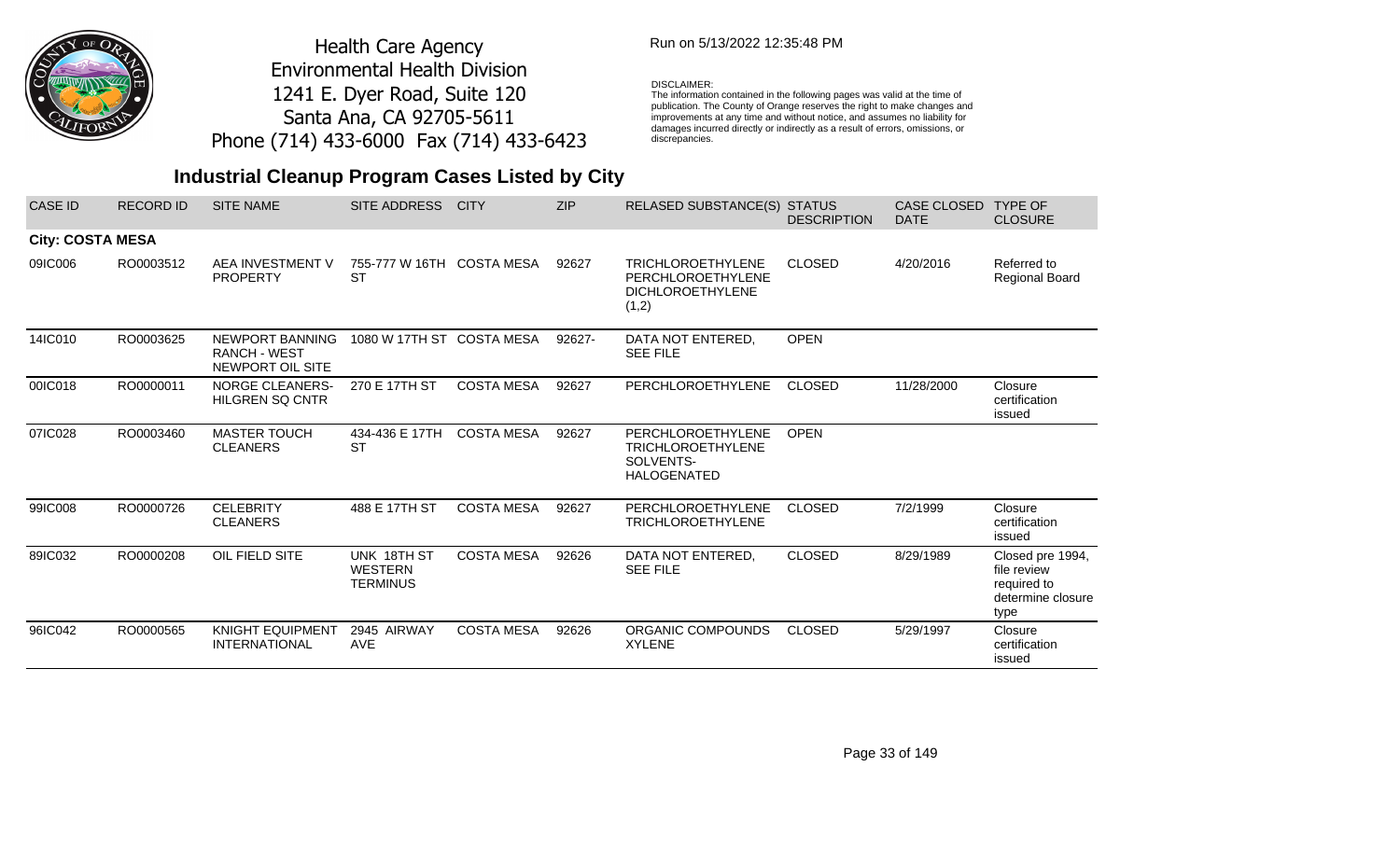

## Run on 5/13/2022 12:35:48 PM

#### DISCLAIMER:

The information contained in the following pages was valid at the time of publication. The County of Orange reserves the right to make changes and improvements at any time and without notice, and assumes no liability for damages incurred directly or indirectly as a result of errors, omissions, or discrepancies.

# **Industrial Cleanup Program Cases Listed by City**

| <b>CASE ID</b>          | <b>RECORD ID</b> | <b>SITE NAME</b>                     | <b>SITE ADDRESS</b>       | <b>CITY</b>       | <b>ZIP</b> | RELASED SUBSTANCE(S) STATUS                                                                           | <b>DESCRIPTION</b> | CASE CLOSED<br><b>DATE</b> | <b>TYPE OF</b><br><b>CLOSURE</b>                                            |
|-------------------------|------------------|--------------------------------------|---------------------------|-------------------|------------|-------------------------------------------------------------------------------------------------------|--------------------|----------------------------|-----------------------------------------------------------------------------|
| <b>City: COSTA MESA</b> |                  |                                      |                           |                   |            |                                                                                                       |                    |                            |                                                                             |
| 86IC010                 | RO0003078        | <b>SIGMA CIRCUIT</b>                 | 2970 AIRWAY<br><b>AVE</b> | <b>COSTA MESA</b> | 92626      | PLATING WASTE - OTHER CLOSED<br><b>METALS</b>                                                         |                    | 12/9/1987                  | Closed pre 1994,<br>file review<br>required to<br>determine closure<br>type |
| 89IC003                 | RO0000205        | <b>SIGMA CIRCUITS INC</b>            | 2970 AIRWAY<br><b>AVE</b> | <b>COSTA MESA</b> | 92626      | <b>PLATING WASTE -</b><br><b>COPPER</b>                                                               | <b>CLOSED</b>      | 5/31/1991                  | Closed pre 1994,<br>file review<br>required to<br>determine closure<br>type |
| 89IC056                 | RO0000234        | <b>SIGMA CIRCUITS INC</b>            | 2970 AIRWAY<br><b>AVE</b> | <b>COSTA MESA</b> | 92626      | <b>ACID WASTE</b>                                                                                     | <b>CLOSED</b>      | 7/19/1991                  | Closed pre 1994,<br>file review<br>required to<br>determine closure<br>type |
| 96IC032                 | RO0000554        | SIGMA CIRCUITS INC                   | 2970 AIRWAY<br><b>AVE</b> | <b>COSTA MESA</b> | 92626      | <b>LEAD COMPOUNDS</b>                                                                                 | <b>CLOSED</b>      | 4/3/1997                   | Closure<br>certification<br>issued                                          |
| 98IC022                 | RO0000652        | ALLRED SIGNAL INC<br><b>FACILITY</b> | 2995 AIRWAY<br><b>AVE</b> | <b>COSTA MESA</b> | 92626      | WASTE (OR SLOP) OIL<br><b>DICHLOROBENZENE</b>                                                         | <b>CLOSED</b>      | 9/3/1998                   | Closure<br>certification<br>issued                                          |
| 89IC049                 | RO0000226        | <b>JOHN WAYNE</b><br><b>AIRPORT</b>  | 3151 AIRWAY<br>AVE        | <b>COSTA MESA</b> | 92626      | <b>TRICHLOROETHYLENE</b>                                                                              | <b>CLOSED</b>      | 3/16/1990                  | Closed pre 1994,<br>file review<br>required to<br>determine closure<br>type |
| 03IC025                 | RO0003259        | <b>DAILY PILOT</b>                   | 330 W BAY ST              | <b>COSTA MESA</b> | 92627      | <b>GASOLINE</b><br><b>BENZENE</b><br><b>TOLUENE</b><br><b>ETHYLBENZENE</b><br><b>TITANIUM SULFATE</b> | <b>CLOSED</b>      | 9/29/2004                  | Closure<br>certification<br>issued                                          |

Page 34 of 149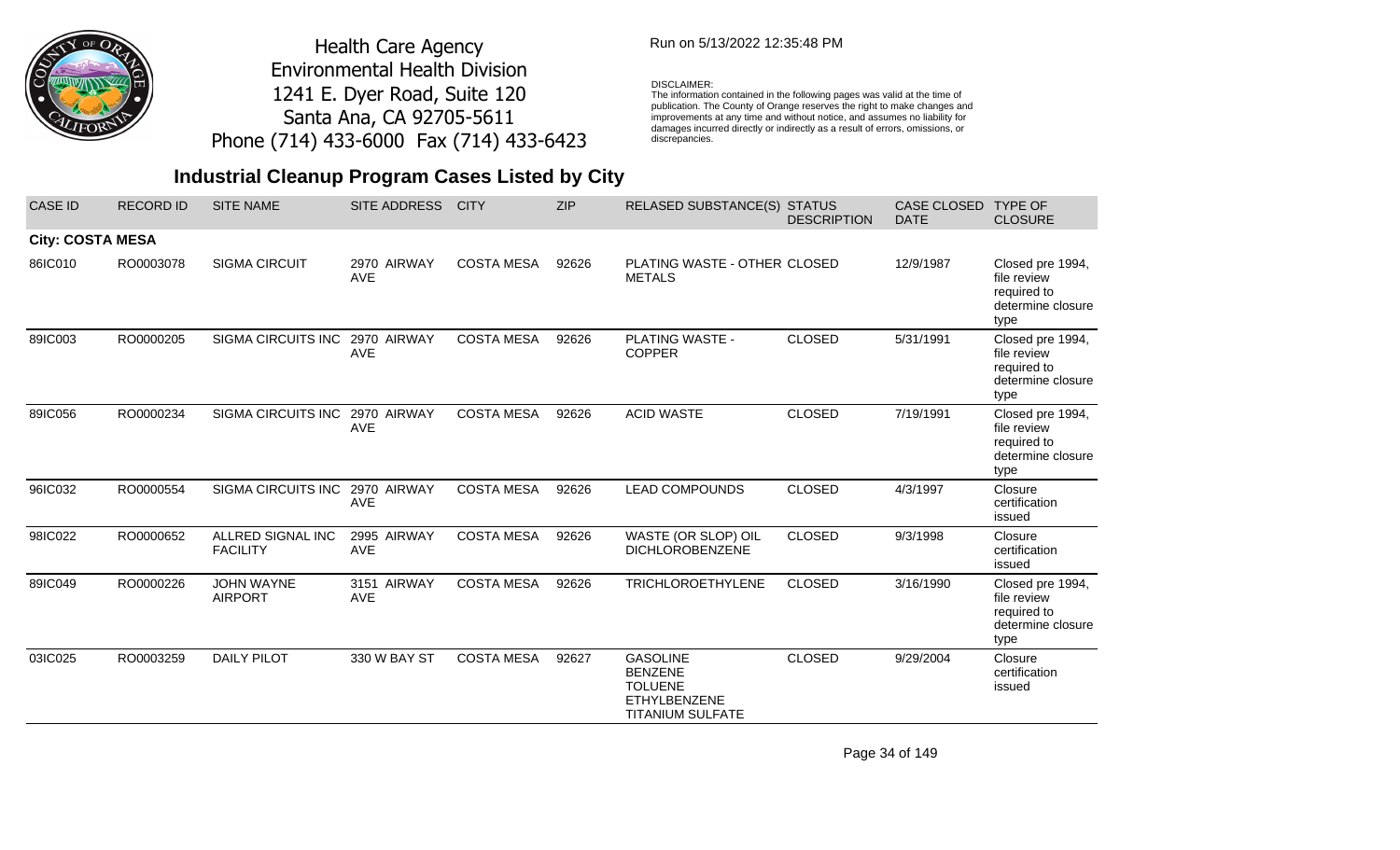

## Run on 5/13/2022 12:35:48 PM

#### DISCLAIMER:

The information contained in the following pages was valid at the time of publication. The County of Orange reserves the right to make changes and improvements at any time and without notice, and assumes no liability for damages incurred directly or indirectly as a result of errors, omissions, or discrepancies.

| <b>CASE ID</b>          | <b>RECORD ID</b> | <b>SITE NAME</b>                                        | <b>SITE ADDRESS</b>           | <b>CITY</b>       | <b>ZIP</b> | <b>RELASED SUBSTANCE(S)</b>                   | <b>STATUS</b><br><b>DESCRIPTION</b> | <b>CASE CLOSED</b><br><b>DATE</b> | <b>TYPE OF</b><br><b>CLOSURE</b>                                            |
|-------------------------|------------------|---------------------------------------------------------|-------------------------------|-------------------|------------|-----------------------------------------------|-------------------------------------|-----------------------------------|-----------------------------------------------------------------------------|
| <b>City: COSTA MESA</b> |                  |                                                         |                               |                   |            |                                               |                                     |                                   |                                                                             |
| 01IC010                 | RO0000030        | THE TUNE UP SHOP                                        | 449 W BAY ST                  | <b>COSTA MESA</b> | 92627      | <b>FUEL WASTE</b><br>ORGANIC COMPOUNDS        | <b>CLOSED</b>                       | 5/29/2001                         | Closure<br>certification<br>issued                                          |
| 97IC002                 | RO0000588        | <b>BRISTOL VILLAGE</b><br><b>CLEANERS</b>               | 260 BRISTOL ST COSTA MESA     |                   | 92626      | PERCHLOROETHYLENE                             | <b>CLOSED</b>                       | 1/16/1997                         | Closure<br>certification<br>issued                                          |
| 04IC009                 | RO0003293        | AL & J'S CLEANERS                                       | 270 BRISTOL ST COSTA MESA     |                   | 92626      | PERCHLOROETHYLENE<br><b>TRICHLOROETHYLENE</b> | <b>CLOSED</b>                       | 1/27/2005                         | Closure<br>certification<br>issued                                          |
| 88IC052                 | RO0000136        | <b>WADE FAMILY</b><br>TRUST/ARCO<br><b>STATION</b>      | 2990 BRISTOL<br><b>ST</b>     | <b>COSTA MESA</b> | 92627      | DATA NOT ENTERED,<br><b>SEE FILE</b>          | <b>CLOSED</b>                       | 2/5/1988                          | Transferred to<br><b>OCLOP Program</b>                                      |
| 14IC001                 | RO0003611        | <b>COSTA MESA</b><br><b>VILLAGE CLEANERS</b>            | 3033 BRISTOL<br><b>ST</b>     | <b>COSTA MESA</b> | 92626-     | DATA NOT ENTERED,<br><b>SEE FILE</b>          | <b>CLOSED</b>                       | 9/3/2015                          | Closure<br>certification<br>issued                                          |
| 03IC022                 | RO0003248        | <b>INSTANT JUNGLE</b><br>PROPERTIES, LLC<br><b>SITE</b> | 2100-2130<br><b>CANYON DR</b> | <b>COSTA MESA</b> | 92627      | POLYCHLORINATED<br><b>BIPHENYLS</b>           | <b>CLOSED</b>                       | 12/19/2005                        | Closure<br>certification<br>issued                                          |
| 88IC085                 | RO0000166        | THE BATTERY<br><b>FACTORY</b>                           | 2130 CANYON<br><b>DR</b>      | <b>COSTA MESA</b> | 92627      | <b>ACID WASTE WITH</b><br><b>HEAVY METALS</b> | <b>CLOSED</b>                       | 3/29/1991                         | Closed pre 1994,<br>file review<br>required to<br>determine closure<br>type |
| 92IC060                 | RO0000410        | R K B INVESTMENTS                                       | 380 CLINTON<br><b>ST</b>      | <b>COSTA MESA</b> | 92626      | <b>COPPER COMPOUNDS</b>                       | <b>CLOSED</b>                       | 2/2/1995                          | Closure<br>certification<br>issued                                          |
| 05IC017                 | RO0003356        | <b>FORMER GAS</b><br><b>STATION</b>                     | 1045 EL<br><b>CAMINO DR</b>   | <b>COSTA MESA</b> | 92626      | <b>GASOLINE</b>                               | <b>CLOSED</b>                       | 11/17/2005                        | Closure<br>certification<br>issued                                          |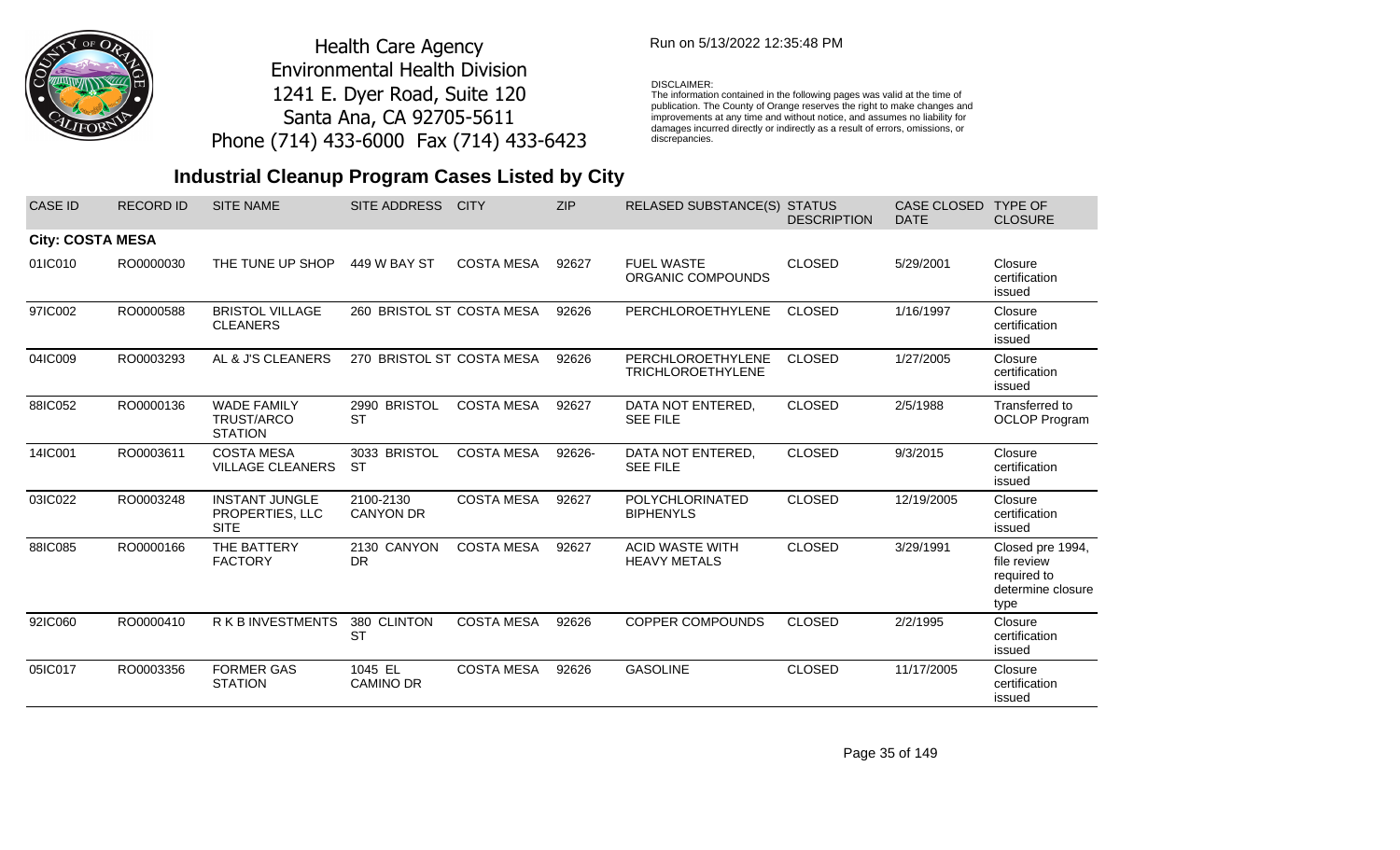

## Run on 5/13/2022 12:35:48 PM

#### DISCLAIMER:

The information contained in the following pages was valid at the time of publication. The County of Orange reserves the right to make changes and improvements at any time and without notice, and assumes no liability for damages incurred directly or indirectly as a result of errors, omissions, or discrepancies.

# **Industrial Cleanup Program Cases Listed by City**

| <b>CASE ID</b>          | <b>RECORD ID</b> | <b>SITE NAME</b>                                         | SITE ADDRESS                      | <b>CITY</b>       | <b>ZIP</b> | RELASED SUBSTANCE(S) STATUS                                                                      | <b>DESCRIPTION</b> | <b>CASE CLOSED</b><br><b>DATE</b> | <b>TYPE OF</b><br><b>CLOSURE</b>     |
|-------------------------|------------------|----------------------------------------------------------|-----------------------------------|-------------------|------------|--------------------------------------------------------------------------------------------------|--------------------|-----------------------------------|--------------------------------------|
| <b>City: COSTA MESA</b> |                  |                                                          |                                   |                   |            |                                                                                                  |                    |                                   |                                      |
| 14IC006                 | RO0003617        | <b>COSTA MESA</b><br><b>COUNTRY CLUB</b>                 | 1701 GOLF<br><b>COURSE DR</b>     | <b>COSTA MESA</b> | 92626-     | DATA NOT ENTERED,<br><b>SEE FILE</b>                                                             | <b>CLOSED</b>      | 12/31/2018                        | Closure<br>certification<br>issued   |
| 00IC005                 | RO0000024        | <b>BAYSHORE ANIMAL</b><br><b>HOSPITAL</b>                | 2077 HARBOR<br><b>BLVD</b>        | <b>COSTA MESA</b> | 92626      | <b>GASOLINE</b><br><b>FUEL WASTE</b><br>ORGANIC COMPOUNDS                                        | <b>CLOSED</b>      | 7/28/2000                         | Closure<br>certification<br>issued   |
| 14IC011                 | RO0003623        | RANDY'S<br><b>AUTOMOTIVE</b>                             | 2089 HARBOR<br><b>BLVD</b>        | <b>COSTA MESA</b> | 92627-     | DATA NOT ENTERED,<br><b>SEE FILE</b>                                                             | <b>CLOSED</b>      | 5/8/2015                          | Closure<br>certification<br>issued   |
| 00IC008                 | RO0000027        | <b>HAMILTON / HARBOR</b><br><b>PROPERTY</b>              | 2089 & 2093<br><b>HARBOR BLVD</b> | <b>COSTA MESA</b> | 92627      | <b>GASOLINE</b><br><b>BENZENE</b><br><b>ETHYLBENZENE</b><br><b>TOLUENE</b><br>METHYL BUTYL ETHER | <b>CLOSED</b>      | 10/19/2000                        | Referred to<br><b>Regional Board</b> |
| 98IC040                 | RO0000672        | <b>HARBOR CENTER</b><br><b>CLEANERS</b>                  | 2300 HARBOR<br><b>BLVD</b>        | <b>COSTA MESA</b> | 92626      | PERCHLOROETHYLENE                                                                                | <b>CLOSED</b>      | 12/7/1998                         | Closure<br>certification<br>issued   |
| 99IC009                 | RO0000727        | <b>HIX PONTIAC</b>                                       | 2480 HARBOR<br><b>BLVD</b>        | <b>COSTA MESA</b> | 92626      | WASTE (OR SLOP) OIL                                                                              | <b>CLOSED</b>      | 5/24/1999                         | Closure<br>certification<br>issued   |
| 05IC016                 | RO0003355        | <b>FORMER AUTO</b><br>SALES/SERVICE<br><b>FACILITY</b>   | 2845 HARBOR<br><b>BLVD</b>        | <b>COSTA MESA</b> | 92627      | WASTE (OR SLOP) OIL<br><b>DICHLOROBENZENE</b>                                                    | <b>CLOSED</b>      | 1/10/2006                         | Closure<br>certification<br>issued   |
| 95IC035                 | RO0000515        | <b>FORMERLY AUTO</b><br><b>DEALERSHIP</b>                | 2860 HARBOR<br><b>BLVD</b>        | <b>COSTA MESA</b> | 92626      | WASTE (OR SLOP) OIL                                                                              | <b>CLOSED</b>      | 12/15/1995                        | Closure<br>certification<br>issued   |
| 01IC033                 | RO0000054        | <b>ATLAS DODGE</b><br><b>CHRYSLER</b><br><b>PLYMOUTH</b> | 2929 HARBOR<br><b>BLVD</b>        | <b>COSTA MESA</b> | 92626      | <b>FUEL WASTE</b>                                                                                | <b>CLOSED</b>      | 7/19/2002                         | Closure<br>certification<br>issued   |

Page 36 of 149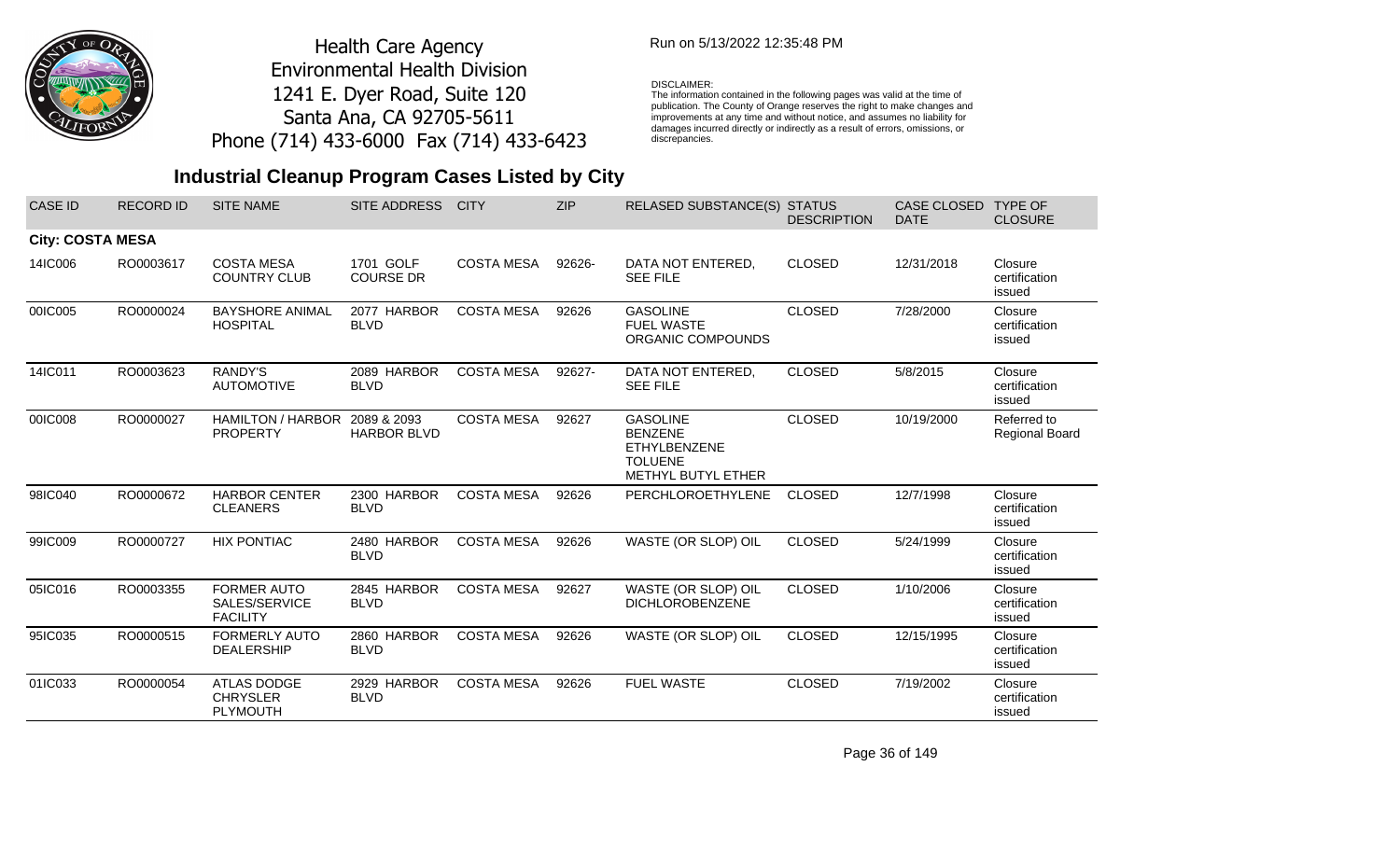

## Run on 5/13/2022 12:35:48 PM

### DISCLAIMER:

The information contained in the following pages was valid at the time of publication. The County of Orange reserves the right to make changes and improvements at any time and without notice, and assumes no liability for damages incurred directly or indirectly as a result of errors, omissions, or discrepancies.

| <b>CASE ID</b>          | <b>RECORD ID</b> | <b>SITE NAME</b>                          | <b>SITE ADDRESS</b>                     | <b>CITY</b>       | <b>ZIP</b> | <b>RELASED SUBSTANCE(S)</b>                                                       | <b>STATUS</b><br><b>DESCRIPTION</b> | CASE CLOSED<br><b>DATE</b> | <b>TYPE OF</b><br><b>CLOSURE</b>                                            |
|-------------------------|------------------|-------------------------------------------|-----------------------------------------|-------------------|------------|-----------------------------------------------------------------------------------|-------------------------------------|----------------------------|-----------------------------------------------------------------------------|
| <b>City: COSTA MESA</b> |                  |                                           |                                         |                   |            |                                                                                   |                                     |                            |                                                                             |
| 87IC021                 | RO0000103        | W S CIRCUITS                              | 1281 LOGAN<br><b>AVE</b>                | <b>COSTA MESA</b> | 92626      | DATA NOT ENTERED,<br><b>SEE FILE</b>                                              | <b>CLOSED</b>                       | 4/10/1989                  | Closed pre 1994,<br>file review<br>required to<br>determine closure<br>type |
| 01IC037                 | RO0003019        | <b>AVIATION</b><br><b>EQUIPMENT</b>       | 1571<br><b>MACARTHUR</b><br><b>BLVD</b> | <b>COSTA MESA</b> | 92626      | SOLVENTS-<br><b>HALOGENATED</b><br>ORGANIC COMPOUNDS                              | <b>CLOSED</b>                       | 2/18/2009                  | Closure<br>certification<br>issued                                          |
| 05IC011                 | RO0003345        | <b>FORMER EATON</b><br><b>CORPORATION</b> | 1640<br><b>MONROVIA AVE</b>             | <b>COSTA MESA</b> | 92627      | PERCHLOROETHYLENE<br><b>TRICHLOROETHYLENE</b><br><b>DICHLOROETHYLENE</b><br>(1,2) | <b>CLOSED</b>                       | 11/3/2005                  | Voluntary<br>Cleanup Program<br>Termination                                 |
| 94IC026                 | RO0000473        | EATON CORP M S C<br><b>PRODUCTS</b>       | 1640<br><b>MONROVIA</b>                 | <b>COSTA MESA</b> | 92627      | SOLVENTS-<br><b>HALOGENATED</b>                                                   | <b>CLOSED</b>                       | 11/3/1994                  | Closure<br>certification<br>issued                                          |
| 97IC021                 | RO0000590        | <b>STONINGTON</b><br><b>PROPERTY</b>      | 1696 NEWPORT COSTA MESA<br><b>BLVD</b>  |                   | 92627      | <b>FUEL WASTE</b><br>ORGANIC COMPOUNDS                                            | <b>CLOSED</b>                       | 12/26/1997                 | Closure<br>certification<br>issued                                          |
| 00IC012                 | RO0000005        | DRY CLEAN FOR<br><b>LESS</b>              | 1704 NEWPORT COSTA MESA<br><b>BLVD</b>  |                   | 92627      | PERCHLOROETHYLENE                                                                 | <b>CLOSED</b>                       | 9/5/2000                   | Closure<br>certification<br>issued                                          |
| 02IC022                 | RO0003113        | 55/PAULARINO FUEL<br>SPILL SITE           | 0 PAULARINO<br>AVE                      | <b>COSTA MESA</b> | 92626      | <b>FUEL WASTE</b>                                                                 | <b>CLOSED</b>                       | 11/17/2006                 | Closure<br>certification<br>issued                                          |
| 89IC024                 | RO0000199        | <b>HEIRWOOD</b><br>SHUTTERS INC           | 1977<br>PLACENTIA AVE                   | <b>COSTA MESA</b> | 92627      | DATA NOT ENTERED,<br><b>SEE FILE</b>                                              | <b>CLOSED</b>                       | 6/20/1995                  | Closure<br>certification<br>issued                                          |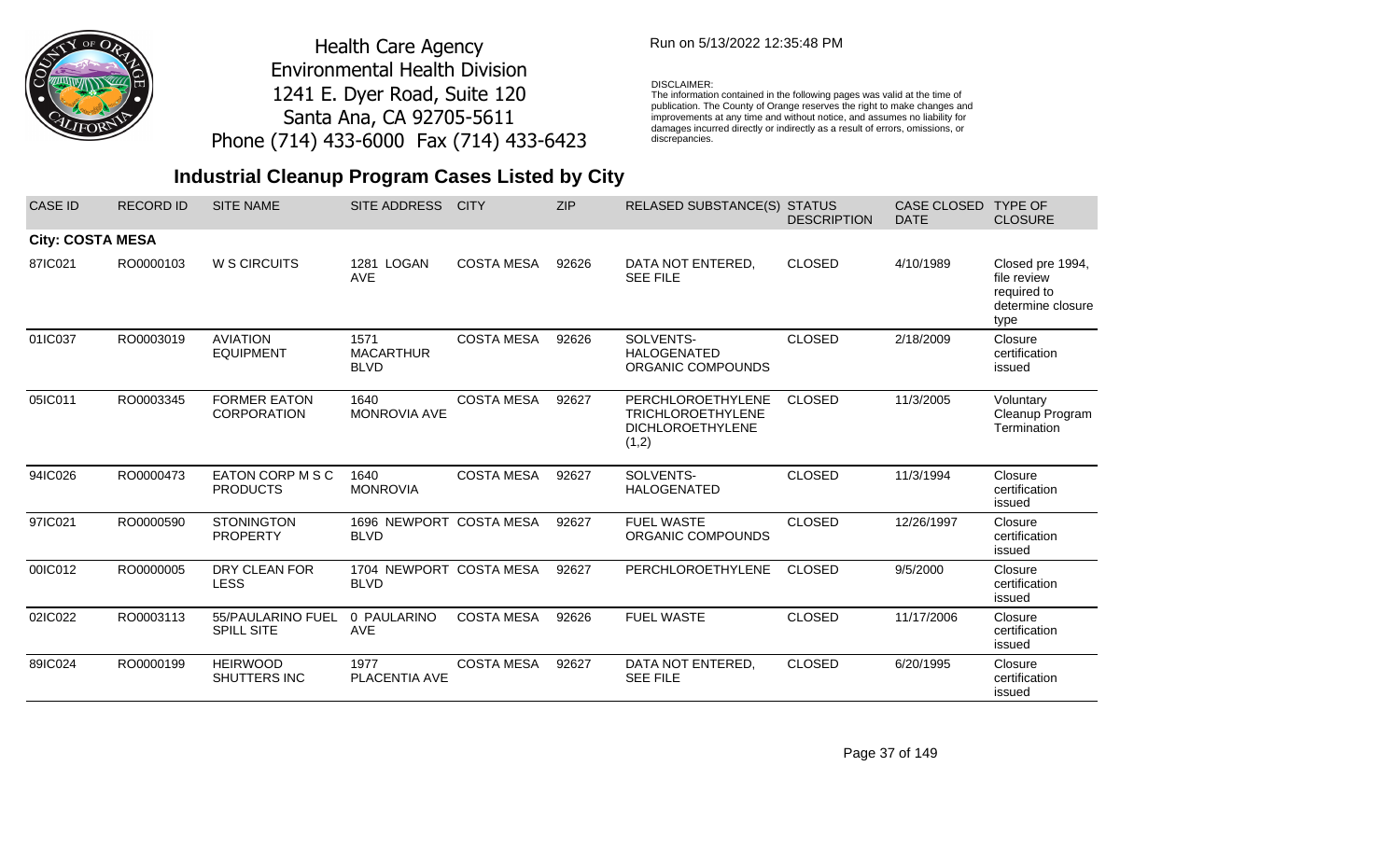

### Run on 5/13/2022 12:35:48 PM

#### DISCLAIMER:

The information contained in the following pages was valid at the time of publication. The County of Orange reserves the right to make changes and improvements at any time and without notice, and assumes no liability for damages incurred directly or indirectly as a result of errors, omissions, or discrepancies.

| <b>CASE ID</b>          | <b>RECORD ID</b> | <b>SITE NAME</b>                               | SITE ADDRESS                           | <b>CITY</b>       | <b>ZIP</b> | RELASED SUBSTANCE(S) STATUS                                                 | <b>DESCRIPTION</b> | CASE CLOSED<br><b>DATE</b> | <b>TYPE OF</b><br><b>CLOSURE</b>                                            |
|-------------------------|------------------|------------------------------------------------|----------------------------------------|-------------------|------------|-----------------------------------------------------------------------------|--------------------|----------------------------|-----------------------------------------------------------------------------|
| <b>City: COSTA MESA</b> |                  |                                                |                                        |                   |            |                                                                             |                    |                            |                                                                             |
| 95IC040                 | RO0000521        | <b>MESA AUTO</b><br><b>DISMANTLERS</b>         | 2075<br>PLACENTIA AVE                  | <b>COSTA MESA</b> | 92627      | WASTE (OR SLOP) OIL                                                         | <b>CLOSED</b>      | 1/21/1998                  | Voluntary<br>Cleanup Program<br>Termination                                 |
| 09IC001                 | RO0003505        | <b>GUNBILIR PROPERTY</b>                       | 1520<br>PONDEROSA ST                   | <b>COSTA MESA</b> | 92626      | PERCHLOROETHYLENE<br><b>TRICHLOROETHYLENE</b><br>ORGANIC COMPOUNDS          | <b>CLOSED</b>      | 5/8/2013                   | Closure<br>certification<br>issued                                          |
| 96IC016                 | RO0000536        | <b>VALENTEC WELLS</b>                          | 3190 PULLMAN<br><b>ST</b>              | <b>COSTA MESA</b> | 92626      | PERCHLOROETHYLENE<br><b>TRICHLOROETHYLENE</b>                               | <b>CLOSED</b>      | 5/1/1996                   | Closure<br>certification<br>issued                                          |
| 03IC007                 | RO0003138        | <b>CANON BUSINESS</b><br><b>MACHINES</b>       | 3191 RED HILL<br><b>AVE</b>            | <b>COSTA MESA</b> | 92626      | PERCHLOROETHYLENE<br><b>TRICHLOROETHYLENE</b><br>ORGANIC COMPOUNDS          | <b>CLOSED</b>      | 4/12/2006                  | Closure<br>certification<br>issued                                          |
| 91IC005                 | RO0000337        | LOS ANGELES TIMES 1375                         | <b>SUNFLOWER</b><br><b>AVE</b>         | <b>COSTA MESA</b> | 92626      | <b>INK/SOLVENT</b>                                                          | <b>CLOSED</b>      | 5/15/1991                  | Transferred to<br><b>OCLOP Program</b>                                      |
| 05IC018                 | RO0003360        | <b>FORMER TEXACO</b><br><b>SERVICE STATION</b> | 1695 SUPERIOR COSTA MESA<br><b>AVE</b> |                   | 92627      | <b>FUEL WASTE</b>                                                           | <b>CLOSED</b>      | 2/27/2006                  | Closure<br>certification<br>issued                                          |
| 07IC014                 | RO0003443        | WALGREEN<br><b>COMPANY</b><br><b>PROPERTY</b>  | 1726 SUPERIOR COSTA MESA<br>AVE        |                   | 92627      | SOLVENTS-<br><b>HALOGENATED</b><br><b>FUEL WASTE</b><br>WASTE (OR SLOP) OIL | <b>CLOSED</b>      | 11/3/2016                  | Referred to<br><b>Regional Board</b>                                        |
| 92IC015                 | RO0000360        | KRAGEN #725                                    | 1739 SUPERIOR COSTA MESA<br>AVE        |                   | 92627      | WASTE (OR SLOP) OIL                                                         | <b>CLOSED</b>      | 7/7/1992                   | Closed pre 1994,<br>file review<br>required to<br>determine closure<br>type |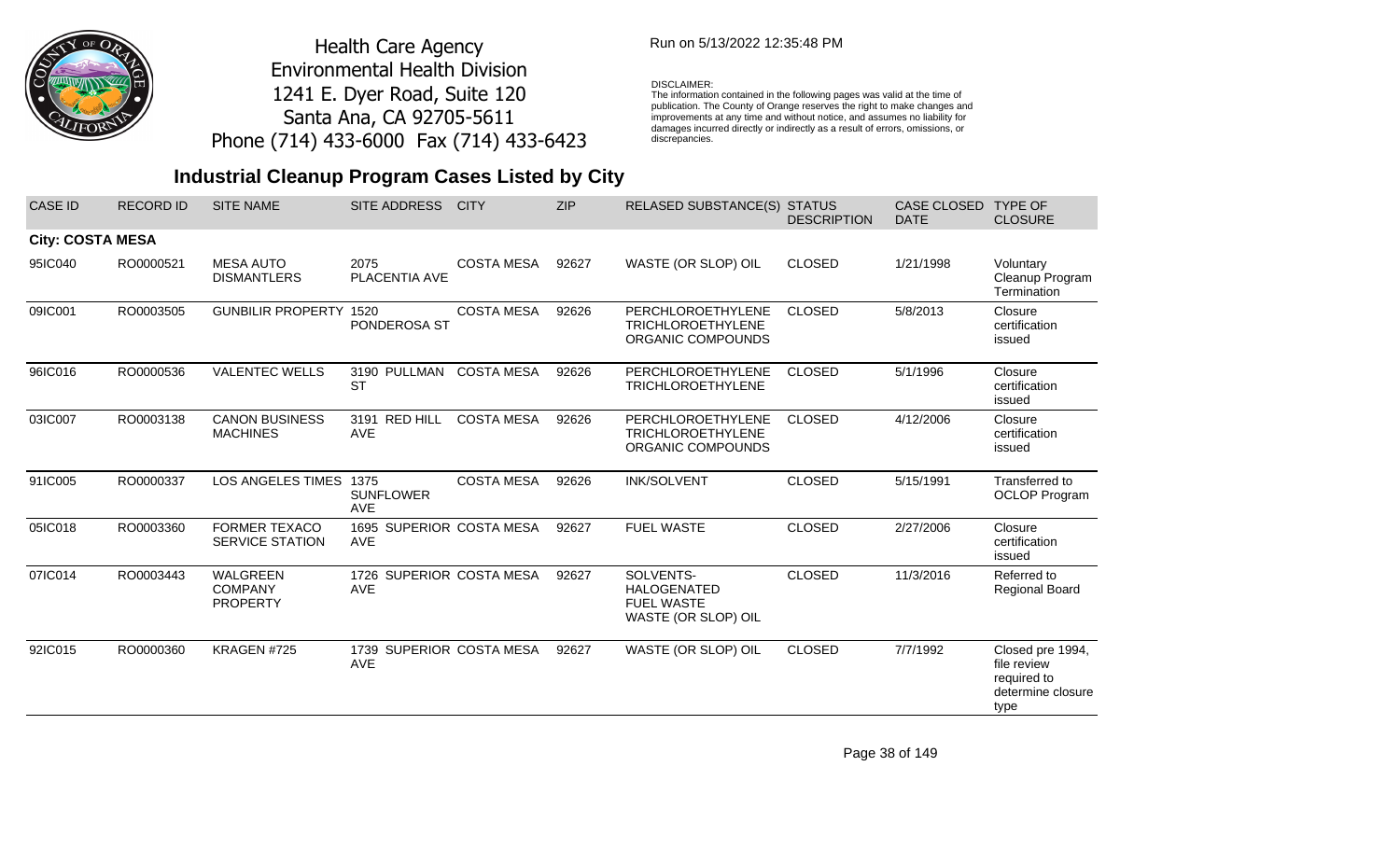

## Run on 5/13/2022 12:35:48 PM

#### DISCLAIMER:

The information contained in the following pages was valid at the time of publication. The County of Orange reserves the right to make changes and improvements at any time and without notice, and assumes no liability for damages incurred directly or indirectly as a result of errors, omissions, or discrepancies.

| CASE ID            | <b>RECORD ID</b> | <b>SITE NAME</b>                                                                                                                 | SITE ADDRESS                            | <b>CITY</b>         | <b>ZIP</b> | RELASED SUBSTANCE(S) STATUS          | <b>DESCRIPTION</b> | CASE CLOSED<br><b>DATE</b> | <b>TYPE OF</b><br><b>CLOSURE</b>            |
|--------------------|------------------|----------------------------------------------------------------------------------------------------------------------------------|-----------------------------------------|---------------------|------------|--------------------------------------|--------------------|----------------------------|---------------------------------------------|
| City: COTO DE CAZA |                  |                                                                                                                                  |                                         |                     |            |                                      |                    |                            |                                             |
| 94IC011            | RO0000457        | COTO DE CAZA LTD<br><i><b>IVARIOUS</b></i><br><b>LOCATIONS WITHIN</b><br><b>GOLF COURSE AND</b><br><b>RESIDENTIAL</b><br>TRACTS) | 0 COTO DE<br>CAZA<br><b>DEVELOPMENT</b> | COTO DE CAZA 92679  |            | <b>LEAD COMPOUNDS</b>                | <b>CLOSED</b>      | 10/8/1998                  | Closure<br>certification<br>issued          |
| 11IC014            | RO0003566        | <b>TENTATIVE TRACT</b><br>MAP NO. 17325.<br>COTO DE CAZA<br><b>DEVELOPMENT</b>                                                   | 0 VAN GOGH<br>WAY & OAK<br>CANYON       | COTO DE CAZA 92679- |            | DATA NOT ENTERED.<br><b>SEE FILE</b> | <b>CLOSED</b>      | 4/27/2015                  | Voluntary<br>Cleanup Program<br>Termination |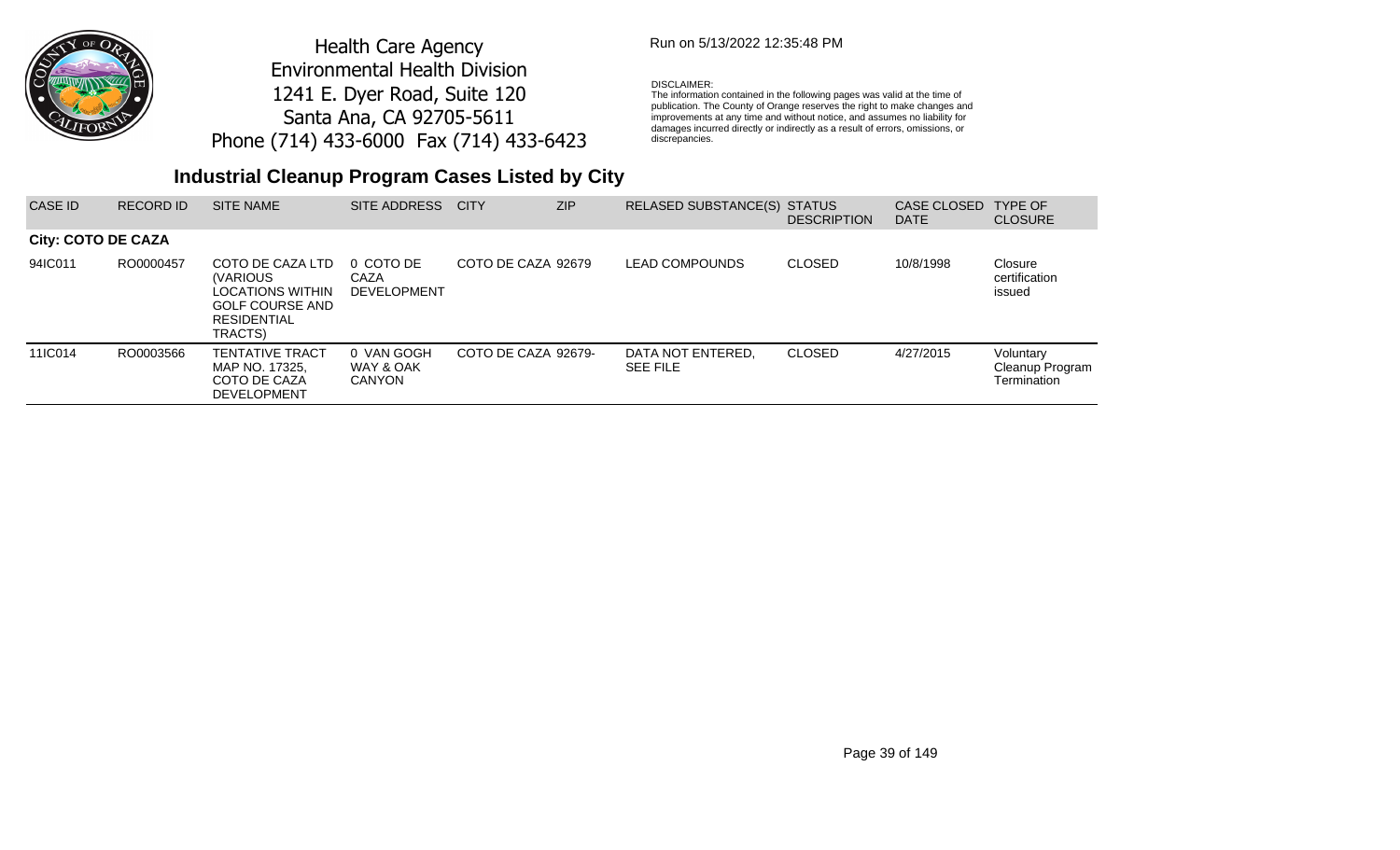

### Run on 5/13/2022 12:35:48 PM

#### DISCLAIMER:

The information contained in the following pages was valid at the time of publication. The County of Orange reserves the right to make changes and improvements at any time and without notice, and assumes no liability for damages incurred directly or indirectly as a result of errors, omissions, or discrepancies.

| <b>CASE ID</b>       | <b>RECORD ID</b> | <b>SITE NAME</b>                                                | SITE ADDRESS                                | <b>CITY</b>    | <b>ZIP</b> | RELASED SUBSTANCE(S) STATUS           | <b>DESCRIPTION</b> | CASE CLOSED<br><b>DATE</b> | <b>TYPE OF</b><br><b>CLOSURE</b>                                            |
|----------------------|------------------|-----------------------------------------------------------------|---------------------------------------------|----------------|------------|---------------------------------------|--------------------|----------------------------|-----------------------------------------------------------------------------|
| <b>City: CYPRESS</b> |                  |                                                                 |                                             |                |            |                                       |                    |                            |                                                                             |
| 91IC044              | RO0000331        | <b>KON TIKI CLEANERS</b>                                        | 4065 BALL RD                                | <b>CYPRESS</b> | 90630      | <b>PERCHLOROETHYLENE</b>              | <b>CLOSED</b>      | 10/21/1998                 | Closure<br>certification<br>issued                                          |
| 87IC019              | RO0000100        | TEXACO TANK FARM- 4743 E BALL RD CYPRESS<br><b>LOS ALAMITOS</b> |                                             |                | 90630      | <b>FUEL WASTE</b>                     | <b>CLOSED</b>      | 6/4/1990                   | Closure<br>certification<br>issued                                          |
| 98IC023              | RO0000653        | DRY CLEAN BEST                                                  | 6863 KATELLA<br><b>AVE</b>                  | <b>CYPRESS</b> | 90630      | PERCHLOROETHYLENE                     | <b>CLOSED</b>      | 7/31/1998                  | Closure<br>certification<br>issued                                          |
| 99IC023              | RO0000697        | <b>CITY OF CYPRESS</b>                                          | <b>UNK NE</b><br>KATELLA &<br><b>WALKER</b> | <b>CYPRESS</b> | 90630      | <b>DDT</b><br><b>WASTE PESTICIDES</b> | <b>CLOSED</b>      | 6/21/1999                  | Closure<br>certification<br>issued                                          |
| 99IC002              | RO0000693        | <b>CASTER GROUP LP</b><br><b>PROPERTY</b>                       | 5071 LINCOLN<br><b>AVE</b>                  | <b>CYPRESS</b> | 90630      | <b>FUEL WASTE</b>                     | <b>CLOSED</b>      | 6/10/1999                  | Closure<br>certification<br>issued                                          |
| 96IC018              | RO0000538        | THE TILE STORE<br>(ECKES PROPERTY                               | 5175 LINCOLN<br><b>AVE</b>                  | <b>CYPRESS</b> | 90630      | ORGANIC COMPOUNDS                     | <b>CLOSED</b>      | 7/3/1996                   | Closure<br>certification<br>issued                                          |
| 97IC056              | RO0000628        | HOME DEPOT                                                      | 5800 LINCOLN<br><b>AVE</b>                  | <b>CYPRESS</b> | 90630      | WASTE (OR SLOP) OIL                   | <b>CLOSED</b>      | 2/11/1998                  | Closure<br>certification<br>issued                                          |
| 89IC008              | RO0000237        | <b>MIDAS MUFFLER</b>                                            | 6142 LINCOLN<br><b>AVE</b>                  | <b>CYPRESS</b> | 90630      | DATA NOT ENTERED,<br><b>SEE FILE</b>  | <b>CLOSED</b>      | 8/9/1989                   | Closed pre 1994,<br>file review<br>required to<br>determine closure<br>type |
| 13IC017              | RO0003607        | PAPA'S TIRE AND<br><b>AUTO SHOP</b>                             | 6178 LINCOLN<br><b>AVE</b>                  | <b>CYPRESS</b> | 90630-     | DATA NOT ENTERED,<br><b>SEE FILE</b>  | <b>CLOSED</b>      | 3/23/2015                  | Closure<br>certification<br>issued                                          |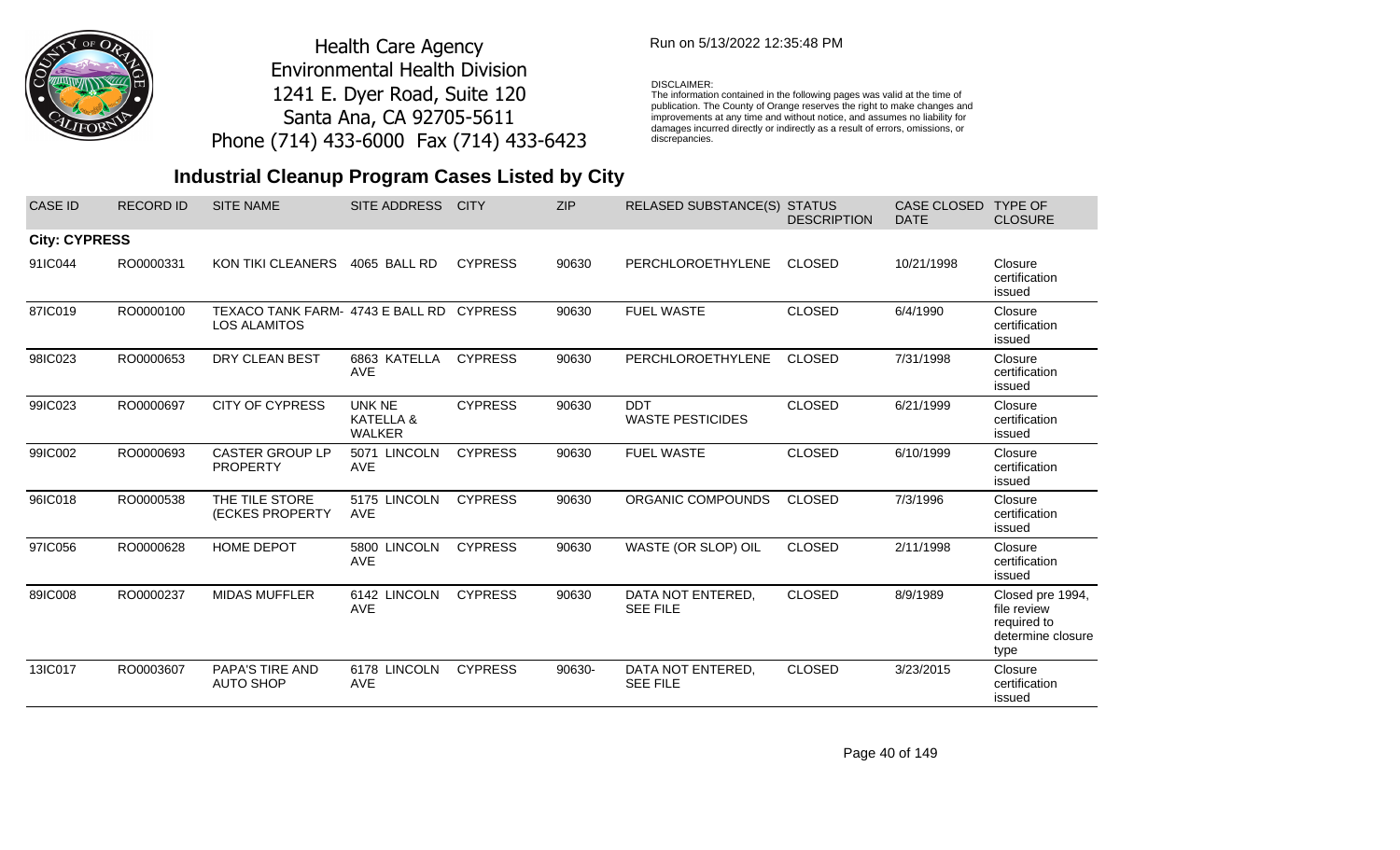

## Run on 5/13/2022 12:35:48 PM

#### DISCLAIMER:

The information contained in the following pages was valid at the time of publication. The County of Orange reserves the right to make changes and improvements at any time and without notice, and assumes no liability for damages incurred directly or indirectly as a result of errors, omissions, or discrepancies.

| CASE ID              | <b>RECORD ID</b> | <b>SITE NAME</b>                                                      | SITE ADDRESS                      | <b>CITY</b>    | <b>ZIP</b> | <b>RELASED SUBSTANCE(S) STATUS</b>                                 | <b>DESCRIPTION</b> | <b>CASE CLOSED</b><br><b>DATE</b> | <b>TYPE OF</b><br><b>CLOSURE</b>   |
|----------------------|------------------|-----------------------------------------------------------------------|-----------------------------------|----------------|------------|--------------------------------------------------------------------|--------------------|-----------------------------------|------------------------------------|
| <b>City: CYPRESS</b> |                  |                                                                       |                                   |                |            |                                                                    |                    |                                   |                                    |
| 06IC023              | RO0003413        | <b>PACIFIC TERMINAL</b><br><b>ALNOR FACILITY</b>                      | 5042 ORANGE<br><b>AVE</b>         | <b>CYPRESS</b> | 90630      | WASTE (OR SLOP) OIL                                                | <b>CLOSED</b>      | 12/10/2007                        | Closure<br>certification<br>issued |
| 12IC003              | RO0003574        | <b>PACIFIC TERMINALS-</b><br><b>ALNOOR FACILITY</b><br><b>CYPRESS</b> | 5042 ORANGE<br><b>AVE</b>         | <b>CYPRESS</b> | 90630-     | PERCHLOROETHYLENE                                                  | CLOSED             | 5/24/2012                         | Closure<br>certification<br>issued |
| 98IC027              | RO0000657        | <b>UPRR SPILL SITE</b>                                                | <b>UNK ORANGE</b><br><b>AVE</b>   | <b>CYPRESS</b> | 90630      | <b>FUEL WASTE</b>                                                  | <b>CLOSED</b>      | 12/31/1998                        | Closure<br>certification<br>issued |
| 96IC001              | RO0000529        | <b>CYPRESS EAST</b><br><b>SHOPPING CENTER</b>                         | 10015 VALLEY<br><b>VIEW ST</b>    | <b>CYPRESS</b> | 90630      | PERCHLOROETHYLENE<br><b>TRICHLOROETHYLENE</b>                      | <b>CLOSED</b>      | 3/4/1997                          | Closure<br>certification<br>issued |
| 04IC015              | RO0003315        | THE BOEING<br><b>COMPANY</b>                                          | 10800 VALLEY<br><b>VIEW ST</b>    | <b>CYPRESS</b> | 90630      | OIL AND WATER                                                      | <b>CLOSED</b>      | 1/27/2005                         | Closure<br>certification<br>issued |
| 03IC008              | RO0003139        | DIAMOND CLEANERS 9111 VALLEY                                          | <b>VIEW ST</b>                    | <b>CYPRESS</b> | 90630      | PERCHLOROETHYLENE                                                  | <b>CLOSED</b>      | 4/26/2004                         | Closure<br>certification<br>issued |
| 99IC045              | RO0000721        | <b>FORMER UPRR</b><br>RIGHT-OF-WAY                                    | 10600 WALKER CYPRESS<br><b>ST</b> |                | 90630      | <b>LEAD COMPOUNDS</b>                                              | <b>CLOSED</b>      | 12/6/1999                         | Closure<br>certification<br>issued |
| 09IC009              | RO0003516        | CYPRESS CLEANERS 9947 WALKER                                          | <b>ST</b>                         | <b>CYPRESS</b> | 90630      | PERCHLOROETHYLENE<br><b>TRICHLOROETHYLENE</b><br>ORGANIC COMPOUNDS | <b>OPEN</b>        |                                   |                                    |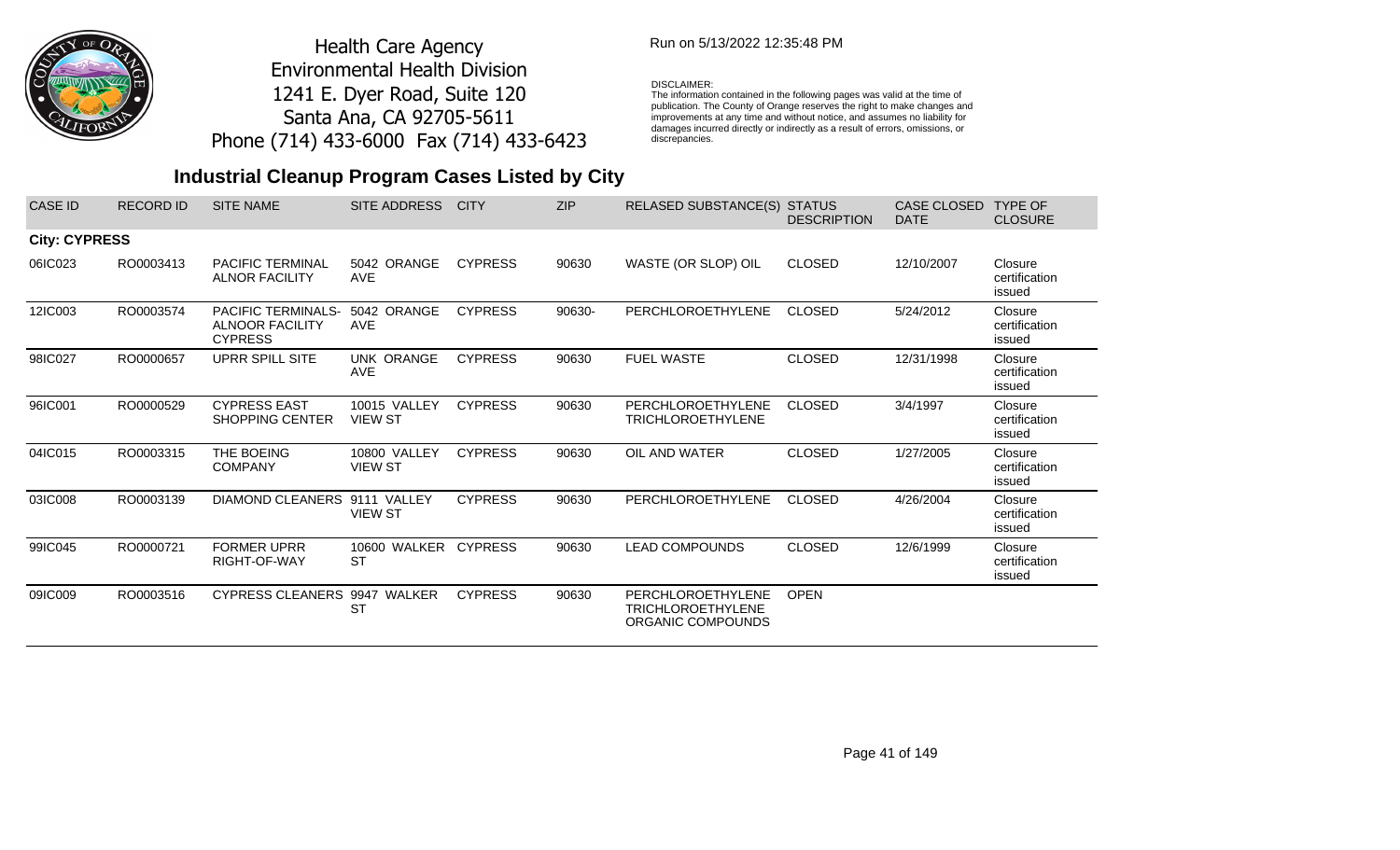

### Run on 5/13/2022 12:35:48 PM

#### DISCLAIMER:

The information contained in the following pages was valid at the time of publication. The County of Orange reserves the right to make changes and improvements at any time and without notice, and assumes no liability for damages incurred directly or indirectly as a result of errors, omissions, or discrepancies.

| CASE ID                 | <b>RECORD ID</b> | <b>SITE NAME</b>                                 | SITE ADDRESS                                            | <b>CITY</b>       | <b>ZIP</b> | RELASED SUBSTANCE(S) STATUS            | <b>DESCRIPTION</b> | CASE CLOSED<br><b>DATE</b> | <b>TYPE OF</b><br><b>CLOSURE</b>   |
|-------------------------|------------------|--------------------------------------------------|---------------------------------------------------------|-------------------|------------|----------------------------------------|--------------------|----------------------------|------------------------------------|
| <b>City: DANA POINT</b> |                  |                                                  |                                                         |                   |            |                                        |                    |                            |                                    |
| 09IC014                 | RO0003525        | <b>MONARCH BEACH</b><br><b>PLAZA</b>             | 24034 CAMINO<br>DEL AVION                               | DANA POINT        | 92629      | PERCHLOROETHYLENE<br>TRICHLOROETHYLENE | <b>OPEN</b>        |                            |                                    |
| 97IC050                 | RO0000622        | LANTERN BAY<br><b>CLEANERS</b>                   | 24839 DEL<br>PRADO AVE                                  | DANA POINT        | 92629      | PERCHLOROETHYLENE                      | CLOSED             | 1/6/1998                   | Closure<br>certification<br>issued |
| 98IC017                 | RO0000647        | <b>CELEBRITY</b><br><b>CLEANERS</b>              | 32585 GOLDEN<br>LANTERN                                 | DANA POINT        | 92629      | PERCHLOROETHYLENE                      | CLOSED             | 5/4/1999                   | Closure<br>certification<br>issued |
| 04IC006                 | RO0003285        | MONARCH BAY (FMR<br>MICHEL'S)<br><b>CLEANERS</b> | 32932 PACIFIC<br><b>COAST</b><br><b>HIGHWAY HWY</b>     | DANA POINT        | 92629      | PERCHLOROETHYLENE                      | <b>OPEN</b>        |                            |                                    |
| 04IC017                 | RO0003318        | SOUTH COAST<br><b>WATER DISTRICT</b>             | 34500 BLK<br><b>WEST OF</b><br>DOHENY PARK<br><b>RD</b> | <b>DANA POINT</b> | 92624      | <b>FUEL WASTE</b>                      | <b>CLOSED</b>      | 1/3/2005                   | Closure<br>certification<br>issued |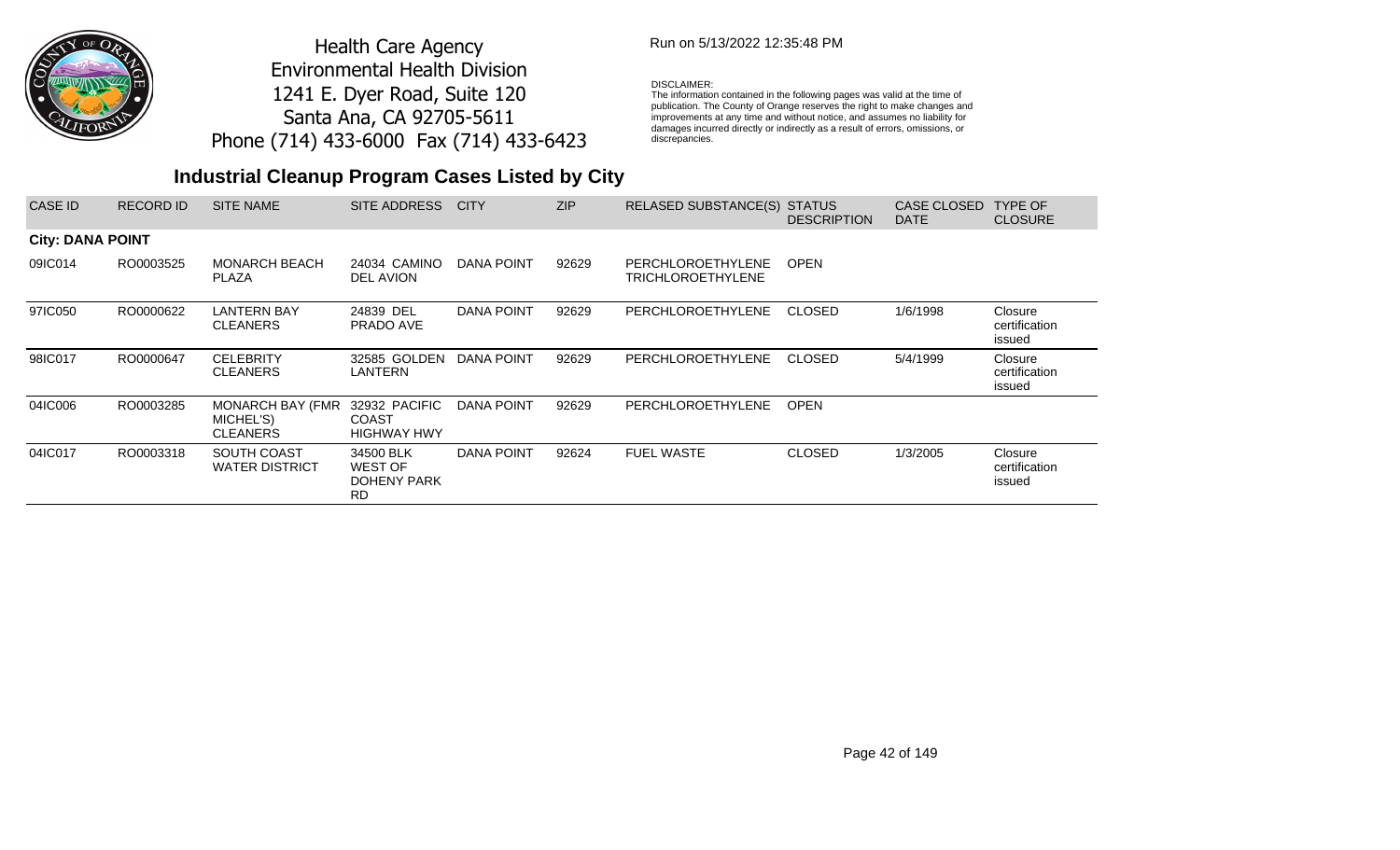

## Run on 5/13/2022 12:35:48 PM

#### DISCLAIMER:

The information contained in the following pages was valid at the time of publication. The County of Orange reserves the right to make changes and improvements at any time and without notice, and assumes no liability for damages incurred directly or indirectly as a result of errors, omissions, or discrepancies.

## **Industrial Cleanup Program Cases Listed by City**

| <b>CASE ID</b> | <b>RECORD ID</b>             | <b>SITE NAME</b>                                                   | <b>SITE ADDRESS</b>                        | <b>CITY</b>               | <b>ZIP</b> | <b>RELASED SUBSTANCE(S) STATUS</b>                                                | <b>DESCRIPTION</b> | CASE CLOSED<br><b>DATE</b> | <b>TYPE OF</b><br><b>CLOSURE</b>                                            |
|----------------|------------------------------|--------------------------------------------------------------------|--------------------------------------------|---------------------------|------------|-----------------------------------------------------------------------------------|--------------------|----------------------------|-----------------------------------------------------------------------------|
|                | <b>City: FOUNTAIN VALLEY</b> |                                                                    |                                            |                           |            |                                                                                   |                    |                            |                                                                             |
| 99IC005        | RO0000723                    | A C TRANSMISSION                                                   | 10575 BECHLER FOUNTAIN<br><b>RIVER AVE</b> | VALLEY                    | 92708      | WASTE (OR SLOP) OIL<br>SOLVENTS-<br><b>HALOGENATED</b>                            | <b>CLOSED</b>      | 3/23/1999                  | Closure<br>certification<br>issued                                          |
| 07IC009        | RO0003437                    | <b>CLASSIC CLEANRES</b>                                            | 16027<br><b>BROOKHURST</b><br><b>ST</b>    | <b>FOUNTAIN</b><br>VALLEY | 92708      | <b>TRICHLOROETHYLENE</b><br>PERCHLOROETHYLENE<br>ORGANIC COMPOUNDS                | <b>CLOSED</b>      | 5/29/2008                  | Closure<br>certification<br>issued                                          |
| 99IC035        | RO0000710                    | <b>U SAVE CLEANERS</b>                                             | 16027<br><b>BROOKHURST</b><br><b>ST</b>    | <b>FOUNTAIN</b><br>VALLEY | 92708      | PERCHLOROETHYLENE<br>ORGANIC COMPOUNDS                                            | <b>CLOSED</b>      | 10/13/1999                 | Closure<br>certification<br>issued                                          |
| 91IC015        | RO0000300                    | MOBIL (18-KAV)                                                     | 17025<br><b>BROOKHURST</b><br><b>ST</b>    | <b>FOUNTAIN</b><br>VALLEY | 92708      | WASTE (OR SLOP) OIL                                                               | <b>CLOSED</b>      | 2/18/1992                  | Closed pre 1994,<br>file review<br>required to<br>determine closure<br>type |
| 12IC002        | RO0003573                    | <b>FOUNTAIN VALLEY</b><br><b>BROOKHURST &amp;</b><br><b>SLATER</b> | 17570<br><b>BROOKHURST</b><br><b>ST</b>    | <b>FOUNTAIN</b><br>VALLEY | 92708-     | ARSENIOUS ACID AND<br><b>SALTS</b>                                                | <b>CLOSED</b>      | 1/9/2014                   | Closure<br>certification<br>issued                                          |
| 05IC005        | RO0003334                    | ROYAL CLEANERS                                                     | 18449<br><b>BROOKHURST</b><br><b>ST</b>    | <b>FOUNTAIN</b><br>VALLEY | 92708      | <b>TRICHLOROETHYLENE</b><br>PERCHLOROETHYLENE<br><b>DICHLOROETHYLENE</b><br>(1,2) | <b>CLOSED</b>      | 4/27/2005                  | Voluntary<br>Cleanup Program<br>Termination                                 |
| 11IC007        | RO0003559                    | <b>FOUNTAIN VALLEY</b><br><b>PROMENADE</b>                         | 18449<br><b>BROOKHURST</b><br><b>ST</b>    | <b>FOUNTAIN</b><br>VALLEY | 92708-     | PERCHLOROETHYLENE                                                                 | <b>OPEN</b>        |                            |                                                                             |
| 99IC019        | RO0000692                    | <b>ROYAL CLEANERS</b>                                              | 18449<br><b>BROOKHURST</b><br><b>ST</b>    | <b>FOUNTAIN</b><br>VALLEY | 92708      | PERCHLOROETHYLENE<br>SOLVENTS-<br><b>HALOGENATED</b>                              | <b>CLOSED</b>      | 10/9/2002                  | Closure<br>certification<br>issued                                          |

Page 43 of 149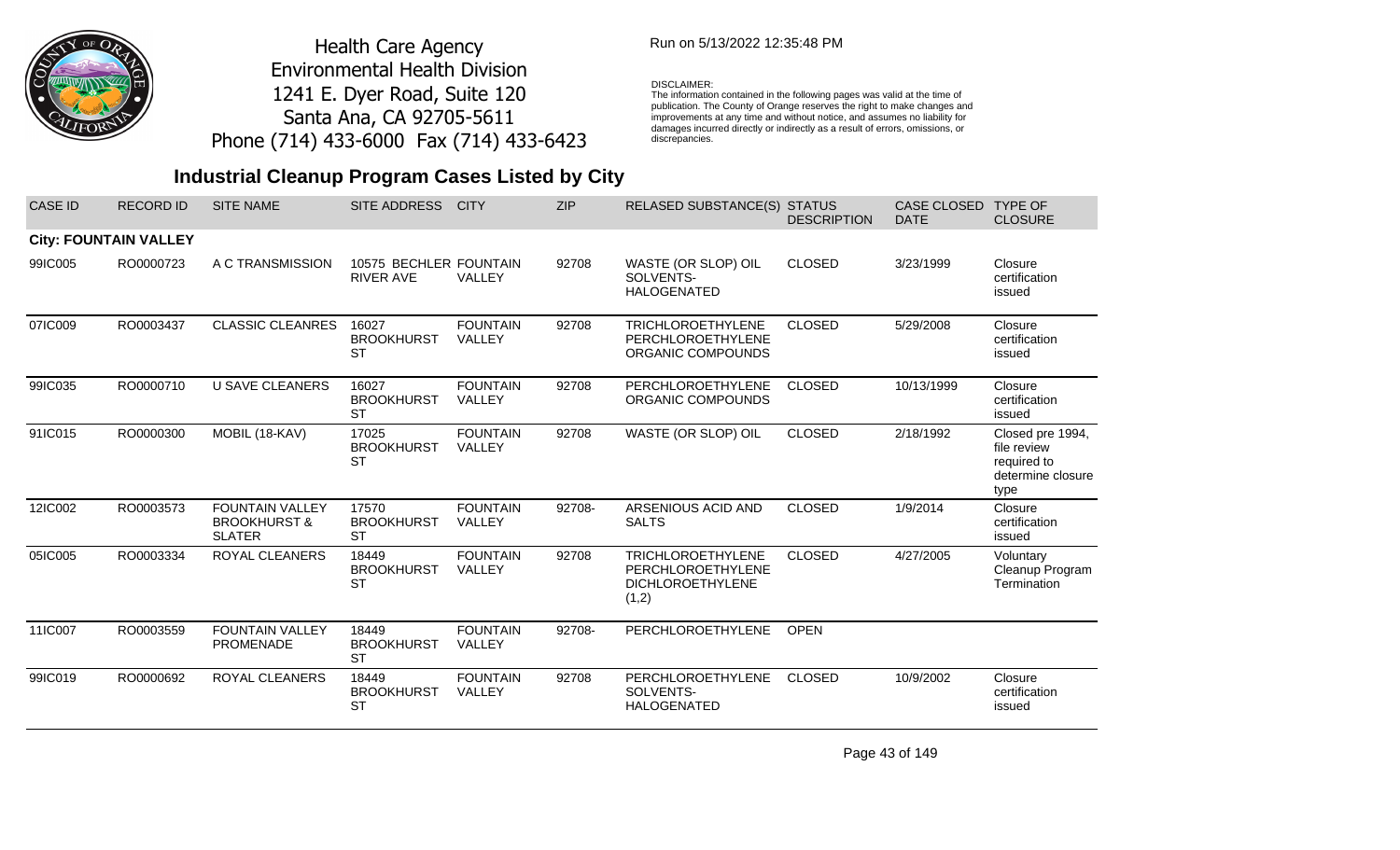

### Run on 5/13/2022 12:35:48 PM

#### DISCLAIMER:

The information contained in the following pages was valid at the time of publication. The County of Orange reserves the right to make changes and improvements at any time and without notice, and assumes no liability for damages incurred directly or indirectly as a result of errors, omissions, or discrepancies.

## **Industrial Cleanup Program Cases Listed by City**

| <b>CASE ID</b> | <b>RECORD ID</b>             | <b>SITE NAME</b>                                                                 | <b>SITE ADDRESS</b>                        | <b>CITY</b>               | <b>ZIP</b> | <b>RELASED SUBSTANCE(S)</b>                   | <b>STATUS</b><br><b>DESCRIPTION</b> | <b>CASE CLOSED</b><br><b>DATE</b> | <b>TYPE OF</b><br><b>CLOSURE</b>            |
|----------------|------------------------------|----------------------------------------------------------------------------------|--------------------------------------------|---------------------------|------------|-----------------------------------------------|-------------------------------------|-----------------------------------|---------------------------------------------|
|                | <b>City: FOUNTAIN VALLEY</b> |                                                                                  |                                            |                           |            |                                               |                                     |                                   |                                             |
| 93IC014        | RO0000426                    | ARCO #1912                                                                       | 18480<br><b>BROOKHURST</b><br><b>ST</b>    | <b>FOUNTAIN</b><br>VALLEY | 92708      | WASTE (OR SLOP) OIL                           | <b>CLOSED</b>                       | 8/4/1994                          | Closure<br>certification<br>issued          |
| 13IC008        | RO0003597                    | <b>CROWN CLEANERS</b>                                                            | 18583<br><b>BROOKHURST</b><br><b>ST</b>    | <b>FOUNTAIN</b><br>VALLEY | 92708-     | PERCHLOROETHYLENE<br><b>TRICHLOROETHYLENE</b> | <b>CLOSED</b>                       | 5/23/2013                         | Voluntary<br>Cleanup Program<br>Termination |
| 96IC031        | RO0000553                    | <b>CROWN CLEANERS</b>                                                            | 18583<br><b>BROOKHURST</b><br><b>ST</b>    | <b>FOUNTAIN</b><br>VALLEY | 92708      | PERCHLOROETHYLENE<br><b>TRICHLOROETHYLENE</b> | <b>CLOSED</b>                       | 5/30/2003                         | Closure<br>certification<br>issued          |
| 09IC022        | RO0003535                    | <b>VACANT LOT-</b><br>FORMER PRICE LESS AVE<br><b>FUEL SITE</b>                  | 11520 EDINGER FOUNTAIN                     | VALLEY                    | 92708      | <b>GASOLINE</b><br>ORGANIC COMPOUNDS          | <b>CLOSED</b>                       | 7/22/2010                         |                                             |
| 98IC033        | RO0000664                    | <b>WU FAMILY TRUST</b><br><b>PROPERTY</b>                                        | 9138 EDINGER<br><b>AVE</b>                 | <b>FOUNTAIN</b><br>VALLEY | 92708      | PERCHLOROETHYLENE                             | <b>CLOSED</b>                       | 10/2/1998                         | Closure<br>certification<br>issued          |
| 13IC002        | RO0003591                    | <b>OCWD SECONDARY</b><br>EFFLUENT AND<br><b>FLOW EQUALIZATION</b><br><b>AREA</b> | 10505<br><b>GARFIELD AVE</b>               | <b>FOUNTAIN</b><br>VALLEY | 92708-     | <b>TOXAPHENE</b><br><b>DDT</b>                | <b>CLOSED</b>                       | 11/9/2015                         | Closure<br>certification<br>issued          |
| 96IC048        | RO0000571                    | <b>MAGNOLIA PLAZA</b><br><b>MOMART CLEANERS</b>                                  | 9043 GARFIELD<br><b>AVE</b>                | <b>FOUNTAIN</b><br>VALLEY | 92708      | PERCHLOROETHYLENE                             | <b>CLOSED</b>                       | 7/15/2004                         | Referred to<br>Regional Board               |
| 95IC018        | RO0000496                    | EXXON #7-3236                                                                    | 16225 HARBOR<br><b>BLVD</b>                | <b>FOUNTAIN</b><br>VALLEY | 92708      | WASTE (OR SLOP) OIL                           | <b>CLOSED</b>                       | 10/6/1995                         | Closure<br>certification<br>issued          |
| 00IC027        | RO0000021                    | <b>BONDED CLEANERS</b>                                                           | 16540 HARBOR<br><b>BLVD</b>                | <b>FOUNTAIN</b><br>VALLEY | 92708      | PERCHLOROETHYLENE<br><b>TRICHLOROETHYLENE</b> | <b>CLOSED</b>                       | 5/10/2001                         | Closure<br>certification<br>issued          |
| 94IC001        | RO0000455                    | <b>NEWPORT</b><br>ADHESIVES INC                                                  | <b>17390 MOUNT</b><br>CLIFFWOOD CIR VALLEY | <b>FOUNTAIN</b>           | 92708      | PERCHLOROETHYLENE                             | <b>CLOSED</b>                       | 7/25/1994                         | Closure<br>certification<br>issued          |

Page 44 of 149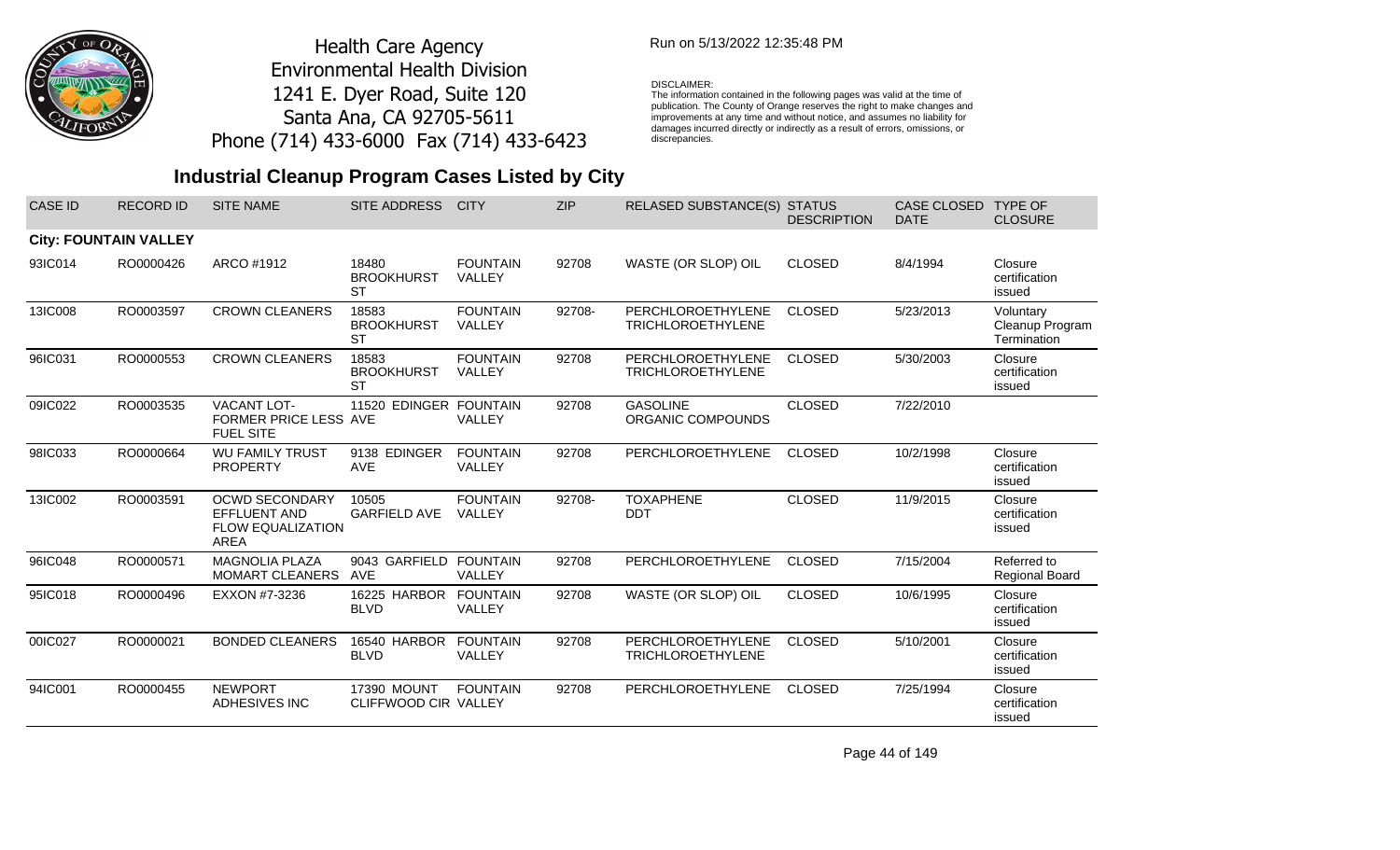

## Run on 5/13/2022 12:35:48 PM

#### DISCLAIMER:

The information contained in the following pages was valid at the time of publication. The County of Orange reserves the right to make changes and improvements at any time and without notice, and assumes no liability for damages incurred directly or indirectly as a result of errors, omissions, or discrepancies.

## **Industrial Cleanup Program Cases Listed by City**

| CASE ID | RECORD ID                    | SITE NAME                      | SITE ADDRESS                   | <b>CITY</b>               | <b>ZIP</b> | RELASED SUBSTANCE(S) STATUS | <b>DESCRIPTION</b> | CASE CLOSED<br><b>DATE</b> | <b>TYPE OF</b><br><b>CLOSURE</b>   |
|---------|------------------------------|--------------------------------|--------------------------------|---------------------------|------------|-----------------------------|--------------------|----------------------------|------------------------------------|
|         | <b>City: FOUNTAIN VALLEY</b> |                                |                                |                           |            |                             |                    |                            |                                    |
| 93IC010 | RO0000422                    | COAST YELLOW CAB<br>CORP       | 17300 MT<br><b>HERRMANN ST</b> | <b>FOUNTAIN</b><br>VALLEY | 92708      | OIL AND WATER               | <b>CLOSED</b>      | 11/30/1993                 | Closure<br>certification<br>issued |
| 01IC009 | RO0000061                    | ROYALTY DRY<br><b>CLEANERS</b> | <b>10585 SLATER</b><br>AVE     | FOUNTAIN<br><b>VALLEY</b> | 92708      | PERCHLOROETHYLENE           | CLOSED             | 6/27/2001                  | Closure<br>certification<br>issued |

Page 45 of 149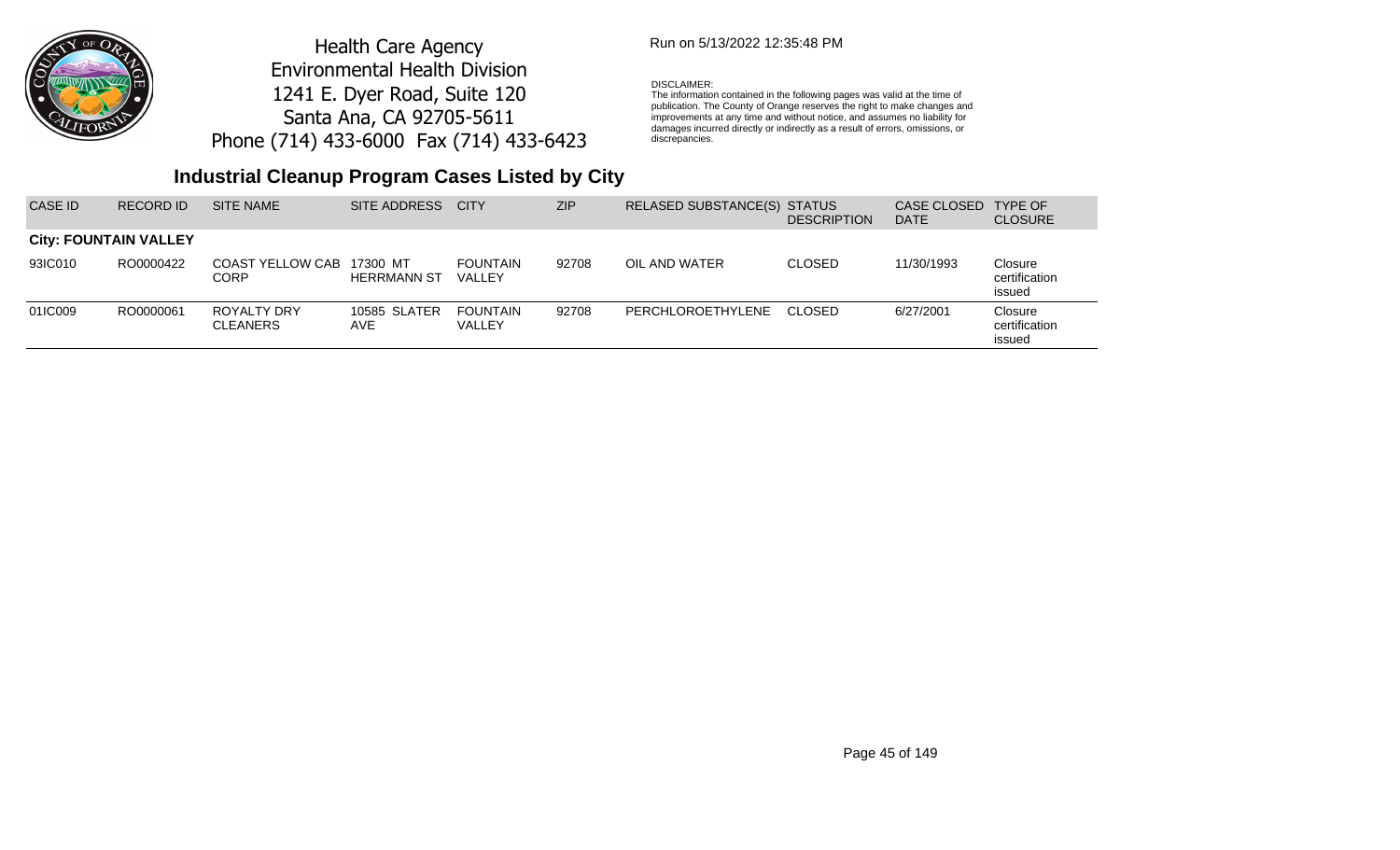

### Run on 5/13/2022 12:35:48 PM

### DISCLAIMER:

The information contained in the following pages was valid at the time of publication. The County of Orange reserves the right to make changes and improvements at any time and without notice, and assumes no liability for damages incurred directly or indirectly as a result of errors, omissions, or discrepancies.

| <b>CASE ID</b>         | <b>RECORD ID</b> | <b>SITE NAME</b>                              | <b>SITE ADDRESS</b>                           | <b>CITY</b>      | <b>ZIP</b> | <b>RELASED SUBSTANCE(S)</b>            | <b>STATUS</b><br><b>DESCRIPTION</b> | <b>CASE CLOSED</b><br><b>DATE</b> | <b>TYPE OF</b><br><b>CLOSURE</b>                                            |
|------------------------|------------------|-----------------------------------------------|-----------------------------------------------|------------------|------------|----------------------------------------|-------------------------------------|-----------------------------------|-----------------------------------------------------------------------------|
| <b>City: FULLERTON</b> |                  |                                               |                                               |                  |            |                                        |                                     |                                   |                                                                             |
| 88IC071                | RO0000154        | <b>UNKNOWN</b>                                | 360 S ACACIA<br><b>AVE</b>                    | <b>FULLERTON</b> | 92631      | DATA NOT ENTERED,<br><b>SEE FILE</b>   | <b>CLOSED</b>                       | 5/27/1988                         | Closed pre 1994,<br>file review<br>required to<br>determine closure<br>type |
| 90IC005                | RO0000283        | PROGRAMMED<br><b>COMPOSITES INC</b>           | 1234 E ASH AVE FULLERTON                      |                  | 92631      | DATA NOT ENTERED,<br><b>SEE FILE</b>   | <b>CLOSED</b>                       | 5/7/1990                          | Closed pre 1994,<br>file review<br>required to<br>determine closure<br>type |
| 92IC041                | RO0000389        | <b>UNOCAL EAST</b><br><b>COYOTE OIL FIELD</b> | 500 E<br><b>BASTANCHURY</b><br><b>RD</b>      | <b>FULLERTON</b> | 92831      | WASTE (OR SLOP) OIL                    | <b>CLOSED</b>                       | 12/17/2001                        | Closure<br>certification<br>issued                                          |
| 91IC052                | RO0000340        | UNOCAL-<br>NORTHWEST UNIT 10                  | <b>UNK</b><br><b>BASTANCHURY</b><br><b>RD</b> | <b>FULLERTON</b> | 92635      | WASTE (OR SLOP) OIL                    | <b>CLOSED</b>                       | 3/25/1992                         | Closed pre 1994,<br>file review<br>required to<br>determine closure<br>type |
| 89IC014                | RO0000188        | <b>UNION OIL-STERN</b><br><b>REALTY LEASE</b> | <b>UNK</b><br><b>BASTANCHURY</b><br>& BREA    | <b>FULLERTON</b> | 92635      | WASTE (OR SLOP) OIL                    | <b>CLOSED</b>                       | 6/24/1991                         | Closed pre 1994,<br>file review<br>required to<br>determine closure<br>type |
| 01IC030                | RO0000051        | <b>HAWKS POINT</b><br>(CENTEX HOMES)          | 14000 BEACH<br><b>BLVD</b>                    | <b>FULLERTON</b> | 92832      | <b>FUEL WASTE</b><br>ORGANIC COMPOUNDS | <b>CLOSED</b>                       | 4/28/2003                         | Closure<br>certification<br>issued                                          |
| 01IC031                | RO0000052        | <b>CHEVRON EMERY</b><br><b>LEASE</b>          | 14000 BEACH<br><b>BLVD</b>                    | <b>FULLERTON</b> | 92833      | <b>FUEL WASTE</b><br>ORGANIC COMPOUNDS | <b>CLOSED</b>                       | 10/15/2001                        | Closure<br>certification<br>issued                                          |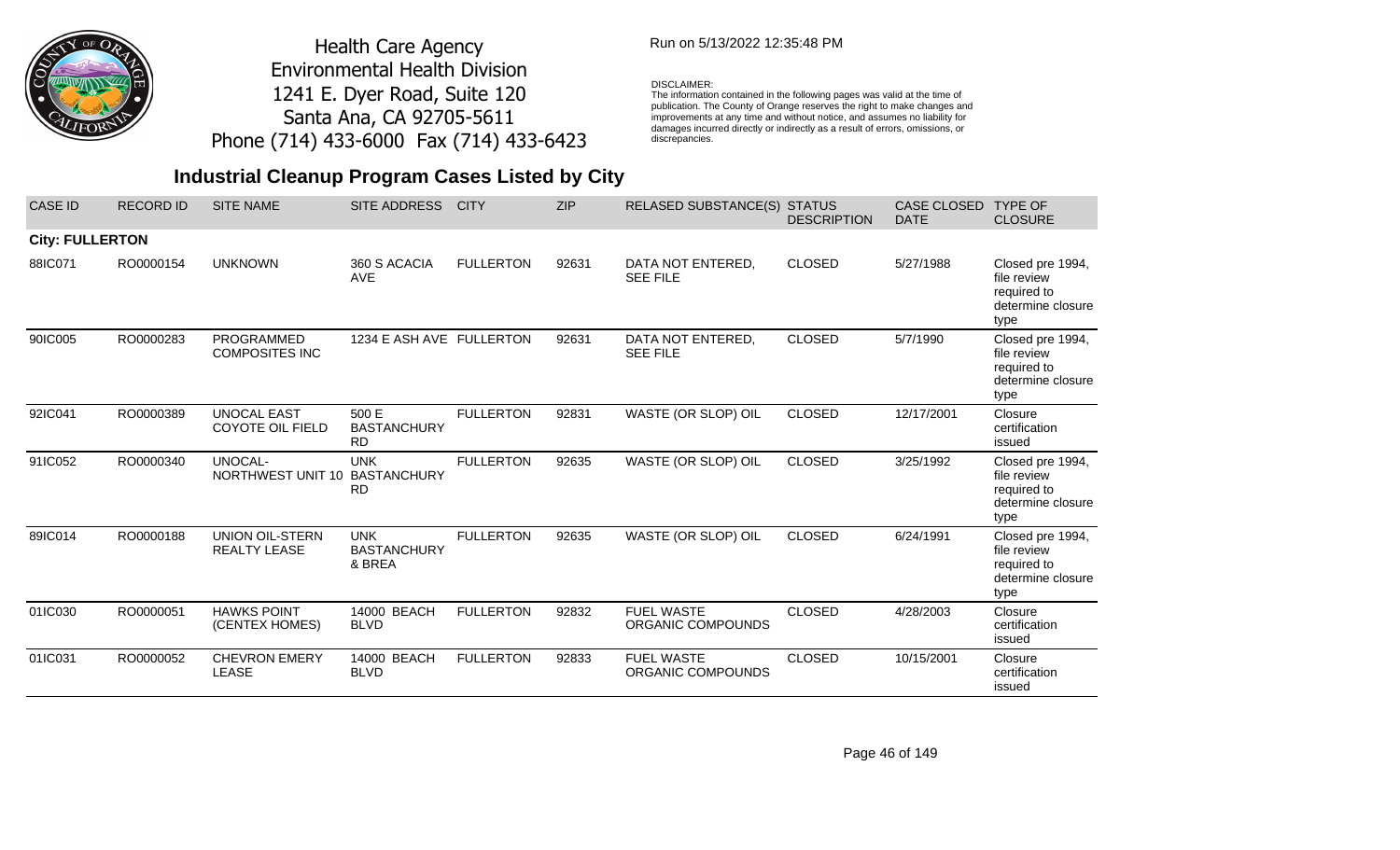

### Run on 5/13/2022 12:35:48 PM

#### DISCLAIMER:

The information contained in the following pages was valid at the time of publication. The County of Orange reserves the right to make changes and improvements at any time and without notice, and assumes no liability for damages incurred directly or indirectly as a result of errors, omissions, or discrepancies.

| <b>CASE ID</b>         | <b>RECORD ID</b> | <b>SITE NAME</b>                                                    | <b>SITE ADDRESS</b>                  | <b>CITY</b>      | <b>ZIP</b> | <b>RELASED SUBSTANCE(S)</b> | <b>STATUS</b><br><b>DESCRIPTION</b> | <b>CASE CLOSED</b><br><b>DATE</b> | <b>TYPE OF</b><br><b>CLOSURE</b>                                            |
|------------------------|------------------|---------------------------------------------------------------------|--------------------------------------|------------------|------------|-----------------------------|-------------------------------------|-----------------------------------|-----------------------------------------------------------------------------|
| <b>City: FULLERTON</b> |                  |                                                                     |                                      |                  |            |                             |                                     |                                   |                                                                             |
| 95IC024                | RO0000503        | <b>CHEVRON EMERY</b><br><b>LEASE</b>                                | 14000 BEACH<br><b>BLVD</b>           | <b>FULLERTON</b> | 92833      | WASTE (OR SLOP) OIL         | <b>CLOSED</b>                       | 12/4/1997                         | Closure<br>certification<br>issued                                          |
| 97IC033                | RO0000603        | <b>TRACT 15408</b>                                                  | UNK BEACH<br><b>BLVD</b>             | <b>FULLERTON</b> | 92833      | <b>FUEL WASTE</b>           | <b>CLOSED</b>                       | 10/17/1997                        | Closure<br>certification<br>issued                                          |
| 98IC045                | RO0000677        | <b>TRACT 15408</b>                                                  | UNK BEACH<br><b>BLVD</b>             | <b>FULLERTON</b> | 92833      | <b>FUEL WASTE</b>           | <b>CLOSED</b>                       | 3/4/1999                          | Voluntary<br>Cleanup Program<br>Termination                                 |
| 08IC009                | RO0003475        | <b>SUNNY HILLS</b><br><b>RAQUET</b><br>CLUB/JACARANDA<br><b>DEV</b> | 1900 CAMINO<br><b>LOMA</b>           | <b>FULLERTON</b> | 92833      | PERCHLOROETHYLENE           | <b>CLOSED</b>                       | 11/14/2008                        | Closure<br>certification<br>issued                                          |
| 89IC042                | RO0000219        | <b>FULLERTON CITY</b><br><b>HALL</b>                                | 303 W<br><b>COMMONWEAL</b><br>TH AVE | <b>FULLERTON</b> | 92632      | ETHYLBENZENE                | <b>CLOSED</b>                       | 11/18/1991                        | Closed pre 1994,<br>file review<br>required to<br>determine closure<br>type |
| 09IC013                | RO0003523        | UNIVERSITY HOUSE<br><b>FULLERTON</b>                                | 555N<br><b>COMMONWEAL</b><br>TH AVE  | <b>FULLERTON</b> | 92831      | WASTE (OR SLOP) OIL         | <b>CLOSED</b>                       | 10/19/2009                        | Closure<br>certification<br>issued                                          |
| 96IC014                | RO0000534        | <b>GOODWIN HONDA</b>                                                | 736 W<br><b>COMMONWEAL</b><br>TH AVE | <b>FULLERTON</b> | 92632      | WASTE (OR SLOP) OIL         | <b>CLOSED</b>                       | 5/22/1996                         | Closure<br>certification<br>issued                                          |
| 90IC043                | RO0000276        | <b>CATELLUS DEVELOP</b><br>(TRACT#13221)                            | UNK DALE &<br><b>MALVERN</b>         | <b>FULLERTON</b> | 92633      | <b>FUEL WASTE</b>           | <b>CLOSED</b>                       | 3/1/1991                          | Closed pre 1994,<br>file review<br>required to<br>determine closure<br>type |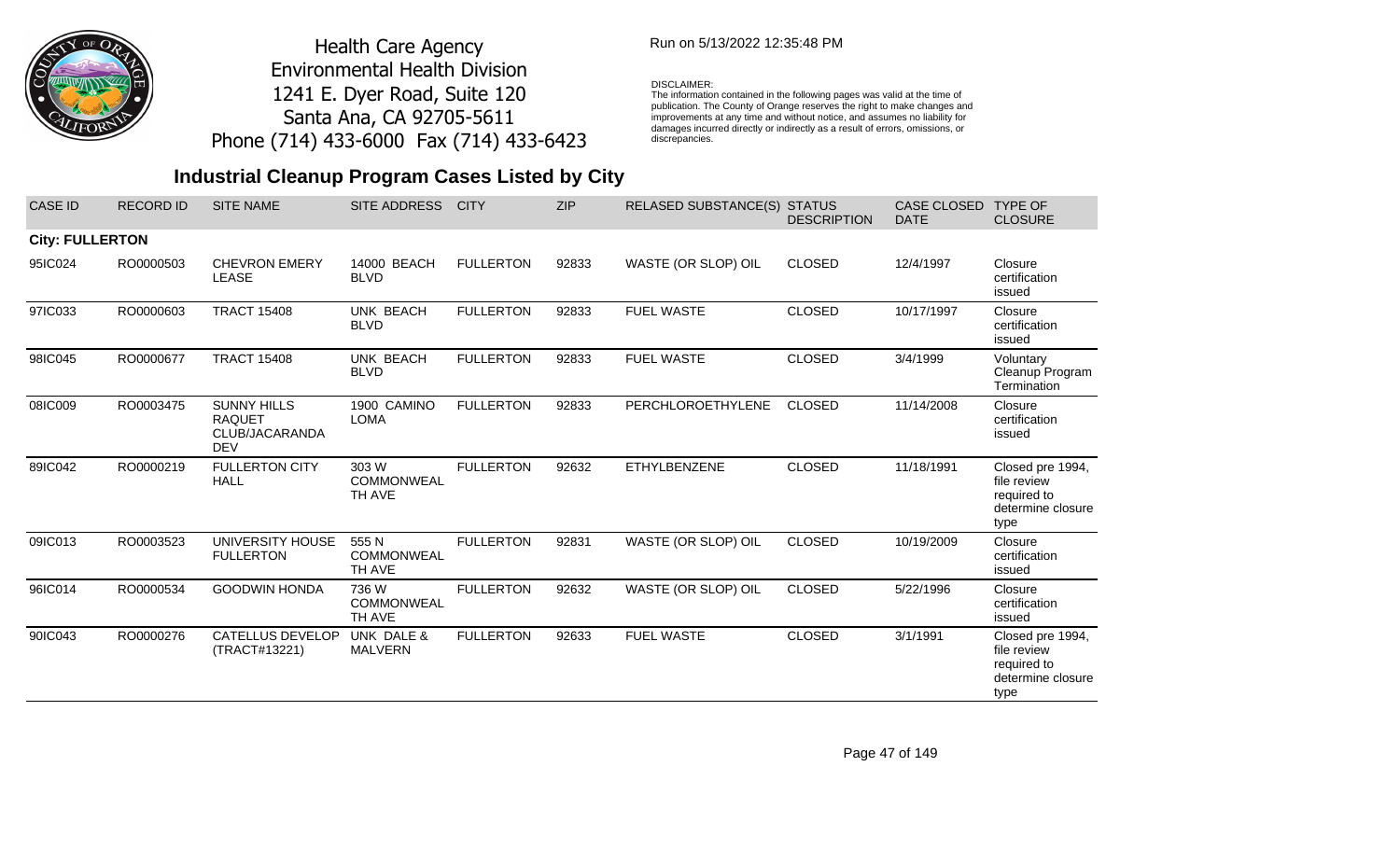

## Run on 5/13/2022 12:35:48 PM

#### DISCLAIMER:

The information contained in the following pages was valid at the time of publication. The County of Orange reserves the right to make changes and improvements at any time and without notice, and assumes no liability for damages incurred directly or indirectly as a result of errors, omissions, or discrepancies.

## **Industrial Cleanup Program Cases Listed by City**

| <b>CASE ID</b>         | <b>RECORD ID</b> | <b>SITE NAME</b>                                        | SITE ADDRESS                  | <b>CITY</b>      | <b>ZIP</b> | <b>RELASED SUBSTANCE(S)</b>                           | <b>STATUS</b><br><b>DESCRIPTION</b> | CASE CLOSED<br><b>DATE</b> | <b>TYPE OF</b><br><b>CLOSURE</b>                                            |
|------------------------|------------------|---------------------------------------------------------|-------------------------------|------------------|------------|-------------------------------------------------------|-------------------------------------|----------------------------|-----------------------------------------------------------------------------|
| <b>City: FULLERTON</b> |                  |                                                         |                               |                  |            |                                                       |                                     |                            |                                                                             |
| 88IC091                | RO0000172        | S & H RUBBER INC                                        | 1141 E ELM AVE FULLERTON      |                  | 92631      | WASTE (OR SLOP) OIL                                   | <b>CLOSED</b>                       | 10/29/1991                 | Closed pre 1994,<br>file review<br>required to<br>determine closure<br>type |
| 08IC005                | RO0003468        | <b>SUNRISE VILLAGE</b>                                  | 1801 N EUCLID<br><b>AVE</b>   | <b>FULLERTON</b> | 92835      | PERCHLOROETHYLENE                                     | <b>CLOSED</b>                       | 6/20/2012                  | Closure<br>certification<br>issued                                          |
| 06IC001                | RO0003374        | <b>DRY CLEAN</b><br><b>EXPRESS</b>                      | 322 N EUCLID<br><b>ST</b>     | <b>FULLERTON</b> | 92832      | PERCHLOROETHYLENE                                     | <b>CLOSED</b>                       | 3/1/2006                   | Closure<br>certification<br>issued                                          |
| 12IC006                | RO0003577        | <b>CITRUS PARK</b>                                      | 626-700 S<br><b>EUCLID ST</b> | <b>FULLERTON</b> | 92832-     | PERCHLOROETHYLENE<br>WASTE (OR SLOP) OIL              | <b>CLOSED</b>                       | 12/7/2012                  | Closure<br>certification<br>issued                                          |
| 88IC054                | RO0000138        | GULTON INDUSTRIES 2414 E FENDER<br>(PROUT PROPE         | <b>AVE</b>                    | <b>FULLERTON</b> | 92631      | <b>LEAD COMPOUNDS</b>                                 | <b>CLOSED</b>                       | 8/9/1993                   | Closed pre 1994,<br>file review<br>required to<br>determine closure<br>type |
| 00IC014                | RO0000007        | <b>BRIGHT ARMOR</b><br><b>PLATING SHOP</b>              | 2466 E FENDER<br><b>AVE</b>   | <b>FULLERTON</b> | 92831      | PLATING WASTE -<br><b>NICKEL</b><br>PERCHLOROETHYLENE | <b>CLOSED</b>                       | 11/28/2000                 | Closure<br>certification<br>issued                                          |
| 90IC026                | RO0000257        | <b>WESTERN</b><br><b>INDUSTRIAL</b><br><b>INVESTORS</b> | 300 N GILBERT<br><b>ST</b>    | <b>FULLERTON</b> | 92632      | SOLVENTS-<br><b>HALOGENATED</b>                       | <b>CLOSED</b>                       | 6/24/1991                  | Closed pre 1994,<br>file review<br>required to<br>determine closure<br>type |
| 91IC012                | RO0000297        | <b>HUGHES</b>                                           | 651 N GILBERT<br><b>ST</b>    | <b>FULLERTON</b> | 92633      | SOLVENTS-<br><b>HALOGENATED</b>                       | <b>CLOSED</b>                       | 10/27/2000                 | Voluntary<br>Cleanup Program<br>Termination                                 |

Page 48 of 149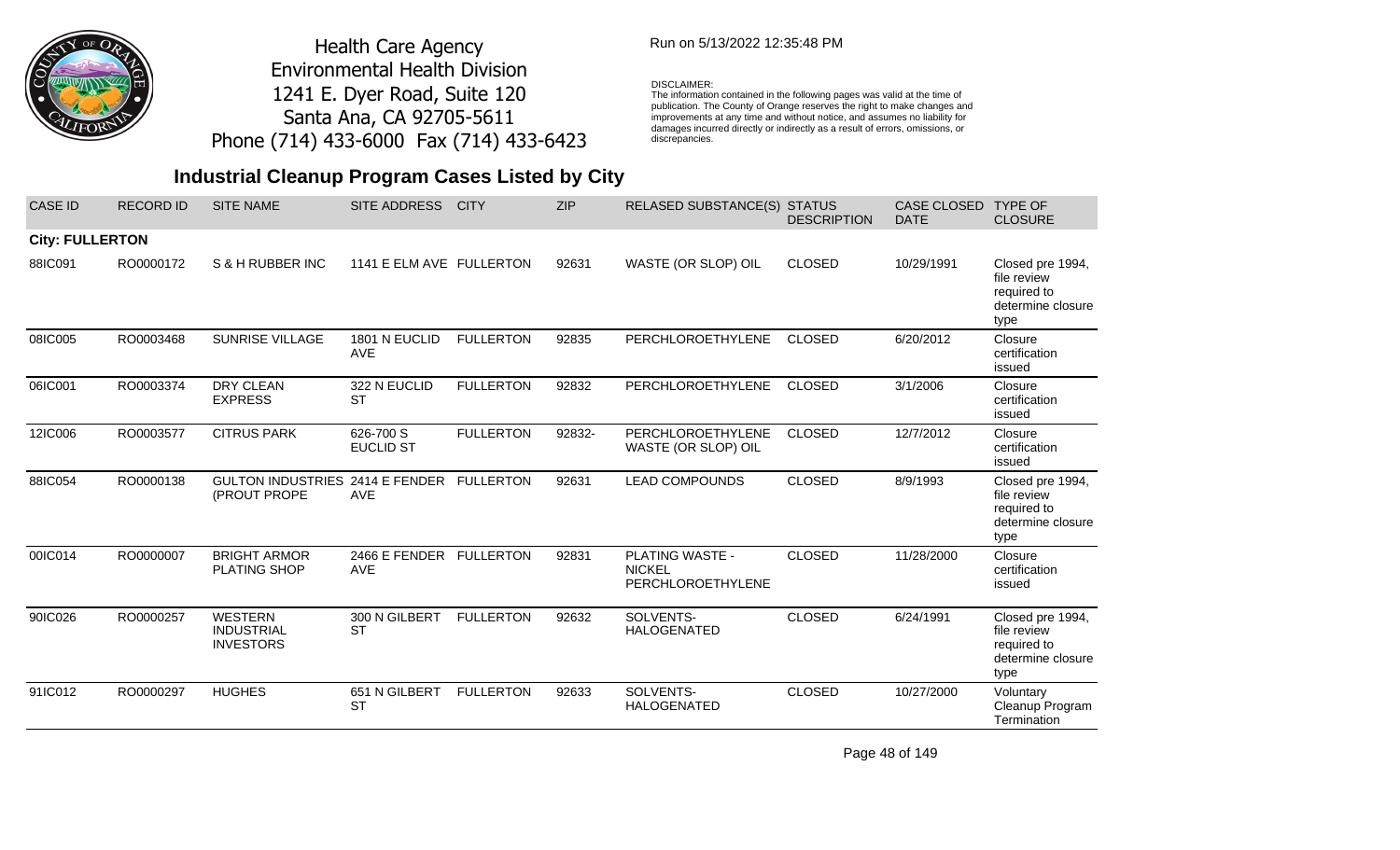

## Run on 5/13/2022 12:35:48 PM

#### DISCLAIMER:

The information contained in the following pages was valid at the time of publication. The County of Orange reserves the right to make changes and improvements at any time and without notice, and assumes no liability for damages incurred directly or indirectly as a result of errors, omissions, or discrepancies.

| <b>CASE ID</b>         | <b>RECORD ID</b> | <b>SITE NAME</b>                                         | SITE ADDRESS                           | <b>CITY</b>      | <b>ZIP</b> | <b>RELASED SUBSTANCE(S) STATUS</b>                                       | <b>DESCRIPTION</b> | CASE CLOSED<br><b>DATE</b> | <b>TYPE OF</b><br><b>CLOSURE</b>                                            |
|------------------------|------------------|----------------------------------------------------------|----------------------------------------|------------------|------------|--------------------------------------------------------------------------|--------------------|----------------------------|-----------------------------------------------------------------------------|
| <b>City: FULLERTON</b> |                  |                                                          |                                        |                  |            |                                                                          |                    |                            |                                                                             |
| 97IC024                | RO0000593        | <b>CHEVRON WEST</b><br><b>COYOTE OILFIELD</b>            | 0 GILBERT ST N FULLERTON<br>@ IDAHO    |                  | 92833      | <b>FUEL WASTE</b><br>ORGANIC COMPOUNDS                                   | <b>OPEN</b>        |                            |                                                                             |
| 98IC005                | RO0000678        | <b>LA MANCHA</b><br><b>CLEANERS</b>                      | 1101 N HARBOR FULLERTON<br><b>BLVD</b> |                  | 92832      | <b>PERCHLOROETHYLENE</b><br><b>TRICHLOROETHYLENE</b>                     | <b>CLOSED</b>      | 8/1/2000                   | Closure<br>certification<br>issued                                          |
| 98IC025                | RO0000655        | <b>FORMERLY</b><br><b>CONTINENTAL</b><br><b>CLEANERS</b> | 1306 HARBOR<br><b>BLVD</b>             | <b>FULLERTON</b> | 92832      | <b>PERCHLOROETHYLENE</b>                                                 | <b>CLOSED</b>      | 10/5/1999                  | Closure<br>certification<br>issued                                          |
| 88IC061                | RO0000145        | <b>MONTGOMERY</b><br><b>WARD #1554</b>                   | 1331 HARBOR<br><b>BLVD</b>             | <b>FULLERTON</b> | 92632      | DATA NOT ENTERED,<br><b>SEE FILE</b>                                     | <b>CLOSED</b>      | 8/5/1988                   | Closure<br>certification<br>issued                                          |
| 01IC024                | RO0000045        | <b>CONTINENTAL 1 HR</b><br><b>CLEANERS</b>               | 1428 S HARBOR FULLERTON<br><b>BLVD</b> |                  | 92832      | PERCHLOROETHYLENE                                                        | <b>CLOSED</b>      | 5/20/2002                  | Closure<br>certification<br>issued                                          |
| 02IC012                | RO0003094        | C & H CLEANERS                                           | 2231 N HARBOR FULLERTON<br><b>BLVD</b> |                  | 92835      | SOLVENTS-<br><b>HALOGENATED</b>                                          | <b>CLOSED</b>      | 7/19/2005                  | Closure<br>certification<br>issued                                          |
| 89IC054                | RO0000232        | <b>UNOCAL IMPERIAL</b><br>PROPERTIES OIL                 | <b>UNK IMPERIAL</b><br>& PLACENTIA     | <b>FULLERTON</b> | 92635      | DATA NOT ENTERED,<br><b>SEE FILE</b>                                     | <b>CLOSED</b>      | 11/29/1990                 | Closed pre 1994,<br>file review<br>required to<br>determine closure<br>type |
| 01IC021                | RO0000042        | <b>RAYTHEON CO-</b><br>FORMER BLDG 602                   | 1901 W<br>MALVERN AVE                  | <b>FULLERTON</b> | 92833      | <b>BENZENE</b><br><b>TOLUENE</b><br><b>ETHYLBENZENE</b><br><b>XYLENE</b> | <b>CLOSED</b>      | 10/23/2001                 | Voluntary<br>Cleanup Program<br>Termination                                 |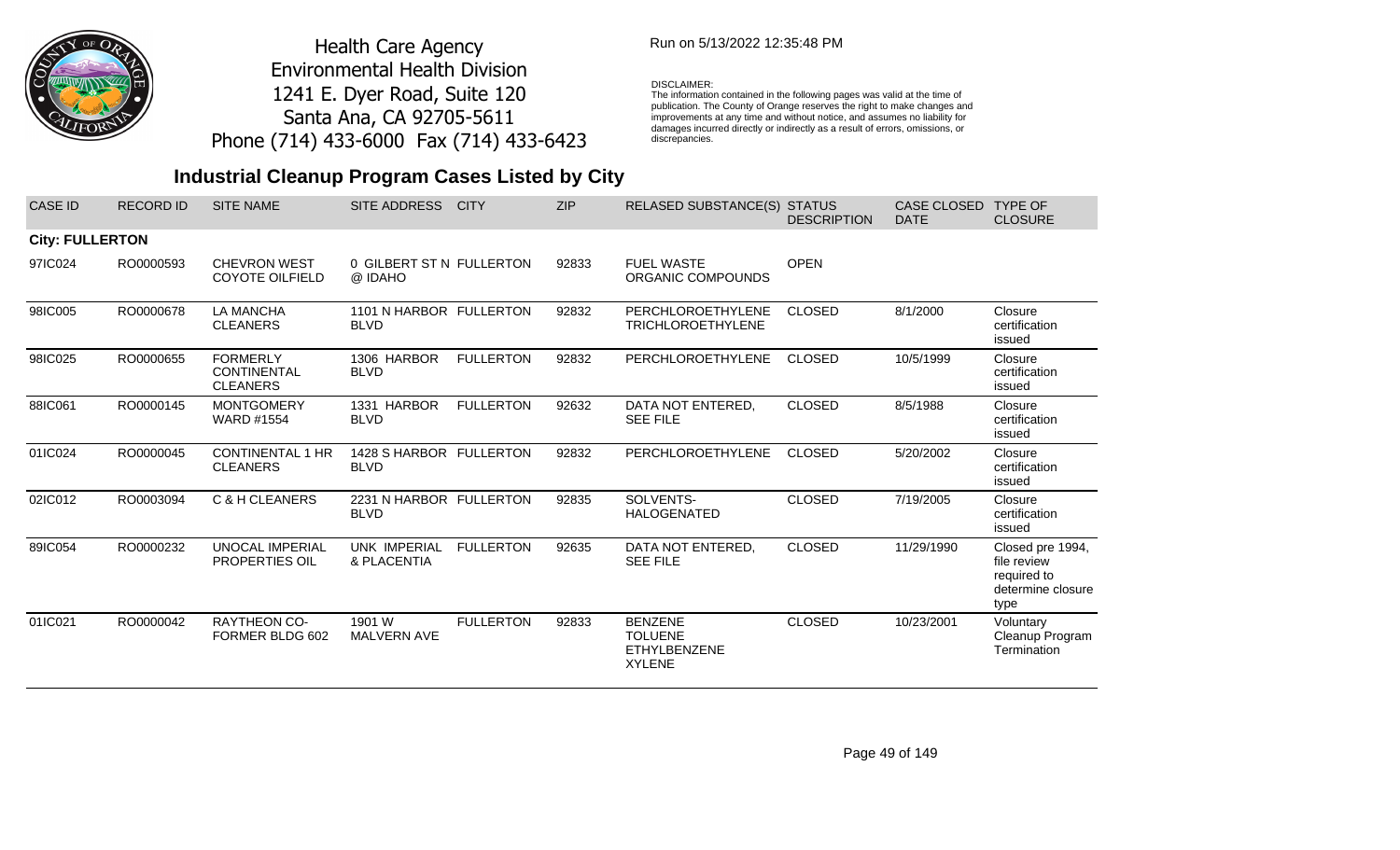

### Run on 5/13/2022 12:35:48 PM

#### DISCLAIMER:

The information contained in the following pages was valid at the time of publication. The County of Orange reserves the right to make changes and improvements at any time and without notice, and assumes no liability for damages incurred directly or indirectly as a result of errors, omissions, or discrepancies.

| <b>CASE ID</b>         | <b>RECORD ID</b> | <b>SITE NAME</b>                                         | <b>SITE ADDRESS</b>                   | <b>CITY</b>      | <b>ZIP</b> | <b>RELASED SUBSTANCE(S) STATUS</b>                                               | <b>DESCRIPTION</b> | CASE CLOSED<br><b>DATE</b> | <b>TYPE OF</b><br><b>CLOSURE</b>                                            |
|------------------------|------------------|----------------------------------------------------------|---------------------------------------|------------------|------------|----------------------------------------------------------------------------------|--------------------|----------------------------|-----------------------------------------------------------------------------|
| <b>City: FULLERTON</b> |                  |                                                          |                                       |                  |            |                                                                                  |                    |                            |                                                                             |
| 89IC021                | RO0000196        | <b>FULLERTON FARMS -</b><br>SANTA FE PAC                 | UNK MOORE &<br><b>MALVERN</b>         | <b>FULLERTON</b> | 92633      | <b>FUEL WASTE</b>                                                                | <b>CLOSED</b>      | 5/31/1990                  | Closed pre 1994,<br>file review<br>required to<br>determine closure<br>type |
| 96IC006                | RO0000573        | <b>FULLERTON DODGE</b>                                   | 1110 W<br><b>ORANGETHORP</b><br>E AVE | <b>FULLERTON</b> | 92633      | WASTE (OR SLOP) OIL                                                              | <b>CLOSED</b>      | 4/22/1996                  | Closure<br>certification<br>issued                                          |
| 00IC017                | RO0000010        | <b>WESTERN MULTI TEX</b><br><b>INC</b>                   | 1232 E<br><b>ORANGETHORP</b><br>E AVE | <b>FULLERTON</b> | 92831      | PERCHLOROETHYLENE                                                                | <b>CLOSED</b>      | 10/19/2000                 | Closure<br>certification<br>issued                                          |
| 07IC015                | RO0003444        | <b>FULLERTON</b><br><b>BUSNESS PARK-</b><br><b>NORTH</b> | 1551<br><b>ORANGETHORP</b><br>E AVE   | <b>FULLERTON</b> | 92831      | PERCHLOROETHYLENE<br><b>TRICHLOROETHYLENE</b><br>SOLVENTS-<br><b>HALOGENATED</b> | <b>CLOSED</b>      | 8/26/2016                  | Referred to<br>Department of<br><b>Toxic Substance</b><br>Control           |
| 94IC029                | RO0000476        | <b>FULLERTON</b><br><b>BUSINESS PARK</b><br><b>NORTH</b> | 1551 E<br>ORANGETHORP<br>E AVE        | <b>FULLERTON</b> | 92631      | <b>PERCHLOROETHYLENE</b>                                                         | <b>CLOSED</b>      | 12/18/1995                 | Closure<br>certification<br>issued                                          |
| 87IC029                | RO0000111        | <b>ROTARY OFFSET</b><br><b>PRINTERS</b>                  | 1600 E<br>ORANGETHORP<br>E AVE        | <b>FULLERTON</b> | 92632      | DATA NOT ENTERED,<br><b>SEE FILE</b>                                             | <b>CLOSED</b>      | 6/9/1988                   | Closed pre 1994,<br>file review<br>required to<br>determine closure<br>type |
| 05IC020                | RO0003367        | <b>SUNKIST CLEANERS</b>                                  | 1667 W<br><b>ORANGETHORP</b><br>E AVE | <b>FULLERTON</b> | 92833      | PERCHLOROETHYLENE<br><b>TRICHLOROETHYLENE</b>                                    | <b>CLOSED</b>      | 2/28/2006                  | Closure<br>certification<br>issued                                          |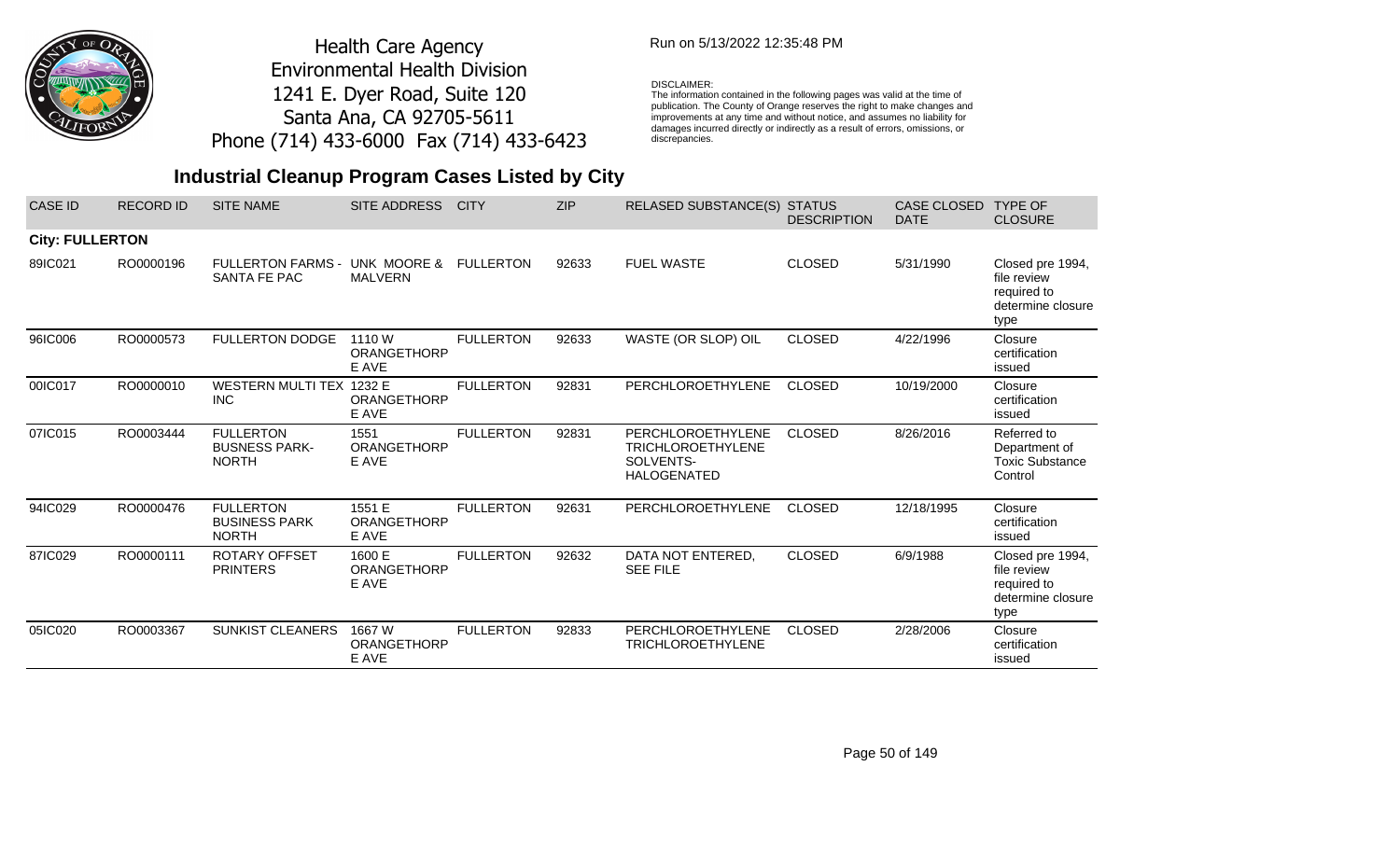

### Run on 5/13/2022 12:35:48 PM

#### DISCLAIMER:

The information contained in the following pages was valid at the time of publication. The County of Orange reserves the right to make changes and improvements at any time and without notice, and assumes no liability for damages incurred directly or indirectly as a result of errors, omissions, or discrepancies.

## **Industrial Cleanup Program Cases Listed by City**

| <b>CASE ID</b>         | <b>RECORD ID</b> | <b>SITE NAME</b>                              | SITE ADDRESS                               | <b>CITY</b>      | <b>ZIP</b> | RELASED SUBSTANCE(S) STATUS                          | <b>DESCRIPTION</b> | CASE CLOSED<br><b>DATE</b> | <b>TYPE OF</b><br><b>CLOSURE</b>                                            |
|------------------------|------------------|-----------------------------------------------|--------------------------------------------|------------------|------------|------------------------------------------------------|--------------------|----------------------------|-----------------------------------------------------------------------------|
| <b>City: FULLERTON</b> |                  |                                               |                                            |                  |            |                                                      |                    |                            |                                                                             |
| 89IC020                | RO0000195        | <b>COMMERCIAL</b><br><b>PROPERTY</b>          | 1900 E<br>ORANGETHORP<br>E AVE             | <b>FULLERTON</b> | 92631      | <b>CYNANIDE SOLNS WITH</b><br><b>HEAVY METALS</b>    | <b>CLOSED</b>      | 1/8/1991                   | Closed pre 1994,<br>file review<br>required to<br>determine closure<br>type |
| 98IC009                | RO0000682        | <b>KIMBERLY CLARK</b><br><b>WORLDWIDE INC</b> | 2001 E<br>ORANGETHORP<br>E AVE             | <b>FULLERTON</b> | 92831      | SODIUM HYPOCHLORITE CLOSED                           |                    | 4/22/1998                  | Closure<br>certification<br>issued                                          |
| 95IC007                | RO0000526        | THRIFTY CLEAN                                 | 2230 W<br>ORANGETHORP<br>E AVE             | <b>FULLERTON</b> | 92633      | PERCHLOROETHYLENE                                    | <b>CLOSED</b>      | 6/2/1995                   | Closure<br>certification<br>issued                                          |
| 13IC019                | RO0003609        | <b>CROWN CLEANERS</b>                         | 1930 N<br>PLACENTIA AVE                    | <b>FULLERTON</b> | 92835-     | DATA NOT ENTERED,<br><b>SEE FILE</b>                 | <b>OPEN</b>        |                            |                                                                             |
| 00IC003                | RO0000022        | <b>MDC CENTER</b>                             | 601 S<br>PLACENTIA AVE                     | <b>FULLERTON</b> | 92831      | <b>PERCHLOROETHYLENE</b><br><b>TRICHLOROETHYLENE</b> | <b>CLOSED</b>      | 7/3/2000                   | Closure<br>certification<br>issued                                          |
| 95IC003                | RO0000509        | <b>MDC CENTER</b><br>PARCEL <sub>2</sub>      | 675 S<br>PLACENTIA AVE                     | <b>FULLERTON</b> | 92631      | WASTE (OR SLOP) OIL                                  | <b>CLOSED</b>      | 10/31/1995                 | Closure<br>certification<br>issued                                          |
| 89IC010                | RO0000184        | UNOCAL OIL FIELD<br>GL-31                     | <b>UNK</b><br>PLACENTIA &<br>ROLLING HILLS | <b>FULLERTON</b> | 92635      | WASTE (OR SLOP) OIL                                  | <b>CLOSED</b>      | 11/30/1993                 | Closed pre 1994,<br>file review<br>required to<br>determine closure<br>type |
| 99IC024                | RO0000698        | FORMER COX IRON<br><b>WORKS SITE</b>          | 241 W SANTA FE FULLERTON<br><b>AVE</b>     |                  | 92832      | DIOXANE 1,4-<br>DIETHYLENE DIOXIDE                   | <b>CLOSED</b>      | 10/21/1999                 | Closure<br>certification<br>issued                                          |
| 94IC022                | RO0000469        | <b>JM PETERS CO</b><br><b>FULLERTON SITE</b>  | 0 NE ST<br>COLLEGE /<br><b>BASTANCHURY</b> | <b>FULLERTON</b> | 92635      | WASTE (OR SLOP) OIL                                  | <b>CLOSED</b>      | 10/4/1995                  | Closure<br>certification<br>issued                                          |

Page 51 of 149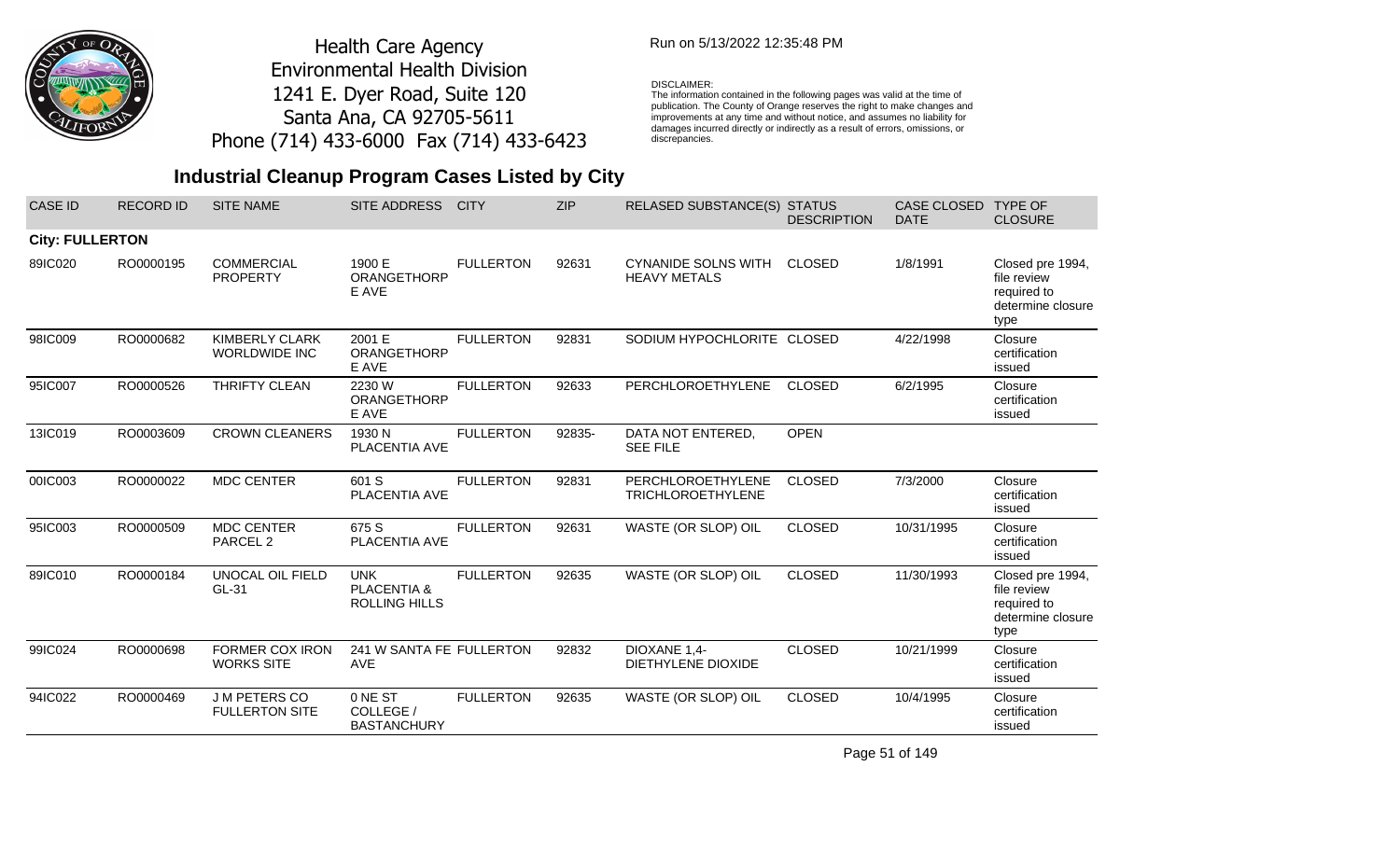

## Run on 5/13/2022 12:35:48 PM

#### DISCLAIMER:

The information contained in the following pages was valid at the time of publication. The County of Orange reserves the right to make changes and improvements at any time and without notice, and assumes no liability for damages incurred directly or indirectly as a result of errors, omissions, or discrepancies.

## **Industrial Cleanup Program Cases Listed by City**

| <b>CASE ID</b>         | <b>RECORD ID</b> | <b>SITE NAME</b>                                | SITE ADDRESS                               | <b>CITY</b>      | <b>ZIP</b> | RELASED SUBSTANCE(S) STATUS              | <b>DESCRIPTION</b> | <b>CASE CLOSED</b><br><b>DATE</b> | <b>TYPE OF</b><br><b>CLOSURE</b>                                            |
|------------------------|------------------|-------------------------------------------------|--------------------------------------------|------------------|------------|------------------------------------------|--------------------|-----------------------------------|-----------------------------------------------------------------------------|
| <b>City: FULLERTON</b> |                  |                                                 |                                            |                  |            |                                          |                    |                                   |                                                                             |
| 99IC033                | RO0000708        | <b>TEXACO HAULDE</b><br>FEE                     | 0 NW ST<br>COLLEGE /<br><b>BASTANCHURY</b> | <b>FULLERTON</b> | 92835      | WASTE (OR SLOP) OIL<br>ORGANIC COMPOUNDS | <b>CLOSED</b>      | 10/9/2001                         | Closure<br>certification<br>issued                                          |
| 90IC041                | RO0000274        | <b>WINONICS ELECTRO</b><br><b>CIRCUITS INC</b>  | 1257 S STATE<br><b>COLLEGE BLVD</b>        | <b>FULLERTON</b> | 92631      | <b>PLATING WASTE -</b><br><b>COPPER</b>  | <b>CLOSED</b>      | 7/22/1991                         | Closed pre 1994,<br>file review<br>required to<br>determine closure<br>type |
| 95IC014                | RO0000492        | <b>WASTE WATER</b><br>DISPOSAL COMPANY          | <b>1321 S STATE</b><br><b>COLLEGE BLVD</b> | <b>FULLERTON</b> | 92831      | OIL AND WATER                            | <b>CLOSED</b>      | 4/29/1997                         | Closure<br>certification<br>issued                                          |
| 93IC013                | RO0000425        | E D O CORP                                      | 300 S STATE<br><b>COLLEGE BLVD</b>         | <b>FULLERTON</b> | 92631      | HEAVY METAL WASTE -<br>NON-PLATING       | <b>CLOSED</b>      | 10/4/1993                         | Closure<br>certification<br>issued                                          |
| 97IC009                | RO0000636        | <b>KAYNAR MFG</b><br><b>DIVISION</b>            | 800 S STATE<br><b>COLLEGE BLVD</b>         | <b>FULLERTON</b> | 92831      | <b>PERCHLOROETHYLENE</b>                 | <b>CLOSED</b>      | 6/13/2005                         | Voluntary<br>Cleanup Program<br>Termination                                 |
| 91IC059                | RO0000347        | <b>SUNNY HILLS</b><br>DRAPERY CLEANERS CREST DR | 1915 SUNNY                                 | <b>FULLERTON</b> | 92635      | SOLVENTS-<br><b>HALOGENATED</b>          | <b>CLOSED</b>      | 1/31/1994                         | Closure<br>certification<br>issued                                          |
| 93IC005                | RO0000447        | <b>WEYERHAUSER</b><br><b>PROPERTY</b>           | 1300 E<br><b>VALENCIA DR</b>               | <b>FULLERTON</b> | 92631      | PERCHLOROETHYLENE                        | <b>CLOSED</b>      | 10/16/1995                        | Closure<br>certification<br>issued                                          |
| 89IC036                | RO0000212        | <b>AMERICAN</b><br><b>ELECTRONICS INC</b>       | 1600 E<br><b>VALENCIA DR</b>               | <b>FULLERTON</b> | 92631      | SOLVENTS-<br>HALOGENATED                 | <b>CLOSED</b>      | 9/13/1991                         | Closed pre 1994,<br>file review<br>required to<br>determine closure<br>type |
| 03IC021                | RO0003245        | <b>GRACE MINISTRIES</b><br><b>INTERNATIONAL</b> | 1645 W<br><b>VALENCIA DR</b>               | <b>FULLERTON</b> | 92833      | <b>CHLORDAN</b><br><b>DDT</b>            | <b>CLOSED</b>      | 1/27/2012                         | Voluntary<br>Cleanup Program<br>Termination                                 |

Page 52 of 149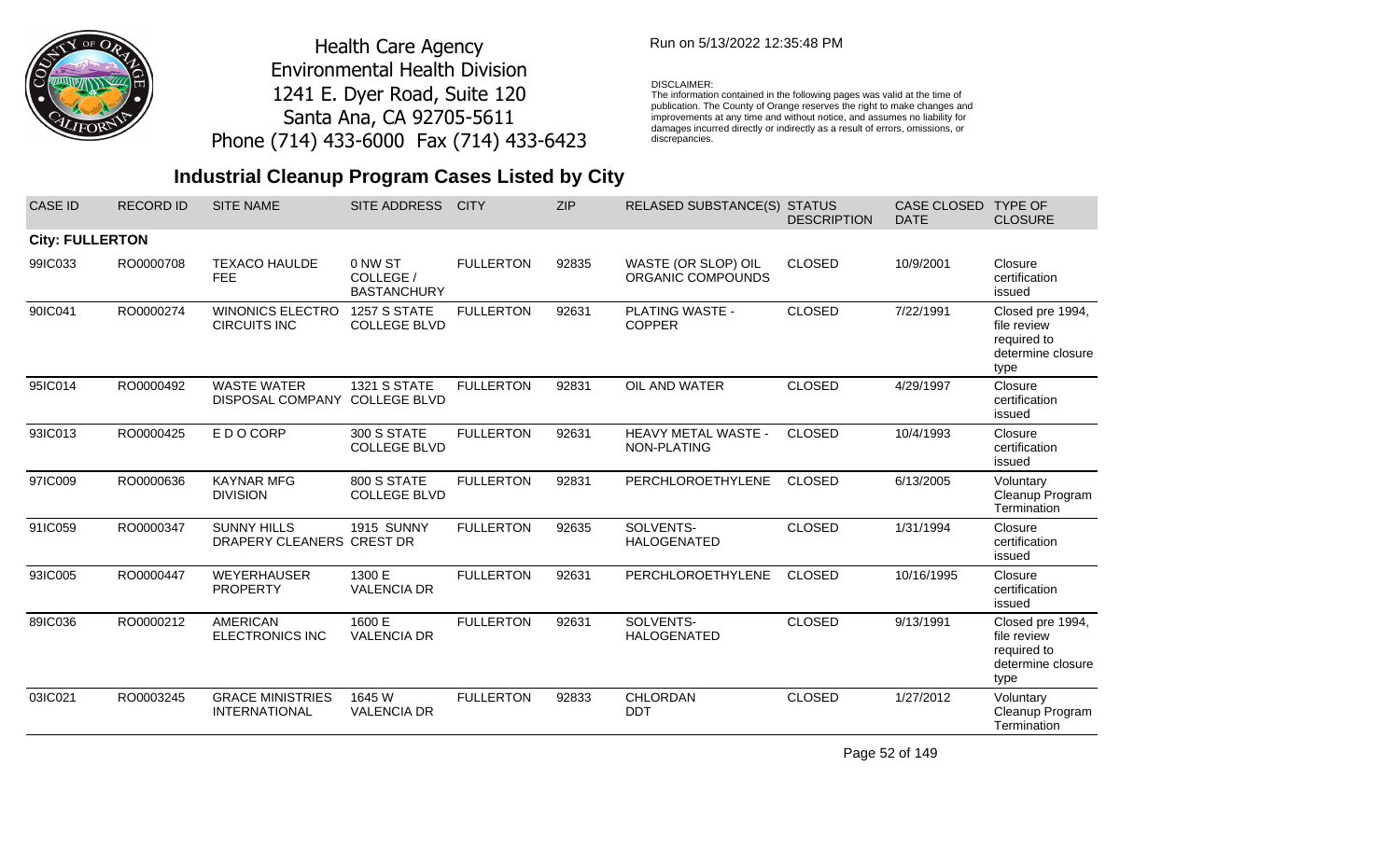

### Run on 5/13/2022 12:35:48 PM

#### DISCLAIMER:

The information contained in the following pages was valid at the time of publication. The County of Orange reserves the right to make changes and improvements at any time and without notice, and assumes no liability for damages incurred directly or indirectly as a result of errors, omissions, or discrepancies.

| <b>CASE ID</b>         | <b>RECORD ID</b> | <b>SITE NAME</b>                                                | <b>SITE ADDRESS</b>                     | <b>CITY</b>      | <b>ZIP</b> | <b>RELASED SUBSTANCE(S)</b>                          | <b>STATUS</b><br><b>DESCRIPTION</b> | <b>CASE CLOSED</b><br><b>DATE</b> | <b>TYPE OF</b><br><b>CLOSURE</b>                                            |
|------------------------|------------------|-----------------------------------------------------------------|-----------------------------------------|------------------|------------|------------------------------------------------------|-------------------------------------|-----------------------------------|-----------------------------------------------------------------------------|
| <b>City: FULLERTON</b> |                  |                                                                 |                                         |                  |            |                                                      |                                     |                                   |                                                                             |
| 89IC019                | RO0000193        | <b>APEX MACHINE</b><br><b>PRODUCTS</b>                          | 629 W<br><b>VALENCIA DR</b>             | <b>FULLERTON</b> | 92632      | WASTE (OR SLOP) OIL                                  | <b>CLOSED</b>                       | 11/9/1989                         | Closed pre 1994,<br>file review<br>required to<br>determine closure<br>type |
| 88IC093                | RO0000174        | <b>FAVORITE FOODS</b><br><b>INC</b>                             | 1901 E VIA<br><b>BURTON ST</b>          | <b>FULLERTON</b> | 92631      | WASTE (OR SLOP) OIL                                  | <b>CLOSED</b>                       | 3/5/1990                          | Closed pre 1994,<br>file review<br>required to<br>determine closure<br>type |
| 89IC039                | RO0000215        | ALLERGAN                                                        | 1410 E WALNUT<br><b>AVE</b>             | <b>FULLERTON</b> | 92631      | DATA NOT ENTERED,<br><b>SEE FILE</b>                 | <b>CLOSED</b>                       | 9/14/1990                         | Closed pre 1994,<br>file review<br>required to<br>determine closure<br>type |
| 92IC017                | RO0000362        | <b>STRATHUM GROUP</b>                                           | 8655-87<br><b>WHITAKER ST</b>           | <b>FULLERTON</b> | 92633      | WASTE (OR SLOP) OIL                                  | <b>CLOSED</b>                       | 5/25/1995                         | Closed pre 1994,<br>file review<br>required to<br>determine closure<br>type |
| 04IC014                | RO0003309        | <b>FULLERTON</b><br><b>UNIVERSITY</b><br><b>SHOPPING CENTER</b> | 2940/2948<br>YORBA LINDA<br><b>BLVD</b> | <b>FULLERTON</b> | 92831      | PERCHLOROETHYLENE<br><b>TRICHLOROETHYLENE</b>        | <b>CLOSED</b>                       | 1/27/2015                         | Voluntary<br>Cleanup Program<br>Termination                                 |
| 01IC034                | RO0000055        | <b>CROSSROADS</b><br><b>CLEANERS</b>                            | 3314 E YORBA<br>LINDA BLVD              | <b>FULLERTON</b> | 92831      | <b>PERCHLOROETHYLENE</b><br><b>TRICHLOROETHYLENE</b> | <b>CLOSED</b>                       | 1/3/2005                          | Closure<br>certification<br>issued                                          |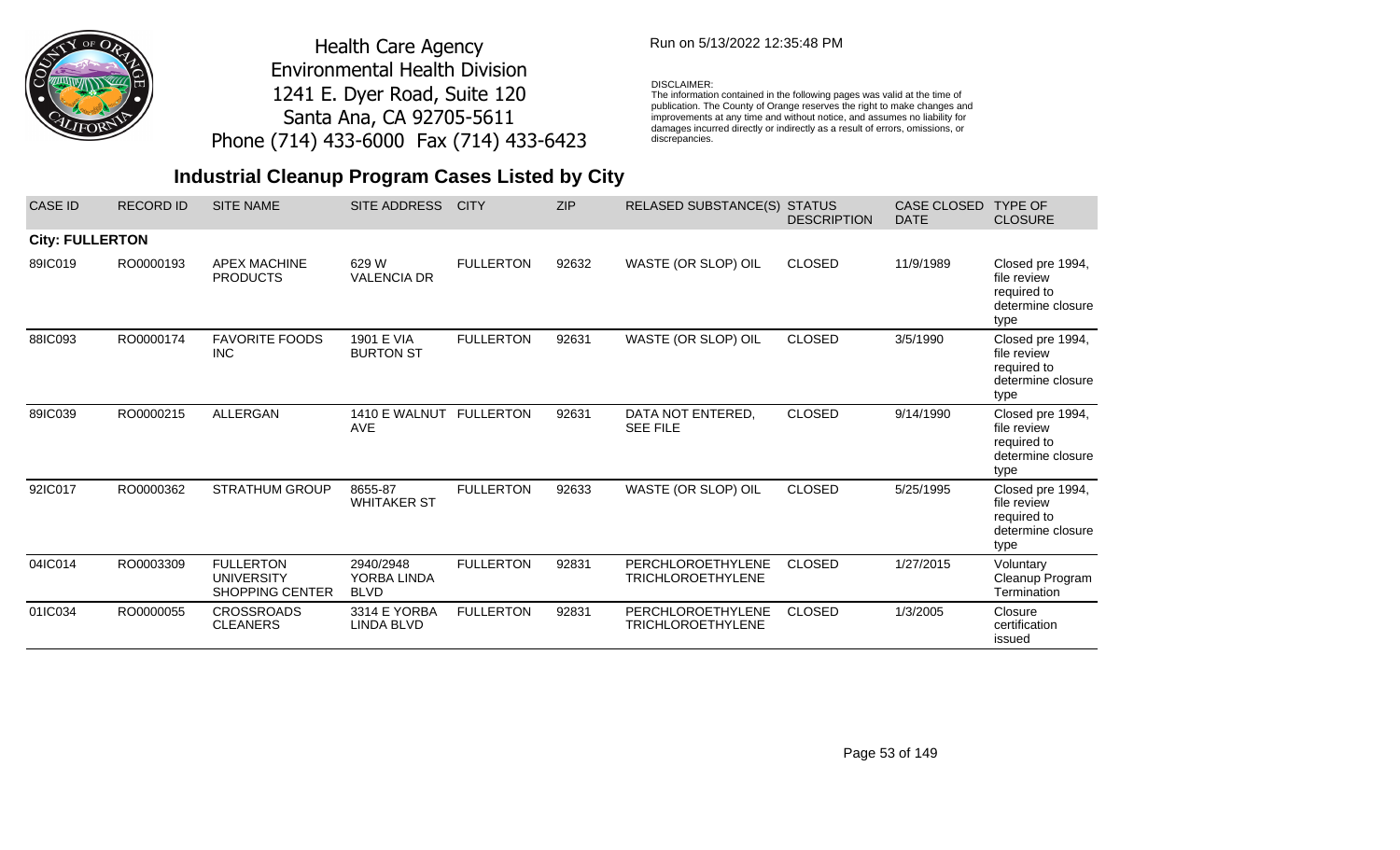

## Run on 5/13/2022 12:35:48 PM

#### DISCLAIMER:

The information contained in the following pages was valid at the time of publication. The County of Orange reserves the right to make changes and improvements at any time and without notice, and assumes no liability for damages incurred directly or indirectly as a result of errors, omissions, or discrepancies.

## **Industrial Cleanup Program Cases Listed by City**

| <b>CASE ID</b> | <b>RECORD ID</b>          | <b>SITE NAME</b>                                | SITE ADDRESS                     | <b>CITY</b>                   | <b>ZIP</b> | RELASED SUBSTANCE(S) STATUS                   | <b>DESCRIPTION</b> | <b>CASE CLOSED</b><br><b>DATE</b> | <b>TYPE OF</b><br><b>CLOSURE</b>                                            |
|----------------|---------------------------|-------------------------------------------------|----------------------------------|-------------------------------|------------|-----------------------------------------------|--------------------|-----------------------------------|-----------------------------------------------------------------------------|
|                | <b>City: GARDEN GROVE</b> |                                                 |                                  |                               |            |                                               |                    |                                   |                                                                             |
| 94IC009        | RO0000486                 | <b>ORANGE COUNTY</b><br><b>DUST CONTROL</b>     | 13792 A<br><b>BETTER WAY</b>     | <b>GARDEN</b><br><b>GROVE</b> | 92643      | SOLVENTS-<br><b>HALOGENATED</b>               | <b>CLOSED</b>      | 5/15/1995                         | Closure<br>certification<br>issued                                          |
| 89IC050        | RO0000228                 | <b>AMERICAN METAL</b><br><b>BEARING COMPANY</b> | 7191 ACACIA<br><b>AVE</b>        | <b>GARDEN</b><br><b>GROVE</b> | 92641      | <b>HEAVY METAL WASTE -</b><br>NON-PLATING     | <b>CLOSED</b>      | 5/2/1990                          | Closure<br>certification<br>issued                                          |
| 91IC014        | RO0000299                 | <b>UNKNOWN</b>                                  | 13192<br><b>CENTURY BLVD</b>     | <b>GARDEN</b><br><b>GROVE</b> | 92643      | DATA NOT ENTERED,<br><b>SEE FILE</b>          | <b>CLOSED</b>      | 4/18/1991                         | Invalidated                                                                 |
| 91IC018        | RO0000303                 | <b>CITY OF GARDEN</b><br><b>GROVE PROPERTY</b>  | 13192-1<br><b>CENTURY BLVD</b>   | <b>GARDEN</b><br><b>GROVE</b> | 92640      | WASTE (OR SLOP) OIL                           | <b>CLOSED</b>      | 1/31/1995                         | Referred to<br>Regional Board                                               |
| 13IC004        | RO0003593                 | <b>CANDY CANE</b><br><b>CLEANERS</b>            | 12905<br><b>CHAPMAN AVE</b>      | <b>GARDEN</b><br><b>GROVE</b> | 92840-     | PERCHLOROETHYLENE<br><b>TRICHLOROETHYLENE</b> | <b>OPEN</b>        |                                   |                                                                             |
| 96IC022        | RO0000543                 | <b>TOPS QUALITY</b><br><b>CLEANERS</b>          | 9881 CHAPMAN<br><b>AVE</b>       | <b>GARDEN</b><br><b>GROVE</b> | 92641      | PERCHLOROETHYLENE                             | <b>CLOSED</b>      | 9/24/1997                         | Closure<br>certification<br>issued                                          |
| 92IC059        | RO0000408                 | ARCO #3042                                      | 13331 EUCLID<br><b>ST</b>        | <b>GARDEN</b><br><b>GROVE</b> | 92643      | WASTE (OR SLOP) OIL                           | <b>CLOSED</b>      | 11/16/1992                        | Closed pre 1994,<br>file review<br>required to<br>determine closure<br>type |
| 90IC038        | RO0000270                 | <b>GOLDEN STATE</b><br><b>AUTO CENTER</b>       | 8541 GARDEN<br><b>GROVE BLVD</b> | <b>GARDEN</b><br><b>GROVE</b> | 92644      | WASTE (OR SLOP) OIL                           | <b>CLOSED</b>      | 12/31/1991                        | Closed pre 1994,<br>file review<br>required to<br>determine closure<br>type |
| 06IC015        | RO0003403                 | 8641 GARDEN LLC                                 | 8641 GARDEN<br><b>GROVE BLVD</b> | <b>GARDEN</b><br><b>GROVE</b> | 92841      | PERCHLOROETHYLENE                             | <b>CLOSED</b>      | 12/28/2011                        | Referred to<br>Regional Board                                               |

Page 54 of 149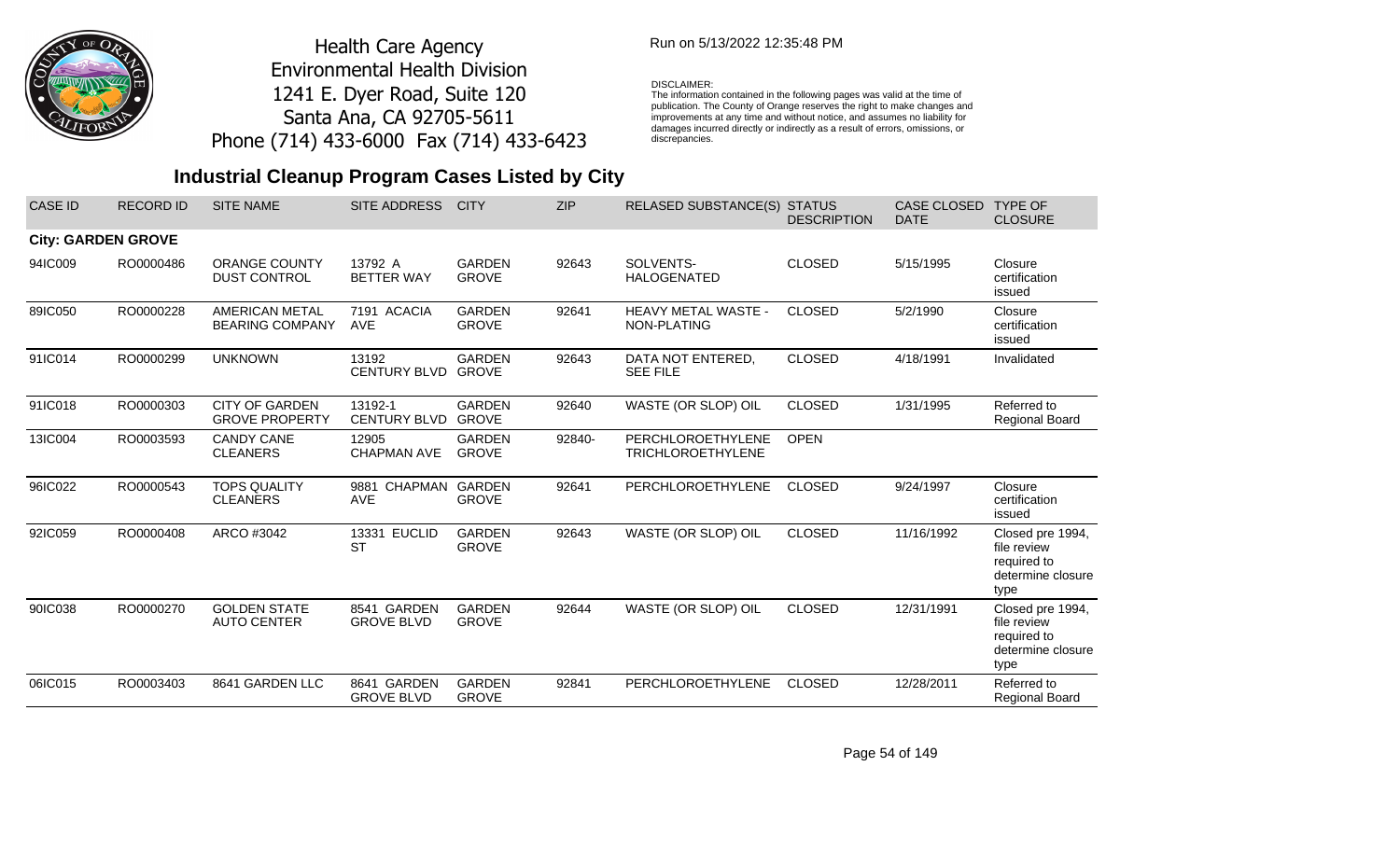

### Run on 5/13/2022 12:35:48 PM

#### DISCLAIMER:

The information contained in the following pages was valid at the time of<br>publication. The County of Orange reserves the right to make changes and<br>improvements at any time and without notice, and assumes no liability for<br>d discrepancies.

# **Industrial Cleanup Program Cases Listed by City**

| CASE ID | <b>RECORD ID</b>          | <b>SITE NAME</b>                                              | SITE ADDRESS                                    | <b>CITY</b>                   | <b>ZIP</b> | RELASED SUBSTANCE(S) STATUS          | <b>DESCRIPTION</b> | CASE CLOSED<br><b>DATE</b> | <b>TYPE OF</b><br><b>CLOSURE</b>                                            |
|---------|---------------------------|---------------------------------------------------------------|-------------------------------------------------|-------------------------------|------------|--------------------------------------|--------------------|----------------------------|-----------------------------------------------------------------------------|
|         | <b>City: GARDEN GROVE</b> |                                                               |                                                 |                               |            |                                      |                    |                            |                                                                             |
| 04IC011 | RO0003302                 | <b>FORMER MORELAND</b><br><b>CLEANERS</b>                     | 8661-8681<br><b>GARDEN</b><br><b>GROVE BLVD</b> | <b>GARDEN</b><br><b>GROVE</b> | 92841      | PERCHLOROETHYLENE                    | <b>OPEN</b>        |                            |                                                                             |
| 92IC022 | RO0000368                 | ARCO #1055                                                    | 9001 GARDEN<br><b>GROVE BLVD</b>                | <b>GARDEN</b><br><b>GROVE</b> | 92641      | WASTE (OR SLOP) OIL                  | <b>CLOSED</b>      | 11/16/1992                 | Closed pre 1994,<br>file review<br>required to<br>determine closure<br>type |
| 06IC005 | RO0003379                 | HEWSON PROPERTY 11950 GILBERT                                 | <b>ST</b>                                       | <b>GARDEN</b><br><b>GROVE</b> | 92841      | <b>ARSENIC</b>                       | <b>CLOSED</b>      | 5/29/2008                  | Closure<br>certification<br>issued                                          |
| 91IC041 | RO0000328                 | OCTD RIGHT OF WAY UNK GILBERT & GARDEN                        | <b>CHAPMAN</b>                                  | <b>GROVE</b>                  | 92640      | DATA NOT ENTERED,<br><b>SEE FILE</b> | <b>CLOSED</b>      | 9/25/1991                  | Closed pre 1994,<br>file review<br>required to<br>determine closure<br>type |
| 93IC007 | RO0000449                 | UNOCAL #3746                                                  | 12002 HARBOR<br><b>BLVD</b>                     | GARDEN<br><b>GROVE</b>        | 92640      | <b>GASOLINE</b>                      | <b>CLOSED</b>      | 9/29/1994                  | Closure<br>certification<br>issued                                          |
| 03IC028 | RO0003267                 | <b>JULIE'S DRY</b><br><b>CLEANERS</b>                         | 12904 HARBOR<br><b>BLVD</b>                     | <b>GARDEN</b><br><b>GROVE</b> | 92840      | PERCHLOROETHYLENE                    | <b>CLOSED</b>      | 1/31/2005                  | Closure<br>certification<br>issued                                          |
| 90IC008 | RO0000291                 | STATUELAND -<br><b>FOUNTAINLAND</b>                           | 13960 HARBOR<br><b>BLVD</b>                     | <b>GARDEN</b><br><b>GROVE</b> | 92643      | <b>ACID WASTE</b>                    | <b>CLOSED</b>      | 12/19/1994                 | Closure<br>certification<br>issued                                          |
| 12IC009 | RO0003585                 | <b>CITY VENTURES -</b><br><b>FORMER BUNYA</b><br><b>FARMS</b> | 10901 HAZARD                                    | <b>GARDEN</b><br><b>GROVE</b> | 92843-     | DATA NOT ENTERED,<br><b>SEE FILE</b> | <b>CLOSED</b>      | 8/11/2015                  | Closure<br>certification<br>issued                                          |
| 12IC004 | RO0003575                 | AMERICAN APPAREL<br>KNIT AND DYE                              | 12641<br><b>INDUSTRY ST</b>                     | <b>GARDEN</b><br><b>GROVE</b> | 92841-     | DATA NOT ENTERED,<br><b>SEE FILE</b> | <b>CLOSED</b>      | 10/16/2012                 | Closure<br>certification<br>issued                                          |

Page 55 of 149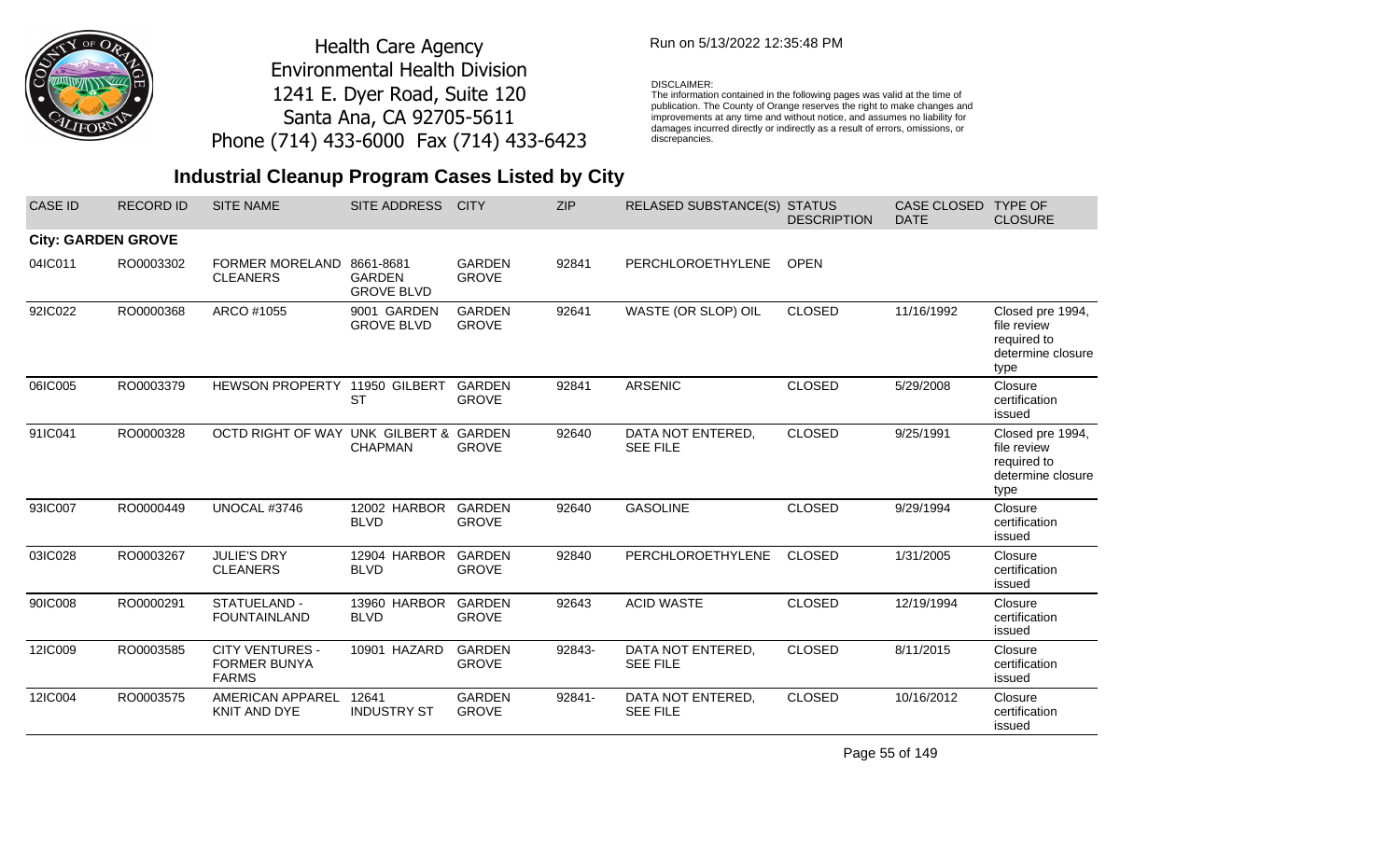

### Run on 5/13/2022 12:35:48 PM

#### DISCLAIMER:

The information contained in the following pages was valid at the time of publication. The County of Orange reserves the right to make changes and improvements at any time and without notice, and assumes no liability for damages incurred directly or indirectly as a result of errors, omissions, or discrepancies.

| <b>CASE ID</b>            | <b>RECORD ID</b> | <b>SITE NAME</b>               | <b>SITE ADDRESS</b>         | <b>CITY</b>                   | <b>ZIP</b> | <b>RELASED SUBSTANCE(S)</b>                    | <b>STATUS</b><br><b>DESCRIPTION</b> | <b>CASE CLOSED</b><br><b>DATE</b> | <b>TYPE OF</b><br><b>CLOSURE</b>                                            |
|---------------------------|------------------|--------------------------------|-----------------------------|-------------------------------|------------|------------------------------------------------|-------------------------------------|-----------------------------------|-----------------------------------------------------------------------------|
| <b>City: GARDEN GROVE</b> |                  |                                |                             |                               |            |                                                |                                     |                                   |                                                                             |
| 87IC018                   | RO0000099        | <b>ALPHANETICS INC</b>         | 12191<br>MARINERS WAY GROVE | <b>GARDEN</b>                 | 92643      | DATA NOT ENTERED,<br><b>SEE FILE</b>           | <b>CLOSED</b>                       | 10/16/1989                        | Closed pre 1994,<br>file review<br>required to<br>determine closure<br>type |
| 89IC026                   | RO0000201        | <b>SILICON GENERAL</b>         | 11652 MARKON<br><b>DR</b>   | GARDEN<br><b>GROVE</b>        | 92641      | DATA NOT ENTERED,<br><b>SEE FILE</b>           | <b>CLOSED</b>                       | 1/24/1994                         | Closed pre 1994,<br>file review<br>required to<br>determine closure<br>type |
| 91IC049                   | RO0000336        | <b>JUICE TREE</b>              | 12151<br><b>MONARCH ST</b>  | <b>GARDEN</b><br><b>GROVE</b> | 92641      | WASTE (OR SLOP) OIL                            | <b>CLOSED</b>                       | 3/3/1992                          | Closed pre 1994,<br>file review<br>required to<br>determine closure<br>type |
| 97IC032                   | RO0000602        | PACIFIC POLYMERS<br><b>INC</b> | 12271<br><b>MONARCH ST</b>  | <b>GARDEN</b><br><b>GROVE</b> | 92841      | PERCHLOROETHYLENE<br>ORGANIC COMPOUNDS         | <b>CLOSED</b>                       | 10/16/1997                        | Closure<br>certification<br>issued                                          |
|                           | RO0003496        | <b>CANNON EQUIPMENT 12822</b>  | <b>MONARCH ST</b>           | <b>GARDEN</b><br><b>GROVE</b> | 92841      | DATA NOT ENTERED,<br><b>SEE FILE</b>           | <b>CLOSED</b>                       | 2/19/2009                         | Invalidated                                                                 |
| 08IC023                   | RO0003495        | <b>CANNON EQUIPMENT</b>        | 12822<br><b>MONARCH ST</b>  | <b>GARDEN</b><br><b>GROVE</b> | 92841      | CHROMIUM COMPOUNDS CLOSED<br>PERCHLOROETHYLENE |                                     | 2/19/2009                         | Closure<br>certification<br>issued                                          |
| 90IC022                   | RO0000253        | <b>MIZU COMPANY</b>            | 13862<br>SEABOARD CIR       | <b>GARDEN</b><br><b>GROVE</b> | 92643      | WASTE (OR SLOP) OIL                            | <b>CLOSED</b>                       | 7/30/1990                         | Closed pre 1994,<br>file review<br>required to<br>determine closure<br>type |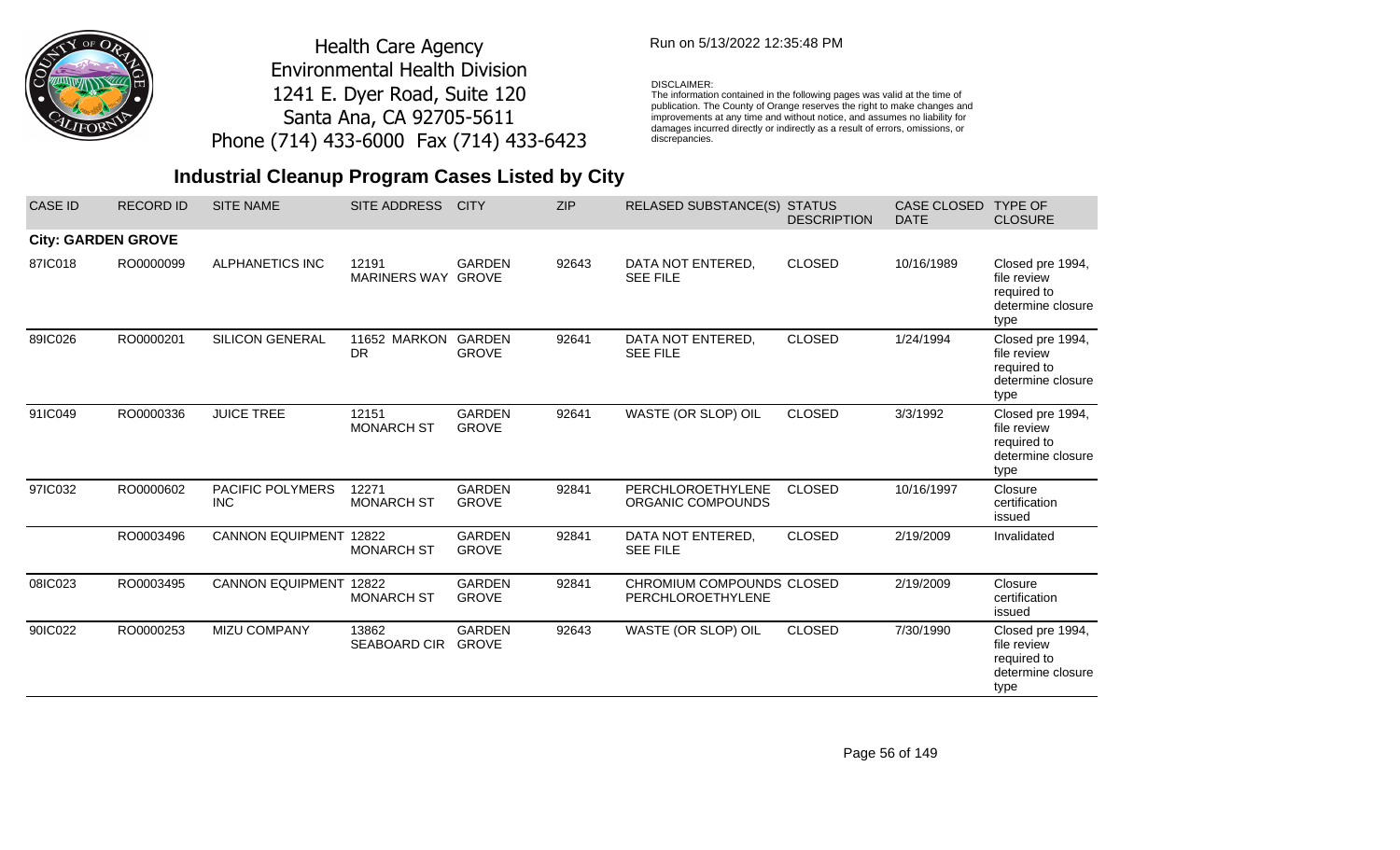

### Run on 5/13/2022 12:35:48 PM

#### DISCLAIMER:

The information contained in the following pages was valid at the time of publication. The County of Orange reserves the right to make changes and improvements at any time and without notice, and assumes no liability for damages incurred directly or indirectly as a result of errors, omissions, or discrepancies.

| <b>CASE ID</b>            | <b>RECORD ID</b> | <b>SITE NAME</b>                             | SITE ADDRESS                        | <b>CITY</b>                   | <b>ZIP</b> | <b>RELASED SUBSTANCE(S)</b>              | <b>STATUS</b><br><b>DESCRIPTION</b> | CASE CLOSED<br><b>DATE</b> | <b>TYPE OF</b><br><b>CLOSURE</b>                                            |
|---------------------------|------------------|----------------------------------------------|-------------------------------------|-------------------------------|------------|------------------------------------------|-------------------------------------|----------------------------|-----------------------------------------------------------------------------|
| <b>City: GARDEN GROVE</b> |                  |                                              |                                     |                               |            |                                          |                                     |                            |                                                                             |
| 99IC001                   | RO0000683        | <b>SPARKLING</b><br><b>CLEANERS</b>          | 11867 VALLEY<br><b>VIEW ST</b>      | <b>GARDEN</b><br><b>GROVE</b> | 92845      | PERCHLOROETHYLENE<br>ORGANIC COMPOUNDS   | <b>CLOSED</b>                       | 4/22/1999                  | Closure<br>certification<br>issued                                          |
| 96IC046                   | RO0000569        | <b>EASTGATE CENTER</b>                       | 11930 VALLEY<br><b>VIEW ST</b>      | <b>GARDEN</b><br><b>GROVE</b> | 92645      | SOLVENTS-<br><b>HALOGENATED</b>          | <b>CLOSED</b>                       | 3/23/1998                  | Closure<br>certification<br>issued                                          |
| 97IC041                   | RO0000612        | <b>VALLEY VIEW</b><br><b>CLEANERS</b>        | 12532 VALLEY<br><b>VIEW ST</b>      | <b>GARDEN</b><br><b>GROVE</b> | 92845      | PERCHLOROETHYLENE                        | <b>CLOSED</b>                       | 4/22/1998                  | Closure<br>certification<br>issued                                          |
| 88IC045                   | RO0000129        | <b>ANTIQUE STRIPPING</b><br><b>CENTRE</b>    | 12791<br><b>WESTLAKE ST</b>         | <b>GARDEN</b><br><b>GROVE</b> | 92643      | DATA NOT ENTERED.<br><b>SEE FILE</b>     | <b>CLOSED</b>                       | 6/14/1988                  | Closed pre 1994,<br>file review<br>required to<br>determine closure<br>type |
| 96IC034                   | RO0000556        | <b>AUTOMOTIVE</b><br><b>SERVICE FACILITY</b> | 12451<br><b>WESTMINSTER</b><br>AVE  | <b>GARDEN</b><br><b>GROVE</b> | 92643      | WASTE (OR SLOP) OIL                      | <b>CLOSED</b>                       | 10/18/1996                 | Closure<br>certification<br>issued                                          |
| 10IC004                   | RO0003543        | <b>AUTO REPAIR SHOP</b>                      | 8601 N<br><b>WESTMINSTER</b><br>AVE | <b>GARDEN</b><br><b>GROVE</b> | 92844-     | WASTE (OR SLOP) OIL<br><b>FUEL WASTE</b> | <b>CLOSED</b>                       | 8/31/2011                  | Closure<br>certification<br>issued                                          |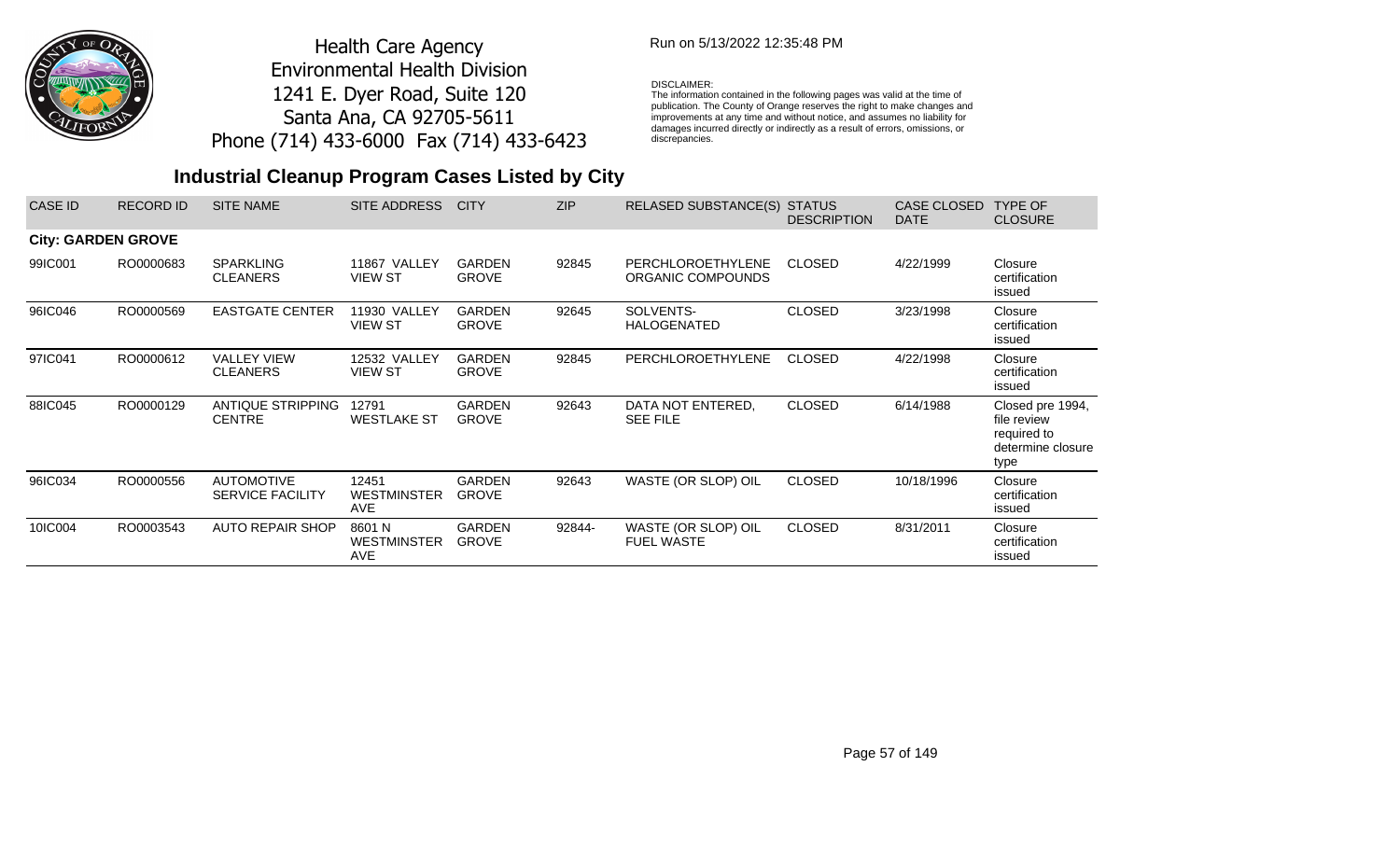

### Run on 5/13/2022 12:35:48 PM

#### DISCLAIMER:

The information contained in the following pages was valid at the time of publication. The County of Orange reserves the right to make changes and improvements at any time and without notice, and assumes no liability for damages incurred directly or indirectly as a result of errors, omissions, or discrepancies.

## **Industrial Cleanup Program Cases Listed by City**

| <b>CASE ID</b> | <b>RECORD ID</b>              | <b>SITE NAME</b>                               | <b>SITE ADDRESS</b>        | <b>CITY</b>                       | <b>ZIP</b> | <b>RELASED SUBSTANCE(S) STATUS</b>                                                                | <b>DESCRIPTION</b> | CASE CLOSED<br><b>DATE</b> | <b>TYPE OF</b><br><b>CLOSURE</b>     |
|----------------|-------------------------------|------------------------------------------------|----------------------------|-----------------------------------|------------|---------------------------------------------------------------------------------------------------|--------------------|----------------------------|--------------------------------------|
|                | <b>City: HUNTINGTON BEACH</b> |                                                |                            |                                   |            |                                                                                                   |                    |                            |                                      |
| 86IC007        | RO0000085                     | <b>UKNOWN</b>                                  | 420 5TH ST                 | <b>HUNTINGTON</b><br><b>BEACH</b> | 92648      | DATA NOT ENTERED,<br><b>SEE FILE</b>                                                              | <b>CLOSED</b>      | 1/1/1965                   | Invalidated                          |
| 01IC028        | RO0000049                     | <b>BEST CLEANERS</b>                           | 10109 ADAMS<br>AVE         | <b>HUNTINGTON</b><br><b>BEACH</b> | 92646      | PERCHLOROETHYLENE<br><b>TRICHLOROETHYLENE</b><br>SOLVENTS-<br><b>HALOGENATED</b>                  | <b>CLOSED</b>      | 4/29/2010                  | Closure<br>certification<br>issued   |
| 99IC016        | RO0000689                     | <b>R-1HR CLEANERS</b>                          | 10118 ADAMS<br><b>AVE</b>  | <b>HUNTINGTON</b><br><b>BEACH</b> | 92646      | PERCHLOROETHYLENE<br><b>TRICHLOROETHYLENE</b>                                                     | <b>CLOSED</b>      | 5/24/1999                  | Closure<br>certification<br>issued   |
| 93IC008        | RO0000450                     | <b>CENTRILIFT -</b><br><b>HUGHES INC</b>       | 5421 ARGOSY<br>AVE         | <b>HUNTINGTON</b><br><b>BEACH</b> | 92649      | <b>TRICHLOROETHYLENE</b><br><b>TRICHLOROETHANE</b><br>(1,1,2)<br><b>DICHLOROETHYLENE</b><br>(1,2) | <b>CLOSED</b>      | 3/31/2005                  | Referred to<br><b>Regional Board</b> |
| 95IC017        | RO0000495                     | <b>SOUTHLAND</b><br><b>EQUITIES PROPERTY</b>   | 16091 BEACH<br><b>BLVD</b> | <b>HUNTINGTON</b><br><b>BEACH</b> | 92647      | WASTE (OR SLOP) OIL                                                                               | <b>CLOSED</b>      | 10/18/1996                 | Closure<br>certification<br>issued   |
| 95IC034        | RO0000514                     | <b>SPORTS CHALET</b><br><b>FACILITY</b>        | 16242 BEACH<br><b>BLVD</b> | <b>HUNTINGTON</b><br><b>BEACH</b> | 92647      | WASTE (OR SLOP) OIL                                                                               | <b>CLOSED</b>      | 2/26/1996                  | Closure<br>certification<br>issued   |
| 96IC020        | RO0000541                     | <b>HUNTINGTON BEACH</b><br>DODGE INC           | 16555 BEACH<br><b>BLVD</b> | <b>HUNTINGTON</b><br><b>BEACH</b> | 92647      | WASTE (OR SLOP) OIL                                                                               | <b>CLOSED</b>      | 7/24/1996                  | Closure<br>certification<br>issued   |
| 96IC009        | RO0000576                     | <b>HUNTINGTON BEACH</b><br><b>CHRYS PLYMTH</b> | 16661 BEACH<br><b>BLVD</b> | <b>HUNTINGTON</b><br><b>BEACH</b> | 92647      | WASTE (OR SLOP) OIL<br>SOLVENTS-<br><b>HALOGENATED</b><br>ORGANIC COMPOUNDS                       | <b>CLOSED</b>      | 8/9/1996                   | Closure<br>certification<br>issued   |

Page 58 of 149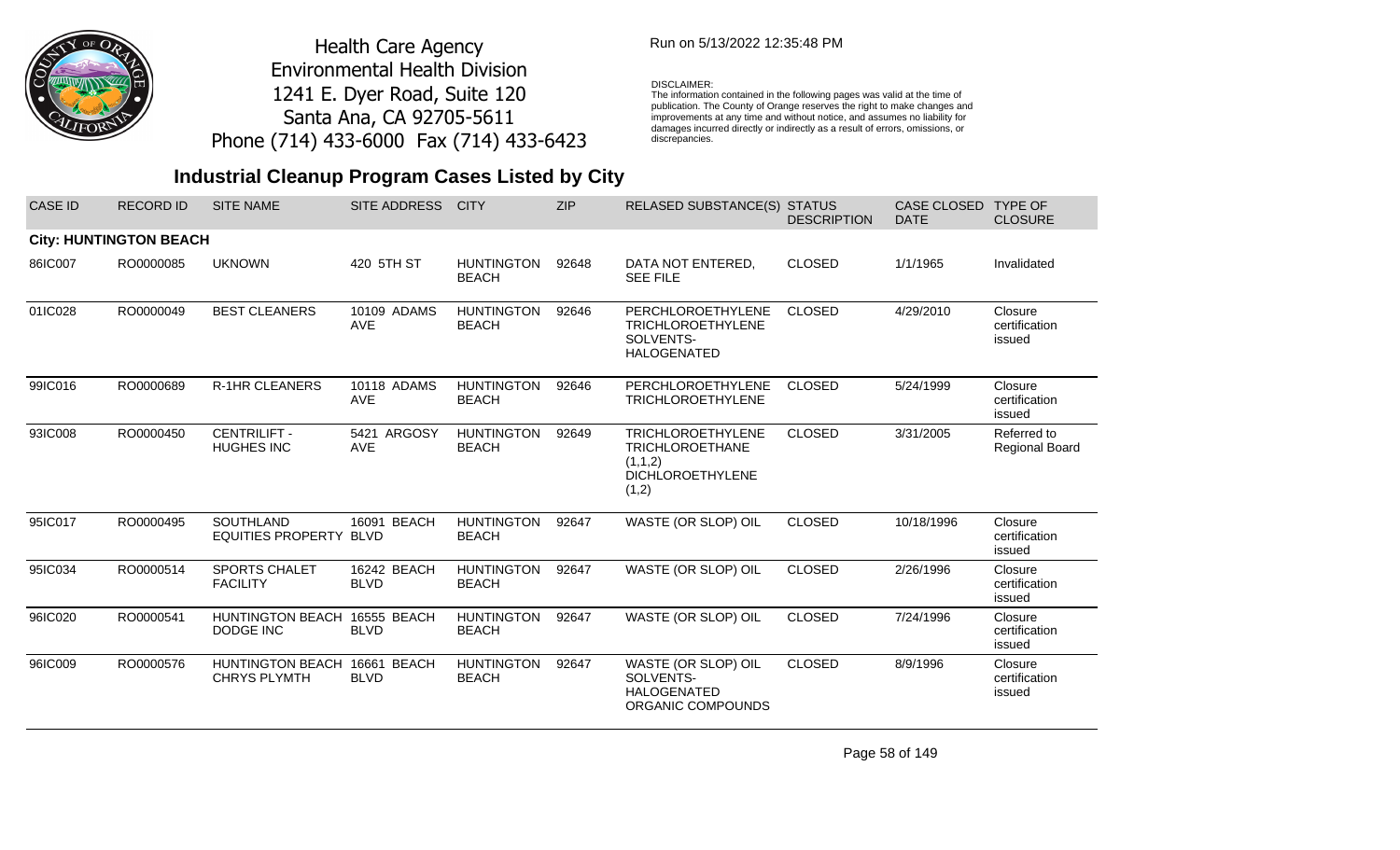

## Run on 5/13/2022 12:35:48 PM

#### DISCLAIMER:

The information contained in the following pages was valid at the time of publication. The County of Orange reserves the right to make changes and improvements at any time and without notice, and assumes no liability for damages incurred directly or indirectly as a result of errors, omissions, or discrepancies.

## **Industrial Cleanup Program Cases Listed by City**

| <b>CASE ID</b> | <b>RECORD ID</b>              | <b>SITE NAME</b>                                                           | SITE ADDRESS                     | <b>CITY</b>                       | <b>ZIP</b> | RELASED SUBSTANCE(S) STATUS                                     | <b>DESCRIPTION</b> | CASE CLOSED<br><b>DATE</b> | <b>TYPE OF</b><br><b>CLOSURE</b>                                            |
|----------------|-------------------------------|----------------------------------------------------------------------------|----------------------------------|-----------------------------------|------------|-----------------------------------------------------------------|--------------------|----------------------------|-----------------------------------------------------------------------------|
|                | <b>City: HUNTINGTON BEACH</b> |                                                                            |                                  |                                   |            |                                                                 |                    |                            |                                                                             |
| 01IC036        | RO0003017                     | HUNTINGTON BEACH 18255 BEACH<br><b>FORD</b>                                | <b>BLVD</b>                      | <b>HUNTINGTON</b><br><b>BEACH</b> | 92648      | <b>FUEL WASTE</b>                                               | <b>CLOSED</b>      | 1/19/2006                  | Closure<br>certification<br>issued                                          |
| 12IC001        | RO0003572                     | <b>BEACH &amp; ELLIS</b><br>MIXED-USE<br>PROJECT/ELAN HB<br><b>PROJECT</b> | 18502-18552<br><b>BEACH BLVD</b> | <b>HUNTINGTON</b><br><b>BEACH</b> | 92646-     | PERCHLOROETHYLENE<br><b>TRICHLOROETHYLENE</b>                   | <b>CLOSED</b>      | 4/29/2014                  | Closure<br>certification<br>issued                                          |
| 08IC012        | RO0003479                     | <b>ELLIS CLEANERS</b>                                                      | 18510 BEACH<br><b>BLVD</b>       | <b>HUNTINGTON</b><br><b>BEACH</b> | 92649      | PERCHLOROETHYLENE<br><b>TRICHLOROETHYLENE</b><br><b>TOLUENE</b> | <b>CLOSED</b>      | 10/18/2010                 | Closure<br>certification<br>issued                                          |
| 14IC004        | RO0003615                     | <b>URBAN LOFTS</b>                                                         | 18651 BEACH<br><b>BLVD</b>       | <b>HUNTINGTON</b><br><b>BEACH</b> | 92648-     | <b>TETRACHLOROETHANE</b>                                        | <b>CLOSED</b>      | 9/21/2015                  | Voluntary<br>Cleanup Program<br>Termination                                 |
| 94IC030        | RO0000478                     | <b>ROGER MILLER</b><br><b>HONDA</b>                                        | 19232 BEACH<br><b>BLVD</b>       | <b>HUNTINGTON</b><br><b>BEACH</b> | 92646      | SOLVENTS-<br><b>HALOGENATED</b>                                 | <b>CLOSED</b>      | 4/22/1997                  | Closure<br>certification<br>issued                                          |
| 97IC029        | RO0000598                     | <b>NEWLAND</b><br><b>CLEANERS</b>                                          | 19686 BEACH<br><b>BLVD</b>       | <b>HUNTINGTON</b><br><b>BEACH</b> | 92646      | PERCHLOROETHYLENE                                               | <b>CLOSED</b>      | 8/6/1997                   | Closure<br>certification<br>issued                                          |
| 87IC024        | RO0000106                     | <b>SUNDOWN MARINE</b><br><b>INCORPORATED</b>                               | 19791 BEACH<br><b>BLVD</b>       | <b>HUNTINGTON</b><br><b>BEACH</b> | 92648      | <b>ACETONE</b>                                                  | <b>CLOSED</b>      | 5/31/1990                  | Closed pre 1994,<br>file review<br>required to<br>determine closure<br>type |
| 89IC048        | RO0000225                     | <b>SEABRIDGE VILLAS</b>                                                    | UNK BEACH &<br><b>ADAMS</b>      | <b>HUNTINGTON</b><br><b>BEACH</b> | 92646      | ORGANIC COMPOUNDS                                               | <b>CLOSED</b>      | 8/24/1990                  | Closed pre 1994,<br>file review<br>required to<br>determine closure<br>type |

Page 59 of 149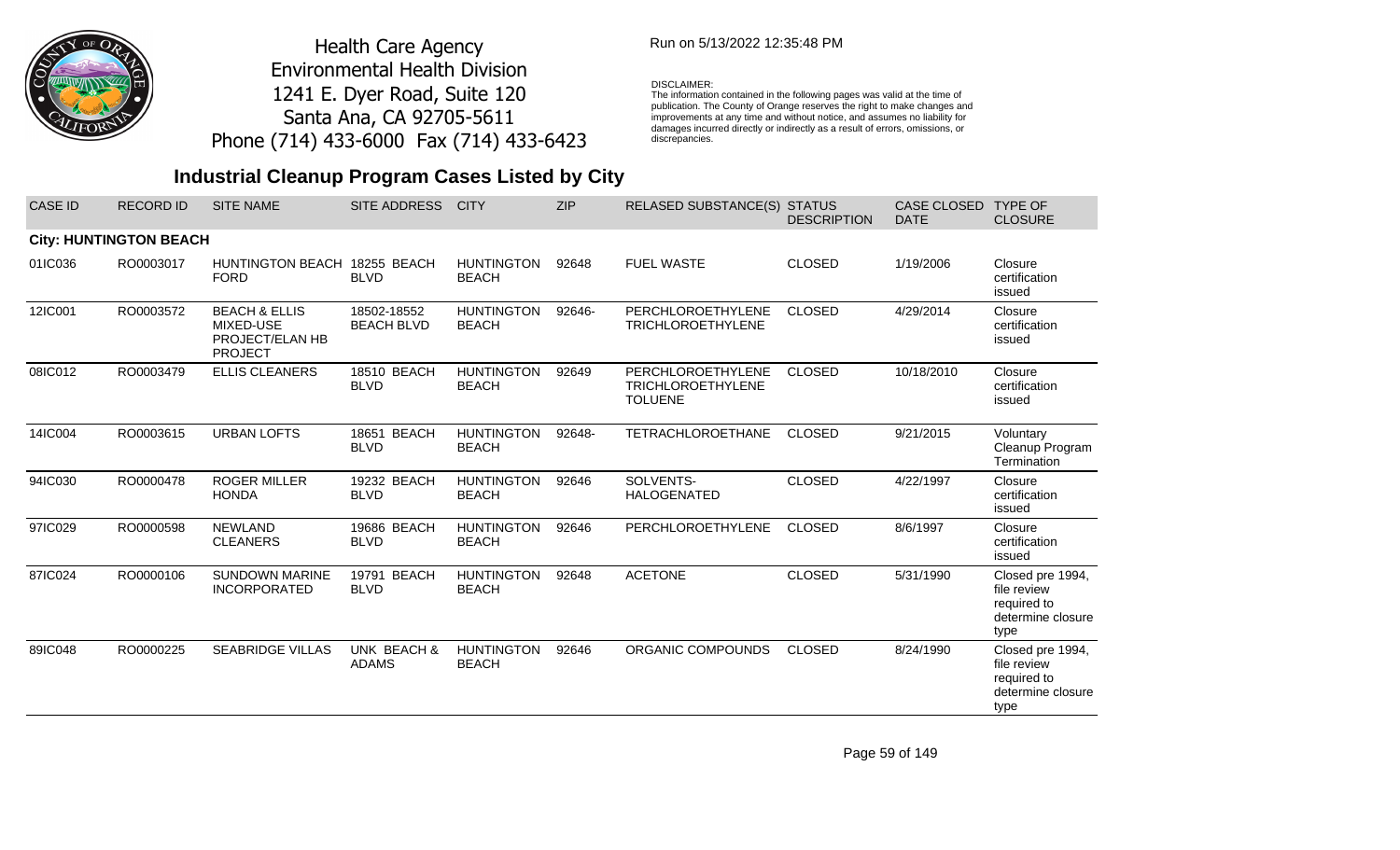

## Run on 5/13/2022 12:35:48 PM

#### DISCLAIMER:

The information contained in the following pages was valid at the time of publication. The County of Orange reserves the right to make changes and improvements at any time and without notice, and assumes no liability for damages incurred directly or indirectly as a result of errors, omissions, or discrepancies.

| <b>CASE ID</b> | <b>RECORD ID</b>              | <b>SITE NAME</b>                                        | <b>SITE ADDRESS</b>                | <b>CITY</b>                       | <b>ZIP</b> | RELASED SUBSTANCE(S) STATUS                                                         | <b>DESCRIPTION</b> | CASE CLOSED<br><b>DATE</b> | <b>TYPE OF</b><br><b>CLOSURE</b>                                            |
|----------------|-------------------------------|---------------------------------------------------------|------------------------------------|-----------------------------------|------------|-------------------------------------------------------------------------------------|--------------------|----------------------------|-----------------------------------------------------------------------------|
|                | <b>City: HUNTINGTON BEACH</b> |                                                         |                                    |                                   |            |                                                                                     |                    |                            |                                                                             |
| 89IC022        | RO0000197                     | <b>MC DONNELL</b><br><b>DOUGLAS SPACE</b><br><b>SYS</b> | 5301 BOLSA<br><b>AVE</b>           | <b>HUNTINGTON</b><br><b>BEACH</b> | 92647      | DATA NOT ENTERED,<br><b>SEE FILE</b>                                                | <b>CLOSED</b>      | 7/13/1992                  | Closed pre 1994,<br>file review<br>required to<br>determine closure<br>type |
| 90IC045        | RO0000278                     | <b>MC DONNELL</b><br><b>DOUGLAS SPACE</b><br><b>SYS</b> | <b>BOLSA</b><br>5301<br><b>AVE</b> | <b>HUNTINGTON</b><br><b>BEACH</b> | 92647      | <b>TRICHLOROETHANE</b>                                                              | <b>CLOSED</b>      | 10/24/1991                 | Closed pre 1994,<br>file review<br>required to<br>determine closure<br>type |
| 91IC011        | RO0000296                     | <b>MC DONNELL</b><br><b>DOUGLAS SPACE</b><br><b>SYS</b> | <b>BOLSA</b><br>5301<br><b>AVE</b> | <b>HUNTINGTON</b><br><b>BEACH</b> | 92647      | PLATING WASTE -<br><b>NICKEL</b>                                                    | <b>CLOSED</b>      | 11/15/1991                 | Closed pre 1994,<br>file review<br>required to<br>determine closure<br>type |
| 09IC007        | RO0003513                     | THE BOEING<br><b>COMPANY</b>                            | 5310 BOLSA<br><b>AVE</b>           | <b>HUNTINGTON</b><br><b>BEACH</b> | 92647      | PERCHLOROETHYLENE<br><b>TRICHLOROETHYLENE</b><br>DIOXANE 1.4-<br>DIETHYLENE DIOXIDE | <b>CLOSED</b>      | 7/28/2009                  | Closure<br>certification<br>issued                                          |
| 02IC021        | RO0003111                     | BY THE SEA<br><b>CLEANERS</b>                           | 16561 BOLSA<br><b>CHICA</b>        | <b>HUNTINGTON</b><br><b>BEACH</b> | 92649      | SOLVENTS-<br><b>HALOGENATED</b><br><b>DICHLOROETHYLENE</b><br>(1,2)                 | <b>CLOSED</b>      | 2/26/2003                  | Closure<br>certification<br>issued                                          |
| 99IC028        | RO0000702                     | <b>FORMER DRY</b><br><b>CLEANER</b>                     | 16928 BOLSA<br><b>CHICA ST</b>     | <b>HUNTINGTON</b><br><b>BEACH</b> | 92649      | PERCHLOROETHYLENE                                                                   | <b>CLOSED</b>      | 4/24/2013                  | Closure<br>certification<br>issued                                          |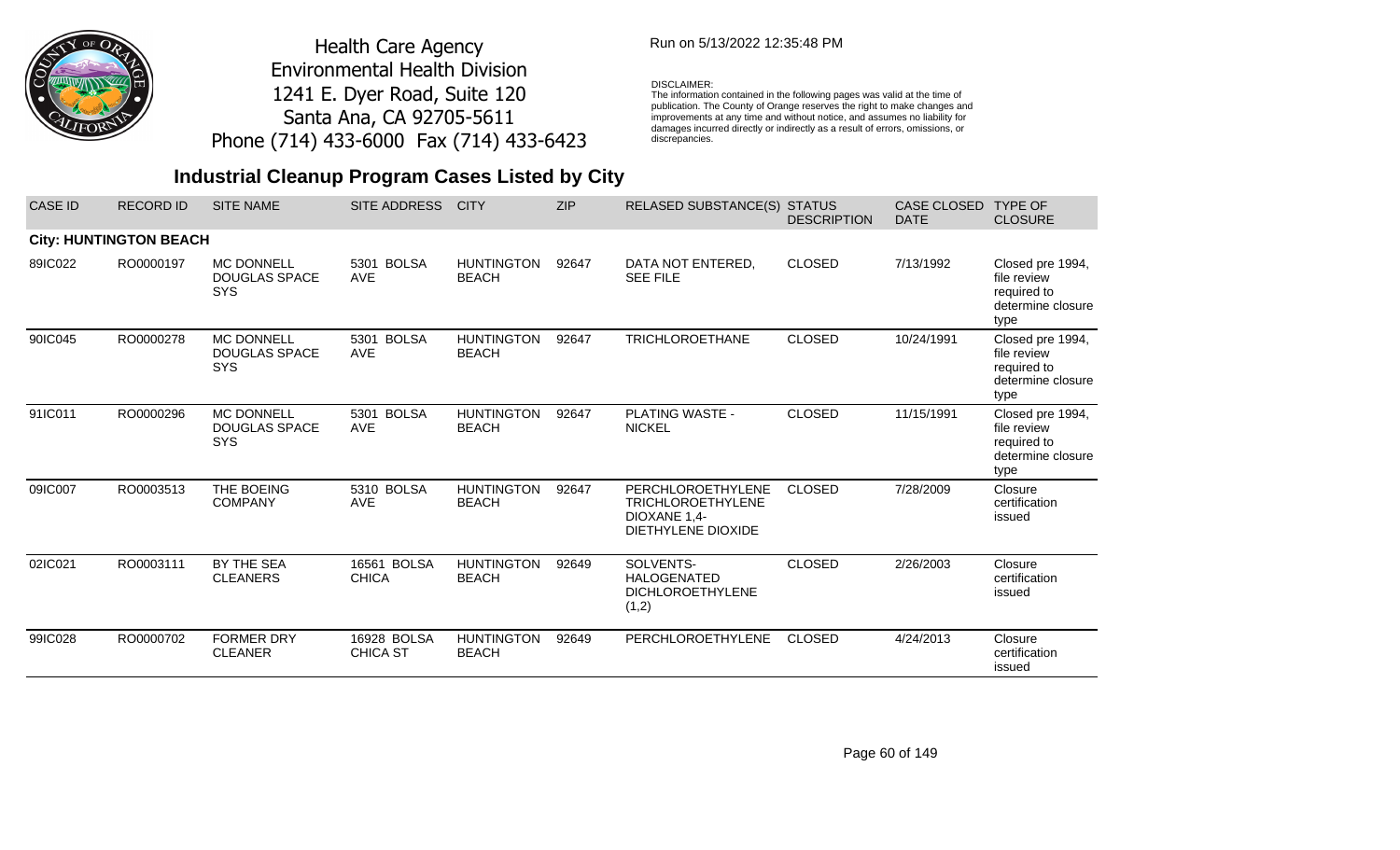

### Run on 5/13/2022 12:35:48 PM

#### DISCLAIMER:

The information contained in the following pages was valid at the time of publication. The County of Orange reserves the right to make changes and improvements at any time and without notice, and assumes no liability for damages incurred directly or indirectly as a result of errors, omissions, or discrepancies.

| <b>CASE ID</b> | <b>RECORD ID</b>              | <b>SITE NAME</b>                                             | <b>SITE ADDRESS</b>                                         | <b>CITY</b>                       | <b>ZIP</b> | <b>RELASED SUBSTANCE(S)</b>                                                                                                       | <b>STATUS</b><br><b>DESCRIPTION</b> | <b>CASE CLOSED</b><br><b>DATE</b> | <b>TYPE OF</b><br><b>CLOSURE</b>                                  |
|----------------|-------------------------------|--------------------------------------------------------------|-------------------------------------------------------------|-----------------------------------|------------|-----------------------------------------------------------------------------------------------------------------------------------|-------------------------------------|-----------------------------------|-------------------------------------------------------------------|
|                | <b>City: HUNTINGTON BEACH</b> |                                                              |                                                             |                                   |            |                                                                                                                                   |                                     |                                   |                                                                   |
| 99IC027        | RO0000701                     | <b>FIELDSTONE</b><br><b>PROPERTY</b>                         | <b>UNK BOLSA</b><br><b>CHICA</b><br><b>WETLANDS</b>         | <b>HUNTINGTON</b><br><b>BEACH</b> | 92648      | POLYCHLORINATED<br><b>BIPHENYLS</b><br>WASTE (OR SLOP) OIL                                                                        | <b>CLOSED</b>                       | 1/29/2002                         | Referred to<br>Department of<br><b>Toxic Substance</b><br>Control |
| 04IC018        | RO0003320                     | <b>GOODYEAR TIRE</b><br><b>REPAIR</b>                        | 20052<br><b>BROOKHURST</b><br><b>ST</b>                     | <b>HUNTINGTON</b><br><b>BEACH</b> | 92646      | <b>VINYL CHLORIDE</b><br>PERCHLOROETHYLENE<br><b>TRICHLOROETHYLENE</b><br><b>DICHLOROETHYLENE</b><br>(1,2)<br>WASTE (OR SLOP) OIL | <b>CLOSED</b>                       | 10/24/2005                        | Closure<br>certification<br>issued                                |
| 11IC012        | RO0003564                     | 21022-21038<br><b>BROOKHURST</b><br><b>STREET</b>            | 21022-21038<br><b>BROOKHURST</b><br><b>ST</b>               | <b>HUNTINGTON</b><br><b>BEACH</b> | 92646-     | PERCHLOROETHYLENE<br><b>TRICHLOROETHYLENE</b>                                                                                     | <b>CLOSED</b>                       | 10/15/2015                        | Closure<br>certification<br>issued                                |
| 92IC032        | RO0000379                     | PRESTIGE STN #521<br>(ARCO 6060)                             | 21452<br><b>BROOKHURST</b><br><b>ST</b>                     | <b>HUNTINGTON</b><br><b>BEACH</b> | 92646      | <b>FUEL WASTE</b>                                                                                                                 | <b>CLOSED</b>                       | 3/3/1994                          | Closure<br>certification<br>issued                                |
| 06IC019        | RO0003409                     | <b>ORANGE COUNTY</b><br><b>SANITATION</b><br><b>DISTRICT</b> | 22212<br><b>BROOKHURST</b><br><b>ST</b>                     | <b>HUNTINGTON</b><br><b>BEACH</b> | 92646      | WASTE (OR SLOP) OIL<br><b>FUEL WASTE</b><br>ORGANIC COMPOUNDS                                                                     | <b>CLOSED</b>                       | 8/16/2013                         | Voluntary<br>Cleanup Program<br>Termination                       |
| 20IC002        | RO0003654                     | 17631 CAMERON<br><b>LANE AND 17642</b><br><b>BEACH BLVD</b>  | 17631 AND<br>17642<br><b>CAMERON AND</b><br><b>BEACH LN</b> | <b>HUNTINGTON</b><br><b>BEACH</b> | 92647      | CHROMIUM COMPOUNDS CLOSED<br><b>LEAD COMPOUNDS</b>                                                                                |                                     | 8/21/2020                         | Closure<br>certification<br>issued                                |
| 94IC003        | RO0000477                     | HB INDUSTRIAL<br><b>PARK PROPERTY</b>                        | 15552<br><b>COMMERCE LN</b>                                 | <b>HUNTINGTON</b><br><b>BEACH</b> | 92649      | WASTE (OR SLOP) OIL                                                                                                               | <b>CLOSED</b>                       | 11/14/1994                        | Closure<br>certification<br>issued                                |
| 88IC050        | RO0000134                     | <b>VENUS LABS</b>                                            | 15571<br><b>COMMERCE LN</b>                                 | <b>HUNTINGTON</b><br><b>BEACH</b> | 92649      | DATA NOT ENTERED,<br><b>SEE FILE</b>                                                                                              | <b>CLOSED</b>                       | 1/25/1994                         | Transferred to<br><b>OCLOP Program</b>                            |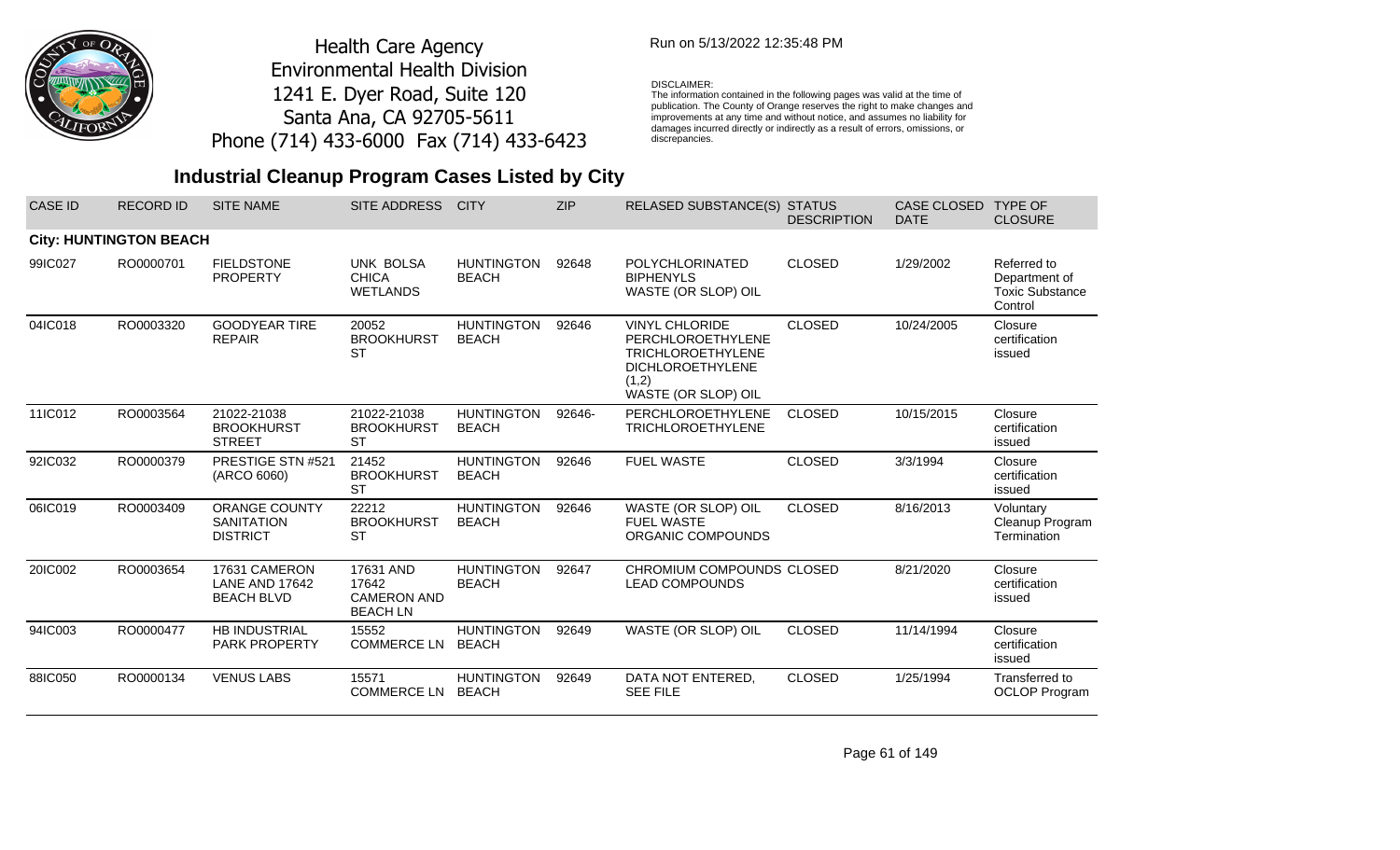

### Run on 5/13/2022 12:35:48 PM

#### DISCLAIMER:

The information contained in the following pages was valid at the time of publication. The County of Orange reserves the right to make changes and improvements at any time and without notice, and assumes no liability for damages incurred directly or indirectly as a result of errors, omissions, or discrepancies.

## **Industrial Cleanup Program Cases Listed by City**

| <b>CASE ID</b> | <b>RECORD ID</b>              | <b>SITE NAME</b>                           | <b>SITE ADDRESS</b>                     | <b>CITY</b>                       | <b>ZIP</b> | RELASED SUBSTANCE(S) STATUS                   | <b>DESCRIPTION</b> | <b>CASE CLOSED</b><br><b>DATE</b> | <b>TYPE OF</b><br><b>CLOSURE</b>                                            |
|----------------|-------------------------------|--------------------------------------------|-----------------------------------------|-----------------------------------|------------|-----------------------------------------------|--------------------|-----------------------------------|-----------------------------------------------------------------------------|
|                | <b>City: HUNTINGTON BEACH</b> |                                            |                                         |                                   |            |                                               |                    |                                   |                                                                             |
| 98IC024        | RO0000654                     | <b>NATIONAL LINEN</b><br>SERVICE, INC.     | 17711 CRABB<br><b>LN</b>                | <b>HUNTINGTON</b><br><b>BEACH</b> | 92647      | PERCHLOROETHYLENE<br><b>DIETHYLZINC</b>       | <b>CLOSED</b>      | 9/9/1999                          | Closure<br>certification<br>issued                                          |
| 87IC011        | RO0000092                     | PACIFIC COMMUNITY<br><b>HOSPITAL</b>       | 18792<br><b>DELAWARE ST</b>             | <b>HUNTINGTON</b><br><b>BEACH</b> | 92648      | DATA NOT ENTERED,<br><b>SEE FILE</b>          | <b>CLOSED</b>      | 11/1/1987                         | Closed pre 1994,<br>file review<br>required to<br>determine closure<br>type |
| 96IC047        | RO0000570                     | THE CLEANING<br><b>FACTORY</b>             | 7664 EDINGER<br><b>AVE</b>              | <b>HUNTINGTON</b><br><b>BEACH</b> | 92647      | PERCHLOROETHYLENE<br><b>TRICHLOROETHYLENE</b> | <b>CLOSED</b>      | 9/21/2001                         | Voluntary<br>Cleanup Program<br>Termination                                 |
| 08IC013        | RO0003480                     | THE VILLAGE AT<br><b>BELLA TERRA</b>       | 7531 EDINGER<br><b>AVENUE</b>           | <b>HUNTINGTON</b><br><b>BEACH</b> | 92683      | <b>GASOLINE</b>                               | <b>CLOSED</b>      | 6/10/2010                         | Voluntary<br>Cleanup Program<br>Termination                                 |
| 90IC011        | RO0000241                     | SOUTHWEST<br><b>DIVERSIFIED</b><br>(VACANT | <b>UNK EDWARDS</b><br>& GARFIELD        | <b>HUNTINGTON</b><br><b>BEACH</b> | 92648      | ORGANIC COMPOUNDS                             | <b>CLOSED</b>      | 9/14/1990                         | Closed pre 1994,<br>file review<br>required to<br>determine closure<br>type |
| 98IC041        | RO0000673                     | PARCEL 7A<br><b>PROPERTY</b>               | 0 SW ELLIS &<br><b>EDWARDS</b>          | <b>HUNTINGTON</b><br><b>BEACH</b> | 92648      | <b>FUEL WASTE</b>                             | <b>CLOSED</b>      | 5/28/2003                         | Transferred to<br>City Program                                              |
| 92IC047        | RO0000395                     | <b>FLORIDA</b><br><b>APARTMENTS</b>        | 2006 FLORIDA<br><b>ST</b>               | <b>HUNTINGTON</b><br><b>BEACH</b> | 92648      | WASTE (OR SLOP) OIL                           | <b>CLOSED</b>      | 1/4/1995                          | Closure<br>certification<br>issued                                          |
| 92IC033        | RO0000380                     | <b>GOLDEN WEST GAS</b><br>STATION #6191    | 17502<br><b>GOLDENWEST</b><br><b>ST</b> | <b>HUNTINGTON</b><br><b>BEACH</b> | 92647      | <b>FUEL WASTE</b>                             | <b>CLOSED</b>      | 4/5/1994                          | Closure<br>certification<br>issued                                          |
| 91IC050        | RO0000338                     | <b>HUNTINGTON BEACH</b><br><b>COMPANY</b>  | 18736<br><b>GOLDENWEST</b><br><b>ST</b> | <b>HUNTINGTON</b><br><b>BEACH</b> | 92648      | WASTE (OR SLOP) OIL                           | <b>CLOSED</b>      | 11/28/1995                        | Closure<br>certification<br>issued                                          |

Page 62 of 149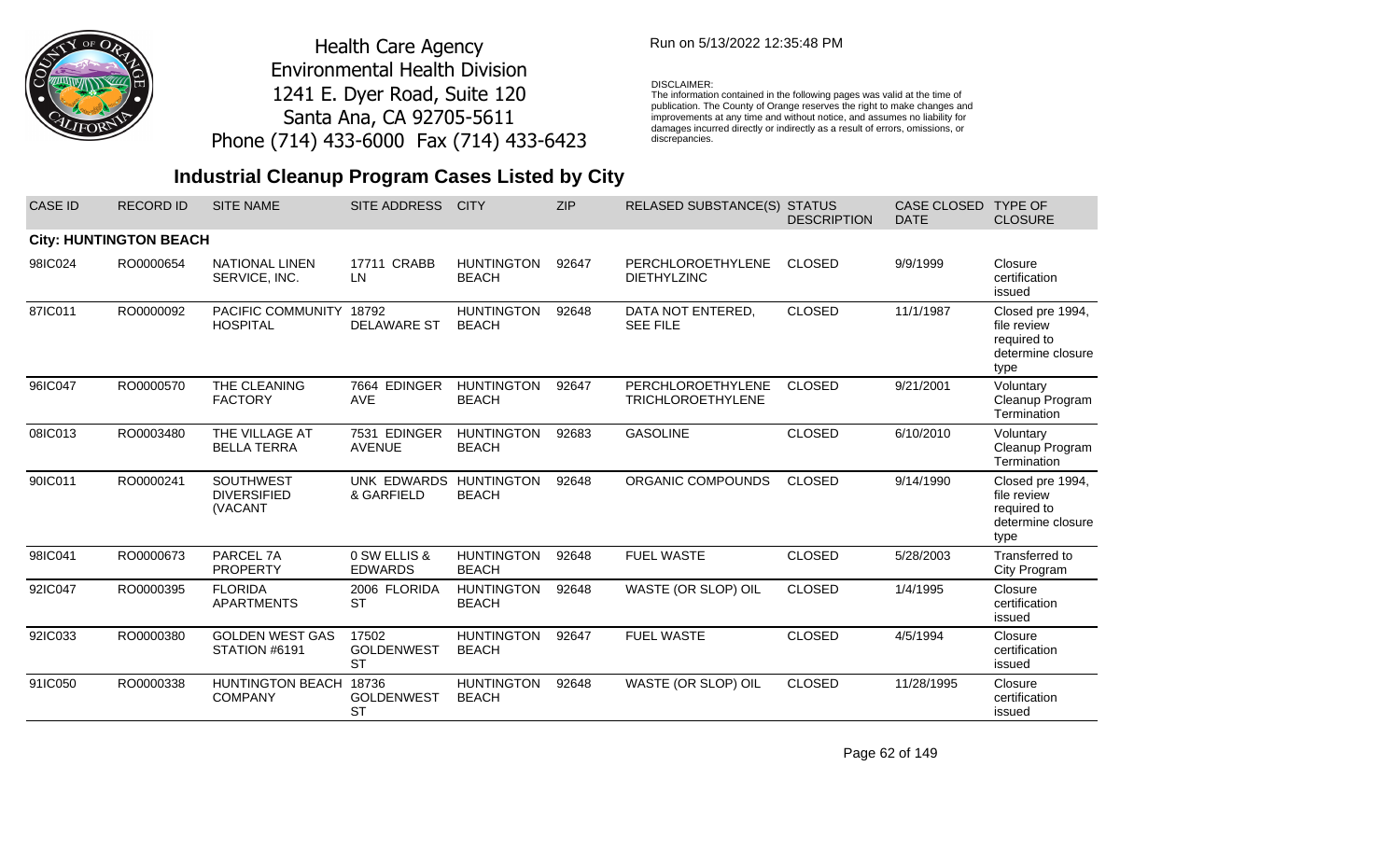

## Run on 5/13/2022 12:35:48 PM

#### DISCLAIMER:

The information contained in the following pages was valid at the time of publication. The County of Orange reserves the right to make changes and improvements at any time and without notice, and assumes no liability for damages incurred directly or indirectly as a result of errors, omissions, or discrepancies.

| <b>CASE ID</b> | <b>RECORD ID</b>              | <b>SITE NAME</b>                                         | <b>SITE ADDRESS</b>                     | <b>CITY</b>                       | <b>ZIP</b> | <b>RELASED SUBSTANCE(S)</b>                                                       | <b>STATUS</b><br><b>DESCRIPTION</b> | <b>CASE CLOSED</b><br><b>DATE</b> | <b>TYPE OF</b><br><b>CLOSURE</b>                                            |
|----------------|-------------------------------|----------------------------------------------------------|-----------------------------------------|-----------------------------------|------------|-----------------------------------------------------------------------------------|-------------------------------------|-----------------------------------|-----------------------------------------------------------------------------|
|                | <b>City: HUNTINGTON BEACH</b> |                                                          |                                         |                                   |            |                                                                                   |                                     |                                   |                                                                             |
| 91IC010        | RO0000295                     | SHELL WESTERN E & 20101<br>P INC                         | <b>GOLDENWEST</b><br><b>ST</b>          | <b>HUNTINGTON</b><br><b>BEACH</b> | 92648      | <b>FUEL WASTE</b>                                                                 | <b>CLOSED</b>                       | 6/13/2005                         | Voluntary<br>Cleanup Program<br>Termination                                 |
| 01IC004        | RO0000056                     | <b>HUNTINGTON</b><br><b>CENTRAL PARK</b>                 | 18191<br><b>GOTHARD ST</b>              | <b>HUNTINGTON</b><br><b>BEACH</b> | 92648      | <b>HEAVY METAL WASTE -</b><br>NON-PLATING                                         | <b>OPEN</b>                         |                                   |                                                                             |
| 05IC015        | RO0003353                     | <b>FORMER</b><br><b>EUROCLEAN DRY</b><br><b>CLEANERS</b> | 9932 HAMILTON HUNTINGTON<br><b>AVE</b>  | <b>BEACH</b>                      | 92646      | <b>TRICHLOROETHYLENE</b><br>PERCHLOROETHYLENE                                     | <b>CLOSED</b>                       | 10/21/2005                        | Closure<br>certification<br>issued                                          |
| 08IC020        | RO0003492                     | 19090 MAGNOLIA                                           | 19090<br><b>MAGNOLIA</b><br><b>BLVD</b> | <b>HUNTINGTON</b><br><b>BEACH</b> | 92646      | PERCHLOROETHYLENE<br><b>TRICHLOROETHYLENE</b><br><b>DICHLOROETHYLENE</b><br>(1,2) | <b>CLOSED</b>                       | 12/6/2012                         | Closure<br>certification<br>issued                                          |
| 01IC019        | RO0000039                     | <b>MAX'S CLEANERS</b>                                    | 19171<br><b>MAGNOLIA ST</b>             | <b>HUNTINGTON</b><br><b>BEACH</b> | 92646      | PERCHLOROETHYLENE                                                                 | <b>CLOSED</b>                       | 10/22/2001                        | Closure<br>certification<br>issued                                          |
| 88IC077        | RO0003087                     | <b>ASCON LANDFILL</b>                                    | 21641<br><b>MAGNOLIA ST</b>             | <b>HUNTINGTON</b><br><b>BEACH</b> | 92646      | DATA NOT ENTERED,<br><b>SEE FILE</b>                                              | <b>CLOSED</b>                       | 1/1/1965                          | Referred to<br>Department of<br><b>Toxic Substance</b><br>Control           |
| 88IC043        | RO0000127                     | CITY OF<br><b>HUNTINGTON BEACH</b>                       | UNK MC<br><b>CALLEN PARK</b>            | <b>HUNTINGTON</b><br><b>BEACH</b> | 92648      | DATA NOT ENTERED,<br><b>SEE FILE</b>                                              | <b>CLOSED</b>                       | 1/26/1988                         | Closed pre 1994,<br>file review<br>required to<br>determine closure<br>type |
| 90IC007        | RO0000290                     | <b>WEISER LOCK</b>                                       | 5555<br>MCFADDEN AVE BEACH              | <b>HUNTINGTON</b>                 | 92649      | <b>TRICHLOROETHANE</b><br>SOLVENTS-<br><b>HALOGENATED</b>                         | <b>CLOSED</b>                       | 6/13/2005                         | Voluntary<br>Cleanup Program<br>Termination                                 |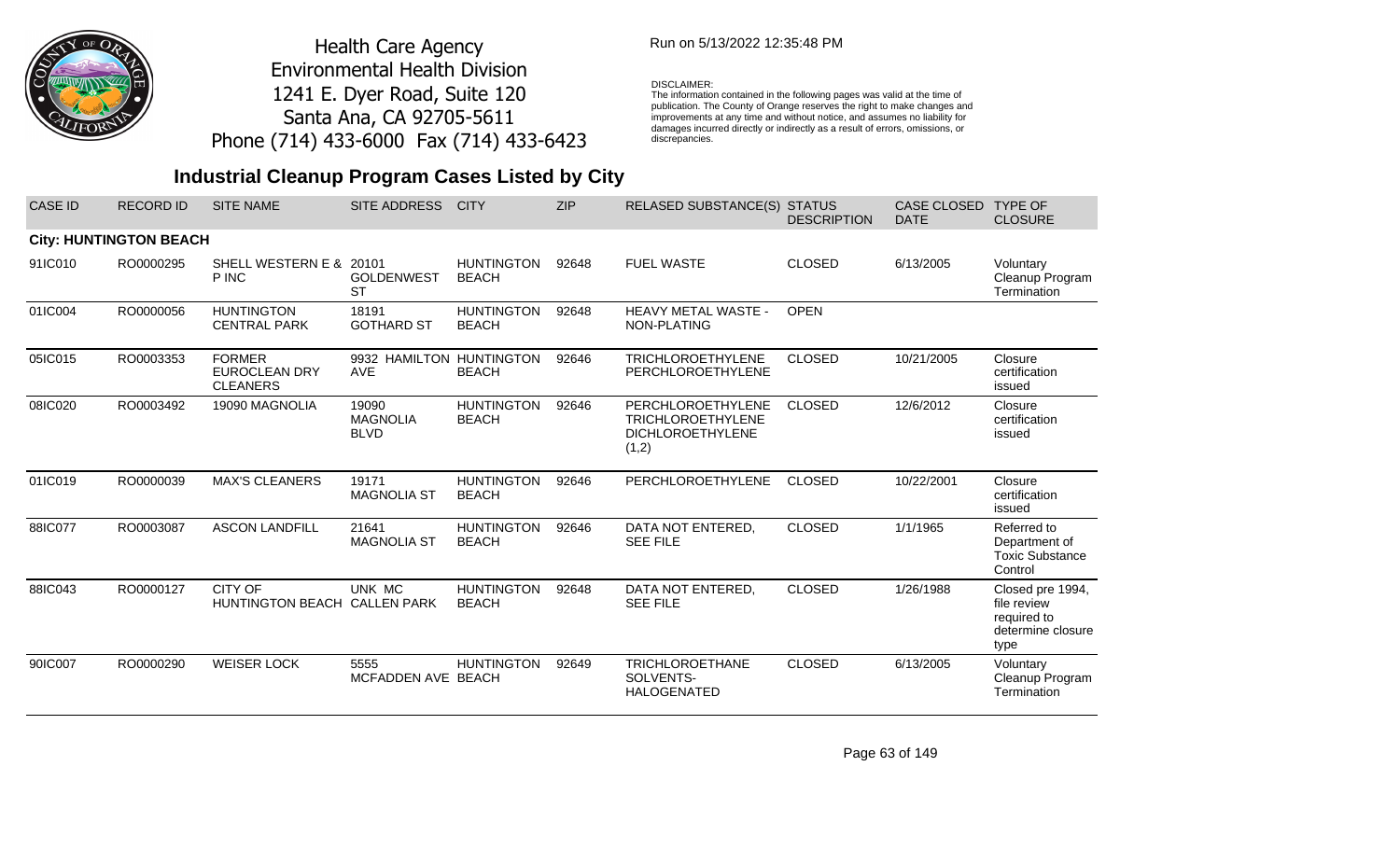

## Run on 5/13/2022 12:35:48 PM

#### DISCLAIMER:

The information contained in the following pages was valid at the time of publication. The County of Orange reserves the right to make changes and improvements at any time and without notice, and assumes no liability for damages incurred directly or indirectly as a result of errors, omissions, or discrepancies.

| <b>CASE ID</b> | <b>RECORD ID</b>              | <b>SITE NAME</b>                           | <b>SITE ADDRESS</b>                               | <b>CITY</b>                       | <b>ZIP</b> | RELASED SUBSTANCE(S) STATUS          | <b>DESCRIPTION</b> | <b>CASE CLOSED</b><br><b>DATE</b> | <b>TYPE OF</b><br><b>CLOSURE</b>                                            |
|----------------|-------------------------------|--------------------------------------------|---------------------------------------------------|-----------------------------------|------------|--------------------------------------|--------------------|-----------------------------------|-----------------------------------------------------------------------------|
|                | <b>City: HUNTINGTON BEACH</b> |                                            |                                                   |                                   |            |                                      |                    |                                   |                                                                             |
| 89IC037        | RO0000213                     | <b>SHELL WESTERN-E</b><br>& P INC          | <b>UNK MESA</b><br>AREA-NO.<br><b>BOLSA LEASE</b> | <b>HUNTINGTON</b><br><b>BEACH</b> | 92649      | DATA NOT ENTERED,<br><b>SEE FILE</b> | <b>CLOSED</b>      | 11/14/1994                        | Closure<br>certification<br>issued                                          |
| 11IC004        | RO0003556                     | <b>MERLE CADE</b><br><b>PROPERTY</b>       | 17532 METZLER HUNTINGTON<br>LN.                   | <b>BEACH</b>                      | 92647-     | DATA NOT ENTERED,<br><b>SEE FILE</b> | <b>CLOSED</b>      | 9/2/2011                          | Closure<br>certification<br>issued                                          |
| 13IC010        | RO0003599                     | <b>BENT</b><br><b>MANUFACTURING</b>        | 17311 NICHOLS HUNTINGTON<br>LN.                   | <b>BEACH</b>                      | 92647-     | <b>FUEL WASTE</b>                    | <b>CLOSED</b>      | 2/21/2014                         | Closure<br>certification<br>issued                                          |
| 92IC002        | RO0000365                     | <b>SUPERIOR HAND</b><br><b>FORGING</b>     | 5302 OCEANUS HUNTINGTON<br><b>DR</b>              | <b>BEACH</b>                      | 92649      | WASTE (OR SLOP) OIL                  | <b>CLOSED</b>      | 5/13/1992                         | Closed pre 1994,<br>file review<br>required to<br>determine closure<br>type |
| 92IC014        | RO0000359                     | <b>ENVIRONMENTAL</b><br><b>DEVELOPMENT</b> | 5322 OCEANUS<br><b>DR</b>                         | <b>HUNTINGTON</b><br><b>BEACH</b> | 92649      | WASTE (OR SLOP) OIL                  | <b>CLOSED</b>      | 5/13/1992                         | Closed pre 1994,<br>file review<br>required to<br>determine closure<br>type |
| 92IC062        | RO0000412                     | <b>OCEAN BREEZE</b><br><b>VILLAS</b>       | 1400 PACIFIC<br><b>COAST HWY</b>                  | <b>HUNTINGTON</b><br><b>BEACH</b> | 92648      | <b>FUEL WASTE</b>                    | <b>CLOSED</b>      | 4/21/1994                         | Closure<br>certification<br>issued                                          |
| 88IC069        | RO0000153                     | <b>STATE LANDS</b><br><b>COMMISSION</b>    | 1700 PACIFIC<br><b>COAST HWY</b>                  | <b>HUNTINGTON</b><br><b>BEACH</b> | 92648      | ORGANIC COMPOUNDS                    | <b>CLOSED</b>      | 6/26/1988                         | Closed pre 1994,<br>file review<br>required to<br>determine closure<br>type |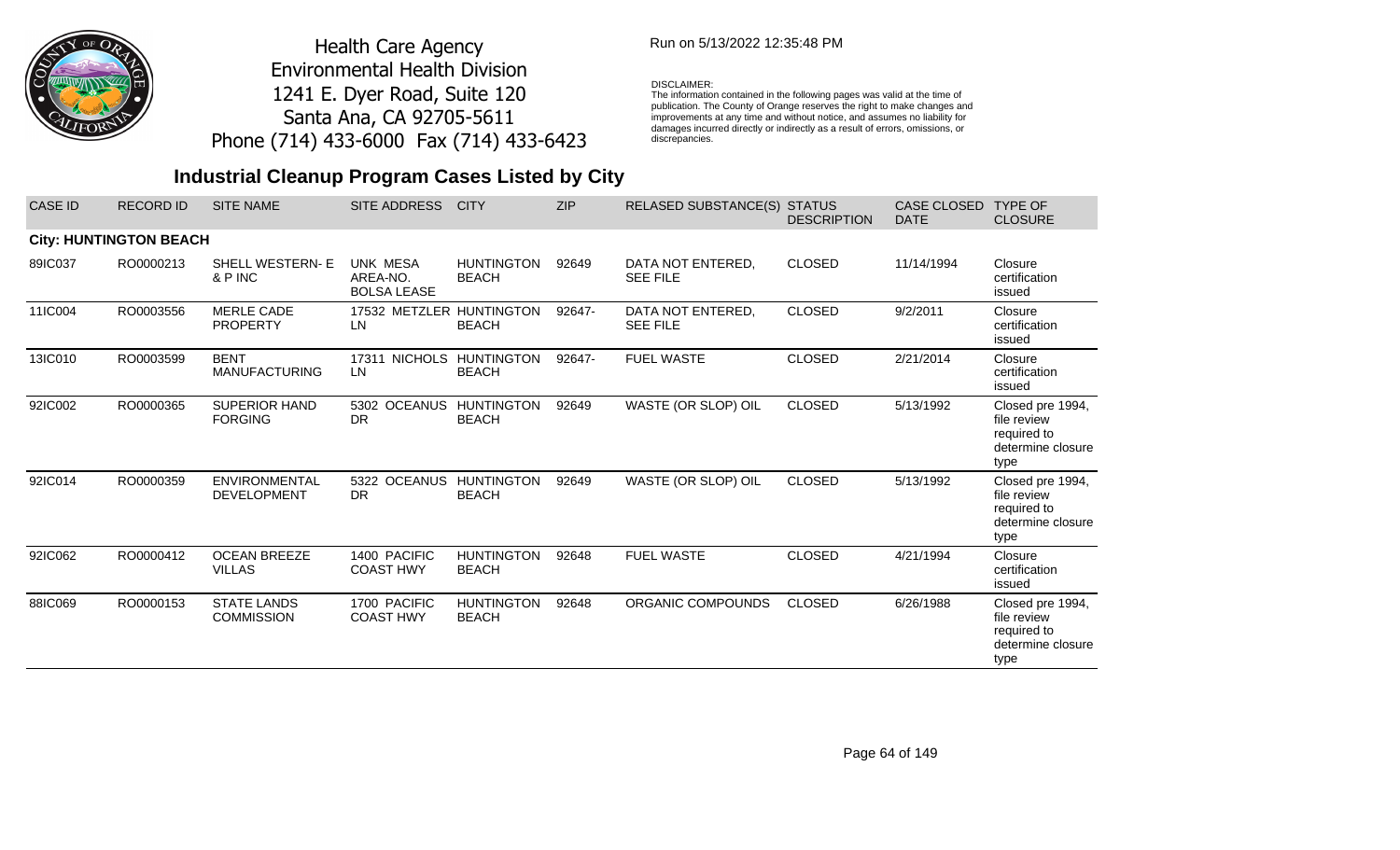

## Run on 5/13/2022 12:35:48 PM

#### DISCLAIMER:

The information contained in the following pages was valid at the time of<br>publication. The County of Orange reserves the right to make changes and<br>improvements at any time and without notice, and assumes no liability for<br>d discrepancies.

## **Industrial Cleanup Program Cases Listed by City**

| CASE ID | <b>RECORD ID</b>              | <b>SITE NAME</b>                                        | <b>SITE ADDRESS</b>               | <b>CITY</b>                       | <b>ZIP</b> | <b>RELASED SUBSTANCE(S)</b>                   | <b>STATUS</b><br><b>DESCRIPTION</b> | CASE CLOSED<br><b>DATE</b> | <b>TYPE OF</b><br><b>CLOSURE</b>                                            |
|---------|-------------------------------|---------------------------------------------------------|-----------------------------------|-----------------------------------|------------|-----------------------------------------------|-------------------------------------|----------------------------|-----------------------------------------------------------------------------|
|         | <b>City: HUNTINGTON BEACH</b> |                                                         |                                   |                                   |            |                                               |                                     |                            |                                                                             |
| 89IC030 | RO0000206                     | <b>ACTION BOATS</b>                                     | 21622 PACIFIC<br><b>COAST HWY</b> | <b>HUNTINGTON</b><br><b>BEACH</b> | 92646      | WASTE (OR SLOP) OIL                           | <b>CLOSED</b>                       | 8/6/1993                   | Closed pre 1994,<br>file review<br>required to<br>determine closure<br>type |
| 90IC033 | RO0000265                     | AERA ENERGY, LLC                                        | UNK PCH &<br><b>GOLDENWEST</b>    | <b>HUNTINGTON</b><br><b>BEACH</b> | 92648      | ORGANIC COMPOUNDS                             | <b>CLOSED</b>                       | 6/13/2005                  | Voluntary<br>Cleanup Program<br>Termination                                 |
| 98IC031 | RO0000662                     | F V GROUP LLC<br><b>PROPERTY</b>                        | UNK NE PCH &<br><b>GOLDENWEST</b> | <b>HUNTINGTON</b><br><b>BEACH</b> | 92648      | POLYCHLORINATED<br><b>BIPHENYLS</b>           | <b>CLOSED</b>                       | 4/23/1999                  | Closure<br>certification<br>issued                                          |
| 98IC006 | RO0000679                     | <b>GOLDENWEST</b><br><b>LAUNDRY</b>                     | 15702<br>PRODUCER LN              | <b>HUNTINGTON</b><br><b>BEACH</b> | 92649      | PERCHLOROETHYLENE<br><b>TRICHLOROETHYLENE</b> | <b>CLOSED</b>                       | 3/6/1998                   | Closure<br>certification<br>issued                                          |
| 94IC031 | RO0000479                     | <b>CENTRAL PLANTS</b><br><b>INC</b>                     | 5212 RANCHO<br><b>RD</b>          | <b>HUNTINGTON</b><br><b>BEACH</b> | 92647      | <b>SULFURIC ACID</b>                          | <b>CLOSED</b>                       | 1/24/1995                  | Closure<br>certification<br>issued                                          |
| 03IC019 | RO0003231                     | <b>HARRIETT WEIDER</b><br><b>REGIONAL PARK</b>          | 19251<br><b>SEAPOINT AVE</b>      | <b>HUNTINGTON</b><br><b>BEACH</b> | 92648      | <b>ARSENIC</b>                                | <b>CLOSED</b>                       | 6/22/2005                  | Voluntary<br>Cleanup Program<br>Termination                                 |
| 87IC034 | RO0000116                     | HI LEAD                                                 | 7471 SLATER<br><b>AVE</b>         | <b>HUNTINGTON</b><br><b>BEACH</b> | 92647      | DATA NOT ENTERED,<br><b>SEE FILE</b>          | <b>CLOSED</b>                       | 11/2/1992                  | Closed pre 1994,<br>file review<br>required to<br>determine closure<br>type |
| 98IC032 | RO0000663                     | R. CHAN<br><b>INVESTMENT</b><br><b>PROPERTY</b>         | 15958<br>SPRINGDALE ST BEACH      | <b>HUNTINGTON</b>                 | 92647      | <b>ALKALINE ETCHANT</b><br>PERCHLOROETHYLENE  | <b>CLOSED</b>                       | 6/17/2004                  | Voluntary<br>Cleanup Program<br>Termination                                 |
| 14IC005 | RO0003616                     | <b>SPRINGDALE</b><br><b>STREET</b><br><b>APARTMENTS</b> | 16171<br>SPRINGDALE ST BEACH      | <b>HUNTINGTON</b>                 | 92649-     | DATA NOT ENTERED,<br><b>SEE FILE</b>          | <b>CLOSED</b>                       | 9/18/2019                  | Referred to<br><b>Regional Board</b>                                        |

Page 65 of 149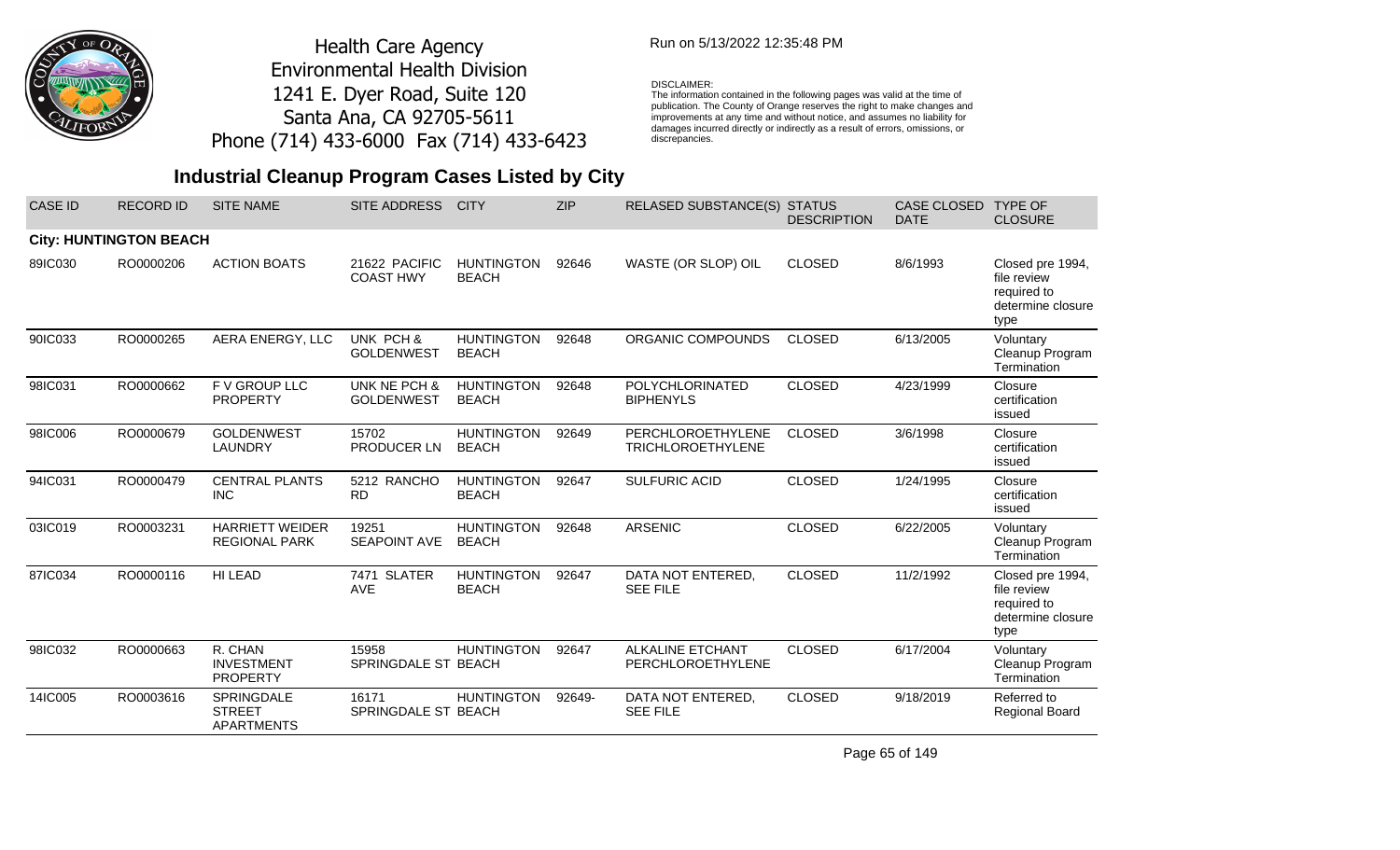

## Run on 5/13/2022 12:35:48 PM

#### DISCLAIMER:

The information contained in the following pages was valid at the time of publication. The County of Orange reserves the right to make changes and improvements at any time and without notice, and assumes no liability for damages incurred directly or indirectly as a result of errors, omissions, or discrepancies.

## **Industrial Cleanup Program Cases Listed by City**

| <b>CASE ID</b> | <b>RECORD ID</b>              | <b>SITE NAME</b>                                     | SITE ADDRESS              | <b>CITY</b>                       | <b>ZIP</b> | <b>RELASED SUBSTANCE(S) STATUS</b>                              | <b>DESCRIPTION</b> | CASE CLOSED<br><b>DATE</b> | <b>TYPE OF</b><br><b>CLOSURE</b>                                            |
|----------------|-------------------------------|------------------------------------------------------|---------------------------|-----------------------------------|------------|-----------------------------------------------------------------|--------------------|----------------------------|-----------------------------------------------------------------------------|
|                | <b>City: HUNTINGTON BEACH</b> |                                                      |                           |                                   |            |                                                                 |                    |                            |                                                                             |
| 92IC021        | RO0000367                     | HUNTINGTON BEACH 7622 TALBERT<br><b>AUTO DISMTLG</b> | <b>AVE</b>                | <b>HUNTINGTON</b><br><b>BEACH</b> | 92648      | ORGANIC COMPOUNDS                                               | <b>CLOSED</b>      | 12/22/1993                 | Closure<br>certification<br>issued                                          |
| 06IC016        | RO0003404                     | <b>ACE CLEANERS</b>                                  | 5938 WARNER<br><b>AVE</b> | <b>HUNTINGTON</b><br><b>BEACH</b> | 92649      | PERCHLOROETHYLENE                                               | <b>CLOSED</b>      | 12/20/2007                 | Closure<br>certification<br>issued                                          |
| 92IC034        | RO0000381                     | ARCO #5035                                           | 5981 WARNER<br><b>AVE</b> | <b>HUNTINGTON</b><br><b>BEACH</b> | 92649      | <b>FUEL WASTE</b>                                               | <b>CLOSED</b>      | 2/24/1994                  | Closure<br>certification<br>issued                                          |
| 95IC023        | RO0000502                     | U S POST OFFICE                                      | 6771 WARNER<br><b>AVE</b> | <b>HUNTINGTON</b><br><b>BEACH</b> | 92647      | WASTE (OR SLOP) OIL                                             | <b>CLOSED</b>      | 5/10/2001                  | Closure<br>certification<br>issued                                          |
| 05IC014        | RO0003351                     | MR. CLEANERS                                         | 6924 WARNER<br><b>AVE</b> | <b>HUNTINGTON</b><br><b>BEACH</b> | 92647      | PERCHLOROETHYLENE<br><b>TRICHLOROETHYLENE</b><br><b>TOLUENE</b> | <b>OPEN</b>        |                            |                                                                             |
| 99IC017        | RO0000690                     | <b>WARNER WEST</b><br><b>CLEANERS</b>                | 6945 WARNER<br><b>AVE</b> | <b>HUNTINGTON</b><br><b>BEACH</b> | 92647      | PERCHLOROETHYLENE<br>SOLVENTS-<br><b>HALOGENATED</b>            | <b>CLOSED</b>      | 10/5/1999                  | Closure<br>certification<br>issued                                          |
| 02IC019        | RO0003109                     | C & C CLEANERS                                       | 7171 WARNER<br><b>AVE</b> | <b>HUNTINGTON</b><br><b>BEACH</b> | 92647      | <b>TRICHLOROETHYLENE</b><br>PERCHLOROETHYLENE                   | <b>CLOSED</b>      | 4/28/2003                  | Closure<br>certification<br>issued                                          |
| 90IC054        | RO0000288                     | <b>QUALITY BUILDING</b><br><b>SUPPLY</b>             | 7502 WARNER<br><b>AVE</b> | <b>HUNTINGTON</b><br><b>BEACH</b> | 92647      | WASTE (OR SLOP) OIL                                             | <b>CLOSED</b>      | 5/13/1993                  | Closed pre 1994,<br>file review<br>required to<br>determine closure<br>type |
| 02IC005        | RO0003050                     | <b>UNITED RENTALS</b><br><b>INC</b>                  | 7614 WARNER<br><b>AVE</b> | <b>HUNTINGTON</b><br><b>BEACH</b> | 92647      | <b>FUEL WASTE</b><br>ORGANIC COMPOUNDS                          | <b>CLOSED</b>      | 8/20/2002                  | Closure<br>certification<br>issued                                          |

Page 66 of 149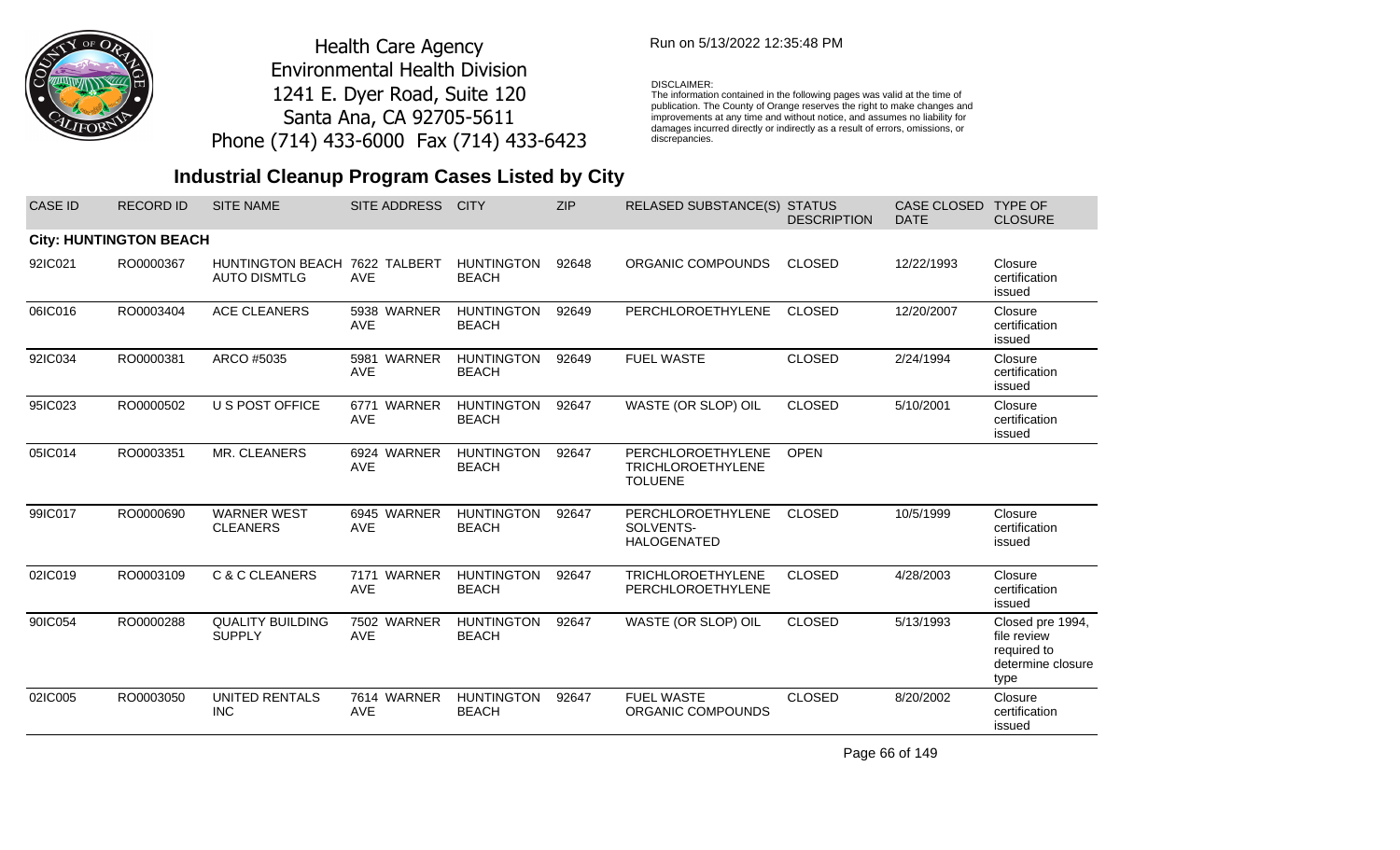

### Run on 5/13/2022 12:35:48 PM

#### DISCLAIMER:

The information contained in the following pages was valid at the time of publication. The County of Orange reserves the right to make changes and improvements at any time and without notice, and assumes no liability for damages incurred directly or indirectly as a result of errors, omissions, or discrepancies.

## **Industrial Cleanup Program Cases Listed by City**

| <b>CASE ID</b> | RECORD ID                     | <b>SITE NAME</b> | SITE ADDRESS CITY   |                            | <b>ZIP</b> | RELASED SUBSTANCE(S) STATUS          | <b>DESCRIPTION</b> | CASE CLOSED<br><b>DATE</b> | <b>TYPE OF</b><br><b>CLOSURE</b>                                            |
|----------------|-------------------------------|------------------|---------------------|----------------------------|------------|--------------------------------------|--------------------|----------------------------|-----------------------------------------------------------------------------|
|                | <b>City: HUNTINGTON BEACH</b> |                  |                     |                            |            |                                      |                    |                            |                                                                             |
| 89IC004        | RO0000216                     | <b>TARBY INC</b> | 7601<br>WOODWIND DR | <b>HUNTINGTON</b><br>BEACH | 92647      | DATA NOT ENTERED.<br><b>SEE FILE</b> | <b>CLOSED</b>      | 5/17/1990                  | Closed pre 1994,<br>file review<br>required to<br>determine closure<br>type |

Page 67 of 149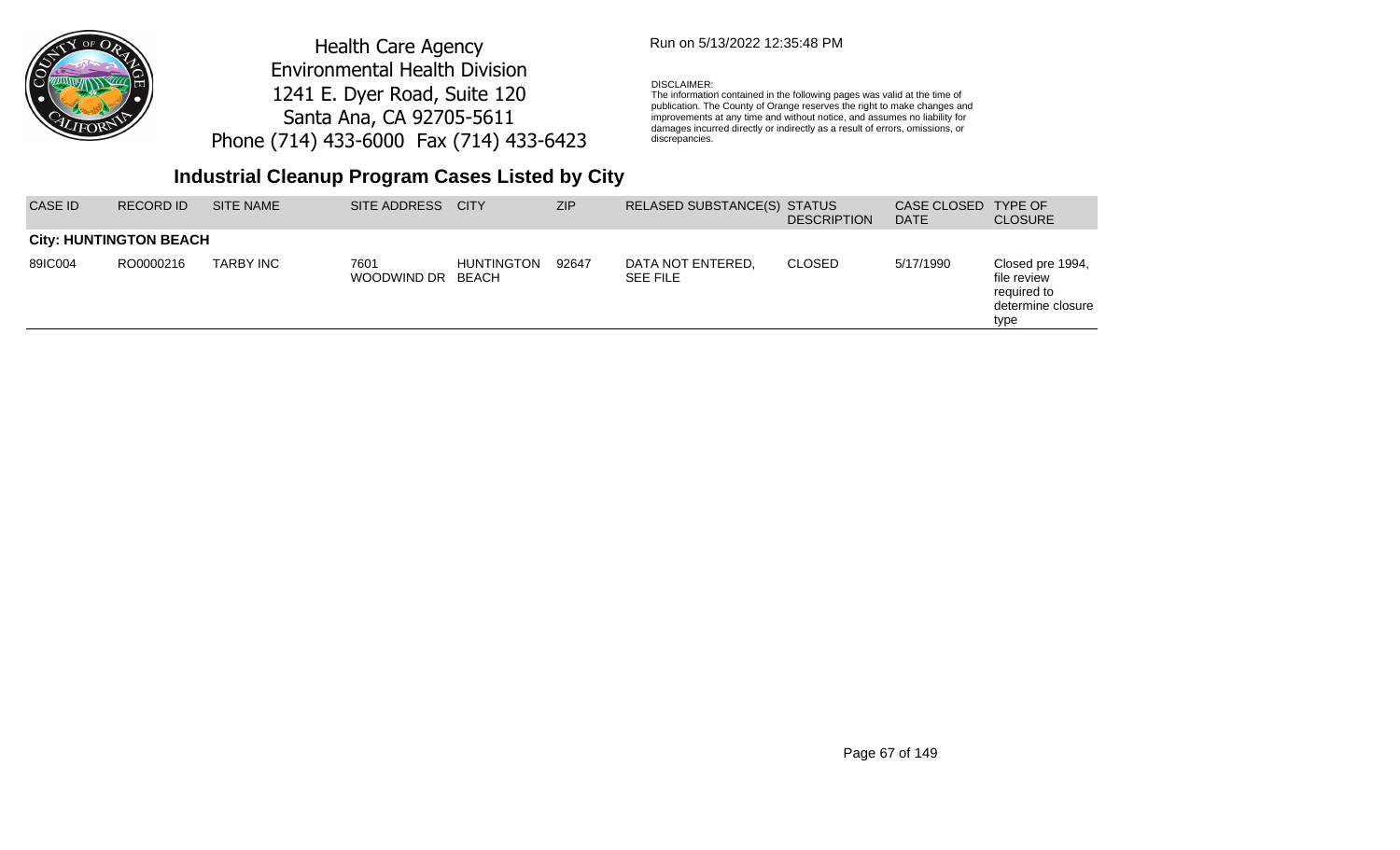

### Run on 5/13/2022 12:35:48 PM

#### DISCLAIMER:

The information contained in the following pages was valid at the time of publication. The County of Orange reserves the right to make changes and improvements at any time and without notice, and assumes no liability for damages incurred directly or indirectly as a result of errors, omissions, or discrepancies.

## **Industrial Cleanup Program Cases Listed by City**

| <b>CASE ID</b>      | <b>RECORD ID</b> | <b>SITE NAME</b>                                          | <b>SITE ADDRESS</b>                     | <b>CITY</b>   | <b>ZIP</b> | RELASED SUBSTANCE(S) STATUS                                                           | <b>DESCRIPTION</b> | <b>CASE CLOSED</b><br><b>DATE</b> | <b>TYPE OF</b><br><b>CLOSURE</b>                                            |
|---------------------|------------------|-----------------------------------------------------------|-----------------------------------------|---------------|------------|---------------------------------------------------------------------------------------|--------------------|-----------------------------------|-----------------------------------------------------------------------------|
| <b>City: IRVINE</b> |                  |                                                           |                                         |               |            |                                                                                       |                    |                                   |                                                                             |
| 84IC004             | RO0003083        | <b>FORMER OC</b><br><b>INTERNATIONAL</b><br><b>RACEWY</b> | UNK 5 FWY @<br>ROUTE 133                | <b>IRVINE</b> | 92618      | DATA NOT ENTERED,<br><b>SEE FILE</b>                                                  | <b>CLOSED</b>      | 10/17/1984                        | Closure<br>certification<br>issued                                          |
| 96IC028             | RO0000549        | <b>WEST PARK</b><br><b>CLEANERS</b>                       | 3881 ALTON<br><b>PKWY</b>               | <b>IRVINE</b> | 92714      | PERCHLOROETHYLENE                                                                     | <b>CLOSED</b>      | 9/18/1997                         | Closure<br>certification<br>issued                                          |
| 97IC039             | RO0000609        | <b>SUNNY FRESH</b><br><b>CLEANERS</b>                     | 5365 ALTON<br><b>PKWY</b>               | <b>IRVINE</b> | 92714      | PERCHLOROETHYLENE<br><b>TRICHLOROETHYLENE</b>                                         | <b>CLOSED</b>      | 8/6/2013                          | Closure<br>certification<br>issued                                          |
| 89IC005             | RO0000227        | <b>HEXCO / MUELLER</b><br><b>COMPANY</b>                  | 16700 ASTON<br><b>ST</b>                | <b>IRVINE</b> | 92715      | ORGANIC COMPOUNDS                                                                     | <b>CLOSED</b>      | 5/4/1989                          | Closed pre 1994,<br>file review<br>required to<br>determine closure<br>type |
| 91IC013             | RO0000298        | <b>GORDON MOVING &amp;</b><br><b>STORAGE INC</b>          | 15041 BAKE<br><b>PKWY</b>               | <b>IRVINE</b> | 92713      | WASTE (OR SLOP) OIL                                                                   | <b>CLOSED</b>      | 7/22/1992                         | Invalidated                                                                 |
| 92IC039             | RO0000386        | <b>GORDON MOVING &amp;</b><br><b>STORAGE INC</b>          | 15041 BAKE<br><b>PKWY</b>               | <b>IRVINE</b> | 92713      | WASTE (OR SLOP) OIL                                                                   | <b>CLOSED</b>      | 10/4/1993                         | Closure<br>certification<br>issued                                          |
| 00IC022             | RO0000016        | <b>KINDER MORGAN</b><br><b>ENERGY PARTNERS</b>            | 15281<br><b>BARRANCA</b><br><b>PKWY</b> | <b>IRVINE</b> | 92618      | <b>FUEL WASTE</b><br><b>BENZENE</b><br><b>METHYL BUTYL ETHER</b><br>ORGANIC COMPOUNDS | <b>CLOSED</b>      | 4/26/2004                         | Closure<br>certification<br>issued                                          |
| 03IC011             | RO0003168        | JACUZZI WHIRLPOOL<br>& BATH                               | 1922<br><b>BARRANCA</b><br><b>PKWY</b>  | <b>IRVINE</b> | 92622      | <b>STYRENE</b><br>ETHYLBENZENE                                                        | <b>CLOSED</b>      | 11/12/2004                        | Closure<br>certification<br>issued                                          |
| 95IC020             | RO0000499        | <b>JACUZZI WHIRLPOOL</b><br><b>BATH</b>                   | 1922<br><b>BARRANCA</b><br><b>PKWY</b>  | <b>IRVINE</b> | 92714      | METHYL ETHYL KETONE                                                                   | CLOSED             | 6/30/1995                         | Closure<br>certification<br>issued                                          |

Page 68 of 149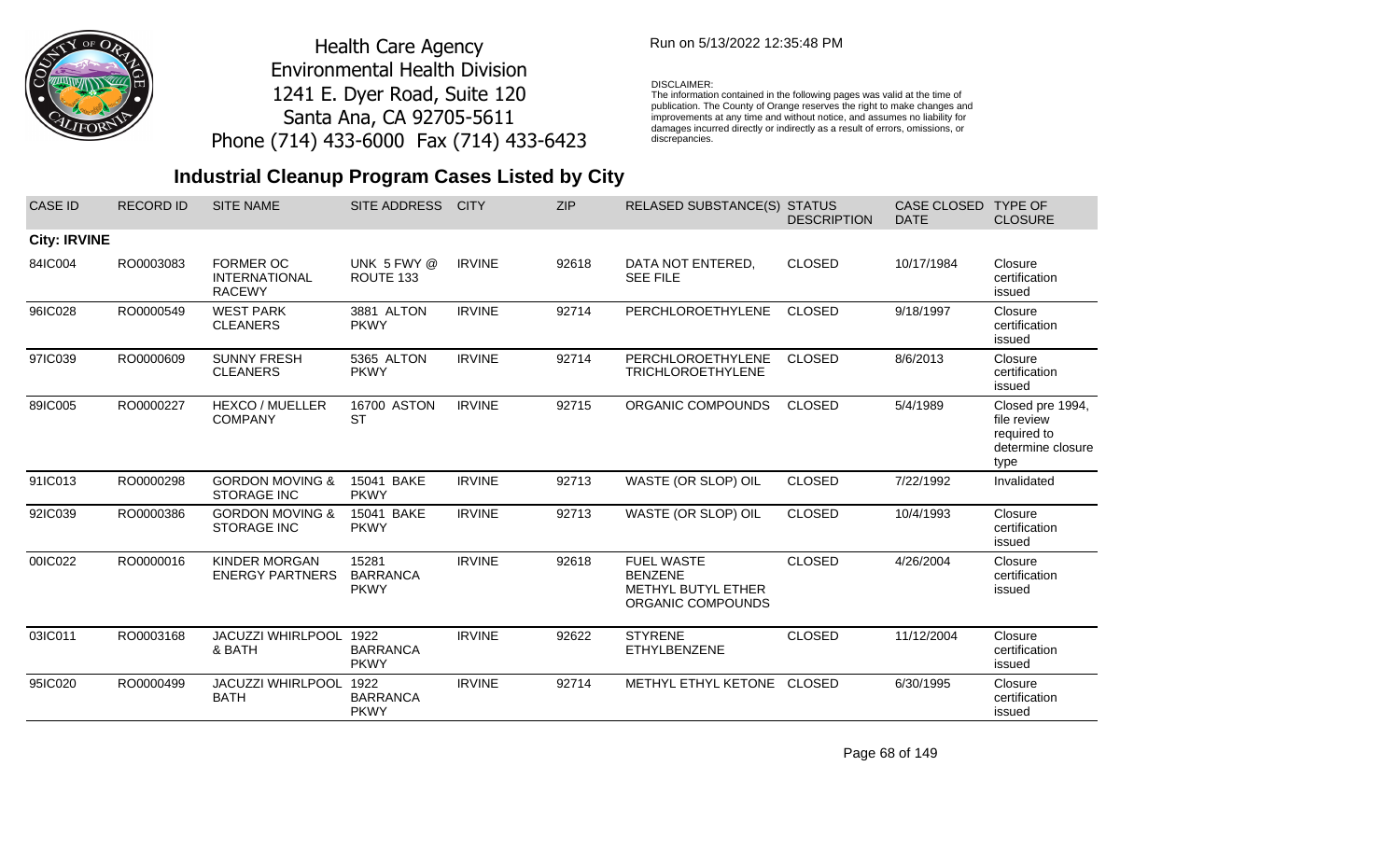

## Run on 5/13/2022 12:35:48 PM

#### DISCLAIMER:

The information contained in the following pages was valid at the time of publication. The County of Orange reserves the right to make changes and improvements at any time and without notice, and assumes no liability for damages incurred directly or indirectly as a result of errors, omissions, or discrepancies.

## **Industrial Cleanup Program Cases Listed by City**

| <b>CASE ID</b>      | <b>RECORD ID</b> | <b>SITE NAME</b>                                                                      | SITE ADDRESS                                 | <b>CITY</b>   | <b>ZIP</b> | RELASED SUBSTANCE(S) STATUS                                         | <b>DESCRIPTION</b> | <b>CASE CLOSED</b><br><b>DATE</b> | <b>TYPE OF</b><br><b>CLOSURE</b>                                            |
|---------------------|------------------|---------------------------------------------------------------------------------------|----------------------------------------------|---------------|------------|---------------------------------------------------------------------|--------------------|-----------------------------------|-----------------------------------------------------------------------------|
| <b>City: IRVINE</b> |                  |                                                                                       |                                              |               |            |                                                                     |                    |                                   |                                                                             |
| 90IC040             | RO0000273        | <b>SHELDAHL CIRTEL</b><br><b>CIRCUITS</b>                                             | 2302<br><b>BARRANCA</b><br><b>PKWY</b>       | <b>IRVINE</b> | 92714      | <b>TRICHLOROETHANE</b>                                              | <b>CLOSED</b>      | 1/25/1995                         | Closure<br>certification<br>issued                                          |
| 11IC018             | RO0003569        | <b>GOOD HANDS</b><br><b>CLEANERS, THE</b><br><b>IRVINE COMPANY,</b><br>THE CROSSROADS | 3792<br><b>BARRANCA</b><br><b>PKWY</b>       | <b>IRVINE</b> | 92606-     | PERCHLOROETHYLENE<br><b>TRICHLOROETHYLENE</b>                       | <b>CLOSED</b>      | 10/28/2013                        | Closure<br>certification<br>issued                                          |
| 96IC029             | RO0000550        | <b>SUNNY FRESH</b><br><b>CLEANERS</b>                                                 | 4722<br><b>BARRANCA</b><br><b>PKWY</b>       | <b>IRVINE</b> | 92714      | PERCHLOROETHYLENE                                                   | <b>CLOSED</b>      | 9/18/1997                         | Closure<br>certification<br>issued                                          |
| 10IC008             | RO0003550        | PLANNING AREA 12                                                                      | 6441 BURT AVE IRVINE                         |               | 92620-     | OIL AND WATER<br><b>DDT</b><br>CHLORDAN<br>ORGANIC COMPOUNDS        | <b>CLOSED</b>      | 10/22/2013                        | Closure<br>certification<br>issued                                          |
| 97IC043             | RO0000614        | <b>CAMPUS CLEANERS</b>                                                                | 4515 CAMPUS<br><b>DR</b>                     | <b>IRVINE</b> | 92612      | PERCHLOROETHYLENE<br>TRICHLOROETHYLENE<br>DICHLOROETHYLENE<br>(1,2) | <b>OPEN</b>        |                                   |                                                                             |
| 00IC004             | RO0000023        | <b>LAIDLAW IRVINE</b><br><b>TRANSPORTATION</b>                                        | 16281 W<br><b>CONSTRUCTION</b><br><b>CIR</b> | <b>IRVINE</b> | 92606      | ORGANIC COMPOUNDS<br><b>METHYL BUTYL ETHER</b>                      | <b>CLOSED</b>      | 5/27/2004                         | Closure<br>certification<br>issued                                          |
| 91IC045             | RO0000332        | <b>IRVINE RETAIL</b><br><b>PROPERTIES CO</b>                                          | 80 CORPORATE IRVINE<br><b>PARK</b>           |               | 92606      | <b>INSECTICIDES</b>                                                 | <b>CLOSED</b>      | 3/9/1992                          | Closed pre 1994,<br>file review<br>required to<br>determine closure<br>type |
| 96IC026             | RO0000547        | <b>YES CLEANERS</b>                                                                   | 14419 CULVER IRVINE<br>DR                    |               | 92714      | PERCHLOROETHYLENE                                                   | <b>CLOSED</b>      | 7/19/2013                         | Closure<br>certification<br>issued                                          |

Page 69 of 149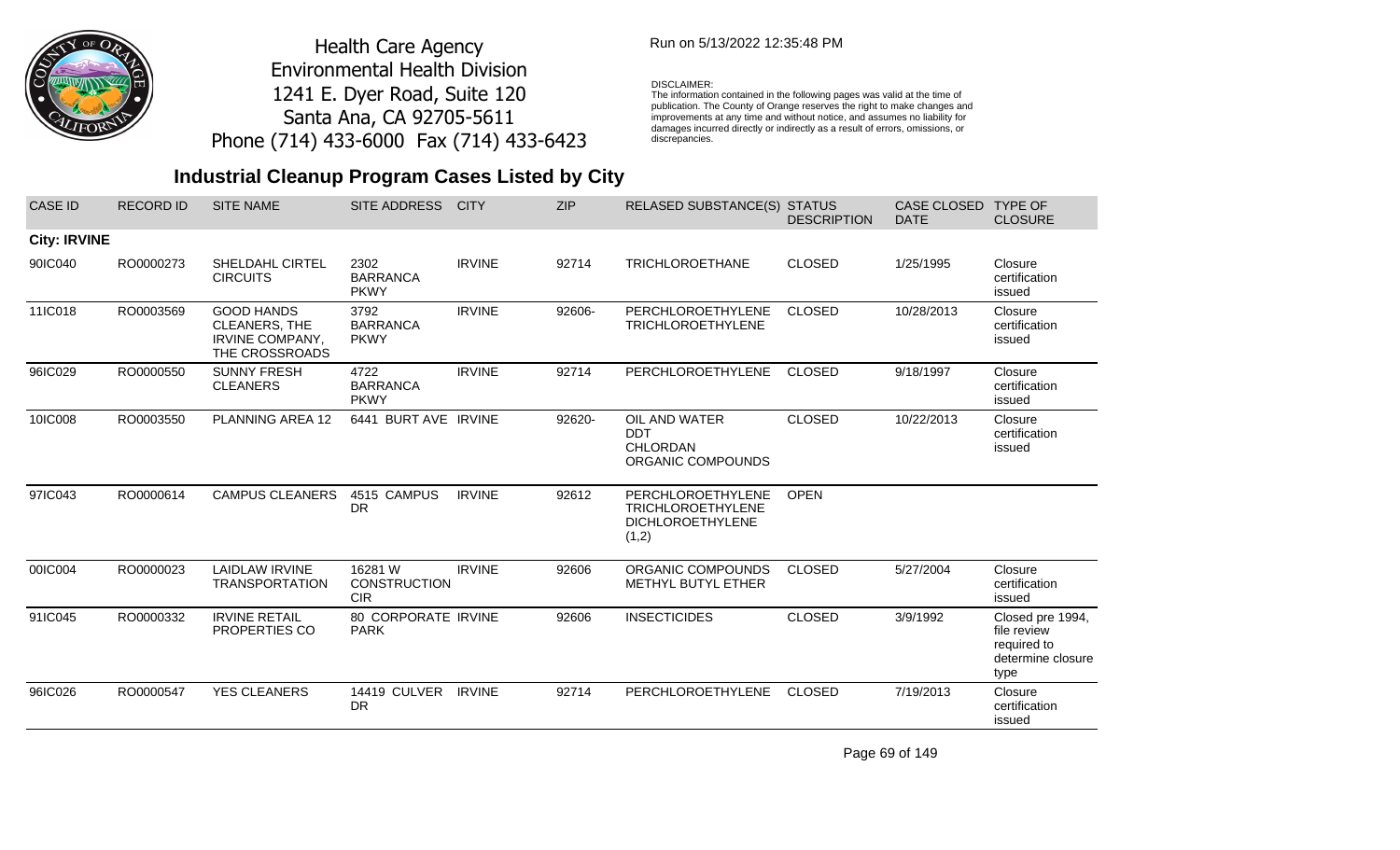

## Run on 5/13/2022 12:35:48 PM

#### DISCLAIMER:

The information contained in the following pages was valid at the time of publication. The County of Orange reserves the right to make changes and improvements at any time and without notice, and assumes no liability for damages incurred directly or indirectly as a result of errors, omissions, or discrepancies.

| <b>CASE ID</b>      | <b>RECORD ID</b> | <b>SITE NAME</b>                                          | <b>SITE ADDRESS</b>               | <b>CITY</b>   | <b>ZIP</b> | <b>RELASED SUBSTANCE(S) STATUS</b>                                                | <b>DESCRIPTION</b> | CASE CLOSED<br><b>DATE</b> | <b>TYPE OF</b><br><b>CLOSURE</b>                                            |
|---------------------|------------------|-----------------------------------------------------------|-----------------------------------|---------------|------------|-----------------------------------------------------------------------------------|--------------------|----------------------------|-----------------------------------------------------------------------------|
| <b>City: IRVINE</b> |                  |                                                           |                                   |               |            |                                                                                   |                    |                            |                                                                             |
| 96IC027             | RO0000548        | <b>GIANT CLEANERS</b>                                     | 15333 CULVER<br><b>DR</b>         | <b>IRVINE</b> | 92714      | PERCHLOROETHYLENE<br><b>TRICHLOROETHYLENE</b>                                     | <b>CLOSED</b>      | 10/6/2008                  | Closure<br>certification<br>issued                                          |
| 96IC027             | RO0003445        | <b>GIANT CLEANERS</b>                                     | 15333 CULVER<br>DR.               | <b>IRVINE</b> | 92714      | PERCHLOROETHYLENE<br><b>TRICHLOROETHYLENE</b>                                     | <b>CLOSED</b>      | 10/3/2008                  | Invalidated                                                                 |
| 97IC049             | RO0000620        | PARK CLEANERS                                             | <b>18058 CULVER</b><br><b>DR</b>  | <b>IRVINE</b> | 92612      | PERCHLOROETHYLENE<br>SOLVENTS-<br><b>HALOGENATED</b>                              | <b>CLOSED</b>      | 5/8/1998                   | Closure<br>certification<br>issued                                          |
| 94IC012             | RO0000458        | T D K ELECTRONICS<br><b>CORPORATION</b>                   | 17072 DAIMLER IRVINE<br><b>ST</b> |               | 92714      | WASTE (OR SLOP) OIL                                                               | <b>CLOSED</b>      | 6/16/1994                  | Closure<br>certification<br>issued                                          |
| 97IC011             | RO0000579        | <b>SIXTH &amp; VERMONT</b><br><b>INVESTMENT CO</b>        | 17091 DAIMLER IRVINE<br><b>ST</b> |               | 92714      | PLATING WASTE -<br><b>NICKEL</b><br><b>PLATING WASTE - OTHER</b><br><b>METALS</b> | <b>CLOSED</b>      | 5/27/1997                  | Closure<br>certification<br>issued                                          |
| 97IC019             | RO0000587        | <b>ASTON MULLER</b><br><b>ASSOCIATES</b><br><b>PROPER</b> | <b>1771 DEERE</b><br><b>AVE</b>   | <b>IRVINE</b> | 92606      | PERCHLOROETHYLENE<br>ORGANIC COMPOUNDS                                            | <b>CLOSED</b>      | 10/14/1997                 | Closure<br>certification<br>issued                                          |
| 88IC066             | RO0000150        | <b>GREAT LAKES</b><br><b>CHEMICAL CORP</b>                | 17461 DERIAN<br><b>AVE</b>        | <b>IRVINE</b> | 92714      | ORGANIC COMPOUNDS                                                                 | <b>CLOSED</b>      | 6/17/2004                  | Voluntary<br>Cleanup Program<br>Termination                                 |
| 87IC032             | RO0000114        | <b>ELECTROLURGY</b>                                       | 1121 DURYEA<br><b>AVE</b>         | <b>IRVINE</b> | 92714      | PLATING WASTE - OTHER CLOSED<br><b>METALS</b>                                     |                    | 8/11/1992                  | Closed pre 1994,<br>file review<br>required to<br>determine closure<br>type |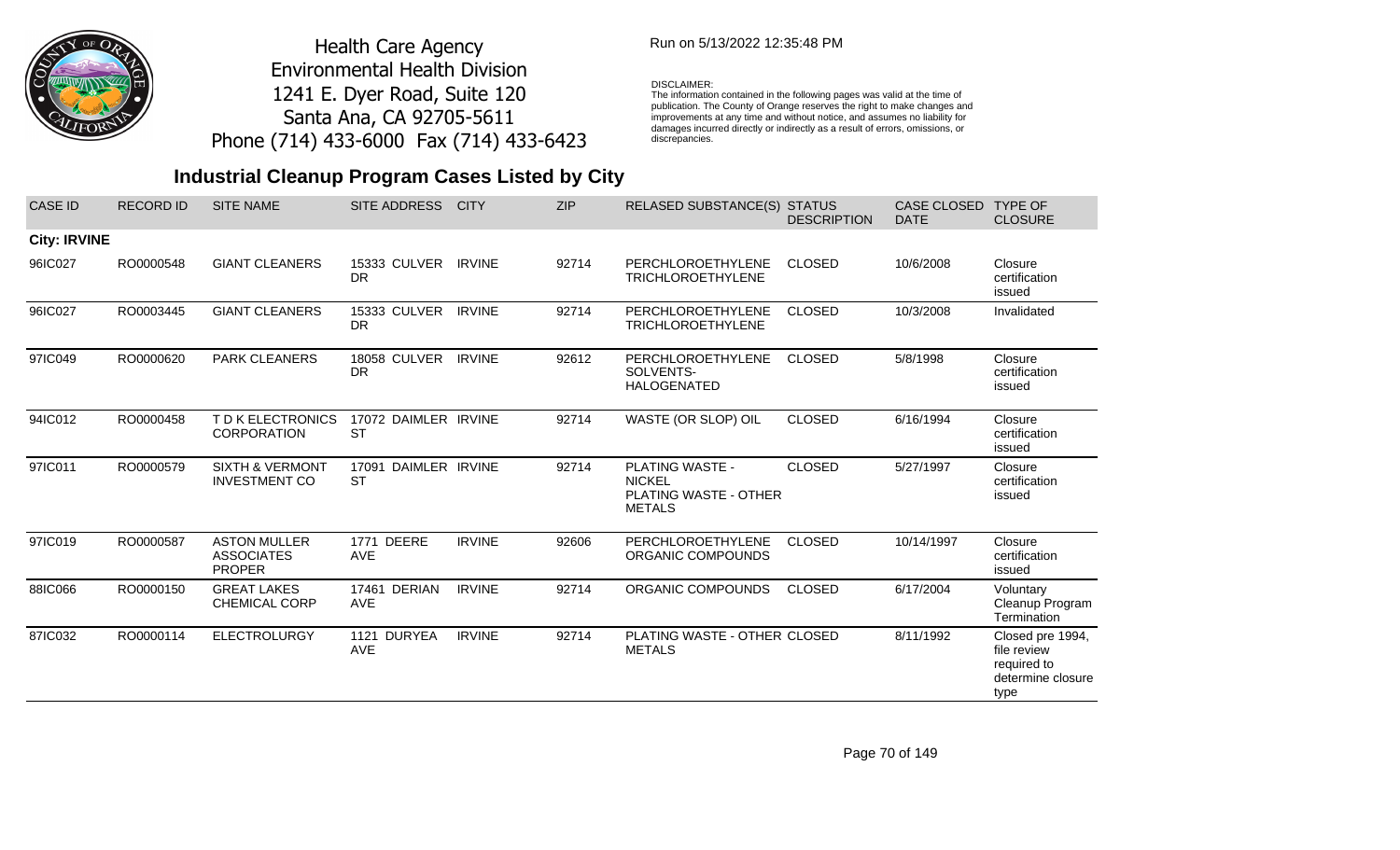

## Run on 5/13/2022 12:35:48 PM

#### DISCLAIMER:

The information contained in the following pages was valid at the time of publication. The County of Orange reserves the right to make changes and improvements at any time and without notice, and assumes no liability for damages incurred directly or indirectly as a result of errors, omissions, or discrepancies.

| <b>CASE ID</b>      | <b>RECORD ID</b> | <b>SITE NAME</b>                                                           | SITE ADDRESS                        | <b>CITY</b>   | <b>ZIP</b> | RELASED SUBSTANCE(S) STATUS                                                       | <b>DESCRIPTION</b> | <b>CASE CLOSED</b><br><b>DATE</b> | <b>TYPE OF</b><br><b>CLOSURE</b>                                            |
|---------------------|------------------|----------------------------------------------------------------------------|-------------------------------------|---------------|------------|-----------------------------------------------------------------------------------|--------------------|-----------------------------------|-----------------------------------------------------------------------------|
| <b>City: IRVINE</b> |                  |                                                                            |                                     |               |            |                                                                                   |                    |                                   |                                                                             |
| 07IC016             | RO0003446        | <b>IRVINE EASTMAN</b><br><b>PROPERTY</b>                                   | 17361<br><b>EASTMAN ST</b>          | <b>IRVINE</b> | 92618      | WASTE (OR SLOP) OIL                                                               | <b>CLOSED</b>      | 4/29/2008                         | Closure<br>certification<br>issued                                          |
| 90IC029             | RO0000260        | <b>MITCHELL RUBBER</b><br>CO                                               | 17361<br><b>EASTMAN ST</b>          | <b>IRVINE</b> | 92714      | PERCHLOROETHYLENE                                                                 | <b>CLOSED</b>      | 9/13/1990                         | Closed pre 1994,<br>file review<br>required to<br>determine closure<br>type |
| 99IC042             | RO0000718        | <b>SORIN BIOMEDICAL</b>                                                    | 17600 GILLETTE IRVINE<br><b>AVE</b> |               | 92614      | PERCHLOROETHYLENE<br>SOLVENTS-<br><b>HALOGENATED</b>                              | <b>CLOSED</b>      | 11/8/1999                         | Closure<br>certification<br>issued                                          |
| 86IC009             | RO0003077        | <b>CIRTEL/CIEPARK</b>                                                      | 16692 HALE<br><b>AVE</b>            | <b>IRVINE</b> | 92606      | <b>COPPER SULFATE</b><br><b>CYNANIDE SOLNS WITH</b><br><b>HEAVY METALS</b>        | <b>CLOSED</b>      | 3/31/1988                         | Closed pre 1994,<br>file review<br>required to<br>determine closure<br>type |
| 97IC036             | RO0000606        | <b>PARADISE</b><br>CLEANERS (FORMER HARVARD AVE<br>DRY CLEAN<br>EXPRESS)   | 17595                               | <b>IRVINE</b> | 92714      | PERCHLOROETHYLENE<br><b>TRICHLOROETHYLENE</b><br><b>DICHLOROETHYLENE</b><br>(1,2) | <b>CLOSED</b>      | 6/16/2004                         | Closure<br>certification<br>issued                                          |
| 98IC018             | RO0000638        | <b>NORTHWOOD</b><br><b>CLEANERS</b>                                        | 4790 IRVINE<br><b>BLVD</b>          | <b>IRVINE</b> | 92620      | PERCHLOROETHYLENE                                                                 | <b>CLOSED</b>      | 3/2/1999                          | Closure<br>certification<br>issued                                          |
| 04IC013             | RO0003307        | <b>GE ENERGY &amp;</b><br><b>ENVIRONMENTAL</b><br><b>RESEARCH FACILITY</b> | 8001 IRVINE<br><b>BLVD</b>          | <b>IRVINE</b> | 92709      | <b>FUEL WASTE</b><br><b>ARSENIC</b>                                               | <b>CLOSED</b>      | 11/22/2004                        | After soil closure,<br>referred to<br>Regional Board<br>for GW oversight    |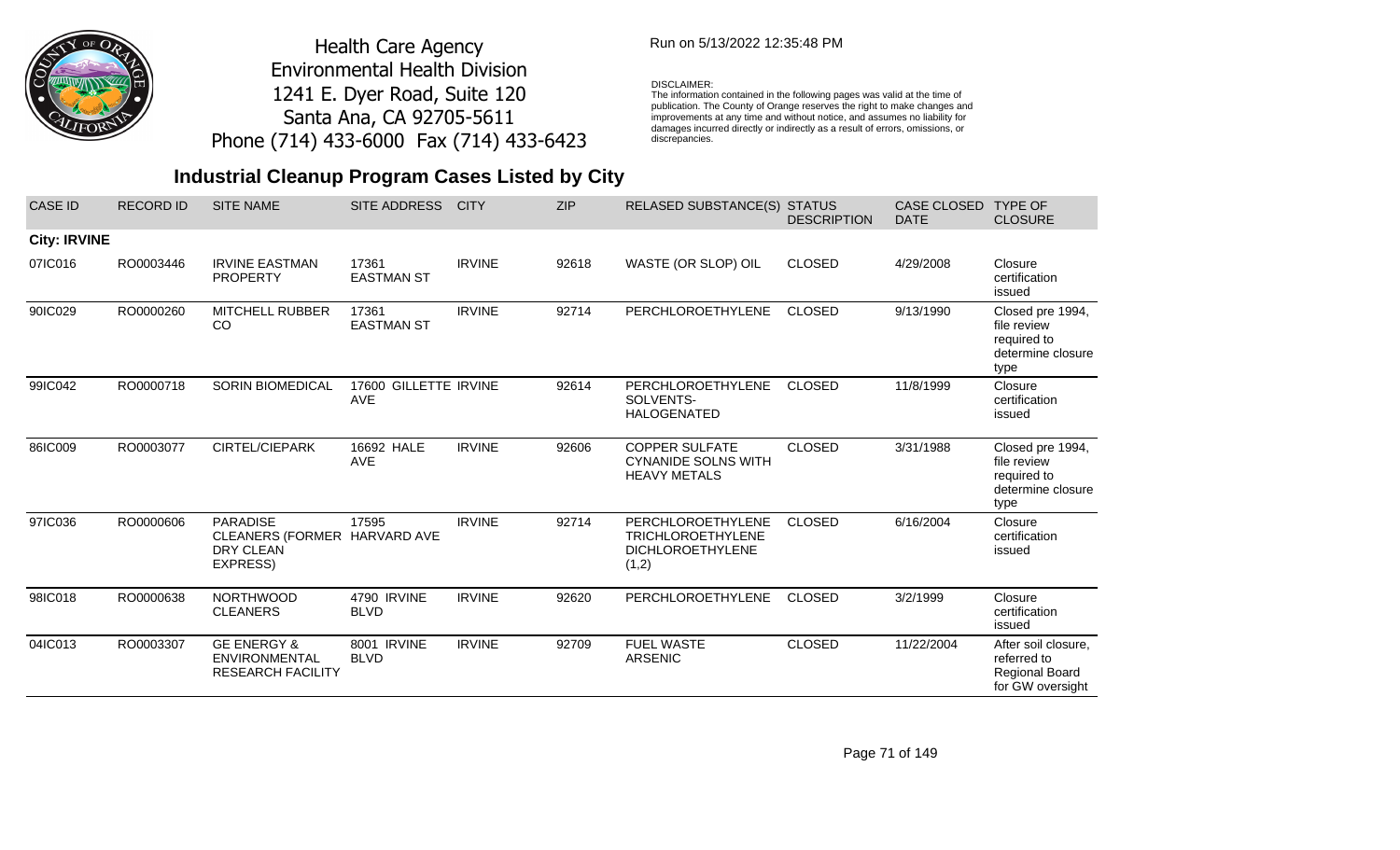

## Run on 5/13/2022 12:35:48 PM

#### DISCLAIMER:

The information contained in the following pages was valid at the time of publication. The County of Orange reserves the right to make changes and improvements at any time and without notice, and assumes no liability for damages incurred directly or indirectly as a result of errors, omissions, or discrepancies.

## **Industrial Cleanup Program Cases Listed by City**

| <b>CASE ID</b>      | <b>RECORD ID</b> | <b>SITE NAME</b>                                                          | <b>SITE ADDRESS</b>                                    | <b>CITY</b>   | <b>ZIP</b> | RELASED SUBSTANCE(S) STATUS                                       | <b>DESCRIPTION</b> | <b>CASE CLOSED</b><br><b>DATE</b> | <b>TYPE OF</b><br><b>CLOSURE</b>                                            |
|---------------------|------------------|---------------------------------------------------------------------------|--------------------------------------------------------|---------------|------------|-------------------------------------------------------------------|--------------------|-----------------------------------|-----------------------------------------------------------------------------|
| <b>City: IRVINE</b> |                  |                                                                           |                                                        |               |            |                                                                   |                    |                                   |                                                                             |
| 06IC006             | RO0003381        | <b>GE ENERGY &amp;</b><br><b>ENVIRONMENTAL</b><br><b>RESEACH FACILITY</b> | 8001 IRVINE<br><b>BLVD</b>                             | <b>IRVINE</b> | 92618      | ORGANIC COMPOUNDS<br><b>FUEL WASTE</b><br><b>INORGANIC WASTES</b> | <b>CLOSED</b>      | 7/26/2007                         | Closure<br>certification<br>issued                                          |
| 97IC003             | RO0000599        | <b>IRVINE CO</b><br><b>WINDMACHINE</b><br>131/133                         | <b>UNK IRVINE</b><br><b>BLVD</b>                       | <b>IRVINE</b> | 92720      | <b>FUEL WASTE</b>                                                 | <b>CLOSED</b>      | 6/1/2001                          | Closure<br>certification<br>issued                                          |
| 11IC017             | RO0003570        | <b>SAND CANYON</b><br><b>PLAZA</b>                                        | 6650 IRVINE<br><b>CENTER DR</b>                        | <b>IRVINE</b> | 92617-     | PERCHLOROETHYLENE<br><b>TRICHLOROETHYLENE</b>                     | <b>CLOSED</b>      | 5/21/2012                         | Closure<br>certification<br>issued                                          |
| 90IC021             | RO0000252        | IRVINE CO (AG. DIV)                                                       | 9000 IRVINE<br><b>CENTER DR</b>                        | <b>IRVINE</b> | 92714      | <b>FUEL WASTE</b>                                                 | <b>CLOSED</b>      | 10/20/1993                        | Closed pre 1994,<br>file review<br>required to<br>determine closure<br>type |
| 94IC032             | RO0000480        | <b>IRVINE CO.</b><br>WINDMACHINE 250-4                                    | UNK NE IRVINE<br><b>CENTER &amp;</b><br><b>JEFFERY</b> | <b>IRVINE</b> | 92718      | <b>GASOLINE</b>                                                   | <b>CLOSED</b>      | 3/14/1995                         | Closure<br>certification<br>issued                                          |
| 91IC038             | RO0000324        | <b>FOREST CITY</b><br><b>DEVELOPMENT</b>                                  | 19000<br><b>JAMBOREE RD</b>                            | <b>IRVINE</b> | 92713      | PERCHLOROETHYLENE                                                 | <b>CLOSED</b>      | 11/14/1994                        | Closed pre 1994,<br>file review<br>required to<br>determine closure<br>type |
| 92IC004             | RO0000387        | <b>BECKMAN</b><br><b>INSTRUMENTS SCI</b><br><b>INST</b>                   | 19000<br><b>JAMBOREE RD</b>                            | <b>IRVINE</b> | 92714      | PERCHLOROETHYLENE                                                 | <b>CLOSED</b>      | 4/5/1994                          | Closure<br>certification<br>issued                                          |
| 13IC006             | RO0003595        | <b>ORANGE COUNTY</b><br><b>SHOOTING &amp;</b><br><b>TRAINING CENTER</b>   | 11159 JEFFREY IRVINE<br><b>RD</b>                      |               | 92602-     | <b>LEAD COMPOUNDS</b>                                             | <b>OPEN</b>        |                                   |                                                                             |

Page 72 of 149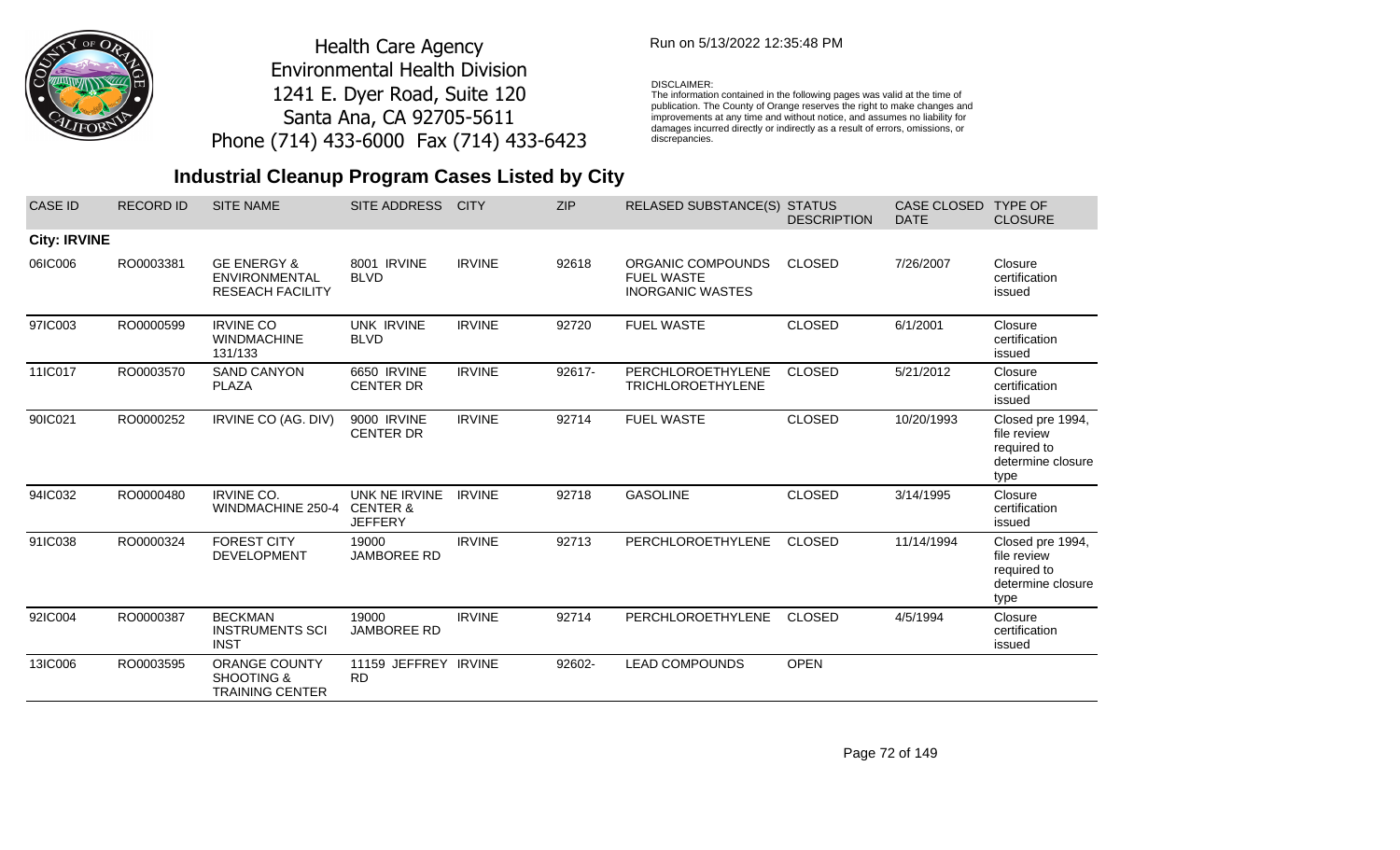

## Run on 5/13/2022 12:35:48 PM

#### DISCLAIMER:

The information contained in the following pages was valid at the time of publication. The County of Orange reserves the right to make changes and improvements at any time and without notice, and assumes no liability for damages incurred directly or indirectly as a result of errors, omissions, or discrepancies.

## **Industrial Cleanup Program Cases Listed by City**

| <b>CASE ID</b>      | <b>RECORD ID</b> | <b>SITE NAME</b>                                                                  | SITE ADDRESS                         | <b>CITY</b>   | <b>ZIP</b> | RELASED SUBSTANCE(S) STATUS                                          | <b>DESCRIPTION</b> | CASE CLOSED<br><b>DATE</b> | <b>TYPE OF</b><br><b>CLOSURE</b>            |
|---------------------|------------------|-----------------------------------------------------------------------------------|--------------------------------------|---------------|------------|----------------------------------------------------------------------|--------------------|----------------------------|---------------------------------------------|
| <b>City: IRVINE</b> |                  |                                                                                   |                                      |               |            |                                                                      |                    |                            |                                             |
| 96IC013             | RO0000533        | <b>ORANGE COUNTY</b><br><b>SHOOTING &amp;</b><br><b>TRAINING CENTER</b>           | 11501 JEFFREY IRVINE<br><b>RD</b>    |               | 92602      | <b>LEAD COMPOUNDS</b>                                                | <b>CLOSED</b>      | 1/3/2003                   | Closure<br>certification<br>issued          |
| 10IC003             | RO0003542        | EL MODENO<br><b>GARDENS</b>                                                       | 11911 JEFFREY IRVINE<br><b>RD</b>    |               | 92602-     | <b>DDT</b><br>CHLORDAN<br><b>TOXAPHENE</b>                           | <b>CLOSED</b>      | 9/23/2010                  | Closure<br>certification<br>issued          |
| 14IC016             | RO0003624        | <b>STONEGATE LOTS</b><br>112, 113, 114, 115,<br>116, 117, 118, 119,<br>120, & 121 | JEFFREY IRVINE<br>12621<br><b>RD</b> |               | 92620-     | DATA NOT ENTERED,<br><b>SEE FILE</b>                                 | <b>CLOSED</b>      | 1/30/2015                  | Closure<br>certification<br>issued          |
| 06IC007             | RO0003382        | <b>FORMER HINES</b><br>NURSERY, CITY OF<br><b>IRVINE PLANNING</b><br>AREAS 9B/5B  | 12622 JEFFREY IRVINE<br><b>RD</b>    |               | 92620      | <b>WASTE PESTICIDES</b>                                              | <b>CLOSED</b>      | 3/31/2015                  | Closure<br>certification<br>issued          |
| 15IC002             | RO0003631        | <b>IRVINE VILLAGE</b><br><b>CENTER - DRIVE-</b><br>THRU CLEANERS                  | 15415 JEFFREY IRVINE<br><b>RD</b>    |               | 92618-     | DATA NOT ENTERED,<br><b>SEE FILE</b>                                 | <b>CLOSED</b>      | 6/29/2017                  | Voluntary<br>Cleanup Program<br>Termination |
| 96IC015             | RO0000535        | THE SKYLARK<br>DRAPERY CLEANERS RD                                                | 9272 JERONIMO IRVINE                 |               | 92718      | PERCHLOROETHYLENE                                                    | <b>CLOSED</b>      | 5/6/1996                   | Closure<br>certification<br>issued          |
| 97IC051             | RO0000623        | THE SKYLARK<br>DRAPERY CLEANERS RD                                                | 9272 JERONIMO IRVINE                 |               | 92618      | PERCHLOROETHYLENE                                                    | <b>CLOSED</b>      | 1/28/1998                  | Closure<br>certification<br>issued          |
| 97IC005             | RO0000621        | <b>DADE</b><br><b>INTERNATIONAL</b>                                               | 9500 JERONIMO IRVINE<br><b>RD</b>    |               | 92718      | WASTE (OR SLOP) OIL                                                  | <b>CLOSED</b>      | 5/27/1997                  | Closure<br>certification<br>issued          |
| 06IC010             | RO0003396        | <b>STANDARD SCREW</b><br><b>PRODUCTS</b><br><b>COMPANY</b>                        | 1712 LANGLEY<br>AVE                  | <b>IRVINE</b> | 92614      | WASTE (OR SLOP) OIL<br>PERCHLOROETHYLENE<br><b>TRICHLOROETHYLENE</b> | <b>CLOSED</b>      | 9/11/2017                  | Referred to<br><b>Regional Board</b>        |

Page 73 of 149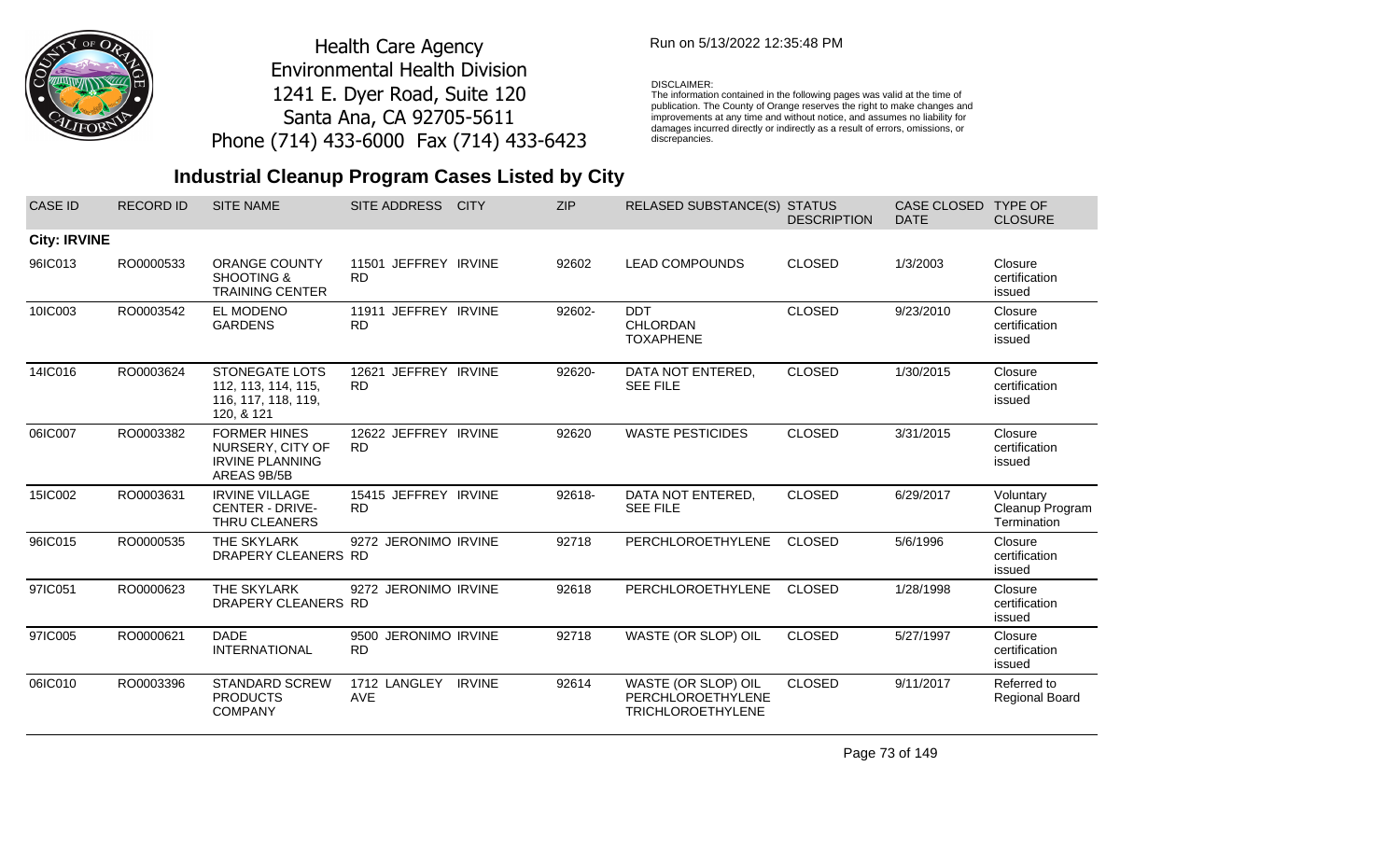

## Run on 5/13/2022 12:35:48 PM

#### DISCLAIMER:

The information contained in the following pages was valid at the time of publication. The County of Orange reserves the right to make changes and improvements at any time and without notice, and assumes no liability for damages incurred directly or indirectly as a result of errors, omissions, or discrepancies.

| <b>CASE ID</b>      | <b>RECORD ID</b> | <b>SITE NAME</b>                                | <b>SITE ADDRESS</b>             | <b>CITY</b>   | <b>ZIP</b> | RELASED SUBSTANCE(S) STATUS                            | <b>DESCRIPTION</b> | <b>CASE CLOSED</b><br><b>DATE</b> | <b>TYPE OF</b><br><b>CLOSURE</b>                                            |
|---------------------|------------------|-------------------------------------------------|---------------------------------|---------------|------------|--------------------------------------------------------|--------------------|-----------------------------------|-----------------------------------------------------------------------------|
| <b>City: IRVINE</b> |                  |                                                 |                                 |               |            |                                                        |                    |                                   |                                                                             |
| 11IC002             | RO0003554        | PIEDMONT PARKING<br><b>GARAGE</b>               | 1901 MAIN ST                    | <b>IRVINE</b> | 92614-     | DATA NOT ENTERED,<br><b>SEE FILE</b>                   | <b>CLOSED</b>      | 8/21/2012                         | Closure<br>certification<br>issued                                          |
| 90IC016             | RO0000246        | V L I CORP (OLEN<br>PROPERTY)                   | 2031 MAIN ST                    | <b>IRVINE</b> | 92714      | <b>PERCHLOROETHYLENE</b>                               | <b>CLOSED</b>      | 7/2/1991                          | Closed pre 1994,<br>file review<br>required to<br>determine closure<br>type |
| 97IC060             | RO0000633        | PARCEL A<br>PROPERTY/KOLL<br><b>REAL ESTATE</b> | 0 SE MAIN &<br><b>MACARTHUR</b> | <b>IRVINE</b> | 92614      | SOLVENTS-<br><b>HALOGENATED</b>                        | <b>CLOSED</b>      | 1/28/1998                         | Closure<br>certification<br>issued                                          |
| 02IC008             | RO0003060        | <b>MAZDA NA</b><br><b>OPERATIONS</b>            | 1424 MCGAW<br><b>AVE</b>        | <b>IRVINE</b> | 92614      | WASTE (OR SLOP) OIL<br>SOLVENTS-<br><b>HALOGENATED</b> | <b>CLOSED</b>      | 9/16/2002                         | Closure<br>certification<br>issued                                          |
| 97IC006             | RO0000632        | CV BLDG C                                       | 1441 MCGAW<br>AVE               | <b>IRVINE</b> | 92714      | WASTE (OR SLOP) OIL                                    | <b>CLOSED</b>      | 4/3/1997                          | Closure<br>certification<br>issued                                          |
| 91IC031             | RO0000317        | MC GAW INC                                      | 2525 MCGAW<br>AVE               | <b>IRVINE</b> | 92714      | <b>FUEL WASTE</b>                                      | <b>CLOSED</b>      | 8/26/1993                         | Referred to<br><b>Regional Board</b>                                        |
| 97IC047             | RO0000618        | <b>PRODUCT</b><br><b>TECHNOLOGY INC</b>         | 2811 MCGAW<br><b>AVE</b>        | <b>IRVINE</b> | 92714      | SOLVENTS-<br><b>HALOGENATED</b>                        | <b>CLOSED</b>      | 11/6/1997                         | Closure<br>certification<br>issued                                          |
| 90IC034             | RO0000266        | <b>FLUOR DANIEL INC</b>                         | 3333<br>MICHELSON DR            | <b>IRVINE</b> | 92730      | WASTE (OR SLOP) OIL                                    | <b>CLOSED</b>      | 11/25/1991                        | Closed pre 1994,<br>file review<br>required to<br>determine closure<br>type |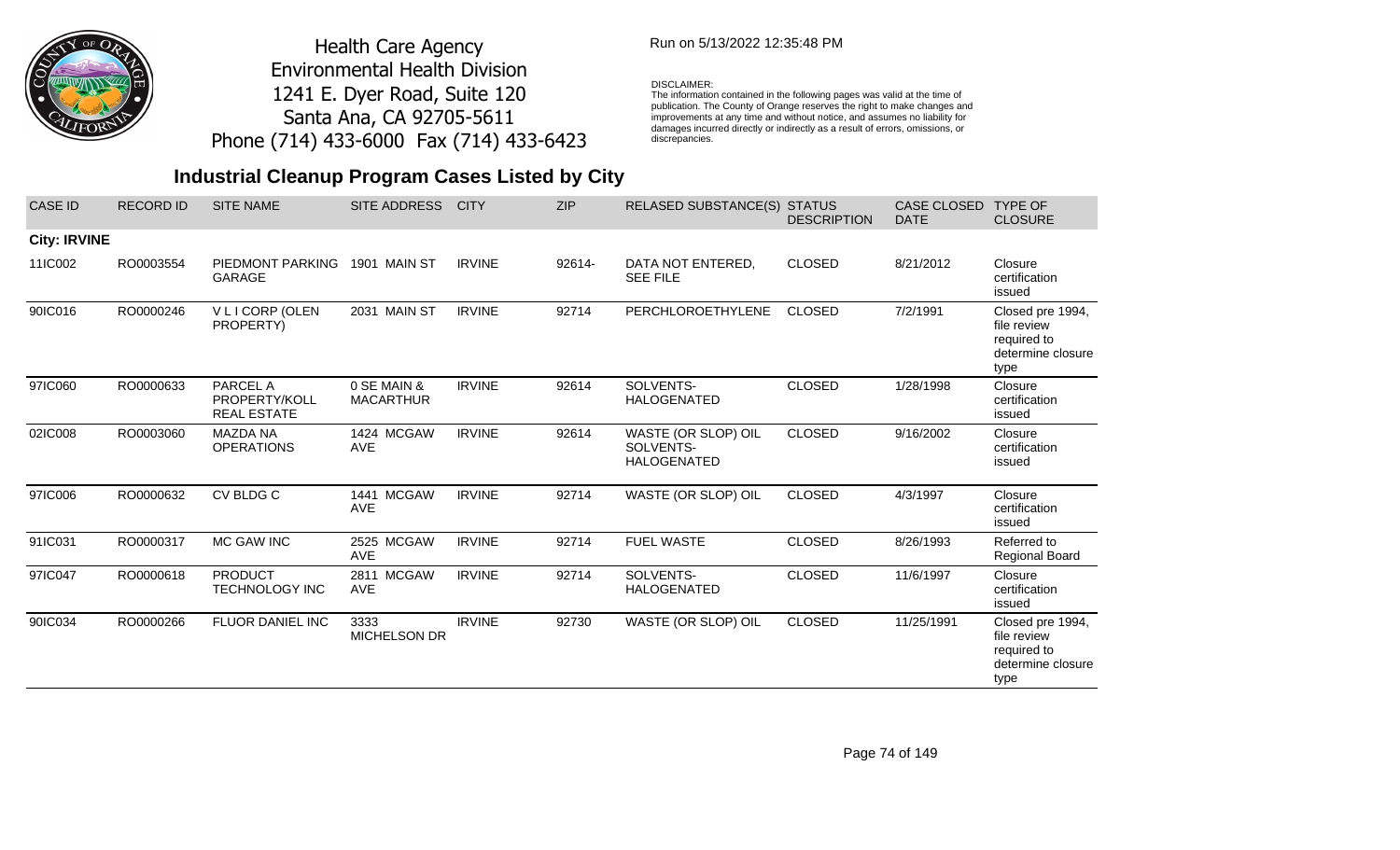

## Run on 5/13/2022 12:35:48 PM

#### DISCLAIMER:

The information contained in the following pages was valid at the time of publication. The County of Orange reserves the right to make changes and improvements at any time and without notice, and assumes no liability for damages incurred directly or indirectly as a result of errors, omissions, or discrepancies.

## **Industrial Cleanup Program Cases Listed by City**

| <b>CASE ID</b>      | <b>RECORD ID</b> | <b>SITE NAME</b>                                           | SITE ADDRESS                                             | <b>CITY</b>   | <b>ZIP</b> | RELASED SUBSTANCE(S) STATUS                   | <b>DESCRIPTION</b> | CASE CLOSED<br><b>DATE</b> | <b>TYPE OF</b><br><b>CLOSURE</b>                                            |
|---------------------|------------------|------------------------------------------------------------|----------------------------------------------------------|---------------|------------|-----------------------------------------------|--------------------|----------------------------|-----------------------------------------------------------------------------|
| <b>City: IRVINE</b> |                  |                                                            |                                                          |               |            |                                               |                    |                            |                                                                             |
| 91IC009             | RO0000353        | CAL SONIC MUIR<br><b>GRAPHICS INC</b>                      | 9999<br><b>MUIRLANDS</b><br><b>BLVD</b>                  | <b>IRVINE</b> | 92718      | <b>XYLENE</b>                                 | <b>CLOSED</b>      | 6/13/1991                  | Closed pre 1994,<br>file review<br>required to<br>determine closure<br>type |
| 90IC023             | RO0000254        | <b>TREASURE FARMS</b>                                      | 0 NE CORNER<br><b>JEFFREY &amp;</b><br><b>TRABUCO RD</b> | <b>IRVINE</b> | 92720      | <b>FUEL WASTE</b>                             | <b>CLOSED</b>      | 5/22/2003                  | Closure<br>certification<br>issued                                          |
| 99IC029             | RO0000703        | <b>IRVINE MAIN AG</b><br><b>YARD</b>                       | 13042 OLD<br><b>MYFORD RD</b>                            | <b>IRVINE</b> | 92602      | <b>FUEL WASTE</b>                             | <b>CLOSED</b>      | 7/5/2000                   | Closure<br>certification<br>issued                                          |
| 06IC022             | RO0003412        | <b>IRVINE PLANNING</b><br>AREA 1 - ORCHARD<br><b>HILLS</b> | 4001 PORTOLA IRVINE<br><b>PKWY</b>                       |               | 92602      | <b>LEAD COMPOUNDS</b><br><b>DIOXIN / PCBs</b> | <b>CLOSED</b>      | 3/28/2007                  | Closure<br>certification<br>issued                                          |
| 92IC028             | RO0000374        | <b>BAXTER HEALTH</b><br>CARE - EDWARDS D                   | 17221 RED HILL IRVINE<br><b>AVE</b>                      |               | 92714      | SOLVENTS-<br><b>HALOGENATED</b>               | <b>CLOSED</b>      | 5/16/1995                  | Closure<br>certification<br>issued                                          |
| 89IC045             | RO0000222        | <b>PRECISION</b><br>PLASTICS (DIV OF<br><b>PEM</b>         | 1352<br><b>REYNOLDS AVE</b>                              | <b>IRVINE</b> | 92714      | DATA NOT ENTERED,<br><b>SEE FILE</b>          | <b>CLOSED</b>      | 10/31/1990                 | Closed pre 1994,<br>file review<br>required to<br>determine closure<br>type |
| 14IC003             | RO0003614        | <b>BENHARD IRVINE</b><br><b>PROPERTY</b>                   | 1562<br>REYNOLDS AVE                                     | <b>IRVINE</b> | 92614-     | DATA NOT ENTERED,<br><b>SEE FILE</b>          | <b>CLOSED</b>      | 8/5/2015                   | Referred to<br><b>Regional Board</b>                                        |
| 88IC058             | RO0000142        | <b>ORANGE COUNTY</b><br><b>TRANST AUTHORITY</b>            | 14736 SAND<br><b>CANYON AVE</b>                          | <b>IRVINE</b> | 92618      | DATA NOT ENTERED,<br><b>SEE FILE</b>          | <b>CLOSED</b>      | 9/15/1987                  | Closed pre 1994,<br>file review<br>required to<br>determine closure<br>type |

Page 75 of 149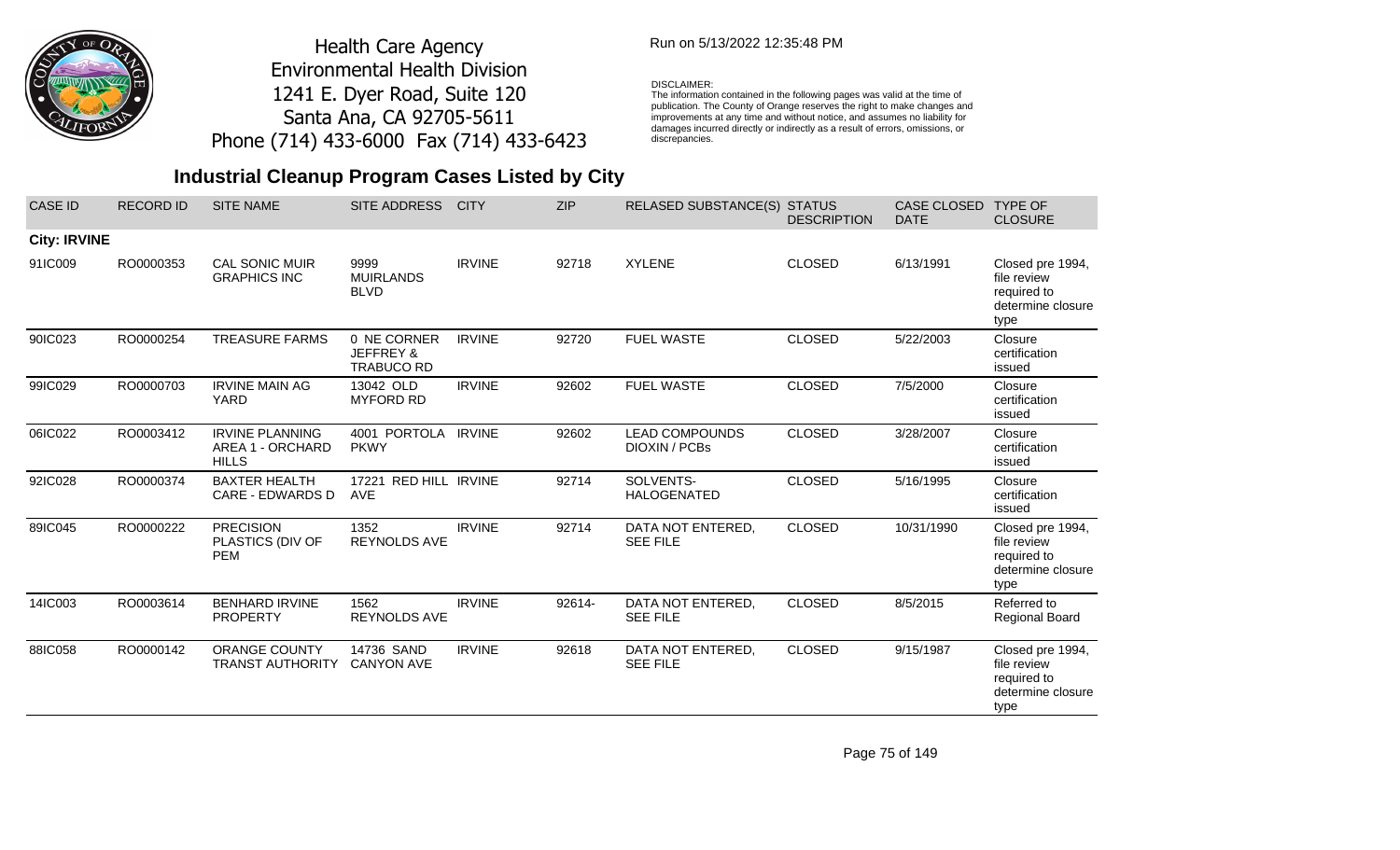

## Run on 5/13/2022 12:35:48 PM

### DISCLAIMER:

The information contained in the following pages was valid at the time of publication. The County of Orange reserves the right to make changes and improvements at any time and without notice, and assumes no liability for damages incurred directly or indirectly as a result of errors, omissions, or discrepancies.

| <b>CASE ID</b>      | <b>RECORD ID</b> | <b>SITE NAME</b>                         | SITE ADDRESS                                              | <b>CITY</b>   | <b>ZIP</b> | RELASED SUBSTANCE(S) STATUS                                               | <b>DESCRIPTION</b> | <b>CASE CLOSED</b><br><b>DATE</b> | <b>TYPE OF</b><br><b>CLOSURE</b>                                            |
|---------------------|------------------|------------------------------------------|-----------------------------------------------------------|---------------|------------|---------------------------------------------------------------------------|--------------------|-----------------------------------|-----------------------------------------------------------------------------|
| <b>City: IRVINE</b> |                  |                                          |                                                           |               |            |                                                                           |                    |                                   |                                                                             |
| 07IC026             | RO0003458        | <b>AIRPORT BUSINESS</b><br><b>CENTER</b> | 17751 SKY<br><b>PARK CIR</b>                              | <b>IRVINE</b> | 92614      | <b>PERCHLOROETHYLENE</b><br><b>TRICHLOROETHYLENE</b><br>ORGANIC COMPOUNDS | <b>CLOSED</b>      | 9/9/2009                          | Closure<br>certification<br>issued                                          |
| 87IC033             | RO0000115        | <b>LITRONICS</b>                         | 17791 SKY<br><b>PARK</b>                                  | <b>IRVINE</b> | 92714      | PLATING WASTE - OTHER CLOSED<br><b>METALS</b>                             |                    | 11/30/1990                        | Closed pre 1994,<br>file review<br>required to<br>determine closure<br>type |
| 14IC013             | RO0003628        | <b>STONEGATE</b><br><b>DEVELOPMENT</b>   | SOUTH OF<br>PORTOLA &<br><b>EAST OF</b><br><b>JEFFREY</b> | <b>IRVINE</b> |            | DATA NOT ENTERED,<br><b>SEE FILE</b>                                      | <b>CLOSED</b>      | 6/4/2015                          | Closure<br>certification<br>issued                                          |
| 97IC040             | RO0000611        | <b>HI-TECH CLEANERS</b>                  | 16<br><b>TECHNOLOGY</b><br><b>DR</b>                      | <b>IRVINE</b> | 92618      | PERCHLOROETHYLENE<br><b>TRICHLOROETHYLENE</b>                             | <b>CLOSED</b>      | 1/28/1998                         | Closure<br>certification<br>issued                                          |
| 85IC013             | RO0000068        | FORMER XEROX SITE 18582 TELLER           | <b>AVE</b>                                                | <b>IRVINE</b> | 92612      | DATA NOT ENTERED,<br><b>SEE FILE</b>                                      | <b>CLOSED</b>      | 7/18/1988                         | Referred to<br><b>Regional Board</b>                                        |
| 95IC012             | RO0000490        | <b>FORMERLY XEROX</b>                    | 18582 TELLER<br><b>AVE</b>                                | <b>IRVINE</b> | 92715      | SOLVENTS-<br><b>HALOGENATED</b>                                           | <b>CLOSED</b>      | 5/10/1995                         | Closure<br>certification<br>issued                                          |
| 08IC014             | RO0003481        | PLANNING AREA 40                         | 6978 TRABUCO IRVINE<br><b>RD</b>                          |               | 92720      | <b>LEAD COMPOUNDS</b>                                                     | <b>CLOSED</b>      | 4/15/2014                         | Closure<br>certification<br>issued                                          |
| 90IC020             | RO0000251        | THE IRVINE CO<br>(ORANGE GROVES)         | UNK TRABUCO IRVINE<br><b>RD</b>                           |               | 92720      | <b>GASOLINE</b>                                                           | <b>CLOSED</b>      | 3/20/1991                         | Closed pre 1994,<br>file review<br>required to<br>determine closure<br>type |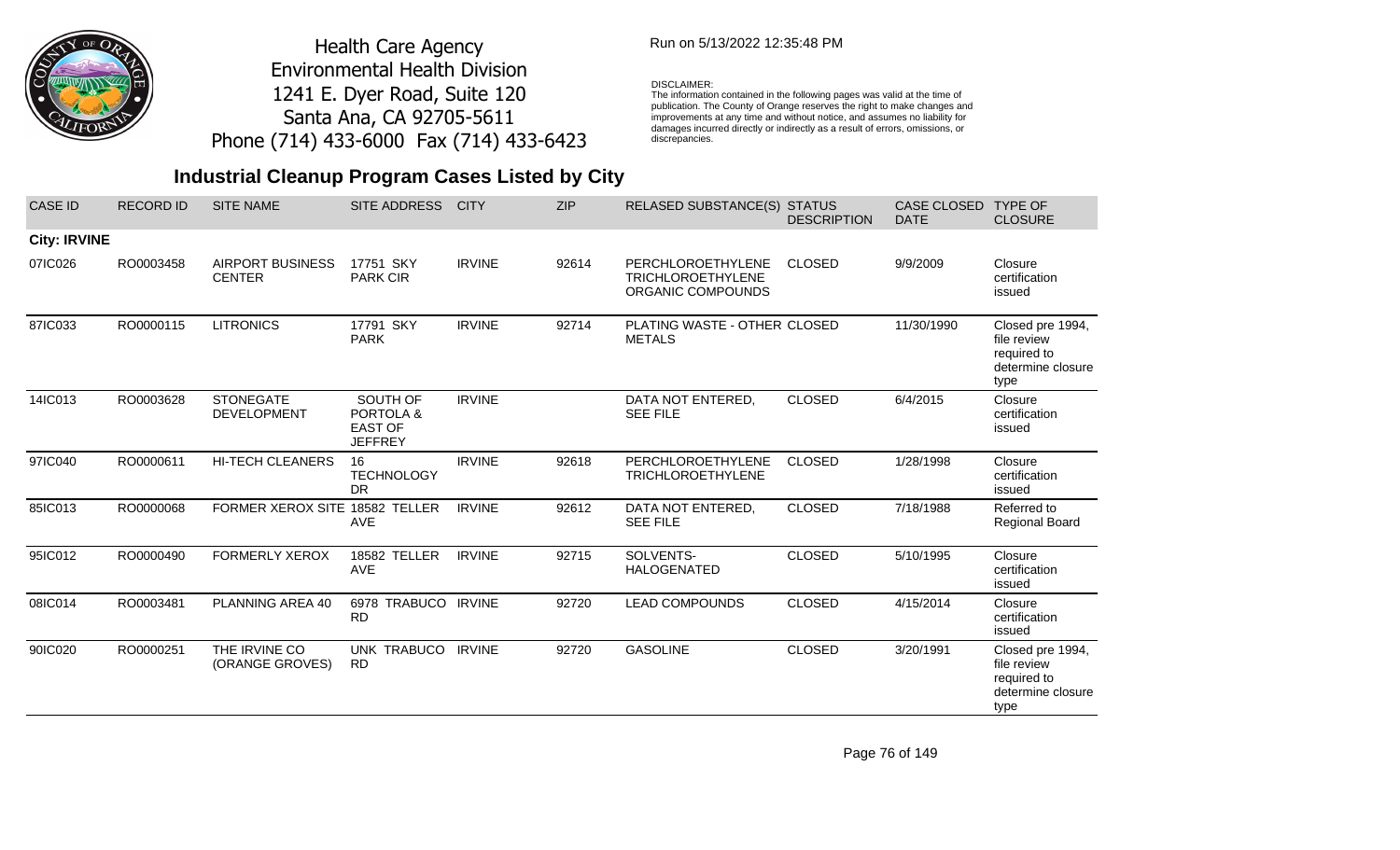

## Run on 5/13/2022 12:35:48 PM

#### DISCLAIMER:

The information contained in the following pages was valid at the time of publication. The County of Orange reserves the right to make changes and improvements at any time and without notice, and assumes no liability for damages incurred directly or indirectly as a result of errors, omissions, or discrepancies.

| <b>CASE ID</b>      | <b>RECORD ID</b> | <b>SITE NAME</b>                            | SITE ADDRESS                           | <b>CITY</b>   | <b>ZIP</b> | <b>RELASED SUBSTANCE(S)</b>                                                                                                            | <b>STATUS</b><br><b>DESCRIPTION</b> | <b>CASE CLOSED</b><br><b>DATE</b> | <b>TYPE OF</b><br><b>CLOSURE</b>                                            |
|---------------------|------------------|---------------------------------------------|----------------------------------------|---------------|------------|----------------------------------------------------------------------------------------------------------------------------------------|-------------------------------------|-----------------------------------|-----------------------------------------------------------------------------|
| <b>City: IRVINE</b> |                  |                                             |                                        |               |            |                                                                                                                                        |                                     |                                   |                                                                             |
|                     | RO0003215        | <b>TREASURE FARMS</b>                       | UNK TRABUCO<br>& SAND<br><b>CANYON</b> | <b>IRVINE</b> | 92713      | DATA NOT ENTERED,<br><b>SEE FILE</b>                                                                                                   | <b>CLOSED</b>                       | 7/24/2003                         | Invalidated record<br>- Account ID<br>number attached                       |
| 91IC001             | RO0000294        | <b>TREASURE FARMS</b>                       | UNK TRABUCO<br>& SAND<br><b>CANYON</b> | <b>IRVINE</b> | 92713      | <b>GASOLINE</b>                                                                                                                        | <b>CLOSED</b>                       | 7/24/2003                         | Closure<br>certification<br>issued                                          |
| 97IC048             | RO0000619        | <b>VIEW CLEANERS</b>                        | 5313<br>UNIVERSITY DR                  | <b>IRVINE</b> | 92612      | PERCHLOROETHYLENE<br>SOLVENTS-<br><b>HALOGENATED</b>                                                                                   | <b>OPEN</b>                         |                                   |                                                                             |
| 04IC002             | RO0003278        | LARSEN'S CLEANERS 16585 VON                 | <b>KARMAN AVE</b>                      | <b>IRVINE</b> | 9206       | PERCHLOROETHYLENE<br><b>TRICHLOROETHYLENE</b>                                                                                          | <b>CLOSED</b>                       | 7/22/2004                         | Closure<br>certification<br>issued                                          |
| 08IC001             | RO0003461        | <b>ADVENT VON</b><br><b>KARMAN PROPERTY</b> | 17352 VON<br><b>KARMAN AVE</b>         | <b>IRVINE</b> | 92614      | WASTE (OR SLOP) OIL<br><b>PERCHLOROETHYLENE</b><br><b>TRICHLOROETHYLENE</b><br><b>NAPHTHALENE</b><br><b>TRINITROBENZENE</b><br>(1,3,5) | <b>CLOSED</b>                       | 6/12/2008                         | Closure<br>certification<br>issued                                          |
| 85IC006             | RO0000073        | SMITH TOOL<br><b>COMPANY</b>                | 17871 VON<br><b>KARMAN AVE</b>         | <b>IRVINE</b> | 92714      | DATA NOT ENTERED.<br><b>SEE FILE</b>                                                                                                   | <b>CLOSED</b>                       | 4/8/1986                          | Closed pre 1994,<br>file review<br>required to<br>determine closure<br>type |
| 07IC025             | RO0003457        | KOLL CENTER IRVINE 18251 VON<br><b>SWOA</b> | <b>KARMAN AVE</b>                      | <b>IRVINE</b> | 92612      | WASTE (OR SLOP) OIL                                                                                                                    | <b>CLOSED</b>                       | 11/14/2008                        | Closure<br>certification<br>issued                                          |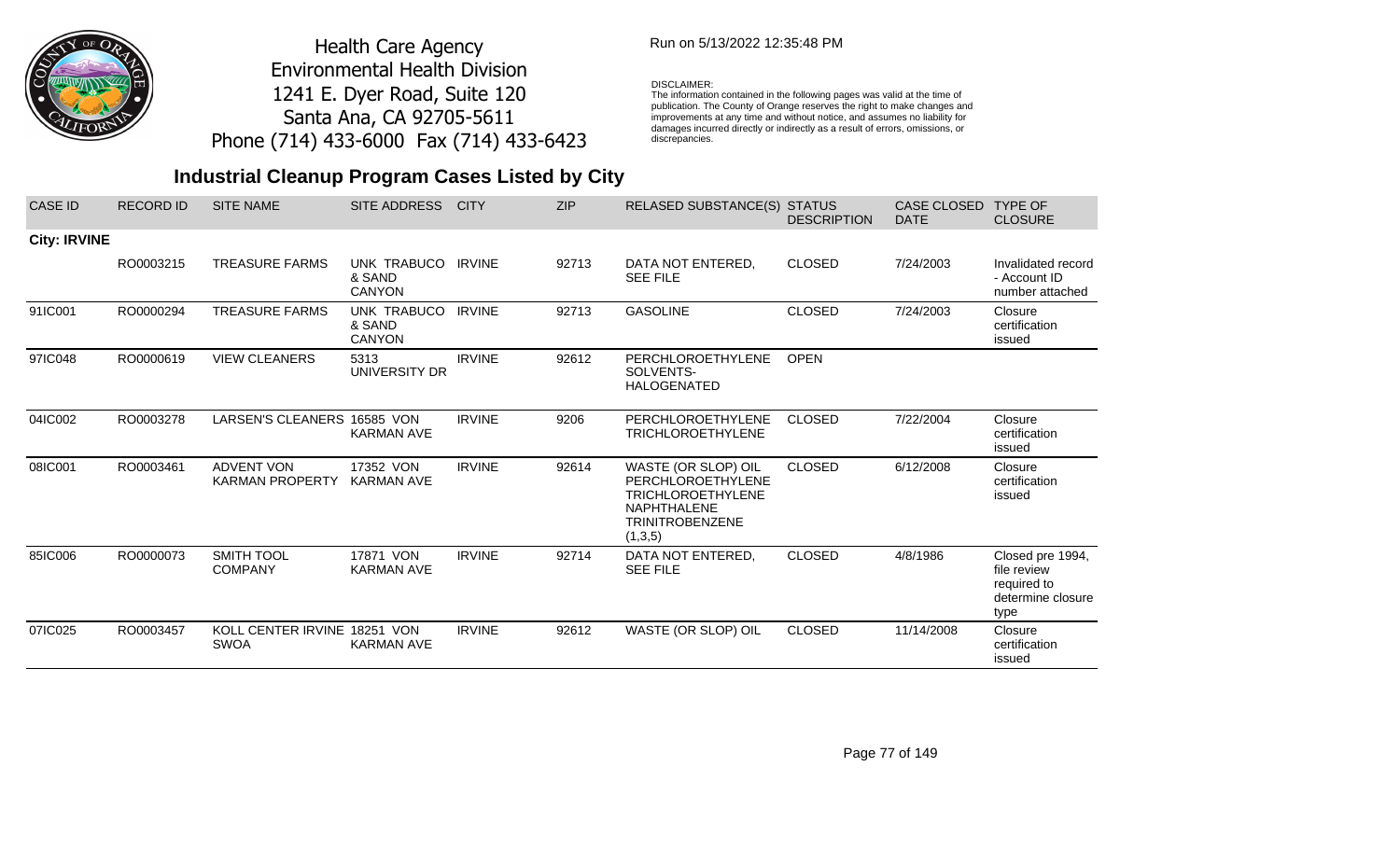

## Run on 5/13/2022 12:35:48 PM

### DISCLAIMER:

The information contained in the following pages was valid at the time of publication. The County of Orange reserves the right to make changes and improvements at any time and without notice, and assumes no liability for damages incurred directly or indirectly as a result of errors, omissions, or discrepancies.

| <b>CASE ID</b>      | <b>RECORD ID</b> | <b>SITE NAME</b>                                                          | SITE ADDRESS                   | <b>CITY</b>   | <b>ZIP</b> | <b>RELASED SUBSTANCE(S)</b>                                                                                                              | <b>STATUS</b><br><b>DESCRIPTION</b> | <b>CASE CLOSED</b><br><b>DATE</b> | <b>TYPE OF</b><br><b>CLOSURE</b>   |
|---------------------|------------------|---------------------------------------------------------------------------|--------------------------------|---------------|------------|------------------------------------------------------------------------------------------------------------------------------------------|-------------------------------------|-----------------------------------|------------------------------------|
| <b>City: IRVINE</b> |                  |                                                                           |                                |               |            |                                                                                                                                          |                                     |                                   |                                    |
| 89IC031             | RO0000207        | SANMINA-SCI<br><b>CORPORATION</b><br>(FORMER DICEON<br><b>ELECTRONICS</b> | 18522 VON<br><b>KARMAN AVE</b> | <b>IRVINE</b> | 92715      | <b>DICHLOROETHYLENE</b><br>(1,2)<br><b>TRICHLOROETHYLENE</b><br><b>PERCHLOROETHYLENE</b><br><b>TRICHLOROETHANE</b><br>CHROMIUM COMPOUNDS | <b>CLOSED</b>                       | 7/5/2005                          | Closure<br>certification<br>issued |
| 99IC038             | RO0000713        | <b>JAMBOREE</b><br><b>BUSINESS PARK</b><br><b>EAST</b>                    | 3000 WALNUT<br><b>AVE</b>      | <b>IRVINE</b> | 92606      | <b>DDT</b><br><b>CHLORDAN</b>                                                                                                            | <b>CLOSED</b>                       | 10/21/1999                        | Closure<br>certification<br>issued |
| 09IC019             | RO0003532        | <b>FORMER LEGACY</b><br>ROCK &<br><b>WATERSCAPE</b>                       | 11 WHATNEY                     | <b>IRVINE</b> | 92618      | <b>BENZENE</b>                                                                                                                           | <b>CLOSED</b>                       | 3/1/2011                          | Closure<br>certification<br>issued |
| 11IC013             | RO0003565        | <b>TILLY'S</b>                                                            | 11 WHATNEY                     | <b>IRVINE</b> | 92614-     | DATA NOT ENTERED.<br><b>SEE FILE</b>                                                                                                     | <b>CLOSED</b>                       | 9/10/2012                         | Closure<br>certification<br>issued |
| 02IC017             | RO0003102        | TRABUCO CLEANERS 13925 YALE                                               | AVE                            | <b>IRVINE</b> | 92620      | <b>PERCHLOROETHYLENE</b>                                                                                                                 | <b>CLOSED</b>                       | 2/27/2008                         | Closure<br>certification<br>issued |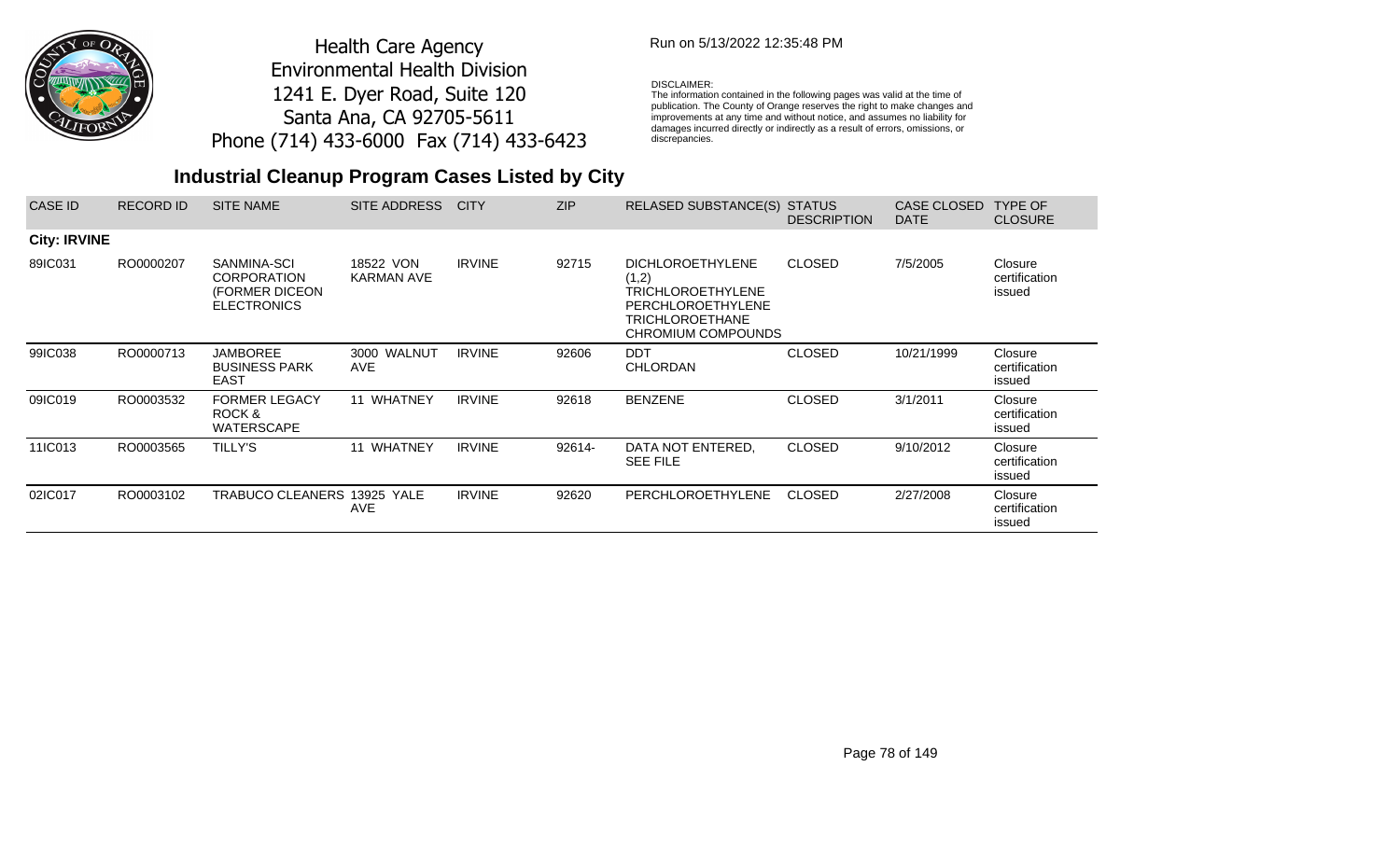

## Run on 5/13/2022 12:35:48 PM

#### DISCLAIMER:

The information contained in the following pages was valid at the time of publication. The County of Orange reserves the right to make changes and improvements at any time and without notice, and assumes no liability for damages incurred directly or indirectly as a result of errors, omissions, or discrepancies.

# **Industrial Cleanup Program Cases Listed by City**

| <b>CASE ID</b>        | <b>RECORD ID</b> | <b>SITE NAME</b>                                           | <b>SITE ADDRESS</b>           | <b>CITY</b>     | <b>ZIP</b> | <b>RELASED SUBSTANCE(S) STATUS</b>                                                                         | <b>DESCRIPTION</b> | <b>CASE CLOSED</b><br><b>DATE</b> | <b>TYPE OF</b><br><b>CLOSURE</b>                                            |
|-----------------------|------------------|------------------------------------------------------------|-------------------------------|-----------------|------------|------------------------------------------------------------------------------------------------------------|--------------------|-----------------------------------|-----------------------------------------------------------------------------|
| <b>City: LA HABRA</b> |                  |                                                            |                               |                 |            |                                                                                                            |                    |                                   |                                                                             |
| 00IC013               | RO0000006        | <b>CHEVRON</b><br>PETROLEUM TECH<br>CO                     | 1100 BEACH<br><b>BLVD</b>     | <b>LA HABRA</b> | 90631      | <b>FUEL WASTE</b>                                                                                          | <b>CLOSED</b>      | 9/4/2001                          | Closure<br>certification<br>issued                                          |
| 01IC018               | RO0000038        | <b>LA HARBA</b><br><b>WESTRIDGE PLAZA</b>                  | 1380 S BEACH<br><b>BLVD</b>   | <b>LA HABRA</b> | 90631      | WASTE (OR SLOP) OIL                                                                                        | <b>CLOSED</b>      | 8/23/2001                         | Closure<br>certification<br>issued                                          |
| 99IC025               | RO0000699        | LA HABRA OIL SPILL<br><b>SITE</b>                          | 1091 CITRUS<br><b>RD</b>      | <b>LA HABRA</b> | 90631      | <b>FUEL WASTE</b>                                                                                          | <b>CLOSED</b>      | 10/15/2003                        | Closure<br>certification<br>issued                                          |
| 97IC007               | RO0000634        | PLC LAND CO<br>PROPERTY TRACTS<br>15                       | UNK COYOTE<br><b>HILLS DR</b> | <b>LA HABRA</b> | 90631      | WASTE (OR SLOP) OIL<br>ORGANIC COMPOUNDS                                                                   | <b>CLOSED</b>      | 7/2/1999                          | Closure<br>certification<br>issued                                          |
| 92IC008               | RO0000415        | <b>LAYTON-BELLING &amp;</b><br><b>ASSOCIATES</b>           | 1030 S<br><b>CYPRESS ST</b>   | <b>LA HABRA</b> | 90631      | WASTE (OR SLOP) OIL                                                                                        | <b>CLOSED</b>      | 7/1/1992                          | Closed pre 1994,<br>file review<br>required to<br>determine closure<br>type |
| 06IC014               | RO0003402        | P&O COLD STORAGE 375 S CYPRESS LA HABRA<br><b>FACILITY</b> | <b>ST</b>                     |                 | 90631      | <b>BENZENE</b><br>PERCHLOROETHYLENE<br><b>DICHLOROETHYLENE</b><br>(1,2)<br><b>TOLUENE</b><br><b>XYLENE</b> | <b>CLOSED</b>      | 3/15/2012                         | Voluntary<br>Cleanup Program<br>Termination                                 |
| 13IC020               | RO0003610        | <b>SWISS CLEANERS</b>                                      | 171 E IMPERIAL<br><b>HWY</b>  | LA HABRA        | 90631-     | <b>PERCHLOROETHYLENE</b><br><b>TRICHLOROETHYLENE</b>                                                       | <b>CLOSED</b>      | 10/8/2015                         | Referred to<br>Regional Board                                               |
| 94IC004               | RO0000481        | <b>LA HABRA</b><br><b>MARKETPLACE</b>                      | 1841 W<br><b>IMPERIAL HWY</b> | <b>LA HABRA</b> | 90631      | PERCHLOROETHYLENE                                                                                          | <b>CLOSED</b>      | 11/14/1994                        | Closure<br>certification<br>issued                                          |

Page 79 of 149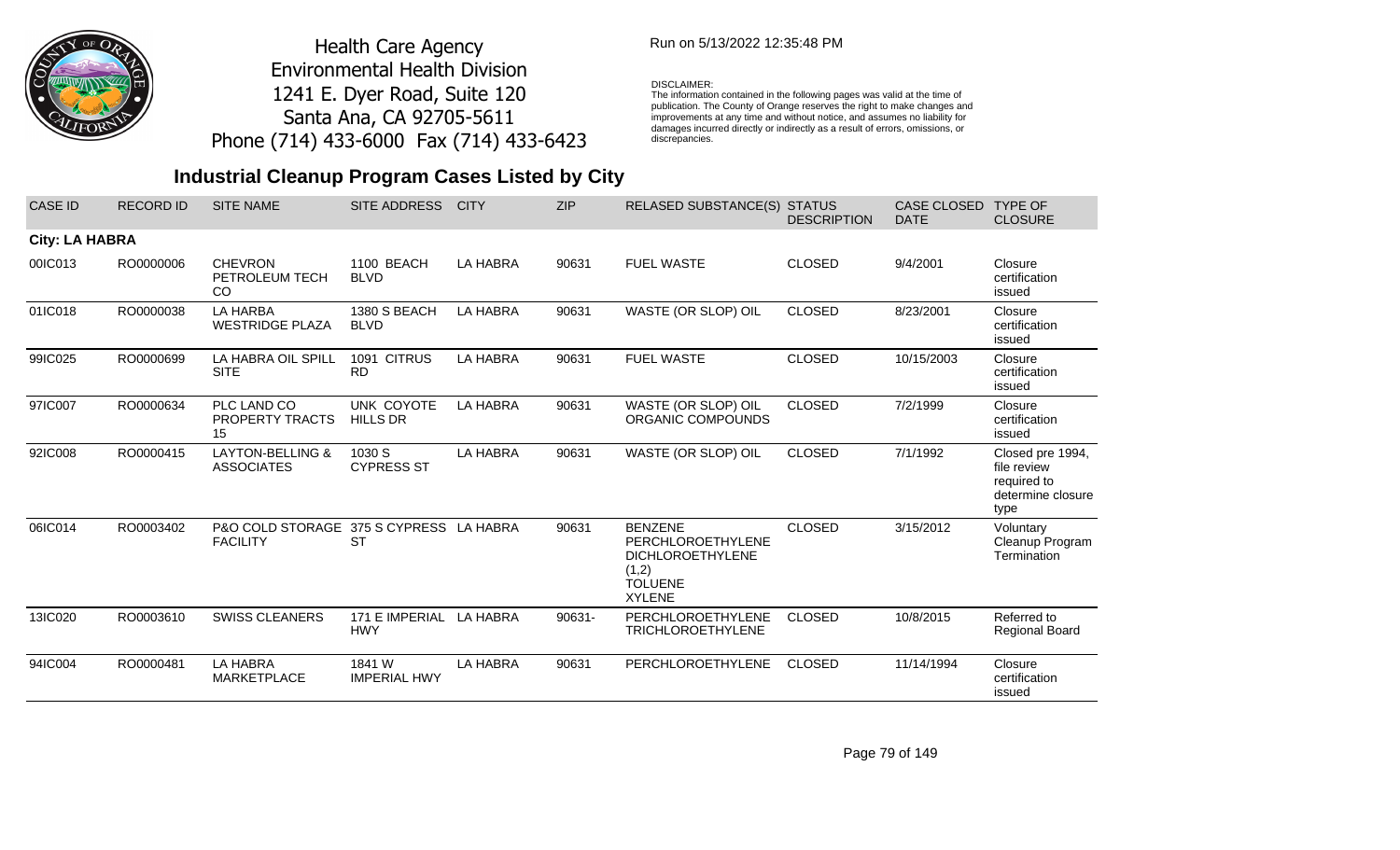

## Run on 5/13/2022 12:35:48 PM

#### DISCLAIMER:

The information contained in the following pages was valid at the time of publication. The County of Orange reserves the right to make changes and improvements at any time and without notice, and assumes no liability for damages incurred directly or indirectly as a result of errors, omissions, or discrepancies.

| CASE ID               | <b>RECORD ID</b> | <b>SITE NAME</b>                         | SITE ADDRESS                           | <b>CITY</b> | ZIP    | RELASED SUBSTANCE(S) STATUS                                 | <b>DESCRIPTION</b> | <b>CASE CLOSED</b><br><b>DATE</b> | <b>TYPE OF</b><br><b>CLOSURE</b>   |
|-----------------------|------------------|------------------------------------------|----------------------------------------|-------------|--------|-------------------------------------------------------------|--------------------|-----------------------------------|------------------------------------|
| <b>City: LA HABRA</b> |                  |                                          |                                        |             |        |                                                             |                    |                                   |                                    |
| 03IC006               | RO0003137        | <b>FORMER MICHELS</b><br><b>CLEANERS</b> | 2233 W LA<br><b>HABRA BLVD</b>         | LA HABRA    | 90631  | PERCHLOROETHYLENE<br>ORGANIC COMPOUNDS                      | <b>CLOSED</b>      | 11/21/2003                        | Closure<br>certification<br>issued |
| 15IC004               | RO0003633        | WESTRIDGE                                | 1400 S LA<br><b>HABRA HILLS</b>        | LA HABRA    | 90631- | DATA NOT ENTERED.<br><b>SEE FILE</b>                        | <b>OPEN</b>        |                                   |                                    |
| 01IC032               | RO0000053        | UNOCAL #3494                             | 100 E WHITTIER LA HABRA<br><b>BLVD</b> |             | 90631  | <b>FUEL WASTE</b>                                           | <b>CLOSED</b>      | 2/24/2005                         | Closure<br>certification<br>issued |
| 99IC044               | RO0000720        | <b>RIVIERA CLEANERS</b>                  | 631 E WHITTIER LA HABRA<br><b>BLVD</b> |             | 90631  | <b>PERCHLOROETHYLENE</b><br>SOLVENTS-<br><b>HALOGENATED</b> | CLOSED             | 12/28/1999                        | Closure<br>certification<br>issued |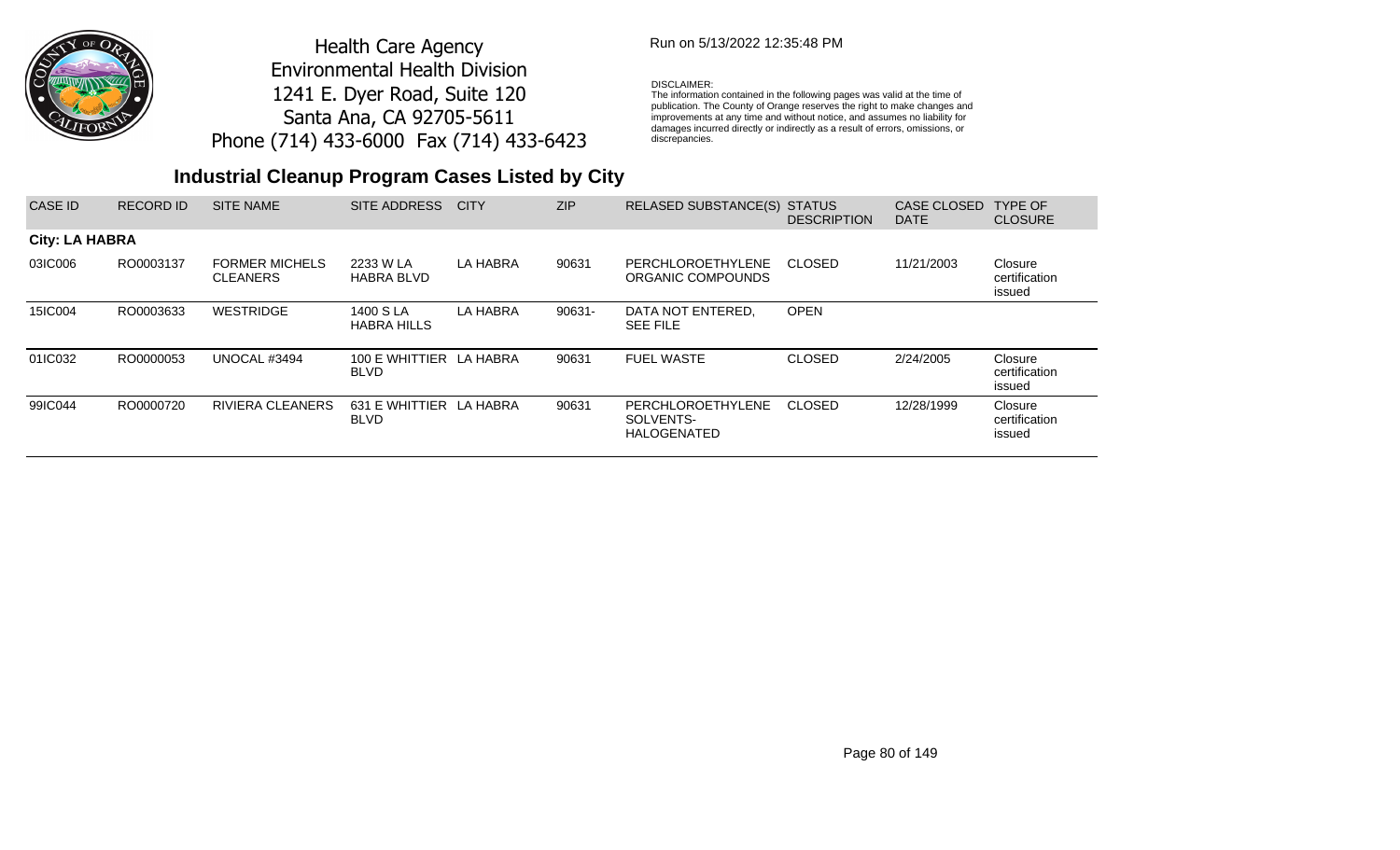

### Run on 5/13/2022 12:35:48 PM

### DISCLAIMER:

The information contained in the following pages was valid at the time of publication. The County of Orange reserves the right to make changes and improvements at any time and without notice, and assumes no liability for damages incurred directly or indirectly as a result of errors, omissions, or discrepancies.

| <b>CASE ID</b>        | <b>RECORD ID</b> | <b>SITE NAME</b>                          | SITE ADDRESS                           | <b>CITY</b>     | <b>ZIP</b> | <b>RELASED SUBSTANCE(S)</b>                                                      | <b>STATUS</b><br><b>DESCRIPTION</b> | <b>CASE CLOSED</b><br><b>DATE</b> | <b>TYPE OF</b><br><b>CLOSURE</b>                                            |
|-----------------------|------------------|-------------------------------------------|----------------------------------------|-----------------|------------|----------------------------------------------------------------------------------|-------------------------------------|-----------------------------------|-----------------------------------------------------------------------------|
| <b>City: LA PALMA</b> |                  |                                           |                                        |                 |            |                                                                                  |                                     |                                   |                                                                             |
| 07IC019               | RO0003450        | <b>FORMER PRESTIGE</b><br><b>CLEANERS</b> | 10<br><b>CENTERPOINTE</b><br><b>DR</b> | <b>LA PALMA</b> | 90623      | <b>PERCHLOROETHYLENE</b><br>TRICHLOROETHYLENE<br><b>BENZENE</b><br><b>XYLENE</b> | <b>CLOSED</b>                       | 6/15/2010                         | Closure<br>certification<br>issued                                          |
| 97IC018               | RO0000586        | <b>PRESTIGE</b><br><b>CLEANERS</b>        | 10<br><b>CENTERPOINTE</b><br><b>DR</b> | <b>LA PALMA</b> | 90623      | <b>PERCHLOROETHYLENE</b><br>TRICHLOROETHYLENE<br>ORGANIC COMPOUNDS               | <b>CLOSED</b>                       | 5/19/1998                         | Voluntary<br>Cleanup Program<br>Termination                                 |
| 87IC017               | RO0000098        | <b>STEWART WALKER</b><br>CO               | 6892 MARLIN<br><b>CIR</b>              | LA PALMA        | 90623      | DATA NOT ENTERED.<br><b>SEE FILE</b>                                             | <b>CLOSED</b>                       | 12/30/1988                        | Closed pre 1994,<br>file review<br>required to<br>determine closure<br>type |
| 93IC017               | RO0000429        | ARCO #1998                                | 5472<br><b>ORANGETHORP</b><br>E AVE    | <b>LA PALMA</b> | 90623      | WASTE (OR SLOP) OIL                                                              | <b>CLOSED</b>                       | 1/20/1995                         | Transferred to<br><b>OCLOP</b> Program                                      |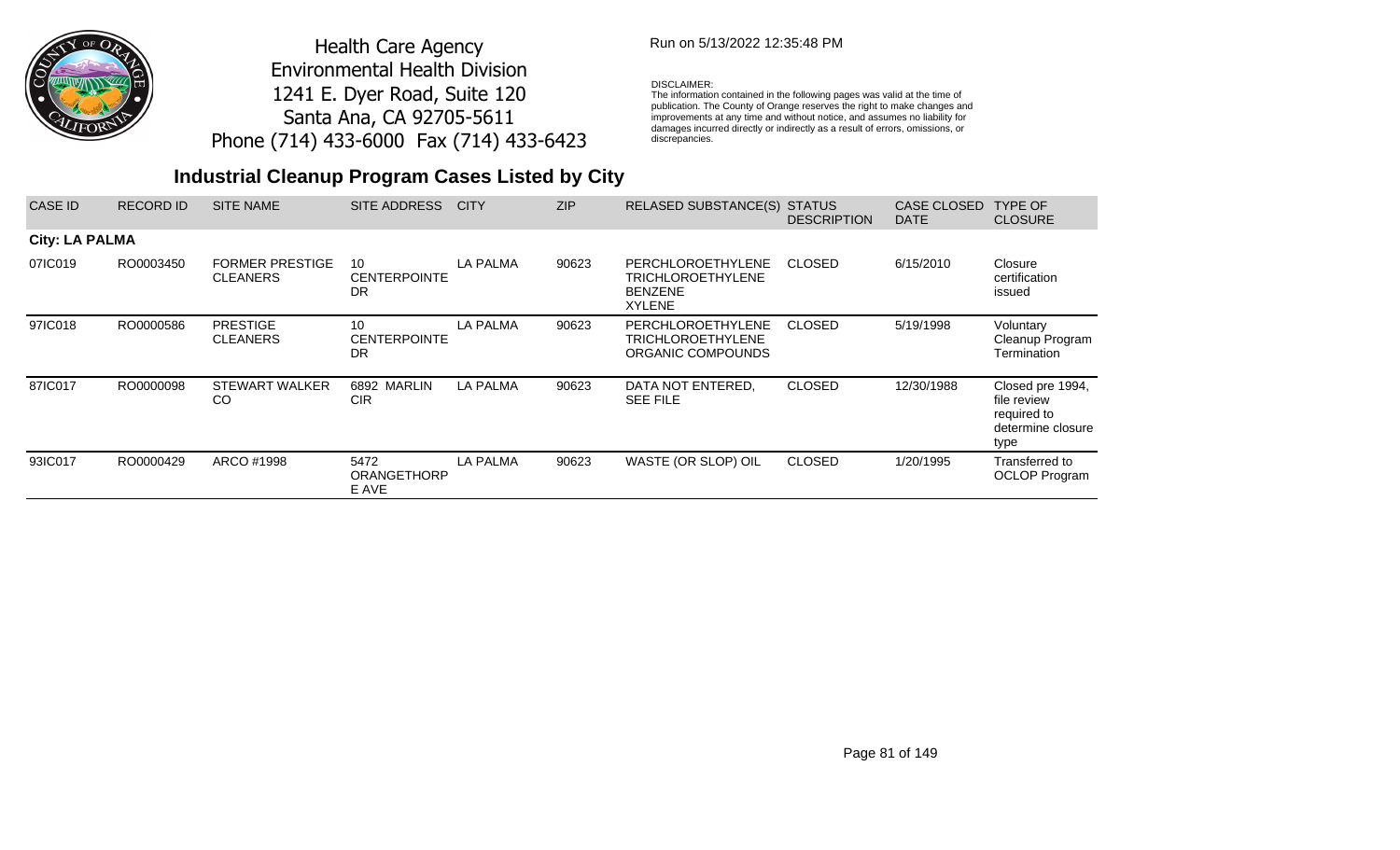

### Run on 5/13/2022 12:35:48 PM

#### DISCLAIMER:

The information contained in the following pages was valid at the time of publication. The County of Orange reserves the right to make changes and improvements at any time and without notice, and assumes no liability for damages incurred directly or indirectly as a result of errors, omissions, or discrepancies.

## **Industrial Cleanup Program Cases Listed by City**

| <b>CASE ID</b>            | <b>RECORD ID</b> | <b>SITE NAME</b>                             | <b>SITE ADDRESS</b>              | <b>CITY</b>                   | <b>ZIP</b> | <b>RELASED SUBSTANCE(S) STATUS</b>                                                                         | <b>DESCRIPTION</b> | <b>CASE CLOSED</b><br><b>DATE</b> | <b>TYPE OF</b><br><b>CLOSURE</b>                                            |
|---------------------------|------------------|----------------------------------------------|----------------------------------|-------------------------------|------------|------------------------------------------------------------------------------------------------------------|--------------------|-----------------------------------|-----------------------------------------------------------------------------|
| <b>City: LAGUNA BEACH</b> |                  |                                              |                                  |                               |            |                                                                                                            |                    |                                   |                                                                             |
| 07IC022                   | RO0003454        | LIVE WIRE<br><b>CLEANERS</b>                 | 439 FOREST<br><b>AVE</b>         | <b>LAGUNA</b><br><b>BEACH</b> | 92651      | <b>BENZENE</b><br>PERCHLOROETHYLENE<br><b>TRICHLOROETHYLENE</b><br>ORGANIC COMPOUNDS<br><b>FUEL WASTE</b>  | <b>CLOSED</b>      | 11/21/2016                        | Referred to<br>Regional Board                                               |
| 02IC024                   | RO0003126        | <b>FORMER AHIMSA</b><br><b>CARE FACILITY</b> | 450<br><b>GLENNEYRE ST BEACH</b> | LAGUNA                        | 92651      | PERCHLOROETHYLENE                                                                                          | <b>CLOSED</b>      | 9/4/2003                          | Closure<br>certification<br>issued                                          |
| 06IC009                   | RO0003386        | <b>LAGUNA ART</b><br><b>DISTRICT COMPLEX</b> | 793 LAGUNA<br><b>CANYON RD</b>   | LAGUNA<br><b>BEACH</b>        | 92651      | <b>DICHLOROETHYLENE</b><br>(1,2)<br>PERCHLOROETHYLENE<br><b>VINYL CHLORIDE</b><br><b>TRICHLOROETHYLENE</b> | <b>CLOSED</b>      | 2/9/2010                          | Closure<br>certification<br>issued                                          |
| 13IC007                   | RO0003596        | <b>LAGUNA ART</b><br><b>DISTRICT COMPLEX</b> | 793 LAGUNA<br><b>CANYON RD</b>   | <b>LAGUNA</b><br><b>BEACH</b> | 92651-     | PERCHLOROETHYLENE<br><b>TRICHLOROETHYLENE</b>                                                              | <b>OPEN</b>        |                                   |                                                                             |
| 02IC015                   | RO0003098        | <b>CITY CLEANERS</b>                         | 224 OCEAN AVE LAGUNA             | <b>BEACH</b>                  | 92651      | PERCHLOROETHYLENE                                                                                          | <b>CLOSED</b>      | 6/29/2005                         | Referred to<br>Regional Board                                               |
| 96IC041                   | RO0000564        | <b>CITY CLEANERS</b>                         | 224 OCEAN AVE LAGUNA             | <b>BEACH</b>                  | 92651      | PERCHLOROETHYLENE<br><b>TRICHLOROETHYLENE</b>                                                              | <b>CLOSED</b>      | 11/21/1996                        | Closure<br>certification<br>issued                                          |
| 89IC034                   | RO0000210        | LA PAZ RESTAURANT 1133 S PACIFIC             | <b>COAST HWY</b>                 | LAGUNA<br><b>BEACH</b>        | 92651      | DATA NOT ENTERED,<br><b>SEE FILE</b>                                                                       | <b>CLOSED</b>      | 11/21/1989                        | Closed pre 1994,<br>file review<br>required to<br>determine closure<br>type |
| 89IC053                   | RO0000231        | LA PAZ RESTAURANT 1133 S PACIFIC             | <b>COAST HWY</b>                 | LAGUNA<br><b>BEACH</b>        | 92651      | DATA NOT ENTERED,<br><b>SEE FILE</b><br><b>ACETALDEHYDE</b>                                                | <b>CLOSED</b>      | 11/21/1989                        | Invalidated                                                                 |

Page 82 of 149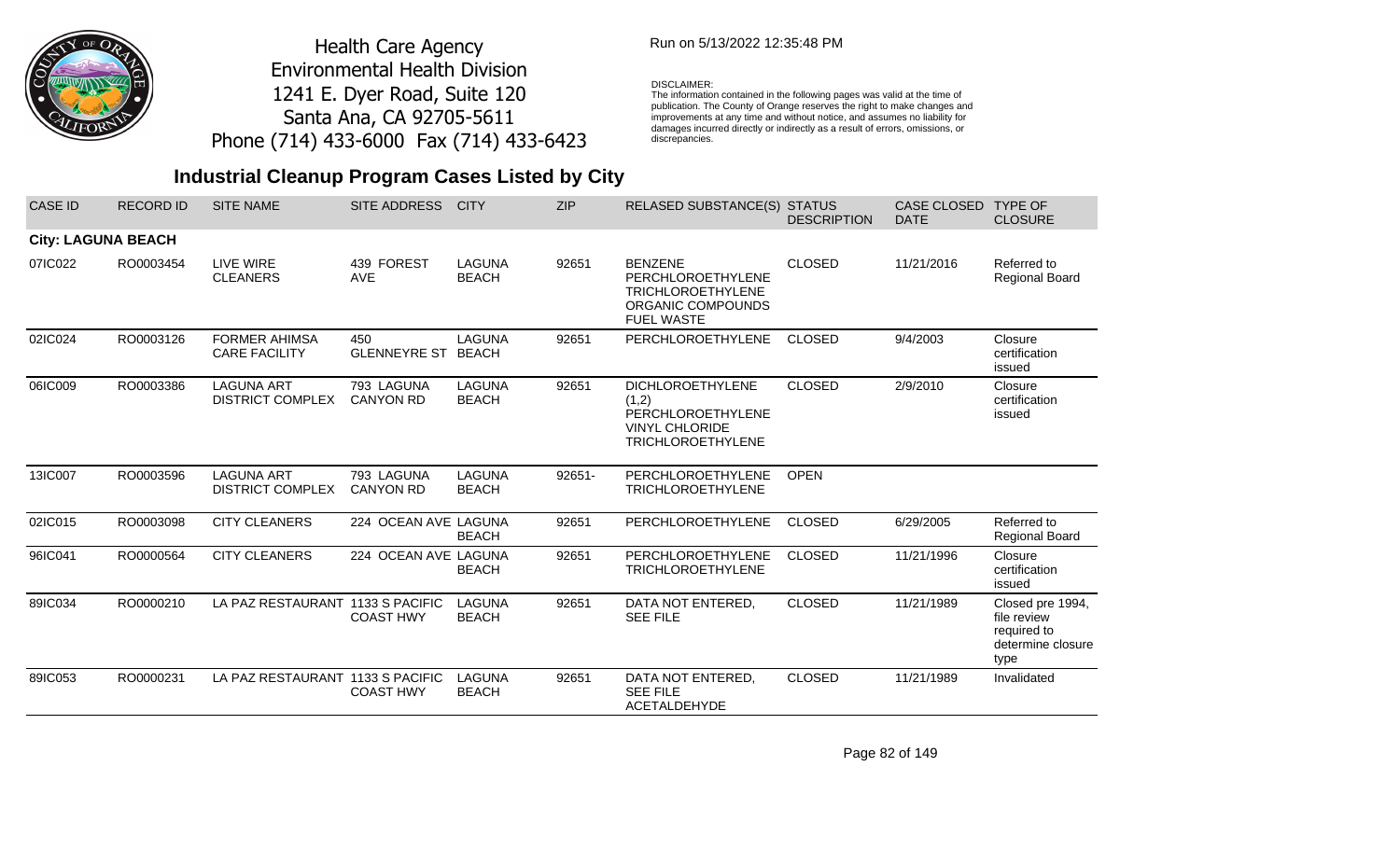

### Run on 5/13/2022 12:35:48 PM

#### DISCLAIMER:

The information contained in the following pages was valid at the time of publication. The County of Orange reserves the right to make changes and improvements at any time and without notice, and assumes no liability for damages incurred directly or indirectly as a result of errors, omissions, or discrepancies.

| <b>CASE ID</b>            | <b>RECORD ID</b> | <b>SITE NAME</b>                            | <b>SITE ADDRESS</b>                                         | <b>CITY</b>         | <b>ZIP</b> | <b>RELASED SUBSTANCE(S)</b>                                                          | <b>STATUS</b><br><b>DESCRIPTION</b> | <b>CASE CLOSED</b><br><b>DATE</b> | <b>TYPE OF</b><br><b>CLOSURE</b>                                            |
|---------------------------|------------------|---------------------------------------------|-------------------------------------------------------------|---------------------|------------|--------------------------------------------------------------------------------------|-------------------------------------|-----------------------------------|-----------------------------------------------------------------------------|
| <b>City: LAGUNA HILLS</b> |                  |                                             |                                                             |                     |            |                                                                                      |                                     |                                   |                                                                             |
| 96IC024                   | RO0000545        | <b>SHOW WHITE</b><br><b>CLEANERS</b>        | 25351 ALICIA<br><b>PKWY</b>                                 | LAGUNA HILLS 92653  |            | PERCHLOROETHYLENE<br><b>TRICHLOROETHYLENE</b>                                        | <b>CLOSED</b>                       | 11/14/1996                        | Closure<br>certification<br>issued                                          |
| 96IC002                   | RO0000540        | ALISO CLEANER                               | 25606 ALICIA<br><b>PKWY</b>                                 | <b>LAGUNA HILLS</b> | 92653      | PERCHLOROETHYLENE                                                                    | <b>CLOSED</b>                       | 1/29/1996                         | Closure<br>certification<br>issued                                          |
| 91IC057                   | RO0000345        | <b>HOME FEDERAL</b><br><b>BANK PROPERTY</b> | UNK AVENIDA<br>DE LA<br><b>CARLOTTA</b>                     | LAGUNA HILLS 92653  |            | <b>FUEL WASTE</b>                                                                    | <b>CLOSED</b>                       | 5/7/1992                          | Closed pre 1994,<br>file review<br>required to<br>determine closure<br>type |
| 91IC048                   | RO0000335        | <b>LAGUNA HILLS</b><br><b>CHEVRON</b>       | 24081 EL TORO LAGUNA HILLS<br><b>RD</b>                     |                     | 92653      | WASTE (OR SLOP) OIL                                                                  | <b>CLOSED</b>                       | 12/12/1991                        | Closed pre 1994,<br>file review<br>required to<br>determine closure<br>type |
| 08IC002                   | RO0003464        | LA PAZ CENTER                               | 25292<br><b>MCINTYRE RD</b>                                 | LAGUNA HILLS 92653  |            | PERCHLOROETHYLENE<br><b>TRICHLOROETHYLENE</b><br><b>BENZENE</b><br>ORGANIC COMPOUNDS | <b>CLOSED</b>                       | 4/29/2008                         | Closure<br>certification<br>issued                                          |
| 08IC019                   | RO0003489        | LA PAZ SHOPPING<br><b>CENTER - UNIT W</b>   | 25292<br>MCINTYRE RD                                        | LAGUNA HILLS 92653  |            | PERCHLOROETHYLENE<br><b>TRICHLOROETHYLENE</b>                                        | <b>CLOSED</b>                       | 12/3/2008                         | Closure<br>certification<br>issued                                          |
| 96IC010                   | RO0000530        | <b>MIRAGE CLEANERS</b>                      | 22972<br><b>MOULTON</b><br><b>PKWY</b>                      | <b>LAGUNA HILLS</b> | 92653      | PERCHLOROETHYLENE                                                                    | <b>CLOSED</b>                       | 6/10/1996                         | Closure<br>certification<br>issued                                          |
| 95IC029                   | RO0000508        | <b>ARTISTIC</b><br>MAINTENANCE INC          | <b>UNK SE</b><br><b>MOULTON &amp;</b><br><b>RIDGE ROUTE</b> | LAGUNA HILLS 92653  |            | WASTE (OR SLOP) OIL<br><b>FUEL WASTE</b>                                             | <b>CLOSED</b>                       | 11/28/1995                        | Closure<br>certification<br>issued                                          |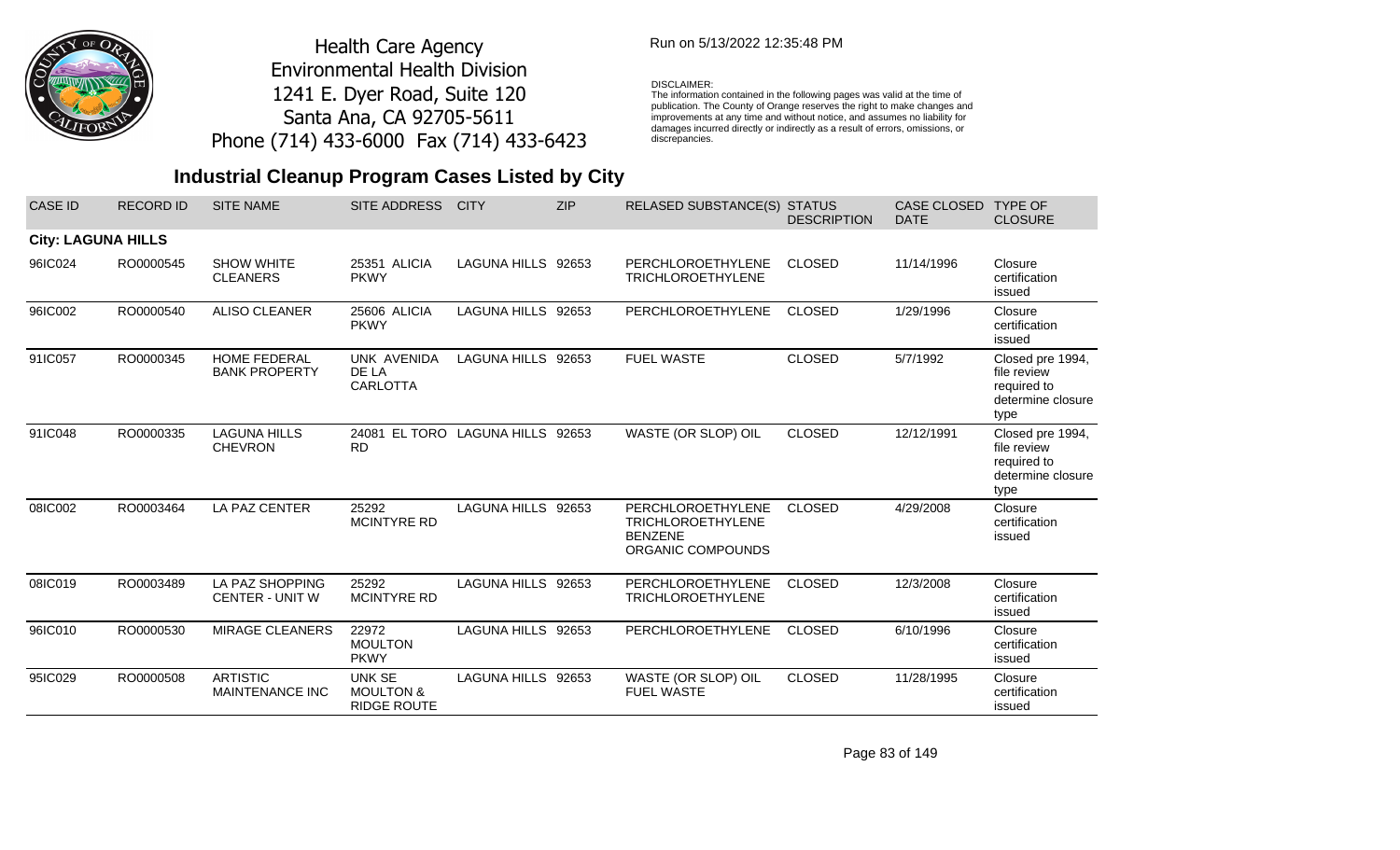

## Run on 5/13/2022 12:35:48 PM

#### DISCLAIMER:

The information contained in the following pages was valid at the time of publication. The County of Orange reserves the right to make changes and improvements at any time and without notice, and assumes no liability for damages incurred directly or indirectly as a result of errors, omissions, or discrepancies.

## **Industrial Cleanup Program Cases Listed by City**

| CASE ID.                  | RECORD ID | <b>SITE NAME</b> | SITE ADDRESS               | <b>CITY</b>         | <b>ZIP</b> | RELASED SUBSTANCE(S) STATUS          | <b>DESCRIPTION</b> | CASE CLOSED<br><b>DATE</b> | TYPE OF<br><b>CLOSURE</b>          |
|---------------------------|-----------|------------------|----------------------------|---------------------|------------|--------------------------------------|--------------------|----------------------------|------------------------------------|
| <b>City: LAGUNA HILLS</b> |           |                  |                            |                     |            |                                      |                    |                            |                                    |
| 11IC010                   | RO0003562 | VILLA VALENCIA   | 24552 PASEO<br>DE VALENCIA | LAGUNA HILLS 92653- |            | DATA NOT ENTERED.<br><b>SEE FILE</b> | <b>CLOSED</b>      | 6/21/2012                  | Closure<br>certification<br>issued |

Page 84 of 149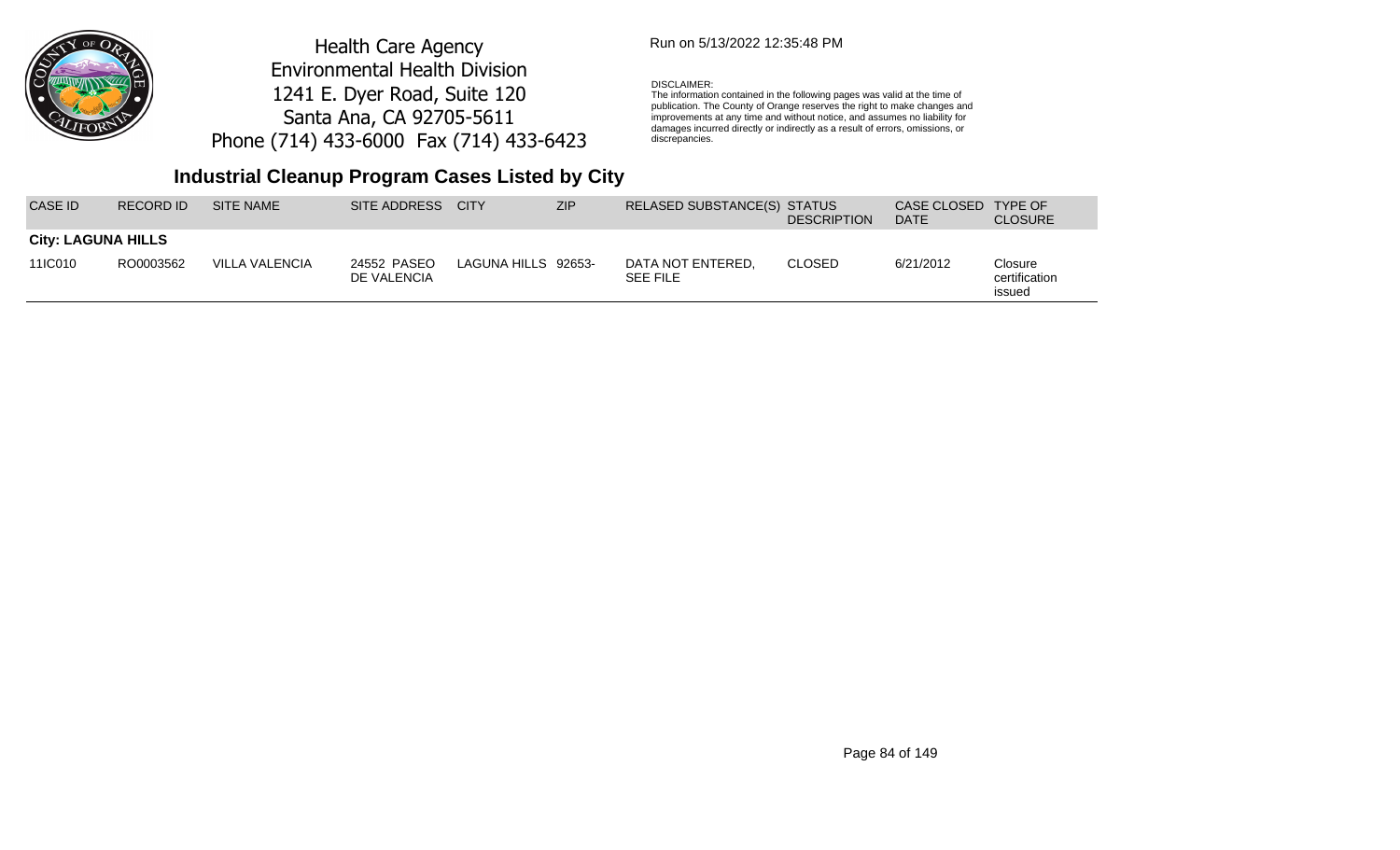

## Run on 5/13/2022 12:35:48 PM

#### DISCLAIMER:

The information contained in the following pages was valid at the time of publication. The County of Orange reserves the right to make changes and improvements at any time and without notice, and assumes no liability for damages incurred directly or indirectly as a result of errors, omissions, or discrepancies.

| CASE ID                    | <b>RECORD ID</b> | <b>SITE NAME</b>                                | SITE ADDRESS                      | <b>CITY</b>                    | <b>ZIP</b> | <b>RELASED SUBSTANCE(S)</b>                          | <b>STATUS</b><br><b>DESCRIPTION</b> | CASE CLOSED<br><b>DATE</b> | <b>TYPE OF</b><br><b>CLOSURE</b>   |
|----------------------------|------------------|-------------------------------------------------|-----------------------------------|--------------------------------|------------|------------------------------------------------------|-------------------------------------|----------------------------|------------------------------------|
| <b>City: LAGUNA NIGUEL</b> |                  |                                                 |                                   |                                |            |                                                      |                                     |                            |                                    |
| 96IC039                    | RO0000561        | VALUCLEAN<br><b>CLEANERS</b>                    | 29945 ALICIA<br><b>PKWY</b>       | LAGUNA<br><b>NIGUEL</b>        | 92677      | <b>PERCHLOROETHYLENE</b>                             | <b>CLOSED</b>                       | 11/18/1996                 | Closure<br>certification<br>issued |
| 97IC013                    | RO0000581        | <b>LAGUNA NIGUEL</b><br><b>CLEANERS</b>         | 30232 CROWN<br><b>VALLEY PKWY</b> | <b>LAGUNA</b><br><b>NIGUEL</b> | 92677      | <b>PERCHLOROETHYLENE</b>                             | <b>CLOSED</b>                       | 3/24/1997                  | Closure<br>certification<br>issued |
| 96IC019                    | RO0000539        | 1 HR GOLDEN<br><b>CLEANERS</b>                  | 28961 GOLDEN<br>LANTERN           | LAGUNA<br><b>NIGUEL</b>        | 92677      | <b>PERCHLOROETHYLENE</b><br><b>TRICHLOROETHYLENE</b> | <b>CLOSED</b>                       | 7/9/1996                   | Closure<br>certification<br>issued |
| 98IC016                    | RO0000646        | <b>MARINA CLEANERS &amp;</b><br>LAUNDRY         | 30251 GOLDEN<br>LANTERN           | LAGUNA<br><b>NIGUEL</b>        | 92677      | <b>PERCHLOROETHYLENE</b>                             | <b>CLOSED</b>                       | 5/4/1999                   | Closure<br>certification<br>issued |
| 95IC028                    | RO0000507        | LA PAZ CLEANERS                                 | 27261 LA PAZ<br><b>RD</b>         | <b>LAGUNA</b><br><b>NIGUEL</b> | 92677      | <b>PERCHLOROETHYLENE</b>                             | <b>CLOSED</b>                       | 10/11/1995                 | Closure<br>certification<br>issued |
| 97IC054                    | RO0000626        | <b>JAMES HARDIE</b><br><b>IRRIGATION FACILI</b> | 27671 LA PAZ<br><b>RD</b>         | <b>LAGUNA</b><br><b>NIGUEL</b> | 92677      | WASTE (OR SLOP) OIL<br>ORGANIC COMPOUNDS             | <b>CLOSED</b>                       | 7/13/1998                  | Closure<br>certification<br>issued |
| 07IC003                    | RO0003431        | NIGUEL CLUBHOUSE<br>- PLAZA CLEANERS            | NIGUEL<br>31271<br><b>RD</b>      | <b>LAGUNA</b><br><b>NIGUEL</b> | 92677      | PERCHLOROETHYLENE                                    | <b>OPEN</b>                         |                            |                                    |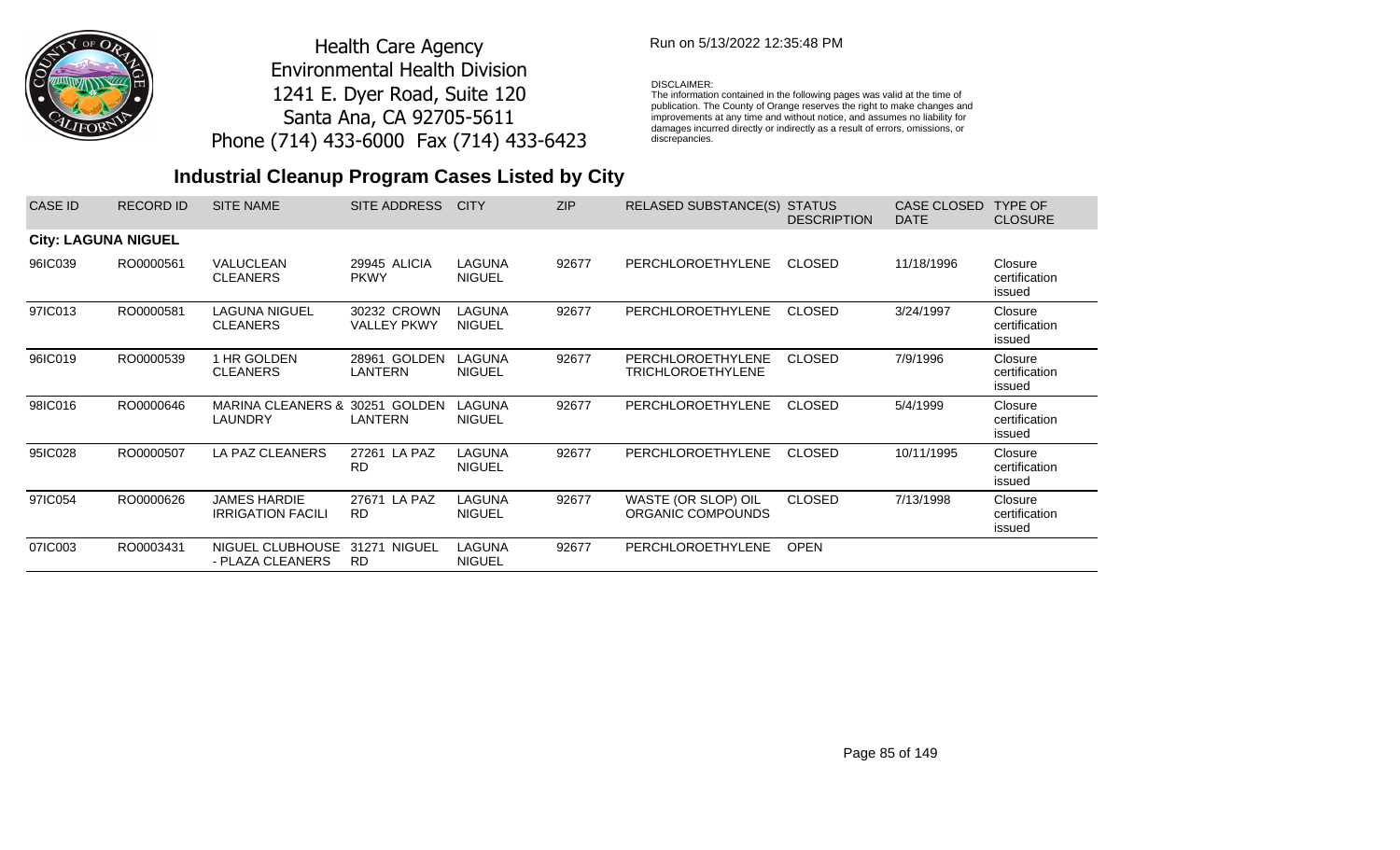

## Run on 5/13/2022 12:35:48 PM

#### DISCLAIMER:

The information contained in the following pages was valid at the time of publication. The County of Orange reserves the right to make changes and improvements at any time and without notice, and assumes no liability for damages incurred directly or indirectly as a result of errors, omissions, or discrepancies.

| <b>CASE ID</b>           | <b>RECORD ID</b> | <b>SITE NAME</b>                                               | <b>SITE ADDRESS</b>                    | <b>CITY</b>        | <b>ZIP</b> | <b>RELASED SUBSTANCE(S)</b>                          | <b>STATUS</b><br><b>DESCRIPTION</b> | <b>CASE CLOSED</b><br><b>DATE</b> | <b>TYPE OF</b><br><b>CLOSURE</b>     |
|--------------------------|------------------|----------------------------------------------------------------|----------------------------------------|--------------------|------------|------------------------------------------------------|-------------------------------------|-----------------------------------|--------------------------------------|
| <b>City: LAKE FOREST</b> |                  |                                                                |                                        |                    |            |                                                      |                                     |                                   |                                      |
| 96IC033                  | RO0000555        | <b>SYCAMORE</b><br><b>CLEANERS</b>                             | 22345 EL TORO LAKE FOREST<br><b>RD</b> |                    | 92630      | PERCHLOROETHYLENE                                    | <b>CLOSED</b>                       | 10/25/1996                        | Closure<br>certification<br>issued   |
| 09IC012                  | RO0003521        | <b>CONTINENTAL</b><br><b>CLEANERS</b>                          | 22421 EL TORO LAKE FOREST<br><b>RD</b> |                    | 92630      | PERCHLOROETHYLENE<br><b>TRICHLOROETHYLENE</b>        | <b>OPEN</b>                         |                                   |                                      |
| 98IC014                  | RO0000644        | <b>SPIC N SPAN</b><br><b>CLEANERS &amp;</b><br><b>LAUNDRY</b>  | 23374 EL TORO LAKE FOREST<br><b>RD</b> |                    | 92630      | PERCHLOROETHYLENE<br>SOLVENTS-<br><b>HALOGENATED</b> | <b>CLOSED</b>                       | 7/13/1998                         | Closure<br>certification<br>issued   |
| 13IC001                  | RO0003590        | <b>ORANGE TREE</b><br><b>PLAZA CLEANERS</b>                    | 23532 EL TORO LAKE FOREST<br><b>RD</b> |                    | 92630-     | DATA NOT ENTERED,<br><b>SEE FILE</b>                 | <b>CLOSED</b>                       | 5/31/2016                         | Referred to<br><b>Regional Board</b> |
| 05IC001                  | RO0003327        | <b>SADDLEBACK</b><br><b>VALLEY PLAZA DRY</b><br><b>CLEANER</b> | 23684 EL TORO LAKE FOREST<br><b>RD</b> |                    | 92630      | PERCHLOROETHYLENE<br><b>TRICHLOROETHYLENE</b>        | <b>CLOSED</b>                       | 6/16/2005                         | Closure<br>certification<br>issued   |
| 05IC008                  | RO0003342        | FOOTHILL CLEANERS 20651 LAKE                                   | <b>FOREST DR</b>                       | <b>LAKE FOREST</b> | 92630      | PERCHLOROETHYLENE<br><b>XYLENE</b><br><b>TOLUENE</b> | <b>CLOSED</b>                       | 2/9/2006                          | Closure<br>certification<br>issued   |
| 02IC004                  | RO0003040        | ARBORETUM<br><b>APARTMENTS</b>                                 | 22700 LAKE<br><b>FOREST DR</b>         | <b>LAKE FOREST</b> | 92630      | WASTE (OR SLOP) OIL                                  | <b>CLOSED</b>                       | 5/20/2002                         | Closure<br>certification<br>issued   |
| 11IC001                  | RO0003553        | <b>CARLEN PLAZA -</b><br><b>CROWN CLEANERS</b>                 | 24601<br><b>RAYMOND WAY</b>            | <b>LAKE FOREST</b> | 92630-     | PERCHLOROETHYLENE<br><b>TRICHLOROETHYLENE</b>        | <b>CLOSED</b>                       | 8/18/2016                         | Referred to<br>Regional Board        |
| 97IC004                  | RO0000610        | <b>BAKER RANCH</b><br>PLAZA                                    | 20562<br><b>REGENCY LN</b>             | <b>LAKE FOREST</b> | 92630      | PERCHLOROETHYLENE<br><b>TRICHLOROETHANE</b>          | <b>CLOSED</b>                       | 5/29/1997                         | Closure<br>certification<br>issued   |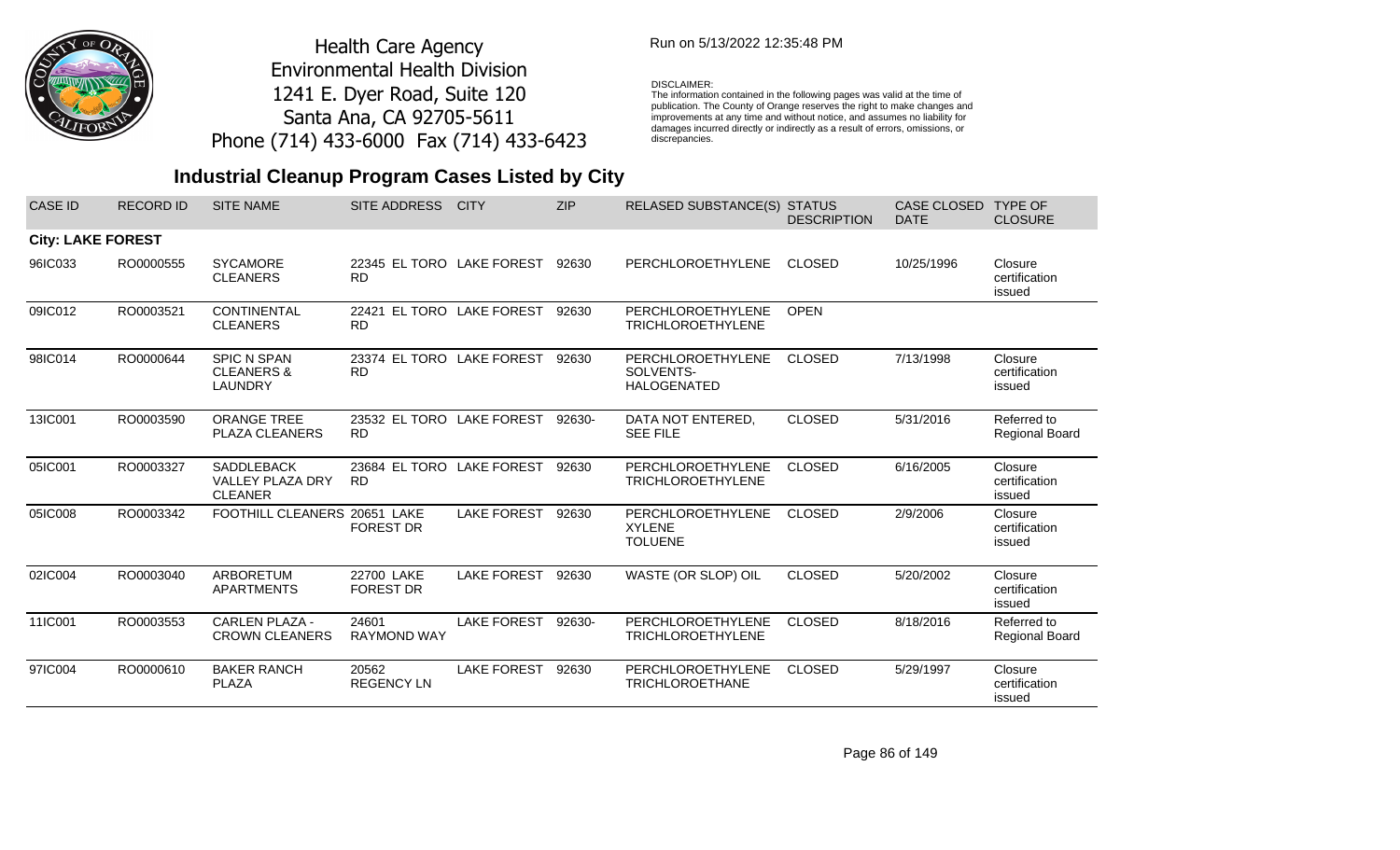

## Run on 5/13/2022 12:35:48 PM

#### DISCLAIMER:

The information contained in the following pages was valid at the time of publication. The County of Orange reserves the right to make changes and improvements at any time and without notice, and assumes no liability for damages incurred directly or indirectly as a result of errors, omissions, or discrepancies.

| CASE ID                  | <b>RECORD ID</b> | SITE NAME                              | SITE ADDRESS                             | <b>CITY</b>        | <b>ZIP</b> | RELASED SUBSTANCE(S) STATUS                   | <b>DESCRIPTION</b> | CASE CLOSED<br><b>DATE</b> | <b>TYPE OF</b><br><b>CLOSURE</b>   |
|--------------------------|------------------|----------------------------------------|------------------------------------------|--------------------|------------|-----------------------------------------------|--------------------|----------------------------|------------------------------------|
| <b>City: LAKE FOREST</b> |                  |                                        |                                          |                    |            |                                               |                    |                            |                                    |
| 95IC038                  | RO0000518        | LAGUNA HILLS<br><b>SHOPPING CENTER</b> | 22312<br>ROCKFIELD<br><b>BLVD</b>        | LAKE FOREST        | 92630      | PERCHLOROETHYLENE                             | -CLOSED            | 2/1/1996                   | Closure<br>certification<br>issued |
| 05IC019                  | RO0003366        | <b>FORMER K-MART</b><br>CENTER         | 24261<br><b>ROCKFIELD</b><br><b>BLVD</b> | <b>LAKE FOREST</b> | 92630      | PERCHLOROETHYLENE<br><b>TRICHLOROETHYLENE</b> | -CLOSED            | 6/21/2012                  | Closure<br>certification<br>issued |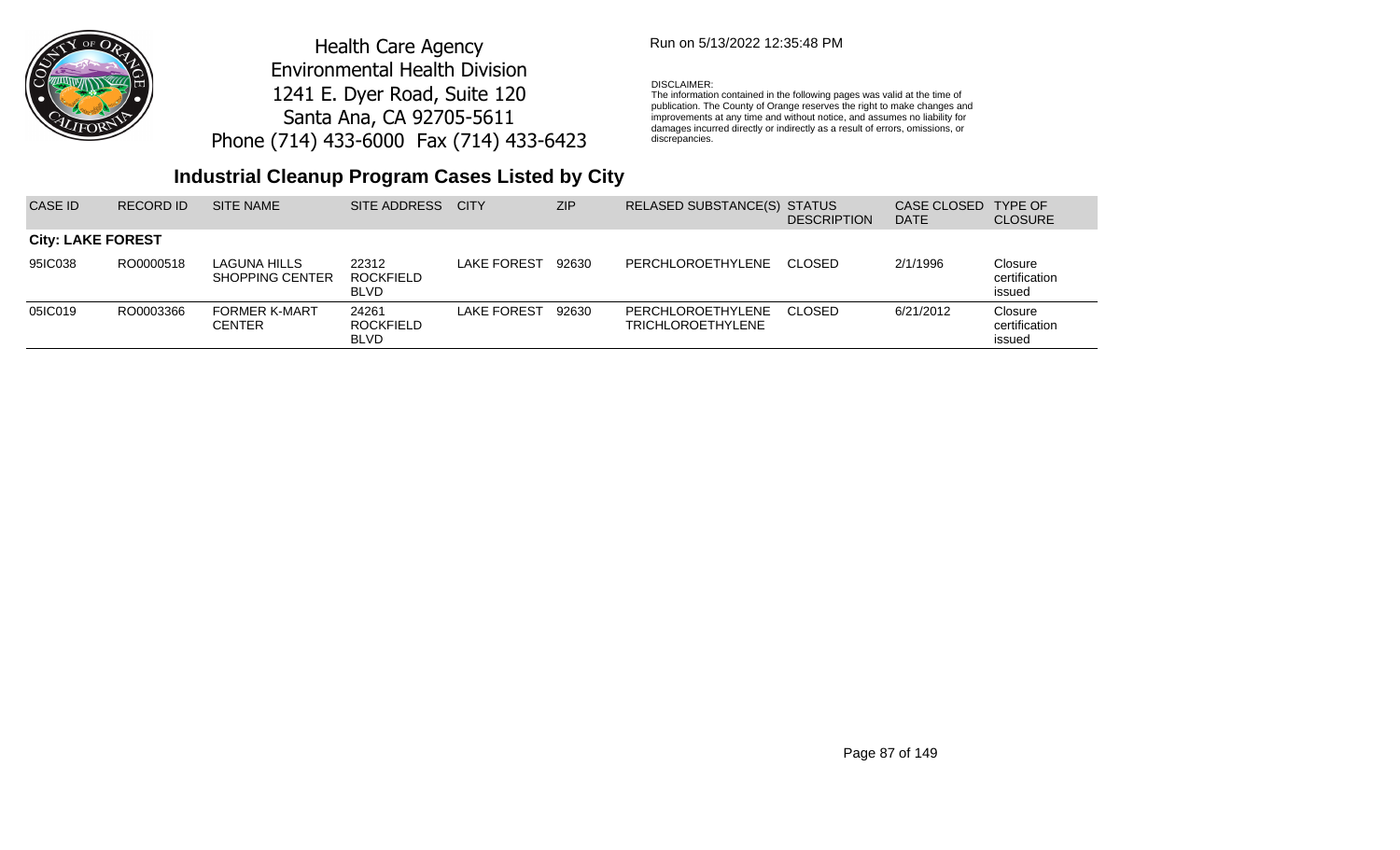

## Run on 5/13/2022 12:35:48 PM

#### DISCLAIMER:

The information contained in the following pages was valid at the time of publication. The County of Orange reserves the right to make changes and improvements at any time and without notice, and assumes no liability for damages incurred directly or indirectly as a result of errors, omissions, or discrepancies.

## **Industrial Cleanup Program Cases Listed by City**

| <b>CASE ID</b>            | <b>RECORD ID</b> | <b>SITE NAME</b>                                | <b>SITE ADDRESS</b>                            | <b>CITY</b>         | <b>ZIP</b> | <b>RELASED SUBSTANCE(S) STATUS</b>                                                | <b>DESCRIPTION</b> | <b>CASE CLOSED</b><br><b>DATE</b> | <b>TYPE OF</b><br><b>CLOSURE</b>                                            |
|---------------------------|------------------|-------------------------------------------------|------------------------------------------------|---------------------|------------|-----------------------------------------------------------------------------------|--------------------|-----------------------------------|-----------------------------------------------------------------------------|
| <b>City: LOS ALAMITOS</b> |                  |                                                 |                                                |                     |            |                                                                                   |                    |                                   |                                                                             |
| 91IC043                   | RO0000330        | U S ARMED FORCES<br><b>RESERVE CTR</b>          | UNK BLDG 57                                    | LOS ALAMITOS 90720  |            | <b>FUEL WASTE</b>                                                                 | <b>CLOSED</b>      | 7/5/1995                          | Voluntary<br>Cleanup Program<br>Termination                                 |
| 94IC013                   | RO0000459        | <b>POWERINE OIL CO -</b><br><b>CRUDE PUMP S</b> | 3242 CERRITOS LOS ALAMITOS 90720<br><b>AVE</b> |                     |            | WASTE (OR SLOP) OIL                                                               | <b>CLOSED</b>      | 11/3/1994                         | Closure<br>certification<br>issued                                          |
| 09IC018                   | RO0003530        | <b>AMERICAN</b><br>HARDWOOD FLOORS AVE          | 3712 CERRITOS LOS ALAMITOS 90720               |                     |            | NAPHTHALENE                                                                       | <b>CLOSED</b>      | 3/17/2011                         | Closure<br>certification<br>issued                                          |
| 86IC005                   | RO0000084        | <b>TCG TRUCKING</b>                             | 3882 FLORISTA LOS ALAMITOS 90720<br><b>ST</b>  |                     |            | WASTE (OR SLOP) OIL                                                               | <b>CLOSED</b>      | 1/1/1965                          | Invalidated                                                                 |
| 07IC005                   | RO0003433        | <b>KATELLA CLEANERS</b>                         | 3624 KATELLA<br>AVE                            | LOS ALAMITOS 92720  |            | PERCHLOROETHYLENE<br><b>TRICHLOROETHYLENE</b><br><b>DICHLOROETHYLENE</b><br>(1,2) | <b>CLOSED</b>      | 1/14/2020                         | Referred to<br>Regional Board                                               |
| 89IC018                   | RO0000192        | <b>LOS ALAMITOS RACE</b><br><b>TRACK</b>        | 4961 KATELLA<br><b>AVE</b>                     | LOS ALAMITOS 90720  |            | DATA NOT ENTERED,<br><b>SEE FILE</b>                                              | <b>CLOSED</b>      | 2/5/1990                          | Closed pre 1994,<br>file review<br>required to<br>determine closure<br>type |
| 05IC022                   | RO0003372        | <b>AEROMOTORS</b>                               | 10650 LOS<br><b>ALAMITOS BLVD</b>              | LOS ALAMITOS 90720  |            | <b>BENZENE</b><br><b>TOLUENE</b><br><b>ETHYLBENZENE</b><br><b>XYLENE</b>          | <b>CLOSED</b>      | 6/19/2006                         | Voluntary<br>Cleanup Program<br>Termination                                 |
| 13IC016                   | RO0003605        | <b>AEROMOTORS</b>                               | 10650 LOS<br><b>ALAMITOS BLVD</b>              | LOS ALAMITOS 90720- |            | DATA NOT ENTERED,<br><b>SEE FILE</b>                                              | <b>CLOSED</b>      | 7/18/2014                         | Voluntary<br>Cleanup Program<br>Termination                                 |

Page 88 of 149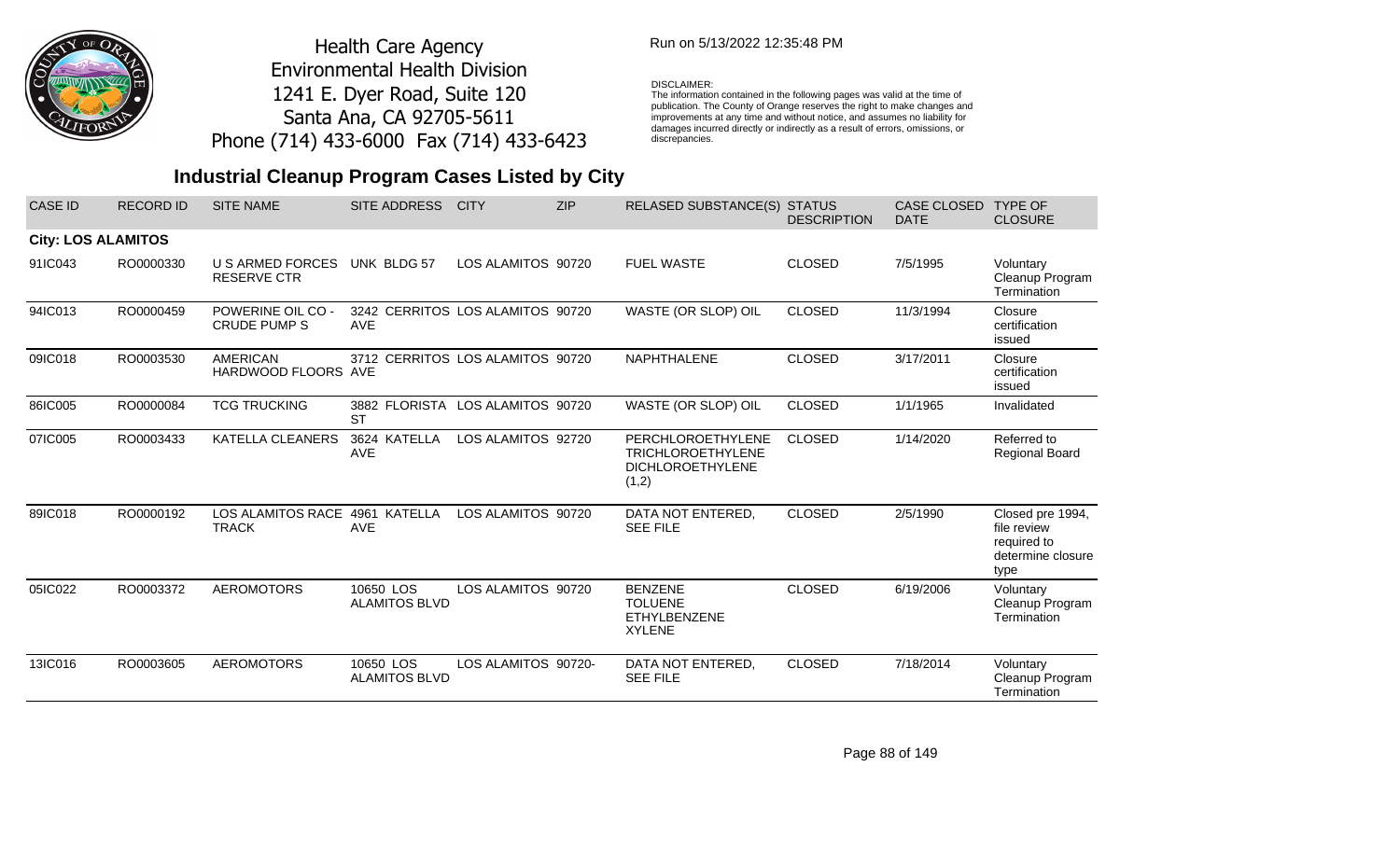

## Run on 5/13/2022 12:35:48 PM

#### DISCLAIMER:

The information contained in the following pages was valid at the time of publication. The County of Orange reserves the right to make changes and improvements at any time and without notice, and assumes no liability for damages incurred directly or indirectly as a result of errors, omissions, or discrepancies.

## **Industrial Cleanup Program Cases Listed by City**

| CASE ID                   | <b>RECORD ID</b> | <b>SITE NAME</b>                           | SITE ADDRESS                      | <b>CITY</b>        | ZIP | RELASED SUBSTANCE(S) STATUS                                               | <b>DESCRIPTION</b> | <b>CASE CLOSED</b><br><b>DATE</b> | <b>TYPE OF</b><br><b>CLOSURE</b>       |
|---------------------------|------------------|--------------------------------------------|-----------------------------------|--------------------|-----|---------------------------------------------------------------------------|--------------------|-----------------------------------|----------------------------------------|
| <b>City: LOS ALAMITOS</b> |                  |                                            |                                   |                    |     |                                                                           |                    |                                   |                                        |
| 03IC002                   | RO0003125        | <b>BEST CLEANERS</b>                       | 11139 LOS<br>ALAMITOS BLVD        | LOS ALAMITOS 90720 |     | PERCHLOROETHYLENE<br><b>TRICHLOROETHYLENE</b>                             | CLOSED             | 6/29/2005                         | Referred to<br><b>Regional Board</b>   |
| 08IC008                   | RO0003471        | <b>FASHION AWARDS</b><br><b>CLEANERS</b>   | 11304 LOS<br><b>ALAMITOS BLVD</b> | LOS ALAMITOS 90720 |     | <b>PERCHLOROETHYLENE</b><br><b>TRICHLOROETHYLENE</b><br>ORGANIC COMPOUNDS | -CLOSED            | 1/18/2013                         | Closure<br>certification<br>issued     |
| 92IC029                   | RO0000375        | <b>CONTINENTAL</b><br><b>PACKAGING INC</b> | 10722 REAGAN<br>ST                | LOS ALAMITOS 90720 |     | PENTACHLOROPHENOL                                                         | CLOSED             | 3/18/1993                         | Transferred to<br><b>OCUST Program</b> |

Page 89 of 149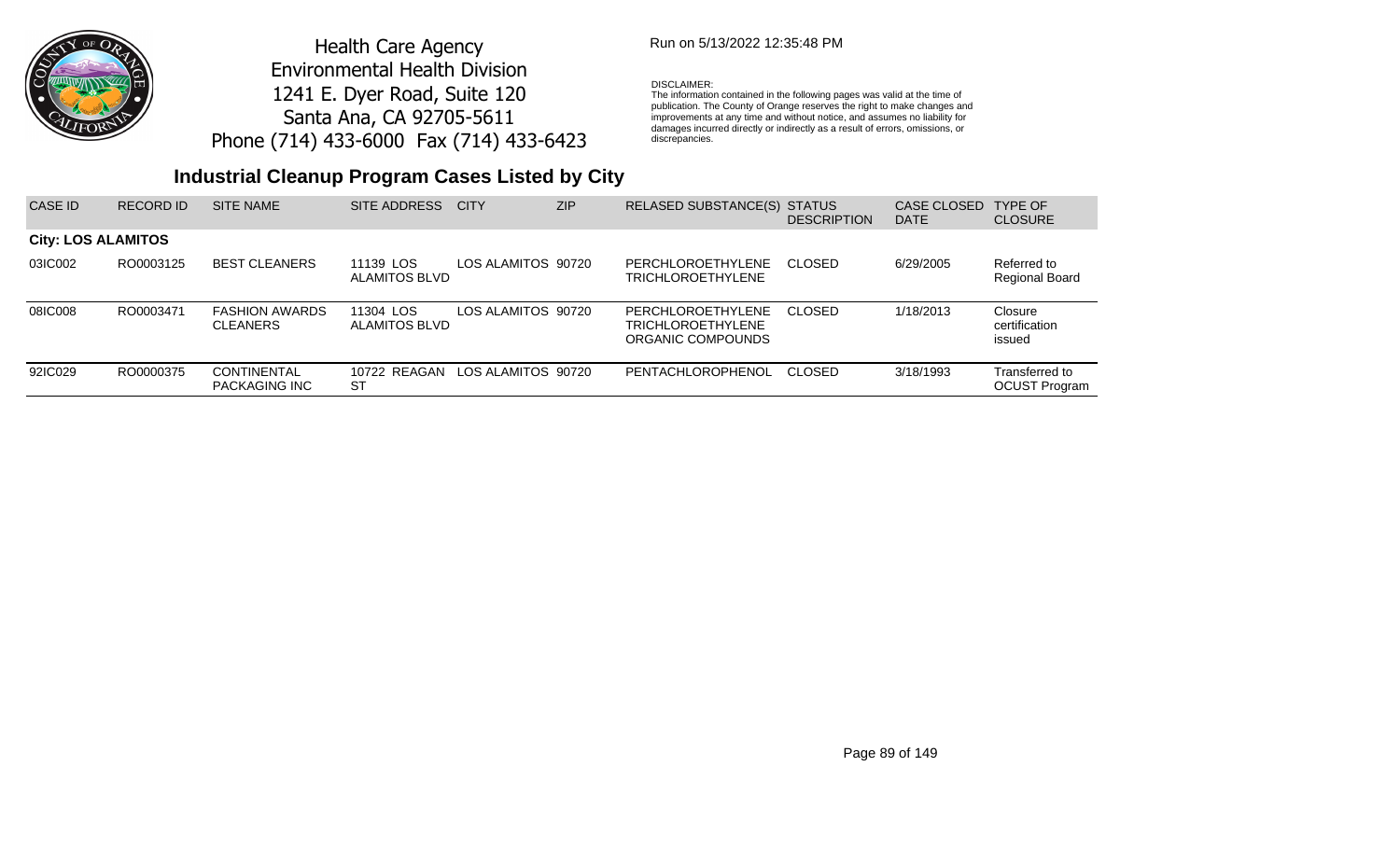

## Run on 5/13/2022 12:35:48 PM

### DISCLAIMER:

The information contained in the following pages was valid at the time of publication. The County of Orange reserves the right to make changes and improvements at any time and without notice, and assumes no liability for damages incurred directly or indirectly as a result of errors, omissions, or discrepancies.

| CASE ID                  | <b>RECORD ID</b> | <b>SITE NAME</b>                            | SITE ADDRESS       | <b>CITY</b>        | <b>ZIP</b> | RELASED SUBSTANCE(S) STATUS                   | <b>DESCRIPTION</b> | CASE CLOSED<br><b>DATE</b> | <b>TYPE OF</b><br><b>CLOSURE</b>                                            |
|--------------------------|------------------|---------------------------------------------|--------------------|--------------------|------------|-----------------------------------------------|--------------------|----------------------------|-----------------------------------------------------------------------------|
| <b>City: MIDWAY CITY</b> |                  |                                             |                    |                    |            |                                               |                    |                            |                                                                             |
| 90IC053                  | RO0000287        | MIDWAY INDUSTRIES 15116 ADAMS<br><b>INC</b> | ST                 | MIDWAY CITY        | 92655      | PETROLEUM DISTILLANT CLOSED<br><b>SOLVENT</b> |                    | 2/4/1992                   | Closed pre 1994,<br>file review<br>required to<br>determine closure<br>type |
| 86IC006                  | RO0003076        | <b>UNKNOWN</b>                              | 8122 BOLSA<br>AVE. | <b>MIDWAY CITY</b> | 92665      | WASTE (OR SLOP) OIL                           | <b>CLOSED</b>      | 1/1/1965                   | Invalidated                                                                 |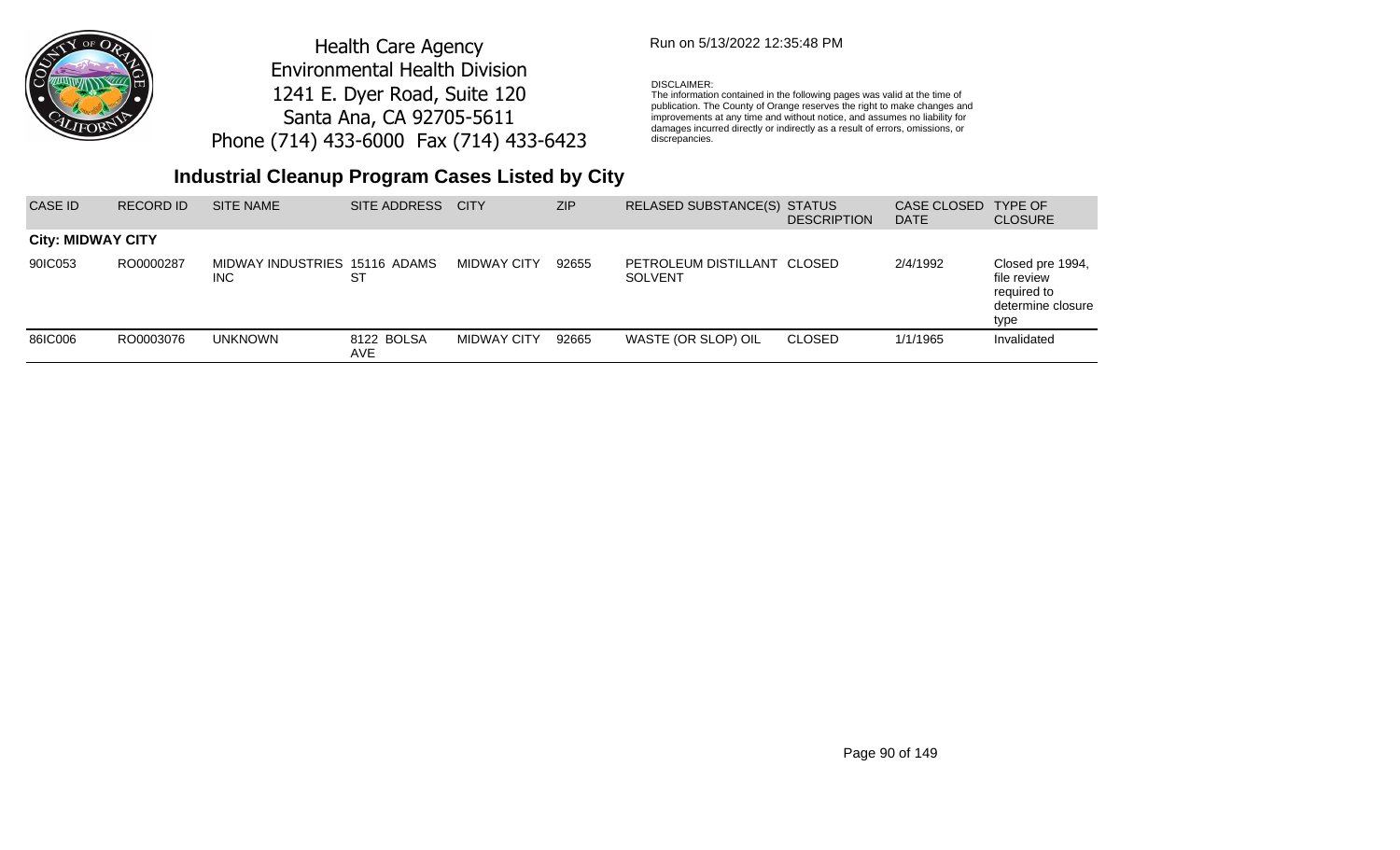

### Run on 5/13/2022 12:35:48 PM

#### DISCLAIMER:

The information contained in the following pages was valid at the time of publication. The County of Orange reserves the right to make changes and improvements at any time and without notice, and assumes no liability for damages incurred directly or indirectly as a result of errors, omissions, or discrepancies.

| <b>CASE ID</b>             | <b>RECORD ID</b> | <b>SITE NAME</b>                                                           | SITE ADDRESS                                       | <b>CITY</b>         | <b>ZIP</b> | <b>RELASED SUBSTANCE(S) STATUS</b>                                                                                               | <b>DESCRIPTION</b> | CASE CLOSED<br><b>DATE</b> | <b>TYPE OF</b><br><b>CLOSURE</b>   |
|----------------------------|------------------|----------------------------------------------------------------------------|----------------------------------------------------|---------------------|------------|----------------------------------------------------------------------------------------------------------------------------------|--------------------|----------------------------|------------------------------------|
| <b>City: MISSION VIEJO</b> |                  |                                                                            |                                                    |                     |            |                                                                                                                                  |                    |                            |                                    |
| 97IC038                    | RO0000608        | POLO CLEANERS                                                              | 23052 ALICIA<br><b>PKWY</b>                        | MISSION VIEJO 92692 |            | PERCHLOROETHYLENE<br><b>TRICHLOROETHYLENE</b>                                                                                    | <b>CLOSED</b>      | 7/13/1998                  | Closure<br>certification<br>issued |
| 97IC008                    | RO0000635        | DRY CLEAN USA                                                              | 24000 ALICIA<br><b>PKWY</b>                        | MISSION VIEJO 92691 |            | PERCHLOROETHYLENE                                                                                                                | <b>CLOSED</b>      | 2/26/1998                  | Closure<br>certification<br>issued |
| 95IC011                    | RO0000489        | <b>ALICIA CLEANERS</b>                                                     | 24451 ALICIA<br><b>PKWY</b>                        | MISSION VIEJO 92691 |            | PERCHLOROETHYLENE                                                                                                                | <b>CLOSED</b>      | 4/19/1996                  | Closure<br>certification<br>issued |
| 01IC017                    | RO0000037        | <b>BLUE DIAMOND</b><br><b>MATERIALS</b>                                    | 26772 AVERY<br><b>PKWY</b>                         | MISSION VIEJO 92692 |            | <b>FUEL WASTE</b>                                                                                                                | <b>CLOSED</b>      | 12/17/2001                 | Closure<br>certification<br>issued |
| 94IC027                    | RO0000474        | KALEIDOSCOPE -<br><b>PDP PROPERTY</b>                                      | UNK NE CROWN MISSION VIEJO 92691<br>VALLEY & 5 FWY |                     |            | ORGANIC COMPOUNDS                                                                                                                | <b>CLOSED</b>      | 1/20/1995                  | Closure<br>certification<br>issued |
| 10IC006                    | RO0003545        | <b>UNISYS</b>                                                              | 25725<br><b>JERONIMO RD</b>                        | MISSION VIEJO 92691 |            | <b>TRICHLOROETHYLENE</b><br><b>DICHLOROETHYLENE</b><br>(1,2)<br>CADMIUM COMPOUNDS<br>CHROMIUM COMPOUNDS<br><b>LEAD COMPOUNDS</b> | <b>CLOSED</b>      | 8/1/2012                   | Closure<br>certification<br>issued |
| 04IC016                    | RO0003316        | <b>ACME CLEANERS -</b><br><b>OAKTREE VILLAGE</b><br><b>SHOPPING CENTER</b> | 23162 W LOS<br><b>ALISOS BLVD</b>                  | MISSION VIEJO 92691 |            | <b>DICHLOROETHYLENE</b><br>(1,2)<br><b>TRICHLOROETHYLENE</b><br>PERCHLOROETHYLENE                                                | <b>CLOSED</b>      | 4/25/2005                  | Closure<br>certification<br>issued |
| 97IC001                    | RO0000577        | <b>PLAZA CLEANERS</b>                                                      | 25100<br><b>MARGUERITE</b><br><b>PKWY</b>          | MISSION VIEJO 92692 |            | PERCHLOROETHYLENE                                                                                                                | <b>CLOSED</b>      | 10/31/1997                 | Closure<br>certification<br>issued |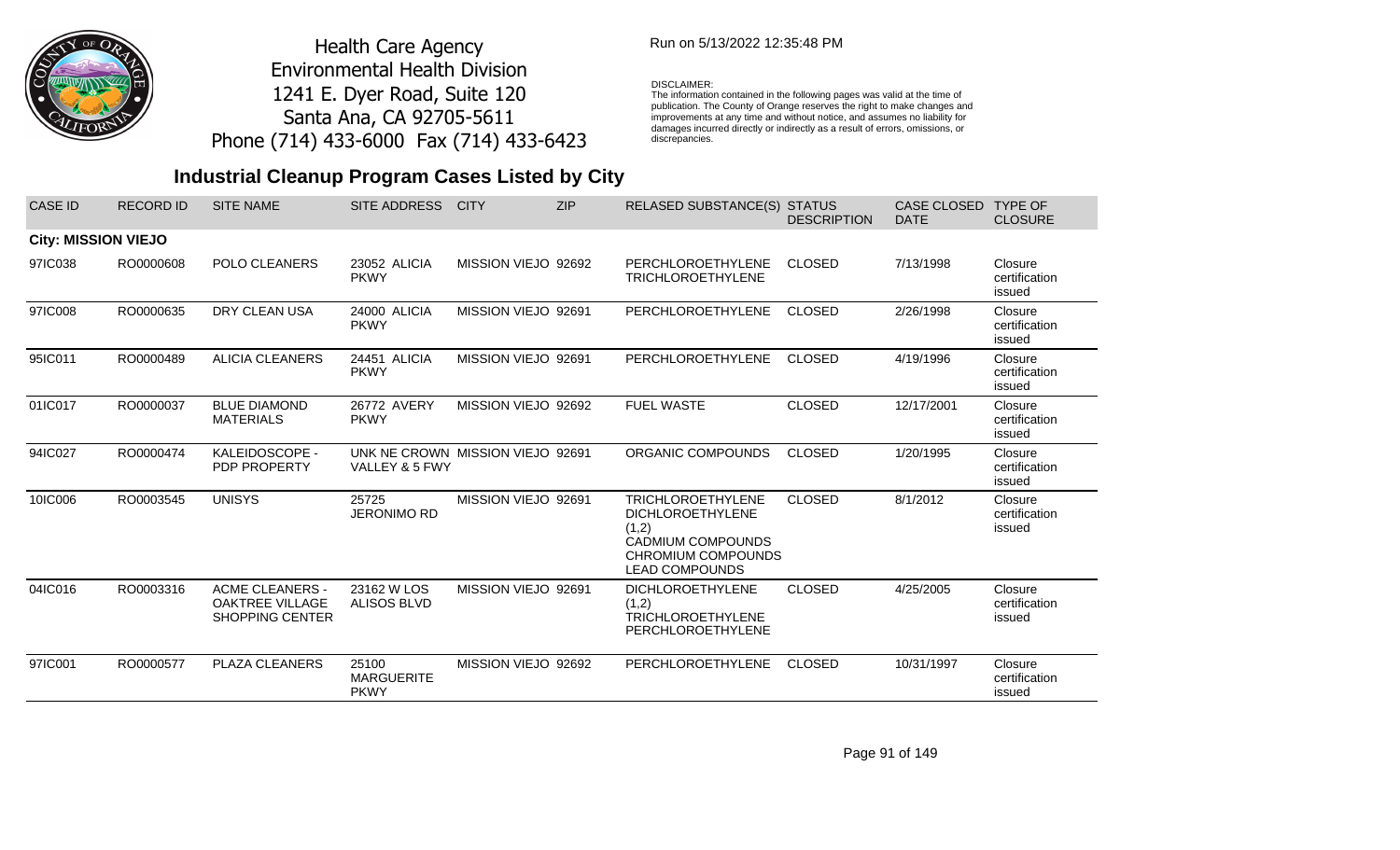

## Run on 5/13/2022 12:35:48 PM

#### DISCLAIMER:

The information contained in the following pages was valid at the time of publication. The County of Orange reserves the right to make changes and improvements at any time and without notice, and assumes no liability for damages incurred directly or indirectly as a result of errors, omissions, or discrepancies.

| <b>CASE ID</b>             | <b>RECORD ID</b> | <b>SITE NAME</b>                                           | SITE ADDRESS                         | <b>CITY</b>          | ZIP | RELASED SUBSTANCE(S)                          | <b>STATUS</b><br><b>DESCRIPTION</b> | <b>CASE CLOSED</b><br><b>DATE</b> | TYPE OF<br><b>CLOSURE</b>          |
|----------------------------|------------------|------------------------------------------------------------|--------------------------------------|----------------------|-----|-----------------------------------------------|-------------------------------------|-----------------------------------|------------------------------------|
| <b>City: MISSION VIEJO</b> |                  |                                                            |                                      |                      |     |                                               |                                     |                                   |                                    |
| 03IC023                    | RO0003255        | <b>MISION VIEJO</b><br><b>MATERIALS</b><br><b>BONEYARD</b> | 27500<br><b>TRABUCO</b><br>CANYON RD | MISSION VIEJO 92692- |     | <b>FUEL WASTE</b><br>ORGANIC COMPOUNDS        | <b>CLOSED</b>                       | 9/30/2014                         | Closure<br>certification<br>issued |
| 00IC024                    | RO0000018        | <b>YES CLEANERS-</b><br><b>FRMR MY CLEANERS</b>            | 24001 VIA<br>FABRICANTE              | MISSION VIEJO 92691  |     | PERCHLOROETHYLENE                             | <b>CLOSED</b>                       | 12/29/2000                        | Closure<br>certification<br>issued |
| 01IC035                    | RO0003018        | <b>YES CLEANERS</b>                                        | 24001 VIA<br><b>FABRICANTE</b>       | MISSION VIEJO 92691  |     | PERCHLOROETHYLENE<br><b>TRICHLOROETHYLENE</b> | <b>CLOSED</b>                       | 2/11/2002                         | Closure<br>certification<br>issued |
| 00IC025                    | RO0000019        | LAKE CLEANERS                                              | 27762 VISTA<br>DEL LAGO              | MISSION VIEJO 92692  |     | PERCHLOROETHYLENE                             | <b>CLOSED</b>                       | 1/4/2001                          | Closure<br>certification<br>issued |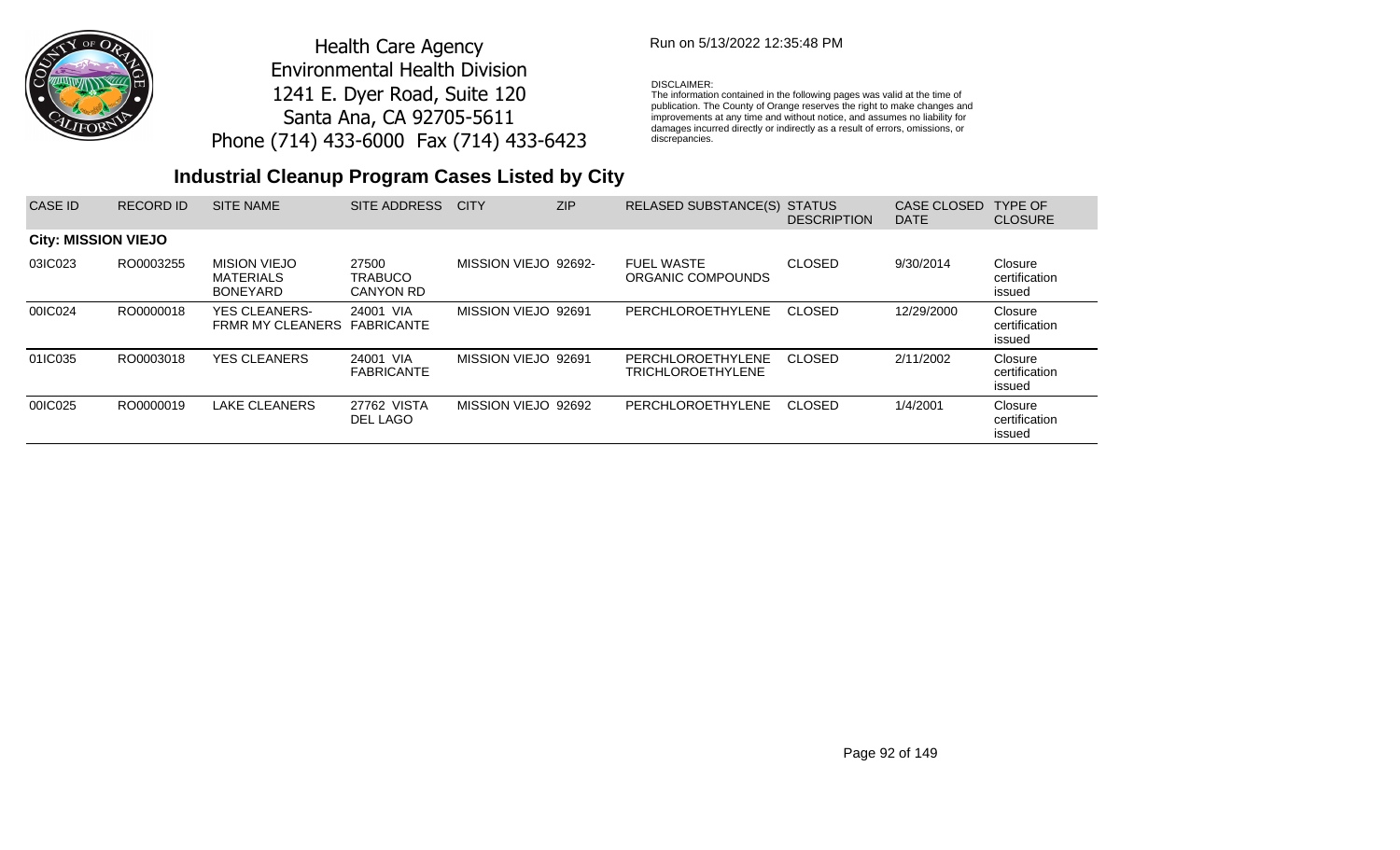

## Run on 5/13/2022 12:35:48 PM

#### DISCLAIMER:

The information contained in the following pages was valid at the time of publication. The County of Orange reserves the right to make changes and improvements at any time and without notice, and assumes no liability for damages incurred directly or indirectly as a result of errors, omissions, or discrepancies.

| <b>CASE ID</b> | <b>RECORD ID</b>           | <b>SITE NAME</b>                                          | <b>SITE ADDRESS</b>                             | <b>CITY</b>                    | <b>ZIP</b> | <b>RELASED SUBSTANCE(S)</b>                   | <b>STATUS</b><br><b>DESCRIPTION</b> | <b>CASE CLOSED</b><br><b>DATE</b> | <b>TYPE OF</b><br><b>CLOSURE</b>                                            |
|----------------|----------------------------|-----------------------------------------------------------|-------------------------------------------------|--------------------------------|------------|-----------------------------------------------|-------------------------------------|-----------------------------------|-----------------------------------------------------------------------------|
|                | <b>City: NEWPORT BEACH</b> |                                                           |                                                 |                                |            |                                               |                                     |                                   |                                                                             |
| 94IC025        | RO0000472                  | <b>PARKING LOT</b>                                        | 417 30TH ST                                     | <b>NEWPORT</b><br><b>BEACH</b> | 92663      | WASTE (OR SLOP) OIL                           | <b>CLOSED</b>                       | 4/17/1995                         | Closure<br>certification<br>issued                                          |
| 90IC027        | RO0000258                  | S D C DEVELOPMENT                                         | 1601 AVOCADO<br><b>AVE</b>                      | <b>NEWPORT</b><br><b>BEACH</b> | 92660      | SOLVENTS-<br><b>HALOGENATED</b>               | <b>CLOSED</b>                       | 10/3/1990                         | Closed pre 1994,<br>file review<br>required to<br>determine closure<br>type |
| 98IC036        | RO0000667                  | <b>BALBOA CLEANERS</b>                                    | 605 E BALBOA<br><b>BLVD</b>                     | <b>NEWPORT</b><br><b>BEACH</b> | 92661      | PERCHLOROETHYLENE                             | <b>CLOSED</b>                       | 12/24/1998                        | Closure<br>certification<br>issued                                          |
| 97IC044        | RO0000615                  | <b>BAYSIDE CLEANERS</b><br>& LAUNDRY                      | 1056 BAYSIDE<br><b>DR</b>                       | <b>NEWPORT</b><br><b>BEACH</b> | 92660      | PERCHLOROETHYLENE                             | <b>CLOSED</b>                       | 5/8/1998                          | Closure<br>certification<br>issued                                          |
| 94IC008        | RO0000485                  | <b>FORD</b><br><b>AERONUTRONIC</b><br><b>FACILITY (FO</b> | <b>UNK</b><br><b>BELCOURT</b><br><b>TERRACE</b> | <b>NEWPORT</b><br><b>BEACH</b> | 92660      | ORGANIC COMPOUNDS                             | <b>CLOSED</b>                       | 7/14/1994                         | After soil closure,<br>referred to<br>Regional Board<br>for GW oversight    |
| 92IC053        | RO0000402                  | <b>JARCO PROPERTY</b>                                     | 4043 BIRCH ST                                   | <b>NEWPORT</b><br><b>BEACH</b> | 92660      | DATA NOT ENTERED,<br><b>SEE FILE</b>          | <b>CLOSED</b>                       | 1/31/1994                         | Closure<br>certification<br>issued                                          |
| 21IC005        | RO0003668                  | NEWPORT NORTH<br><b>CLEANERS</b>                          | 1280 BISON<br><b>AVE</b>                        | <b>NEWPORT</b><br><b>BEACH</b> | 92660      |                                               | <b>OPEN</b>                         |                                   |                                                                             |
| 97IC045        | RO0000616                  | NEWPORT NORTH<br><b>CLEANERS</b>                          | 1280 BISON<br><b>AVE</b>                        | <b>NEWPORT</b><br><b>BEACH</b> | 92660      | PERCHLOROETHYLENE                             | <b>CLOSED</b>                       | 5/8/1998                          | Closure<br>certification<br>issued                                          |
| 06IC013        | RO0003401                  | <b>SUNNY FRESH</b><br><b>CLEANERS</b>                     | 4200 CAMPUS<br><b>DR</b>                        | <b>NEWPORT</b><br><b>BEACH</b> | 92660      | PERCHLOROETHYLENE<br><b>TRICHLOROETHYLENE</b> | <b>CLOSED</b>                       | 4/29/2008                         | Closure<br>certification<br>issued                                          |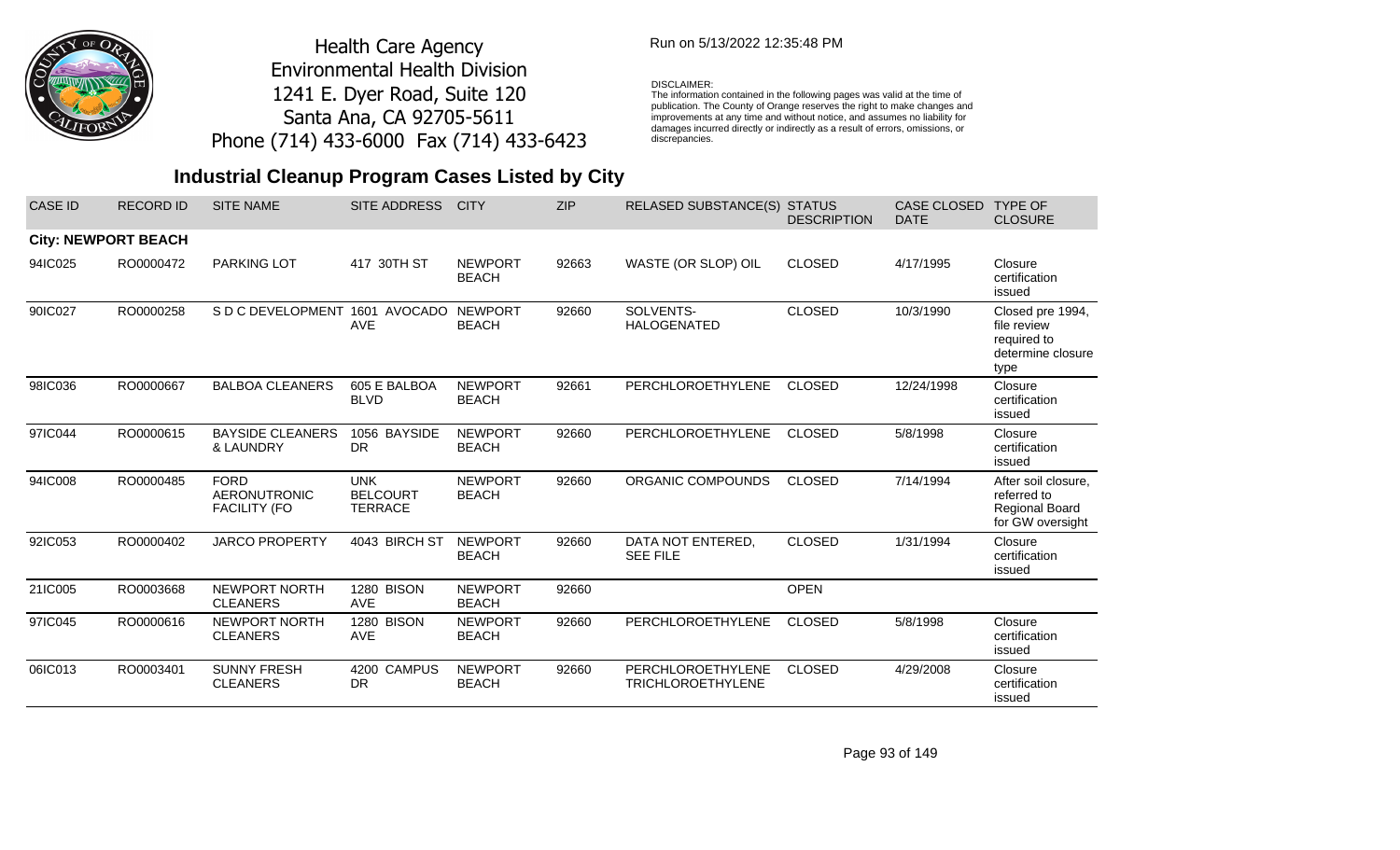

### Run on 5/13/2022 12:35:48 PM

#### DISCLAIMER:

The information contained in the following pages was valid at the time of publication. The County of Orange reserves the right to make changes and improvements at any time and without notice, and assumes no liability for damages incurred directly or indirectly as a result of errors, omissions, or discrepancies.

## **Industrial Cleanup Program Cases Listed by City**

| <b>CASE ID</b> | <b>RECORD ID</b>           | <b>SITE NAME</b>                                            | SITE ADDRESS                            | <b>CITY</b>                    | <b>ZIP</b> | RELASED SUBSTANCE(S) STATUS                                        | <b>DESCRIPTION</b> | <b>CASE CLOSED</b><br><b>DATE</b> | <b>TYPE OF</b><br><b>CLOSURE</b>                                                |
|----------------|----------------------------|-------------------------------------------------------------|-----------------------------------------|--------------------------------|------------|--------------------------------------------------------------------|--------------------|-----------------------------------|---------------------------------------------------------------------------------|
|                | <b>City: NEWPORT BEACH</b> |                                                             |                                         |                                |            |                                                                    |                    |                                   |                                                                                 |
| 07IC023        | RO0003455                  | <b>GOLDEN TOUCH</b><br><b>CLEANERS</b>                      | 2700 W COAST<br><b>HWY</b>              | <b>NEWPORT</b><br><b>BEACH</b> | 92663      | <b>TRICHLOROETHYLENE</b><br>PERCHLOROETHYLENE<br>ORGANIC COMPOUNDS | <b>CLOSED</b>      | 4/14/2008                         | Closure<br>certification<br>issued                                              |
| 99IC004        | RO0000715                  | AL PHILLIPS THE<br><b>CLEANER</b>                           | 2934 E COAST<br><b>HWY</b>              | <b>NEWPORT</b><br><b>BEACH</b> | 92625      | PERCHLOROETHYLENE                                                  | <b>CLOSED</b>      | 1/26/1999                         | Closure<br>certification<br>issued                                              |
| 02IC003        | RO0003039                  | <b>FORMER EDLER</b><br><b>INDUSTRIES SITE</b>               | 2101 DOVE ST                            | <b>NEWPORT</b><br><b>BEACH</b> | 92660      | WASTE (OR SLOP) OIL<br>SOLVENTS-<br><b>HALOGENATED</b>             | <b>CLOSED</b>      | 4/15/2002                         | Closure<br>certification<br>issued                                              |
| 09IC008        | RO0003514                  | <b>SUNNY FRESH</b><br><b>CLEANERS -</b><br><b>EASTBLUFF</b> | 2547<br><b>EASTBLUFF DR</b>             | <b>NEWPORT</b><br><b>BEACH</b> | 92660      | PERCHLOROETHYLENE<br><b>TRICHLOROETHYLENE</b>                      | <b>OPEN</b>        |                                   |                                                                                 |
| 95IC008        | RO0000527                  | <b>FORD</b><br><b>AERONUTRONIC</b>                          | 3000 FORD RD                            | <b>NEWPORT</b><br><b>BEACH</b> | 92660      | ORGANIC COMPOUNDS                                                  | <b>CLOSED</b>      | 5/1/1997                          | After soil closure,<br>referred to<br><b>Regional Board</b><br>for GW oversight |
| 97IC034        | RO0000604                  | <b>WESTCLIFF PLAZA</b><br><b>CLEANERS</b>                   | <b>1126 IRVINE</b><br><b>AVENUE</b>     | <b>NEWPORT</b><br><b>BEACH</b> | 92660      | PERCHLOROETHYLENE                                                  | <b>CLOSED</b>      | 9/18/1997                         | Closure<br>certification<br>issued                                              |
| 03IC016        | RO0003203                  | <b>LAND ROVER</b><br><b>NEWPORT BEACH</b>                   | 1540<br><b>JAMBOREE RD</b>              | <b>NEWPORT</b><br><b>BEACH</b> | 92660      | WASTE (OR SLOP) OIL                                                | <b>CLOSED</b>      | 2/3/2009                          | Closure<br>certification<br>issued                                              |
| 96IC037        | RO0000559                  | <b>SVERDRUP SAN</b><br><b>JUAQUIN HILLS TRA</b>             | 1202<br><b>MACARTHUR</b><br><b>BLVD</b> | <b>NEWPORT</b><br><b>BEACH</b> | 92660      | WASTE (OR SLOP) OIL<br><b>FUEL WASTE</b>                           | <b>CLOSED</b>      | 11/7/1996                         | Closure<br>certification<br>issued                                              |
| 97IC025        | RO0000594                  | NEWPORT CENTER<br><b>CLEANERS</b>                           | 521 NEWPORT<br><b>CENTER DR</b>         | <b>NEWPORT</b><br><b>BEACH</b> | 92660      | PERCHLOROETHYLENE                                                  | <b>CLOSED</b>      | 6/13/1997                         | Closure<br>certification<br>issued                                              |

Page 94 of 149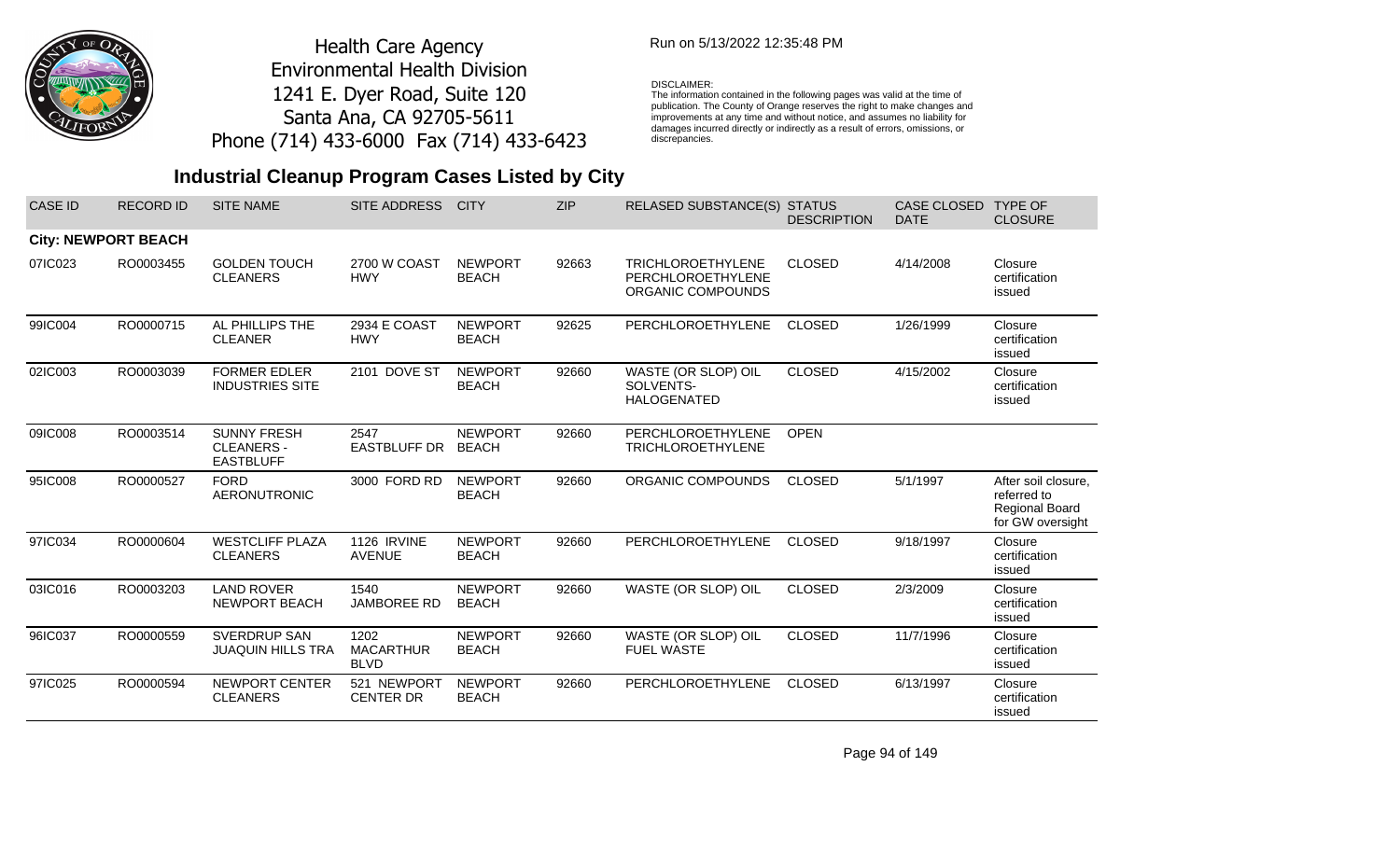

## Run on 5/13/2022 12:35:48 PM

### DISCLAIMER:

The information contained in the following pages was valid at the time of publication. The County of Orange reserves the right to make changes and improvements at any time and without notice, and assumes no liability for damages incurred directly or indirectly as a result of errors, omissions, or discrepancies.

## **Industrial Cleanup Program Cases Listed by City**

| <b>CASE ID</b> | <b>RECORD ID</b>           | <b>SITE NAME</b>                             | <b>SITE ADDRESS</b>                        | <b>CITY</b>                    | <b>ZIP</b> | <b>RELASED SUBSTANCE(S)</b>                                                             | <b>STATUS</b><br><b>DESCRIPTION</b> | <b>CASE CLOSED</b><br><b>DATE</b> | <b>TYPE OF</b><br><b>CLOSURE</b>            |
|----------------|----------------------------|----------------------------------------------|--------------------------------------------|--------------------------------|------------|-----------------------------------------------------------------------------------------|-------------------------------------|-----------------------------------|---------------------------------------------|
|                | <b>City: NEWPORT BEACH</b> |                                              |                                            |                                |            |                                                                                         |                                     |                                   |                                             |
| 06IC028        | RO0003426                  | <b>GAS RECOVERY</b><br><b>SYSTEMS LLC</b>    | 20662<br><b>NEWPORT</b><br><b>COAST DR</b> | <b>NEWPORT</b><br><b>BEACH</b> | 92657      | WASTE (OR SLOP) OIL<br><b>ARSENIC</b><br><b>ZINC COMPOUNDS</b><br><b>LEAD COMPOUNDS</b> | <b>CLOSED</b>                       | 8/16/2013                         | Voluntary<br>Cleanup Program<br>Termination |
| 02IC018        | RO0003105                  | <b>SUNNY FRESH</b><br><b>CLEANERS</b>        | 306 N OLD<br>NEWPORT BLVD BEACH            | <b>NEWPORT</b>                 | 92663      | PERCHLOROETHYLENE                                                                       | <b>CLOSED</b>                       | 8/14/2003                         | Closure<br>certification<br>issued          |
| 00IC011        | RO0000004                  | <b>CITY OF NEWPORT</b><br><b>BCH-BIG CYN</b> | 3300 PACIFIC<br><b>VIEW DR</b>             | <b>NEWPORT</b><br><b>BEACH</b> | 92625      | <b>COPPER COMPOUNDS</b>                                                                 | <b>CLOSED</b>                       | 8/23/2001                         | Closure<br>certification<br>issued          |
| 95IC002        | RO0000498                  | <b>TRACT 14064</b>                           | UNK NW PCH &<br><b>SAND CANYON</b>         | <b>NEWPORT</b><br><b>BEACH</b> | 92661      | <b>FUEL WASTE</b>                                                                       | <b>CLOSED</b>                       | 12/15/1995                        | Closure<br>certification<br>issued          |
| 92IC027        | RO0000373                  | NEWPORT BANNING<br><b>RANCH</b>              | UNK PCH &<br>SANTA ANA<br><b>RIVER</b>     | <b>NEWPORT</b><br><b>BEACH</b> | 92663      | ORGANIC COMPOUNDS<br>WASTE (OR SLOP) OIL                                                | <b>CLOSED</b>                       | 6/22/2005                         | Voluntary<br>Cleanup Program<br>Termination |
| 95IC041        | RO0000522                  | <b>HARBORVIEW DRY</b><br><b>CLEANERS</b>     | 1636 SAN<br><b>MIGUEL DR</b>               | <b>NEWPORT</b><br><b>BEACH</b> | 92660      | PERCHLOROETHYLENE                                                                       | <b>CLOSED</b>                       | 1/5/1996                          | Closure<br>certification<br>issued          |
| 97IC028        | RO0000597                  | <b>NEWPORT HILLS</b><br><b>CLEANERS</b>      | 2626 SAN<br><b>MIGUEL DR</b>               | <b>NEWPORT</b><br><b>BEACH</b> | 92660      | PERCHLOROETHYLENE                                                                       | <b>CLOSED</b>                       | 11/6/1997                         | Closure<br>certification<br>issued          |
| 93IC027        | RO0000440                  | <b>HUGHES AIRCRAFT</b><br><b>COMPANY</b>     | 500 SUPERIOR<br><b>AVE</b>                 | <b>NEWPORT</b><br><b>BEACH</b> | 92658      | PERCHLOROETHYLENE                                                                       | <b>CLOSED</b>                       | 1/18/1994                         | Closure<br>certification<br>issued          |

Page 95 of 149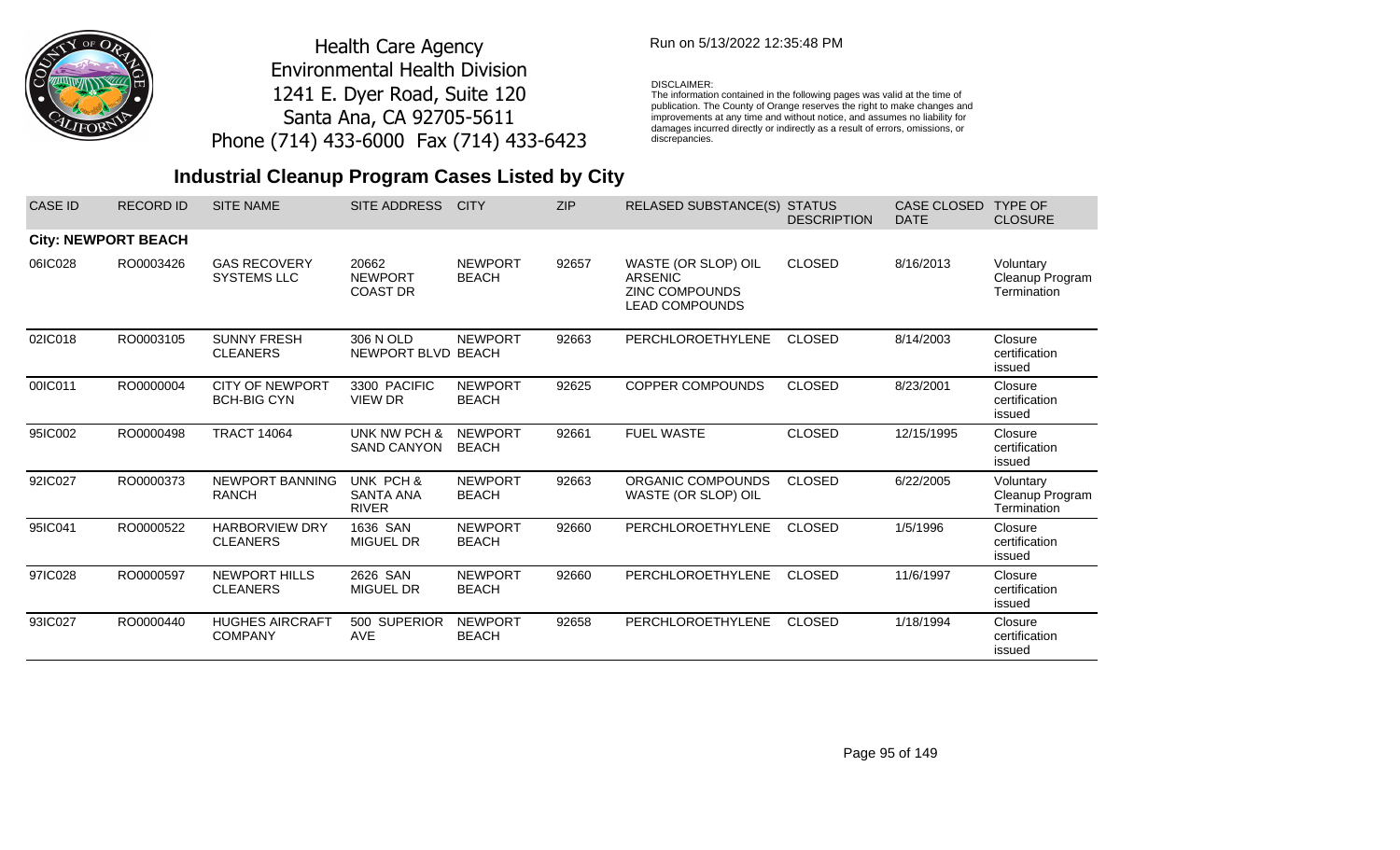

## Run on 5/13/2022 12:35:48 PM

#### DISCLAIMER:

The information contained in the following pages was valid at the time of publication. The County of Orange reserves the right to make changes and improvements at any time and without notice, and assumes no liability for damages incurred directly or indirectly as a result of errors, omissions, or discrepancies.

| CASE ID                    | <b>RECORD ID</b> | <b>SITE NAME</b>                                          | SITE ADDRESS                  | <b>CITY</b>                    | <b>ZIP</b> | RELASED SUBSTANCE(S) STATUS                                                                                      | <b>DESCRIPTION</b> | CASE CLOSED<br><b>DATE</b> | <b>TYPE OF</b><br><b>CLOSURE</b>                                  |
|----------------------------|------------------|-----------------------------------------------------------|-------------------------------|--------------------------------|------------|------------------------------------------------------------------------------------------------------------------|--------------------|----------------------------|-------------------------------------------------------------------|
| <b>City: NEWPORT BEACH</b> |                  |                                                           |                               |                                |            |                                                                                                                  |                    |                            |                                                                   |
| 99IC010                    | RO0000684        | <b>NEWPORT</b><br><b>CLEANERS</b>                         | 106 TUSTIN<br><b>AVE</b>      | <b>NEWPORT</b><br><b>BEACH</b> | 92663      | SOLVENTS-<br><b>HALOGENATED</b><br><b>PERCHLOROETHYLENE</b><br><b>TRICHLOROETHYLENE</b><br><b>VINYL CHLORIDE</b> | <b>CLOSED</b>      | 6/29/2004                  | Referred to<br>Regional Board                                     |
| 07IC017                    | RO0003448        | <b>FORMER LIDO</b><br><b>CLEANERS</b>                     | 3424 VIA LIDO                 | <b>NEWPORT</b><br><b>BEACH</b> | 92663      | PERCHLOROETHYLENE<br><b>TRICHLOROETHYLENE</b><br>ORGANIC COMPOUNDS                                               | <b>CLOSED</b>      | 11/1/2010                  | Closure<br>certification<br>issued                                |
| 87IC016                    | RO0000097        | <b>MCCULLOUGH</b><br><b>FAMILY TRUST</b><br><b>PROPER</b> | 2810 VILLA WAY NEWPORT        | <b>BEACH</b>                   | 92663      | PLATING WASTE - OTHER CLOSED<br><b>METALS</b>                                                                    |                    | 4/21/1994                  | Referred to<br>Regional Board                                     |
| 94IC024                    | RO0000471        | DRY CLEANER-<br><b>EASTBLUFF</b><br><b>SHOPPING</b>       | UNK VISTA DEL<br><b>ORO</b>   | <b>NEWPORT</b><br><b>BEACH</b> | 92660      | <b>PERCHLOROETHYLENE</b>                                                                                         | <b>CLOSED</b>      | 5/16/1995                  | Closure<br>certification<br>issued                                |
| 19IC002                    | RO0003648        | AUTO SALES LOT                                            | 3939 WEST<br><b>COAST HWY</b> | <b>NEWPORT</b><br><b>BEACH</b> | 92663      | <b>BENZENE</b><br><b>TRICHLOROETHYLENE</b><br><b>PERCHLOROETHYLENE</b>                                           | <b>CLOSED</b>      | 2/4/2021                   | Referred to<br>Department of<br><b>Toxic Substance</b><br>Control |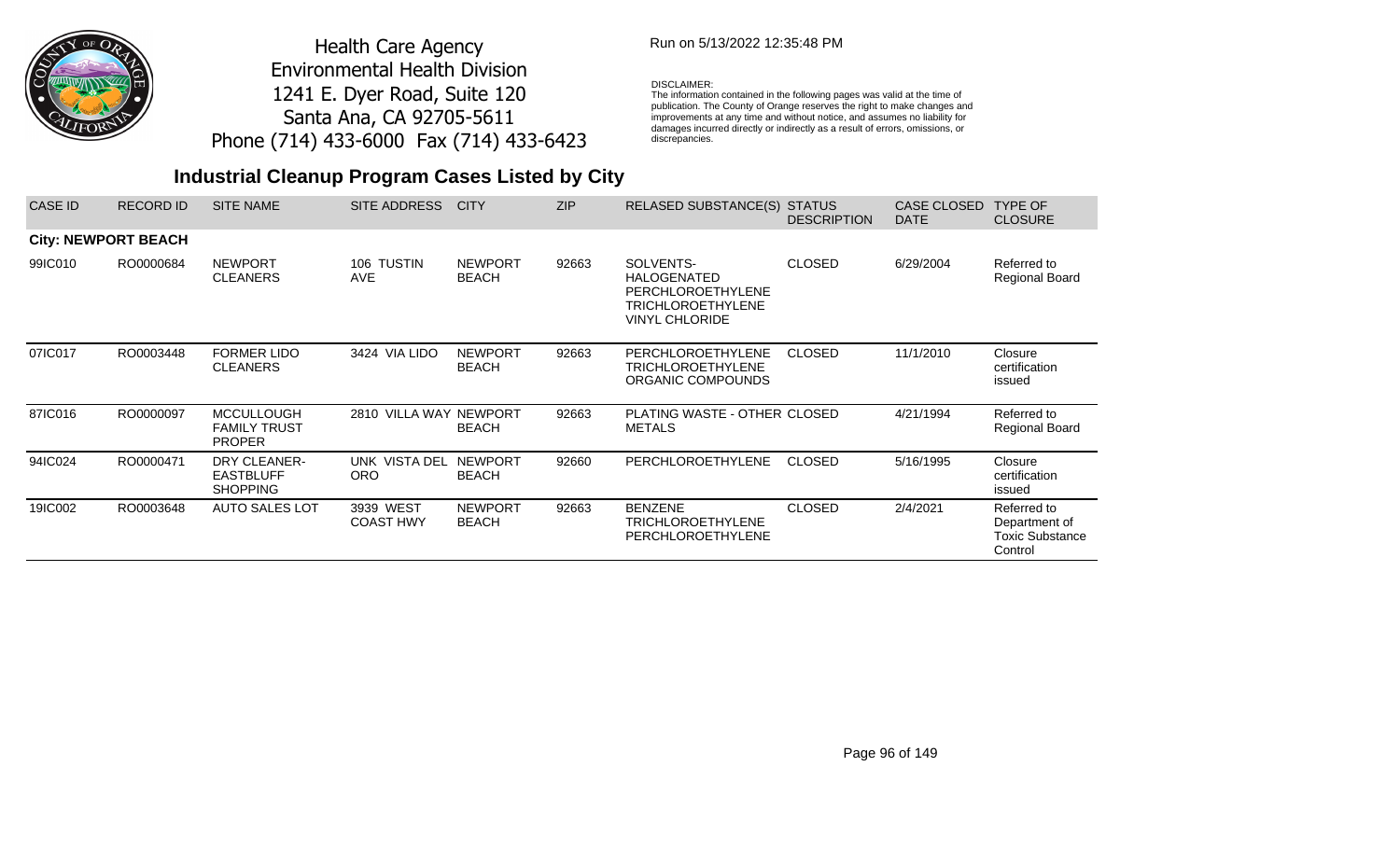

## Run on 5/13/2022 12:35:48 PM

### DISCLAIMER:

The information contained in the following pages was valid at the time of publication. The County of Orange reserves the right to make changes and improvements at any time and without notice, and assumes no liability for damages incurred directly or indirectly as a result of errors, omissions, or discrepancies.

## **Industrial Cleanup Program Cases Listed by City**

| <b>CASE ID</b>      | <b>RECORD ID</b> | <b>SITE NAME</b>                                            | <b>SITE ADDRESS</b>          | <b>CITY</b> | <b>ZIP</b> | <b>RELASED SUBSTANCE(S)</b>                   | <b>STATUS</b><br><b>DESCRIPTION</b> | <b>CASE CLOSED</b><br><b>DATE</b> | <b>TYPE OF</b><br><b>CLOSURE</b>                                            |
|---------------------|------------------|-------------------------------------------------------------|------------------------------|-------------|------------|-----------------------------------------------|-------------------------------------|-----------------------------------|-----------------------------------------------------------------------------|
| <b>City: ORANGE</b> |                  |                                                             |                              |             |            |                                               |                                     |                                   |                                                                             |
| 07IC002             | RO0003429        | <b>FORMER CITRUS</b><br><b>COOP PACKING</b><br><b>HOUSE</b> | 426 W ALMOND<br><b>AVE</b>   | ORANGE      | 92866      | <b>TRICHLOROETHYLENE</b><br>PERCHLOROETHYLENE | <b>CLOSED</b>                       | 6/23/2008                         | Closure<br>certification<br>issued                                          |
| 92IC005             | RO0000398        | <b>ROGERS</b><br><b>AUTOMOTIVE</b>                          | 335 N ANAHEIM<br><b>BLVD</b> | ORANGE      | 92868      | WASTE (OR SLOP) OIL                           | <b>CLOSED</b>                       | 3/3/1992                          | Closed pre 1994,<br>file review<br>required to<br>determine closure<br>type |
| 92IC035             | RO0000382        | <b>CORVETTE MIKE</b><br><b>SERVICE</b>                      | 407 N ANAHEIM<br><b>BLVD</b> | ORANGE      | 92868      | WASTE (OR SLOP) OIL                           | <b>CLOSED</b>                       | 7/22/1992                         | Closed pre 1994,<br>file review<br>required to<br>determine closure<br>type |
| 92IC055             | RO0000404        | <b>BOBS AUTO SALON</b>                                      | 425 N ANAHEIM<br><b>BLVD</b> | ORANGE      | 92868      | WASTE (OR SLOP) OIL                           | <b>CLOSED</b>                       | 2/1/1993                          | Closed pre 1994,<br>file review<br>required to<br>determine closure<br>type |
| 93IC004             | RO0000446        | <b>FIRST PHASE</b><br><b>CONTRACTORS INC</b>                | 477 N ANAHEIM<br><b>BLVD</b> | ORANGE      | 92868      | WASTE (OR SLOP) OIL                           | <b>CLOSED</b>                       | 1/3/1994                          | Invalidated                                                                 |
| 93IC024             | RO0000437        | <b>FIRST PHASE</b><br><b>CONTRACTORS INC</b>                | 477 N ANAHEIM<br><b>BLVD</b> | ORANGE      | 92668      | <b>LEAD COMPOUNDS</b>                         | <b>CLOSED</b>                       | 3/22/1995                         | Closure<br>certification<br>issued                                          |
| 94IC023             | RO0000470        | <b>ORANGE WELDING</b>                                       | 517 N ANAHEIM<br><b>BLVD</b> | ORANGE      | 92868      | <b>LEAD COMPOUNDS</b>                         | <b>CLOSED</b>                       | 11/10/1994                        | Closure<br>certification<br>issued                                          |
| 12IC010             | RO0003586        | <b>M&amp;F INDUSTRIAL</b><br><b>PROPERTY</b>                | 938 W BARKELY ORANGE<br>AVE  |             | 92868-     | DATA NOT ENTERED,<br><b>SEE FILE</b>          | <b>CLOSED</b>                       | 8/14/2019                         | Referred to<br>Department of<br><b>Toxic Substance</b><br>Control           |

Page 97 of 149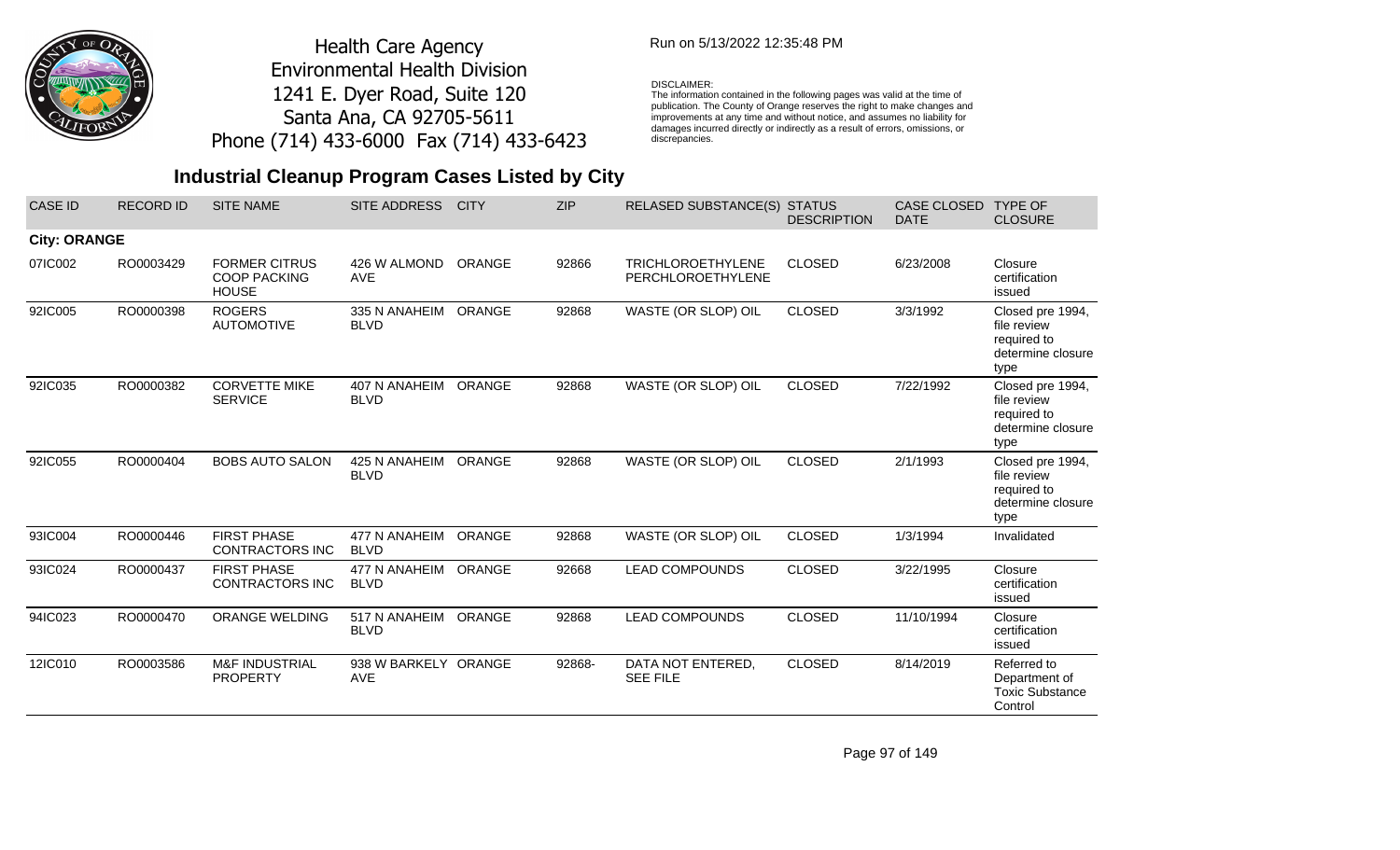

## Run on 5/13/2022 12:35:48 PM

### DISCLAIMER:

The information contained in the following pages was valid at the time of publication. The County of Orange reserves the right to make changes and improvements at any time and without notice, and assumes no liability for damages incurred directly or indirectly as a result of errors, omissions, or discrepancies.

| <b>CASE ID</b>      | <b>RECORD ID</b> | <b>SITE NAME</b>                                        | <b>SITE ADDRESS</b>                | <b>CITY</b> | <b>ZIP</b> | <b>RELASED SUBSTANCE(S) STATUS</b>                                     | <b>DESCRIPTION</b> | <b>CASE CLOSED</b><br><b>DATE</b> | <b>TYPE OF</b><br><b>CLOSURE</b>                                                |
|---------------------|------------------|---------------------------------------------------------|------------------------------------|-------------|------------|------------------------------------------------------------------------|--------------------|-----------------------------------|---------------------------------------------------------------------------------|
| <b>City: ORANGE</b> |                  |                                                         |                                    |             |            |                                                                        |                    |                                   |                                                                                 |
| 88IC083             | RO0000164        | U HAUL                                                  | 1035 N BATAVIA ORANGE<br><b>ST</b> |             | 92667      | WASTE (OR SLOP) OIL                                                    | <b>CLOSED</b>      | 1/11/1993                         | Closed pre 1994,<br>file review<br>required to<br>determine closure<br>type     |
| 98IC003             | RO0000660        | <b>BATAVIA BUSINESS</b><br><b>CENTER</b>                | 1401 N BATAVIA ORANGE<br><b>ST</b> |             | 92667      | WASTE (OR SLOP) OIL                                                    | <b>CLOSED</b>      | 5/12/1998                         | Closure<br>certification<br>issued                                              |
| 03IC010             | RO0003167        | ORANGE EDUCATION 1465 N BATAVIA ORANGE<br><b>CENTER</b> | <b>ST</b>                          |             | 92867      | PERCHLOROETHYLENE<br><b>TRICHLOROETHYLENE</b><br><b>LEAD COMPOUNDS</b> | <b>OPEN</b>        |                                   |                                                                                 |
| 92IC012             | RO0000357        | <b>SOUTHERN PACIFIC</b><br>RAILROAD PROP                | 1601 N BATAVIA ORANGE<br><b>ST</b> |             | 92667      | TOLUENE-2                                                              | <b>CLOSED</b>      | 10/4/2004                         | Closure<br>certification<br>issued                                              |
| 92IC023             | RO0000369        | <b>VACANT LOT</b>                                       | 1846 N BATAVIA ORANGE<br><b>ST</b> |             | 92667      | WASTE (OR SLOP) OIL                                                    | <b>CLOSED</b>      | 3/15/1994                         | After soil closure,<br>referred to<br><b>Regional Board</b><br>for GW oversight |
| 84IC002             | RO0003080        | <b>AEROCHEM</b>                                         | 1885 N BATAVIA ORANGE<br><b>ST</b> |             |            | 926654190 DATA NOT ENTERED,<br><b>SEE FILE</b>                         | <b>CLOSED</b>      | 6/21/1985                         | After soil closure,<br>referred to<br><b>Regional Board</b><br>for GW oversight |
| 87IC028             | RO0000110        | <b>JACK JONES</b><br><b>TRUCKING INC</b>                | 2290 N BATAVIA ORANGE<br><b>ST</b> |             | 92865      | DATA NOT ENTERED,<br><b>SEE FILE</b>                                   | <b>CLOSED</b>      | 11/9/1987                         | Closed pre 1994,<br>file review<br>required to<br>determine closure<br>type     |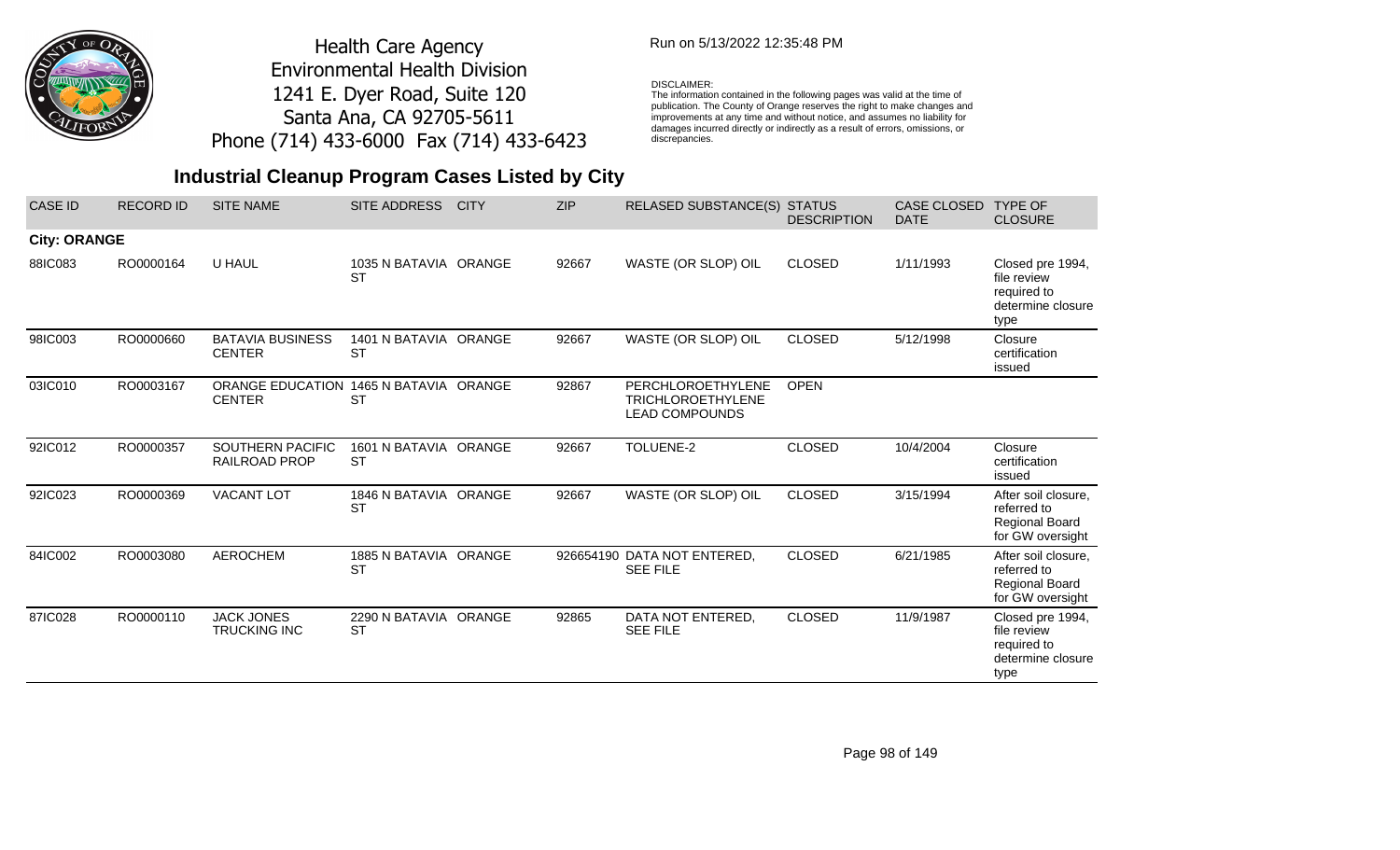

## Run on 5/13/2022 12:35:48 PM

### DISCLAIMER:

The information contained in the following pages was valid at the time of publication. The County of Orange reserves the right to make changes and improvements at any time and without notice, and assumes no liability for damages incurred directly or indirectly as a result of errors, omissions, or discrepancies.

## **Industrial Cleanup Program Cases Listed by City**

| <b>CASE ID</b>      | <b>RECORD ID</b> | <b>SITE NAME</b>                        | SITE ADDRESS                 | <b>CITY</b>   | <b>ZIP</b> | <b>RELASED SUBSTANCE(S)</b>                  | <b>STATUS</b><br><b>DESCRIPTION</b> | CASE CLOSED<br><b>DATE</b> | <b>TYPE OF</b><br><b>CLOSURE</b>                                            |
|---------------------|------------------|-----------------------------------------|------------------------------|---------------|------------|----------------------------------------------|-------------------------------------|----------------------------|-----------------------------------------------------------------------------|
| <b>City: ORANGE</b> |                  |                                         |                              |               |            |                                              |                                     |                            |                                                                             |
| 89IC023             | RO0000198        | PENNWALT<br><b>CORPORATION</b>          | 630 N BATAVIA<br><b>ST</b>   | <b>ORANGE</b> | 92668      | DIOXIN / PCBs                                | <b>CLOSED</b>                       | 9/21/1990                  | Closed pre 1994,<br>file review<br>required to<br>determine closure<br>type |
| 99IC021             | RO0000695        | A-1 AUTO<br><b>RECYCLING</b>            | 815 N BATAVIA<br><b>ST</b>   | ORANGE        | 92868      | <b>LEAD COMPOUNDS</b><br>WASTE (OR SLOP) OIL | <b>CLOSED</b>                       | 7/16/1999                  | Closure<br>certification<br>issued                                          |
| 02IC006             | RO0003053        | <b>UNION PACIFIC</b><br><b>RAILROAD</b> | 1838 CASE ST                 | ORANGE        | 92865      | <b>FUEL WASTE</b>                            | <b>CLOSED</b>                       | 6/6/2006                   | Closure<br>certification<br>issued                                          |
| 03IC017             | RO0003210        | 76 STATION #6056                        | 1630 E<br><b>CHAPMAN AVE</b> | ORANGE        | 92667      | PERCHLOROETHYLENE                            | <b>CLOSED</b>                       | 10/23/2003                 | Closure<br>certification<br>issued                                          |
| 99IC031             | RO0000706        | <b>FORMER SUN</b><br><b>CLEANERS</b>    | 1827 E<br><b>CHAPMAN AVE</b> | ORANGE        | 92667      | PERCHLOROETHYLENE                            | <b>CLOSED</b>                       | 10/5/1999                  | Closure<br>certification<br>issued                                          |
| 17IC002             | RO0003639        | TIP TOP CLEANERS                        | 3534 E<br><b>CHAPMAN AVE</b> | <b>ORANGE</b> | 92869-     | DATA NOT ENTERED,<br><b>SEE FILE</b>         | <b>CLOSED</b>                       | 1/27/2020                  | Referred to<br>Department of<br><b>Toxic Substance</b><br>Control           |
| 00IC026             | RO0000020        | THE CITY PLACE<br><b>NORTH</b>          | 3745 W<br><b>CHAPMAN AVE</b> | <b>ORANGE</b> | 92668      | WASTE (OR SLOP) OIL                          | <b>CLOSED</b>                       | 2/13/2001                  | Closure<br>certification<br>issued                                          |
| 91IC033             | RO0000319        | TRIPLE E<br><b>LUBRICATING</b>          | 4416 E<br><b>CHAPMAN AVE</b> | <b>ORANGE</b> | 92669      | WASTE (OR SLOP) OIL                          | <b>CLOSED</b>                       | 8/22/1991                  | Closed pre 1994,<br>file review<br>required to<br>determine closure<br>type |

Page 99 of 149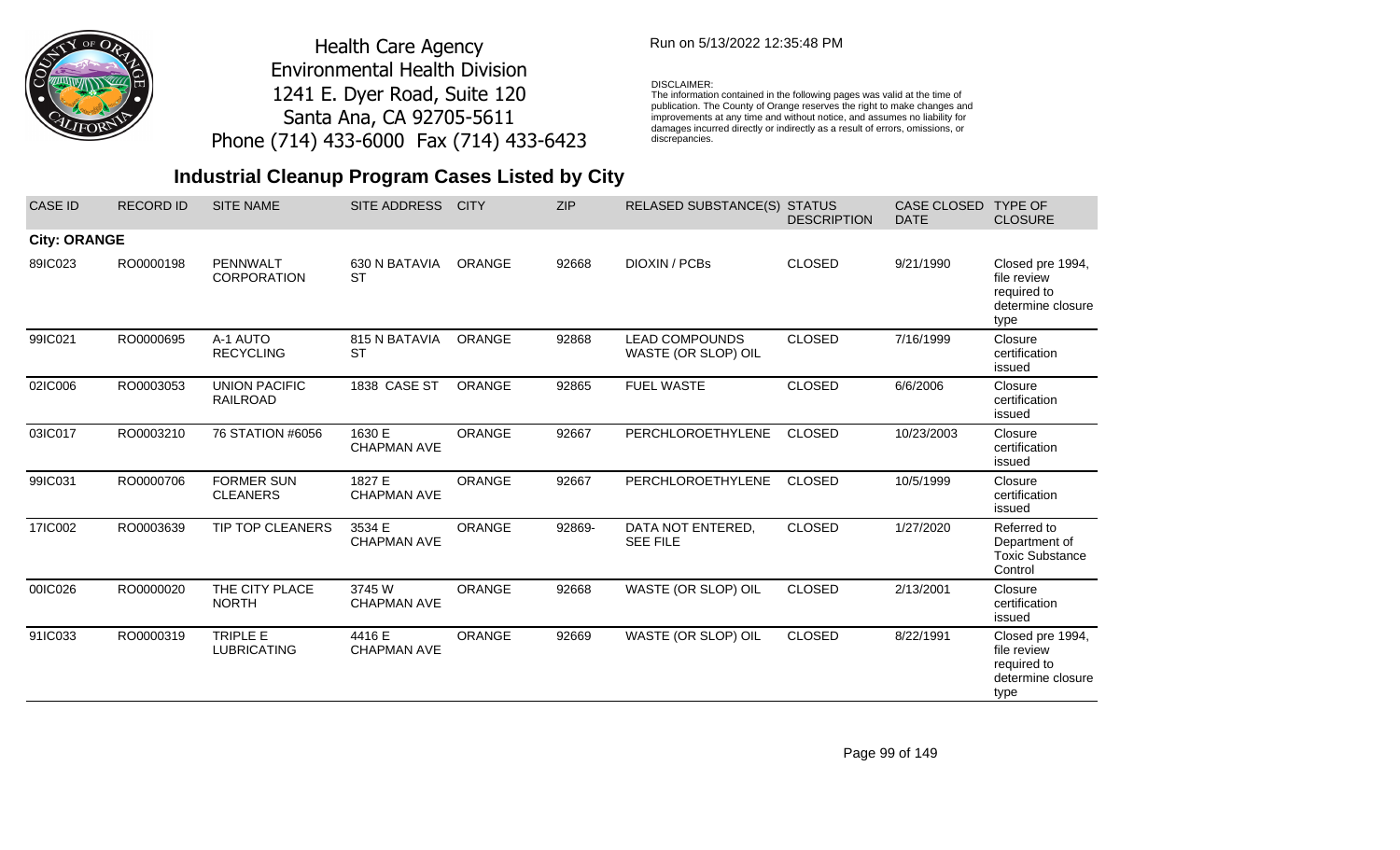

## Run on 5/13/2022 12:35:48 PM

#### DISCLAIMER:

The information contained in the following pages was valid at the time of publication. The County of Orange reserves the right to make changes and improvements at any time and without notice, and assumes no liability for damages incurred directly or indirectly as a result of errors, omissions, or discrepancies.

| <b>CASE ID</b>      | <b>RECORD ID</b> | <b>SITE NAME</b>                                                        | SITE ADDRESS                      | <b>CITY</b> | <b>ZIP</b> | <b>RELASED SUBSTANCE(S)</b>                   | <b>STATUS</b><br><b>DESCRIPTION</b> | <b>CASE CLOSED</b><br><b>DATE</b> | <b>TYPE OF</b><br><b>CLOSURE</b>                                            |
|---------------------|------------------|-------------------------------------------------------------------------|-----------------------------------|-------------|------------|-----------------------------------------------|-------------------------------------|-----------------------------------|-----------------------------------------------------------------------------|
| <b>City: ORANGE</b> |                  |                                                                         |                                   |             |            |                                               |                                     |                                   |                                                                             |
| 88IC097             | RO0000178        | <b>ORANGE COUNTY</b><br><b>METAL WORKS</b>                              | 341 W COLLINS<br><b>AVE</b>       | ORANGE      | 92867      | DATA NOT ENTERED,<br><b>SEE FILE</b>          | <b>CLOSED</b>                       | 8/29/1990                         | Invalidated                                                                 |
| 90IC035             | RO0000267        | <b>ORANGE COUNTY</b><br><b>METAL WORKS</b>                              | 341 W COLLINS<br><b>AVE</b>       | ORANGE      | 92667      | WASTE (OR SLOP) OIL                           | <b>CLOSED</b>                       | 9/26/1991                         | Closed pre 1994,<br>file review<br>required to<br>determine closure<br>type |
| 91IC003             | RO0000315        | PROPERTY LOT                                                            | 500 W COLLINS<br><b>AVE</b>       | ORANGE      | 92667      | SOLVENTS-<br><b>HALOGENATED</b>               | <b>CLOSED</b>                       | 5/21/1992                         | Closed pre 1994,<br>file review<br>required to<br>determine closure<br>type |
| 97IC055             | RO0000627        | <b>ORANGE UNIFIED</b><br><b>SCHOOL DISTRICT</b>                         | 726 W COLLINS<br><b>AVE</b>       | ORANGE      | 92867      | WASTE (OR SLOP) OIL                           | <b>CLOSED</b>                       | 12/31/1998                        | Closure<br>certification<br>issued                                          |
| 11IC019             | RO0003571        | <b>CHAPMAN</b><br>UNIVERSITY -<br><b>ANACONDA</b><br><b>ENVIRONMENT</b> | 250 N CYPRESS ORANGE<br><b>ST</b> |             | 92866-     | PERCHLOROETHYLENE<br><b>TRICHLOROETHYLENE</b> | <b>OPEN</b>                         |                                   |                                                                             |
| 95IC033             | RO0000513        | MAMCO/QAF<br><b>MANUFACTURING</b><br><b>INC</b>                         | 814 N CYPRESS ORANGE<br><b>ST</b> |             | 92667      | WASTE (OR SLOP) OIL                           | <b>CLOSED</b>                       | 11/24/1997                        | Closure<br>certification<br>issued                                          |
| 19IC004             | RO0003650        | <b>QAF PRESS</b><br>DEPARTMENT/METR<br><b>OLINK ROW</b>                 | 820 N CYPRESS ORANGE<br><b>ST</b> |             | 92867      |                                               | <b>OPEN</b>                         |                                   |                                                                             |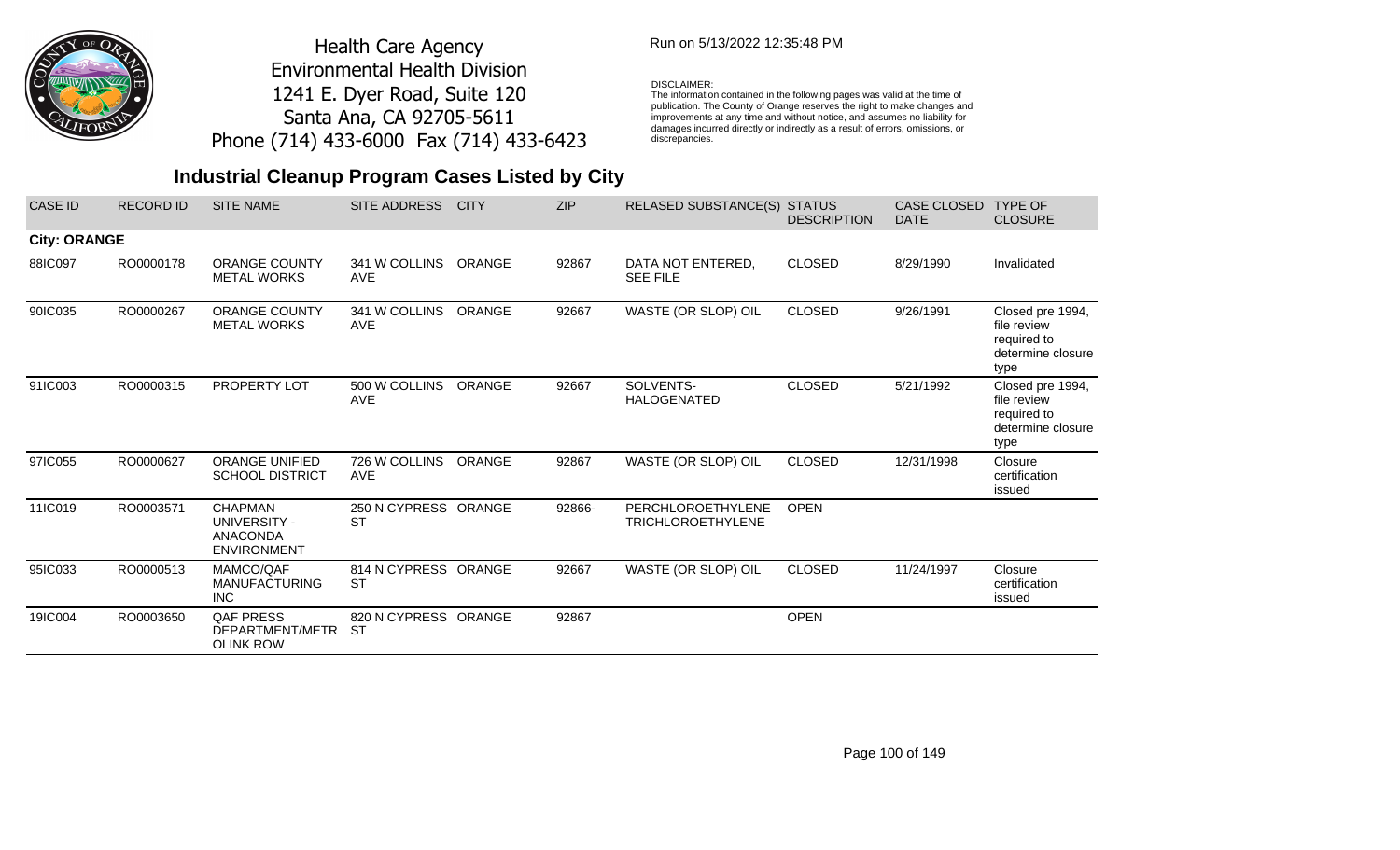

## Run on 5/13/2022 12:35:48 PM

#### DISCLAIMER:

The information contained in the following pages was valid at the time of publication. The County of Orange reserves the right to make changes and improvements at any time and without notice, and assumes no liability for damages incurred directly or indirectly as a result of errors, omissions, or discrepancies.

## **Industrial Cleanup Program Cases Listed by City**

| <b>CASE ID</b>      | <b>RECORD ID</b> | <b>SITE NAME</b>                                                                                                          | SITE ADDRESS                                 | <b>CITY</b>   | <b>ZIP</b> | <b>RELASED SUBSTANCE(S) STATUS</b>                         | <b>DESCRIPTION</b> | CASE CLOSED<br><b>DATE</b> | <b>TYPE OF</b><br><b>CLOSURE</b>                                            |
|---------------------|------------------|---------------------------------------------------------------------------------------------------------------------------|----------------------------------------------|---------------|------------|------------------------------------------------------------|--------------------|----------------------------|-----------------------------------------------------------------------------|
| <b>City: ORANGE</b> |                  |                                                                                                                           |                                              |               |            |                                                            |                    |                            |                                                                             |
| 96IC025             | RO0000546        | <b>EASTERN</b><br><b>TRANSPORTATION</b><br><b>CORRIDOR (HGWY</b><br>261, HGWY 133,<br><b>HGWY 241 BTWN 91</b><br>AND 133) | 0 EASTERN<br><b>TRANS</b><br><b>CORRIDOR</b> | <b>ORANGE</b> | 92669      | WASTE (OR SLOP) OIL                                        | <b>CLOSED</b>      | 8/27/1996                  | Closure<br>certification<br>issued                                          |
| 91IC054             | RO0000342        | <b>VARCO</b>                                                                                                              | 800-840<br><b>ECKHOFF ST</b>                 | <b>ORANGE</b> | 92668      | WASTE (OR SLOP) OIL                                        | <b>CLOSED</b>      | 2/25/1992                  | Closed pre 1994,<br>file review<br>required to<br>determine closure<br>type |
| 91IC036             | RO0000322        | CNG SERVICES                                                                                                              | 952 N<br><b>ENTERPRISE ST</b>                | <b>ORANGE</b> | 92667      | PLATING WASTE -<br><b>COPPER</b>                           | <b>CLOSED</b>      | 3/25/1992                  | Closed pre 1994,<br>file review<br>required to<br>determine closure<br>type |
| 97IC014             | RO0000582        | K W CLEANERS                                                                                                              | 1330 GLASSELL ORANGE<br><b>ST</b>            |               | 92667      | PERCHLOROETHYLENE                                          | <b>CLOSED</b>      | 7/16/1999                  | Closure<br>certification<br>issued                                          |
| 97IC015             | RO0000583        | <b>CONTINUOUS</b><br><b>COATING</b><br><b>CORPORATION</b>                                                                 | 520 W GROVE<br><b>AVE</b>                    | <b>ORANGE</b> | 92865      | PLATING WASTE - OTHER CLOSED<br><b>METALS</b>              |                    | 2/26/1998                  | Closure<br>certification<br>issued                                          |
| 90IC044             | RO0000277        | <b>SUN</b><br><b>MANUFACTURING</b><br><b>INCORPORATED</b>                                                                 | 767 N HARITON<br><b>ST</b>                   | ORANGE        | 92668      | <b>TRICHLOROETHANE</b>                                     | <b>CLOSED</b>      | 11/5/1991                  | Closed pre 1994,<br>file review<br>required to<br>determine closure<br>type |
| 05IC010             | RO0003344        | <b>ORANGE EMPIRE</b><br><b>AUTO CENTER</b>                                                                                | 210 W KATELLA<br><b>AVE</b>                  | ORANGE        | 92867      | <b>XYLENE</b><br><b>ETHYLBENZENE</b><br><b>NAPHTHALENE</b> | <b>CLOSED</b>      | 7/20/2006                  | Closure<br>certification<br>issued                                          |

Page 101 of 149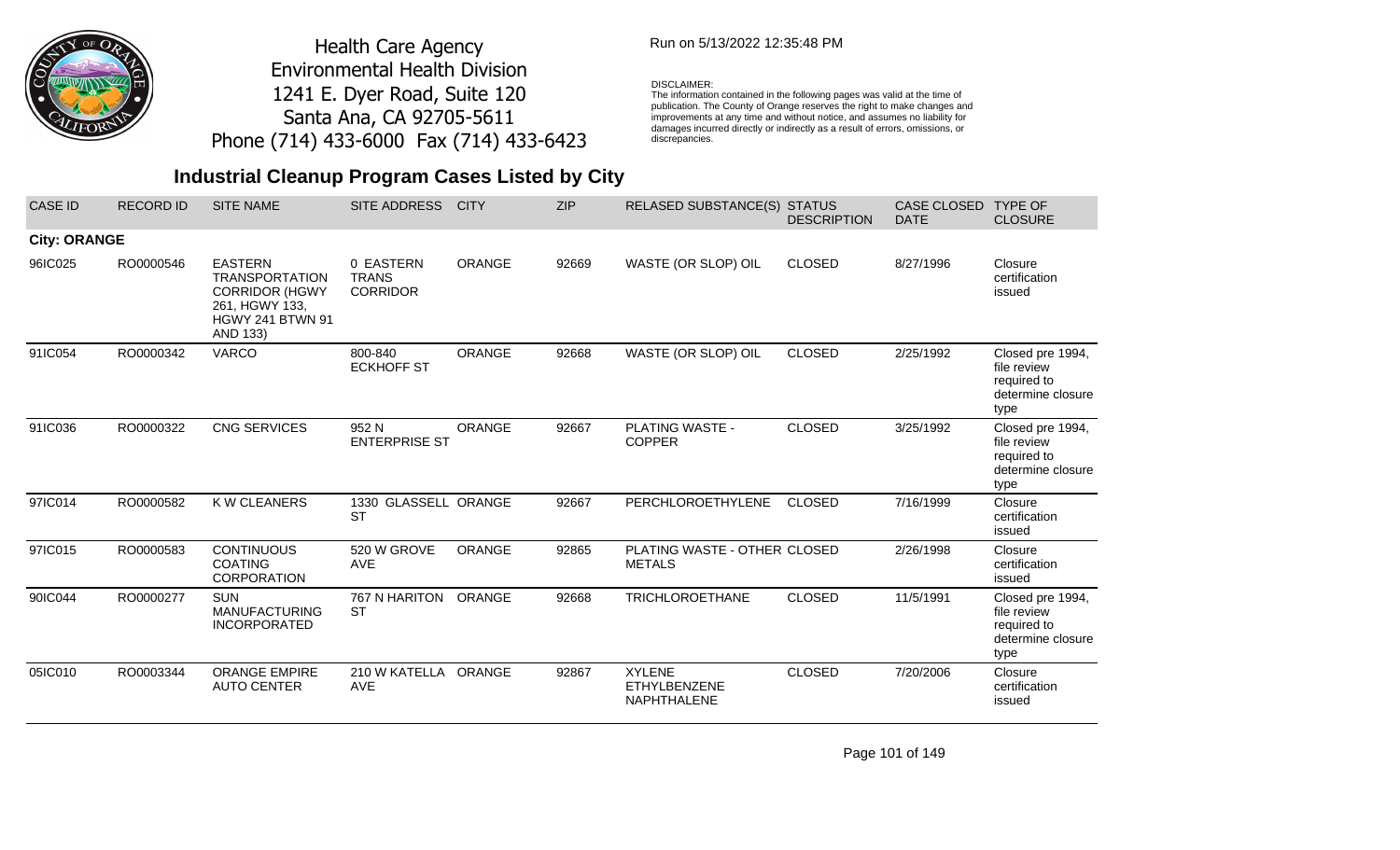

## Run on 5/13/2022 12:35:48 PM

### DISCLAIMER:

The information contained in the following pages was valid at the time of publication. The County of Orange reserves the right to make changes and improvements at any time and without notice, and assumes no liability for damages incurred directly or indirectly as a result of errors, omissions, or discrepancies.

| <b>CASE ID</b>      | <b>RECORD ID</b> | <b>SITE NAME</b>                                         | <b>SITE ADDRESS</b>                 | <b>CITY</b>   | <b>ZIP</b> | <b>RELASED SUBSTANCE(S)</b>                                                       | <b>STATUS</b><br><b>DESCRIPTION</b> | CASE CLOSED<br><b>DATE</b> | <b>TYPE OF</b><br><b>CLOSURE</b>                                            |
|---------------------|------------------|----------------------------------------------------------|-------------------------------------|---------------|------------|-----------------------------------------------------------------------------------|-------------------------------------|----------------------------|-----------------------------------------------------------------------------|
| <b>City: ORANGE</b> |                  |                                                          |                                     |               |            |                                                                                   |                                     |                            |                                                                             |
| 91IC002             | RO0000305        | <b>HOME DEPOT</b>                                        | 411 W KATELLA ORANGE<br><b>AVE</b>  |               | 92667      | WASTE (OR SLOP) OIL                                                               | <b>CLOSED</b>                       | 5/13/1991                  | Closed pre 1994,<br>file review<br>required to<br>determine closure<br>type |
| 99IC007             | RO0000725        | <b>RETHWISCH</b><br><b>INDUSTRIAL</b><br><b>PROPERTY</b> | 412 LEVERS PL ORANGE                |               | 92867      | WASTE (OR SLOP) OIL<br>SOLVENTS-<br><b>HALOGENATED</b>                            | <b>CLOSED</b>                       | 6/10/1999                  | Closure<br>certification<br>issued                                          |
| 98IC008             | RO0000681        | <b>OLIVE COURT PLAZA</b><br><b>CLEANERS</b>              | 1512 E LINCOLN ORANGE<br><b>AVE</b> |               | 92665      | PERCHLOROETHYLENE<br><b>TRICHLOROETHYLENE</b><br><b>DICHLOROETHYLENE</b><br>(1,2) | <b>CLOSED</b>                       | 9/5/2000                   | Closure<br>certification<br>issued                                          |
| 88IC039             | RO0000125        | <b>NOHL PLAZA</b><br><b>SHOPPING CENTER</b>              | 1514 E LINCOLN ORANGE<br><b>AVE</b> |               | 92665      | PERCHLOROETHYLENE                                                                 | <b>CLOSED</b>                       | 5/13/1996                  | Voluntary<br>Cleanup Program<br>Termination                                 |
| 05IC007             | RO0003354        | R J NOBLE                                                | 15505 E<br><b>LINCOLN AVE</b>       | <b>ORANGE</b> | 92865      | <b>FUEL WASTE</b>                                                                 | <b>CLOSED</b>                       | 9/9/2005                   | Transferred to<br><b>OCUST Program</b>                                      |
| 91IC004             | RO0000326        | SANTA FE PACIFIC<br><b>PIPELINE</b>                      | 1350 N MAIN ST                      | ORANGE        | 92667      | <b>FUEL WASTE</b>                                                                 | <b>CLOSED</b>                       | 10/23/1991                 | Closed pre 1994,<br>file review<br>required to<br>determine closure<br>type |
| 08IC028             | RO0003501        | <b>NORTH ORANGE</b><br><b>INDUSTRIAL PARK</b>            | 1481 N MAIN ST ORANGE               |               | 92867      | PERCHLOROETHYLENE<br><b>TRICHLOROETHYLENE</b>                                     | <b>CLOSED</b>                       | 12/3/2010                  | Closure<br>certification<br>issued                                          |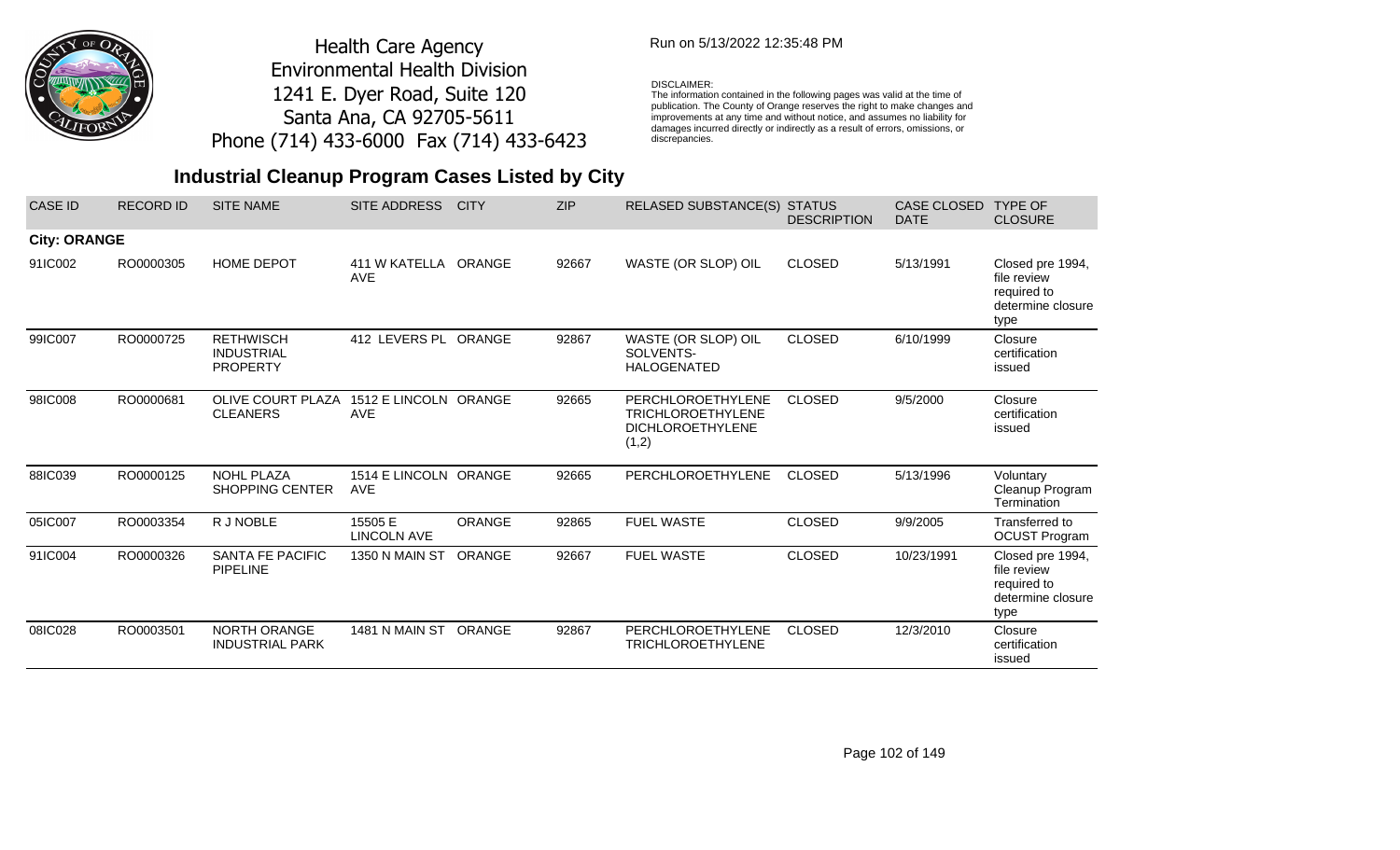

## Run on 5/13/2022 12:35:48 PM

### DISCLAIMER:

The information contained in the following pages was valid at the time of publication. The County of Orange reserves the right to make changes and improvements at any time and without notice, and assumes no liability for damages incurred directly or indirectly as a result of errors, omissions, or discrepancies.

## **Industrial Cleanup Program Cases Listed by City**

| <b>CASE ID</b>      | <b>RECORD ID</b> | <b>SITE NAME</b>                               | <b>SITE ADDRESS</b>                      | <b>CITY</b>   | <b>ZIP</b> | RELASED SUBSTANCE(S) STATUS              | <b>DESCRIPTION</b> | <b>CASE CLOSED</b><br><b>DATE</b> | <b>TYPE OF</b><br><b>CLOSURE</b>                                            |
|---------------------|------------------|------------------------------------------------|------------------------------------------|---------------|------------|------------------------------------------|--------------------|-----------------------------------|-----------------------------------------------------------------------------|
| <b>City: ORANGE</b> |                  |                                                |                                          |               |            |                                          |                    |                                   |                                                                             |
| 90IC032             | RO0000264        | W A DOUGLAS CO                                 | 1951 N MAIN ST                           | <b>ORANGE</b> | 92665      | DATA NOT ENTERED,<br><b>SEE FILE</b>     | <b>CLOSED</b>      | 6/7/1991                          | Closed pre 1994,<br>file review<br>required to<br>determine closure<br>type |
| 99IC012             | RO0000685        | <b>CLM PROPERTY</b>                            | 480 S MAIN ST                            | <b>ORANGE</b> | 92868      | WASTE (OR SLOP) OIL<br>ORGANIC COMPOUNDS | <b>CLOSED</b>      | 4/6/1999                          | Transferred to<br>City Program                                              |
| 88IC047             | RO0000131        | <b>RIDGELINE</b><br><b>COUNTRY CLUB</b>        | 1051 MEADS<br><b>AVE</b>                 | <b>ORANGE</b> | 92669      | DATA NOT ENTERED,<br><b>SEE FILE</b>     | <b>CLOSED</b>      | 9/13/1988                         | Closed pre 1994,<br>file review<br>required to<br>determine closure<br>type |
| 88IC051             | RO0000135        | <b>RAILROAD RXR</b>                            | 420 S<br><b>MONTGOMERY</b><br>PL.        | <b>ORANGE</b> | 92668      | DATA NOT ENTERED,<br><b>SEE FILE</b>     | <b>CLOSED</b>      | 9/15/1988                         | Closed pre 1994,<br>file review<br>required to<br>determine closure<br>type |
| 91IC032             | RO0000318        | <b>DATA CIRCUITS</b>                           | 1607 W ORANGE ORANGE<br><b>GROVE AVE</b> |               | 92668      | <b>COPPER ETCHANTS</b>                   | <b>CLOSED</b>      | 10/17/1991                        | Closed pre 1994,<br>file review<br>required to<br>determine closure<br>type |
| 96IC011             | RO0000531        | <b>STEVENS METAL</b><br><b>FINISHING</b>       | 1607 W ORANGE ORANGE<br><b>GROVE AVE</b> |               | 92668      | HEAVY METAL WASTE -<br>NON-PLATING       | <b>CLOSED</b>      | 2/14/1997                         | Closure<br>certification<br>issued                                          |
| 91IC051             | RO0000339        | <b>DUNHAM METAL &amp;</b><br><b>PROCESSING</b> | 936 N PARKER<br><b>ST</b>                | <b>ORANGE</b> | 92667      | CHROMIC ACID                             | <b>CLOSED</b>      | 1/17/1996                         | Voluntary<br>Cleanup Program<br>Termination                                 |

Page 103 of 149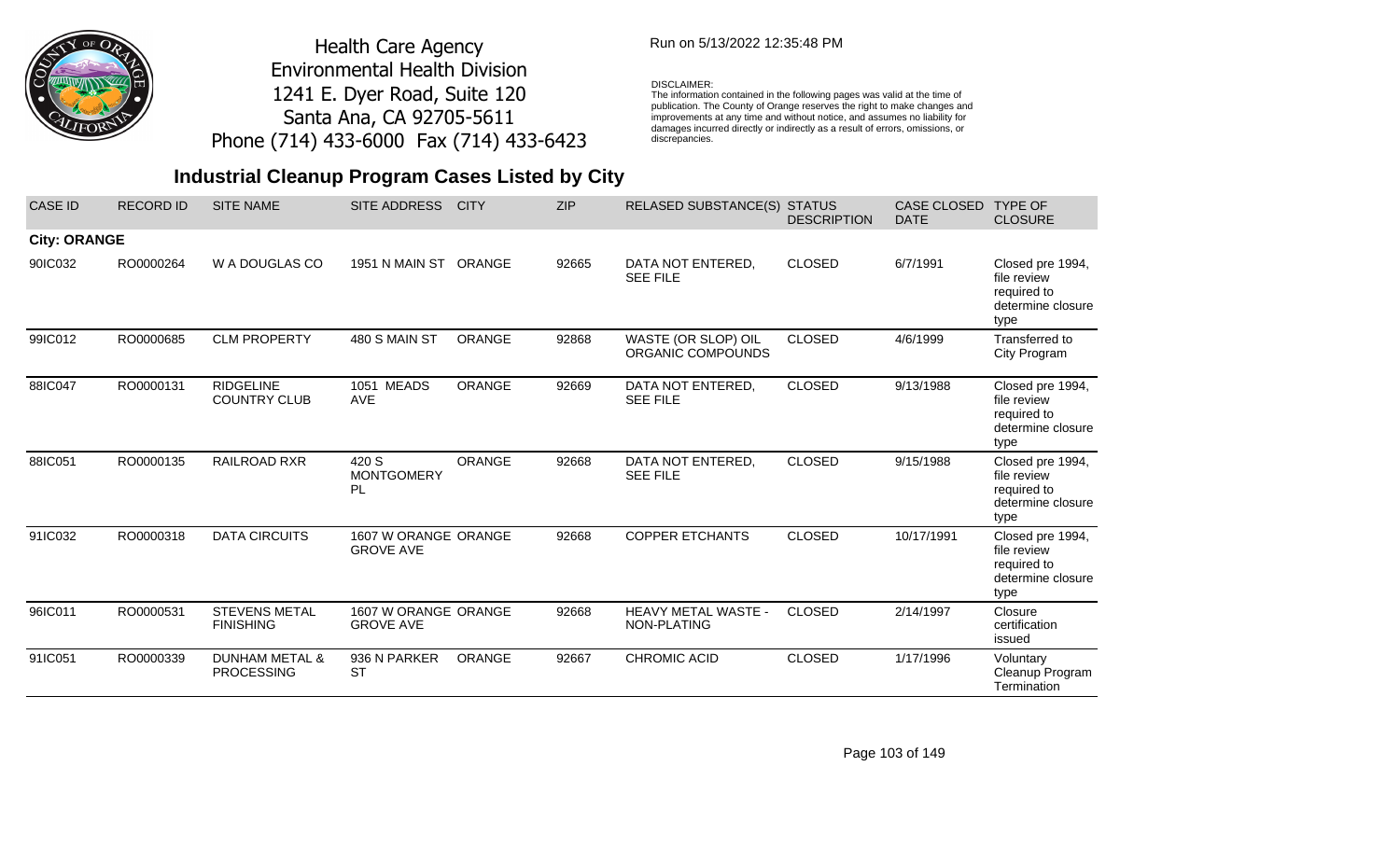

## Run on 5/13/2022 12:35:48 PM

#### DISCLAIMER:

The information contained in the following pages was valid at the time of publication. The County of Orange reserves the right to make changes and improvements at any time and without notice, and assumes no liability for damages incurred directly or indirectly as a result of errors, omissions, or discrepancies.

# **Industrial Cleanup Program Cases Listed by City**

| <b>CASE ID</b>      | <b>RECORD ID</b> | <b>SITE NAME</b>                                       | <b>SITE ADDRESS</b>                      | <b>CITY</b>   | <b>ZIP</b> | <b>RELASED SUBSTANCE(S) STATUS</b>                                    | <b>DESCRIPTION</b> | CASE CLOSED<br><b>DATE</b> | <b>TYPE OF</b><br><b>CLOSURE</b>                                            |
|---------------------|------------------|--------------------------------------------------------|------------------------------------------|---------------|------------|-----------------------------------------------------------------------|--------------------|----------------------------|-----------------------------------------------------------------------------|
| <b>City: ORANGE</b> |                  |                                                        |                                          |               |            |                                                                       |                    |                            |                                                                             |
| 95IC026             | RO0000505        | <b>ORANGE COUNTY</b><br>PLATING CO INC                 | 940 N PARKER<br><b>ST</b>                | <b>ORANGE</b> | 92667      | PLATING WASTE - OTHER CLOSED<br><b>METALS</b>                         |                    | 8/27/1996                  | Closure<br>certification<br>issued                                          |
| 84IC003             | RO0003082        | <b>FORMER BLUE</b><br><b>DIAMOND FACILITY</b>          | 6145 SANTIAGO ORANGE<br><b>CANYON RD</b> |               | 92869      | DATA NOT ENTERED,<br><b>SEE FILE</b>                                  | <b>CLOSED</b>      | 7/1/1986                   | Referred to<br>Regional Board                                               |
| 95IC013             | RO0000491        | PAUL MUNROE<br><b>ENGINEERING</b>                      | 1701 W<br><b>SEQUOIA AVE</b>             | <b>ORANGE</b> | 92668      | WASTE (OR SLOP) OIL                                                   | <b>CLOSED</b>      | 7/21/1995                  | Closure<br>certification<br>issued                                          |
| 03IC013             | RO0003170        | <b>SEQUIOA AVENUE</b><br><b>PROPERTY</b>               | 1828 SEQUOIA<br><b>AVE</b>               | ORANGE        | 92868      | WASTE (OR SLOP) OIL                                                   | <b>CLOSED</b>      | 6/25/2003                  | Closure<br>certification<br>issued                                          |
| 96IC043             | RO0000566        | ALL GOLD METAL<br><b>PLATING</b>                       | 171 STATE<br><b>COLLEGE BLVD</b>         | <b>ORANGE</b> | 92868      | <b>FUEL WASTE</b><br><b>COPPER COMPOUNDS</b><br><b>LEAD COMPOUNDS</b> | <b>CLOSED</b>      | 6/17/2005                  | Voluntary<br>Cleanup Program<br>Termination                                 |
| 92IC001             | RO0000354        | AMS RENTALS/OC<br><b>EQUIPMENT</b>                     | 320 N STATE<br><b>COLLEGE BLVD</b>       | <b>ORANGE</b> | 92868      | <b>LEAD COMPOUNDS</b>                                                 | <b>CLOSED</b>      | 3/22/1995                  | Closure<br>certification<br>issued                                          |
| 90IC028             | RO0000259        | <b>ST JOSEPH</b><br><b>HOSPITAL</b>                    | 1100 W<br><b>STEWART DR</b>              | <b>ORANGE</b> | 92668      | <b>WASTE PESTICIDES</b>                                               | <b>CLOSED</b>      | 11/26/1990                 | Closed pre 1994,<br>file review<br>required to<br>determine closure<br>type |
| 07IC008             | RO0003436        | PAMARCO GLOBAL<br><b>GRAPHICS</b>                      | 1101 W STRUCK ORANGE<br>AVE              |               | 92867      | CHROMIUM COMPOUNDS CLOSED                                             |                    | 10/31/2007                 | Closure<br>certification<br>issued                                          |
| 96IC036             | RO0000558        | <b>HUGHES</b><br><b>ENTERPRISES</b><br><b>FACILITY</b> | 1202 STRUCK<br>AVE                       | ORANGE        | 92667      | <b>ACETONE</b>                                                        | <b>CLOSED</b>      | 10/24/1996                 | Closure<br>certification<br>issued                                          |

Page 104 of 149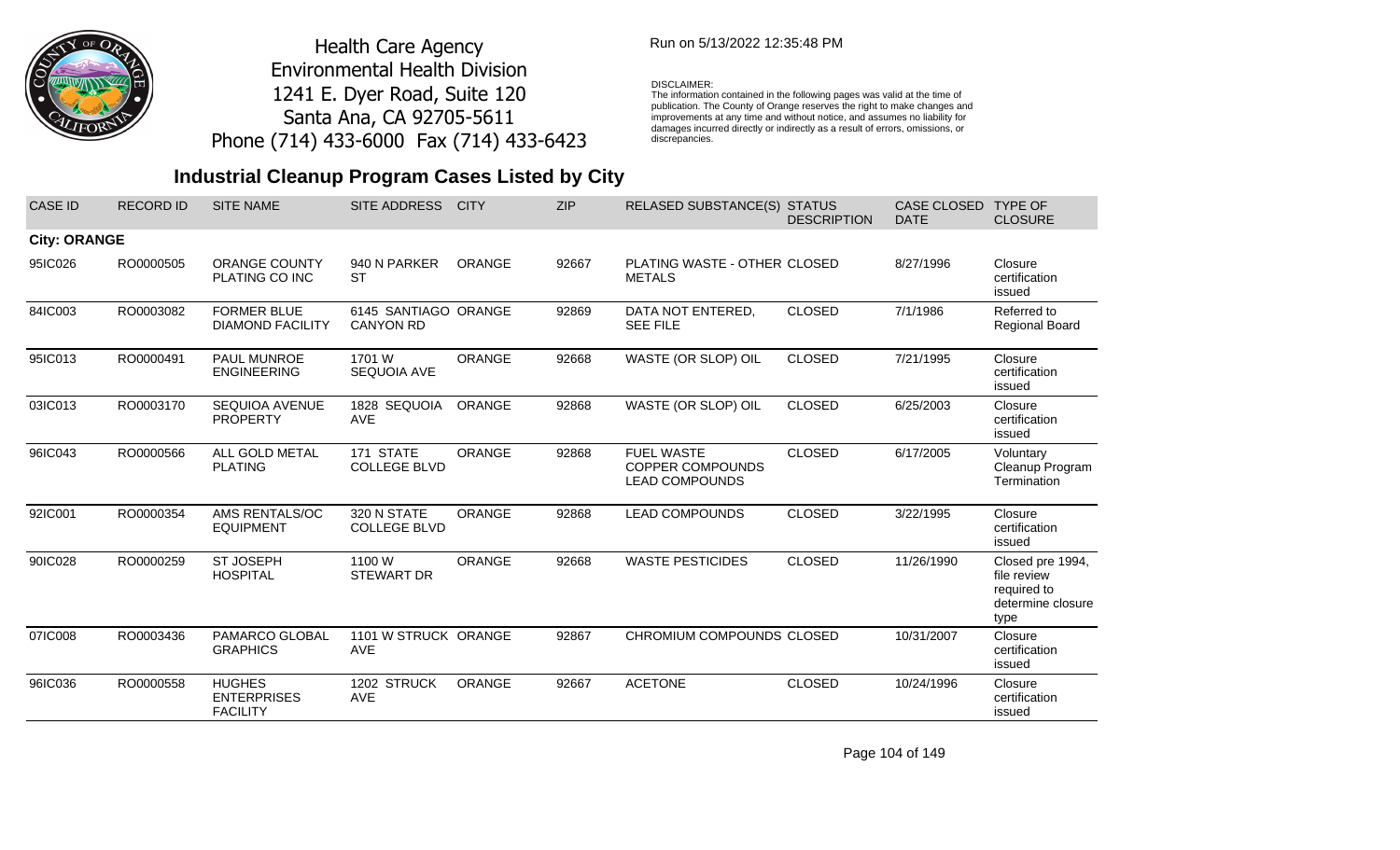

## Run on 5/13/2022 12:35:48 PM

### DISCLAIMER:

The information contained in the following pages was valid at the time of publication. The County of Orange reserves the right to make changes and improvements at any time and without notice, and assumes no liability for damages incurred directly or indirectly as a result of errors, omissions, or discrepancies.

| CASE ID             | <b>RECORD ID</b> | <b>SITE NAME</b>                                                        | SITE ADDRESS                 | <b>CITY</b>   | <b>ZIP</b> | RELASED SUBSTANCE(S) STATUS          | <b>DESCRIPTION</b> | CASE CLOSED<br><b>DATE</b> | TYPE OF<br><b>CLOSURE</b>                                                   |
|---------------------|------------------|-------------------------------------------------------------------------|------------------------------|---------------|------------|--------------------------------------|--------------------|----------------------------|-----------------------------------------------------------------------------|
| <b>City: ORANGE</b> |                  |                                                                         |                              |               |            |                                      |                    |                            |                                                                             |
| 85IC011             | RO0000066        | NURSERY SUPPLIES,<br><b>INC</b>                                         | 534 W STRUCK<br><b>AVE</b>   | <b>ORANGE</b> | 92667      | DATA NOT ENTERED.<br><b>SEE FILE</b> | <b>CLOSED</b>      | 5/25/1989                  | Closed pre 1994,<br>file review<br>required to<br>determine closure<br>type |
| 14IC014             | RO0003629        | <b>ORANGE CITY</b><br><b>SQUARE</b>                                     | 840 THE CITY<br>DRIVE SOUTH  | <b>ORANGE</b> | 92868-     | DATA NOT ENTERED.<br><b>SEE FILE</b> | <b>CLOSED</b>      | 12/17/2014                 | Invalidated                                                                 |
| 06IC025             | RO0003415        | <b>FORMER TEXACO</b><br><b>GAS STATION</b>                              | 125 N TUSTIN<br><b>AVE</b>   | <b>ORANGE</b> | 92867      | <b>FUEL WASTE</b>                    | <b>CLOSED</b>      | 9/19/2006                  | Closure<br>certification<br>issued                                          |
| 03IC004             | RO0003135        | <b>EXPRESS CLEANERS</b>                                                 | 1315 N TUSTIN<br><b>AVE</b>  | <b>ORANGE</b> | 92867      | PERCHLOROETHYLENE                    | <b>OPEN</b>        |                            |                                                                             |
| 08IC003             | RO0003465        | <b>FORMER ORANGE</b><br><b>COUNTY FIRE</b><br><b>AUTHORITY FACILITY</b> | 125 S WATER<br><b>STREET</b> | <b>ORANGE</b> | 92866      | WASTE (OR SLOP) OIL                  | <b>CLOSED</b>      | 2/10/2009                  | Closure<br>certification<br>issued                                          |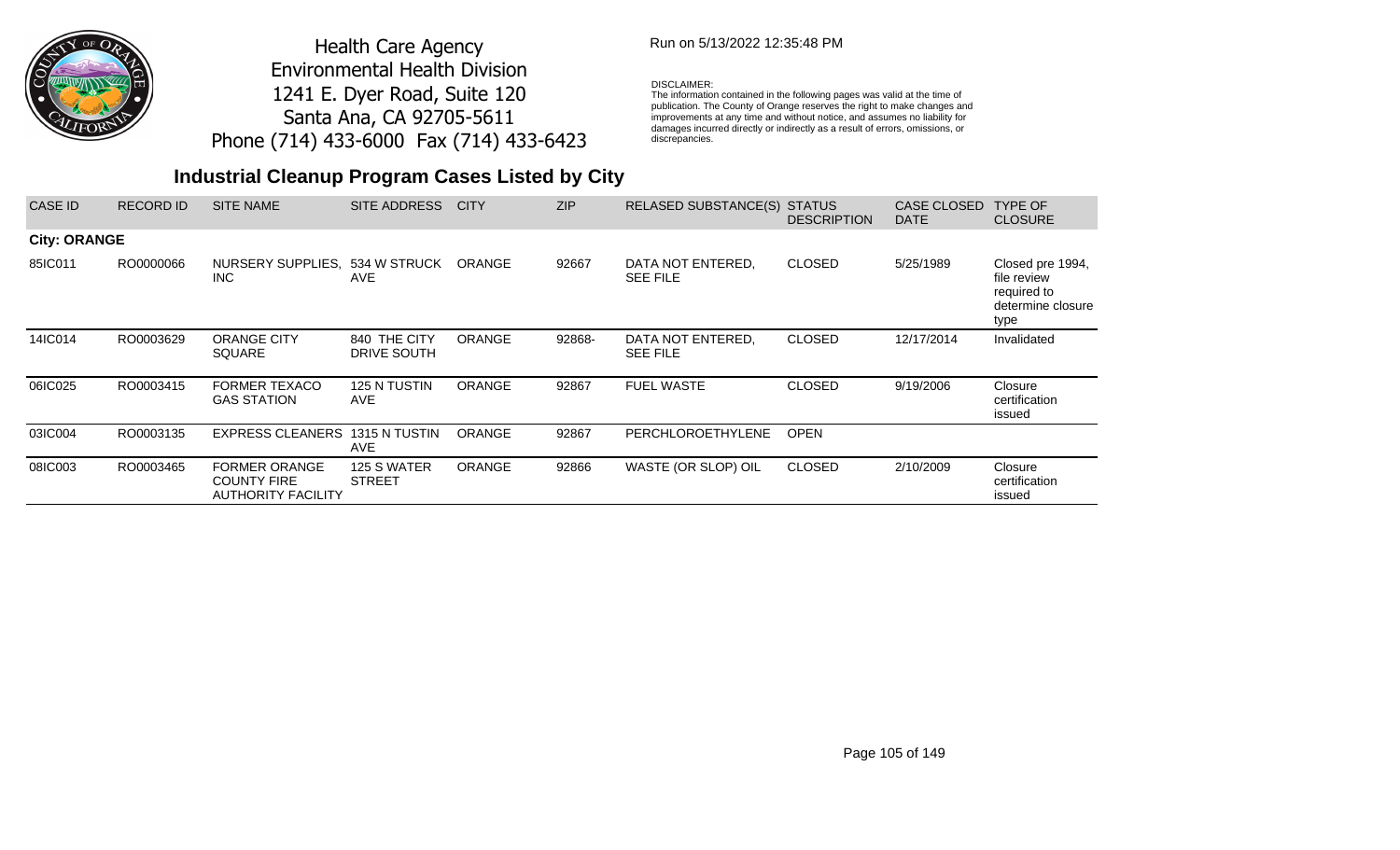

## Run on 5/13/2022 12:35:48 PM

#### DISCLAIMER:

The information contained in the following pages was valid at the time of publication. The County of Orange reserves the right to make changes and improvements at any time and without notice, and assumes no liability for damages incurred directly or indirectly as a result of errors, omissions, or discrepancies.

| <b>CASE ID</b>         | <b>RECORD ID</b> | <b>SITE NAME</b>                               | SITE ADDRESS                                  | <b>CITY</b>      | <b>ZIP</b> | <b>RELASED SUBSTANCE(S)</b>          | <b>STATUS</b><br><b>DESCRIPTION</b> | <b>CASE CLOSED</b><br><b>DATE</b> | <b>TYPE OF</b><br><b>CLOSURE</b>                                                |
|------------------------|------------------|------------------------------------------------|-----------------------------------------------|------------------|------------|--------------------------------------|-------------------------------------|-----------------------------------|---------------------------------------------------------------------------------|
| <b>City: PLACENTIA</b> |                  |                                                |                                               |                  |            |                                      |                                     |                                   |                                                                                 |
| 95IC042                | RO0000523        | FDIC (JONES LEASE)                             | 0 E ALTA VISTA PLACENTIA<br>SТ                |                  | 92670      | WASTE (OR SLOP) OIL                  | <b>CLOSED</b>                       | 1/6/1998                          | Closure<br>certification<br>issued                                              |
| 97IC058                | RO0000630        | <b>ALTA VISTA</b><br><b>COUNTRY CLUB</b>       | <b>777 E ALTA</b><br><b>VISTA ST</b>          | <b>PLACENTIA</b> | 92670      | WASTE (OR SLOP) OIL                  | <b>CLOSED</b>                       | 2/11/1998                         | Closure<br>certification<br>issued                                              |
| 94IC007                | RO0000484        | <b>KRAEMER TRACT</b><br>14569 PARCEL           | UNK ALTA<br><b>VISTA ST</b>                   | <b>PLACENTIA</b> | 92670      | WASTE (OR SLOP) OIL                  | <b>CLOSED</b>                       | 11/10/1994                        | Closure<br>certification<br>issued                                              |
| 95IC006                | RO0000525        | <b>TRACT 14569 - HQT</b><br><b>DEVELOPMENT</b> | UNK ALTA<br><b>VISTA ST</b>                   | <b>PLACENTIA</b> | 92670      | OIL AND WATER                        | <b>CLOSED</b>                       | 3/14/1995                         | Closure<br>certification<br>issued                                              |
| 97IC046                | RO0000617        | <b>KRAEMER TRACT</b><br>#15139/HQT             | UNK ALTA<br><b>VISTA ST</b>                   | <b>PLACENTIA</b> | 92670      | WASTE (OR SLOP) OIL                  | <b>CLOSED</b>                       | 8/25/1999                         | Closure<br>certification<br>issued                                              |
| 92IC006                | RO0000409        | UNOCAL-BRADFORD<br><b>PROPERTY</b>             | UNK ALTA<br>VISTA &<br><b>JEFFERSON</b>       | <b>PLACENTIA</b> | 92870      | <b>FUEL WASTE</b>                    | <b>CLOSED</b>                       | 7/28/2000                         | Closure<br>certification<br>issued                                              |
| 88IC062                | RO0000146        | <b>CARBON CANYON</b><br>CHANNEL (UNOCAL)       | UNK ALTA<br><b>VISTA &amp; ROSE</b>           | <b>PLACENTIA</b> | 92670      | DATA NOT ENTERED,<br><b>SEE FILE</b> | <b>CLOSED</b>                       | 8/6/1992                          | After soil closure.<br>referred to<br><b>Regional Board</b><br>for GW oversight |
| 93IC031                | RO0000445        | <b>CARBON CANYON</b><br>CHANNEL (UNOCAL)       | UNK ALTA<br>VISTA & ROSE                      | <b>PLACENTIA</b> | 92670      | NON-HAZARDOUS                        | <b>CLOSED</b>                       | 1/4/1994                          | Closure<br>certification<br>issued                                              |
| 96IC003                | RO0000551        | UNOCAL-RICHFIELD<br><b>SHOPPING CNTR</b>       | <b>UNK NE ALTA</b><br><b>VISTA &amp; ROSE</b> | <b>PLACENTIA</b> | 92670      | <b>FUEL WASTE</b>                    | <b>CLOSED</b>                       | 10/2/1998                         | Closure<br>certification<br>issued                                              |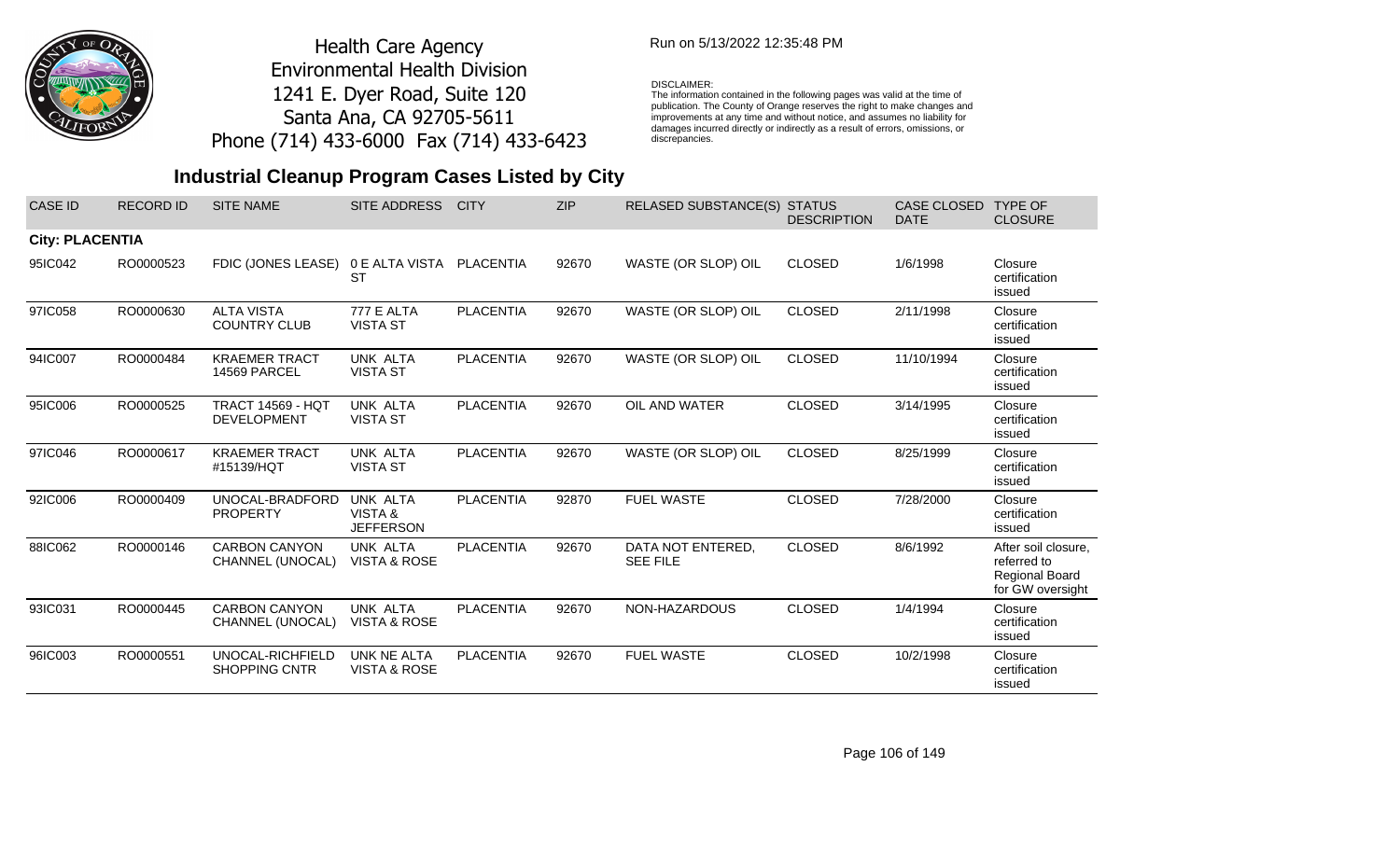

## Run on 5/13/2022 12:35:48 PM

#### DISCLAIMER:

The information contained in the following pages was valid at the time of publication. The County of Orange reserves the right to make changes and improvements at any time and without notice, and assumes no liability for damages incurred directly or indirectly as a result of errors, omissions, or discrepancies.

# **Industrial Cleanup Program Cases Listed by City**

| <b>CASE ID</b>         | <b>RECORD ID</b> | <b>SITE NAME</b>                                 | <b>SITE ADDRESS</b>                             | <b>CITY</b>      | <b>ZIP</b> | <b>RELASED SUBSTANCE(S)</b>            | <b>STATUS</b><br><b>DESCRIPTION</b> | CASE CLOSED<br><b>DATE</b> | <b>TYPE OF</b><br><b>CLOSURE</b>                                            |
|------------------------|------------------|--------------------------------------------------|-------------------------------------------------|------------------|------------|----------------------------------------|-------------------------------------|----------------------------|-----------------------------------------------------------------------------|
| <b>City: PLACENTIA</b> |                  |                                                  |                                                 |                  |            |                                        |                                     |                            |                                                                             |
| 99IC020                | RO0000694        | <b>KRAEMER TRACTS</b><br>AREAS 4,5,6             | UNK ALTA<br>VISTA @ ROSE<br><b>DR</b>           | <b>PLACENTIA</b> | 92870      | WASTE (OR SLOP) OIL                    | <b>CLOSED</b>                       | 3/5/2001                   | Closure<br>certification<br>issued                                          |
| 88IC084                | RO0000165        | STERN-THOMPSON<br>OIL LEASES UNOC                | <b>UNK BUENA</b><br>VISTA &<br><b>JEFFERSON</b> | <b>PLACENTIA</b> | 92670      | WASTE (OR SLOP) OIL                    | <b>CLOSED</b>                       | 10/19/1992                 | Closed pre 1994,<br>file review<br>required to<br>determine closure<br>type |
| 94IC005                | RO0000482        | <b>ALTA VISTA TRACTS-</b><br><b>HASEKO TOWNH</b> | UNK CHAPMAN PLACENTIA<br><b>AVE</b>             |                  | 92670      | WASTE (OR SLOP) OIL                    | <b>CLOSED</b>                       | 2/7/1994                   | Closure<br>certification<br>issued                                          |
| 92IC031                | RO0000378        | <b>EXCALIBUR</b><br><b>EXTRUSIONS INC</b>        | 110 E<br><b>CROWTHER</b><br>AVE                 | <b>PLACENTIA</b> | 92670      | <b>TRICHLOROETHANE</b>                 | <b>CLOSED</b>                       | 8/6/1992                   | Transferred to<br><b>OCUST Program</b>                                      |
| 97IC012                | RO0000580        | <b>LABEL SPECIALTIES</b>                         | 704 DUNN WAY PLACENTIA                          |                  | 92670      | PERCHLOROETHYLENE                      | <b>CLOSED</b>                       | 3/24/1997                  | Closure<br>certification<br>issued                                          |
| 00IC007                | RO0000026        | <b>HQT HOMES-AREAS</b><br>4&6, LP                | 400<br><b>DUNNAVANT DR</b>                      | <b>PLACENTIA</b> | 92870      | <b>FUEL WASTE</b><br>ORGANIC COMPOUNDS | <b>CLOSED</b>                       | 2/13/2001                  | Closure<br>certification<br>issued                                          |
| 13IC011                | RO0003600        | <b>COMPASS WALK</b>                              | 1049 GOLDEN<br><b>AVE</b>                       | <b>PLACENTIA</b> | 92870-     | DATA NOT ENTERED,<br><b>SEE FILE</b>   | <b>CLOSED</b>                       | 12/16/2013                 | Closure<br>certification<br>issued                                          |
| 17IC001                | RO0003637        | FORMER PLEGEL OIL<br><b>FACILITY</b>             | 1049 GOLDEN<br><b>AVE</b>                       | <b>PLACENTIA</b> | 92870-     | <b>COBALT (POWDER)</b>                 | <b>CLOSED</b>                       | 3/17/2021                  | Closure<br>certification<br>issued                                          |
| 19IC003                | RO0003649        | COYOTE 3-1 OIL<br><b>FACILITY</b>                | 900 GOLDEN<br><b>AVENUE</b>                     | <b>PLACENTIA</b> |            | WASTE (OR SLOP) OIL                    | <b>CLOSED</b>                       | 4/20/2020                  | Closure<br>certification<br>issued                                          |

Page 107 of 149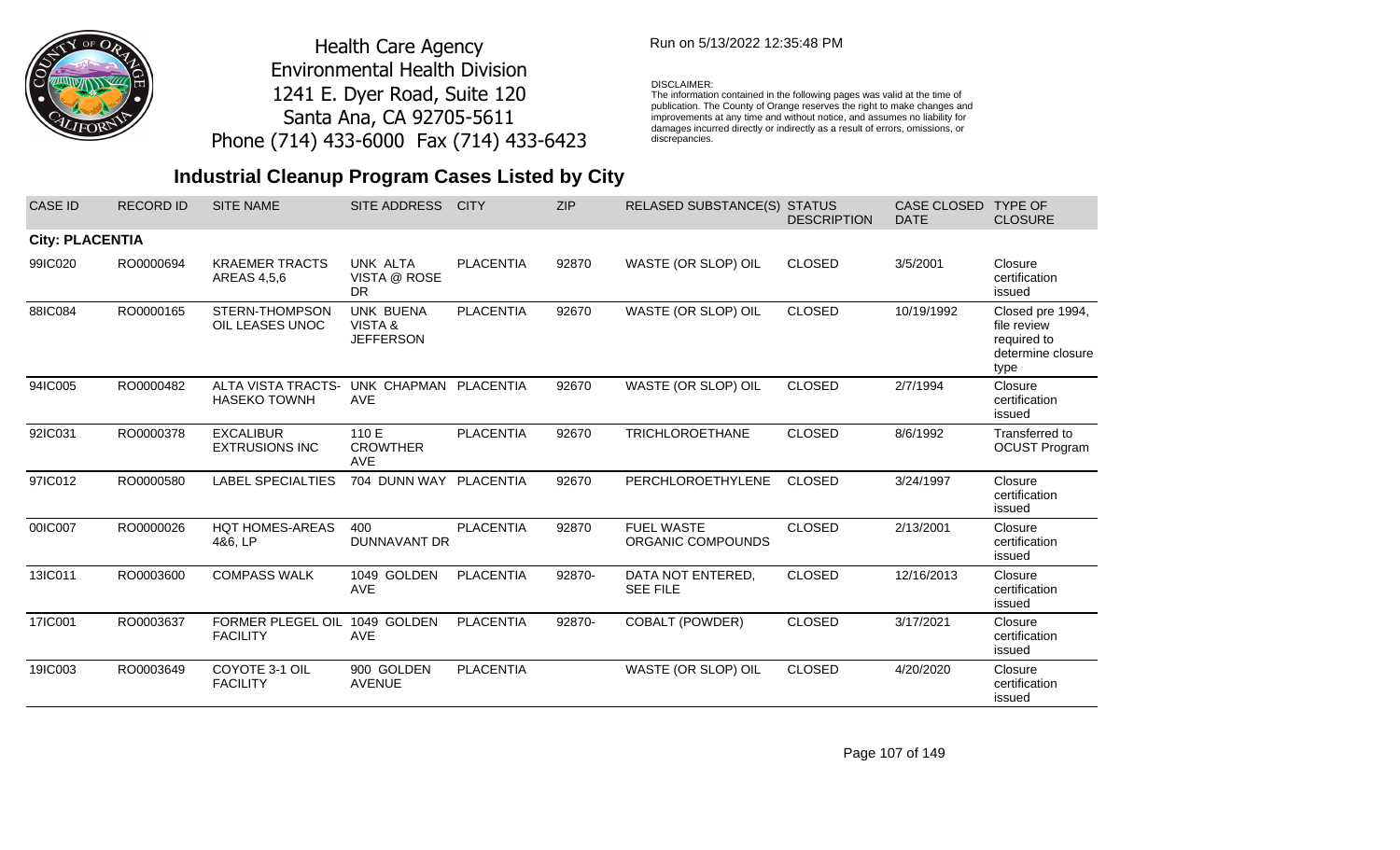

## Run on 5/13/2022 12:35:48 PM

#### DISCLAIMER:

The information contained in the following pages was valid at the time of publication. The County of Orange reserves the right to make changes and improvements at any time and without notice, and assumes no liability for damages incurred directly or indirectly as a result of errors, omissions, or discrepancies.

| <b>CASE ID</b>         | <b>RECORD ID</b> | <b>SITE NAME</b>                                         | SITE ADDRESS                                                       | <b>CITY</b>      | <b>ZIP</b> | <b>RELASED SUBSTANCE(S)</b>                                                                                    | <b>STATUS</b><br><b>DESCRIPTION</b> | <b>CASE CLOSED</b><br><b>DATE</b> | <b>TYPE OF</b><br><b>CLOSURE</b>                                            |
|------------------------|------------------|----------------------------------------------------------|--------------------------------------------------------------------|------------------|------------|----------------------------------------------------------------------------------------------------------------|-------------------------------------|-----------------------------------|-----------------------------------------------------------------------------|
| <b>City: PLACENTIA</b> |                  |                                                          |                                                                    |                  |            |                                                                                                                |                                     |                                   |                                                                             |
| 00IC009                | RO0000028        | <b>PLACENTIA</b><br><b>DEVELOPMENT</b><br><b>COMPANY</b> | 6061<br>JEFFERSON ST                                               | <b>PLACENTIA</b> | 92870      | WASTE (OR SLOP) OIL<br><b>FUEL WASTE</b><br>ORGANIC COMPOUNDS<br>HEAVY METAL WASTE -<br>NON-PLATING            | <b>CLOSED</b>                       | 7/31/2013                         | Voluntary<br>Cleanup Program<br>Termination                                 |
| 91IC006                | RO0000348        | <b>RICHFIELD FIELD</b><br><b>GARAGE /UNION</b>           | 6071<br>JEFFERSON ST                                               | <b>PLACENTIA</b> | 92670      | <b>DIOXIN / PCBs</b>                                                                                           | <b>CLOSED</b>                       | 12/13/1993                        | Closure<br>certification<br>issued                                          |
| 01IC015                | RO0000035        | <b>NORTONS PALM</b><br><b>CLEANERS</b>                   | 1454 N<br><b>KRAEMER BLVD</b>                                      | <b>PLACENTIA</b> | 92870      | PERCHLOROETHYLENE                                                                                              | <b>CLOSED</b>                       | 9/25/2001                         | Closure<br>certification<br>issued                                          |
| 92IC030                | RO0000377        | A C PRODUCTS INC                                         | 172 E LA JOLLA<br><b>ST</b>                                        | <b>PLACENTIA</b> | 92670      | PERCHLOROETHYLENE                                                                                              | <b>CLOSED</b>                       | 5/21/1996                         | Voluntary<br>Cleanup Program<br>Termination                                 |
| 96IC038                | RO0000560        | <b>GAMBINO PROPERTY</b>                                  | 300 LINCOLN<br>SТ                                                  | <b>PLACENTIA</b> | 92670      | <b>FUEL WASTE</b><br>PERCHLOROETHYLENE                                                                         | <b>CLOSED</b>                       | 11/6/1996                         | Closure<br>certification<br>issued                                          |
| 06IC027                | RO0003425        | E.I. - PLA 125, LLC                                      | <b>TRACT 16839</b><br>NW CORNER OF<br>ORANGETHORP<br>E & VAN BUREN | <b>PLACENTIA</b> | 92870      | WASTE (OR SLOP) OIL<br><b>POLYCHLORINATED</b><br><b>BIPHENYLS</b><br><b>HEAVY METAL WASTE -</b><br>NON-PLATING | <b>CLOSED</b>                       | 9/28/2012                         | Closure<br>certification<br>issued                                          |
| 90IC050                | RO0000284        | <b>CROWN PACIFIC</b><br><b>DEVELOPMENT</b>               | 0 NW<br><b>ORANGETHORP</b><br>E & VAN BUREN                        | <b>PLACENTIA</b> | 92670      | ORGANIC COMPOUNDS                                                                                              | <b>CLOSED</b>                       | 10/3/1991                         | Closed pre 1994,<br>file review<br>required to<br>determine closure<br>type |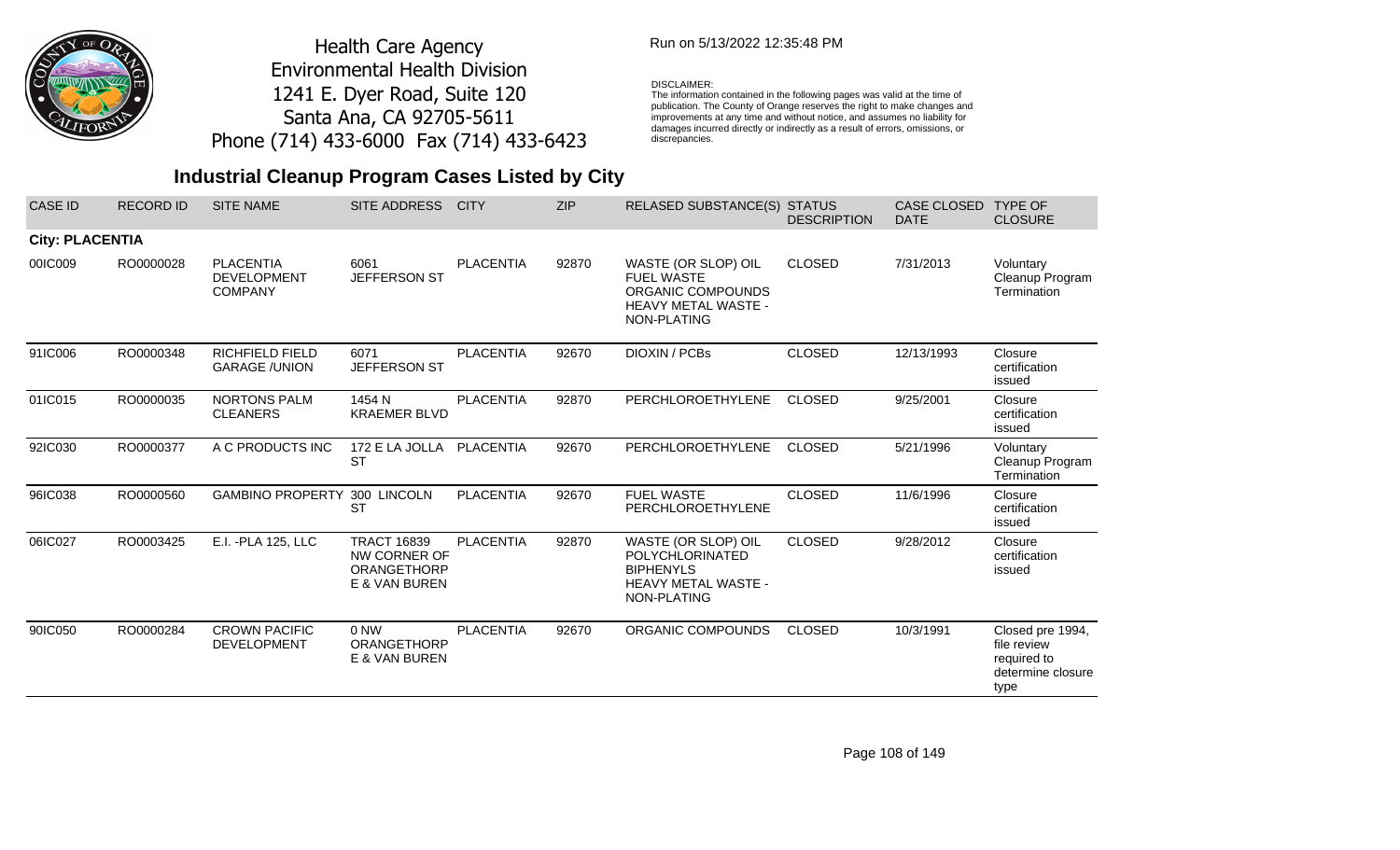

### Run on 5/13/2022 12:35:48 PM

#### DISCLAIMER:

The information contained in the following pages was valid at the time of publication. The County of Orange reserves the right to make changes and improvements at any time and without notice, and assumes no liability for damages incurred directly or indirectly as a result of errors, omissions, or discrepancies.

| <b>CASE ID</b>         | <b>RECORD ID</b> | <b>SITE NAME</b>                           | SITE ADDRESS                                                        | <b>CITY</b>      | <b>ZIP</b> | <b>RELASED SUBSTANCE(S) STATUS</b>                                             | <b>DESCRIPTION</b> | CASE CLOSED<br><b>DATE</b> | <b>TYPE OF</b><br><b>CLOSURE</b>   |
|------------------------|------------------|--------------------------------------------|---------------------------------------------------------------------|------------------|------------|--------------------------------------------------------------------------------|--------------------|----------------------------|------------------------------------|
| <b>City: PLACENTIA</b> |                  |                                            |                                                                     |                  |            |                                                                                |                    |                            |                                    |
|                        | RO0003423        | E.I. - PLA 75, LLC                         | TR 16445<br>ORCHARD &<br><b>RICHFIELD (NE</b><br>CORNER)            | <b>PLACENTIA</b> | 92870      | DATA NOT ENTERED.<br><b>SEE FILE</b>                                           | <b>CLOSED</b>      | 3/13/2007                  | Invalidated                        |
| 06IC026                | RO0003424        | E.I. - PLA 75, LLC                         | TR 16445<br><b>ORCHARD &amp;</b><br><b>RICHFIELD (NE</b><br>CORNER) | <b>PLACENTIA</b> | 92870      | WASTE (OR SLOP) OIL<br>ORGANIC COMPOUNDS<br>HEAVY METAL WASTE -<br>NON-PLATING | <b>CLOSED</b>      | 11/19/2010                 | Closure<br>certification<br>issued |
| 99IC015                | RO0000688        | <b>REDU PROPERTY</b><br>(NEFF RANCH)       | 1091 RICHFIELD PLACENTIA<br><b>RD</b>                               |                  | 92870      | WASTE (OR SLOP) OIL                                                            | <b>CLOSED</b>      | 6/21/1999                  | Closure<br>certification<br>issued |
| 95IC001                | RO0000487        | <b>KRUGG FEE</b><br><b>PROPERTY</b>        | <b>UNK SE</b><br><b>RICHFIELD &amp;</b><br>ORCHARD                  | <b>PLACENTIA</b> | 92670      | <b>FUEL WASTE</b>                                                              | <b>CLOSED</b>      | 1/18/1996                  | Closure<br>certification<br>issued |
| 01IC025                | RO0000046        | <b>MULBERRY</b><br><b>CHILDCARE CENTER</b> | 612 N ROSE DR PLACENTIA                                             |                  | 92870      | ORGANIC COMPOUNDS                                                              | <b>CLOSED</b>      | 5/14/2002                  | Closure<br>certification<br>issued |
| 98IC043                | RO0000675        | CHAPMAN-WICKETT<br>(AREA 8)                | 0 NE ROSE &<br><b>ALTA VISTA</b>                                    | <b>PLACENTIA</b> | 92870      | WASTE (OR SLOP) OIL<br>ORGANIC COMPOUNDS                                       | <b>CLOSED</b>      | 3/3/1999                   | Closure<br>certification<br>issued |
| 02IC011                | RO0003093        | LOS-BRISAS-LOT-<br><b>TRACT 12021</b>      | UNK SE ROSE & PLACENTIA<br><b>PALM</b>                              |                  | 92870      | <b>FUEL WASTE</b>                                                              | <b>CLOSED</b>      | 9/10/2003                  | Closure<br>certification<br>issued |
| 89IC041                | RO0000218        | UNOCAL-YARNELL<br><b>LEASE</b>             | UNK ROSE @<br><b>BUENA VISTA</b>                                    | <b>PLACENTIA</b> | 92670      | DATA NOT ENTERED,<br><b>SEE FILE</b>                                           | <b>CLOSED</b>      | 11/18/1991                 | Invalidated                        |
| 91IC023                | RO0003090        | <b>RICHFIELD</b><br><b>OILFIELDS</b>       | UNK ROSE @<br><b>PINE</b>                                           | <b>PLACENTIA</b> | 93670      | DATA NOT ENTERED,<br><b>SEE FILE</b>                                           | <b>CLOSED</b>      | 1/1/1995                   | Invalidated                        |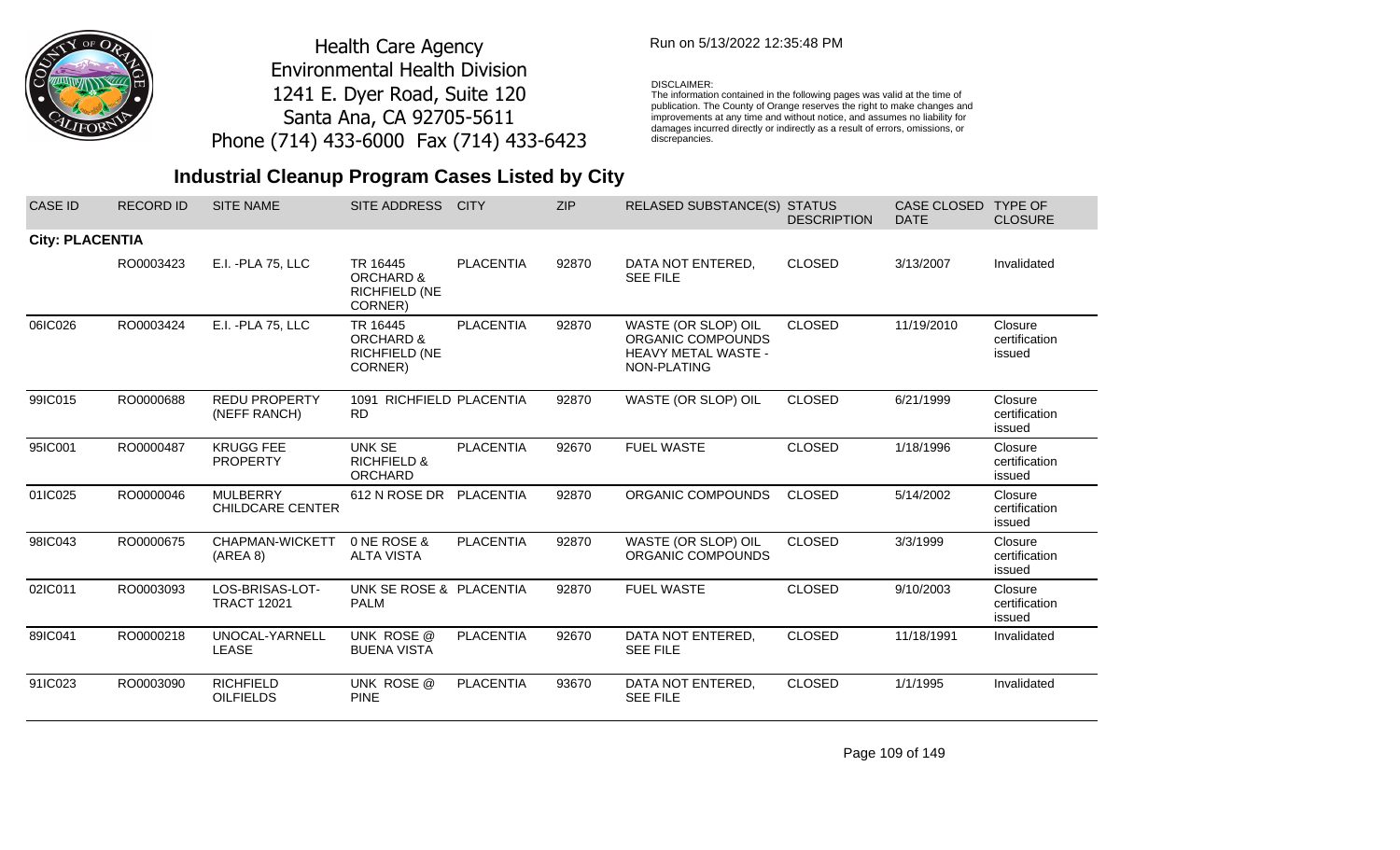

### Run on 5/13/2022 12:35:48 PM

#### DISCLAIMER:

The information contained in the following pages was valid at the time of publication. The County of Orange reserves the right to make changes and improvements at any time and without notice, and assumes no liability for damages incurred directly or indirectly as a result of errors, omissions, or discrepancies.

## **Industrial Cleanup Program Cases Listed by City**

| <b>CASE ID</b>         | <b>RECORD ID</b> | <b>SITE NAME</b>                        | SITE ADDRESS                                               | <b>CITY</b>      | <b>ZIP</b> | <b>RELASED SUBSTANCE(S)</b>          | <b>STATUS</b><br><b>DESCRIPTION</b> | CASE CLOSED<br><b>DATE</b> | <b>TYPE OF</b><br><b>CLOSURE</b>                                            |
|------------------------|------------------|-----------------------------------------|------------------------------------------------------------|------------------|------------|--------------------------------------|-------------------------------------|----------------------------|-----------------------------------------------------------------------------|
| <b>City: PLACENTIA</b> |                  |                                         |                                                            |                  |            |                                      |                                     |                            |                                                                             |
| 91IC024                | RO0000309        | <b>PLACENTIA PARK</b><br>(YARNEL NCT-1) | UNK ROSE DR<br>& PINE ST                                   | <b>PLACENTIA</b> | 92670      | <b>BARIUM SULFITE</b>                | <b>CLOSED</b>                       | 1/3/1994                   | Closure<br>certification<br>issued                                          |
| 87IC030                | RO0000112        | <b>ROOFING</b><br>WHOLESALE CO INC      | 633 S VAN<br><b>BUREN ST</b>                               | <b>PLACENTIA</b> | 92870      | DATA NOT ENTERED,<br><b>SEE FILE</b> | <b>CLOSED</b>                       | 12/19/1988                 | Closed pre 1994,<br>file review<br>required to<br>determine closure<br>type |
| 89IC043                | RO0000220        | <b>JONES LEASE</b>                      | UNK E VAN<br><b>BUREN ST</b>                               | <b>PLACENTIA</b> | 92670      | <b>METHYLENE CHLORIDE</b>            | <b>CLOSED</b>                       | 5/1/1991                   | Closed pre 1994,<br>file review<br>required to<br>determine closure<br>type |
| 89IC044                | RO0000221        | <b>SAND DOLLAR</b><br>DEVELOPMENT INC   | <b>UNK VAN</b><br><b>BUREN &amp;</b><br><b>BUENA VISTA</b> | <b>PLACENTIA</b> | 92670      | ORGANIC COMPOUNDS                    | <b>CLOSED</b>                       | 5/3/1993                   | Closed pre 1994,<br>file review<br>required to<br>determine closure<br>type |
| 88IC086                | RO0000167        | <b>COVINGTON -</b><br>YARNEL OIL LEASES | <b>UNK VAN</b><br><b>BUREN &amp;</b><br>JEFFERSON          | <b>PLACENTIA</b> | 92670      | WASTE (OR SLOP) OIL                  | <b>CLOSED</b>                       | 11/18/1991                 | Closed pre 1994,<br>file review<br>required to<br>determine closure<br>type |
| 89IC040                | RO0000217        | UNOCAL-HARTWELL<br>& STERNS LEASE       | <b>UNK VAN</b><br><b>BUREN @ PINE</b>                      | <b>PLACENTIA</b> | 92670      | <b>BARIUM SULFITE</b>                | <b>CLOSED</b>                       | 12/12/1995                 | Closure<br>certification<br>issued                                          |
| 10IC007                | RO0003546        | <b>BRIDGEMARK -</b><br>RICHFIELD LEASE  | 0 VAN BUREN<br>SOUTH OF ALTA<br><b>VISTA</b>               | <b>PLACENTIA</b> | 92870-     | OIL AND WATER                        | <b>CLOSED</b>                       | 9/9/2013                   | Closure<br>certification<br>issued                                          |

Page 110 of 149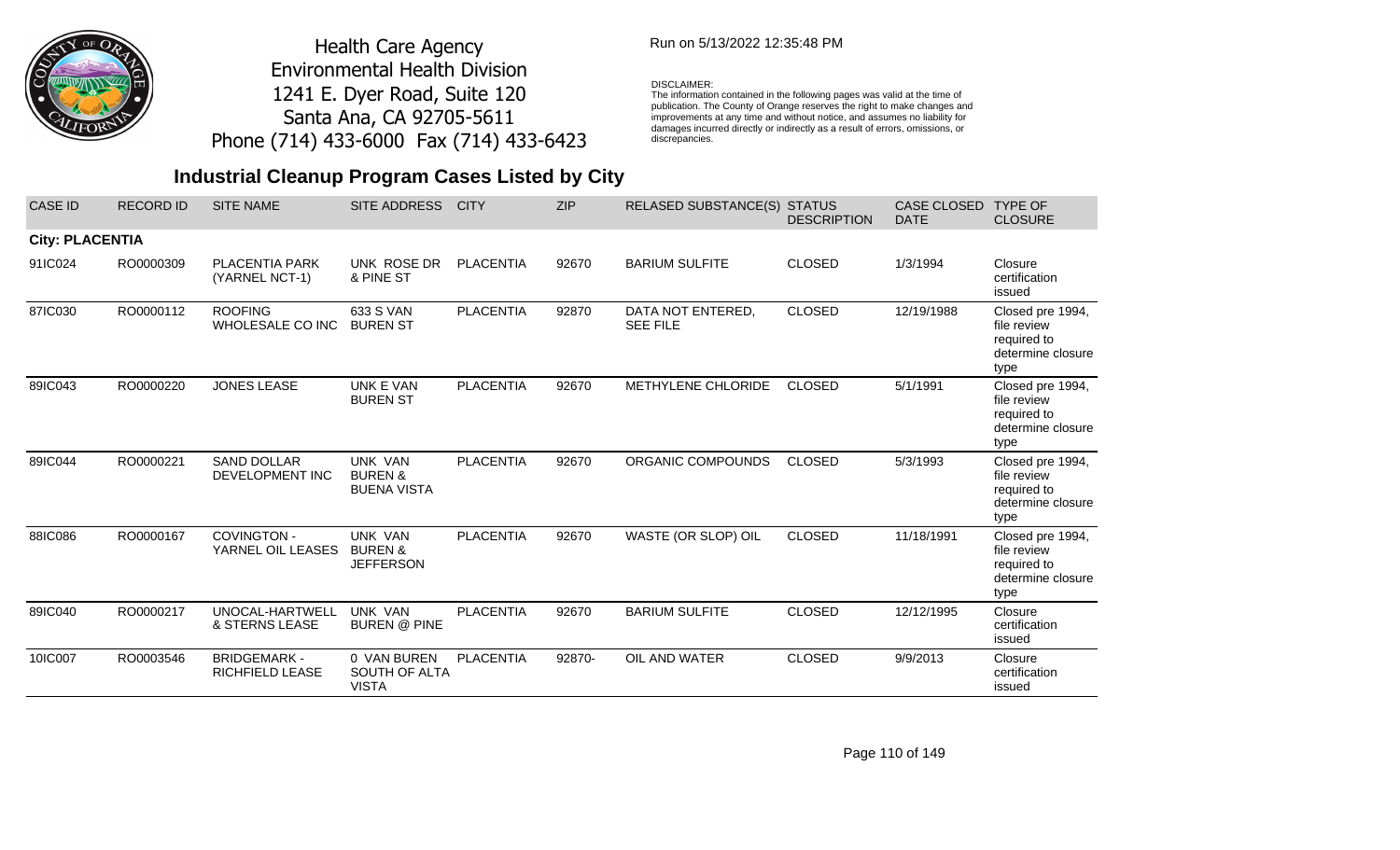

## Run on 5/13/2022 12:35:48 PM

#### DISCLAIMER:

The information contained in the following pages was valid at the time of publication. The County of Orange reserves the right to make changes and improvements at any time and without notice, and assumes no liability for damages incurred directly or indirectly as a result of errors, omissions, or discrepancies.

| CASE ID                | <b>RECORD ID</b> | <b>SITE NAME</b>                          | SITE ADDRESS              | <b>CITY</b> | <b>ZIP</b> | RELASED SUBSTANCE(S) STATUS                   | <b>DESCRIPTION</b> | CASE CLOSED<br><b>DATE</b> | <b>TYPE OF</b><br><b>CLOSURE</b>   |
|------------------------|------------------|-------------------------------------------|---------------------------|-------------|------------|-----------------------------------------------|--------------------|----------------------------|------------------------------------|
| <b>City: PLACENTIA</b> |                  |                                           |                           |             |            |                                               |                    |                            |                                    |
| 98IC007                | RO0000680        | VALUE CLEANERS                            | 127 E YORBA<br>LINDA BLVD | PLACENTIA   | 92870      | PERCHLOROETHYLENE CLOSED                      |                    | 3/6/1998                   | Closure<br>certification<br>issued |
| 99IC018                | RO0000691        | <b>COURTESY 1 HOUR</b><br><b>CLEANERS</b> | 182 E YORBA<br>LINDA BLVD | PLACENTIA   | 92870      | PERCHLOROETHYLENE<br>SOLVENTS-<br>HALOGENATED | CLOSED             | 10/2/2002                  | Closure<br>certification<br>issued |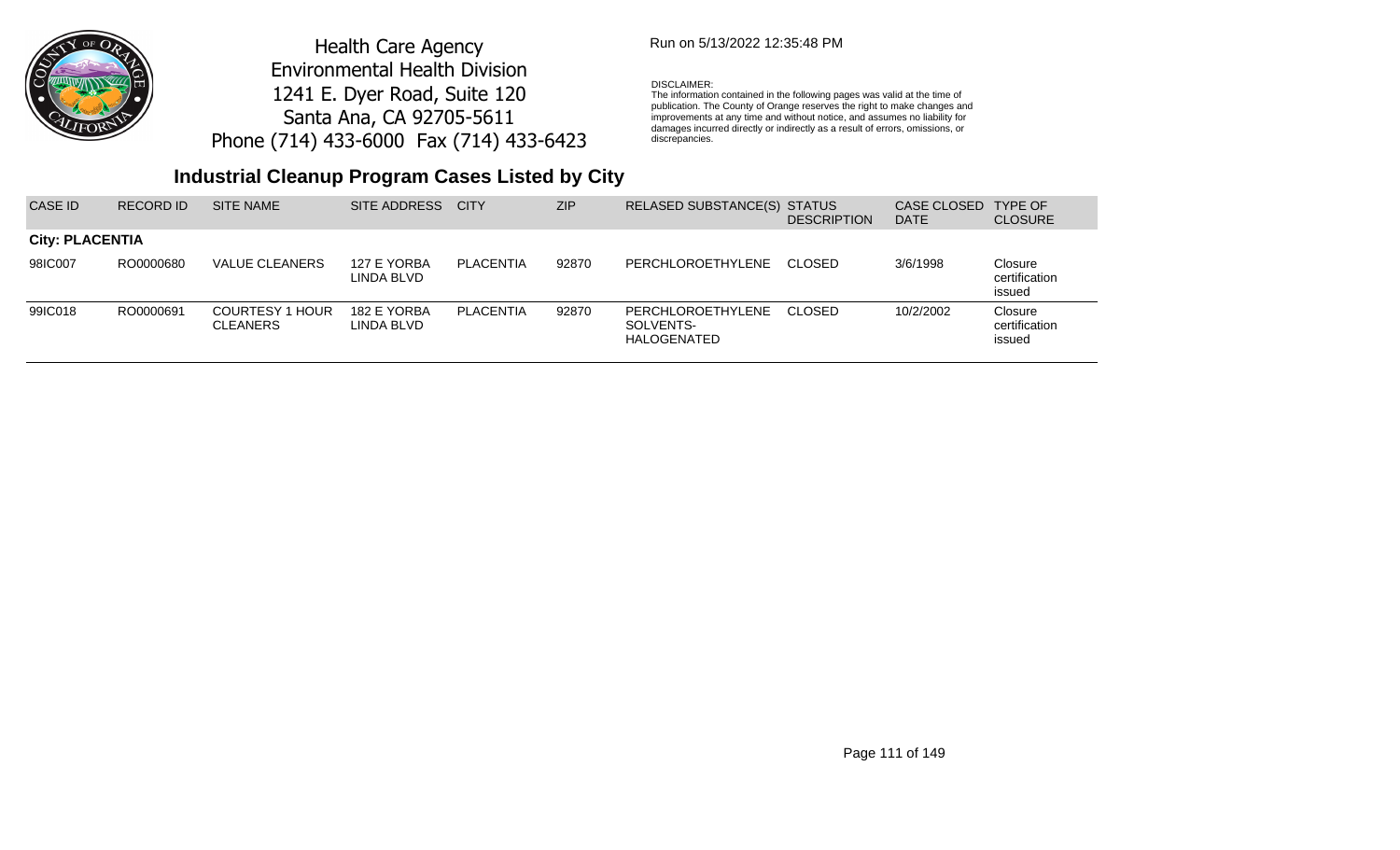

## Run on 5/13/2022 12:35:48 PM

#### DISCLAIMER:

The information contained in the following pages was valid at the time of publication. The County of Orange reserves the right to make changes and improvements at any time and without notice, and assumes no liability for damages incurred directly or indirectly as a result of errors, omissions, or discrepancies.

| CASE ID | <b>RECORD ID</b>             | <b>SITE NAME</b>                          | SITE ADDRESS                                   | <b>CITY</b>                                       | <b>ZIP</b> | <b>RELASED SUBSTANCE(S)</b>                                                      | <b>STATUS</b><br><b>DESCRIPTION</b> | CASE CLOSED<br><b>DATE</b> | <b>TYPE OF</b><br><b>CLOSURE</b>                                            |
|---------|------------------------------|-------------------------------------------|------------------------------------------------|---------------------------------------------------|------------|----------------------------------------------------------------------------------|-------------------------------------|----------------------------|-----------------------------------------------------------------------------|
|         | City: RANCHO SANTA MARGARITA |                                           |                                                |                                                   |            |                                                                                  |                                     |                            |                                                                             |
| 03IC012 | RO0003169                    | <b>CONTROL</b><br>COMPONENTS INC.         | 22591 AVENIDA<br><b>EMPRESA</b>                | RANCHO<br><b>SANTA</b><br><b>MARGARITA</b>        | 92688      | WASTE (OR SLOP) OIL                                                              | <b>CLOSED</b>                       | 6/13/2005                  | Voluntary<br>Cleanup Program<br>Termination                                 |
| 04IC001 | RO0003275                    | <b>PLAZA EMPRESA -</b><br>RANCHO CLEANERS | 29941<br><b>AVENTURA</b>                       | <b>RANCHO</b><br><b>SANTA</b><br><b>MARGARITA</b> | 92688      | <b>PERCHLOROETHYLENE</b><br>TRICHLOROETHYLENE<br>SOLVENTS-<br><b>HALOGENATED</b> | <b>OPEN</b>                         |                            |                                                                             |
| 12IC005 | RO0003576                    | AL PHILLIPS THE<br><b>CLEANER</b>         | 22307 EL<br><b>PASEO</b>                       | <b>RANCHO</b><br><b>SANTA</b><br><b>MARGARITA</b> | 92688-     | DATA NOT ENTERED.<br><b>SEE FILE</b>                                             | <b>CLOSED</b>                       | 10/28/2013                 | Closure<br>certification<br>issued                                          |
| 89IC017 | RO0000191                    | M J BROCK & SONS<br>INC                   | UNK PLANO<br>TRABUCO RD                        | <b>RANCHO</b><br><b>SANTA</b><br><b>MARGARITA</b> | 92688      | DATA NOT ENTERED.<br><b>SEE FILE</b>                                             | <b>CLOSED</b>                       | 6/16/1989                  | Closed pre 1994,<br>file review<br>required to<br>determine closure<br>type |
| 97IC042 | RO0000613                    | <b>MERCADO</b><br><b>CLEANERS</b>         | 31451 SANTA<br><b>MARGARITA</b><br><b>PKWY</b> | <b>RANCHO</b><br>SANTA<br><b>MARGARITA</b>        | 92688      | PERCHLOROETHYLENE<br>TRICHLOROETHYLENE                                           | <b>CLOSED</b>                       | 10/31/1997                 | Closure<br>certification<br>issued                                          |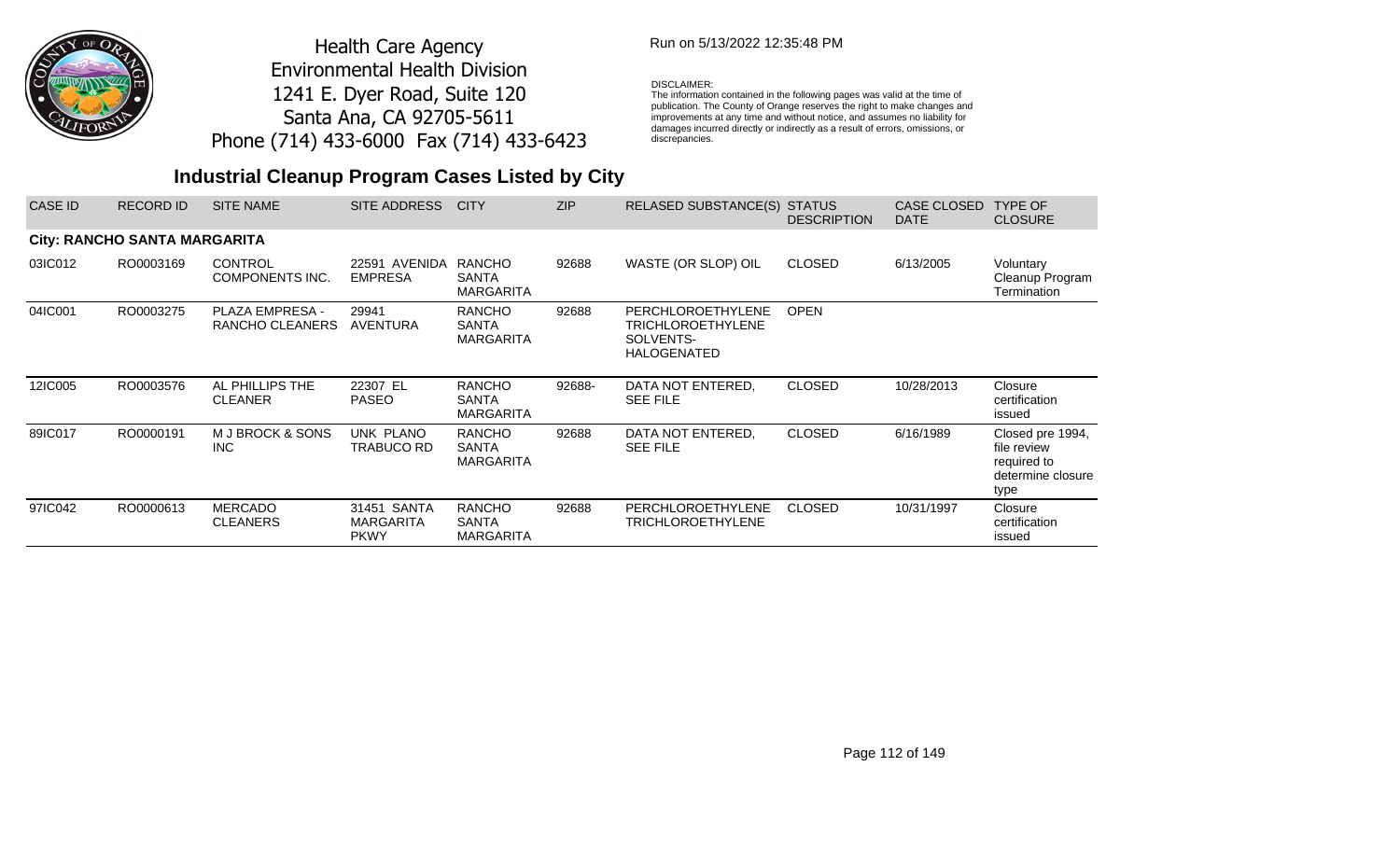

### Run on 5/13/2022 12:35:48 PM

#### DISCLAIMER:

The information contained in the following pages was valid at the time of publication. The County of Orange reserves the right to make changes and improvements at any time and without notice, and assumes no liability for damages incurred directly or indirectly as a result of errors, omissions, or discrepancies.

## **Industrial Cleanup Program Cases Listed by City**

| <b>CASE ID</b>            | <b>RECORD ID</b> | <b>SITE NAME</b>                                                | <b>SITE ADDRESS</b>                   | <b>CITY</b>                   | <b>ZIP</b> | RELASED SUBSTANCE(S) STATUS                            | <b>DESCRIPTION</b> | CASE CLOSED<br><b>DATE</b> | <b>TYPE OF</b><br><b>CLOSURE</b>                                            |
|---------------------------|------------------|-----------------------------------------------------------------|---------------------------------------|-------------------------------|------------|--------------------------------------------------------|--------------------|----------------------------|-----------------------------------------------------------------------------|
| <b>City: SAN CLEMENTE</b> |                  |                                                                 |                                       |                               |            |                                                        |                    |                            |                                                                             |
| 97IC035                   | RO0000605        | PICO PAVILION -<br><b>SHOPPING CENTE</b>                        | 415 AVENIDA<br><b>PICO</b>            | <b>SAN</b><br><b>CLEMENTE</b> | 92672      | PERCHLOROETHYLENE<br><b>TRICHLOROETHYLENE</b>          | <b>CLOSED</b>      | 9/2/1998                   | Closure<br>certification<br>issued                                          |
|                           | RO0003520        | <b>NORTHROP</b><br><b>GRUMMAN/CAPISTRA PICO</b><br>NO TEST SITE | 33000 AVENIDO SAN                     | <b>CLEMENTE</b>               | 92673      | <b>BENZENE</b><br><b>TOLUENE</b>                       | <b>CLOSED</b>      | 6/22/2009                  | Invalidated                                                                 |
| 09IC011                   | RO0003519        | <b>NORTHROP</b><br><b>GRUMMAN/CAPISTRA PICO</b><br>NO TEST SITE | 33000 AVENIDO SAN                     | <b>CLEMENTE</b>               | 92673      | <b>BENZENE</b><br><b>TOLUENE</b>                       | <b>OPEN</b>        |                            |                                                                             |
| 99IC043                   | RO0000719        | <b>GRANTS PLAZA</b><br><b>CLEANERS</b>                          | 410 CAMINO DE SAN<br><b>ESTRELLA</b>  | <b>CLEMENTE</b>               | 92672      | PERCHLOROETHYLENE<br>SOLVENTS-<br><b>HALOGENATED</b>   | <b>CLOSED</b>      | 12/28/1999                 | Closure<br>certification<br>issued                                          |
| 00IC001                   | RO0000002        | <b>CELEBRITY</b><br><b>CLEANERS</b>                             | 638 CAMINO DE SAN<br><b>LOS MARES</b> | <b>CLEMENTE</b>               | 92673      | PERCHLOROETHYLENE                                      | <b>CLOSED</b>      | 10/19/2000                 | Closure<br>certification<br>issued                                          |
| 02IC013                   | RO0003095        | <b>SEASIDE CLEANERS</b>                                         | 641 CAMINO<br><b>DELOS MARES</b>      | <b>SAN</b><br><b>CLEMENTE</b> | 92673      | PERCHLOROETHYLENE                                      | <b>CLOSED</b>      | 1/3/2003                   | Closure<br>certification<br>issued                                          |
| 00IC002                   | RO0000013        | K & S CLEANERS                                                  | 118 S EL<br><b>CAMINO REAL</b>        | <b>SAN</b><br><b>CLEMENTE</b> | 92672      | PERCHLOROETHYLENE                                      | <b>CLOSED</b>      | 4/4/2000                   | Closure<br>certification<br>issued                                          |
| 92IC049                   | RO0000397        | ARCO #5111                                                      | 2749 N EL<br><b>CAMINO REAL</b>       | SAN<br><b>CLEMENTE</b>        | 92672      | ORGANIC COMPOUNDS                                      | <b>CLOSED</b>      | 10/6/1992                  | Closed pre 1994,<br>file review<br>required to<br>determine closure<br>type |
| 95IC036                   | RO0000516        | <b>HACIENDA FORD</b>                                            | 535 N EL<br><b>CAMINO REAL</b>        | <b>SAN</b><br><b>CLEMENTE</b> | 92672      | WASTE (OR SLOP) OIL<br>SOLVENTS-<br><b>HALOGENATED</b> | <b>CLOSED</b>      | 11/29/1995                 | Closure<br>certification<br>issued                                          |

Page 113 of 149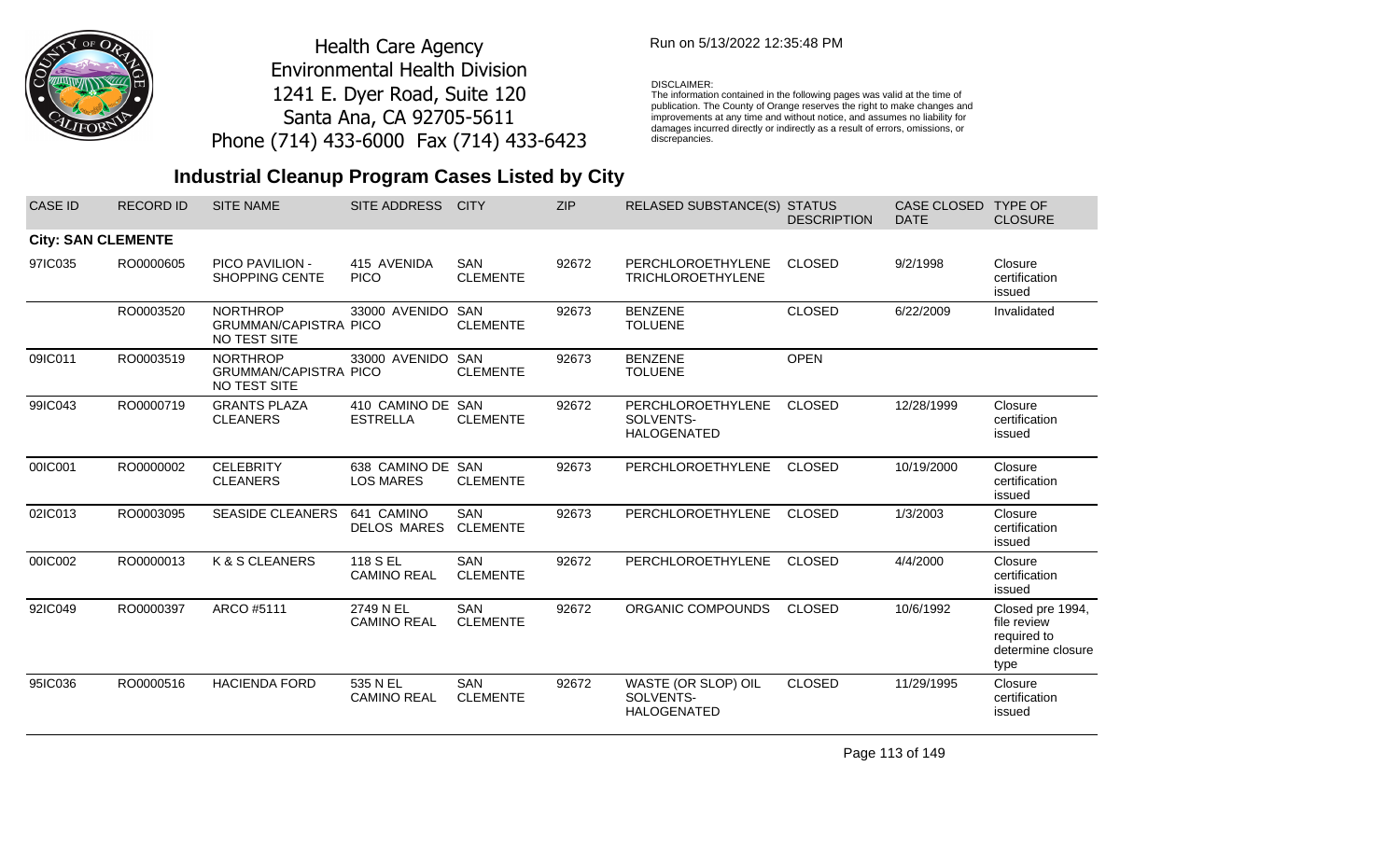

### Run on 5/13/2022 12:35:48 PM

#### DISCLAIMER:

The information contained in the following pages was valid at the time of publication. The County of Orange reserves the right to make changes and improvements at any time and without notice, and assumes no liability for damages incurred directly or indirectly as a result of errors, omissions, or discrepancies.

## **Industrial Cleanup Program Cases Listed by City**

| CASE ID.                  | RECORD ID | <b>SITE NAME</b>              | SITE ADDRESS CITY     |                        | <b>ZIP</b> | RELASED SUBSTANCE(S) STATUS                          | <b>DESCRIPTION</b> | CASE CLOSED TYPE OF<br><b>DATE</b> | <b>CLOSURE</b>                     |
|---------------------------|-----------|-------------------------------|-----------------------|------------------------|------------|------------------------------------------------------|--------------------|------------------------------------|------------------------------------|
| <b>City: SAN CLEMENTE</b> |           |                               |                       |                        |            |                                                      |                    |                                    |                                    |
| 09IC021                   | RO0003534 | PICO PLAZA<br>SHOPPING CENTER | 95 VIA PICO<br>PI AZA | SAN<br><b>CLEMENTE</b> | 92672      | PERCHLOROETHYLENE CLOSED<br><b>TRICHLOROETHYLENE</b> |                    | 3/1/2011                           | Closure<br>certification<br>issued |

Page 114 of 149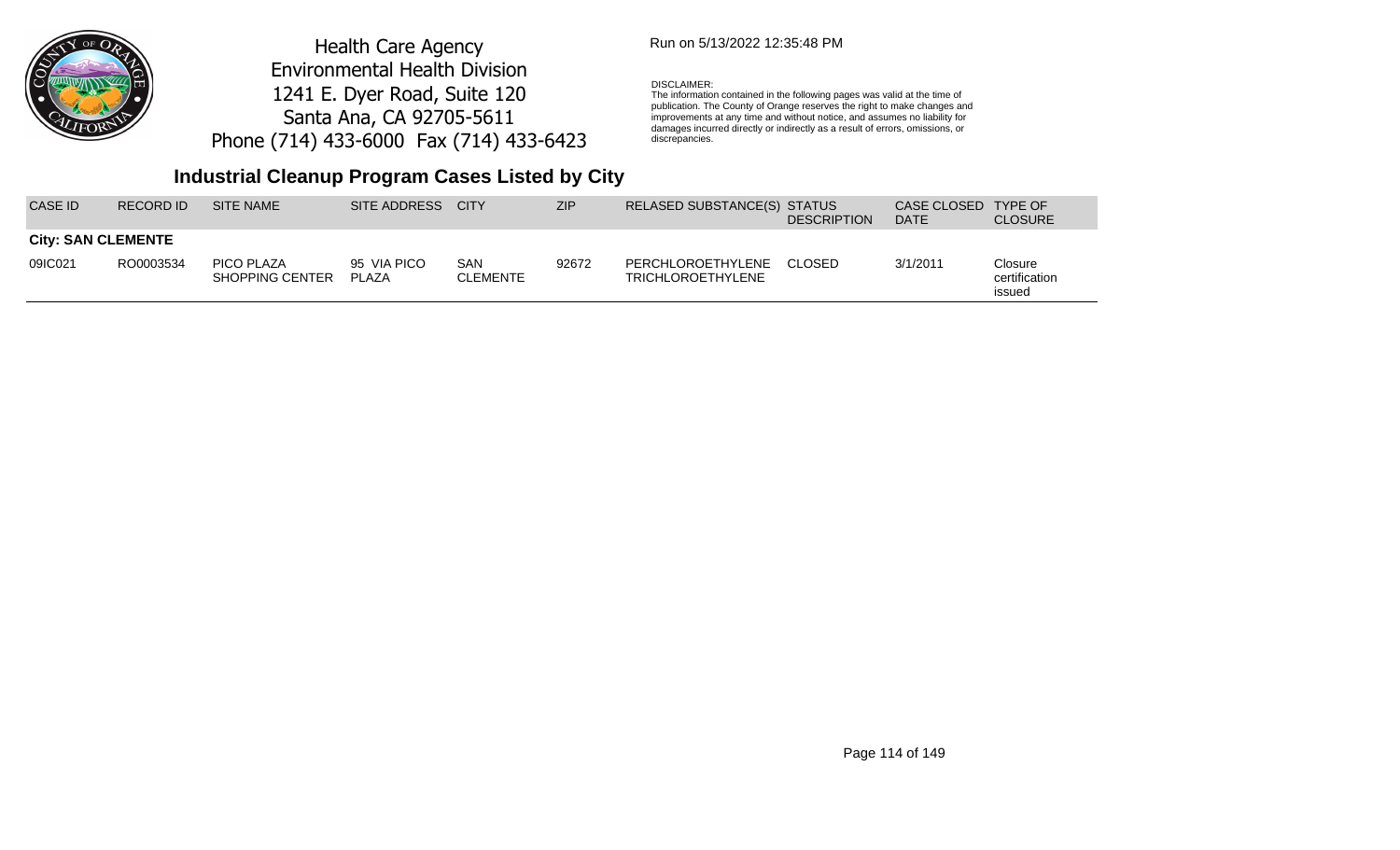

### Run on 5/13/2022 12:35:48 PM

#### DISCLAIMER:

The information contained in the following pages was valid at the time of publication. The County of Orange reserves the right to make changes and improvements at any time and without notice, and assumes no liability for damages incurred directly or indirectly as a result of errors, omissions, or discrepancies.

## **Industrial Cleanup Program Cases Listed by City**

| <b>CASE ID</b> | <b>RECORD ID</b>                 | <b>SITE NAME</b>                                        | <b>SITE ADDRESS</b>               | <b>CITY</b>                          | <b>ZIP</b> | RELASED SUBSTANCE(S) STATUS                            | <b>DESCRIPTION</b> | CASE CLOSED<br><b>DATE</b> | <b>TYPE OF</b><br><b>CLOSURE</b>                                            |
|----------------|----------------------------------|---------------------------------------------------------|-----------------------------------|--------------------------------------|------------|--------------------------------------------------------|--------------------|----------------------------|-----------------------------------------------------------------------------|
|                | <b>City: SAN JUAN CAPISTRANO</b> |                                                         |                                   |                                      |            |                                                        |                    |                            |                                                                             |
| 88IC098        | RO0000179                        | <b>AVERY RENTALS</b>                                    | 32821 CALLE<br><b>PERFECTO</b>    | <b>SAN JUAN</b><br><b>CAPISTRANO</b> | 92675      | DATA NOT ENTERED,<br><b>SEE FILE</b>                   | <b>CLOSED</b>      | 2/7/1991                   | Closed pre 1994,<br>file review<br>required to<br>determine closure<br>type |
| 01IC011        | RO0000031                        | URBAN 1 HR<br><b>CLEANERS</b>                           | 32301 CAMINO<br><b>CAPISTRANO</b> | <b>SAN JUAN</b><br><b>CAPISTRANO</b> | 92675      | PERCHLOROETHYLENE<br>TRICHLOROETHYLENE                 | <b>CLOSED</b>      | 4/30/2002                  | Closure<br>certification<br>issued                                          |
| 96IC007        | RO0000574                        | <b>BARWICK</b><br>CHRYSLER/PLYMOUT CAPISTRANO<br>H/JEEP | 33301 CAMINO                      | <b>SAN JUAN</b><br><b>CAPISTRANO</b> | 92675      | WASTE (OR SLOP) OIL                                    | <b>CLOSED</b>      | 8/9/1996                   | Closure<br>certification<br>issued                                          |
| 10IC009        | RO0003551                        | CAPISTRANO NISSAN 33375 CAMINO                          | <b>CAPISTRANO</b>                 | <b>SAN JUAN</b><br><b>CAPISTRANO</b> | 92675-     | <b>FUEL WASTE</b>                                      | <b>CLOSED</b>      | 9/1/2011                   | Closure<br>certification<br>issued                                          |
| 99IC014        | RO0000687                        | PARK CLEANERS                                           | 31878 DEL<br><b>OBISPO ST</b>     | <b>SAN JUAN</b><br>CAPISTRANO        | 92675      | PERCHLOROETHYLENE<br>SOLVENTS-<br><b>HALOGENATED</b>   | <b>CLOSED</b>      | 2/11/2000                  | Closure<br>certification<br>issued                                          |
| 14IC009        | RO0003622                        | RESIDENTIAL SEPTIC 32281 DEL<br><b>TANK</b>             | <b>OBISPO</b>                     | <b>SAN JUAN</b><br><b>CAPISTRANO</b> | 92675-     | DATA NOT ENTERED,<br><b>SEE FILE</b>                   | <b>CLOSED</b>      | 11/26/2014                 | Closure<br>certification<br>issued                                          |
| 02IC002        | RO0003038                        | C VERMEULEN<br><b>PROPERTY</b>                          | 32285 DEL<br><b>OBISPO ST</b>     | <b>SAN JUAN</b><br><b>CAPISTRANO</b> | 92675      | <b>GASOLINE</b><br><b>BENZENE</b><br>ORGANIC COMPOUNDS | <b>CLOSED</b>      | 10/13/2004                 | Closure<br>certification<br>issued                                          |
| 02IC023        | RO0003114                        | PRIMA DESHECHA<br><b>LANDFILL</b>                       | 0 LA PATA AVE                     | <b>SAN JUAN</b><br><b>CAPISTRANO</b> | 92694      | <b>FUEL WASTE</b><br><b>GASOLINE</b>                   | <b>CLOSED</b>      | 9/4/2003                   | Closure<br>certification<br>issued                                          |
| 13IC003        | RO0003592                        | <b>REATA PARK AND</b><br><b>EVENT CENTER</b>            | 28632 ORTEGA<br><b>HWY</b>        | <b>SAN JUAN</b><br>CAPISTRANO        | 92675-     | <b>LEAD COMPOUNDS</b><br><b>FUEL WASTE</b>             | <b>CLOSED</b>      | 4/23/2013                  | Closure<br>certification<br>issued                                          |

Page 115 of 149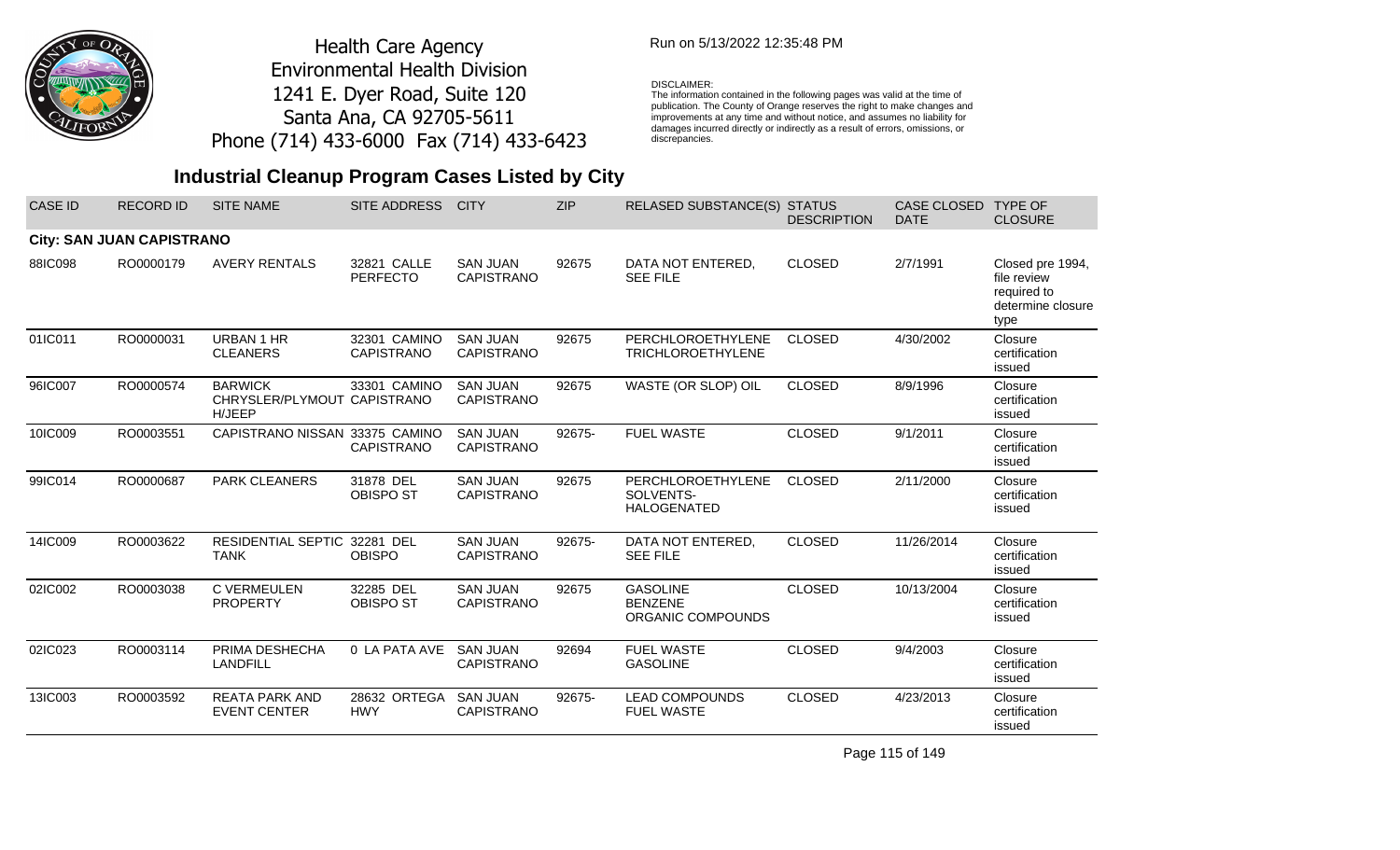

## Run on 5/13/2022 12:35:48 PM

### DISCLAIMER:

The information contained in the following pages was valid at the time of publication. The County of Orange reserves the right to make changes and improvements at any time and without notice, and assumes no liability for damages incurred directly or indirectly as a result of errors, omissions, or discrepancies.

| <b>CASE ID</b> | <b>RECORD ID</b>                 | <b>SITE NAME</b>                                                            | SITE ADDRESS                           | <b>CITY</b>                          | <b>ZIP</b> | <b>RELASED SUBSTANCE(S)</b>                                   | <b>STATUS</b><br><b>DESCRIPTION</b> | <b>CASE CLOSED</b><br><b>DATE</b> | <b>TYPE OF</b><br><b>CLOSURE</b>                                            |
|----------------|----------------------------------|-----------------------------------------------------------------------------|----------------------------------------|--------------------------------------|------------|---------------------------------------------------------------|-------------------------------------|-----------------------------------|-----------------------------------------------------------------------------|
|                | <b>City: SAN JUAN CAPISTRANO</b> |                                                                             |                                        |                                      |            |                                                               |                                     |                                   |                                                                             |
| 07IC001        | RO0003428                        | <b>RANCH PLAN</b><br><b>PLANNED</b><br>COMMUNITY-<br><b>PLANNING AREA 1</b> | 28811 ORTEGA<br><b>HWY</b>             | <b>SAN JUAN</b><br><b>CAPISTRANO</b> | 92675      | <b>CHLORDAN</b><br><b>LEAD COMPOUNDS</b><br><b>FUEL WASTE</b> | <b>CLOSED</b>                       | 5/15/2013                         | Closure<br>certification<br>issued                                          |
| 90IC019        | RO0000249                        | VERMULLEN<br><b>AGRICULTURAL</b><br><b>FIELD</b>                            | UNK ORTEGA<br>HWY @ LA PATA CAPISTRANO | <b>SAN JUAN</b>                      | 92675      | <b>FUEL WASTE</b>                                             | <b>CLOSED</b>                       | 6/11/1990                         | Closed pre 1994,<br>file review<br>required to<br>determine closure<br>type |
| 87IC031        | RO0000113                        | <b>ENDEVCO</b>                                                              | 30700 RANCHO<br>VIEJO RD               | <b>SAN JUAN</b><br><b>CAPISTRANO</b> | 92675      | DATA NOT ENTERED.<br><b>SEE FILE</b>                          | <b>CLOSED</b>                       | 4/14/1988                         | Closed pre 1994,<br>file review<br>required to<br>determine closure<br>type |
| 97IC057        | RO0000629                        | POLO CLEANERS                                                               | 31105 E<br>RANCHO VIEJO<br><b>RD</b>   | <b>SAN JUAN</b><br><b>CAPISTRANO</b> | 92675      | <b>PERCHLOROETHYLENE</b>                                      | <b>CLOSED</b>                       | 12/16/1997                        | Closure<br>certification<br>issued                                          |

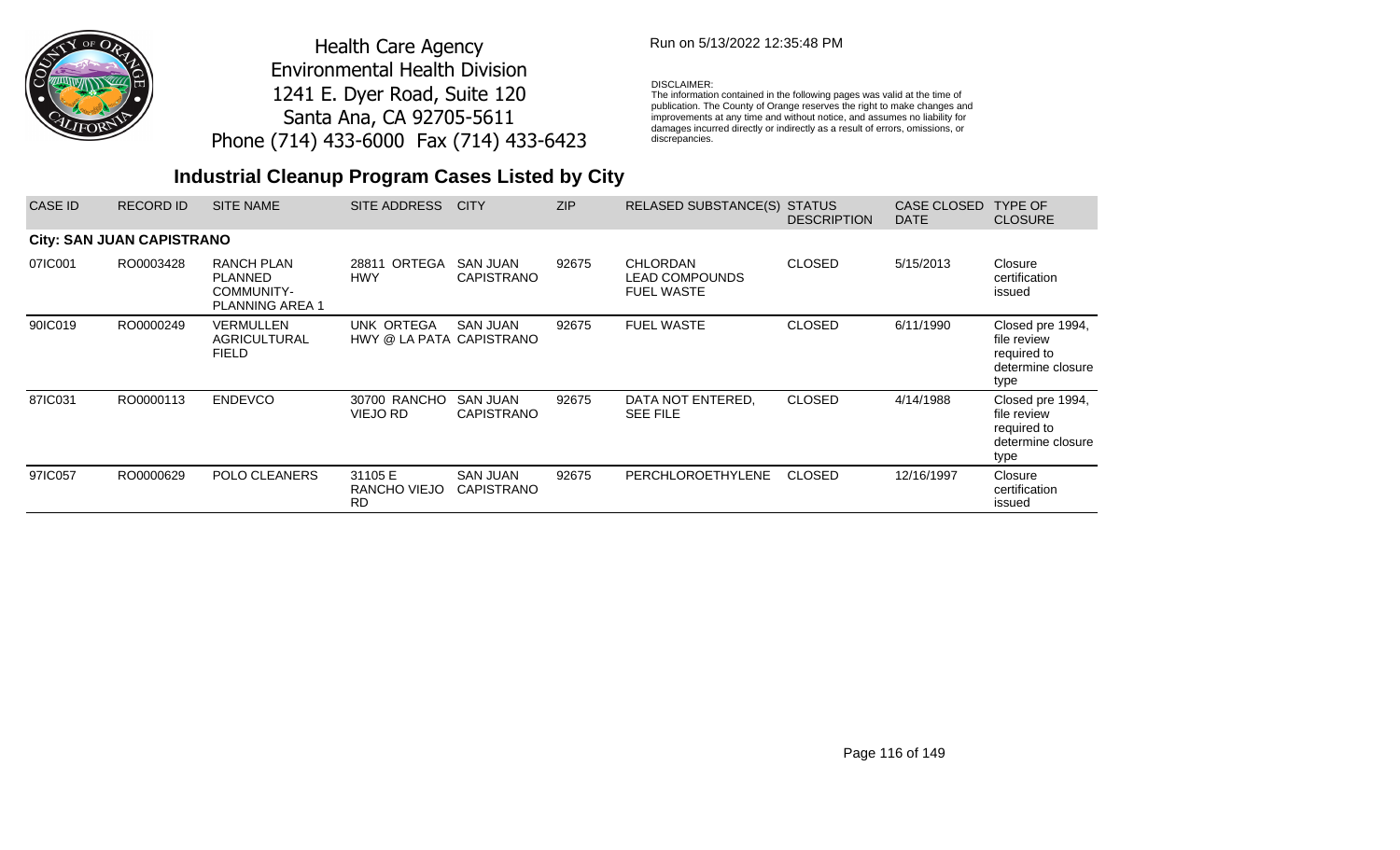

### Run on 5/13/2022 12:35:48 PM

#### DISCLAIMER:

The information contained in the following pages was valid at the time of publication. The County of Orange reserves the right to make changes and improvements at any time and without notice, and assumes no liability for damages incurred directly or indirectly as a result of errors, omissions, or discrepancies.

## **Industrial Cleanup Program Cases Listed by City**

| <b>CASE ID</b>         | <b>RECORD ID</b> | <b>SITE NAME</b>                                                          | <b>SITE ADDRESS</b>       | <b>CITY</b>      | <b>ZIP</b> | RELASED SUBSTANCE(S) STATUS                          | <b>DESCRIPTION</b> | <b>CASE CLOSED</b><br><b>DATE</b> | <b>TYPE OF</b><br><b>CLOSURE</b>                                            |
|------------------------|------------------|---------------------------------------------------------------------------|---------------------------|------------------|------------|------------------------------------------------------|--------------------|-----------------------------------|-----------------------------------------------------------------------------|
| <b>City: SANTA ANA</b> |                  |                                                                           |                           |                  |            |                                                      |                    |                                   |                                                                             |
| 13IC012                | RO0003601        | <b>GUERO'S AUTO</b><br><b>REPAIR</b>                                      | 1240 W 17TH ST SANTA ANA  |                  | 92706-     | DATA NOT ENTERED,<br><b>SEE FILE</b>                 | <b>CLOSED</b>      | 12/18/2013                        | Closure<br>certification<br>issued                                          |
| 01IC014                | RO0000034        | <b>AZTEC CLEANERS</b>                                                     | 1730 E 17TH ST            | <b>SANTA ANA</b> | 92701      | PERCHLOROETHYLENE<br>SOLVENTS-<br><b>HALOGENATED</b> | <b>CLOSED</b>      | 5/16/2001                         | Closure<br>certification<br>issued                                          |
| 13IC005                | RO0003594        | <b>CABRILLO PARK</b><br><b>SHOPPING CENTER -</b><br><b>AZTEC CLEANERS</b> | 1730 E 17TH ST            | <b>SANTA ANA</b> | 92705-     | PERCHLOROETHYLENE                                    | <b>OPEN</b>        |                                   |                                                                             |
| 94IC020                | RO0000467        | <b>TRACT #14799</b><br>(FORMELY KOLAR PR                                  | 18839 E 17TH ST SANTA ANA |                  | 92705      | WASTE (OR SLOP) OIL                                  | <b>CLOSED</b>      | 8/23/1994                         | Closure<br>certification<br>issued                                          |
| 93IC001                | RO0000421        | SANTA ANA NISSAN<br><b>INC</b>                                            | 2001 E 17TH ST            | <b>SANTA ANA</b> | 92701      | ORGANIC COMPOUNDS                                    | <b>CLOSED</b>      | 4/20/1993                         | Closure<br>certification<br>issued                                          |
| 98IC038                | RO0000669        | <b>FLORAL VILLAGE</b><br><b>CLEANERS</b>                                  | 406 W 17TH ST             | <b>SANTA ANA</b> | 92706      | PERCHLOROETHYLENE                                    | <b>CLOSED</b>      | 12/24/1998                        | Closure<br>certification<br>issued                                          |
| 88IC042                | RO0000126        | <b>ISACC</b><br><b>INCORPORATED</b>                                       | 1734 W 1ST ST             | <b>SANTA ANA</b> | 92703      | PAINT / STAIN / THINNER CLOSED<br><b>WASTE</b>       |                    | 9/24/1992                         | Referred to<br>Regional Board                                               |
| 97IC053                | RO0000625        | HONDA SANTA ANA                                                           | 2114 E 1ST ST             | <b>SANTA ANA</b> | 92705      | WASTE (OR SLOP) OIL<br>ORGANIC COMPOUNDS             | <b>CLOSED</b>      | 6/23/1998                         | Closure<br>certification<br>issued                                          |
| 91IC008                | RO0000352        | CAL COMPACK<br><b>FOODS</b>                                               | 4906 W 1ST ST             | <b>SANTA ANA</b> | 92702      | WASTE (OR SLOP) OIL                                  | <b>CLOSED</b>      | 8/12/1992                         | Closed pre 1994,<br>file review<br>required to<br>determine closure<br>type |

Page 117 of 149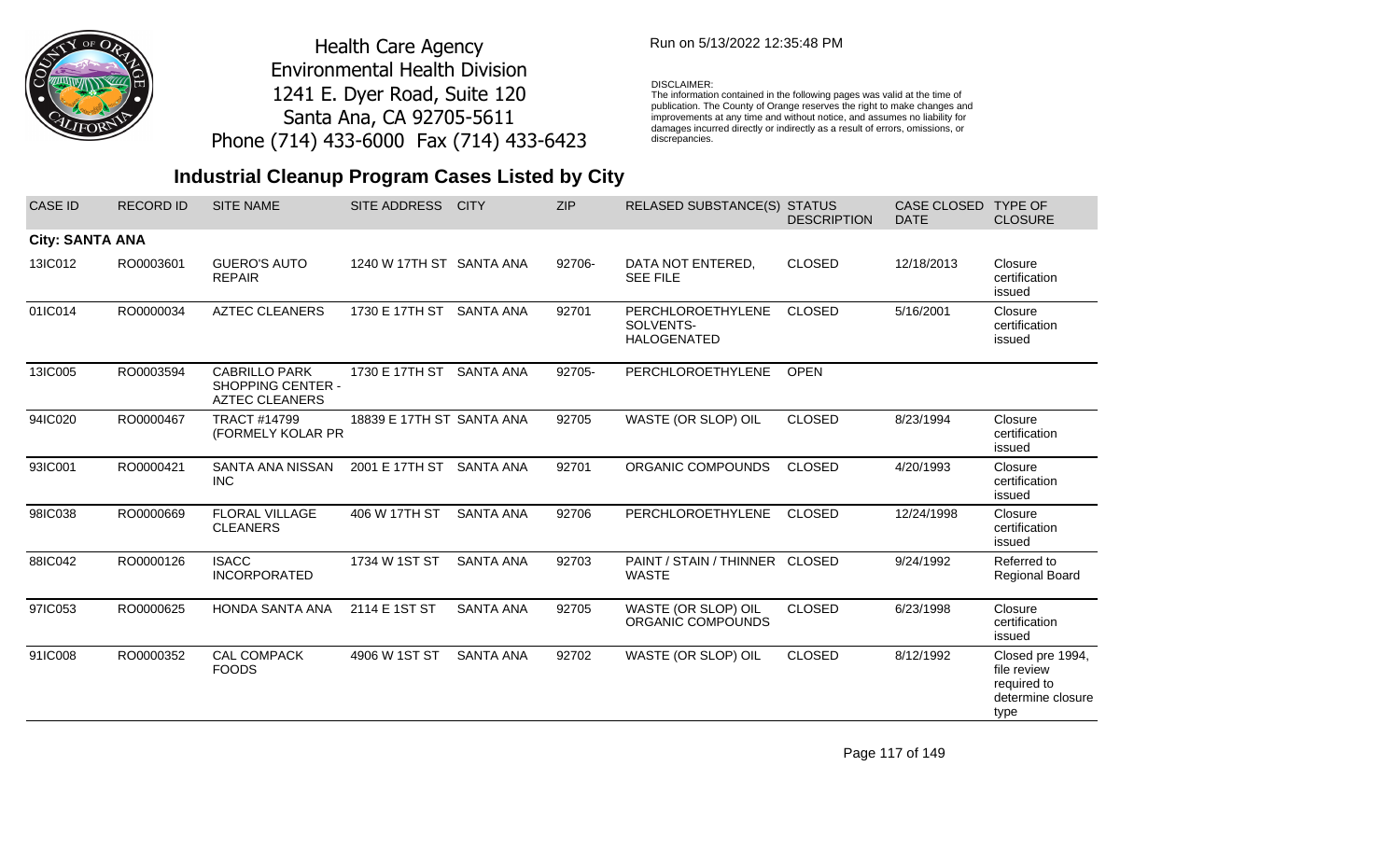

## Run on 5/13/2022 12:35:48 PM

### DISCLAIMER:

The information contained in the following pages was valid at the time of publication. The County of Orange reserves the right to make changes and improvements at any time and without notice, and assumes no liability for damages incurred directly or indirectly as a result of errors, omissions, or discrepancies.

## **Industrial Cleanup Program Cases Listed by City**

| <b>CASE ID</b>         | <b>RECORD ID</b> | <b>SITE NAME</b>                                          | <b>SITE ADDRESS</b> | <b>CITY</b>      | <b>ZIP</b> | <b>RELASED SUBSTANCE(S) STATUS</b>                                                                                            | <b>DESCRIPTION</b> | CASE CLOSED<br><b>DATE</b> | <b>TYPE OF</b><br><b>CLOSURE</b>                                            |
|------------------------|------------------|-----------------------------------------------------------|---------------------|------------------|------------|-------------------------------------------------------------------------------------------------------------------------------|--------------------|----------------------------|-----------------------------------------------------------------------------|
| <b>City: SANTA ANA</b> |                  |                                                           |                     |                  |            |                                                                                                                               |                    |                            |                                                                             |
| 07IC013                | RO0003442        | <b>FORMER RICE AUTO</b><br><b>PARTS</b>                   | 905 E 2ND ST        | <b>SANTA ANA</b> | 92701      | <b>HEAVY METAL WASTE -</b><br>NON-PLATING<br><b>FUEL WASTE</b><br>ORGANIC COMPOUNDS<br><b>LEAD COMPOUNDS</b><br>OIL AND WATER | <b>CLOSED</b>      | 2/27/2008                  | Closure<br>certification<br>issued                                          |
| 85IC004                | RO0000071        | <b>RICE AUTO PARTS</b>                                    | 905 E 2ND ST        | <b>SANTA ANA</b> | 92701      | <b>LEAD COMPOUNDS</b>                                                                                                         | <b>CLOSED</b>      | 8/17/1990                  | Closed pre 1994,<br>file review<br>required to<br>determine closure<br>type |
| 91IC035                | RO0000321        | <b>RICE AUTO PARTS</b>                                    | 905 E 2ND ST        | <b>SANTA ANA</b> | 92701      | ORGANIC COMPOUNDS                                                                                                             | <b>CLOSED</b>      | 4/7/1993                   | Closed pre 1994,<br>file review<br>required to<br>determine closure<br>type |
| 89IC013                | RO0000187        | <b>TREESWEET</b><br>PRODUCTS CO                           | 1044 E 4TH ST       | <b>SANTA ANA</b> | 92701      | DATA NOT ENTERED,<br><b>SEE FILE</b>                                                                                          | <b>CLOSED</b>      | 7/19/1989                  | Closed pre 1994,<br>file review<br>required to<br>determine closure<br>type |
| 12IC008                | RO0003584        | <b>JB</b><br><b>TRANSPORTATION</b><br><b>SERVICES INC</b> | 910 E 4TH ST        | <b>SANTA ANA</b> | 92701-     | DATA NOT ENTERED,<br><b>SEE FILE</b>                                                                                          | <b>CLOSED</b>      | 8/9/2012                   | Closure<br>certification<br>issued                                          |
| 93IC011                | RO0000423        | PROPOSED SANTA<br>ANA FEDERAL COU                         | 320 W 5TH ST        | <b>SANTA ANA</b> | 92701      | ORGANIC COMPOUNDS                                                                                                             | <b>CLOSED</b>      | 8/9/1993                   | Closure<br>certification<br>issued                                          |
| 88IC046                | RO0000130        | <b>FOWLER</b><br><b>WOODCRAFT</b>                         | 1041 E 6TH ST       | <b>SANTA ANA</b> | 92701      | <b>LEAD COMPOUNDS</b>                                                                                                         | <b>CLOSED</b>      | 5/22/1996                  | Referred to<br><b>Regional Board</b>                                        |

Page 118 of 149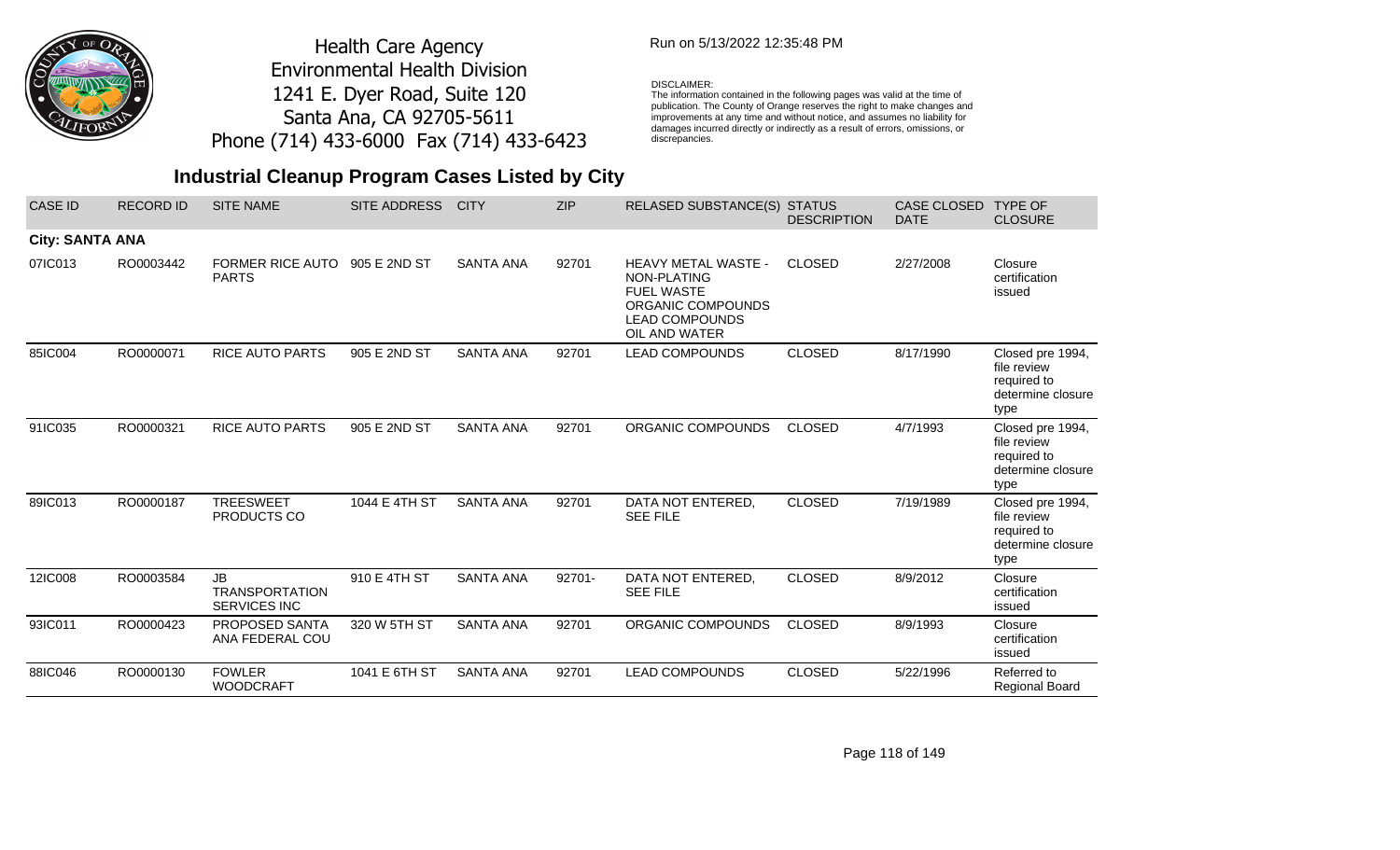

### Run on 5/13/2022 12:35:48 PM

### DISCLAIMER:

The information contained in the following pages was valid at the time of publication. The County of Orange reserves the right to make changes and improvements at any time and without notice, and assumes no liability for damages incurred directly or indirectly as a result of errors, omissions, or discrepancies.

| <b>CASE ID</b>         | <b>RECORD ID</b> | <b>SITE NAME</b>                                                | <b>SITE ADDRESS</b>                   | <b>CITY</b>      | <b>ZIP</b> | <b>RELASED SUBSTANCE(S) STATUS</b>                                           | <b>DESCRIPTION</b> | <b>CASE CLOSED</b><br><b>DATE</b> | <b>TYPE OF</b><br><b>CLOSURE</b>                                            |
|------------------------|------------------|-----------------------------------------------------------------|---------------------------------------|------------------|------------|------------------------------------------------------------------------------|--------------------|-----------------------------------|-----------------------------------------------------------------------------|
| <b>City: SANTA ANA</b> |                  |                                                                 |                                       |                  |            |                                                                              |                    |                                   |                                                                             |
| 87IC014                | RO0000095        | <b>ALUMINUM FORGE</b>                                           | 502 E ALTON<br><b>AVE</b>             | <b>SANTA ANA</b> | 92707      | DATA NOT ENTERED,<br><b>SEE FILE</b>                                         | <b>CLOSED</b>      | 10/23/1987                        | Closed pre 1994,<br>file review<br>required to<br>determine closure<br>type |
| 88IC079                | RO0000160        | <b>VALCIRCUITS</b>                                              | 2221 S ANNE ST SANTA ANA              |                  | 92704      | DATA NOT ENTERED.<br><b>SEE FILE</b>                                         | <b>CLOSED</b>      | 10/11/1993                        | Invalidated                                                                 |
| 85IC001                | RO0003073        | <b>ORANGE COAST</b><br><b>PLATING</b>                           | 2515 S BIRCH<br><b>ST</b>             | <b>SANTA ANA</b> | 92707      | DATA NOT ENTERED,<br><b>SEE FILE</b>                                         | <b>CLOSED</b>      | 1/1/1965                          | Invalidated                                                                 |
| 86IC002                | RO0000081        | <b>ORANGE COAST</b><br><b>PLATING</b>                           | <b>2515 S BIRCH</b><br><b>ST</b>      | <b>SANTA ANA</b> | 92707      | PLATING WASTE - OTHER CLOSED<br><b>METALS</b>                                |                    | 11/10/1995                        | Referred to<br>Department of<br><b>Toxic Substance</b><br>Control           |
| 11IC006                | RO0003558        | <b>VACANT BUILDING</b><br>(FORMER WEST<br><b>COAST PLATING)</b> | 2525 S BIRCH<br><b>ST</b>             | <b>SANTA ANA</b> | 92707-     | CHROMIUM COMPOUNDS CLOSED<br><b>COPPER COMPOUNDS</b><br><b>METAL POWDERS</b> |                    | 3/9/2017                          | Referred to<br>Department of<br><b>Toxic Substance</b><br>Control           |
| 94IC018                | RO0000464        | P C WORLD ORANGE<br><b>COUNTY</b>                               | 2525 S BIRCH<br><b>ST</b>             | <b>SANTA ANA</b> | 92707      | <b>COPPER COMPOUNDS</b>                                                      | <b>CLOSED</b>      | 11/30/1994                        | Closure<br>certification<br>issued                                          |
| 85UT084                | RO0002775        | <b>MOBIL CHEMICAL</b>                                           | <b>2530 S BIRCH</b>                   | <b>SANTA ANA</b> | 92707      | <b>STYRENE</b>                                                               | <b>CLOSED</b>      | 1/1/1985                          | Referred to<br><b>Regional Board</b>                                        |
| 03IC014                | RO0003196        | <b>MEMORY LANE</b><br><b>CLEANERS</b>                           | 2705 N BRISTOL SANTA ANA<br><b>ST</b> |                  | 92706      | PERCHLOROETHYLENE                                                            | <b>CLOSED</b>      | 8/12/2003                         | Closure<br>certification<br>issued                                          |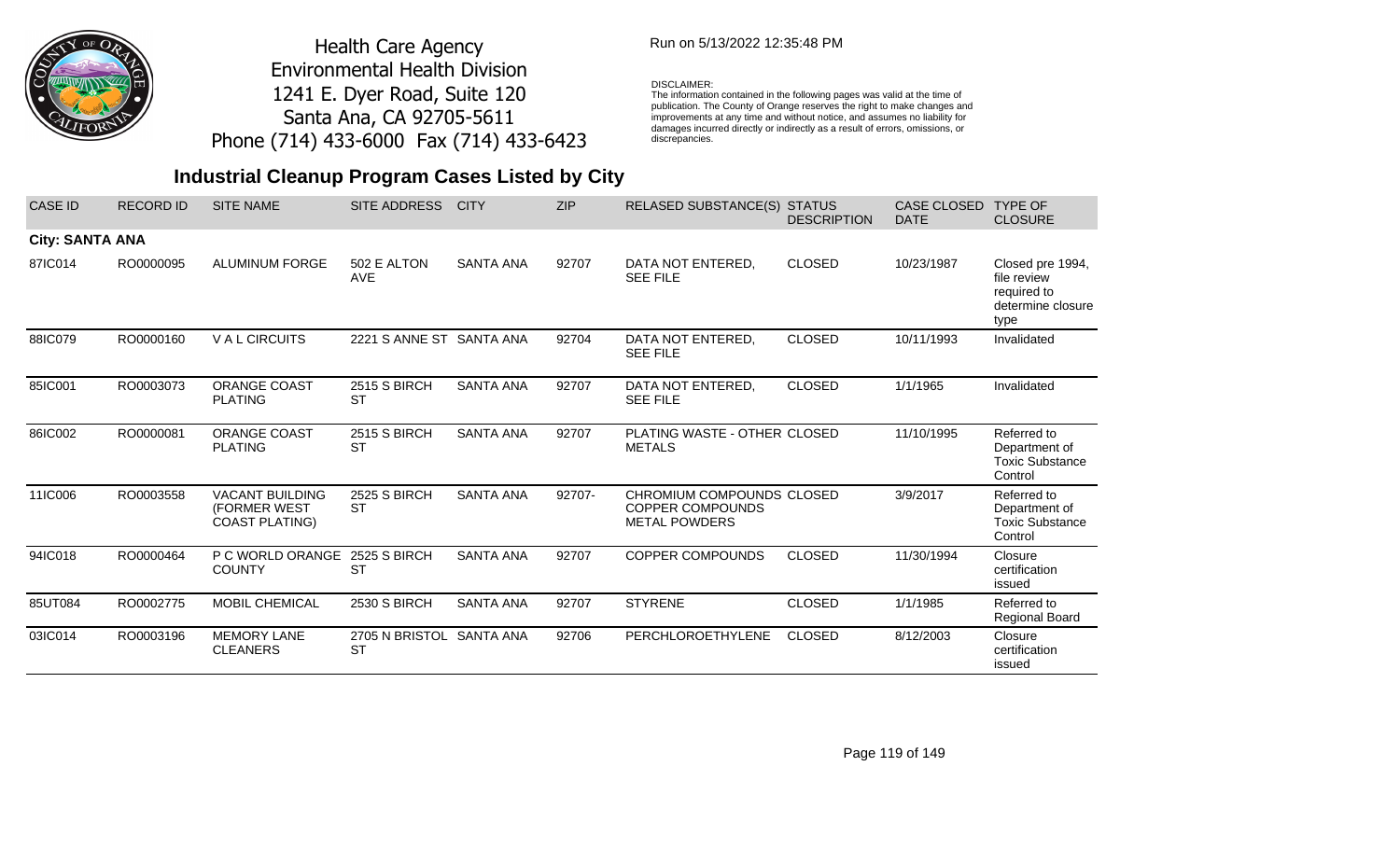

## Run on 5/13/2022 12:35:48 PM

#### DISCLAIMER:

The information contained in the following pages was valid at the time of publication. The County of Orange reserves the right to make changes and improvements at any time and without notice, and assumes no liability for damages incurred directly or indirectly as a result of errors, omissions, or discrepancies.

| <b>CASE ID</b>         | <b>RECORD ID</b> | <b>SITE NAME</b>                          | SITE ADDRESS                          | <b>CITY</b>        | <b>ZIP</b> | RELASED SUBSTANCE(S) STATUS          | <b>DESCRIPTION</b> | <b>CASE CLOSED</b><br><b>DATE</b> | <b>TYPE OF</b><br><b>CLOSURE</b>                                                |
|------------------------|------------------|-------------------------------------------|---------------------------------------|--------------------|------------|--------------------------------------|--------------------|-----------------------------------|---------------------------------------------------------------------------------|
| <b>City: SANTA ANA</b> |                  |                                           |                                       |                    |            |                                      |                    |                                   |                                                                                 |
| 92IC048                | RO0000396        | <b>MAIN ARCO SERVICE</b><br><b>CENTER</b> | 3361 S BRISTOL SANTA ANA<br><b>ST</b> |                    | 92704      | ORGANIC COMPOUNDS                    | <b>CLOSED</b>      | 10/6/1992                         | Closed pre 1994,<br>file review<br>required to<br>determine closure<br>type     |
| 90IC001                | RO0000239        | <b>HONER PLAZA</b>                        | UNK BRISTOL & SANTA ANA<br>17TH       |                    | 92706      | DATA NOT ENTERED,<br><b>SEE FILE</b> | <b>CLOSED</b>      | 1/11/1990                         | Closed pre 1994,<br>file review<br>required to<br>determine closure<br>type     |
| 92IC050                | RO0000399        | MP & G TUNE UP<br>(ARCO)                  | 1620 N<br><b>BROADWAY</b>             | <b>SANTA ANA</b>   | 92706      | ORGANIC COMPOUNDS                    | <b>CLOSED</b>      | 10/6/1992                         | Closed pre 1994,<br>file review<br>required to<br>determine closure<br>type     |
| 88IC090                | RO0000171        | <b>UCO AIR</b>                            | <b>CAMPUS</b><br>19461<br><b>DR</b>   | <b>SANTA ANA</b>   | 92707      | NON - HALOGENATED<br><b>SOLVENTS</b> | <b>CLOSED</b>      | 6/1/1994                          | After soil closure,<br>referred to<br><b>Regional Board</b><br>for GW oversight |
| 91IC053                | RO0000341        | PAN WESTERN, LTD                          | 19531<br><b>CAMPUS</b><br><b>DR</b>   | <b>SANTA ANA</b>   | 92702      | <b>FUEL WASTE</b>                    | <b>CLOSED</b>      | 6/22/1992                         | Closed pre 1994,<br>file review<br>required to<br>determine closure<br>type     |
| 91IC061                | RO0000350        | P D A ENGINEERING<br><b>INC</b>           | 1701<br><b>AVE</b>                    | CARNEGIE SANTA ANA | 92705      | SOLVENTS-<br><b>HALOGENATED</b>      | <b>CLOSED</b>      | 8/18/1992                         | Closed pre 1994,<br>file review<br>required to<br>determine closure<br>type     |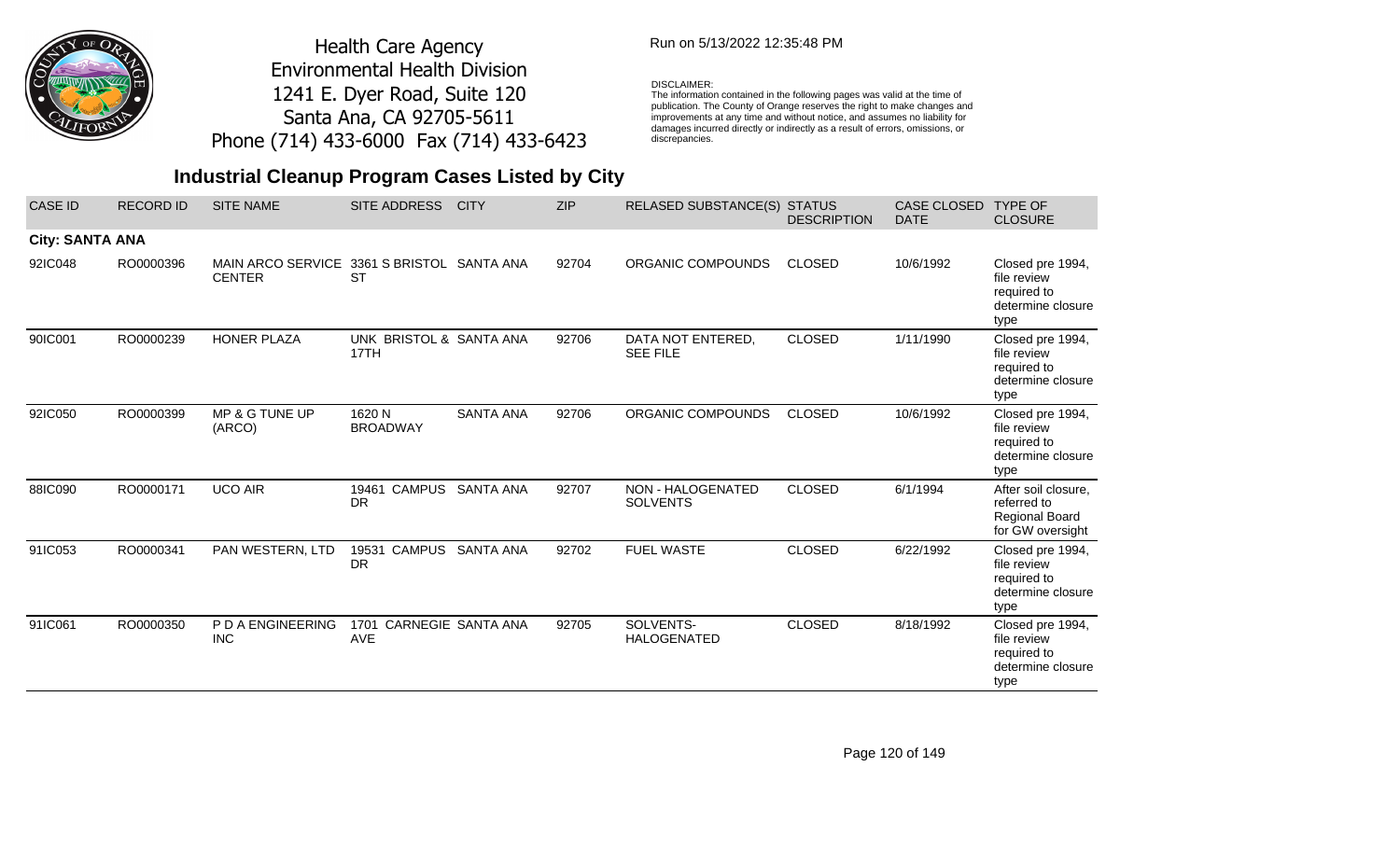

## Run on 5/13/2022 12:35:48 PM

### DISCLAIMER:

The information contained in the following pages was valid at the time of publication. The County of Orange reserves the right to make changes and improvements at any time and without notice, and assumes no liability for damages incurred directly or indirectly as a result of errors, omissions, or discrepancies.

| <b>CASE ID</b>         | <b>RECORD ID</b> | <b>SITE NAME</b>                                       | SITE ADDRESS                                           | <b>CITY</b>      | <b>ZIP</b> | <b>RELASED SUBSTANCE(S)</b>                          | <b>STATUS</b><br><b>DESCRIPTION</b> | <b>CASE CLOSED</b><br><b>DATE</b> | <b>TYPE OF</b><br><b>CLOSURE</b>                                            |
|------------------------|------------------|--------------------------------------------------------|--------------------------------------------------------|------------------|------------|------------------------------------------------------|-------------------------------------|-----------------------------------|-----------------------------------------------------------------------------|
| <b>City: SANTA ANA</b> |                  |                                                        |                                                        |                  |            |                                                      |                                     |                                   |                                                                             |
| 90IC047                | RO0000280        | ABERLE PROPERTY                                        | 3401 W CASTOR SANTA ANA<br><b>ST</b>                   |                  | 92704      | <b>FUEL WASTE</b>                                    | <b>CLOSED</b>                       | 3/14/1991                         | Closed pre 1994,<br>file review<br>required to<br>determine closure<br>type |
| 90IC042                | RO0000275        | COLONIAL<br><b>ENGINEERING INC</b>                     | 402 W CENTRAL SANTA ANA<br><b>AVE</b>                  |                  | 92707      | <b>TRICHLOROETHYLENE</b>                             | <b>CLOSED</b>                       | 6/13/2005                         | Voluntary<br>Cleanup Program<br>Termination                                 |
| 90IC009                | RO0000292        | <b>ALUMINUM</b><br><b>PRECISION</b><br><b>PRODUCTS</b> | 3210 W<br>CENTRAL (aka<br>2621 S. Susan)<br><b>AVE</b> | <b>SANTA ANA</b> | 92704      | WASTE (OR SLOP) OIL                                  | <b>CLOSED</b>                       | 11/16/1994                        | Closure<br>certification<br>issued                                          |
| 07IC012                | RO0003441        | E. CHESTNUT SA<br><b>PROPERTY</b>                      | 1538 E<br>CHESTNUT AVE                                 | <b>SANTA ANA</b> | 92701      | PERCHLOROETHYLENE<br><b>TRICHLOROETHYLENE</b>        | <b>CLOSED</b>                       | 6/20/2008                         | Voluntary<br>Cleanup Program<br>Termination                                 |
| 88IC095                | RO0000176        | MICROMOTORS INC                                        | 151 E<br><b>COLUMBINE</b><br><b>AVE</b>                | <b>SANTA ANA</b> | 92707      | PERCHLOROETHYLENE<br>SOLVENTS-<br><b>HALOGENATED</b> | <b>CLOSED</b>                       | 3/29/2002                         | Closure<br>certification<br>issued                                          |
| 89IC055                | RO0000233        | <b>SOUTHERN CALIF</b><br>GAS CO                        | 301 E<br><b>COLUMBINE</b><br><b>AVE</b>                | <b>SANTA ANA</b> | 92707      | DATA NOT ENTERED,<br><b>SEE FILE</b>                 | <b>CLOSED</b>                       | 7/14/1994                         | Closure<br>certification<br>issued                                          |
| 91IC046                | RO0000333        | <b>SANTA ANA</b><br>SALV/FACCOU<br><b>PROPERTY</b>     | 1038 CUSTER<br><b>ST</b>                               | <b>SANTA ANA</b> | 92701      | <b>FUEL WASTE</b>                                    | <b>CLOSED</b>                       | 8/12/1992                         | Closed pre 1994,<br>file review<br>required to<br>determine closure<br>type |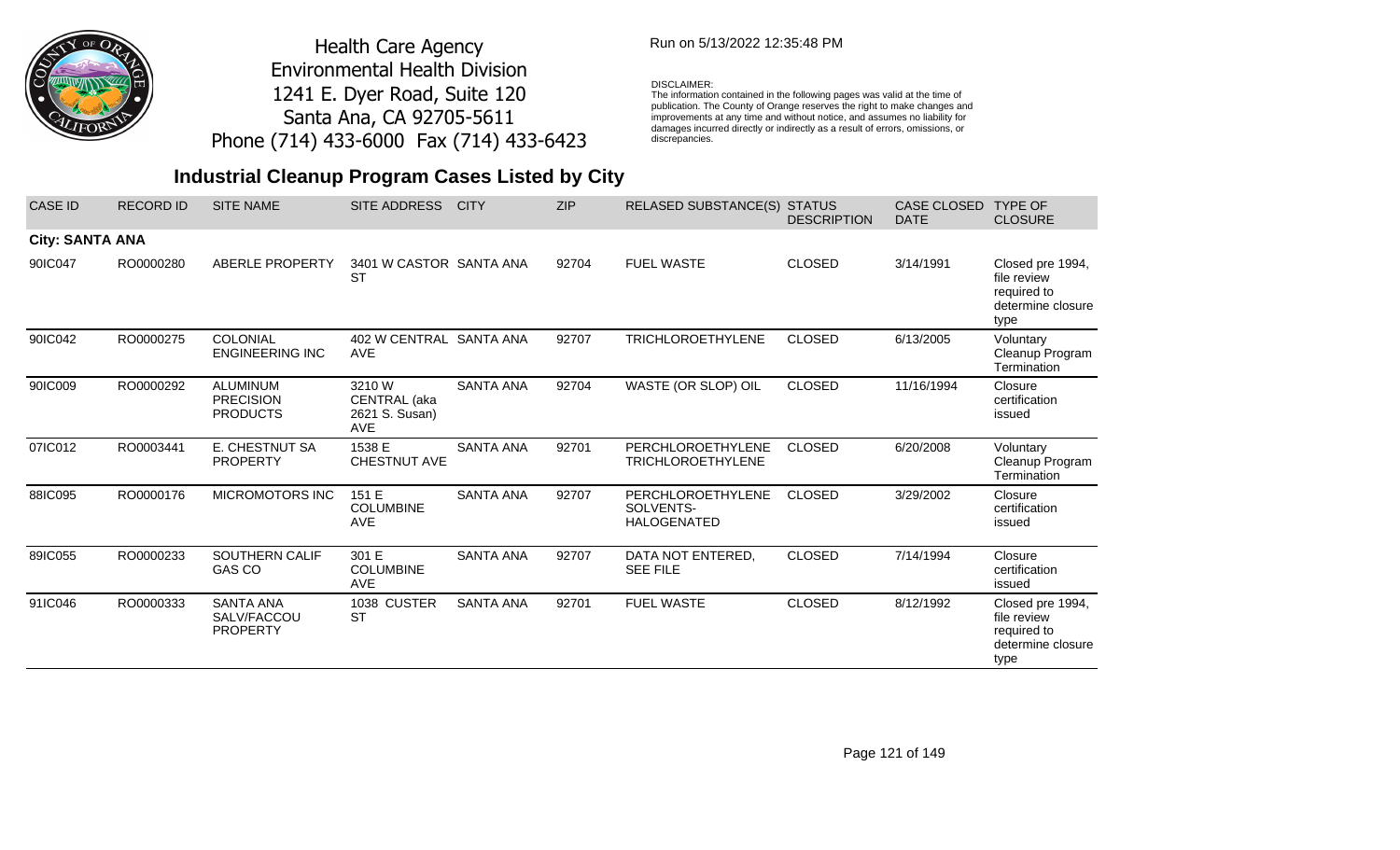

### Run on 5/13/2022 12:35:48 PM

#### DISCLAIMER:

The information contained in the following pages was valid at the time of publication. The County of Orange reserves the right to make changes and improvements at any time and without notice, and assumes no liability for damages incurred directly or indirectly as a result of errors, omissions, or discrepancies.

| <b>CASE ID</b>         | <b>RECORD ID</b> | <b>SITE NAME</b>                                              | <b>SITE ADDRESS</b>                   | <b>CITY</b>      | <b>ZIP</b> | RELASED SUBSTANCE(S) STATUS                                                  | <b>DESCRIPTION</b> | <b>CASE CLOSED</b><br><b>DATE</b> | <b>TYPE OF</b><br><b>CLOSURE</b>                                                |
|------------------------|------------------|---------------------------------------------------------------|---------------------------------------|------------------|------------|------------------------------------------------------------------------------|--------------------|-----------------------------------|---------------------------------------------------------------------------------|
| <b>City: SANTA ANA</b> |                  |                                                               |                                       |                  |            |                                                                              |                    |                                   |                                                                                 |
| 91IC034                | RO0000320        | CAL TRANS (MILLARD 1331 N CUSTER SANTA ANA<br>ROOFING)        | <b>ST</b>                             |                  | 92701      | <b>ACETONE</b>                                                               | <b>CLOSED</b>      | 3/13/1992                         | Closed pre 1994,<br>file review<br>required to<br>determine closure<br>type     |
| 88IC096                | RO0000177        | <b>BEAUWOOD</b>                                               | 2915 DAIMLER<br><b>ST</b>             | <b>SANTA ANA</b> | 92705      | DATA NOT ENTERED,<br><b>SEE FILE</b>                                         | <b>CLOSED</b>      | 3/30/1989                         | Closed pre 1994,<br>file review<br>required to<br>determine closure<br>type     |
| 15IC005                | RO0003634        | <b>EMPIRE AUTO</b>                                            | 110 E DYER RD                         | <b>SANTA ANA</b> |            | DATA NOT ENTERED,<br><b>SEE FILE</b>                                         | <b>CLOSED</b>      | 6/23/2017                         | Voluntary<br>Cleanup Program<br>Termination                                     |
| 01IC038                | RO0003034        | <b>FORMER</b><br><b>GRISWORLD</b><br><b>CONTROLS FACILITY</b> | 122-124 E DYER SANTA ANA<br><b>RD</b> |                  | 92707      | PERCHLOROETHYLENE                                                            | <b>CLOSED</b>      | 3/6/2012                          | Closure<br>certification<br>issued                                              |
| 02IC001                | RO0003033        | <b>CITY CENTER</b><br><b>INDUSTRIAL PARK</b>                  | 122-132 E DYER SANTA ANA<br><b>RD</b> |                  | 92707      | <b>LEAD COMPOUNDS</b>                                                        | <b>CLOSED</b>      | 8/20/2002                         | Closure<br>certification<br>issued                                              |
| 84IC001                | RO0003079        | <b>FORMER HOLLY</b><br><b>SUGAR SITE</b>                      | 1301 E DYER RD SANTA ANA              |                  | 92705      | DATA NOT ENTERED,<br><b>SEE FILE</b><br>DATA NOT ENTERED,<br><b>SEE FILE</b> | <b>CLOSED</b>      | 6/24/1984                         | After soil closure,<br>referred to<br><b>Regional Board</b><br>for GW oversight |
| 88IC060                | RO0000144        | <b>BFM ENERGY PROD</b><br><b>CORP</b>                         | 2040 DYER RD                          | <b>SANTA ANA</b> | 92705      | DATA NOT ENTERED,<br><b>SEE FILE</b>                                         | <b>CLOSED</b>      | 5/24/1989                         | Invalidated                                                                     |
| 88IC092                | RO0000173        | <b>BFM ENERGY PROD</b><br><b>CORP</b>                         | 2040 E DYER RD SANTA ANA              |                  | 92705      | CHROMIUM COMPOUNDS CLOSED<br>ORGANIC COMPOUNDS                               |                    | 5/14/2004                         | Voluntary<br>Cleanup Program<br>Termination                                     |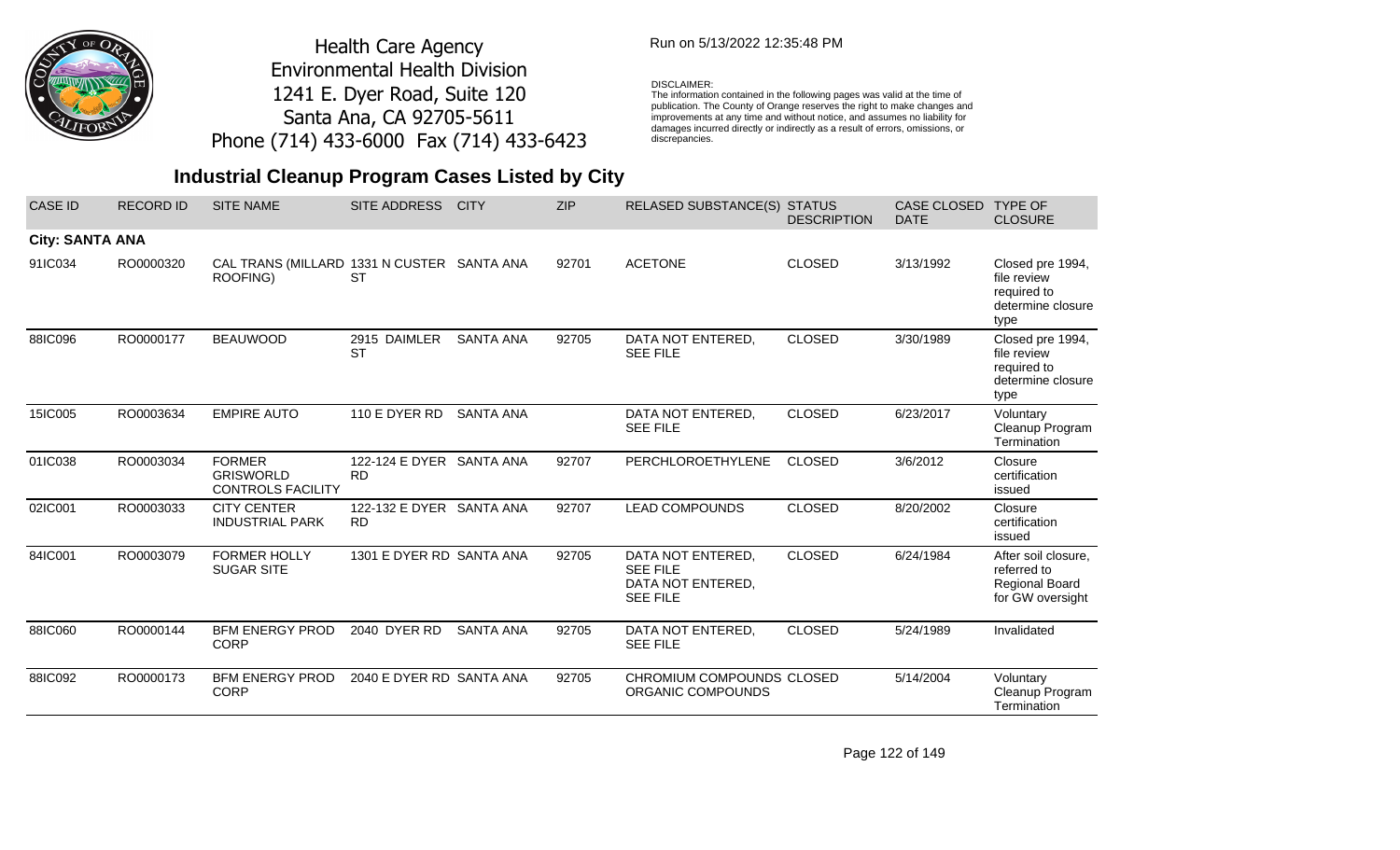

### Run on 5/13/2022 12:35:48 PM

#### DISCLAIMER:

The information contained in the following pages was valid at the time of publication. The County of Orange reserves the right to make changes and improvements at any time and without notice, and assumes no liability for damages incurred directly or indirectly as a result of errors, omissions, or discrepancies.

| <b>CASE ID</b>         | <b>RECORD ID</b> | <b>SITE NAME</b>                       | <b>SITE ADDRESS</b>                    | <b>CITY</b>      | <b>ZIP</b> | <b>RELASED SUBSTANCE(S)</b>                                                       | <b>STATUS</b><br><b>DESCRIPTION</b> | <b>CASE CLOSED</b><br><b>DATE</b> | <b>TYPE OF</b><br><b>CLOSURE</b>                                            |
|------------------------|------------------|----------------------------------------|----------------------------------------|------------------|------------|-----------------------------------------------------------------------------------|-------------------------------------|-----------------------------------|-----------------------------------------------------------------------------|
| <b>City: SANTA ANA</b> |                  |                                        |                                        |                  |            |                                                                                   |                                     |                                   |                                                                             |
| 90IC004                | RO0000272        | <b>ITT CANNON</b>                      | 666 E DYER RD                          | <b>SANTA ANA</b> | 92705      | DIOXIN / PCBs                                                                     | <b>CLOSED</b>                       | 1/25/1993                         | Closed pre 1994,<br>file review<br>required to<br>determine closure<br>type |
| 21IC003                | RO0003666        | LINCOLN PACIFIC<br><b>PLAZA</b>        | 1002 EAST<br>17TH STREET               | <b>SANTA ANA</b> | 92701      |                                                                                   | <b>OPEN</b>                         |                                   |                                                                             |
| 99IC030                | RO0000705        | LOS AMIGOS<br><b>CLEANERS</b>          | 1312 W<br><b>EDINGER AVE</b>           | <b>SANTA ANA</b> | 92704      | PERCHLOROETHYLENE<br><b>TRICHLOROETHYLENE</b><br><b>DICHLOROETHYLENE</b><br>(1,2) | <b>CLOSED</b>                       | 6/29/2005                         | Referred to<br>Regional Board                                               |
| 86IC011                | RO0000080        | PACIFIC CIRCUIT<br><b>SERVICES INC</b> | 1701 E EDINGER SANTA ANA<br><b>AVE</b> |                  | 92705      | DATA NOT ENTERED,<br><b>SEE FILE</b>                                              | <b>CLOSED</b>                       | 2/26/1988                         | Closed pre 1994,<br>file review<br>required to<br>determine closure<br>type |
| 06IC018                | RO0003408        | CENTURY CLEANERS 5015-C W              | <b>EDINGER AVE</b>                     | <b>SANTA ANA</b> | 92704      | <b>PERCHLOROETHYLENE</b><br><b>TRICHLOROETHYLENE</b>                              | <b>CLOSED</b>                       | 3/30/2009                         | Closure<br>certification<br>issued                                          |
| 06IC002                | RO0003375        | SANTA ANA 38                           | 3321 S<br><b>FAIRVIEW ST</b>           | <b>SANTA ANA</b> | 92704      | <b>TRICHLOROETHYLENE</b><br><b>DICHLOROETHYLENE</b><br>(1,2)                      | <b>CLOSED</b>                       | 3/8/2011                          | Closure<br>certification<br>issued                                          |
| 89IC015                | RO0000189        | CAL CLEANERS                           | 3420-34 W<br><b>FORDHAM AVE</b>        | <b>SANTA ANA</b> | 92704      | PERCHLOROETHYLENE                                                                 | <b>CLOSED</b>                       | 10/4/1993                         | Closed pre 1994,<br>file review<br>required to<br>determine closure<br>type |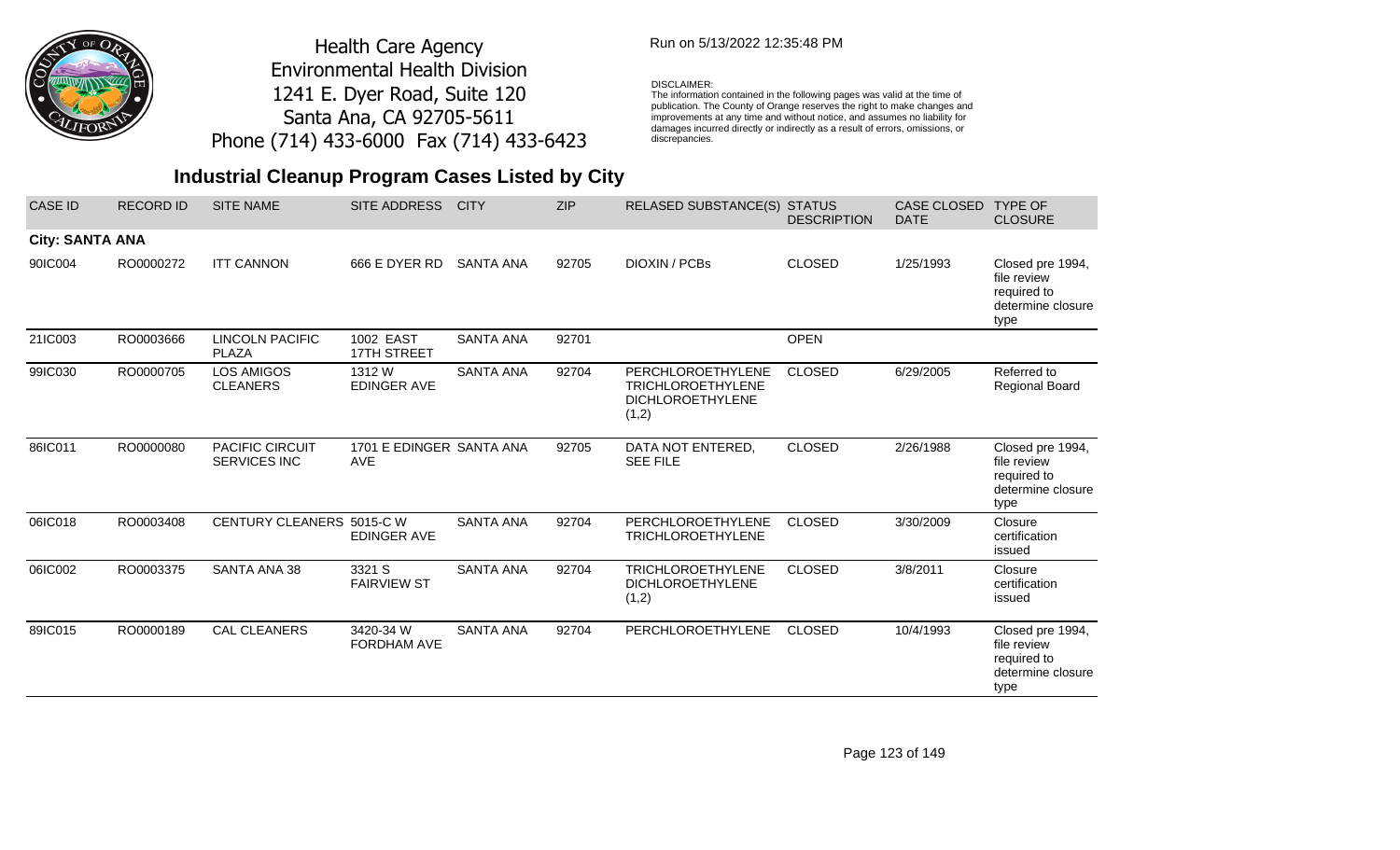

### Run on 5/13/2022 12:35:48 PM

#### DISCLAIMER:

The information contained in the following pages was valid at the time of publication. The County of Orange reserves the right to make changes and improvements at any time and without notice, and assumes no liability for damages incurred directly or indirectly as a result of errors, omissions, or discrepancies.

| <b>CASE ID</b>         | <b>RECORD ID</b> | <b>SITE NAME</b>                        | <b>SITE ADDRESS</b>         | <b>CITY</b>      | <b>ZIP</b> | <b>RELASED SUBSTANCE(S)</b>                   | <b>STATUS</b><br><b>DESCRIPTION</b> | <b>CASE CLOSED</b><br><b>DATE</b> | <b>TYPE OF</b><br><b>CLOSURE</b>                                            |
|------------------------|------------------|-----------------------------------------|-----------------------------|------------------|------------|-----------------------------------------------|-------------------------------------|-----------------------------------|-----------------------------------------------------------------------------|
| <b>City: SANTA ANA</b> |                  |                                         |                             |                  |            |                                               |                                     |                                   |                                                                             |
| 91IC039                | RO0000325        | O C REGISTER<br><b>PROPERTY</b>         | 1345 FRUIT ST               | <b>SANTA ANA</b> | 92701      | WASTE (OR SLOP) OIL                           | <b>CLOSED</b>                       | 1/29/1992                         | Closed pre 1994,<br>file review<br>required to<br>determine closure<br>type |
| 91IC042                | RO0000329        | <b>CAL TRANS</b><br><b>PROPERTY</b>     | 1345 FRUIT ST               | <b>SANTA ANA</b> | 92701      | WASTE (OR SLOP) OIL                           | <b>CLOSED</b>                       | 12/9/1991                         | Closed pre 1994,<br>file review<br>required to<br>determine closure<br>type |
| 99IC034                | RO0000709        | <b>INDUSTRIAL</b><br><b>BUILDING</b>    | 2551 S<br><b>GARNSEY ST</b> | <b>SANTA ANA</b> | 92707      | PERCHLOROETHYLENE<br><b>TRICHLOROETHYLENE</b> | <b>CLOSED</b>                       | 3/5/2001                          | Closure<br>certification<br>issued                                          |
| 86IC008                | RO0000118        | <b>INTERCONNECTION</b><br>PRODUCTS INC  | 2601 S<br><b>GARNSEY ST</b> | <b>SANTA ANA</b> | 92707      | DATA NOT ENTERED,<br><b>SEE FILE</b>          | <b>CLOSED</b>                       | 5/25/1989                         | Closed pre 1994,<br>file review<br>required to<br>determine closure<br>type |
| 93IC006                | RO0000448        | A Z ENG CO INC RED<br>PLASTIC DIV       | 3530 W GARRY<br><b>AVE</b>  | <b>SANTA ANA</b> | 92704      | ORGANIC COMPOUNDS                             | <b>CLOSED</b>                       | 6/30/1993                         | Closed pre 1994,<br>file review<br>required to<br>determine closure<br>type |
| 03IC027                | RO0003266        | <b>EWING</b><br><b>DEVELOPMENT SITE</b> | 4042 W GARRY<br><b>AVE</b>  | <b>SANTA ANA</b> | 92704      | <b>FUEL WASTE</b>                             | <b>CLOSED</b>                       | 6/22/2005                         | Voluntary<br>Cleanup Program<br>Termination                                 |
| 92IC037                | RO0000384        | <b>CIRCUIT ONE</b>                      | 2103 S GRAND<br><b>AVE</b>  | <b>SANTA ANA</b> | 92705      | <b>COPPER ETCHANTS</b>                        | <b>CLOSED</b>                       | 6/13/2005                         | Voluntary<br>Cleanup Program<br>Termination                                 |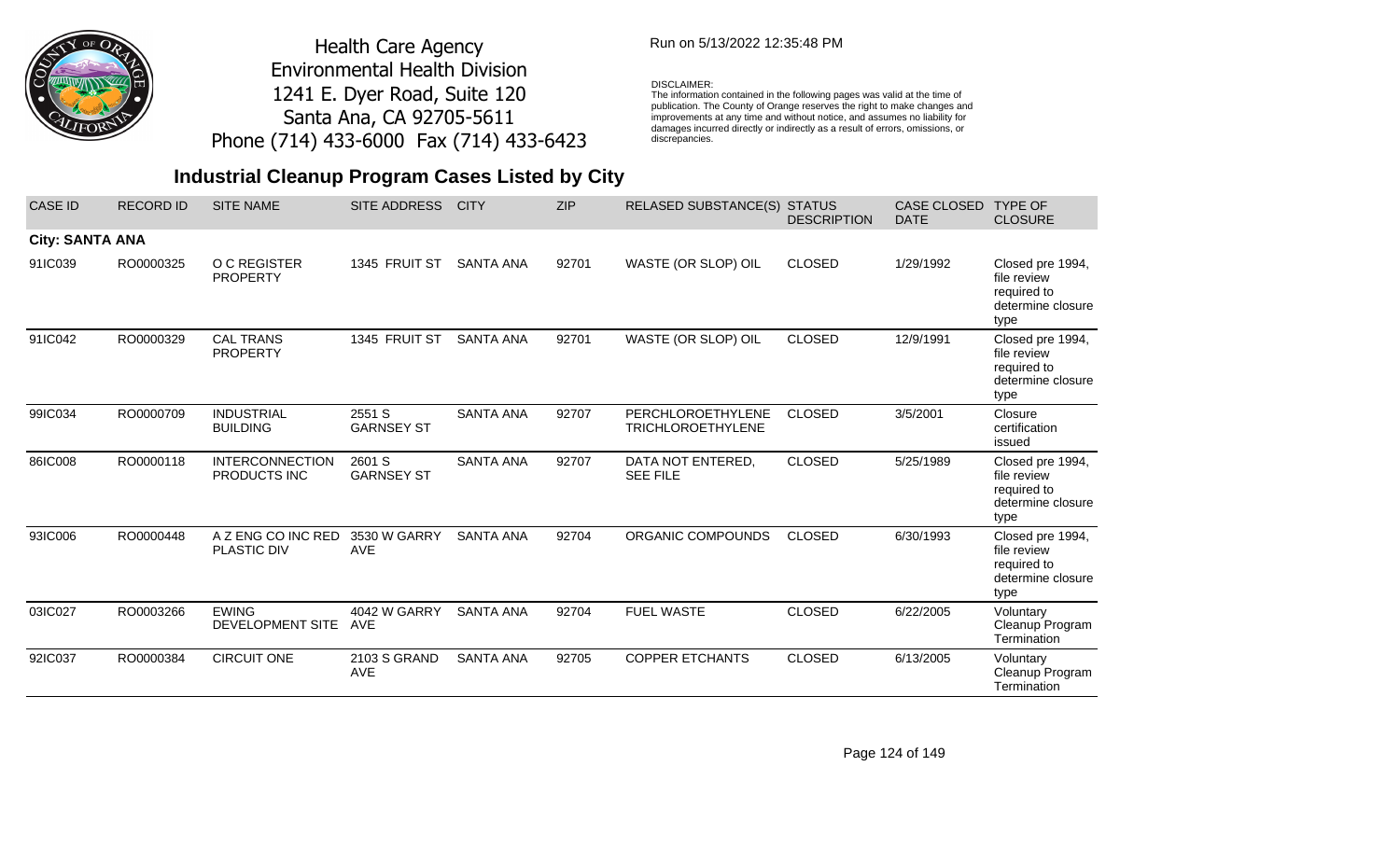

### Run on 5/13/2022 12:35:48 PM

### DISCLAIMER:

The information contained in the following pages was valid at the time of publication. The County of Orange reserves the right to make changes and improvements at any time and without notice, and assumes no liability for damages incurred directly or indirectly as a result of errors, omissions, or discrepancies.

## **Industrial Cleanup Program Cases Listed by City**

| <b>CASE ID</b>         | <b>RECORD ID</b> | <b>SITE NAME</b>                       | <b>SITE ADDRESS</b>                    | <b>CITY</b>      | <b>ZIP</b> | RELASED SUBSTANCE(S)                                         | <b>STATUS</b><br><b>DESCRIPTION</b> | CASE CLOSED<br><b>DATE</b> | <b>TYPE OF</b><br><b>CLOSURE</b>                                            |
|------------------------|------------------|----------------------------------------|----------------------------------------|------------------|------------|--------------------------------------------------------------|-------------------------------------|----------------------------|-----------------------------------------------------------------------------|
| <b>City: SANTA ANA</b> |                  |                                        |                                        |                  |            |                                                              |                                     |                            |                                                                             |
| 92IC051                | RO0000400        | ARCO M P G #1977                       | 2302 N GRAND<br><b>AVE</b>             | <b>SANTA ANA</b> | 92701      | ORGANIC COMPOUNDS                                            | <b>CLOSED</b>                       | 10/6/1992                  | Closed pre 1994,<br>file review<br>required to<br>determine closure<br>type |
| 04IC007                | RO0003284        | <b>ACE CLEANERS</b>                    | 2525 N GRAND<br><b>AVE</b>             | <b>SANTA ANA</b> | 92705      | PERCHLOROETHYLENE<br>ORGANIC COMPOUNDS                       | <b>CLOSED</b>                       | 4/25/2006                  | Closure<br>certification<br>issued                                          |
| 01IC013                | RO0000033        | <b>CREST CLEANERS</b>                  | 2739 N GRAND<br><b>AVE</b>             | <b>SANTA ANA</b> | 92701      | PERCHLOROETHYLENE<br><b>TRICHLOROETHYLENE</b>                | <b>CLOSED</b>                       | 7/27/2001                  | Closure<br>certification<br>issued                                          |
| 95IC032                | RO0000512        | <b>FORMERLY REASON</b><br><b>BUICK</b> | 839 N GRAND<br><b>AVE</b>              | <b>SANTA ANA</b> | 92701      | WASTE (OR SLOP) OIL                                          | <b>CLOSED</b>                       | 12/1/1995                  | Closure<br>certification<br>issued                                          |
| 91IC028                | RO0000313        | <b>CAL TRANS</b><br><b>PROPERTY</b>    | UNK NE GRAND<br>& WASHINGTON           | <b>SANTA ANA</b> | 92701      | <b>THALLIUM</b>                                              | <b>CLOSED</b>                       | 8/9/1991                   | Closed pre 1994,<br>file review<br>required to<br>determine closure<br>type |
| 02IC007                | RO0003059        | <b>BASIC ENERGY INC</b>                | 2818 S<br><b>HALLADAY ST</b>           | <b>SANTA ANA</b> | 92705      | <b>LEAD COMPOUNDS</b>                                        | <b>CLOSED</b>                       | 5/27/2004                  | Closure<br>certification<br>issued                                          |
| 07IC011                | RO0003440        | S. HALLADAY SA<br><b>PROPERTY</b>      | 3035 S<br><b>HALLADAY ST</b>           | <b>SANTA ANA</b> | 92705      | <b>FUEL WASTE</b><br><b>PLATING WASTE -</b><br><b>COPPER</b> | <b>CLOSED</b>                       | 12/26/2017                 | Referred to<br>Department of<br><b>Toxic Substance</b><br>Control           |
| 91IC020                | RO0000306        | <b>HARBOR ONE STOP</b>                 | 1000 N HARBOR SANTA ANA<br><b>BLVD</b> |                  | 92703      | WASTE (OR SLOP) OIL                                          | <b>CLOSED</b>                       | 7/17/1992                  | Closed pre 1994,<br>file review<br>required to<br>determine closure<br>type |

Page 125 of 149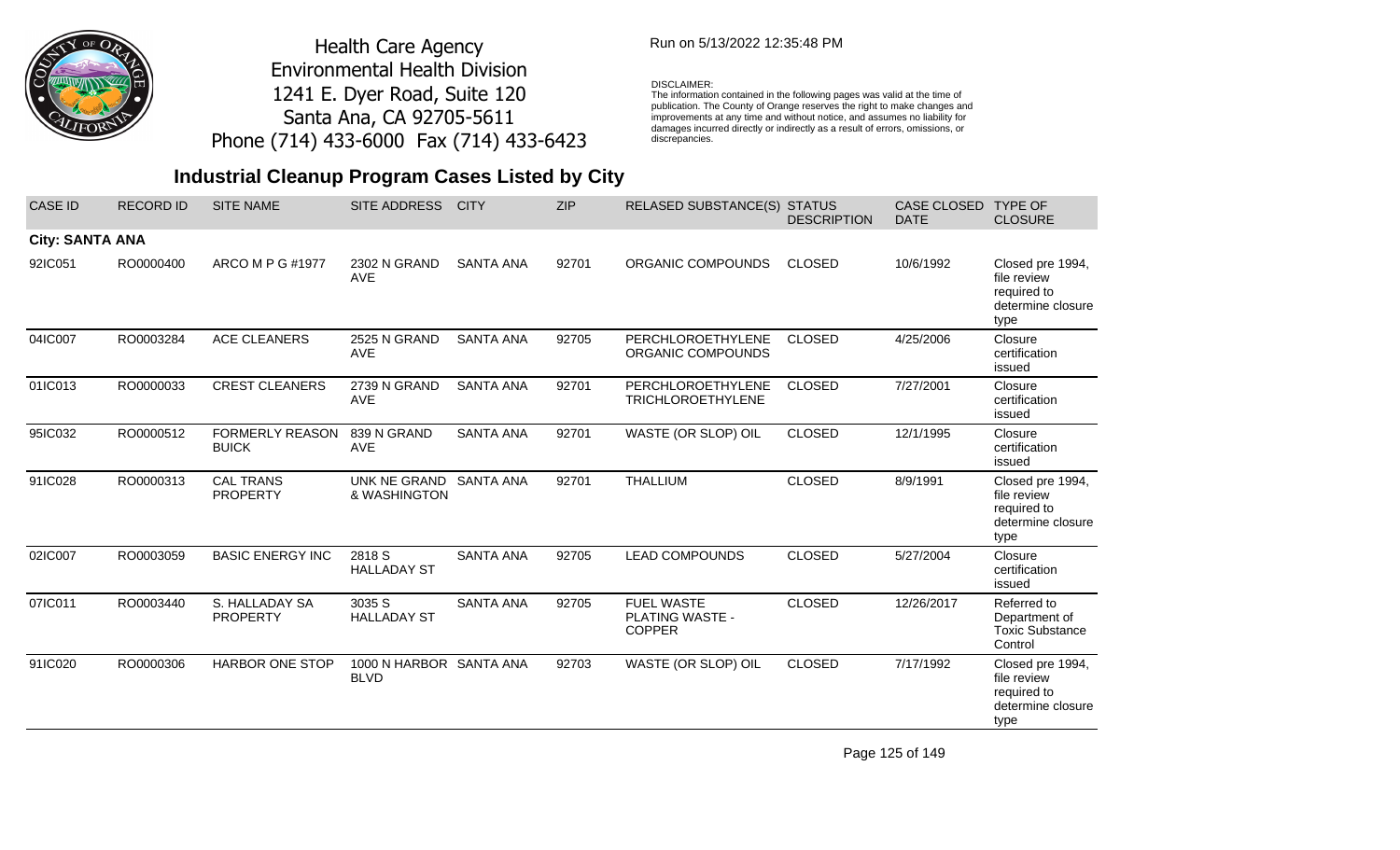

### Run on 5/13/2022 12:35:48 PM

#### DISCLAIMER:

The information contained in the following pages was valid at the time of publication. The County of Orange reserves the right to make changes and improvements at any time and without notice, and assumes no liability for damages incurred directly or indirectly as a result of errors, omissions, or discrepancies.

| <b>CASE ID</b>         | <b>RECORD ID</b> | <b>SITE NAME</b>                                        | SITE ADDRESS                           | <b>CITY</b>      | <b>ZIP</b> | <b>RELASED SUBSTANCE(S) STATUS</b>                             | <b>DESCRIPTION</b> | <b>CASE CLOSED</b><br><b>DATE</b> | <b>TYPE OF</b><br><b>CLOSURE</b>                                            |
|------------------------|------------------|---------------------------------------------------------|----------------------------------------|------------------|------------|----------------------------------------------------------------|--------------------|-----------------------------------|-----------------------------------------------------------------------------|
| <b>City: SANTA ANA</b> |                  |                                                         |                                        |                  |            |                                                                |                    |                                   |                                                                             |
| 14IC008                | RO0003621        | <b>CITY VENTURES</b><br><b>PROPERTY</b>                 | 1010 S HARBOR SANTA ANA<br><b>BLVD</b> |                  | 92704-     | DATA NOT ENTERED,<br><b>SEE FILE</b>                           | <b>CLOSED</b>      | 12/29/2016                        | Closure<br>certification<br>issued                                          |
| 92IC054                | RO0000403        | <b>EBERHARD</b><br><b>EQUIPMENT</b>                     | 2506 S HARBOR SANTA ANA<br><b>BLVD</b> |                  | 92704      | ORGANIC COMPOUNDS                                              | <b>CLOSED</b>      | 1/4/1993                          | Closed pre 1994,<br>file review<br>required to<br>determine closure<br>type |
| 88IC065                | RO0000149        | S P S TECHNOLOGY                                        | 2701 S HARBOR SANTA ANA<br><b>BLVD</b> |                  | 92702      | DATA NOT ENTERED,<br><b>SEE FILE</b>                           | <b>CLOSED</b>      | 3/30/1989                         | Closed pre 1994,<br>file review<br>required to<br>determine closure<br>type |
| 90IC012                | RO0000242        | <b>ARLON (ADHESIVE</b><br>SYSTEMS/DECORA                | 2811 S HARBOR SANTA ANA<br><b>BLVD</b> |                  | 92704      | METHYL ETHYL KETONE                                            | <b>CLOSED</b>      | 10/31/1990                        | Closed pre 1994,<br>file review<br>required to<br>determine closure<br>type |
| 00IC015                | RO0000008        | <b>FAIRCHILD</b><br><b>FASTENERS -</b><br>US/ROSAN      | 3130 W<br><b>HARVARD ST</b>            | <b>SANTA ANA</b> | 92704      | PERCHLOROETHYLENE<br><b>HEAVY METAL WASTE -</b><br>NON-PLATING | <b>CLOSED</b>      | 10/27/2000                        | Voluntary<br>Cleanup Program<br>Termination                                 |
| 98IC029                | RO0000659        | <b>HUNSAKER</b><br><b>MANAGEMENT</b><br><b>PROPERTY</b> | 2113 S<br><b>HATHAWAY ST</b>           | <b>SANTA ANA</b> | 92701      | PLATING WASTE - OTHER CLOSED<br><b>METALS</b>                  |                    | 4/7/1999                          | Closure<br>certification<br>issued                                          |
| 85IC003                | RO0003074        | <b>GRIFFIN</b><br><b>ELECTRONICS</b>                    | 2115 S<br><b>HATHAWAY ST</b>           | <b>SANTA ANA</b> | 92705      | DATA NOT ENTERED,<br><b>SEE FILE</b>                           | <b>CLOSED</b>      | 1/1/1965                          | Invalidated                                                                 |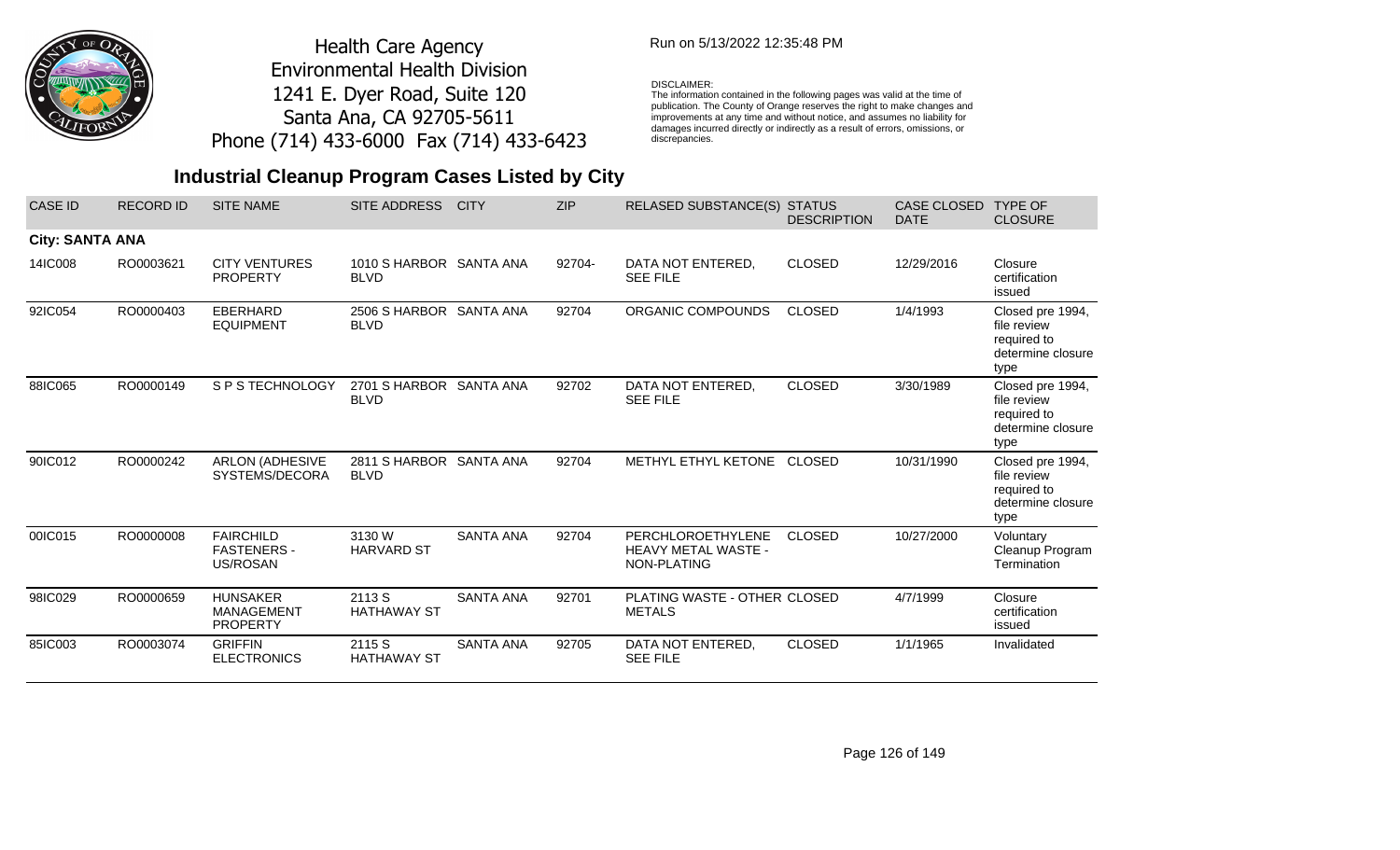

### Run on 5/13/2022 12:35:48 PM

### DISCLAIMER:

The information contained in the following pages was valid at the time of publication. The County of Orange reserves the right to make changes and improvements at any time and without notice, and assumes no liability for damages incurred directly or indirectly as a result of errors, omissions, or discrepancies.

## **Industrial Cleanup Program Cases Listed by City**

| <b>CASE ID</b>         | <b>RECORD ID</b> | <b>SITE NAME</b>                         | SITE ADDRESS                 | <b>CITY</b>      | <b>ZIP</b> | RELASED SUBSTANCE(S) STATUS                   | <b>DESCRIPTION</b> | CASE CLOSED<br><b>DATE</b> | <b>TYPE OF</b><br><b>CLOSURE</b>                                            |
|------------------------|------------------|------------------------------------------|------------------------------|------------------|------------|-----------------------------------------------|--------------------|----------------------------|-----------------------------------------------------------------------------|
| <b>City: SANTA ANA</b> |                  |                                          |                              |                  |            |                                               |                    |                            |                                                                             |
| 87IC015                | RO0000096        | <b>GRIFFIN</b><br><b>ELECTRONICS INC</b> | 2115 S<br><b>HATHAWAY ST</b> | <b>SANTA ANA</b> | 92705      | <b>PLATING WASTE -</b><br><b>COPPER</b>       | <b>CLOSED</b>      | 5/12/1998                  | Closed pre 1994,<br>file review<br>required to<br>determine closure<br>type |
| 91IC058                | RO0000346        | <b>EMBEE PLATING</b>                     | 2136 S<br><b>HATHAWAY ST</b> | <b>SANTA ANA</b> | 92705      | PLATING WASTE - OTHER CLOSED<br><b>METALS</b> |                    | 5/13/1996                  | Voluntary<br>Cleanup Program<br>Termination                                 |
| 89IC006                | RO0000235        | <b>MILLION AIR CTR</b><br>REFUELER #3    | 19300 IKE<br><b>JONES RD</b> | <b>SANTA ANA</b> | 92707      | DATA NOT ENTERED,<br><b>SEE FILE</b>          | <b>CLOSED</b>      | 8/25/1989                  | Closed pre 1994,<br>file review<br>required to<br>determine closure<br>type |
| 90IC048                | RO0000281        | <b>DYER BUSINESS</b><br><b>PARK</b>      | 3025 KILSON<br><b>DR</b>     | <b>SANTA ANA</b> | 92707      | PLATING WASTE -<br><b>COPPER</b>              | <b>CLOSED</b>      | 2/17/1993                  | Closed pre 1994,<br>file review<br>required to<br>determine closure<br>type |
| 00IC006                | RO0000025        | <b>BREAK-FREE, INC</b>                   | 1035 S<br>LINWOOD AVE        | <b>SANTA ANA</b> | 92705      | SOLVENTS-<br><b>HALOGENATED</b>               | <b>CLOSED</b>      | 3/5/2001                   | Closure<br>certification<br>issued                                          |
| 90IC051                | RO0000285        | <b>ALERT COATING</b><br>(CAL TRANS)      | 1319 LOGAN ST SANTA ANA      |                  | 92701      | HEAVY METAL WASTE -<br>NON-PLATING            | <b>CLOSED</b>      | 12/20/1990                 | Closed pre 1994,<br>file review<br>required to<br>determine closure<br>type |
| 90IC049                | RO0000282        | CAL TRANS (LOGAN<br>ST)                  | 1326 N LOGAN<br><b>ST</b>    | <b>SANTA ANA</b> | 92701      | WASTE (OR SLOP) OIL                           | <b>CLOSED</b>      | 11/26/1990                 | Closed pre 1994,<br>file review<br>required to<br>determine closure<br>type |

Page 127 of 149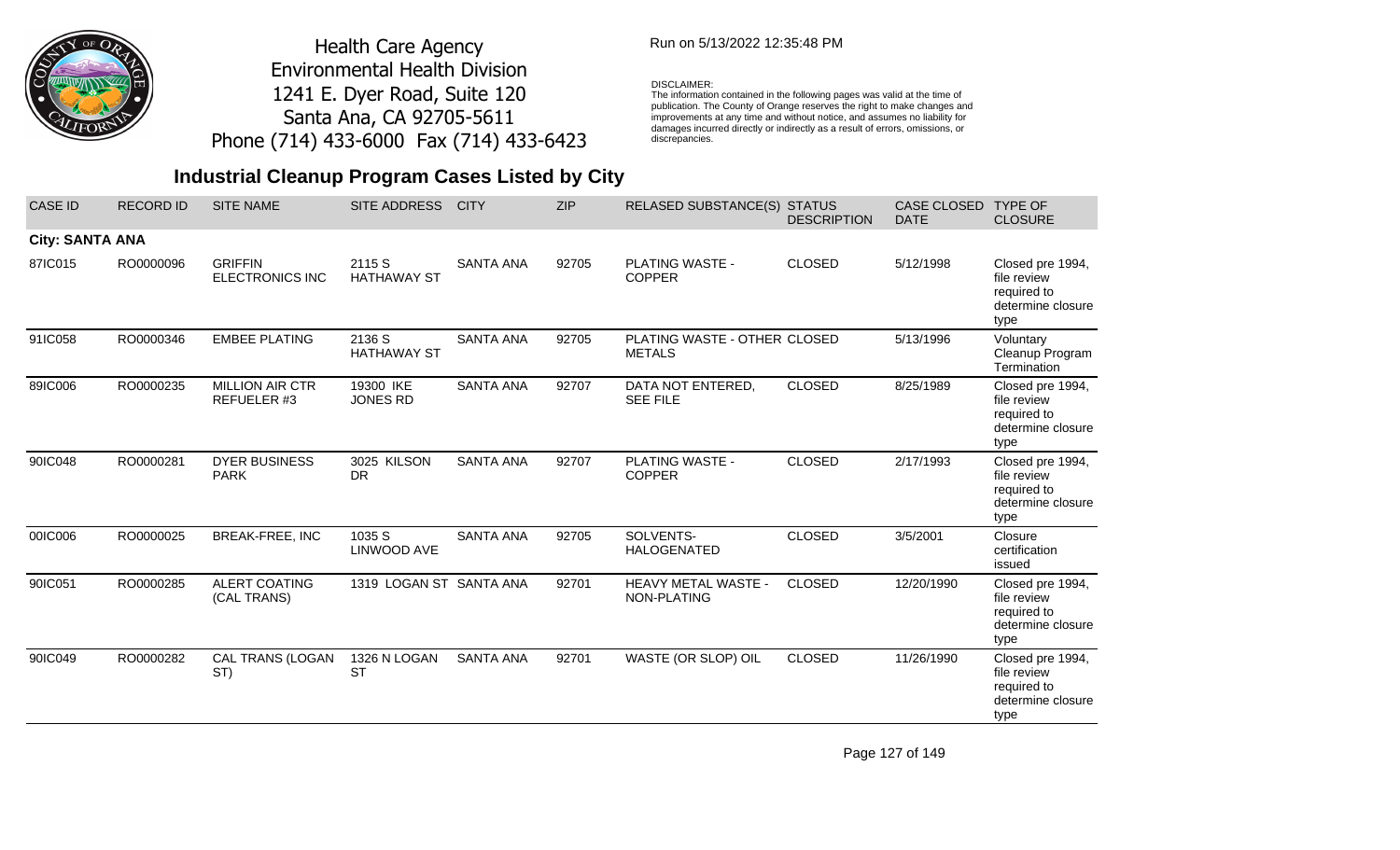

### Run on 5/13/2022 12:35:48 PM

#### DISCLAIMER:

The information contained in the following pages was valid at the time of publication. The County of Orange reserves the right to make changes and improvements at any time and without notice, and assumes no liability for damages incurred directly or indirectly as a result of errors, omissions, or discrepancies.

| <b>CASE ID</b>         | <b>RECORD ID</b> | <b>SITE NAME</b>                                             | SITE ADDRESS                              | <b>CITY</b>      | <b>ZIP</b> | <b>RELASED SUBSTANCE(S) STATUS</b>                                                                      | <b>DESCRIPTION</b> | <b>CASE CLOSED</b><br><b>DATE</b> | <b>TYPE OF</b><br><b>CLOSURE</b>                                            |
|------------------------|------------------|--------------------------------------------------------------|-------------------------------------------|------------------|------------|---------------------------------------------------------------------------------------------------------|--------------------|-----------------------------------|-----------------------------------------------------------------------------|
| <b>City: SANTA ANA</b> |                  |                                                              |                                           |                  |            |                                                                                                         |                    |                                   |                                                                             |
| 00IC023                | RO0000017        | <b>WEST COAST</b><br><b>COATINGS</b>                         | 2209 SLYON ST SANTA ANA                   |                  | 92705      | CHROMIUM COMPOUNDS CLOSED                                                                               |                    | 10/26/2009                        | Closure<br>certification<br>issued                                          |
| 21IC004                | RO0003667        | <b>WARMINGTON</b><br><b>RESIDENTIAL</b><br><b>CALIFORNIA</b> | 717 S LYON ST                             | <b>SANTA ANA</b> | 92705      |                                                                                                         | <b>OPEN</b>        |                                   |                                                                             |
| 01IC003                | RO0000050        | <b>OCTA SITE</b>                                             | 4301 W<br><b>MACARTHUR</b><br><b>BLVD</b> | <b>SANTA ANA</b> | 92704      | <b>FUEL WASTE</b>                                                                                       | <b>CLOSED</b>      | 9/28/2001                         | Closure<br>certification<br>issued                                          |
| 01IC005                | RO0000057        | <b>OCTA SITE</b>                                             | 4301 W<br><b>MACARTHUR</b><br><b>BLVD</b> | <b>SANTA ANA</b> | 92704      | <b>FUEL WASTE</b>                                                                                       | <b>CLOSED</b>      | 5/22/2001                         | Closure<br>certification<br>issued                                          |
| 88IC057                | RO0000141        | <b>USMCAS - EL TORO</b>                                      | UNK MAG 13                                | <b>SANTA ANA</b> | 92709      | DATA NOT ENTERED,<br><b>SEE FILE</b>                                                                    | <b>CLOSED</b>      | 12/12/1989                        | Invalidated                                                                 |
| 98IC010                | RO0000640        | <b>EAST 2ND ST</b><br><b>PROPERTY</b>                        | 119 N MAIN ST                             | <b>SANTA ANA</b> | 92701      | WASTE (OR SLOP) OIL                                                                                     | <b>CLOSED</b>      | 7/13/1998                         | Closure<br>certification<br>issued                                          |
| 88IC064                | RO0000148        | <b>WINSTON TIRE CO</b><br>#25                                | 1320 S MAIN ST                            | <b>SANTA ANA</b> | 92707      | DATA NOT ENTERED,<br><b>SEE FILE</b>                                                                    | <b>CLOSED</b>      | 8/31/1988                         | Closed pre 1994,<br>file review<br>required to<br>determine closure<br>type |
| 08IC011                | RO0003477        | <b>S. MAIN STREET</b><br><b>CLEANERS</b>                     | <b>1455 S MAIN ST</b>                     | SANTA ANA        | 92707      | PERCHLOROETHYLENE<br><b>TRICHLOROETHYLENE</b><br><b>BENZENE</b><br>METHYL BUTYL ETHER<br><b>TOLUENE</b> | <b>CLOSED</b>      | 8/10/2012                         |                                                                             |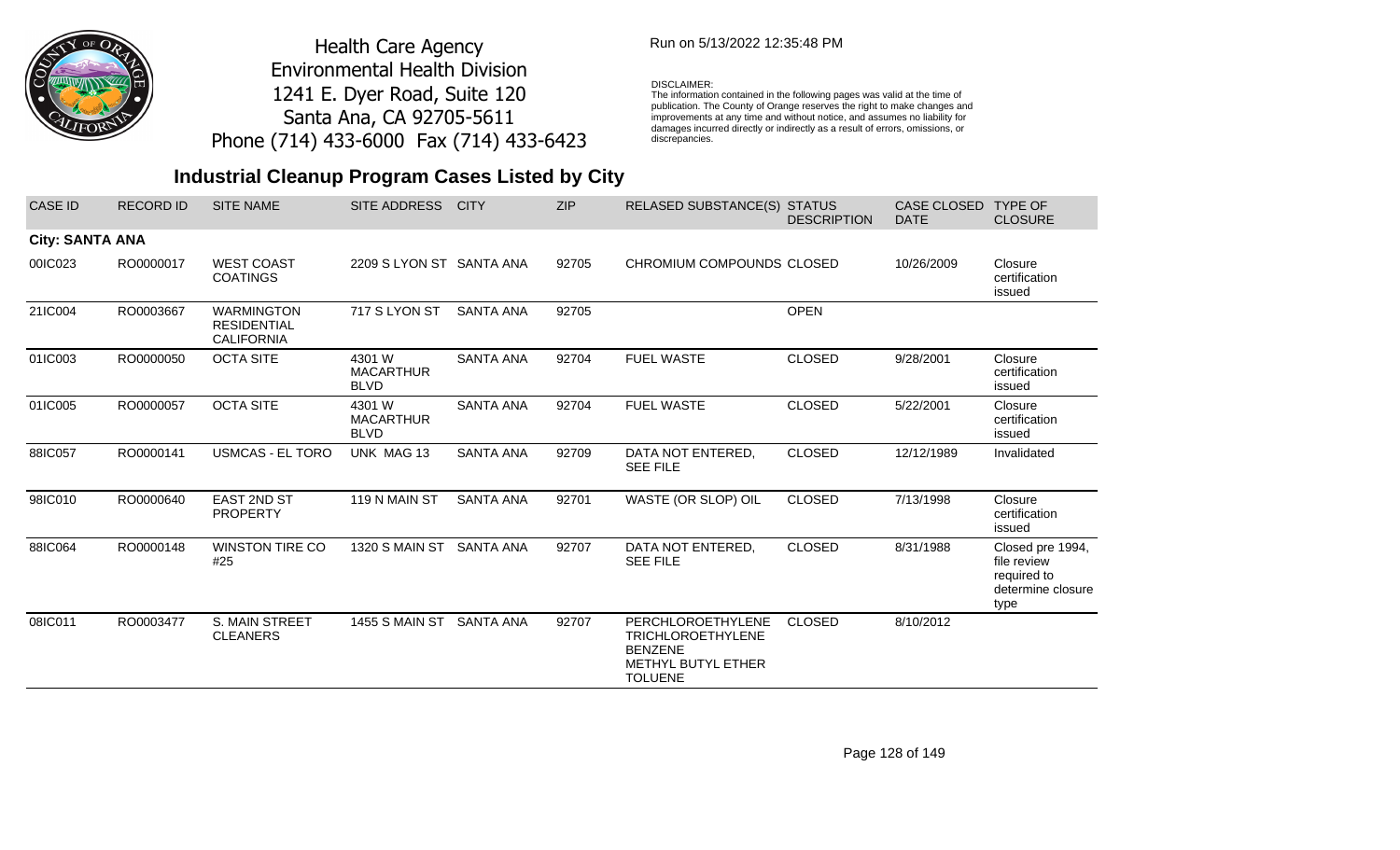

## Run on 5/13/2022 12:35:48 PM

#### DISCLAIMER:

The information contained in the following pages was valid at the time of publication. The County of Orange reserves the right to make changes and improvements at any time and without notice, and assumes no liability for damages incurred directly or indirectly as a result of errors, omissions, or discrepancies.

## **Industrial Cleanup Program Cases Listed by City**

| <b>CASE ID</b>         | <b>RECORD ID</b> | <b>SITE NAME</b>                                       | SITE ADDRESS                                | <b>CITY</b>      | <b>ZIP</b> | RELASED SUBSTANCE(S) STATUS                                                                                                      | <b>DESCRIPTION</b> | CASE CLOSED<br><b>DATE</b> | <b>TYPE OF</b><br><b>CLOSURE</b>                                                |
|------------------------|------------------|--------------------------------------------------------|---------------------------------------------|------------------|------------|----------------------------------------------------------------------------------------------------------------------------------|--------------------|----------------------------|---------------------------------------------------------------------------------|
| <b>City: SANTA ANA</b> |                  |                                                        |                                             |                  |            |                                                                                                                                  |                    |                            |                                                                                 |
| 91IC022                | RO0000308        | POLY CLAD                                              | 2720 S MAIN ST                              | SANTA ANA        | 92707      | WASTE (OR SLOP) OIL                                                                                                              | <b>CLOSED</b>      | 9/25/1991                  | Closed pre 1994,<br>file review<br>required to<br>determine closure<br>type     |
| 88IC087                | RO0000168        | MAC ARTHUR PLACE<br><b>DEVELOPMENT</b>                 | UNK MAIN &<br><b>MACARTHUR</b>              | <b>SANTA ANA</b> | 92707      | DATA NOT ENTERED.<br><b>SEE FILE</b>                                                                                             | <b>CLOSED</b>      | 11/7/1988                  | Closed pre 1994,<br>file review<br>required to<br>determine closure<br>type     |
| 99IC013                | RO0000686        | <b>CLASSIQUE</b><br><b>CLEANERS</b>                    | 1714<br><b>MCFADDEN AVE</b>                 | <b>SANTA ANA</b> | 92705      | PERCHLOROETHYLENE                                                                                                                | <b>CLOSED</b>      | 5/18/1999                  | Closure<br>certification<br>issued                                              |
| 88IC038                | RO0000124        | <b>XEROX</b>                                           | 2200 E<br>MCFADDEN AVE                      | <b>SANTA ANA</b> | 92701      | PERCHLOROETHYLENE<br>ORGANIC COMPOUNDS                                                                                           | <b>CLOSED</b>      | 6/13/2005                  | Voluntary<br>Cleanup Program<br>Termination                                     |
| 90IC015                | RO0000245        | CARBIDE TOOLS FOR 1623 S MINNIE<br><b>INDUSTRY INC</b> | <b>ST</b>                                   | <b>SANTA ANA</b> | 92707      | HEAVY METAL WASTE -<br>NON-PLATING                                                                                               | <b>CLOSED</b>      | 6/18/1992                  | Closed pre 1994,<br>file review<br>required to<br>determine closure<br>type     |
| 88IC056                | RO0000140        | <b>USMCAS TUSTIN</b>                                   | UNK MOFFETT<br><b>TRENCHS/CRAS</b><br>H CRE | <b>SANTA ANA</b> | 92709      | DATA NOT ENTERED,<br><b>SEE FILE</b>                                                                                             | <b>CLOSED</b>      | 3/31/1988                  | Invalidated                                                                     |
| 90IC010                | RO0000240        | <b>UNIVERSAL</b><br><b>CIRCUITS INC</b>                | 1800 NEWPORT SANTA ANA<br><b>CIR</b>        |                  | 92705      | SOLVENTS-<br><b>HALOGENATED</b><br><b>COPPER COMPOUNDS</b><br><b>LEAD COMPOUNDS</b><br><b>HEAVY METAL WASTE -</b><br>NON-PLATING | <b>CLOSED</b>      | 3/22/1996                  | After soil closure,<br>referred to<br><b>Regional Board</b><br>for GW oversight |

Page 129 of 149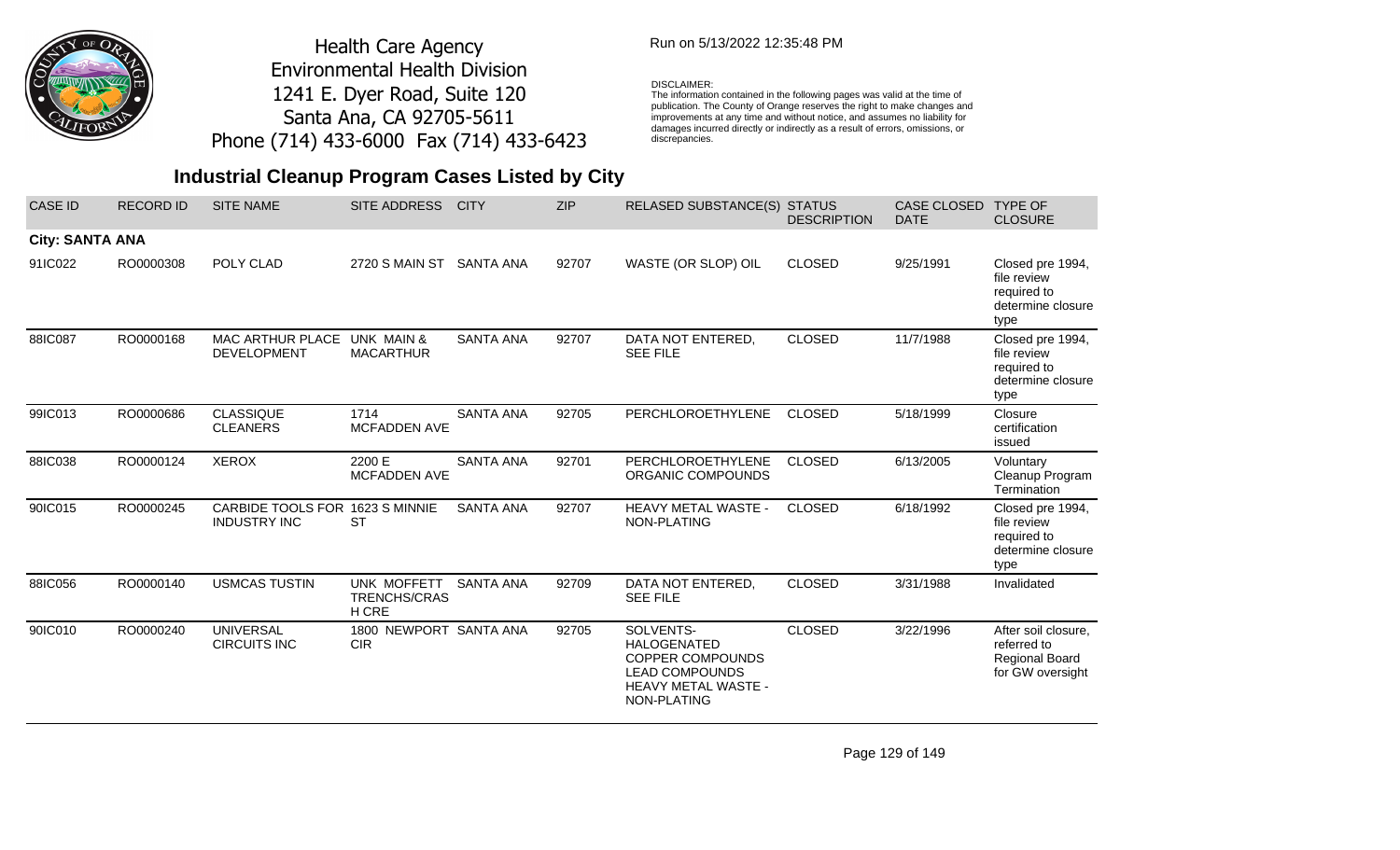

## Run on 5/13/2022 12:35:48 PM

#### DISCLAIMER:

The information contained in the following pages was valid at the time of publication. The County of Orange reserves the right to make changes and improvements at any time and without notice, and assumes no liability for damages incurred directly or indirectly as a result of errors, omissions, or discrepancies.

| <b>CASE ID</b>         | <b>RECORD ID</b> | <b>SITE NAME</b>                                          | SITE ADDRESS                            | <b>CITY</b>      | <b>ZIP</b> | RELASED SUBSTANCE(S) STATUS                   | <b>DESCRIPTION</b> | <b>CASE CLOSED</b><br><b>DATE</b> | <b>TYPE OF</b><br><b>CLOSURE</b>                                            |
|------------------------|------------------|-----------------------------------------------------------|-----------------------------------------|------------------|------------|-----------------------------------------------|--------------------|-----------------------------------|-----------------------------------------------------------------------------|
| <b>City: SANTA ANA</b> |                  |                                                           |                                         |                  |            |                                               |                    |                                   |                                                                             |
| 98IC026                | RO0000656        | <b>TURNER</b><br><b>DEVELOPMENT</b><br><b>CORP PROPER</b> | 2904 OAK ST                             | <b>SANTA ANA</b> | 92707      | WASTE (OR SLOP) OIL                           | <b>CLOSED</b>      | 9/23/1998                         | Closure<br>certification<br>issued                                          |
| 89IC012                | RO0000186        | <b>CEDKO</b><br><b>ELECTRONICS INC</b>                    | 3002 OAK ST                             | <b>SANTA ANA</b> | 92707      | PLATING WASTE - OTHER CLOSED<br><b>METALS</b> |                    | 11/21/1996                        | Closure<br>certification<br>issued                                          |
| 85IC002                | RO0000070        | FIMA SERVICES INC                                         | 1222 E POMONA SANTA ANA<br><b>ST</b>    |                  | 92705      | DATA NOT ENTERED,<br><b>SEE FILE</b>          | <b>CLOSED</b>      | 4/8/1986                          | Closed pre 1994,<br>file review<br>required to<br>determine closure<br>type |
| 90IC052                | RO0000286        | A 1 QUARTZ CO                                             | 1224 E POMONA SANTA ANA<br><b>ST</b>    |                  | 92707      | SOLVENTS-<br><b>HALOGENATED</b>               | <b>CLOSED</b>      | 4/7/1993                          | Closed pre 1994,<br>file review<br>required to<br>determine closure<br>type |
| 90IC046                | RO0000279        | ASTECH DIV (ALCOA<br>COMPOSITES)                          | 3030 S RED HILL SANTA ANA<br><b>AVE</b> |                  | 92705      | SOLVENTS-<br><b>HALOGENATED</b>               | <b>CLOSED</b>      | 1/14/1993                         | Closed pre 1994,<br>file review<br>required to<br>determine closure<br>type |
| 92IC009                | RO0000416        | <b>BALL-INCON GLASS</b><br><b>PACKAGING COR</b>           | <b>1221 E SAINT</b><br><b>ANDREW PL</b> | <b>SANTA ANA</b> | 92707      | <b>FUEL WASTE</b>                             | <b>CLOSED</b>      | 10/1/1992                         | Referred to<br><b>Regional Board</b>                                        |
| 85IC005                | RO0000072        | <b>CITY OF SANTA</b><br>ANA/AMTRAC STATI                  | 1000 E SANTA<br>ANA BLVD                | <b>SANTA ANA</b> | 92701      | DATA NOT ENTERED,<br><b>SEE FILE</b>          | <b>CLOSED</b>      | 4/8/1986                          | Closed pre 1994,<br>file review<br>required to<br>determine closure<br>type |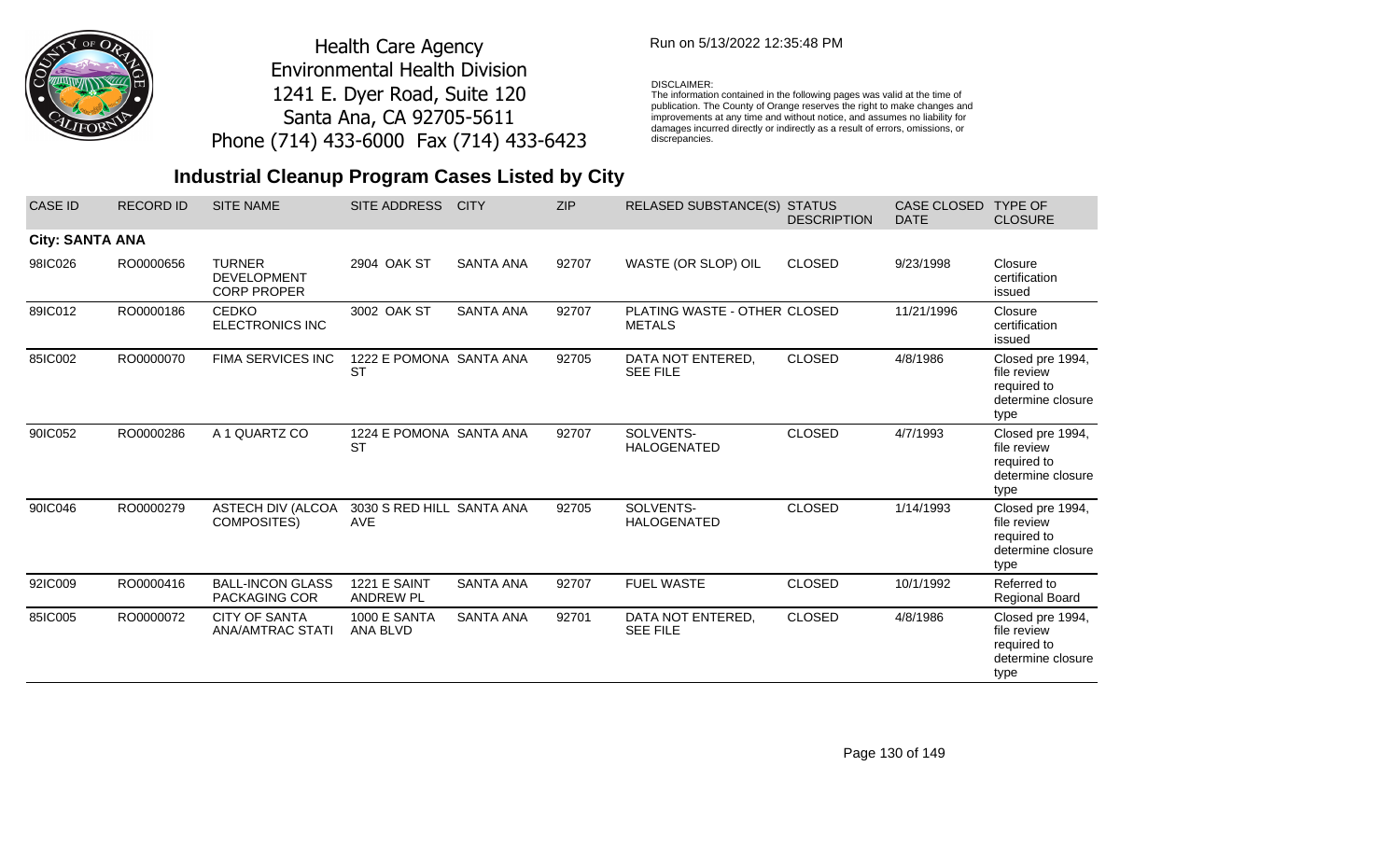

### Run on 5/13/2022 12:35:48 PM

#### DISCLAIMER:

The information contained in the following pages was valid at the time of publication. The County of Orange reserves the right to make changes and improvements at any time and without notice, and assumes no liability for damages incurred directly or indirectly as a result of errors, omissions, or discrepancies.

## **Industrial Cleanup Program Cases Listed by City**

| <b>CASE ID</b>         | <b>RECORD ID</b> | <b>SITE NAME</b>                                          | SITE ADDRESS                        | <b>CITY</b>      | <b>ZIP</b> | <b>RELASED SUBSTANCE(S)</b>                                                             | <b>STATUS</b><br><b>DESCRIPTION</b> | <b>CASE CLOSED</b><br><b>DATE</b> | <b>TYPE OF</b><br><b>CLOSURE</b>                                            |
|------------------------|------------------|-----------------------------------------------------------|-------------------------------------|------------------|------------|-----------------------------------------------------------------------------------------|-------------------------------------|-----------------------------------|-----------------------------------------------------------------------------|
| <b>City: SANTA ANA</b> |                  |                                                           |                                     |                  |            |                                                                                         |                                     |                                   |                                                                             |
| 07IC021                | RO0003452        | BARLEN ENTP. LIGHT 1410 E ST.<br><b>INDUSTRIAL PARK</b>   | <b>GERTRUDE PL</b>                  | <b>SANTA ANA</b> | 92705      | PERCHLOROETHYLENE<br><b>TRICHLOROETHYLENE</b><br>ORGANIC COMPOUNDS                      | <b>CLOSED</b>                       | 1/25/2016                         | Referred to<br><b>Regional Board</b>                                        |
| 08IC022                | RO0003494        | PALM CENTER DRY<br><b>CLEANERS</b>                        | 1212 S<br><b>STANDARD AVE</b>       | <b>SANTA ANA</b> | 92707      | PERCHLOROETHYLENE<br><b>TRICHLOROETHYLENE</b><br><b>DICHLOROETHYLENE</b><br>(1,2)       | <b>CLOSED</b>                       | 10/31/2008                        | Closure<br>certification<br>issued                                          |
| 89IC052                | RO0000230        | <b>EMERSON</b><br><b>COMPUTER POWER</b>                   | 3300 S<br><b>STANDARD AVE</b>       | <b>SANTA ANA</b> | 92705      | SOLVENTS-<br><b>HALOGENATED</b>                                                         | <b>CLOSED</b>                       | 2/7/1997                          | Closure<br>certification<br>issued                                          |
| 11IC009                | RO0003561        | ADVANCED PLATING<br><b>TECHNOLOGY</b>                     | 150 E STEVENS<br><b>AVE</b>         | <b>SANTA ANA</b> | 92707-     | <b>ARSENIC</b><br><b>COPPER COMPOUNDS</b><br><b>METAL POWDERS</b><br>CHROMIUM COMPOUNDS | <b>CLOSED</b>                       | 5/14/2012                         | Closure<br>certification<br>issued                                          |
| 92IC036                | RO0000383        | SANTA ANA LINCOLN<br><b>MERCURY</b>                       | 1301 N TUSTIN<br><b>AVE</b>         | <b>SANTA ANA</b> | 92701      | WASTE (OR SLOP) OIL                                                                     | <b>CLOSED</b>                       | 11/19/1992                        | Closed pre 1994,<br>file review<br>required to<br>determine closure<br>type |
| 13IC013                | RO0003602        | <b>IN-N-OUT BURGER</b>                                    | <b>13875 N TUSTIN</b><br><b>AVE</b> | <b>SANTA ANA</b> | 92705-     | PERCHLOROETHYLENE<br><b>TRICHLOROETHYLENE</b>                                           | <b>CLOSED</b>                       | 10/21/2013                        | Referred to<br>Department of<br><b>Toxic Substance</b><br>Control           |
| 98IC001                | RO0000639        | <b>FORMERLY DRY</b><br><b>CLEANERS-FCH</b><br><b>PROP</b> | 13875 TUSTIN<br><b>AVE</b>          | <b>SANTA ANA</b> | 92701      | PERCHLOROETHYLENE<br><b>TRICHLOROETHYLENE</b>                                           | <b>CLOSED</b>                       | 4/22/1998                         | Closure<br>certification<br>issued                                          |

Page 131 of 149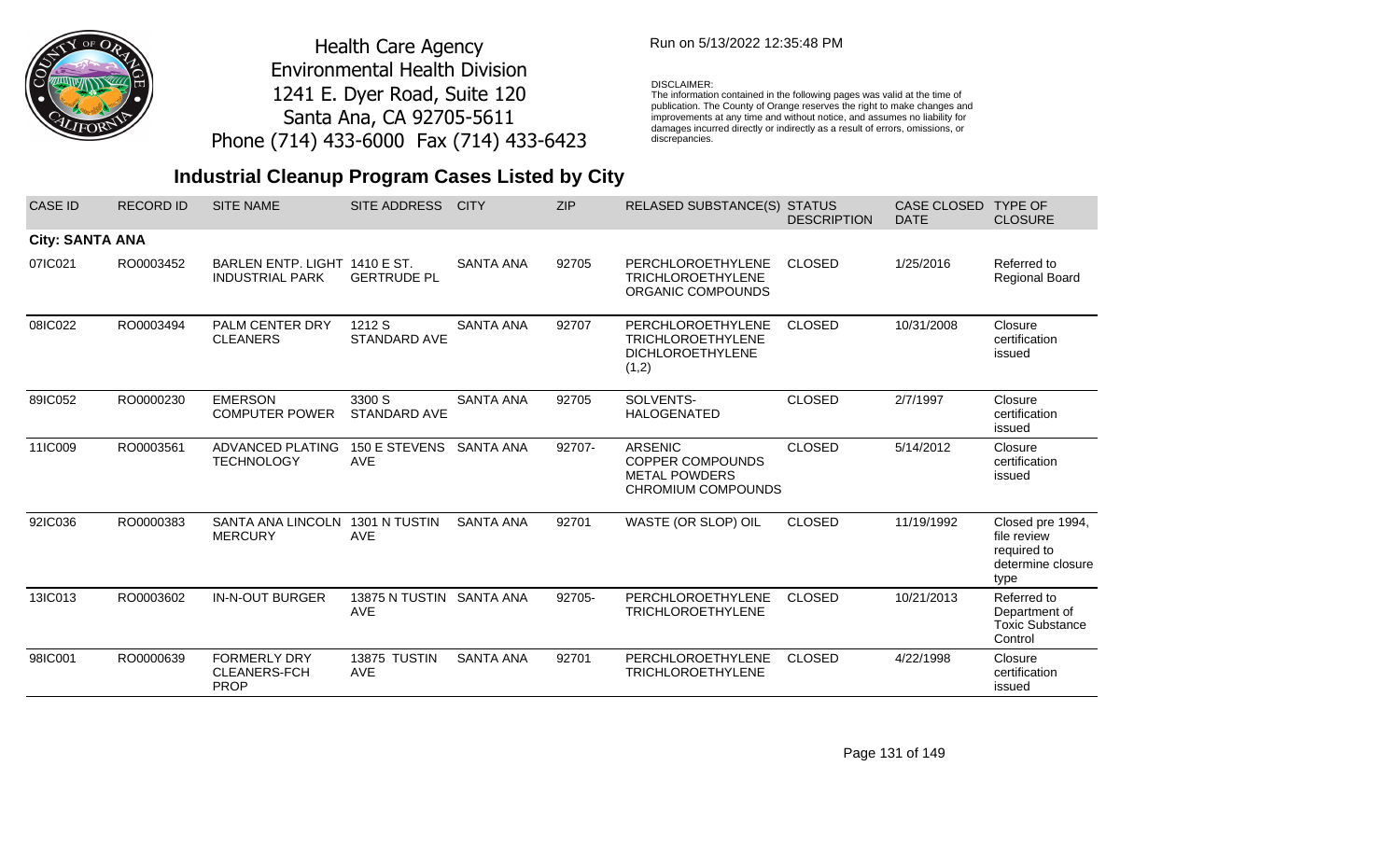

### Run on 5/13/2022 12:35:48 PM

#### DISCLAIMER:

The information contained in the following pages was valid at the time of publication. The County of Orange reserves the right to make changes and improvements at any time and without notice, and assumes no liability for damages incurred directly or indirectly as a result of errors, omissions, or discrepancies.

| <b>CASE ID</b>         | <b>RECORD ID</b> | <b>SITE NAME</b>                        | <b>SITE ADDRESS</b>                       | <b>CITY</b>      | <b>ZIP</b> | <b>RELASED SUBSTANCE(S)</b>                                  | <b>STATUS</b><br><b>DESCRIPTION</b> | <b>CASE CLOSED</b><br><b>DATE</b> | <b>TYPE OF</b><br><b>CLOSURE</b>                                            |
|------------------------|------------------|-----------------------------------------|-------------------------------------------|------------------|------------|--------------------------------------------------------------|-------------------------------------|-----------------------------------|-----------------------------------------------------------------------------|
| <b>City: SANTA ANA</b> |                  |                                         |                                           |                  |            |                                                              |                                     |                                   |                                                                             |
| 13IC015                | RO0003604        | DANNY K'S<br><b>CLEANERS</b>            | 1941 N TUSTIN<br><b>AVE</b>               | <b>SANTA ANA</b> | 92705-     | DATA NOT ENTERED,<br><b>SEE FILE</b>                         | <b>CLOSED</b>                       | 4/1/2016                          | Referred to<br>Department of<br><b>Toxic Substance</b><br>Control           |
| 87IC025                | RO0000107        | <b>INDUSTRIAL</b><br><b>ASPHALT INC</b> | 1401 E WARNER SANTA ANA<br><b>AVE</b>     |                  | 92705      | DATA NOT ENTERED,<br><b>SEE FILE</b>                         | <b>CLOSED</b>                       | 5/21/1992                         | Closed pre 1994,<br>file review<br>required to<br>determine closure<br>type |
| 85IC007                | RO0000074        | <b>SANTA ANA CITY</b><br><b>YARD</b>    | 730 E WARNER<br><b>AVE</b>                | <b>SANTA ANA</b> | 92707      | DATA NOT ENTERED,<br><b>SEE FILE</b>                         | <b>CLOSED</b>                       | 4/8/1986                          | Closed pre 1994,<br>file review<br>required to<br>determine closure<br>type |
| 91IC007                | RO0000351        | <b>CAL TRANS</b>                        | 1107<br><b>WASHINGTON</b><br><b>AVE</b>   | <b>SANTA ANA</b> | 92701      | WASTE (OR SLOP) OIL                                          | <b>CLOSED</b>                       | 3/4/1991                          | Closed pre 1994,<br>file review<br>required to<br>determine closure<br>type |
| 20IC003                | RO0003659        | Crossroads at<br>Washington             | 1126 & 1146 E<br>Washington AVE           | <b>SANTA ANA</b> | 92701      | PERCHLOROETHYLENE<br><b>ARSENIC</b><br><b>LEAD COMPOUNDS</b> | <b>CLOSED</b>                       | 12/18/2020                        | Referred to<br>Department of<br><b>Toxic Substance</b><br>Control           |
| 89IC025                | RO0000200        | CASH AUTO SALES                         | 12241<br><b>WESTMINSTER</b><br><b>AVE</b> | <b>SANTA ANA</b> | 92703      | DATA NOT ENTERED,<br><b>SEE FILE</b>                         | <b>CLOSED</b>                       | 1/30/1990                         | Closed pre 1994,<br>file review<br>required to<br>determine closure<br>type |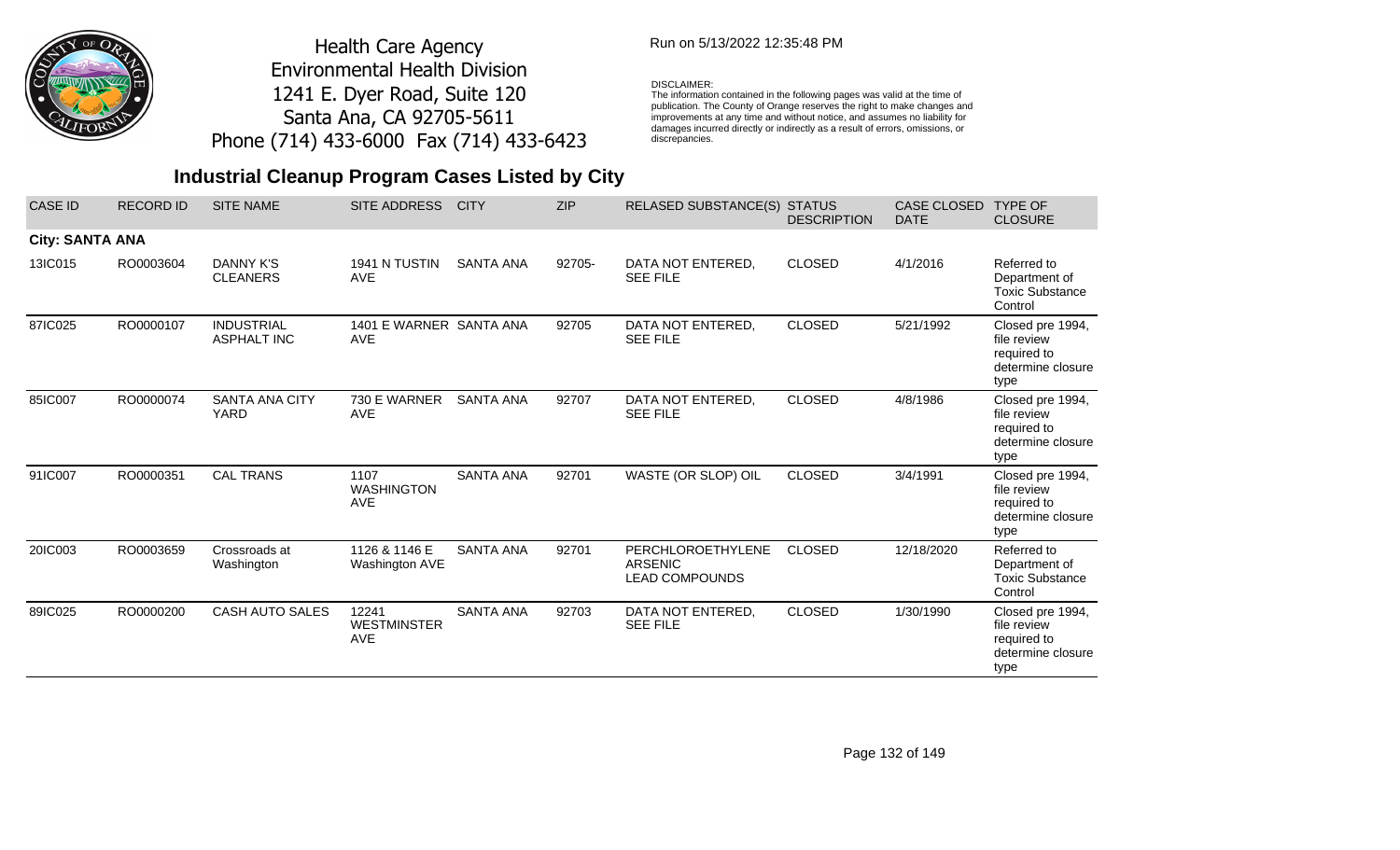

### Run on 5/13/2022 12:35:48 PM

#### DISCLAIMER:

The information contained in the following pages was valid at the time of publication. The County of Orange reserves the right to make changes and improvements at any time and without notice, and assumes no liability for damages incurred directly or indirectly as a result of errors, omissions, or discrepancies.

| CASE ID                | RECORD ID | <b>SITE NAME</b>                  | SITE ADDRESS             | <b>CITY</b>      | <b>ZIP</b> | RELASED SUBSTANCE(S) STATUS                                 | <b>DESCRIPTION</b> | CASE CLOSED<br><b>DATE</b> | TYPE OF<br><b>CLOSURE</b>          |
|------------------------|-----------|-----------------------------------|--------------------------|------------------|------------|-------------------------------------------------------------|--------------------|----------------------------|------------------------------------|
| <b>City: SANTA ANA</b> |           |                                   |                          |                  |            |                                                             |                    |                            |                                    |
| 07IC007                | RO0003435 | <b>BAF INDUSTRIES</b>             | 1910 S YALE ST SANTA ANA |                  | 92704      | <b>FUEL WASTE</b><br>PERCHLOROETHYLENE<br>ORGANIC COMPOUNDS | <b>CLOSED</b>      | 7/26/2007                  | Closure<br>certification<br>issued |
| 89IC033                | RO0000209 | AMERICAN CIRCUIT<br><b>BOARDS</b> | 654 E YOUNG<br>SТ        | <b>SANTA ANA</b> | 92705      | COPPER COMPOUNDS                                            | <b>CLOSED</b>      | 4/12/1994                  | Closure<br>certification<br>issued |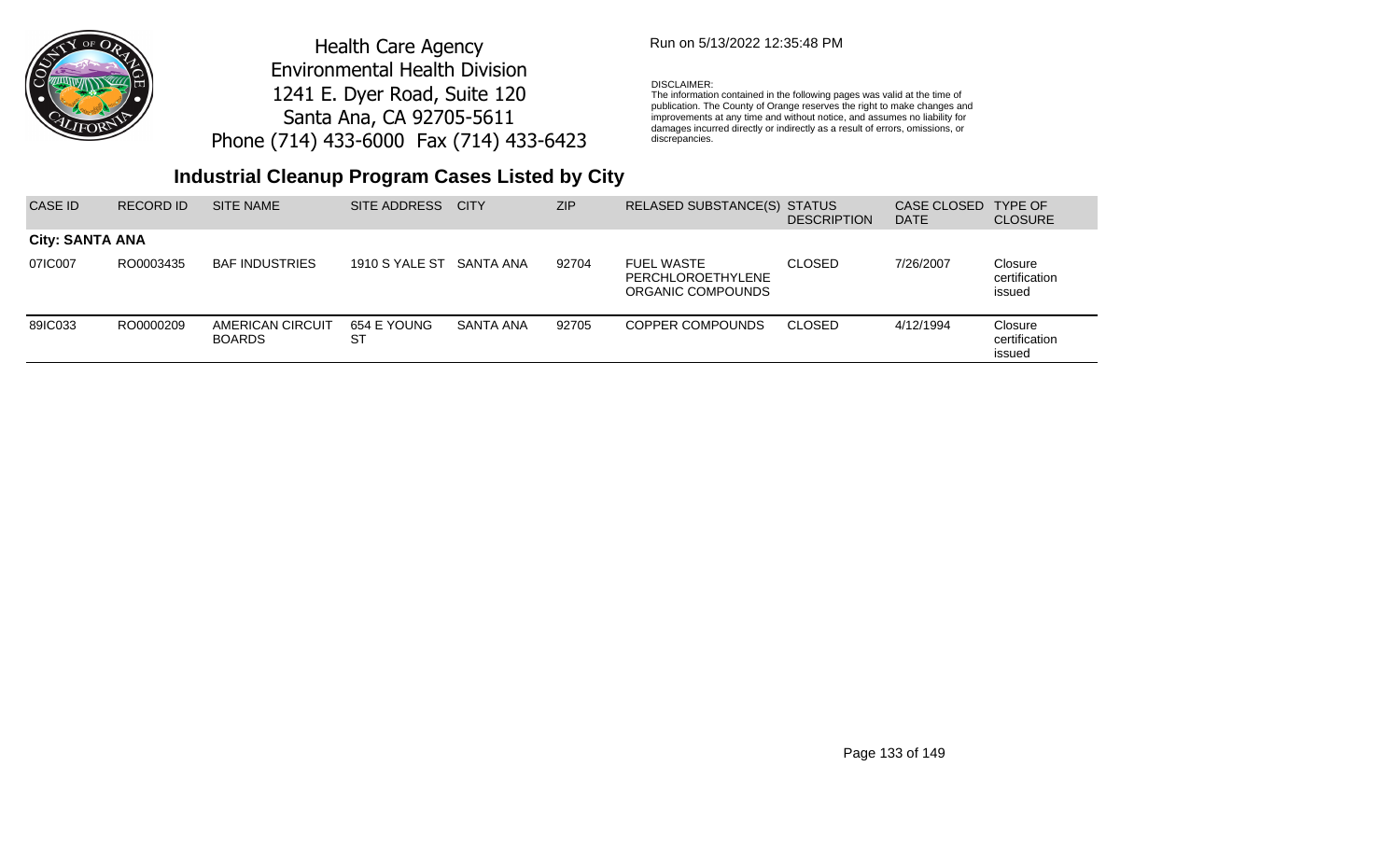

### Run on 5/13/2022 12:35:48 PM

#### DISCLAIMER:

The information contained in the following pages was valid at the time of publication. The County of Orange reserves the right to make changes and improvements at any time and without notice, and assumes no liability for damages incurred directly or indirectly as a result of errors, omissions, or discrepancies.

| CASE ID | RECORD ID                      | SITE NAME                          | SITE ADDRESS       | <b>CITY</b>                 | <b>ZIP</b> | RELASED SUBSTANCE(S) STATUS                   | <b>DESCRIPTION</b> | CASE CLOSED<br><b>DATE</b> | <b>TYPE OF</b><br><b>CLOSURE</b>            |
|---------|--------------------------------|------------------------------------|--------------------|-----------------------------|------------|-----------------------------------------------|--------------------|----------------------------|---------------------------------------------|
|         | <b>City: SANTA ANA HEIGHTS</b> |                                    |                    |                             |            |                                               |                    |                            |                                             |
| 09IC002 | RO0003506                      | <b>BACK BAY</b><br><b>CLEANERS</b> | 2675 IRVINE<br>AVE | SANTA ANA<br><b>HEIGHTS</b> | 92627      | PERCHLOROETHYLENE<br><b>TRICHLOROETHYLENE</b> | CLOSED             | 7/15/2014                  | Voluntary<br>Cleanup Program<br>Termination |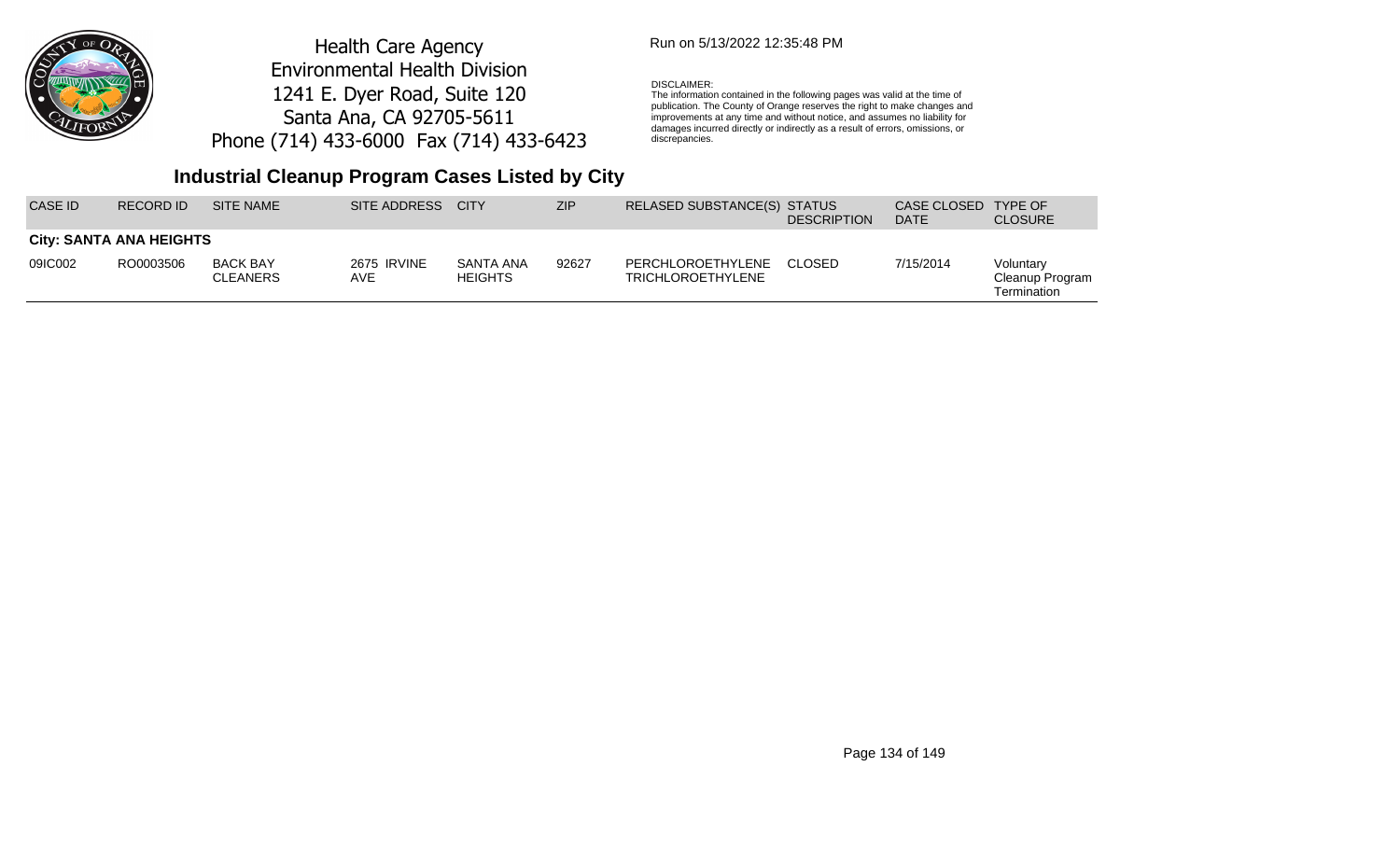

### Run on 5/13/2022 12:35:48 PM

#### DISCLAIMER:

The information contained in the following pages was valid at the time of publication. The County of Orange reserves the right to make changes and improvements at any time and without notice, and assumes no liability for damages incurred directly or indirectly as a result of errors, omissions, or discrepancies.

## **Industrial Cleanup Program Cases Listed by City**

| <b>CASE ID</b>          | <b>RECORD ID</b> | <b>SITE NAME</b>                                                                         | SITE ADDRESS                          | <b>CITY</b>       | <b>ZIP</b> | <b>RELASED SUBSTANCE(S)</b>            | <b>STATUS</b><br><b>DESCRIPTION</b> | <b>CASE CLOSED</b><br><b>DATE</b> | <b>TYPE OF</b><br><b>CLOSURE</b>            |
|-------------------------|------------------|------------------------------------------------------------------------------------------|---------------------------------------|-------------------|------------|----------------------------------------|-------------------------------------|-----------------------------------|---------------------------------------------|
| <b>City: SEAL BEACH</b> |                  |                                                                                          |                                       |                   |            |                                        |                                     |                                   |                                             |
| 88IC049                 | RO0000133        | LA DEPT OF WATER<br>& POWER SITE                                                         | <b>UNK 1ST &amp;</b><br><b>MARINA</b> | <b>SEAL BEACH</b> | 90740      | DATA NOT ENTERED,<br><b>SEE FILE</b>   | <b>CLOSED</b>                       | 8/17/1987                         | Closure<br>certification<br>issued          |
| 01IC012                 | RO0000032        | SEAL BEACH MARINA 101 MARINA DR SEAL BEACH<br><b>PARK LEASE AND</b><br><b>HELLER FEE</b> |                                       |                   | 90740      | <b>FUEL WASTE</b><br>ORGANIC COMPOUNDS | <b>OPEN</b>                         |                                   |                                             |
| 84IC005                 | RO0003081        | PALM HOTEL OF<br><b>SEAL BEACH</b>                                                       | 600 MARINA DR SEAL BEACH              |                   | 90740      | DATA NOT ENTERED,<br><b>SEE FILE</b>   | <b>CLOSED</b>                       | 5/29/1986                         | Closure<br>certification<br>issued          |
| 13IC009                 | RO0003598        | <b>SEAL BEACH</b><br><b>CENTER</b>                                                       | 1101 PACIFIC<br><b>COAST HWY</b>      | <b>SEAL BEACH</b> | 90740-     | DATA NOT ENTERED,<br><b>SEE FILE</b>   | <b>CLOSED</b>                       | 11/30/2016                        | Referred to<br>Regional Board               |
| 92IC025                 | RO0000371        | <b>SEAL BEACH ARCO</b><br>(STN #6066)                                                    | 490 PACIFIC<br><b>COAST HWY</b>       | <b>SEAL BEACH</b> | 90740      | ORGANIC COMPOUNDS                      | <b>CLOSED</b>                       | 3/3/1994                          | Closure<br>certification<br>issued          |
| 93IC015                 | RO0000427        | <b>RUSSELL CONKLE</b><br>UNOCAL #4686                                                    | 12071 SEAL<br><b>BEACH BLVD</b>       | <b>SEAL BEACH</b> | 90740      | WASTE (OR SLOP) OIL                    | <b>CLOSED</b>                       | 9/26/1994                         | Closure<br>certification<br>issued          |
| 05IC004                 | RO0003330        | <b>FORMER WINSTON</b><br><b>TIRE CENTER</b>                                              | 12229 SEAL<br><b>BEACH BLVD</b>       | <b>SEAL BEACH</b> | 90740      | WASTE (OR SLOP) OIL                    | <b>CLOSED</b>                       | 6/16/2005                         | Closure<br>certification<br>issued          |
| 06IC004                 | RO0003378        | <b>GOODYEAR LEASE</b><br>FACILITY #7265                                                  | 12239 SEAL<br><b>BEACH BLVD</b>       | <b>SEAL BEACH</b> | 90740      | <b>FUEL WASTE</b><br>ORGANIC COMPOUNDS | <b>CLOSED</b>                       | 2/4/2014                          | Referred to<br>Regional Board               |
| 02IC009                 | RO0003063        | <b>ROSSMOOR</b><br><b>BUSINESS CENTER</b>                                                | 12441 SEAL<br><b>BEACH BLVD</b>       | <b>SEAL BEACH</b> | 90740      | <b>PERCHLOROETHYLENE</b>               | <b>CLOSED</b>                       | 8/23/2002                         | Closure<br>certification<br>issued          |
| 97IC027                 | RO0000596        | <b>HELLMAN RANCH</b>                                                                     | 711 SEAL<br><b>BEACH BLVD</b>         | <b>SEAL BEACH</b> | 90740      | <b>FUEL WASTE</b>                      | <b>CLOSED</b>                       | 6/17/2004                         | Voluntary<br>Cleanup Program<br>Termination |

Page 135 of 149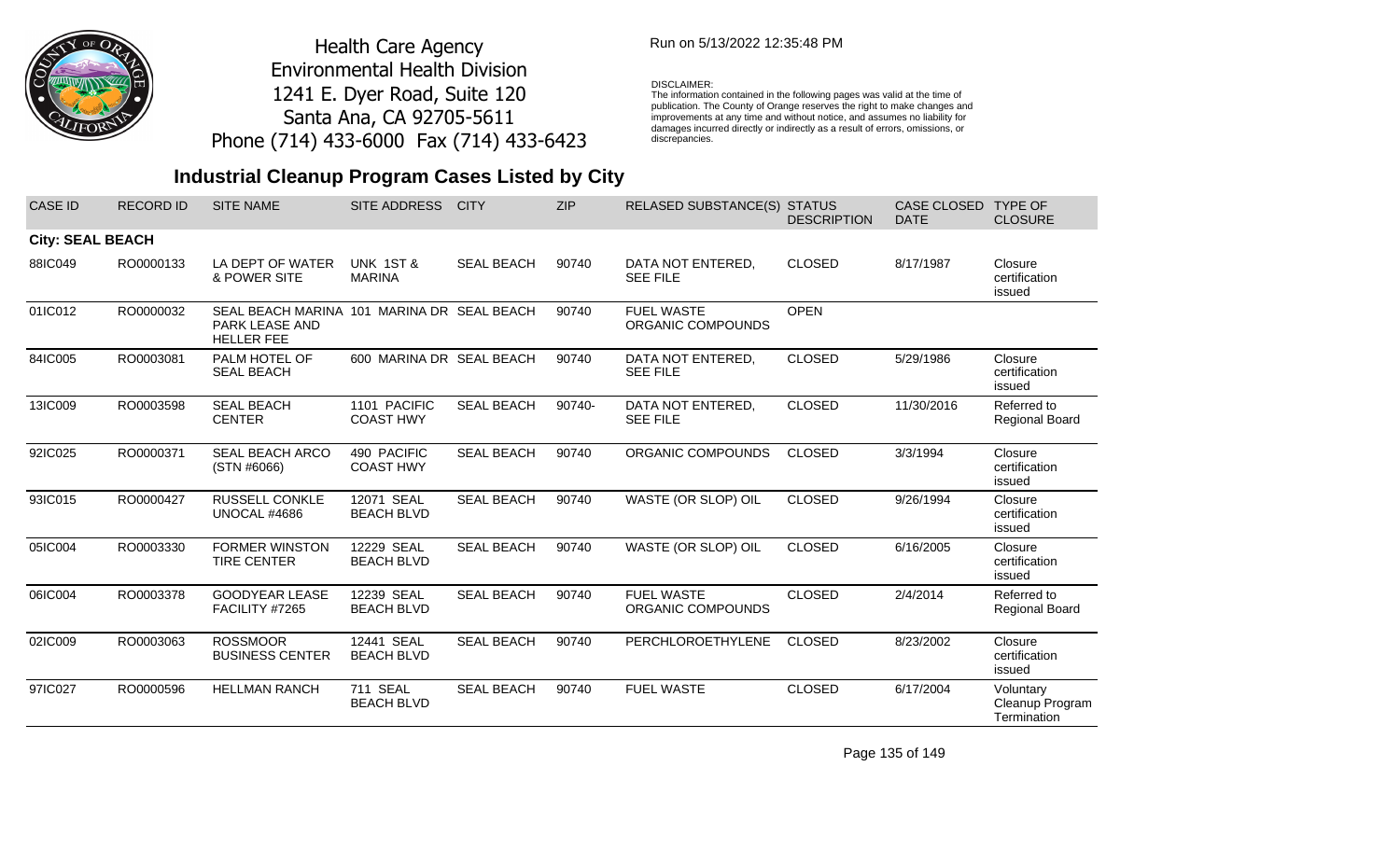

### Run on 5/13/2022 12:35:48 PM

#### DISCLAIMER:

The information contained in the following pages was valid at the time of publication. The County of Orange reserves the right to make changes and improvements at any time and without notice, and assumes no liability for damages incurred directly or indirectly as a result of errors, omissions, or discrepancies.

| CASE ID                 | <b>RECORD ID</b> | <b>SITE NAME</b>                                  | SITE ADDRESS                              | <b>CITY</b>       | <b>ZIP</b> | RELASED SUBSTANCE(S) STATUS          | <b>DESCRIPTION</b> | CASE CLOSED<br><b>DATE</b> | TYPE OF<br><b>CLOSURE</b>                                         |
|-------------------------|------------------|---------------------------------------------------|-------------------------------------------|-------------------|------------|--------------------------------------|--------------------|----------------------------|-------------------------------------------------------------------|
| <b>City: SEAL BEACH</b> |                  |                                                   |                                           |                   |            |                                      |                    |                            |                                                                   |
| 88IC067                 | RO0000151        | U S NAVAL<br><b>WEAPONS STATION</b>               | 900 SEAL<br>BEACH BLVD                    | <b>SEAL BEACH</b> | 90740      | DATA NOT ENTERED,<br><b>SEE FILE</b> | <b>CLOSED</b>      | 1/3/1991                   | Referred to<br>Department of<br><b>Toxic Substance</b><br>Control |
| 05IC012                 | RO0003347        | <b>SEAL BEACH</b><br><b>REDEVELOPMENT</b><br>AREA | 2600<br><b>WESTMINSTER</b><br><b>BLVD</b> | <b>SEAL BEACH</b> | 90740      | ORGANIC COMPOUNDS                    | CLOSED             | 3/15/2010                  | Closure<br>certification<br>issued                                |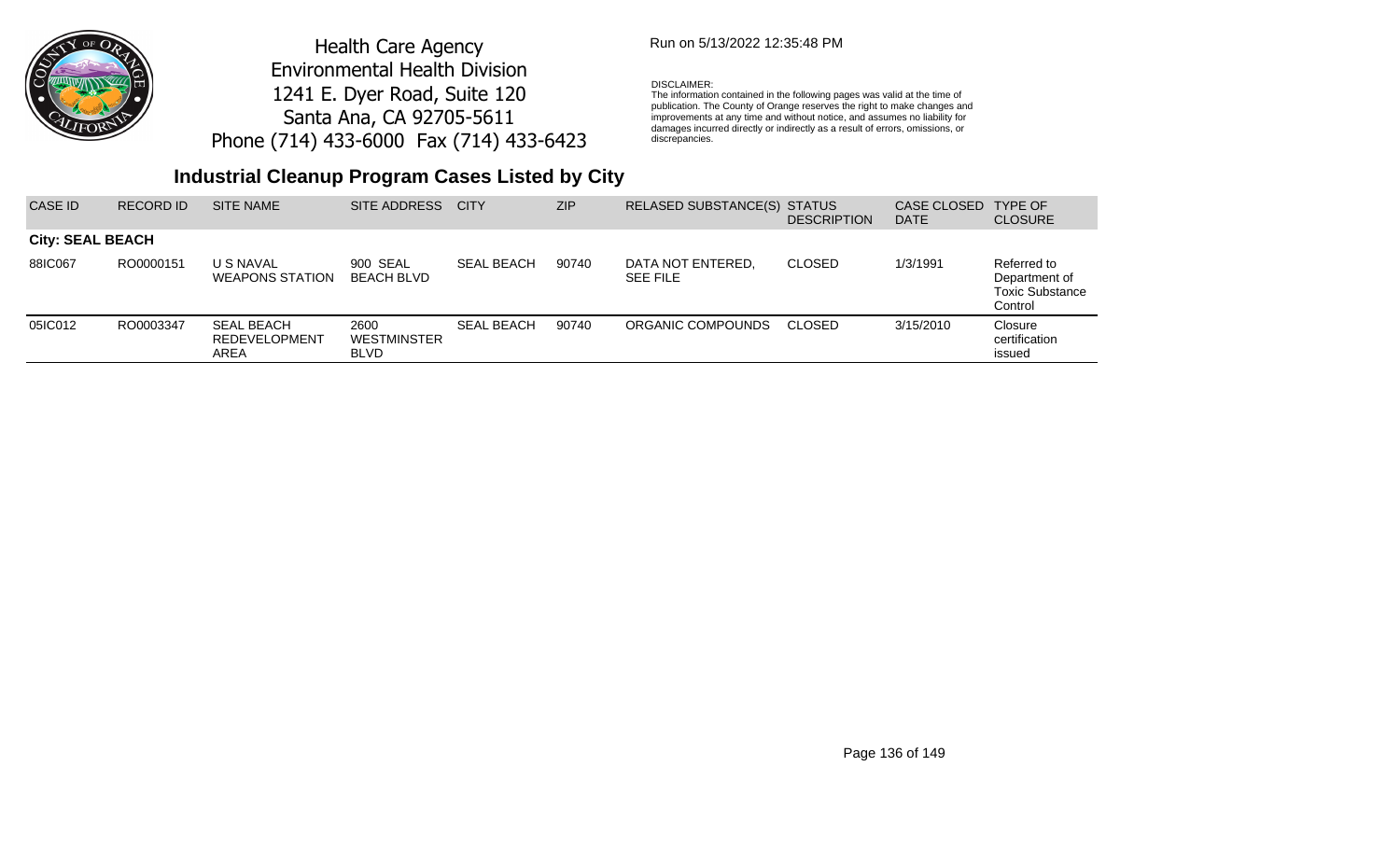

### Run on 5/13/2022 12:35:48 PM

#### DISCLAIMER:

The information contained in the following pages was valid at the time of publication. The County of Orange reserves the right to make changes and improvements at any time and without notice, and assumes no liability for damages incurred directly or indirectly as a result of errors, omissions, or discrepancies.

| <b>CASE ID</b>       | <b>RECORD ID</b> | <b>SITE NAME</b>                          | <b>SITE ADDRESS</b>                    | <b>CITY</b>    | <b>ZIP</b> | <b>RELASED SUBSTANCE(S) STATUS</b>                                                | <b>DESCRIPTION</b> | <b>CASE CLOSED</b><br><b>DATE</b> | <b>TYPE OF</b><br><b>CLOSURE</b>                                            |
|----------------------|------------------|-------------------------------------------|----------------------------------------|----------------|------------|-----------------------------------------------------------------------------------|--------------------|-----------------------------------|-----------------------------------------------------------------------------|
| <b>City: STANTON</b> |                  |                                           |                                        |                |            |                                                                                   |                    |                                   |                                                                             |
| 86IC003              | RO0000082        | <b>PICK YOUR PART</b>                     | 10181 BEACH<br><b>BLVD</b>             | <b>STANTON</b> | 90680      | WASTE (OR SLOP) OIL<br><b>GASOLINE</b>                                            | <b>CLOSED</b>      | 2/17/1994                         | Closure<br>certification<br>issued                                          |
| 06IC020              | RO0003410        | <b>BEACHWOOD</b><br>PLAZA/CLEANERS        | 11494 BEACH<br><b>BLVD</b>             | <b>STANTON</b> | 90680      | PERCHLOROETHYLENE<br>ORGANIC COMPOUNDS                                            | <b>CLOSED</b>      | 8/20/2012                         | Closure<br>certification<br>issued                                          |
| 88IC088              | RO0000169        | THE BATTERY<br><b>FACTORY</b>             | 11763 BEACH<br><b>BLVD</b>             | <b>STANTON</b> | 90680      | <b>ACID WASTE WITH</b><br><b>HEAVY METALS</b>                                     | <b>CLOSED</b>      | 7/11/1990                         | Closed pre 1994,<br>file review<br>required to<br>determine closure<br>type |
| 08IC029              | RO0003502        | <b>SPIC &amp; SPAN</b><br><b>CLEANERS</b> | 12791 BEACH<br><b>BLVD</b>             | <b>STANTON</b> | 90680      | PERCHLOROETHYLENE<br><b>TRICHLOROETHYLENE</b><br><b>DICHLOROETHYLENE</b><br>(1,2) | <b>CLOSED</b>      | 9/3/2015                          | Referred to<br><b>Regional Board</b>                                        |
| 90IC024              | RO0000255        | <b>TRAMMEL CROW</b>                       | 12840 BEACH<br><b>BLVD</b>             | <b>STANTON</b> | 90680      | DATA NOT ENTERED,<br><b>SEE FILE</b>                                              | <b>CLOSED</b>      | 6/18/1990                         | Closed pre 1994,<br>file review<br>required to<br>determine closure<br>type |
| 92IC042              | RO0000390        | C B BUG SHOP #2                           | 8561 CENTRAL<br><b>AVE</b>             | <b>STANTON</b> | 90680      | <b>GASOLINE</b>                                                                   | <b>CLOSED</b>      | 4/15/1994                         | Closure<br>certification<br>issued                                          |
| 86IC004              | RO0000083        | <b>BJ TITAN</b>                           | ELECTRIC STANTON<br>8151<br><b>AVE</b> |                | 92680      | ORGANIC COMPOUNDS<br><b>ACID WASTE</b>                                            | <b>CLOSED</b>      | 12/20/1987                        | Closed pre 1994,<br>file review<br>required to<br>determine closure<br>type |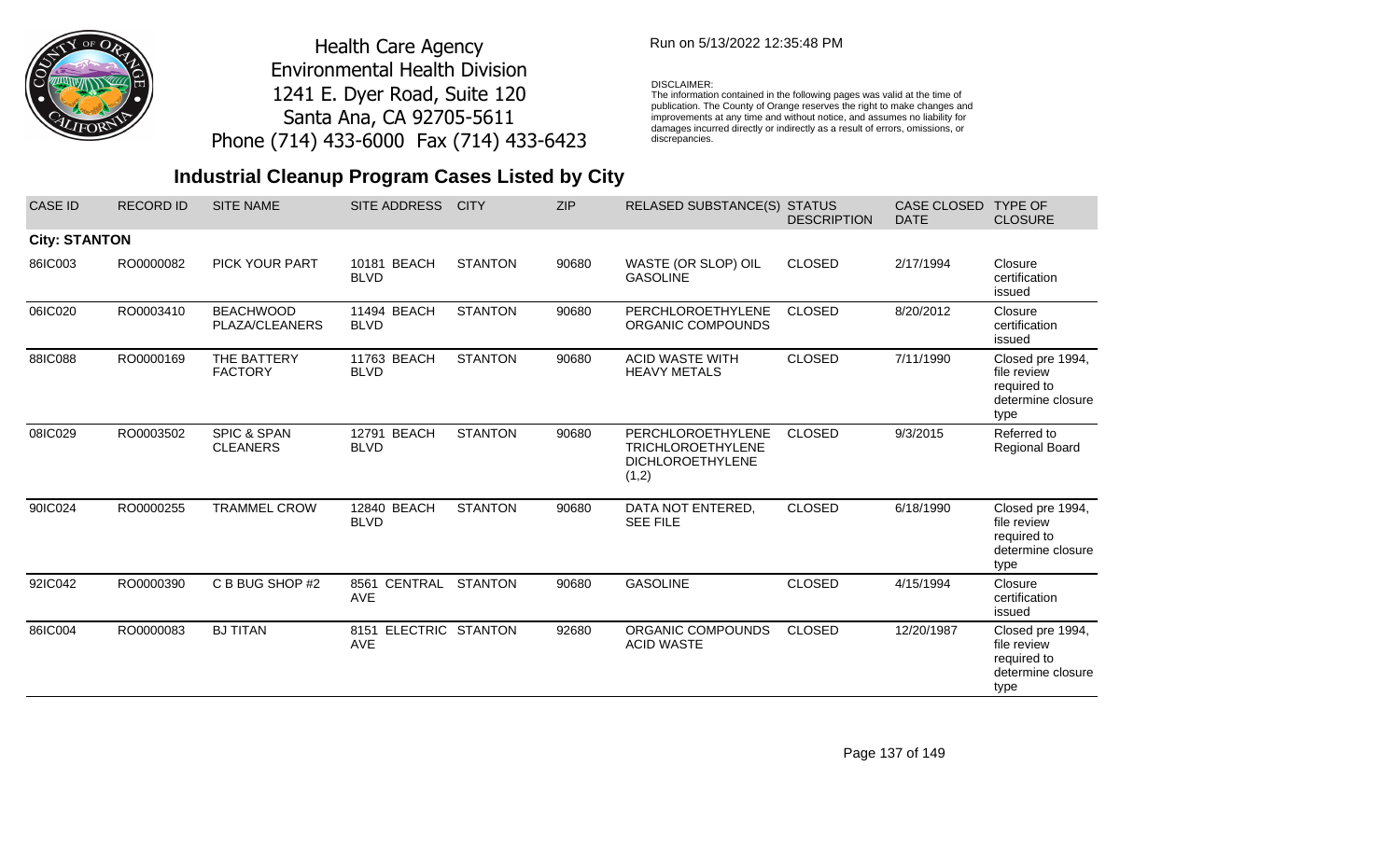

## Run on 5/13/2022 12:35:48 PM

### DISCLAIMER:

The information contained in the following pages was valid at the time of publication. The County of Orange reserves the right to make changes and improvements at any time and without notice, and assumes no liability for damages incurred directly or indirectly as a result of errors, omissions, or discrepancies.

| CASE ID              | <b>RECORD ID</b> | <b>SITE NAME</b>                                     | SITE ADDRESS            | <b>CITY</b>    | <b>ZIP</b> | RELASED SUBSTANCE(S) STATUS                                                             | <b>DESCRIPTION</b> | CASE CLOSED<br><b>DATE</b> | <b>TYPE OF</b><br><b>CLOSURE</b>                                  |
|----------------------|------------------|------------------------------------------------------|-------------------------|----------------|------------|-----------------------------------------------------------------------------------------|--------------------|----------------------------|-------------------------------------------------------------------|
| <b>City: STANTON</b> |                  |                                                      |                         |                |            |                                                                                         |                    |                            |                                                                   |
| 12IC011              | RO0003587        | <b>FORMER LIBERTY</b><br><b>CABINETS</b>             | 8091 PACIFIC<br>-ST     | <b>STANTON</b> | 90680-     | DATA NOT ENTERED.<br><b>SEE FILE</b>                                                    | <b>CLOSED</b>      | 1/17/2014                  | Closure<br>certification<br>issued                                |
| 09IC020              | RO0003533        | ALL METALS<br>PROCESSING OF OC. STANDUSTRIAL<br>INC. | 8371/8401<br><b>AVE</b> | <b>STANTON</b> | 90680      | <b>PERCHLOROETHYLENE</b><br>TRICHLOROETHYLENE<br>PLATING WASTE - OTHER<br><b>METALS</b> | CLOSED             | 8/1/2012                   | Referred to<br>Department of<br><b>Toxic Substance</b><br>Control |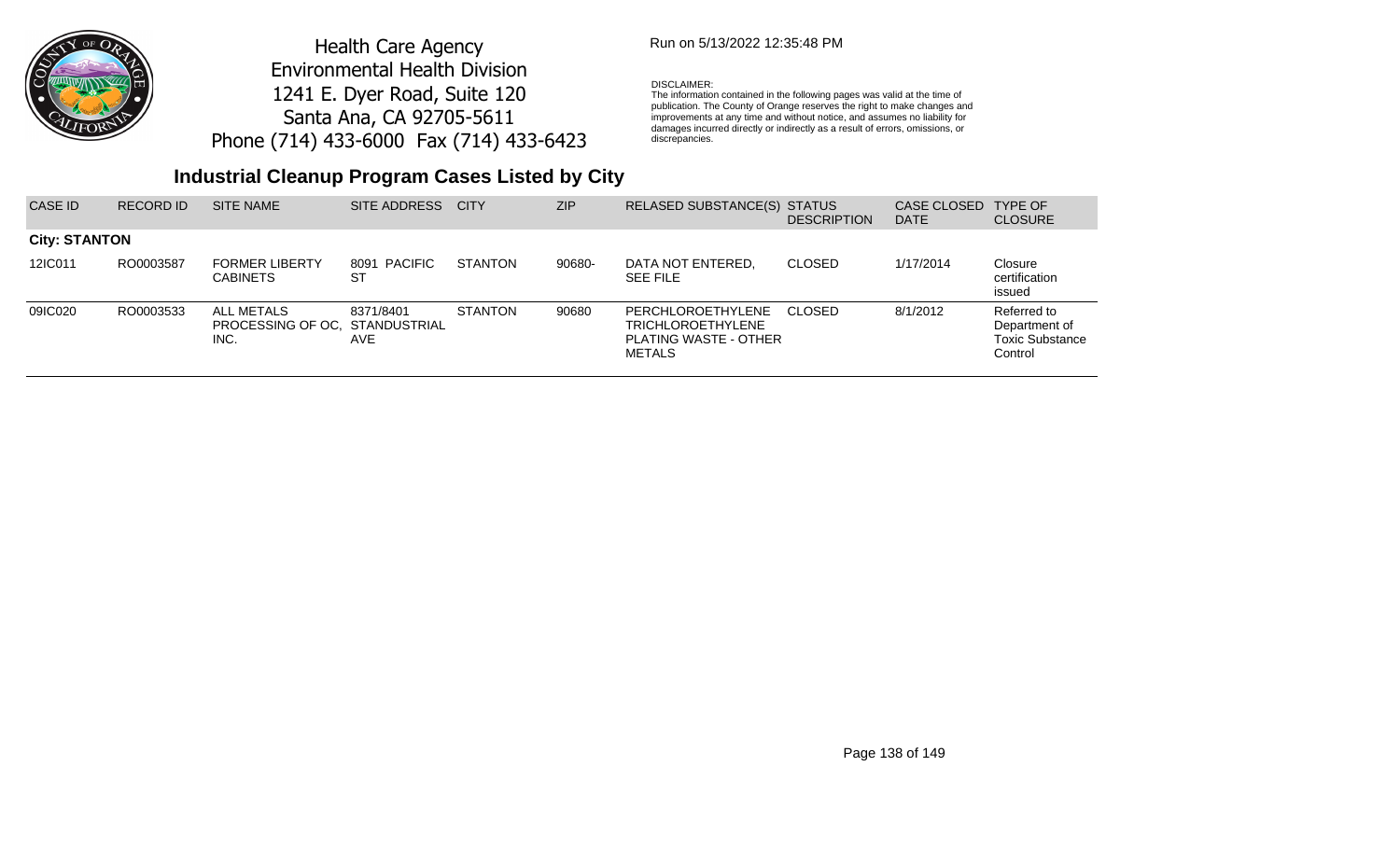

### Run on 5/13/2022 12:35:48 PM

#### DISCLAIMER:

The information contained in the following pages was valid at the time of publication. The County of Orange reserves the right to make changes and improvements at any time and without notice, and assumes no liability for damages incurred directly or indirectly as a result of errors, omissions, or discrepancies.

# **Industrial Cleanup Program Cases Listed by City**

| <b>CASE ID</b>      | <b>RECORD ID</b> | <b>SITE NAME</b>                             | <b>SITE ADDRESS</b>                 | <b>CITY</b>   | <b>ZIP</b> | <b>RELASED SUBSTANCE(S)</b>     | <b>STATUS</b><br><b>DESCRIPTION</b> | <b>CASE CLOSED</b><br><b>DATE</b> | <b>TYPE OF</b><br><b>CLOSURE</b>                                            |
|---------------------|------------------|----------------------------------------------|-------------------------------------|---------------|------------|---------------------------------|-------------------------------------|-----------------------------------|-----------------------------------------------------------------------------|
| <b>City: TUSTIN</b> |                  |                                              |                                     |               |            |                                 |                                     |                                   |                                                                             |
| 97IC052             | RO0000624        | <b>TUSTIN DODGE</b>                          | 40 AUTO<br><b>CENTER DR</b>         | <b>TUSTIN</b> | 92782      | WASTE (OR SLOP) OIL             | <b>CLOSED</b>                       | 12/12/1997                        | Closure<br>certification<br>issued                                          |
| 90IC039             | RO0000271        | <b>JOE MAC PHERSON</b><br><b>TOYOTA</b>      | 44 AUTO<br><b>CENTER DR</b>         | <b>TUSTIN</b> | 92680      | WASTE (OR SLOP) OIL             | <b>CLOSED</b>                       | 5/18/1992                         | Closed pre 1994,<br>file review<br>required to<br>determine closure<br>type |
| 91IC016             | RO0000301        | <b>KSH INC</b>                               | 1221 E EDINGER TUSTIN<br><b>AVE</b> |               | 92680      | <b>FUEL WASTE</b>               | <b>CLOSED</b>                       | 2/24/1992                         | Closed pre 1994,<br>file review<br>required to<br>determine closure<br>type |
| 91IC029             | RO0000314        | PACIFIC BELL TUSTIN 1452 -7<br><b>CENTER</b> | <b>EDINGER AVE</b>                  | <b>TUSTIN</b> | 92680      | WASTE (OR SLOP) OIL             | <b>CLOSED</b>                       | 2/24/1992                         | Closed pre 1994,<br>file review<br>required to<br>determine closure<br>type |
| 10IC001             | RO0003540        | <b>FORMER RITEWAY</b><br><b>CLEANERS</b>     | 195 EL CAMINO TUSTIN<br><b>REAL</b> |               | 92780-     | SOLVENTS-<br><b>HALOGENATED</b> | <b>CLOSED</b>                       | 11/17/2011                        | Closure<br>certification<br>issued                                          |
| 97IC026             | RO0000595        | <b>MARKETPLACE</b><br><b>CLEANERS</b>        | 2981 EL<br><b>CAMINO REAL</b>       | <b>TUSTIN</b> | 92680      | PERCHLOROETHYLENE               | <b>CLOSED</b>                       | 6/13/1997                         | Closure<br>certification<br>issued                                          |
| 07IC024             | RO0003456        | THE BEACH PIT BBQ                            | 560 EL CAMINO TUSTIN<br><b>REAL</b> |               | 92780      | WASTE (OR SLOP) OIL             | <b>OPEN</b>                         |                                   |                                                                             |
| 91IC021             | RO0000307        | <b>TUSTIN GARAGE</b>                         | 560 EL CAMINO TUSTIN<br><b>REAL</b> |               | 92680      | WASTE (OR SLOP) OIL             | <b>CLOSED</b>                       | 2/2/1995                          | Closed pre 1994,<br>file review<br>required to<br>determine closure<br>type |

Page 139 of 149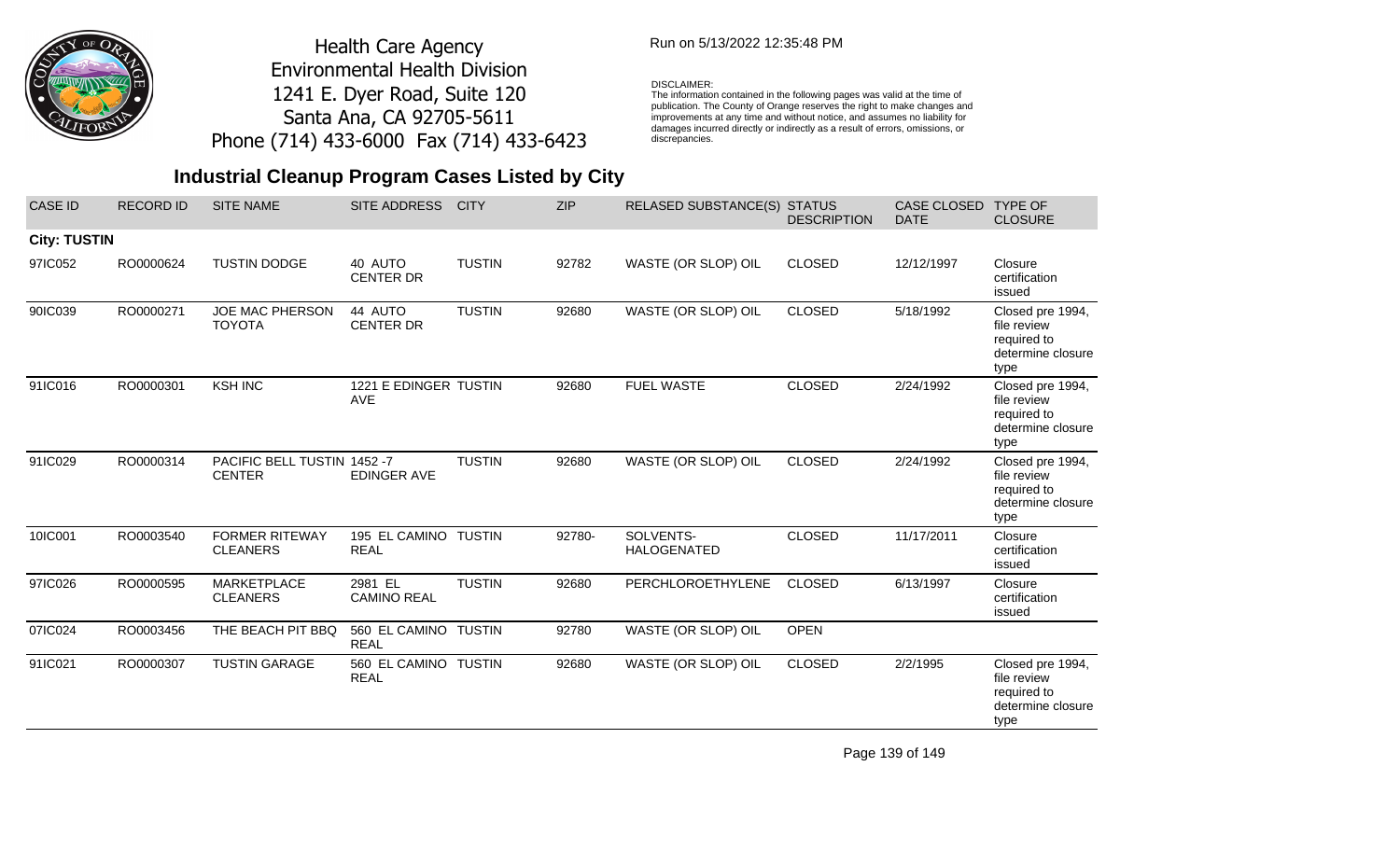

### Run on 5/13/2022 12:35:48 PM

#### DISCLAIMER:

The information contained in the following pages was valid at the time of publication. The County of Orange reserves the right to make changes and improvements at any time and without notice, and assumes no liability for damages incurred directly or indirectly as a result of errors, omissions, or discrepancies.

| <b>CASE ID</b>      | <b>RECORD ID</b> | <b>SITE NAME</b>                                       | <b>SITE ADDRESS</b>                               | <b>CITY</b>   | <b>ZIP</b> | <b>RELASED SUBSTANCE(S)</b>                   | <b>STATUS</b><br><b>DESCRIPTION</b> | <b>CASE CLOSED</b><br><b>DATE</b> | <b>TYPE OF</b><br><b>CLOSURE</b>                                         |
|---------------------|------------------|--------------------------------------------------------|---------------------------------------------------|---------------|------------|-----------------------------------------------|-------------------------------------|-----------------------------------|--------------------------------------------------------------------------|
| <b>City: TUSTIN</b> |                  |                                                        |                                                   |               |            |                                               |                                     |                                   |                                                                          |
| 95IC021             | RO0000500        | <b>FRANKLIN AVENUE</b><br><b>PARTNERSHIP PR</b>        | 14402<br><b>FRANKLIN AVE</b>                      | <b>TUSTIN</b> | 92680      | SOLVENTS-<br><b>HALOGENATED</b>               | <b>CLOSED</b>                       | 11/13/1995                        | Closure<br>certification<br>issued                                       |
| 97IC020             | RO0000589        | <b>PINK PANTHER</b><br><b>CLEANERS</b>                 | 1076 IRVINE<br><b>BLVD</b>                        | <b>TUSTIN</b> | 92680      | PERCHLOROETHYLENE                             | <b>CLOSED</b>                       | 6/27/1997                         | Closure<br>certification<br>issued                                       |
| 01IC008             | RO0000060        | <b>QUICK QUALITY</b><br><b>CLEANERS</b>                | 16795 E<br><b>MCFADDEN AVE</b>                    | <b>TUSTIN</b> | 92780      | PERCHLOROETHYLENE                             | <b>CLOSED</b>                       | 5/10/2001                         | Closure<br>certification<br>issued                                       |
| 88IC070             | RO0003086        | <b>SMITH</b><br><b>TOOL/TUNGSTON</b><br><b>CARBIDE</b> | 14451 MYFORD<br><b>RD</b>                         | <b>TUSTIN</b> | 92780      | DATA NOT ENTERED,<br><b>SEE FILE</b>          | <b>CLOSED</b>                       | 1/1/1965                          | Transferred to<br><b>OCLOP Program</b>                                   |
| 04IC010             | RO0003298        | <b>WALGREENS</b><br><b>PHARMACY</b>                    | 13050<br>NEWPORT AVE                              | <b>TUSTIN</b> | 92780      | <b>FUEL WASTE</b><br>ORGANIC COMPOUNDS        | <b>CLOSED</b>                       | 7/6/2004                          | Closure<br>certification<br>issued                                       |
| 98IC035             | RO0000666        | <b>DRY CLEAN</b><br><b>EXPRESS</b>                     | 13812<br><b>NEWPORT AVE</b>                       | <b>TUSTIN</b> | 92780      | PERCHLOROETHYLENE                             | <b>CLOSED</b>                       | 12/23/1998                        | Closure<br>certification<br>issued                                       |
| 90IC025             | RO0000256        | <b>GATRON</b><br><b>INDUSTRIES, INC</b>                | UNK NEWPORT TUSTIN<br>& OLD IRVINE<br><b>BLVD</b> |               | 92680      | <b>FUEL WASTE</b>                             | <b>CLOSED</b>                       | 3/12/1996                         | After soil closure,<br>referred to<br>Regional Board<br>for GW oversight |
| 08IC010             | RO0003476        | A+ DRY CLEANERS                                        | 15882<br>PASADENA AVE                             | <b>TUSTIN</b> | 92780      | PERCHLOROETHYLENE<br><b>TRICHLOROETHYLENE</b> | <b>CLOSED</b>                       | 2/20/2020                         | Referred to<br>Department of<br><b>Toxic Substance</b><br>Control        |
| 01IC001             | RO0000029        | <b>CARIOCA CLEANERS</b>                                | 13844 RED HILL TUSTIN<br><b>AVE</b>               |               | 92780      | PERCHLOROETHYLENE                             | <b>CLOSED</b>                       | 2/13/2001                         | Closure<br>certification<br>issued                                       |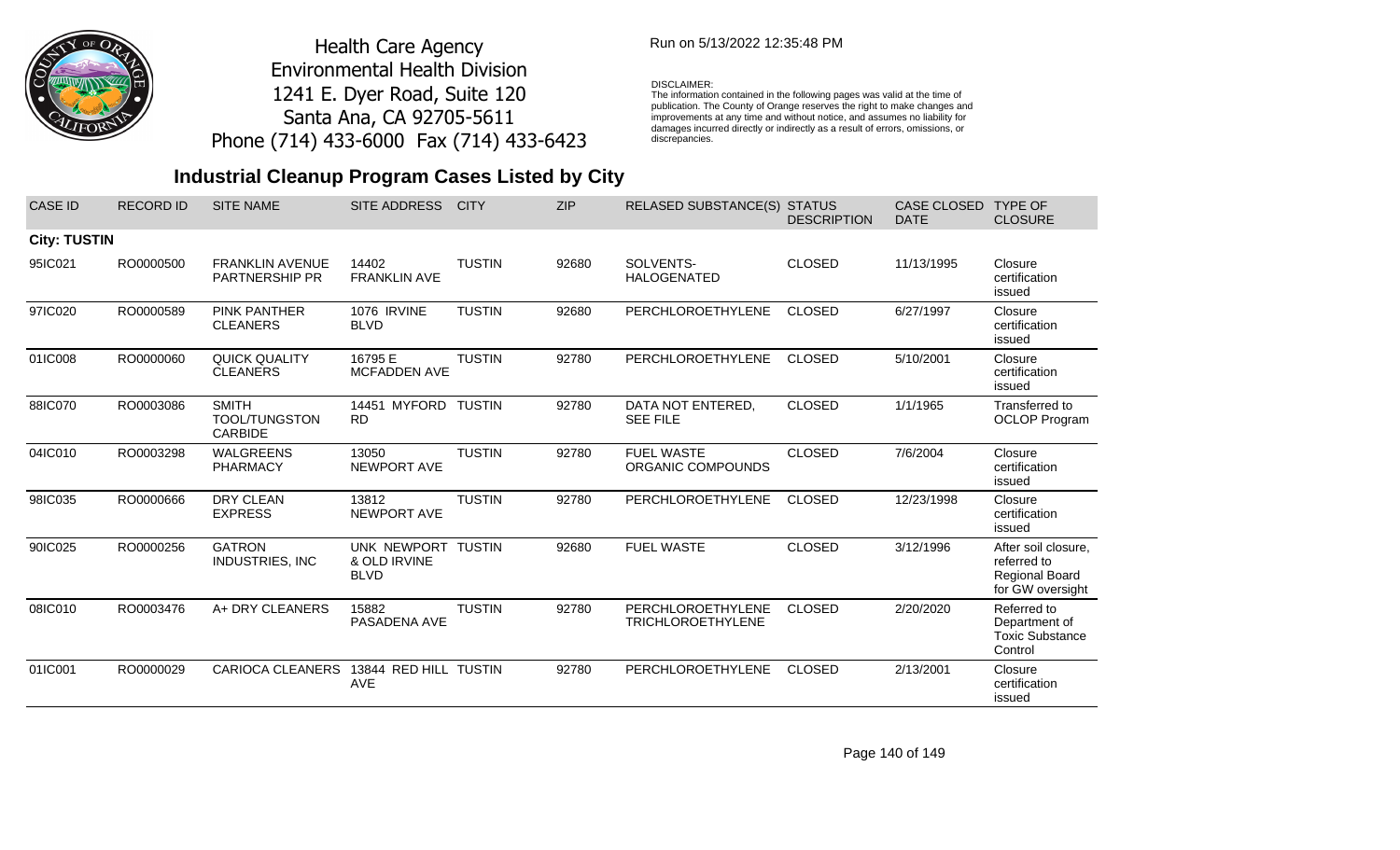

## Run on 5/13/2022 12:35:48 PM

### DISCLAIMER:

The information contained in the following pages was valid at the time of publication. The County of Orange reserves the right to make changes and improvements at any time and without notice, and assumes no liability for damages incurred directly or indirectly as a result of errors, omissions, or discrepancies.

| <b>CASE ID</b>      | <b>RECORD ID</b> | <b>SITE NAME</b>                          | SITE ADDRESS                                        | <b>CITY</b>   | <b>ZIP</b> | <b>RELASED SUBSTANCE(S)</b>          | <b>STATUS</b><br><b>DESCRIPTION</b> | <b>CASE CLOSED</b><br><b>DATE</b> | <b>TYPE OF</b><br><b>CLOSURE</b>                                            |
|---------------------|------------------|-------------------------------------------|-----------------------------------------------------|---------------|------------|--------------------------------------|-------------------------------------|-----------------------------------|-----------------------------------------------------------------------------|
| <b>City: TUSTIN</b> |                  |                                           |                                                     |               |            |                                      |                                     |                                   |                                                                             |
| 85IC014             | RO0000069        | U S MARINE CORP<br>AIR STATION            | 15500 S RED<br><b>HILL AVE</b>                      | <b>TUSTIN</b> | 92710      | <b>FUEL WASTE</b>                    | <b>CLOSED</b>                       | 4/30/1991                         | Referred to<br><b>Regional Board</b>                                        |
| 88IC059             | RO0000143        | U S MARINE CORP<br>AIR STATION            | 15500 S RED<br><b>HILL AVE</b>                      | <b>TUSTIN</b> | 92710      | DATA NOT ENTERED,<br><b>SEE FILE</b> | <b>CLOSED</b>                       | 4/21/1994                         | Closed pre 1994,<br>file review<br>required to<br>determine closure<br>type |
| 88IC053             | RO0000137        | <b>USMCAS - TUSTIN</b>                    | <b>RED HILL AND</b><br>BARRANCA,<br><b>BLDG 212</b> | <b>TUSTIN</b> | 92710      | DATA NOT ENTERED,<br><b>SEE FILE</b> | <b>CLOSED</b>                       | 9/19/1988                         | Closed pre 1994,<br>file review<br>required to<br>determine closure<br>type |
| 03IC003             | RO0003132        | <b>ORANGE VILLA DRY</b><br><b>CLEANER</b> | 2080 N TUSTIN<br>AVE.                               | TUSTIN        | 92865      | PERCHLOROETHYLENE                    | <b>CLOSED</b>                       | 3/14/2005                         | Closure<br>certification<br>issued                                          |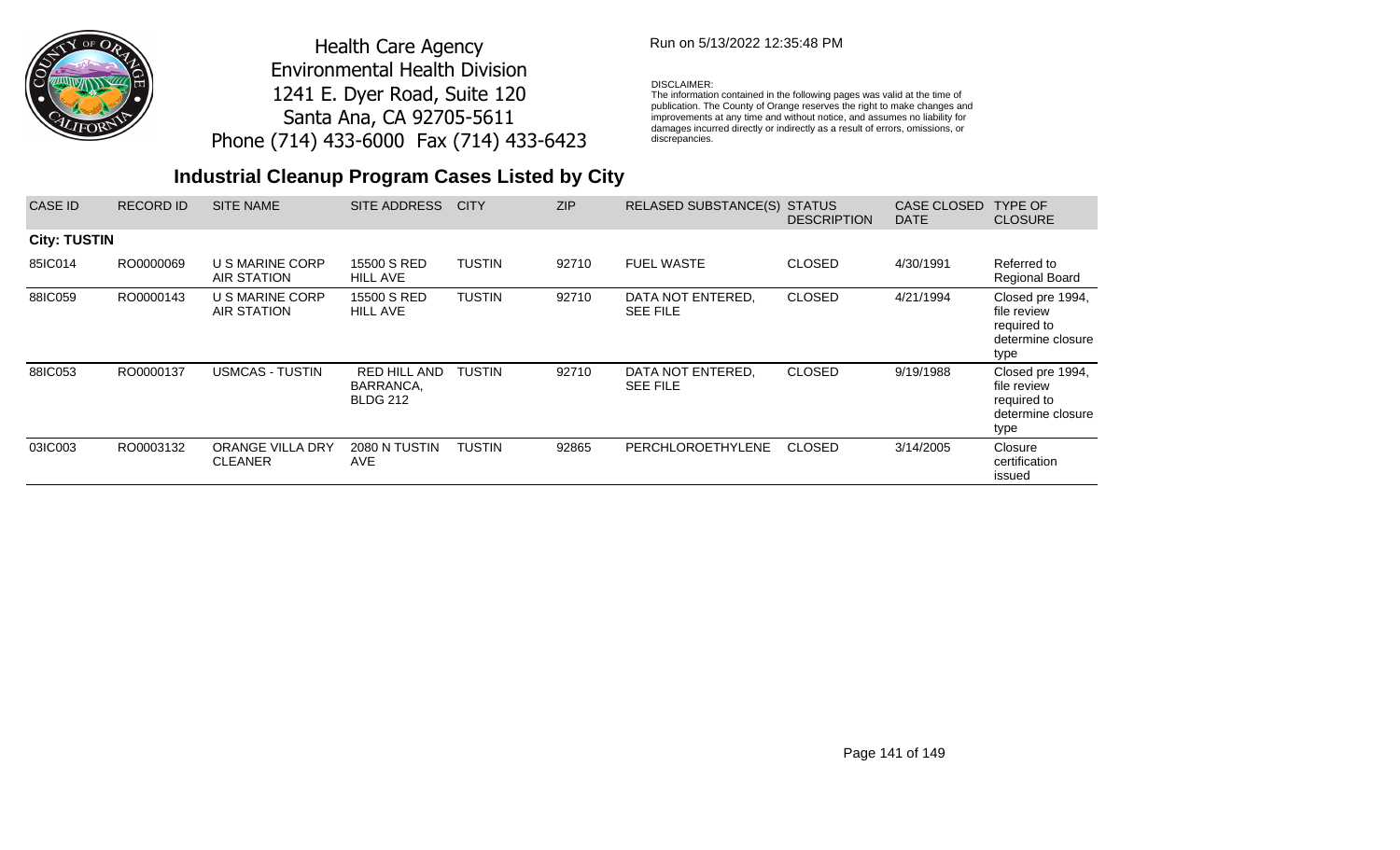

### Run on 5/13/2022 12:35:48 PM

#### DISCLAIMER:

The information contained in the following pages was valid at the time of publication. The County of Orange reserves the right to make changes and improvements at any time and without notice, and assumes no liability for damages incurred directly or indirectly as a result of errors, omissions, or discrepancies.

## **Industrial Cleanup Program Cases Listed by City**

| CASE ID. | RECORD ID                        | SITE NAME                        | SITE ADDRESS        | <b>CITY</b>                   | <b>ZIP</b> | RELASED SUBSTANCE(S) STATUS | <b>DESCRIPTION</b> | CASE CLOSED<br><b>DATE</b> | <b>TYPE OF</b><br><b>CLOSURE</b>   |
|----------|----------------------------------|----------------------------------|---------------------|-------------------------------|------------|-----------------------------|--------------------|----------------------------|------------------------------------|
|          | <b>City: UNINCORPORATED AREA</b> |                                  |                     |                               |            |                             |                    |                            |                                    |
| 04IC003  | RO0003279                        | <b>OUTDOOR</b><br>EDUCATION CAMP | 8701<br>JAMBOREE RD | UNINCORPORA 92869<br>TED AREA |            | LEAD COMPOUNDS              | <b>CLOSED</b>      | 11/22/2004                 | Closure<br>certification<br>issued |

Page 142 of 149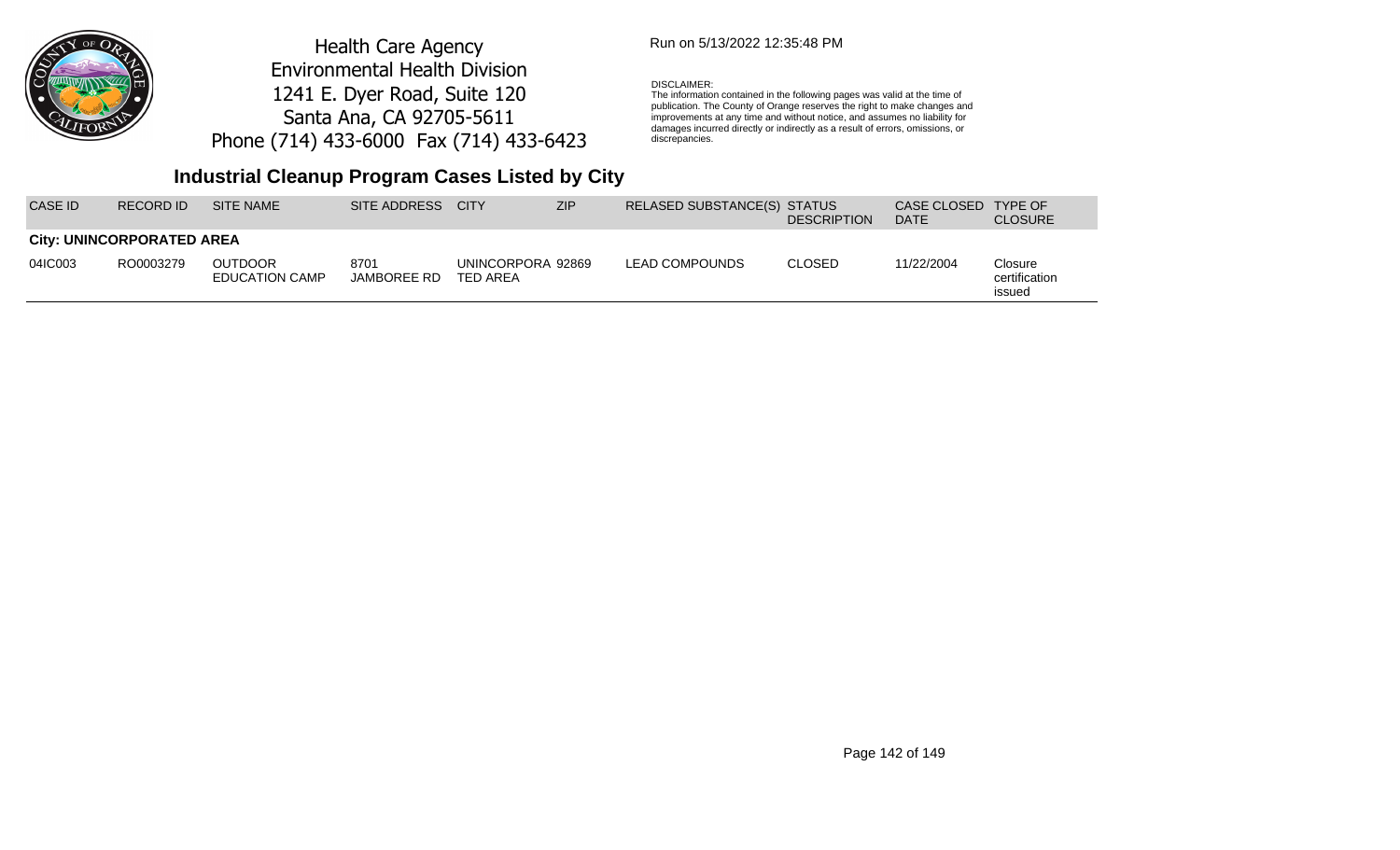

### Run on 5/13/2022 12:35:48 PM

#### DISCLAIMER:

The information contained in the following pages was valid at the time of publication. The County of Orange reserves the right to make changes and improvements at any time and without notice, and assumes no liability for damages incurred directly or indirectly as a result of errors, omissions, or discrepancies.

## **Industrial Cleanup Program Cases Listed by City**

| <b>CASE ID</b>           | <b>RECORD ID</b> | <b>SITE NAME</b>                               | SITE ADDRESS                            | <b>CITY</b>        | <b>ZIP</b> | RELASED SUBSTANCE(S) STATUS                                                                 | <b>DESCRIPTION</b> | CASE CLOSED<br><b>DATE</b> | <b>TYPE OF</b><br><b>CLOSURE</b>                                            |
|--------------------------|------------------|------------------------------------------------|-----------------------------------------|--------------------|------------|---------------------------------------------------------------------------------------------|--------------------|----------------------------|-----------------------------------------------------------------------------|
| <b>City: WESTMINSTER</b> |                  |                                                |                                         |                    |            |                                                                                             |                    |                            |                                                                             |
| 08IC021                  | RO0003493        | <b>FORMER BUICK</b><br>PONTIAC GMC             | 15550 BEACH<br><b>BLVD</b>              | WESTMINSTER 92683  |            | <b>BENZENE</b><br><b>GASOLINE</b><br><b>ETHYLBENZENE</b><br><b>TOLUENE</b><br><b>XYLENE</b> | <b>CLOSED</b>      | 2/18/2011                  |                                                                             |
| 03IC018                  | RO0003213        | PAVILIONS PLACE<br><b>CLEANERS</b>             | 16364 BEACH<br><b>BLVD</b>              | WESTMINSTER 92683  |            | PERCHLOROETHYLENE<br><b>TRICHLOROETHYLENE</b>                                               | <b>CLOSED</b>      | 11/2/2005                  | Closure<br>certification<br>issued                                          |
| 92IC026                  | RO0000372        | <b>SMOG PROS</b>                               | 14511<br><b>BROOKHURST</b><br><b>ST</b> | WESTMINSTER 92683  |            | ORGANIC COMPOUNDS                                                                           | <b>CLOSED</b>      | 3/24/1994                  | Closure<br>certification<br>issued                                          |
| 00IC021                  | RO0000015        | <b>YES CLEANERS</b>                            | 15397<br><b>BROOKHURST</b><br><b>ST</b> | WESTMINSTER 92683  |            | <b>PERCHLOROETHYLENE</b>                                                                    | <b>CLOSED</b>      | 4/12/2001                  | Closure<br>certification<br>issued                                          |
| 11IC015                  | RO0003567        | <b>WESTMINSTER</b><br><b>COMBINED FACILITY</b> | 7300 FENWICK<br>LN.                     | WESTMINSTER 92683- |            | OIL AND WATER                                                                               | <b>OPEN</b>        |                            |                                                                             |
| 11IC016                  | RO0003568        | <b>SUNSET FORD</b>                             | 5440 GARDEN<br><b>GROVE BLVD</b>        | WESTMINSTER 92683- |            | <b>BENZENE</b><br><b>CHLOROFORM</b><br><b>FUEL WASTE</b>                                    | <b>CLOSED</b>      | 5/3/2013                   | Closure<br>certification<br>issued                                          |
| 92IC045                  | RO0000393        | <b>JOHNNYS ARCO</b>                            | 13142 GOLDEN<br><b>WEST ST</b>          | WESTMINSTER 92683  |            | SOLVENTS-<br><b>HALOGENATED</b>                                                             | <b>CLOSED</b>      | 1/22/1993                  | Closure<br>certification<br>issued                                          |
| 90IC002                  | RO0000250        | LA PAT APARTMENTS                              | 13961 LA PAT<br>PL                      | WESTMINSTER 92683  |            | WASTE (OR SLOP) OIL                                                                         | <b>CLOSED</b>      | 1/22/1991                  | Closed pre 1994,<br>file review<br>required to<br>determine closure<br>type |
| 88IC048                  | RO0000132        | <b>COMMERCIAL</b><br><b>CENTER</b>             | 14072<br><b>MAGNOLIA ST</b>             | WESTMINSTER 92683  |            | <b>PERCHLOROETHYLENE</b>                                                                    | <b>CLOSED</b>      | 10/10/1990                 | Referred to<br>Regional Board                                               |

Page 143 of 149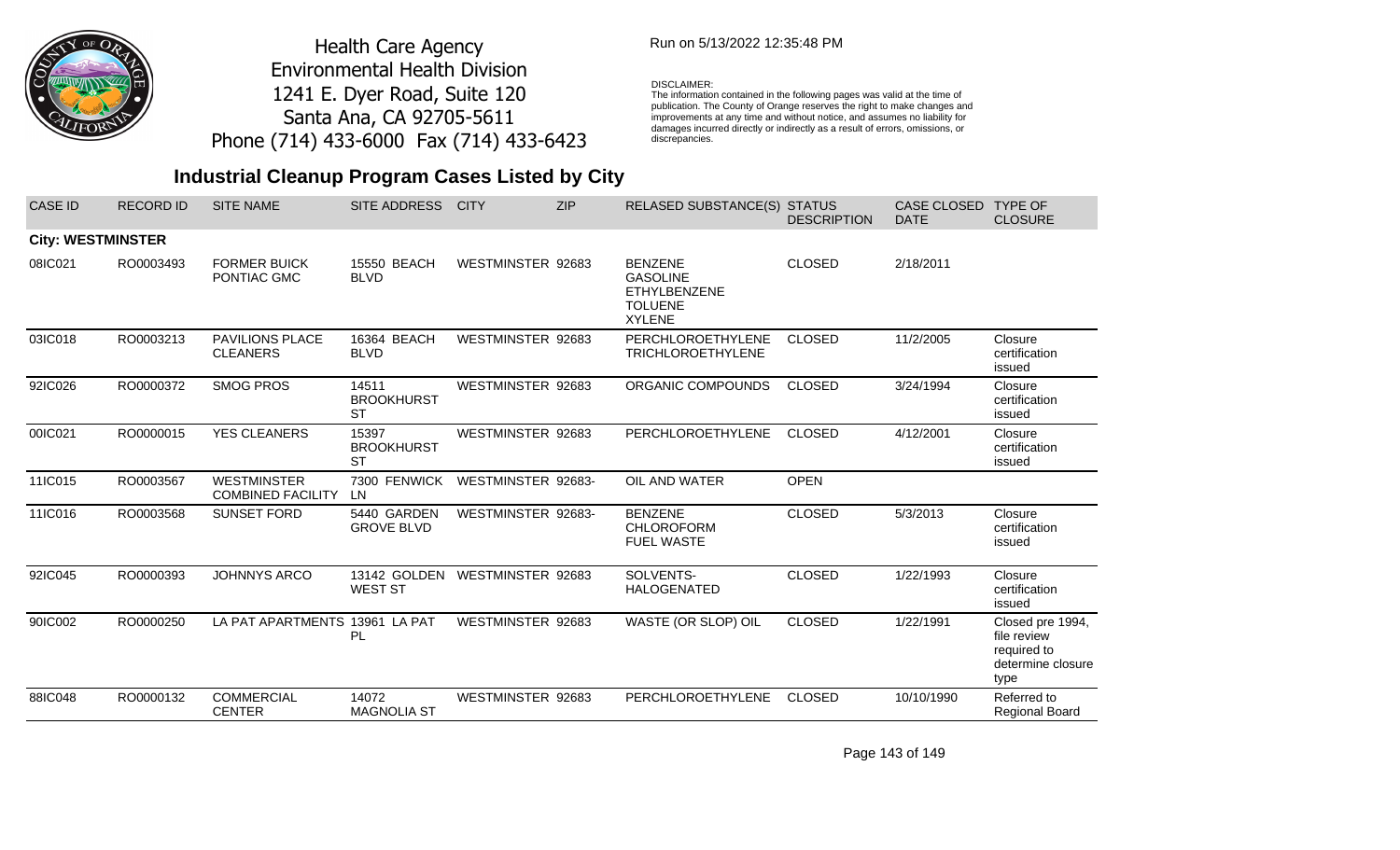

### Run on 5/13/2022 12:35:48 PM

#### DISCLAIMER:

The information contained in the following pages was valid at the time of publication. The County of Orange reserves the right to make changes and improvements at any time and without notice, and assumes no liability for damages incurred directly or indirectly as a result of errors, omissions, or discrepancies.

## **Industrial Cleanup Program Cases Listed by City**

| <b>CASE ID</b>           | <b>RECORD ID</b> | <b>SITE NAME</b>                                              | SITE ADDRESS                                                               | <b>CITY</b>        | <b>ZIP</b> | RELASED SUBSTANCE(S) STATUS                                                                                   | <b>DESCRIPTION</b> | CASE CLOSED TYPE OF<br><b>DATE</b> | <b>CLOSURE</b>                                                    |
|--------------------------|------------------|---------------------------------------------------------------|----------------------------------------------------------------------------|--------------------|------------|---------------------------------------------------------------------------------------------------------------|--------------------|------------------------------------|-------------------------------------------------------------------|
| <b>City: WESTMINSTER</b> |                  |                                                               |                                                                            |                    |            |                                                                                                               |                    |                                    |                                                                   |
| 97IC037                  | RO0000607        | <b>FORMER DRY</b><br><b>CLEANER</b><br><b>FACILITY/WA</b>     | 15460<br><b>MAGNOLIA ST</b>                                                | WESTMINSTER 92683  |            | PERCHLOROETHYLENE                                                                                             | <b>CLOSED</b>      | 11/6/1997                          | Closure<br>certification<br>issued                                |
| 14IC007                  | RO0003620        | <b>WESTGATE BY</b><br><b>CHRISTOPHER</b><br><b>HOMES</b>      | 6411 MAPLE<br>AVE                                                          | WESTMINSTER 92683- |            | <b>FUEL WASTE</b><br><b>LEAD COMPOUNDS</b><br><b>TRICHLOROETHYLENE</b><br>PERCHLOROETHYLENE<br><b>BENZENE</b> | <b>CLOSED</b>      | 8/11/2017                          | Closure<br>certification<br>issued                                |
| 18IC002                  | RO0003646        | <b>WESTMINSTER</b><br><b>MATERIALS</b><br><b>STORAGE YARD</b> | <b>SOUTHWEST</b><br><b>CORNER OF</b><br><b>HAZARD AND</b><br><b>HOOVER</b> | WESTMINSTER 92683  |            | WASTE (OR SLOP) OIL<br><b>FUEL WASTE</b><br><b>LEAD COMPOUNDS</b><br><b>ARSENIC</b>                           | <b>CLOSED</b>      | 4/28/2021                          | Closure<br>certification<br>issued                                |
| 09IC005                  | RO0003511        | <b>JOE'S QUALITY</b><br><b>CLEANERS</b>                       | 13079<br><b>SPRINGDALE</b><br><b>AVE</b>                                   | WESTMINSTER 92683  |            | <b>TRICHLOROETHYLENE</b><br>PERCHLOROETHYLENE<br>ORGANIC COMPOUNDS                                            | <b>CLOSED</b>      | 3/12/2021                          | Referred to<br>Department of<br><b>Toxic Substance</b><br>Control |
| 04IC008                  | RO0003286        | <b>FORMER SHELL</b><br><b>STATION</b>                         | 8990<br><b>WESTMIINSTER</b><br>AVE                                         | WESTMINSTER 92683  |            | <b>BENZENE</b><br><b>TOLUENE</b><br>ETHYLBENZENE<br><b>XYLENE</b><br>METHYL BUTYL ETHER                       | <b>CLOSED</b>      | 5/27/2004                          | Closure<br>certification<br>issued                                |
| 03IC001                  | RO0003124        | <b>FORMER AUTO</b><br><b>DEALERSHIP</b>                       | 7600<br><b>WESTMINISTER</b><br><b>BLVD</b>                                 | WESTMINSTER 92683  |            | WASTE (OR SLOP) OIL                                                                                           | <b>CLOSED</b>      | 9/5/2003                           | Closure<br>certification<br>issued                                |
| 93IC016                  | RO0000428        | <b>5 ACRE PARCEL</b>                                          | 5830<br><b>WESTMINSTER</b><br><b>BLVD</b>                                  | WESTMINSTER 92683  |            | <b>DDT</b>                                                                                                    | <b>CLOSED</b>      | 12/20/1993                         | Closure<br>certification<br>issued                                |
| 92IC063                  | RO0000413        | <b>NICKS EXXON</b>                                            | 6011<br><b>WESTMINSTER</b><br><b>BLVD</b>                                  | WESTMINSTER 92683  |            | SOLVENTS-<br><b>HALOGENATED</b>                                                                               | <b>CLOSED</b>      | 8/4/1994                           | Closure<br>certification<br>issued                                |

Page 144 of 149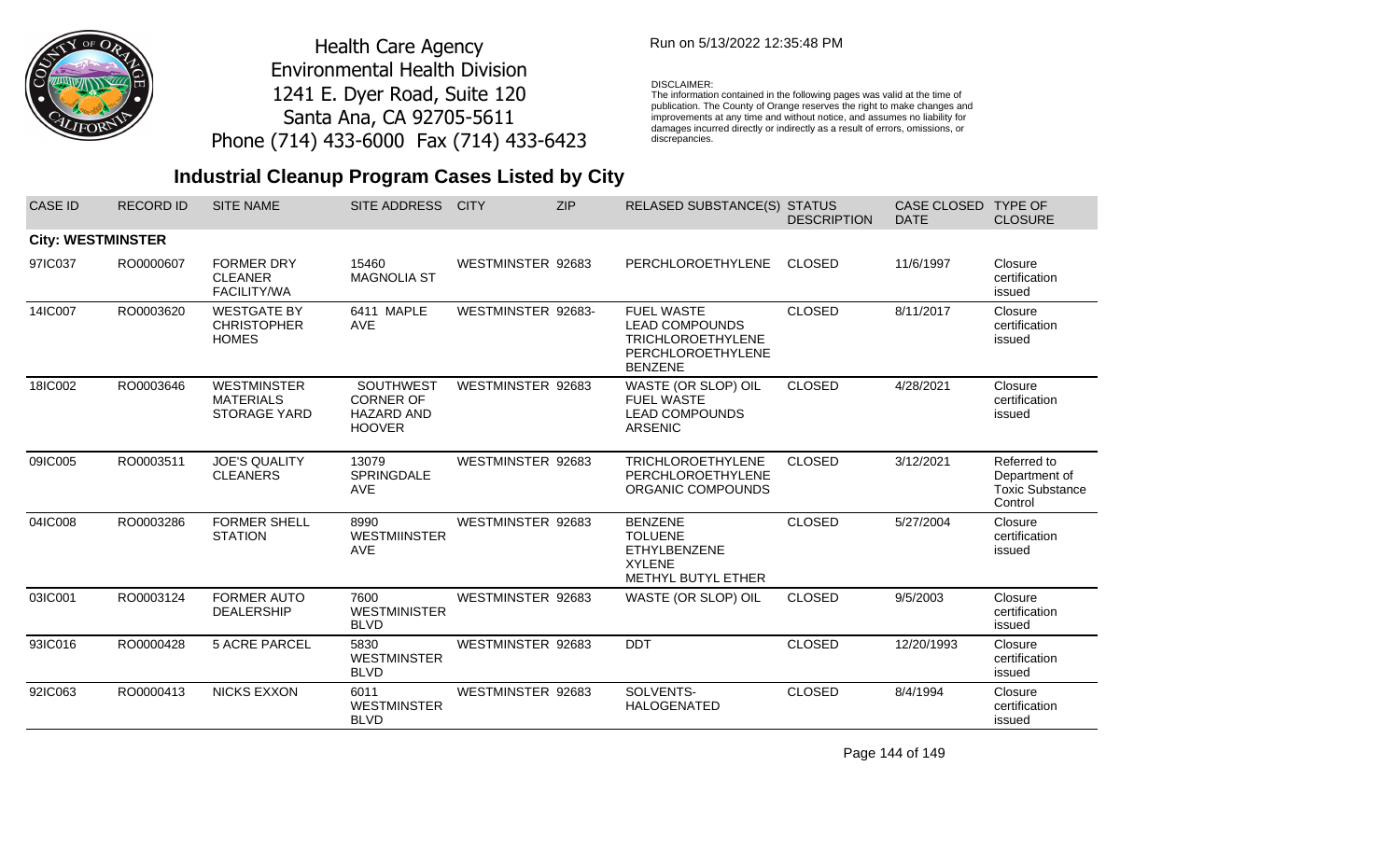

## Run on 5/13/2022 12:35:48 PM

#### DISCLAIMER:

The information contained in the following pages was valid at the time of publication. The County of Orange reserves the right to make changes and improvements at any time and without notice, and assumes no liability for damages incurred directly or indirectly as a result of errors, omissions, or discrepancies.

# **Industrial Cleanup Program Cases Listed by City**

| <b>CASE ID</b>           | <b>RECORD ID</b> | <b>SITE NAME</b>                                      | SITE ADDRESS                              | <b>CITY</b>        | <b>ZIP</b> | <b>RELASED SUBSTANCE(S)</b>            | <b>STATUS</b><br><b>DESCRIPTION</b> | CASE CLOSED<br><b>DATE</b> | <b>TYPE OF</b><br><b>CLOSURE</b>                                            |
|--------------------------|------------------|-------------------------------------------------------|-------------------------------------------|--------------------|------------|----------------------------------------|-------------------------------------|----------------------------|-----------------------------------------------------------------------------|
| <b>City: WESTMINSTER</b> |                  |                                                       |                                           |                    |            |                                        |                                     |                            |                                                                             |
| 91IC030                  | RO0000316        | CITY OF<br><b>WESTMINSTER</b><br><b>REDEVELOPMENT</b> | 6699<br><b>WESTMINSTER</b><br><b>BLVD</b> | WESTMINSTER 92683  |            | <b>FUEL WASTE</b>                      | <b>CLOSED</b>                       | 5/5/1993                   | Closure<br>certification<br>issued                                          |
| 91IC047                  | RO0000334        | <b>GTE WESTMINSTER</b>                                | 6774<br><b>WESTMINSTER</b><br><b>BLVD</b> | WESTMINSTER 92683  |            | WASTE (OR SLOP) OIL                    | <b>CLOSED</b>                       | 4/29/1994                  | Closed pre 1994,<br>file review<br>required to<br>determine closure<br>type |
| 91IC026                  | RO0000311        | <b>WESTMINSTER</b><br><b>CENTER</b>                   | 6981<br><b>WESTMINSTER</b><br><b>BLVD</b> | WESTMINSTER 92683  |            | SOLVENTS-<br><b>HALOGENATED</b>        | <b>CLOSED</b>                       | 7/11/1991                  | Closed pre 1994,<br>file review<br>required to<br>determine closure<br>type |
| 20IC004                  | RO0003660        | <b>WESTMINSTER</b><br><b>CROSSING</b>                 | 7122<br><b>WESTMINSTER</b>                | <b>WESTMINSTER</b> |            | <b>FUEL WASTE</b><br>PERCHLOROETHYLENE | <b>CLOSED</b>                       | 7/21/2021                  | Closure<br>certification<br>issued                                          |
| 94IC014                  | RO0000460        | <b>WESTERN FEDERAL</b><br><b>SAVINGS</b>              | 7522<br><b>WESTMINSTER</b><br><b>BLVD</b> | WESTMINSTER 92683  |            | WASTE (OR SLOP) OIL                    | <b>CLOSED</b>                       | 9/12/1996                  | Closure<br>certification<br>issued                                          |
| 88IC078                  | RO0003088        | <b>WESTMINSTER</b><br><b>TRACT 8386</b>               | UNK SE<br><b>WESTMINSTER</b><br>& MILAN   | WESTMINSTER 92683  |            | DATA NOT ENTERED,<br><b>SEE FILE</b>   | <b>CLOSED</b>                       | 1/1/1965                   | Referred to<br>Department of<br><b>Toxic Substance</b><br>Control           |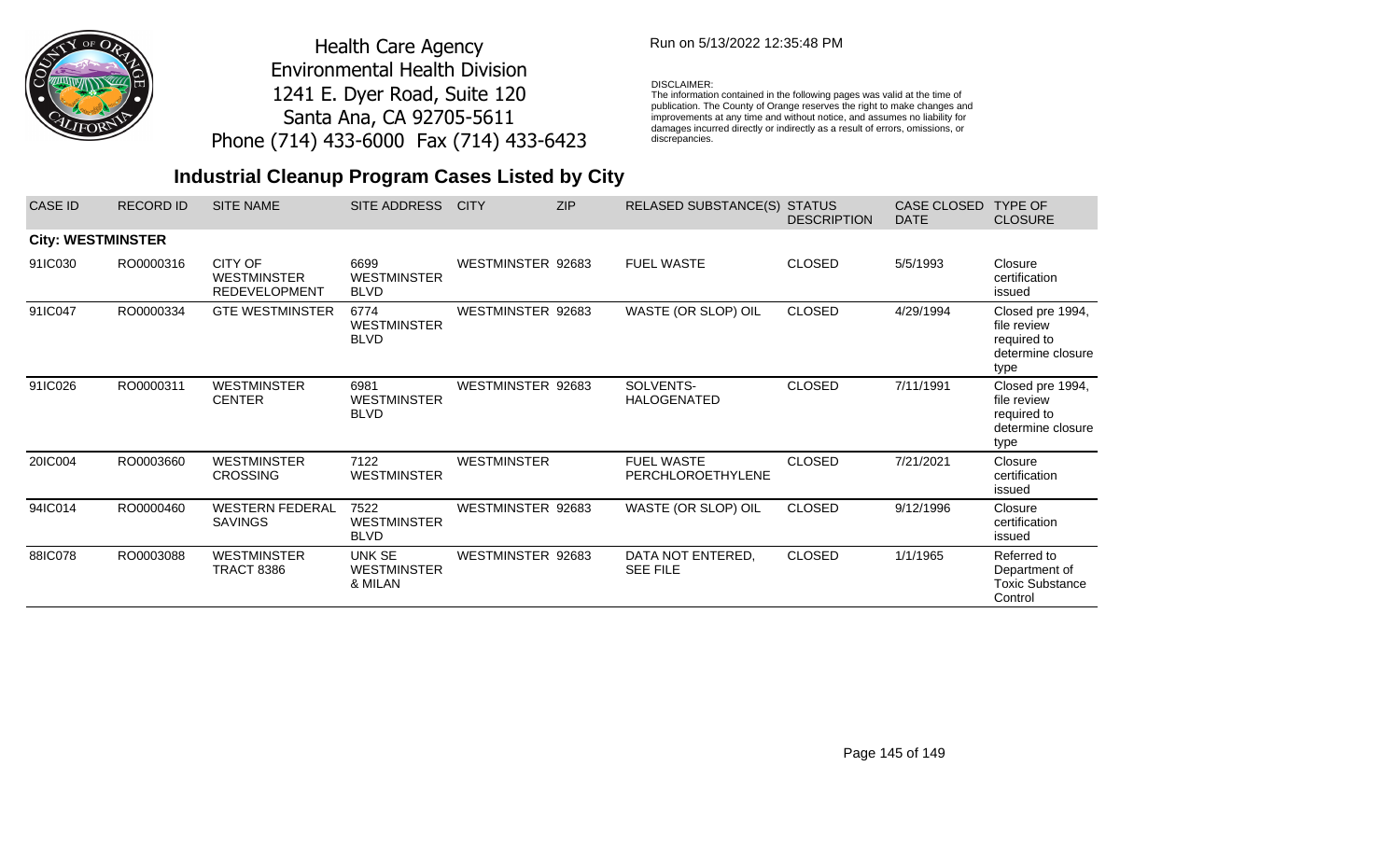

## Run on 5/13/2022 12:35:48 PM

#### DISCLAIMER:

The information contained in the following pages was valid at the time of publication. The County of Orange reserves the right to make changes and improvements at any time and without notice, and assumes no liability for damages incurred directly or indirectly as a result of errors, omissions, or discrepancies.

# **Industrial Cleanup Program Cases Listed by City**

| <b>CASE ID</b>           | <b>RECORD ID</b> | <b>SITE NAME</b>                                                                               | SITE ADDRESS                                        | <b>CITY</b> | <b>ZIP</b> | RELASED SUBSTANCE(S) STATUS              | <b>DESCRIPTION</b> | <b>CASE CLOSED</b><br><b>DATE</b> | <b>TYPE OF</b><br><b>CLOSURE</b>                                            |
|--------------------------|------------------|------------------------------------------------------------------------------------------------|-----------------------------------------------------|-------------|------------|------------------------------------------|--------------------|-----------------------------------|-----------------------------------------------------------------------------|
| <b>City: YORBA LINDA</b> |                  |                                                                                                |                                                     |             |            |                                          |                    |                                   |                                                                             |
| 08IC004                  | RO0003467        | <b>FRIENDS CHRISTIAN</b><br><b>HIGH SCHOOL</b>                                                 | 17900<br><b>BASTANCHURY</b><br><b>RD</b>            | YORBA LINDA | 92886      | WASTE (OR SLOP) OIL                      | <b>CLOSED</b>      |                                   | Closure<br>certification<br>issued                                          |
| 06IC012                  | RO0003400        | <b>STONECLIFF</b><br><b>ESTATES</b>                                                            | 18401<br><b>BASTANCHURY</b><br><b>RD</b>            | YORBA LINDA | 92886      | ORGANIC COMPOUNDS<br><b>FUEL WASTE</b>   | <b>CLOSED</b>      | 2/13/2007                         | Closure<br>certification<br>issued                                          |
| 18IC001                  | RO0003645        | <b>WEST</b><br>BASTANCHURY BASE BASTANCHURY<br><b>SITE</b>                                     | UNK N<br><b>RD</b>                                  | YORBA LINDA | 92886      | WASTE (OR SLOP) OIL                      | <b>CLOSED</b>      | 3/12/2020                         | Closure<br>certification<br>issued                                          |
| 04IC012                  | RO0003306        | PAGE 31 OILFIELD<br><b>PROPERTY</b>                                                            | <b>17550 BUENA</b><br><b>VISTA AVE</b>              | YORBA LINDA | 92886      | <b>FUEL WASTE</b>                        | <b>CLOSED</b>      | 9/29/2004                         | Closure<br>certification<br>issued                                          |
| 99IC039                  | RO0000714        | <b>AVALON HOMES</b>                                                                            | UNK EUREKA & YORBA LINDA<br><b>BASTANCHURY</b>      |             | 92886      | WASTE (OR SLOP) OIL<br>ORGANIC COMPOUNDS | <b>CLOSED</b>      | 10/23/2001                        | Closure<br>certification<br>issued                                          |
| 89IC046                  | RO0000223        | <b>FORMER OIL FIELD</b>                                                                        | UNK NE<br><b>FAIRMONT &amp;</b><br><b>ESPERANZA</b> | YORBA LINDA | 92686      | DATA NOT ENTERED,<br><b>SEE FILE</b>     | <b>CLOSED</b>      | 3/14/1990                         | Closed pre 1994,<br>file review<br>required to<br>determine closure<br>type |
| 04IC004                  | RO0003282        | NORTH YORBA LINDA UNK FAIRMONT YORBA LINDA<br><b>ESTATES</b><br>(TENTATIVE TRACT<br>NO. 16208) | (& YORBA<br>LINDA) BLVD                             |             | 92886      | <b>LEAD COMPOUNDS</b>                    | <b>CLOSED</b>      | 11/14/2005                        | Closure<br>certification<br>issued                                          |
| 94IC021                  | RO0000468        | <b>B &amp; B CHEVROLET</b>                                                                     | 17071 IMPERIAL YORBA LINDA<br><b>HWY</b>            |             | 92686      | WASTE (OR SLOP) OIL                      | <b>CLOSED</b>      | 2/1/1995                          | Closure<br>certification<br>issued                                          |
| 95IC005                  | RO0000524        | TOP HAT CLEANERS<br>AND LAUNDRY                                                                | 17479 IMPERIAL YORBA LINDA<br><b>HWY</b>            |             | 92686      | PERCHLOROETHYLENE                        | <b>CLOSED</b>      | 7/12/1995                         | Closure<br>certification<br>issued                                          |

Page 146 of 149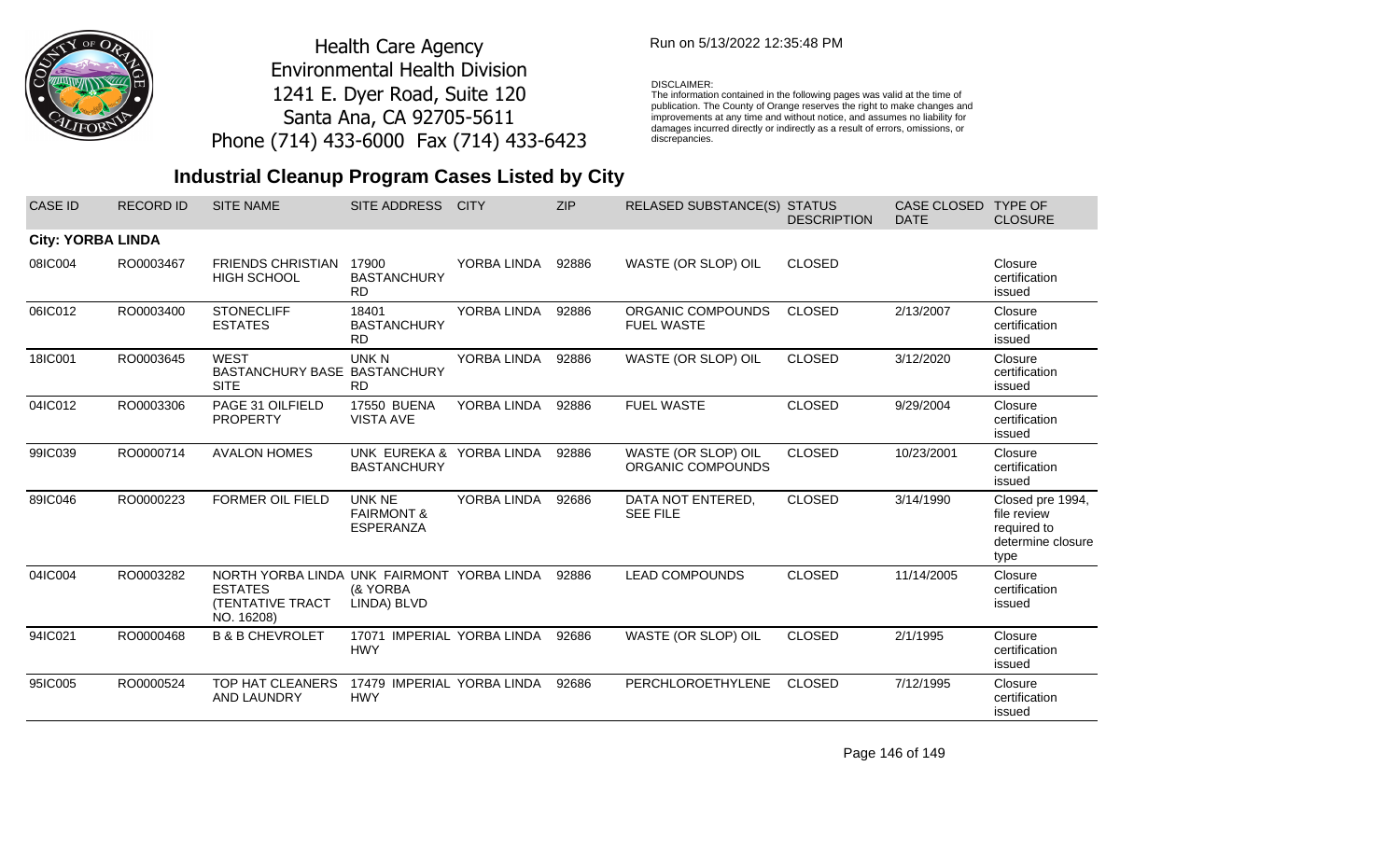

## Run on 5/13/2022 12:35:48 PM

#### DISCLAIMER:

The information contained in the following pages was valid at the time of publication. The County of Orange reserves the right to make changes and improvements at any time and without notice, and assumes no liability for damages incurred directly or indirectly as a result of errors, omissions, or discrepancies.

# **Industrial Cleanup Program Cases Listed by City**

| <b>CASE ID</b>           | <b>RECORD ID</b> | <b>SITE NAME</b>                            | SITE ADDRESS                               | <b>CITY</b> | <b>ZIP</b> | RELASED SUBSTANCE(S) STATUS            | <b>DESCRIPTION</b> | CASE CLOSED<br><b>DATE</b> | <b>TYPE OF</b><br><b>CLOSURE</b>                                            |
|--------------------------|------------------|---------------------------------------------|--------------------------------------------|-------------|------------|----------------------------------------|--------------------|----------------------------|-----------------------------------------------------------------------------|
| <b>City: YORBA LINDA</b> |                  |                                             |                                            |             |            |                                        |                    |                            |                                                                             |
| 98IC028                  | RO0000658        | COULTER 1 OIL WELL 2113 NE<br>- SIGMA ENT   | <b>IMPERIAL &amp;</b><br><b>PROSPECT</b>   | YORBA LINDA | 92886      | WASTE (OR SLOP) OIL                    | <b>CLOSED</b>      | 8/19/1998                  | Closure<br>certification<br>issued                                          |
| 05IC009                  | RO0003343        | <b>BRYANT RANCH</b><br><b>CLEANERS</b>      | 23681 LA<br>PALMA AVE                      | YORBA LINDA | 92887      | PERCHLOROETHYLENE                      | <b>CLOSED</b>      | 8/29/2005                  | Closure<br>certification<br>issued                                          |
| 01IC027                  | RO0000048        | <b>HAHN OIL FIELD</b><br><b>PROPERTY</b>    | 4296 LAKEVIEW YORBA LINDA<br><b>AVE</b>    |             | 92886      | <b>FUEL WASTE</b><br>ORGANIC COMPOUNDS | <b>CLOSED</b>      | 12/17/2001                 | Closure<br>certification<br>issued                                          |
| 01IC026                  | RO0000047        | <b>WHITNEY OIL FIELD</b><br><b>PROPERTY</b> | 4298 LAKEVIEW YORBA LINDA<br><b>AVE</b>    |             | 92886      | <b>FUEL WASTE</b><br>ORGANIC COMPOUNDS | <b>CLOSED</b>      | 4/14/2002                  | Closure<br>certification<br>issued                                          |
| 00IC020                  | RO0000014        | <b>COMPASS</b><br><b>COLLECTION III</b>     | 4352 LAKEVIEW YORBA LINDA<br><b>AVE</b>    |             | 92886      | WASTE (OR SLOP) OIL                    | <b>CLOSED</b>      | 4/8/2004                   | Closure<br>certification<br>issued                                          |
| 00IC020                  | RO0003296        | <b>COMPASS</b><br><b>COLLECTION III</b>     | 4352 LAKEVIEW YORBA LINDA<br><b>AVE</b>    |             | 92886      | WASTE (OR SLOP) OIL                    | <b>CLOSED</b>      | 4/8/2004                   | Invalidated                                                                 |
| 99IC006                  | RO0000724        | <b>SHEA/UDC HOMES</b><br><b>PROPERTY</b>    | UNK N<br>LAKEVIEW &<br><b>PIPER</b>        | YORBA LINDA | 92886      | WASTE (OR SLOP) OIL                    | <b>CLOSED</b>      | 4/7/1999                   | Closure<br>certification<br>issued                                          |
| 04IC005                  | RO0003283        | PRESIDENTIAL WALK                           | 18040-18050<br><b>LEMON DR</b>             | YORBA LINDA | 92886      | <b>LEAD COMPOUNDS</b>                  | <b>CLOSED</b>      | 4/7/2004                   | Voluntary<br>Cleanup Program<br>Termination                                 |
| 88IC044                  | RO0000128        | <b>RESIDENCE</b>                            | 5371<br><b>MOUNTAIN</b><br><b>VIEW AVE</b> | YORBA LINDA | 92686      | WASTE (OR SLOP) OIL                    | <b>CLOSED</b>      | 8/15/1990                  | Closed pre 1994,<br>file review<br>required to<br>determine closure<br>type |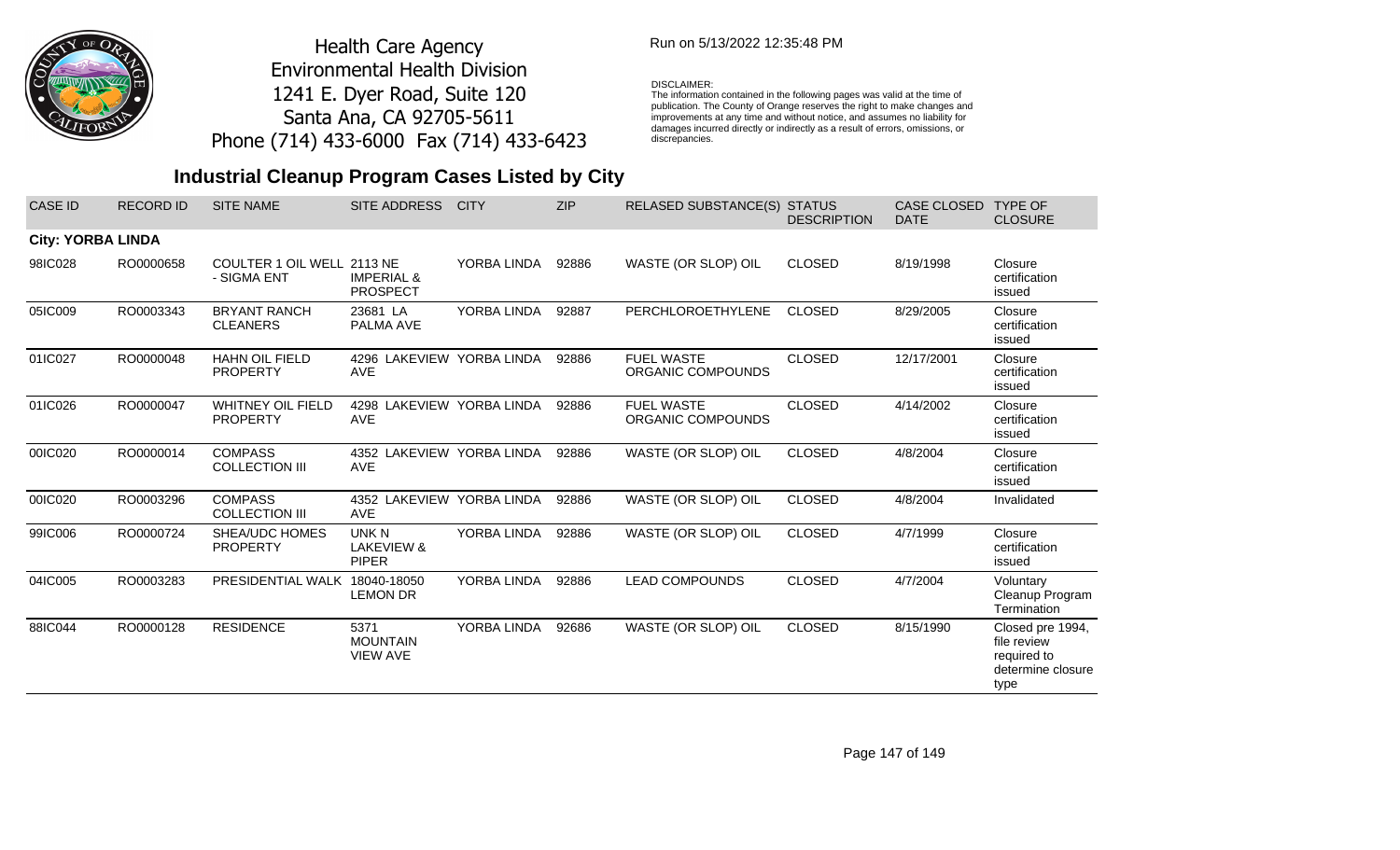

## Run on 5/13/2022 12:35:48 PM

#### DISCLAIMER:

The information contained in the following pages was valid at the time of publication. The County of Orange reserves the right to make changes and improvements at any time and without notice, and assumes no liability for damages incurred directly or indirectly as a result of errors, omissions, or discrepancies.

# **Industrial Cleanup Program Cases Listed by City**

| CASE ID                  | <b>RECORD ID</b> | <b>SITE NAME</b>                        | SITE ADDRESS                                                    | <b>CITY</b> | <b>ZIP</b> | RELASED SUBSTANCE(S) STATUS                      | <b>DESCRIPTION</b> | CASE CLOSED TYPE OF<br><b>DATE</b> | <b>CLOSURE</b>                                                              |
|--------------------------|------------------|-----------------------------------------|-----------------------------------------------------------------|-------------|------------|--------------------------------------------------|--------------------|------------------------------------|-----------------------------------------------------------------------------|
| <b>City: YORBA LINDA</b> |                  |                                         |                                                                 |             |            |                                                  |                    |                                    |                                                                             |
| 19IC001                  | RO0003647        | Cielo Vista                             | NORTH OF<br>YORBA LINDA<br><b>BLV EAST OF</b><br><b>DORINDA</b> | YORBA LINDA | 92886      | WASTE (OR SLOP) OIL<br><b>CHROMIUM COMPOUNDS</b> | <b>OPEN</b>        |                                    |                                                                             |
| 99IC036                  | RO0000711        | <b>EL CAJON</b><br><b>PROPERTY</b>      | 4380 PALOMINO YORBA LINDA<br>LN                                 |             | 92886      | WASTE (OR SLOP) OIL<br>ORGANIC COMPOUNDS         | <b>CLOSED</b>      | 2/3/2000                           | Closure<br>certification<br>issued                                          |
| 08IC024                  | RO0003497        | <b>CITY VENTURES</b><br><b>PROPERTY</b> | 3811<br>PROSPECT AVE                                            | YORBA LINDA | 92886      | PERCHLOROETHYLENE<br><b>TRICHLOROETHYLENE</b>    | <b>CLOSED</b>      | 2/3/2016                           | Closure<br>certification<br>issued                                          |
| 03IC005                  | RO0003136        | PARKWOOD SENIOR<br><b>APARTMENTS</b>    | 4901<br>PROSPECT AVE                                            | YORBA LINDA | 92885      | <b>FUEL WASTE</b>                                | <b>CLOSED</b>      | 12/22/2003                         | Closure<br>certification<br>issued                                          |
| 01IC029                  | RO0003020        | PLEGEL OIL<br><b>COMPANY</b>            | <b>UNK NW</b><br><b>PROSPECT &amp;</b><br><b>NIGHTINGALE</b>    | YORBA LINDA | 92886      | <b>FUEL WASTE</b>                                | <b>CLOSED</b>      | 6/23/2008                          | Closure<br>certification<br>issued                                          |
| 99IC040                  | RO0000716        | <b>FIELDSTONE NEFF</b><br><b>RANCH</b>  | 6012 RICHFIELD YORBA LINDA<br><b>RD</b>                         |             | 92886      | WASTE (OR SLOP) OIL                              | <b>CLOSED</b>      | 2/22/2000                          | Closure<br>certification<br>issued                                          |
| 00IC019                  | RO0000012        | <b>MIYODA LEASE SI</b>                  | 4352 ROSE DR                                                    | YORBA LINDA | 92886      | WASTE (OR SLOP) OIL                              | <b>CLOSED</b>      | 2/13/2001                          | Closure<br>certification<br>issued                                          |
| 96IC044                  | RO0000567        | VISTA DEL VERDE<br><b>DEVELOPMENT</b>   | 4024 VALLEY<br><b>VIEW AVE</b>                                  | YORBA LINDA | 92886      | WASTE (OR SLOP) OIL<br>ORGANIC COMPOUNDS         | <b>OPEN</b>        |                                    |                                                                             |
| 88IC072                  | RO0000155        | <b>UNKNOWN</b>                          | 0 SW VON<br><b>BUREN/BUENA</b><br><b>VISTA</b>                  | YORBA LINDA | 92686      | DATA NOT ENTERED,<br><b>SEE FILE</b>             | <b>CLOSED</b>      | 6/16/1988                          | Closed pre 1994,<br>file review<br>required to<br>determine closure<br>type |

Page 148 of 149